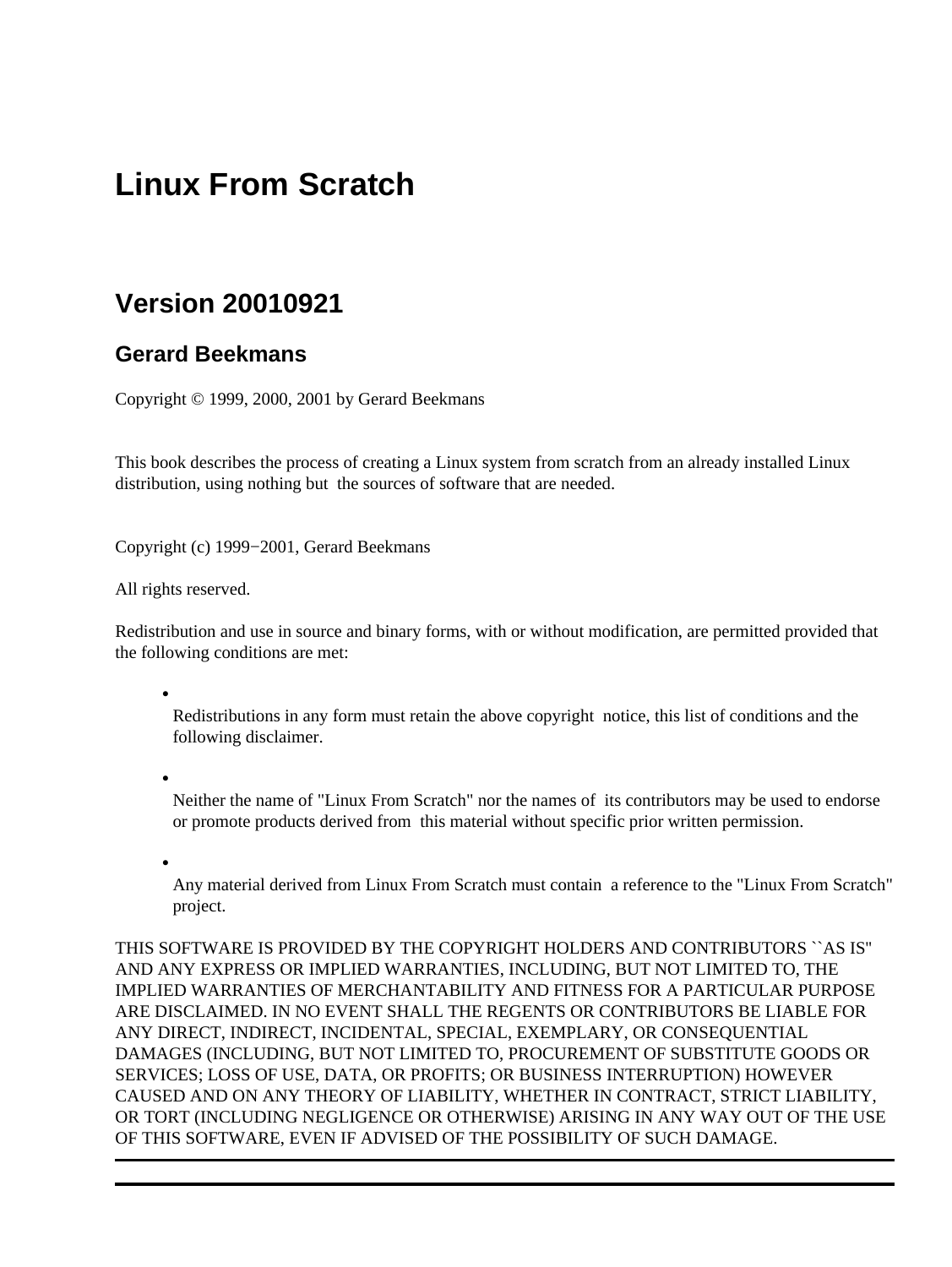# **Dedication**

This book is dedicated to my loving and supportive wife *Beverly Beekmans*.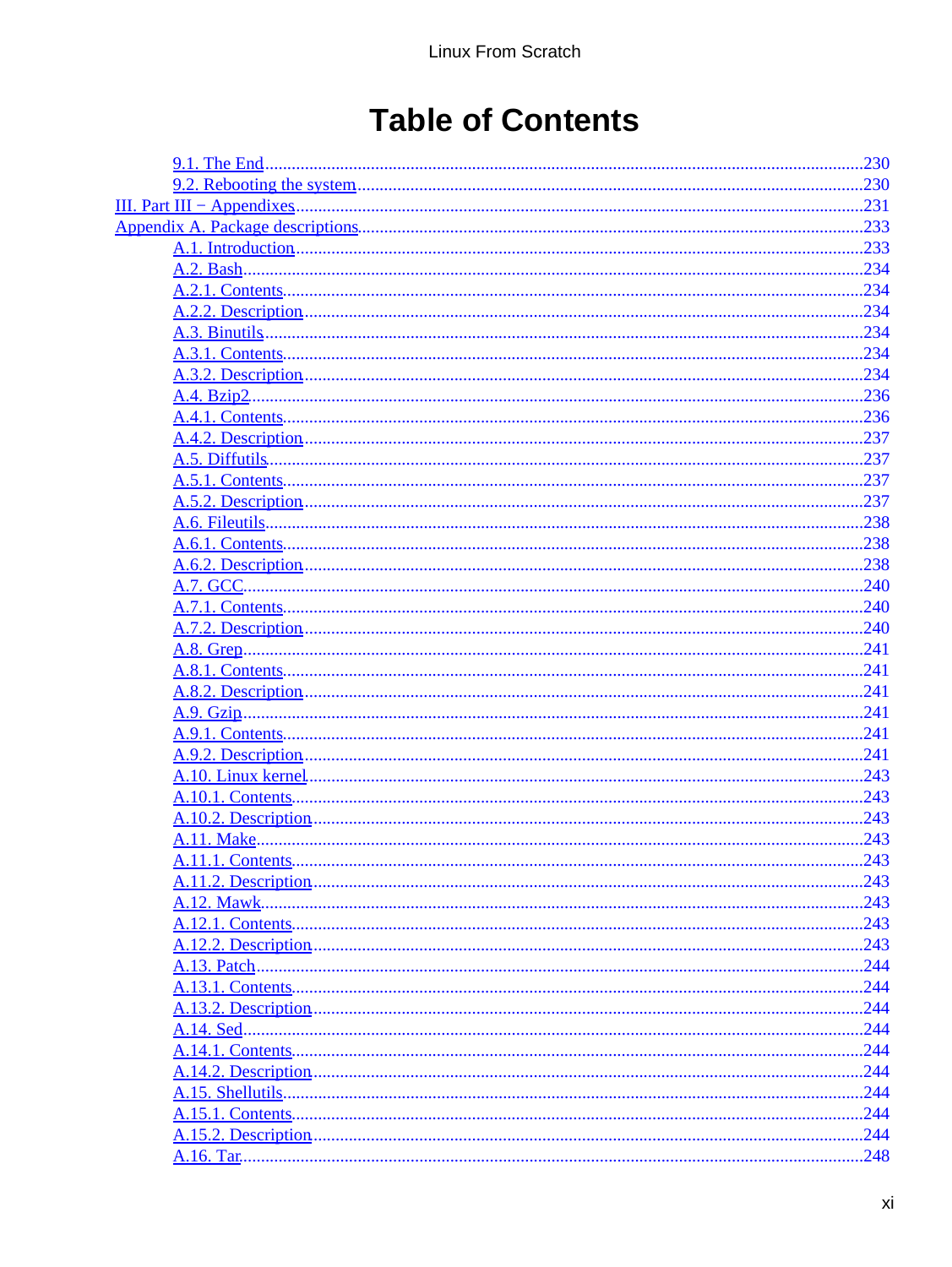| .248 |
|------|
|      |
|      |
|      |
|      |
|      |
|      |
|      |
|      |
|      |
|      |
|      |
|      |
|      |
|      |
|      |
|      |
|      |
|      |
|      |
|      |
|      |
|      |
|      |
|      |
|      |
|      |
|      |
|      |
|      |
|      |
|      |
|      |
|      |
|      |
|      |
|      |
|      |
|      |
|      |
|      |
|      |
|      |
|      |
|      |
|      |
|      |
|      |
|      |
|      |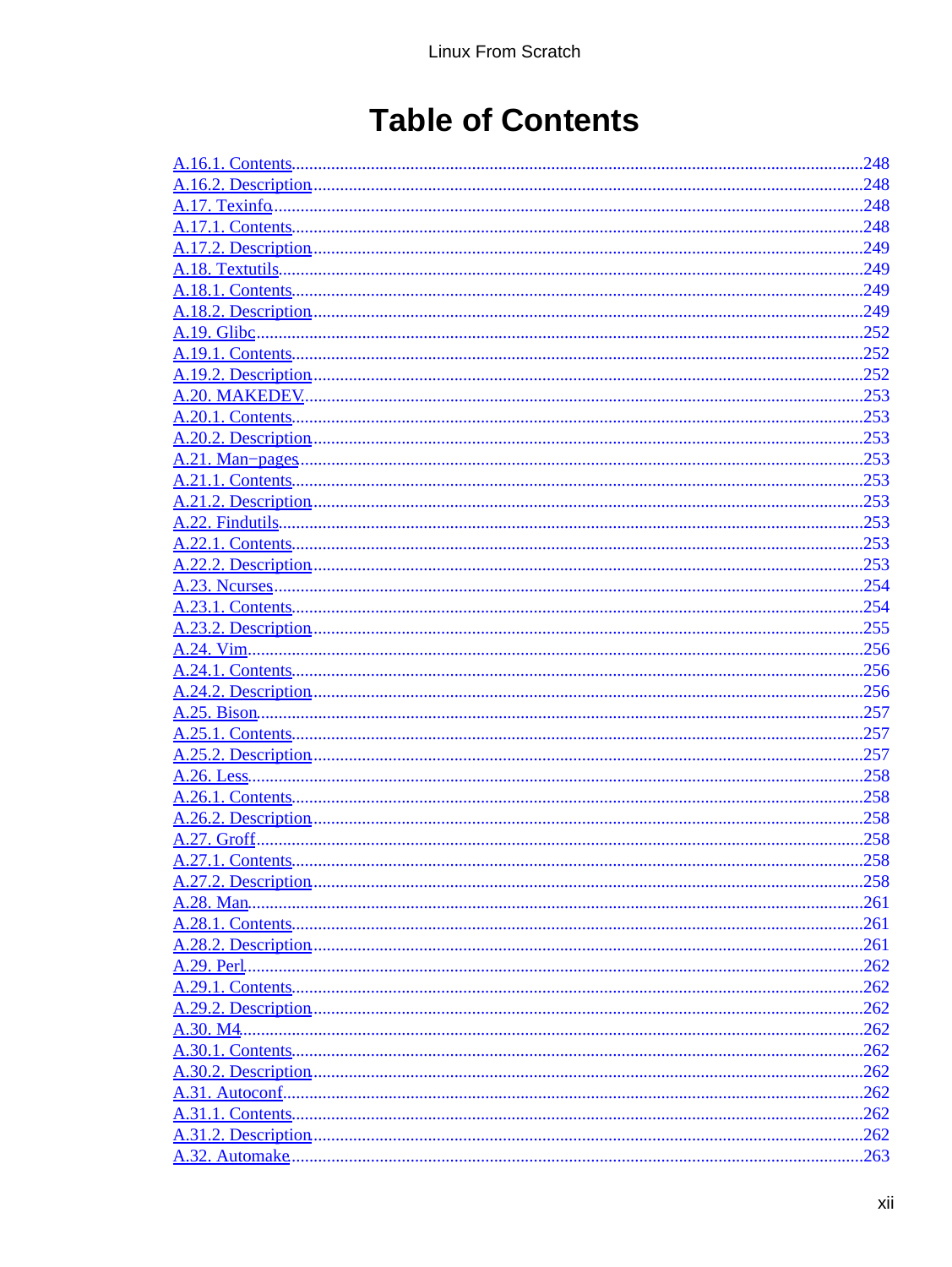| 273 |
|-----|
|     |
|     |
|     |
|     |
|     |
|     |
|     |
|     |
|     |
|     |
|     |
|     |
|     |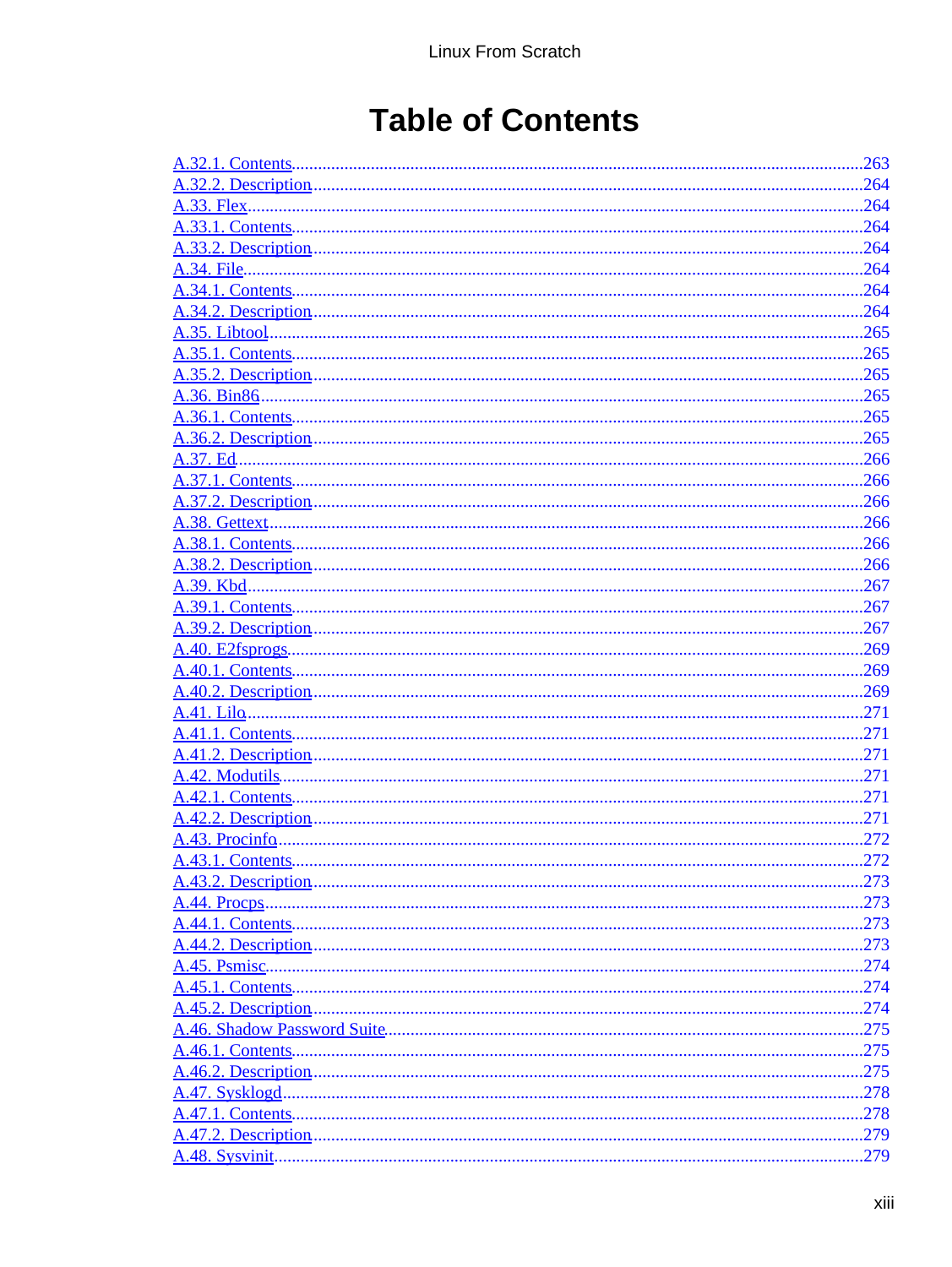|  | .279 |
|--|------|
|  |      |
|  |      |
|  |      |
|  |      |
|  |      |
|  |      |
|  |      |
|  |      |
|  |      |
|  |      |
|  |      |
|  |      |
|  |      |
|  |      |
|  |      |
|  |      |
|  |      |
|  |      |
|  |      |
|  |      |
|  |      |
|  |      |
|  |      |
|  |      |
|  |      |
|  |      |
|  |      |
|  |      |
|  |      |
|  |      |
|  |      |
|  |      |
|  |      |
|  |      |
|  |      |
|  |      |
|  |      |
|  |      |
|  |      |
|  |      |
|  |      |
|  |      |
|  |      |
|  |      |
|  |      |
|  |      |
|  |      |
|  |      |
|  |      |
|  |      |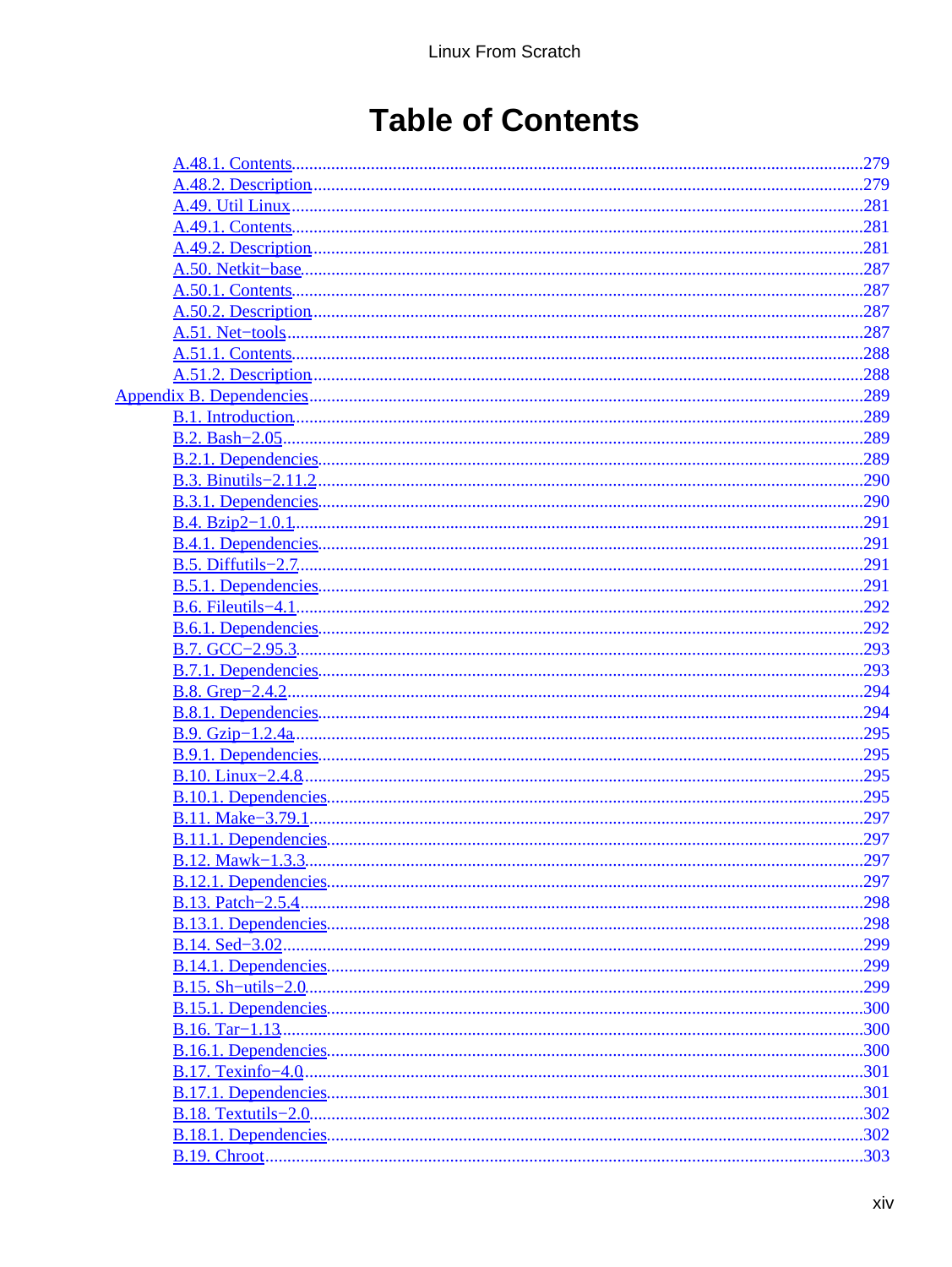| B.38. Ed-0.2. |  |
|---------------|--|
|               |  |
|               |  |
|               |  |
|               |  |
|               |  |
|               |  |
|               |  |
|               |  |
|               |  |
|               |  |
|               |  |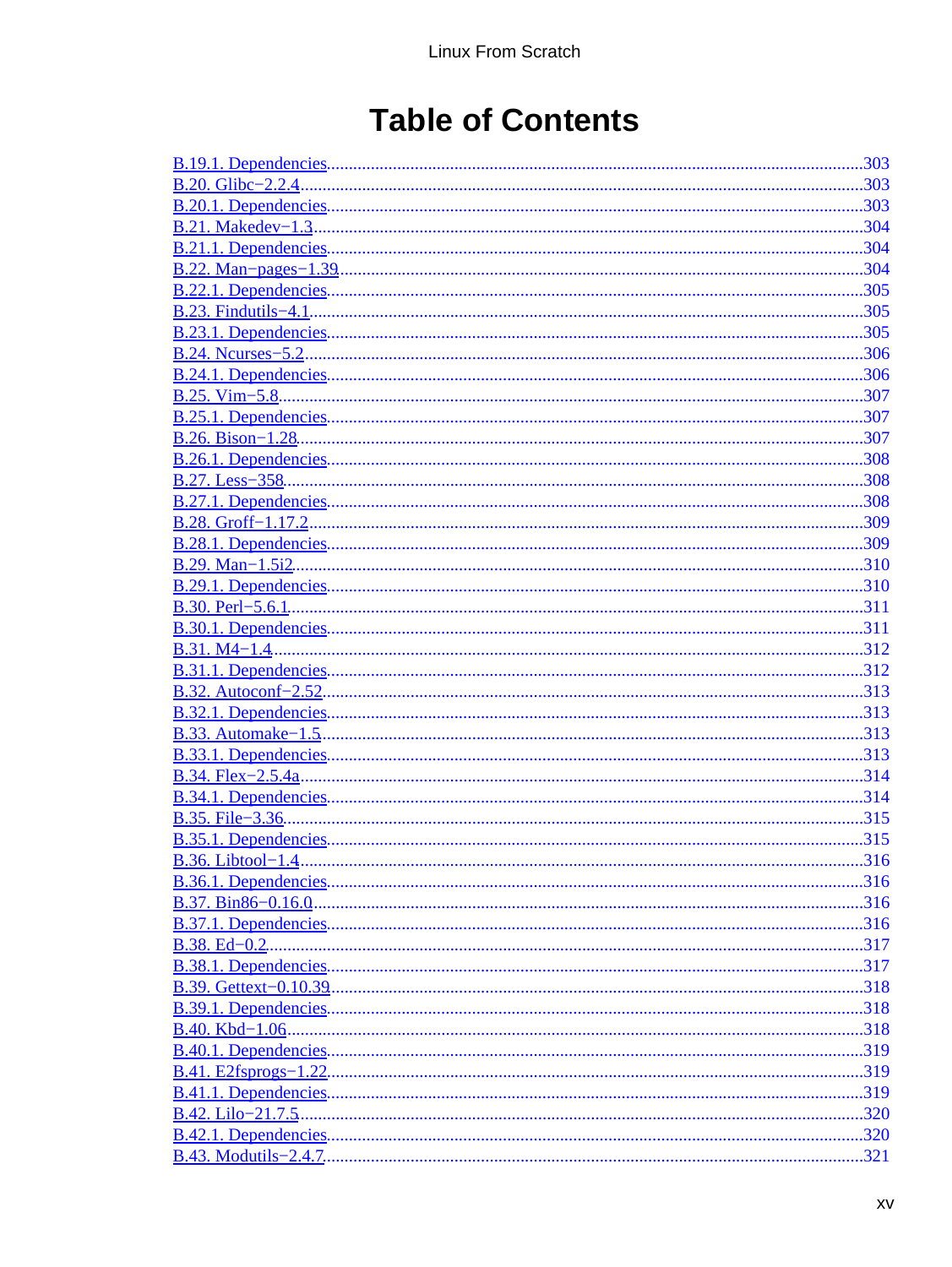| .321 |
|------|
| .322 |
|      |
| .322 |
| .322 |
| .323 |
|      |
|      |
|      |
|      |
|      |
|      |
|      |
|      |
|      |
|      |
|      |
|      |
|      |
| 327  |
|      |
|      |
|      |
|      |
|      |
|      |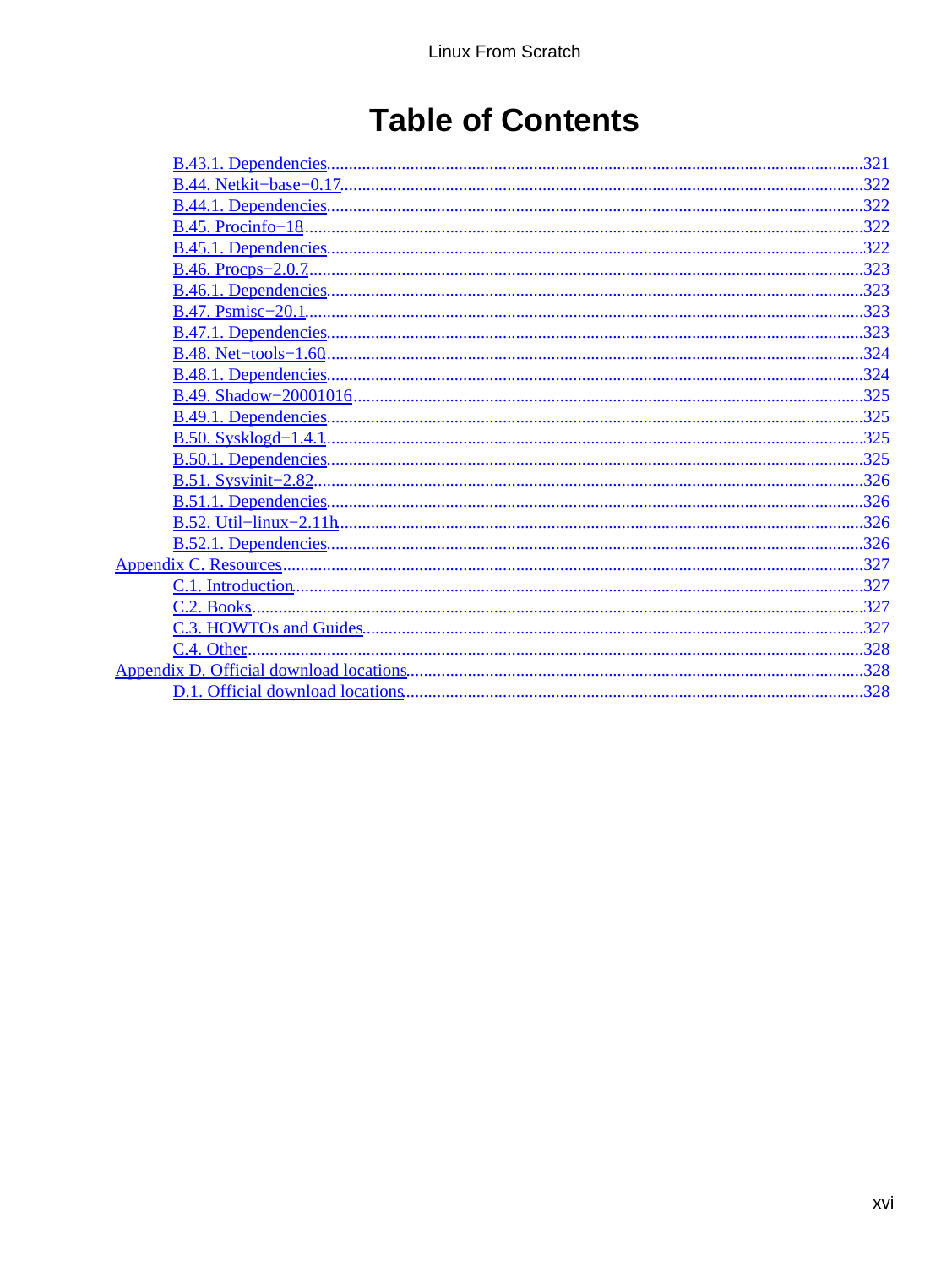# <span id="page-18-0"></span>**Preface**

## **1. Foreword**

Having used a number of different Linux distributions, I was never fully satisfied with any of them. I didn't like the way the bootscripts were arranged, I didn't like the way certain programs were configured by default, and more of those things. I came to realize that if I wanted to be fully satisfied with a Linux system, I would have to build my own system from scratch, ideally using only the source code. Not using pre−compiled packages of any kind. No help from some sort of CD−ROM or bootdisk that would install some basic utilities. I would use my current Linux system and use that one to build my own.

This, at one time, wild idea seemed very difficult and at times almost impossible. After sorting out all kinds of dependency problems, compile problems, etcetera, a custom−built Linux system was created and fully operational. I called this system an LFS system, which stands for Linux From Scratch.

I hope all of you will have a great time working on LFS!

−− Gerard Beekmans gerard@linuxfromscratch.org

## **2. Who would want to read this book**

There are a lot of reasons why somebody would want to read this book in order to install an LFS system. The question most people raise is "why go through all the hassle of manually installing a Linux system from scratch when you can just download an existing version like Debian or Redhat". That is a valid question which I hope to answer for you.

The most important reason for LFS's existence is teaching people how a Linux system works internally. Building an LFS system teaches you about all that makes Linux tick, how things work together, and depend on each other. And most importantly, how to customize it to your own taste and needs.

One of the key benefits of LFS is that you are in control over your system without having to rely on somebody else's Linux implementation like Debian. You are in the driver's seat now and are able to dictate every single thing such as the directory layout and boot script setup. You will also know exactly where, why and how programs are installed.

Another benefit of LFS is that you can create a very compact Linux system. When you install a distribution like Debian or RedHat, you end up installing a lot of programs you would never in your life use. They're just sitting there taking up (precious) disk space. It's not hard to get an LFS system installed under 100 MB. Does that still sound like a lot? A few of us have been working on creating a very small embedded LFS system. We installed a system that was just enough to run the Apache web server; total disk space usage was aproximately 8 MB. With further stripping, that can be brought down to 5 MB or less. Try that with a generic Debian or Redhat distribution.

If we were to compare a Linux distribution with a hamburger you buy at a supermarket or fast−food restaurant, you would end up eating it without knowing precisely what it is you are eating, whereas LFS gives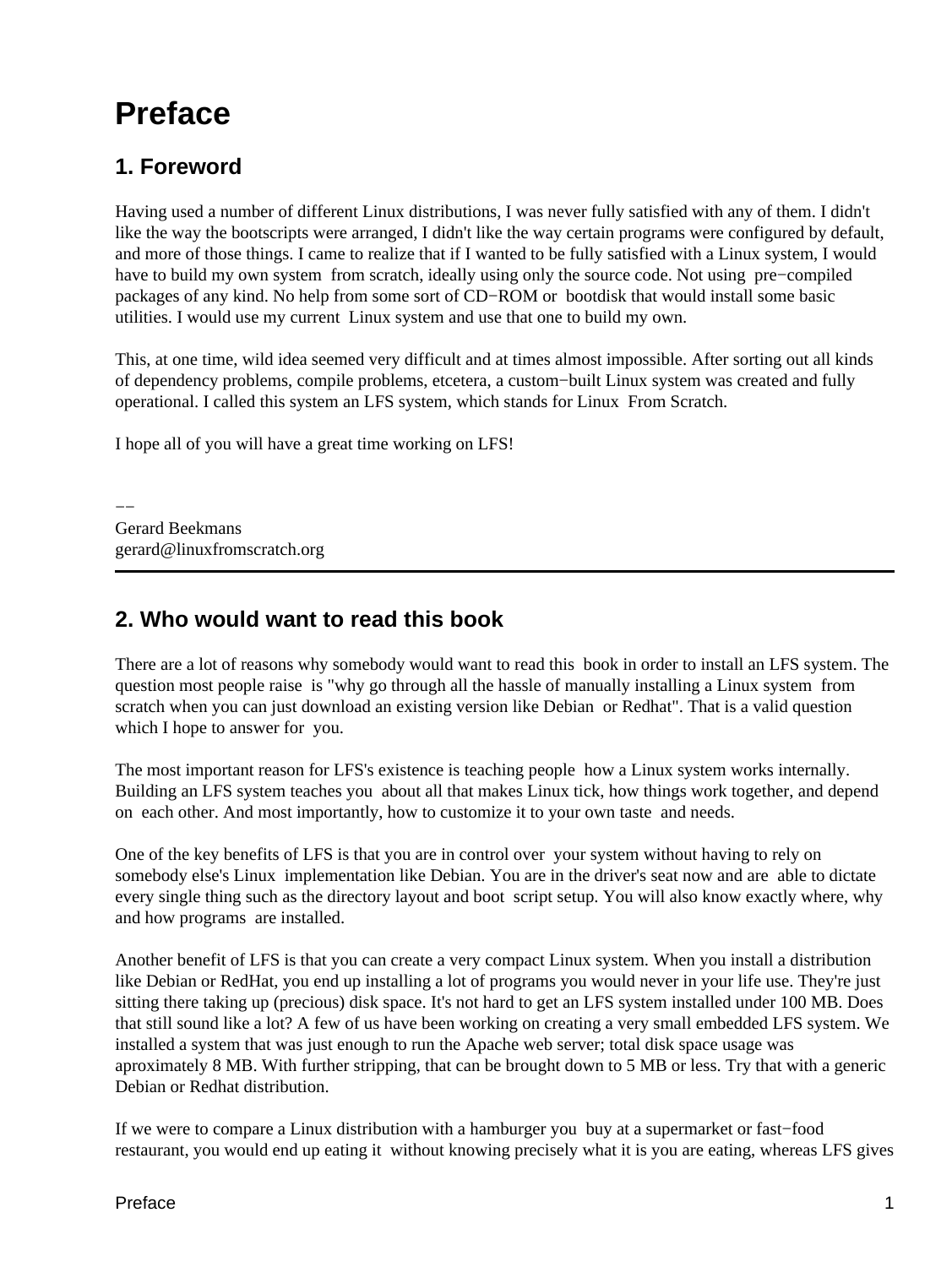#### Linux From Scratch

<span id="page-19-0"></span>you the ingredients to make a hamburger. This allows you to carefully inspect it, remove unwanted ingredients, and at the same time allow you to add ingredients to enhance the flavour of your hamburger. When you are satisfied with the ingredients, you go on to the next part of putting it together. You now have the chance to make it just the way you like it: broil it, bake it, deep−fry it, barbeque it, or eat it raw.

Another analogy that we can use is that of comparing LFS with a finished house. LFS will give you the skeleton of a house, but it's up to you to install plumbing, electrical outlets, kitchen, bathtub, wallpaper, etc.

Another advantage of a custom built Linux system is added security. You will compile the entire system from source, thus allowing you to audit everything, if you wish to do so, and apply all the security patches you want or need to apply. You don't have to wait for somebody else to provide a new binary package that fixes a security hole. Besides, you have no guarantee that the new package actually fixes the problem (adequately). You never truly know whether a security hole is fixed or not unless you do it yourself.

## **3. Who would not want to read this book**

People who don't want to build an entire Linux system from scratch probably don't want to read this book. If you, however, want to learn more about what happens behind the scenes, in particular what happens between turning on the computer and seeing the command prompt, you may want to read the "From Power Up To Bash Prompt" (P2B) HOWTO. This HOWTO builds a bare system, in a way similar to the one this book uses, but it focuses more on just installing a bootable system instead of a complete system.

To decide whether to read this book or the P2B HOWTO, ask yourself this question: "Is my main objective to get a working Linux system that I'm going to build myself and, along the way learn what every component of a system is for? Or is just the learning part my main objective?" If you want to build and learn, read this book. If you just want to learn the basics, then the P2B HOWTO is probably better material to read.

The "From Power Up To Bash Prompt" HOWTO is located at<http://www.netspace.net.au/~gok/power2bash/>

## **4. Organization**

This book is divided into the following parts. Although most of the appendices is copied into part II (which enlarges the book somewhat), we believe it's the easiest way to read it like this. It simply saves you from having to click to an Appendix, then back to where you were in part II. That's a real chore especially if you're reading the TXT version of this book.

## **4.1. Part I − Introduction**

Part One gives general information about this book (versions, where to get it, changelog, mailing lists, and how to get in touch with us). It also explains a few important aspects you really want and need to read before starting to build an LFS system.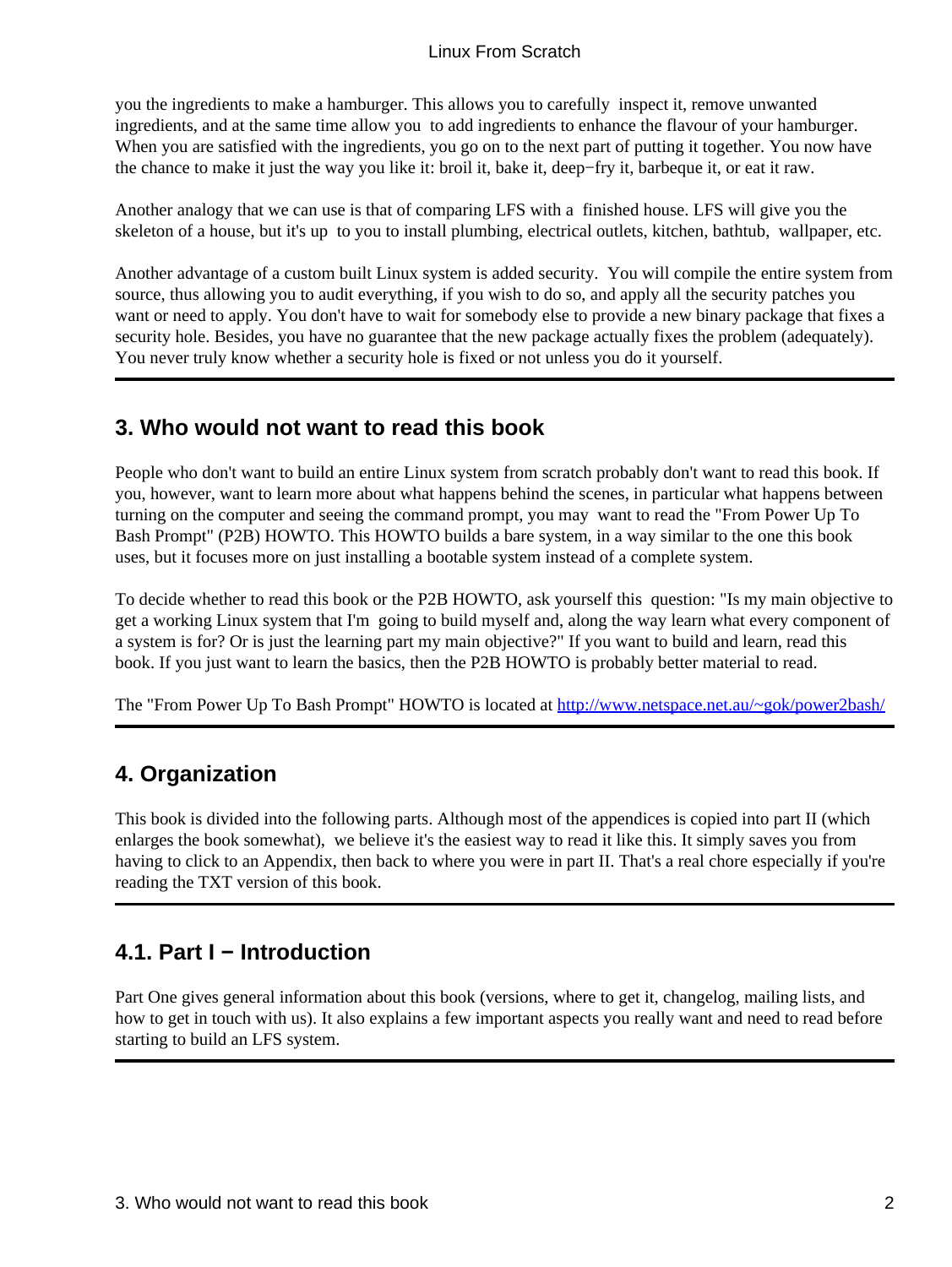## <span id="page-20-0"></span>**4.2. Part II − Installation of the LFS system**

Part Two guides you through the installation of the LFS system which will be the foundation for the rest of the system. Whatever you choose to do with your brand new LFS system, it will be built on the foundation that's installed in this part.

## **4.3. Part III − Appendixes**

Part Three contains various Appendices.

## **I. Part I − Introduction**

#### *Table of Contents*

*1. [Introduction](#page-21-0)*

- *1.1. [How things are going to be done](#page-21-0)*
- *1.2. [Conventions used in this book](#page-21-0)*
- *1.3. [Book version](#page-22-0)*
- *1.4. [Acknowledgments](#page-23-0)*
- *1.5. [Changelog](#page-24-0)*
- *1.6. [Mailing lists and archives](#page-29-0)*
- *1.7. [Contact information](#page-33-0)*
- *2. [Important information](#page-34-0)*
	- *2.1. [About \\$LFS](#page-34-0)*
	- *2.2. [How to download the software](#page-34-0)*
	- *2.3. [How to install the software](#page-35-0)*
	- *2.4. [How to ask for help](#page-36-0)*
	- *2.5. [Download the bootscripts](#page-37-0)*
	- *2.6. [Download the LFS Commands](#page-37-0)*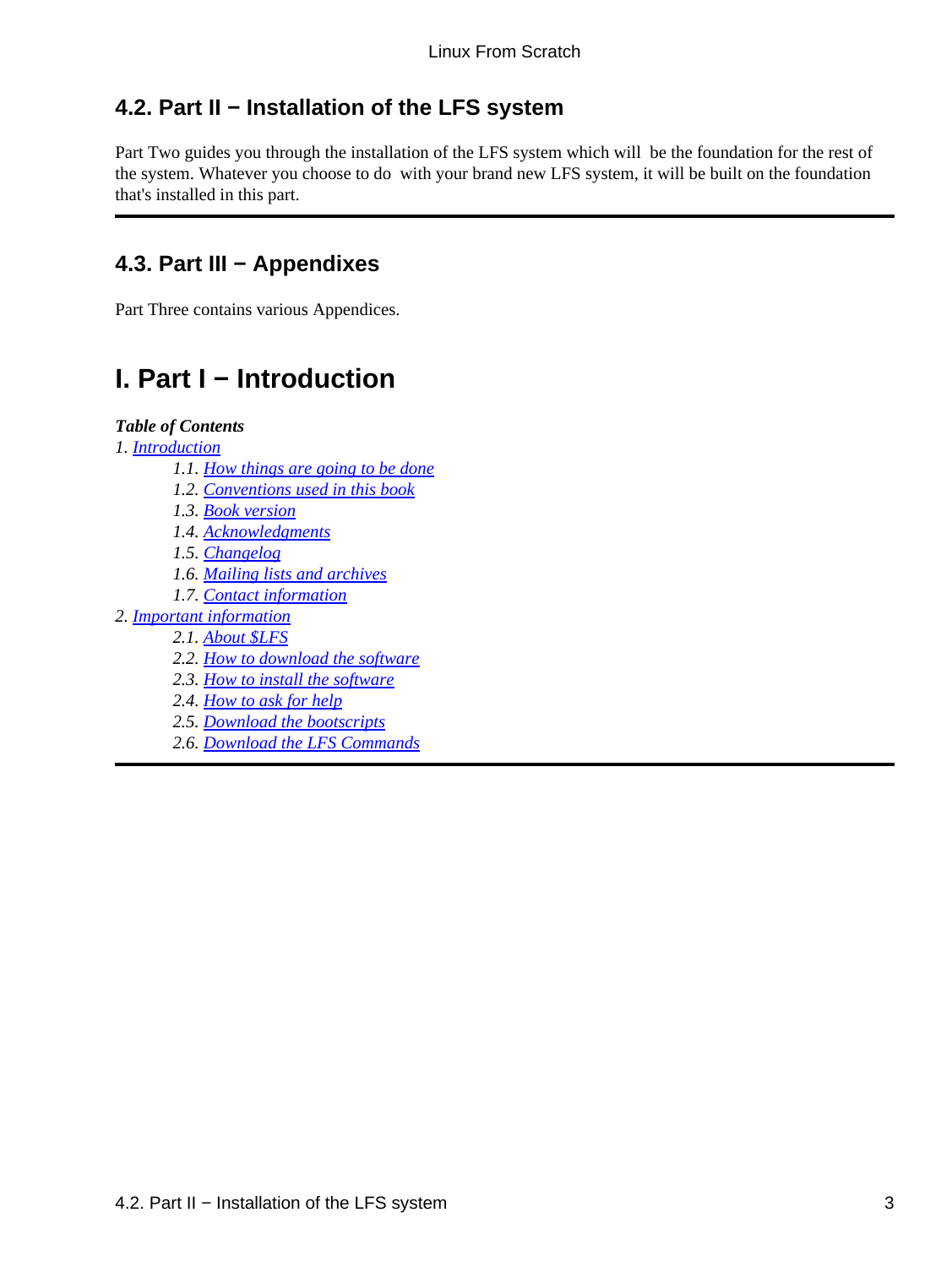# <span id="page-21-0"></span>**Chapter 1. Introduction**

## **1.1. How things are going to be done**

We are going to build the LFS system by using an already installed Linux distribution such as Debian, SuSe, Slackware, Mandrake, RedHat, etc. There is no need to have any kind of bootdisk. We will use an existing Linux system as the base (since we need a compiler, linker, text editor, and other tools).

After you have downloaded the necessary packages that make up an LFS system you will create a new Linux native partition onto which the LFS system will be installed.

The next step, chapter 5, will be the installation of a number of packages that are statically linked and installed on the LFS partition. These packages form a basic development suite which will be used to install the actual system, and are also needed to resolve circular dependencies. Examples of circular dependencies are: you need a compiler to install a compiler. You need a shell in order to install a shell. And so on.

Chapter 6 installs the actual base system. We use the chroot program to start a new shell whose root directory will be set to the LFS partition. This, in essence, is the same as rebooting and have the kernel mount the LFS partition as the root partition. The reason that we don't actually reboot, but instead chroot, is that this way you can still use your host system. While software is being installed you can simply switch to a different VC (Virtual Console) or X desktop and continue using your computer as you normally would.

When all the software is installed, chapter 7 will setup the boot scripts. Chapter 8 will setup the Linux boot loader and in chapter 9 there are some pointers what you can do after you finish the book. Then you can finally reboot your system into your new LFS system, and start to really use it.

This is the process in a nutshell. Detailed information on the steps you are taking are provided in the chapters as you go through them. If something isn't completely clear yet, don't worry. It will become very clear shortly.

Please read chapter 2 carefully as it explains a few important things you need to be aware of before you work your way through chapters 5 and above.

### **1.2. Conventions used in this book**

To make things easy to follow, there are a number of conventions used throughout the book. Following are some examples:

```
./configure −−prefix=/usr
```
This form of text is designed to be typed exactly as seen unless otherwise noted in the surrounding text. It is also used in the explanation sections to identify which of the commands is being referred to.

install−info: unknown option `−−dir−file=/mnt/lfs/usr/info/dir'

This form of text (fixed width text) is showing screen output, probably as the result of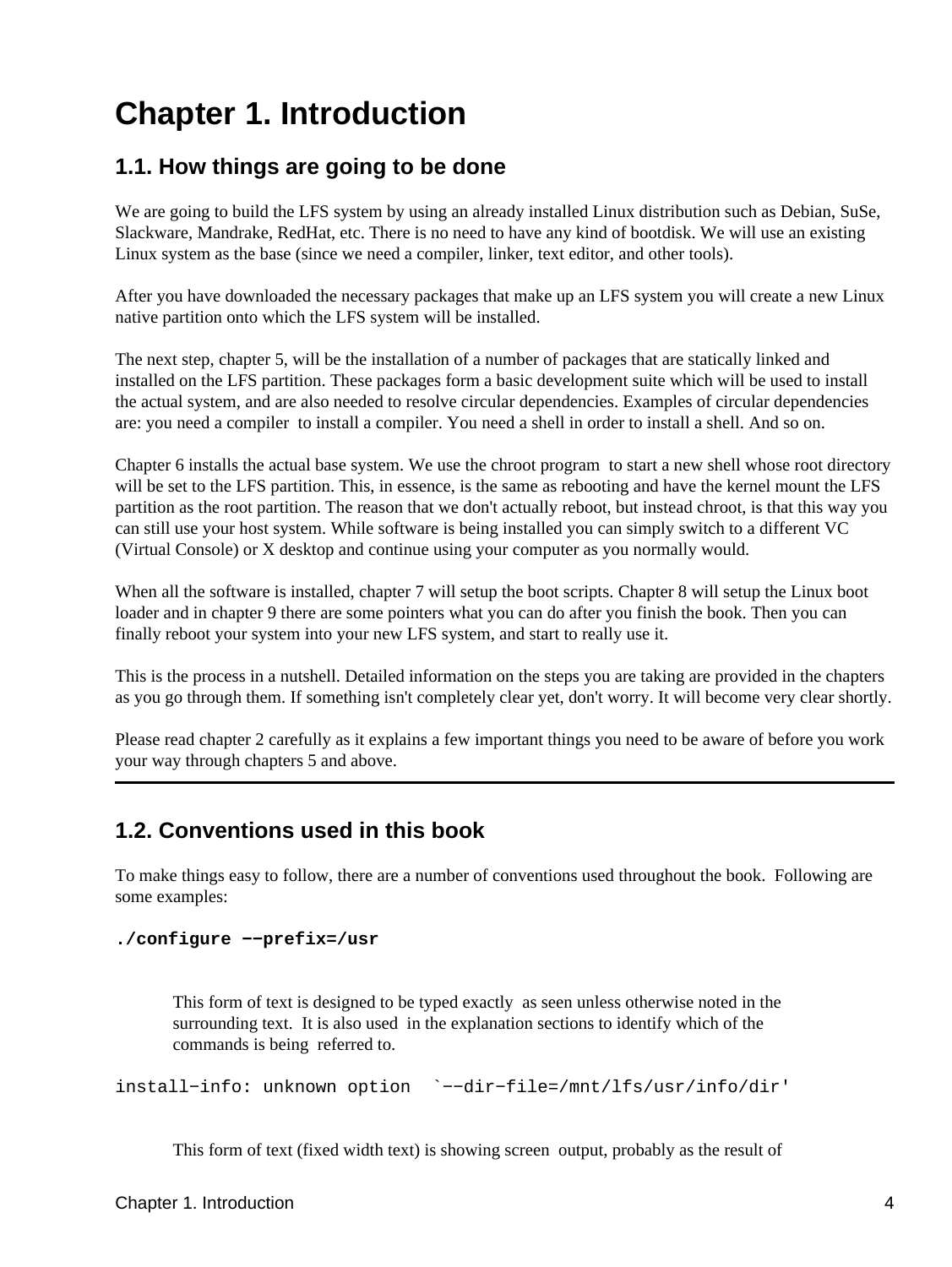commands issued and is also used to show filenames such as /etc/lilo.conf

<span id="page-22-0"></span>*Emphasis*

This form of text is used for several purposes in the book but mainly to emphasise important points or to give examples as to what to type.

<http://www.linuxfromscratch.org/>

This form of text is used for hyperlinks, both within the book and to external pages such as HowTo's, download locations, websites, etc.

```
cat > $LFS/etc/group << "EOF"
        root:x:0:
         bin:x:1:
```
......

**EOF**

This type of section is used mainly when creating configuration files. The first command (in bold) tells the system to create the file \$LFS/etc/group from whatever is typed on the following lines until the sequence EOF is encountered. Therefore, this whole section is generally typed as seen.

#### **1.3. Book version**

This is LFS−BOOK version 20010921 dated September 21st, 2001. If this version is older than a month a newer version is probably already available for download. Check one of the mirror sites below for updated versions.

Below is a list of our current HTTP and FTP mirror sites as of August 29th, 2001. This list might not be accurate anymore. The latest info can be found on our website at [http://www.linuxfromscratch.org.](http://www.linuxfromscratch.org)

### **1.3.1. HTTP Mirrors**

#### **1.3.1.1. North America**

- Fremont, California, USA [100 Mbit] −<http://www.linuxfromscratch.org/lfs/intro.shtml>
- Columbus, Ohio, United States [1 Mbit] − <http://www.us.linuxfromscratch.org/lfs/intro.shtml>
- Whitinsville, Massachusetts, USA [640 Kbit] − <http://www.us2.linuxfromscratch.org/lfs/intro.shtml>
- Canmore, Alberta, Canada [2 Mbit] − <http://www.ca.linuxfromscratch.org/lfs/intro.shtml>

#### **1.3.1.2. Europe**

- Braunschweig, Germany [10 Mbit] −<http://www.de.linuxfromscratch.org/lfs/intro.shtml>
- Mainz, Germany [100 Mbit] − [http://lfs.linux−provider.net/lfs/intro.shtml](http://lfs.linux-provider.net/lfs/intro.shtml)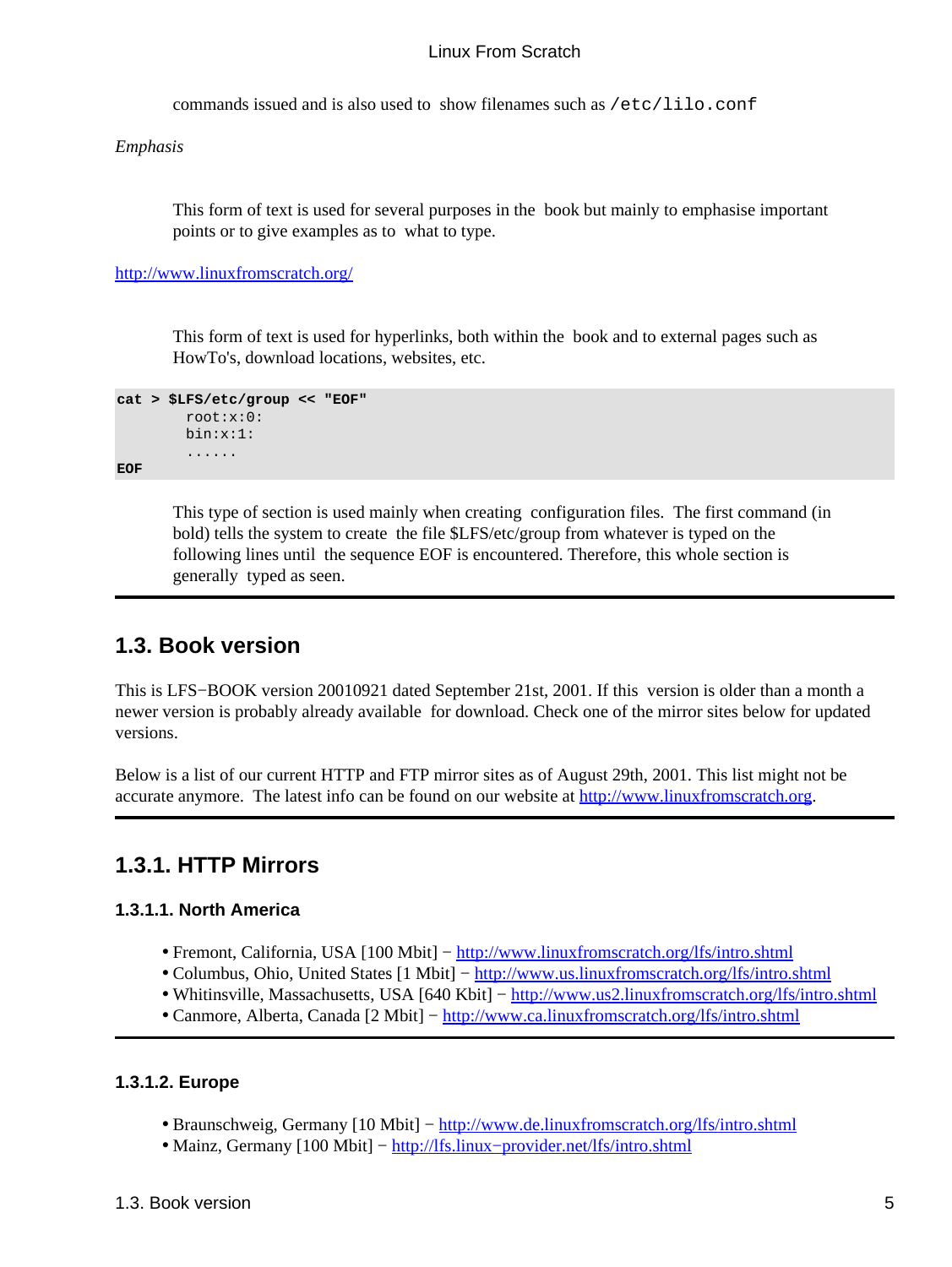#### Linux From Scratch

- <span id="page-23-0"></span>• Vienna Univ. of Technology, Austria [16 Mbit] −<http://www.at.linuxfromscratch.org/lfs/intro.shtml>
- Oslo, Norway [100 Mbit] −<http://www.no.linuxfromscratch.org/lfs/intro.shtml>
- Teeside, United Kingdom [256 Kbit] −<http://www.linuxfromscratch.co.uk/lfs/intro.shtml>

#### **1.3.1.3. Australia**

• Brisbane, Australia [155 Mbit] −<http://www.au.linuxfromscratch.org/lfs/intro.shtml>

## **1.3.2. FTP Mirrors**

#### **1.3.2.1. North America**

- Fremont, California, USA [FTP] [100 Mbit] −<ftp://ftp.linuxfromscratch.org>
- Fremont, California, USA [HTTP] [100 Mbit] − <http://ftp.linuxfromscratch.org>
- Canmore, Alberta, Canada [FTP] [2 Mbit] − <ftp://ftp.ca.linuxfromscratch.org/pub/lfs/>
- Canmore, Alberta, Canada [HTTP] [2 Mbit] −<http://ftp.ca.linuxfromscratch.org/pub/lfs/>

#### **1.3.2.2. Europe**

- Mainz, Germany, Europe [HTTP] [100 Mbit] − [http://ftp.linux−provider.net/lfs/](http://ftp.linux-provider.net/lfs/)
- Vienna Univ. of Tech., Austria [FTP] [16 Mbit] −<ftp://ftp.at.linuxfromscratch.org/lfs/packages>
- Vienna Univ. of Tech., Austria [HTTP] [16 Mbit] −<http://ftp.at.linuxfromscratch.org/lfs/packages>
- Oslo, Norway [FTP] [100 Mbit] −<ftp://ftp.no.linuxfromscratch.org/mirrors/lfs/>

#### **1.3.2.3. Australia**

• Brisbane, Australia [FTP] [155 Mbit] −<ftp://ftp.planetmirror.com/pub/lfs/>

## **1.4. Acknowledgments**

We would like to thank the following people and organizations for their contributions toward the Linux From Scratch project:

- [Mark Stone](mailto:strider@linux.com)  $\leq$  mstone@linux.com> for donating the linuxfromscratch.org server.
- [VA Linux Systems](http://www.valinux.com) for providing rackspace and bandwidth for the linuxfromscratch.org server.
- [Mark Hymers](mailto:markh@linuxfromscratch.org) <markh@linuxfromscratch.org> for being more than a great help in editing this book.
- [DREAMWVR.COM](http://www.dreamwvr.com/services) for their ongoing sponsorship by donating various resources to the LFS and related sub projects.
- [Jesse Tie Ten Quee](mailto:highos@highos.com) <highos@highos.com> for running the www.ca.linuxfromscratch.org mirror.
- [Jan Niemann](mailto:jan.niemann@tu.bs.de) <jan.niemann@tu.bs.de> for running the www.de.linuxfromscratch.org mirror.
- [Torsten Westermann](mailto:westermann@linux-provider.net) <westermann@linux-provider.net> for running the lfs.linux-provider.net mirror.
- [Ian Chilton](mailto:ian@ichilton.co.uk) <ian@ichilton.co.uk> for running the www.us.linuxfromscratch.org and www.linuxfromscratch.co.uk mirrors.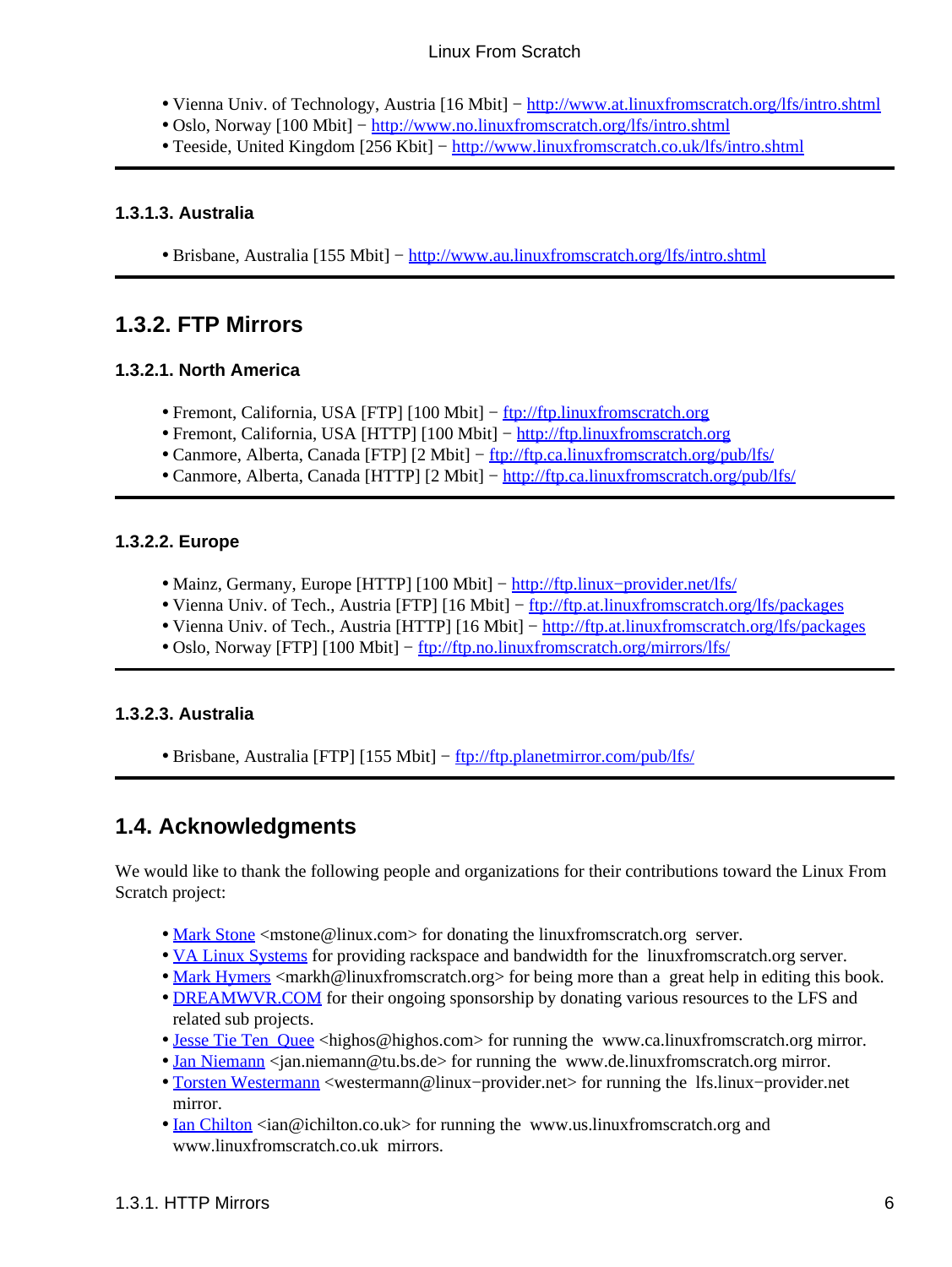- <span id="page-24-0"></span>• [Dag Stenstad](mailto:dag@stenstad.net) <dag@stenstad.net> for providing the www.no.linuxfromscratch.org mirror, and *Lan* [Chilton](mailto:ian@ichilton.co.uk)  $\langle$ ian@ichilton.co.uk> for running it.
- **Antonin Sprinzl** <Antonin.Sprinzl@tuwien.ac.at> for running the www.at.linuxfromscratch.org mirror.
- [Jason Andrade](mailto:jason@dstc.edu.au) <jason@dstc.edu.au> for running the www.au.linuxfromscratch.org mirror.
- [Ian Cooper](mailto:ian@wpi.edu)  $\langle$ ian@wpi.edu $\rangle$  for running the www.us2.linuxfromscratch.org mirror.
- [VA Linux Systems](http://www.valinux.com) who, on behalf of [Linux.com](http://www.linux.com), donated a VA Linux 420 (former StartX SP2) workstation towards this project.
- [Johan Lenglet](johan@linuxfromscratch.org) <johan@linuxfromscratch.org> for leading the French LFS translation project.
- [Jesse Tie Ten Quee](mailto:highos@highos.com) <highos@highos.com> for donating a Yamaha CDRW 8824E cd writer.
- [O'Reilly](http://www.oreilly.com) for donating books on SQL and PHP.
- Robert Briggs for donating the linuxfromscratch.org and linuxfromscratch.com domain names.
- [Frank Skettino](mailto:bkenoah@oswd.org) <br/>bkenoah@oswd.org> at [OSWD](http://www.oswd.org) for coming up the initial design of the LFS website.
- [Garrett LeSage](mailto:garrett@linux.com) <garrett@linux.com> for creating the LFS banner
- [Dean Benson](mailto:dean@vipersoft.co.uk) <dean@vipersoft.co.uk> for helping out financially with setting up the LFS non-profit organization.
- Countless other people on the various LFS mailinglists who are making this book happen by giving their suggestions, testing the book and submitting bug reports.

## **1.5. Changelog**

20010921 − September 21st, 2001

- Updated to:
	- ♦ e2fsprogs−1.24
- September 21st, 2001 [markh]: Chapter 1+7: Changed the mailing list information to reflect the new ml structure. The Ch7 change is that the rc and rcS scripts now ask people to report problems to lfs−dev instead of lfs−discuss.
- September 18th, 2001 [gerard]: Chapter 5+6 − GCC: Added −−enable−threads=posix to chapter 5, and changed −−enable−threads to −−enable−threads=posix in chapter 6. Although the default is posix threads when not specified, it's clearer this way what's being enabled.
- September 17th, 2001 [gerard]: Chapter 6 Psmisc: Added notes how to deal with psmisc's pidof symlink (in case sysvinit isn't installed) and man page. Also, added --exec-prefix=/to psmisc's configure script in order for the programs to be installed in /bin rather than /usr/bin (bootscripts may use them, so they must be in /bin).
- September 16th, 2001 [markh]: Chapter 6 − Util−linux: Added USRGAMES\_DIR=/usr/bin to the make install routine so that /usr/games isn't created for banner and it is installed in /usr/bin.
- September 14th, 2001 [markh]: Chapter 6 − E2fsprogs: Updated to version 1.24.
- September 11th, 2001 [gerard]: Chapter 6 Man: Added missing & & to 'done' and chmod the configure script to mode 755 instead of 700 (more of a default mode so people don't have to be running as the owner of that file).

3.0−rc2 − September 8th, 2001

- Updated to:
	- ♦ sysvinit−2.82
- September 7th, 2001 [gerard]: Chapter 6 − Sysvinit: Seperated the commands to change the status

#### 1.5. Changelog 7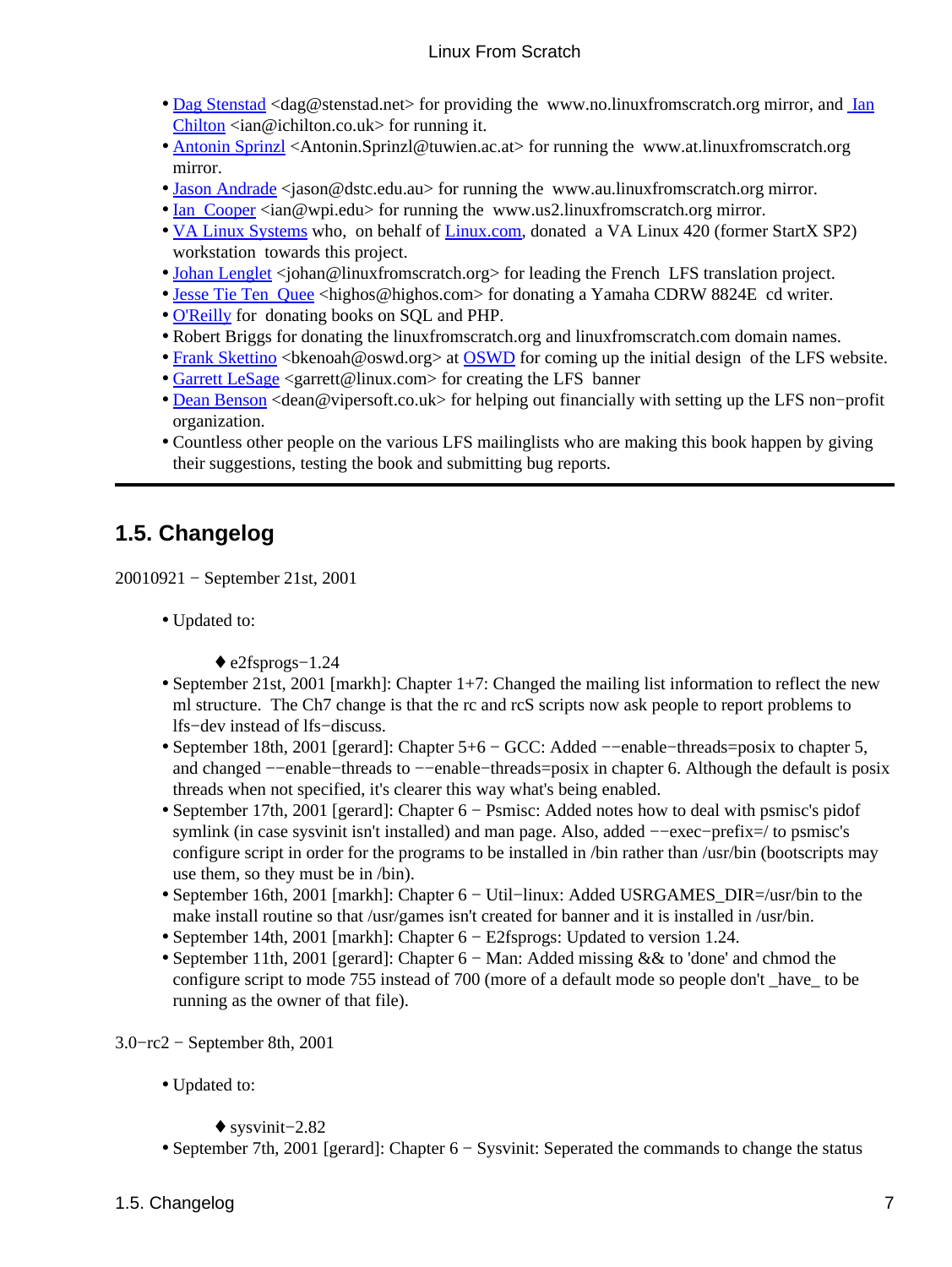#### Linux From Scratch

msg in init.c from the main commands.

- September 7th, 2001 [gerard]: Chapter 6 − Bash: Added −−login to the exec /bin/bash command.
- September 7th, 2001 [gerard]: Chapter 5 GCC: Removed duplicate explanation (the patch and −−enable−languages ones) that are already in chapter 5 − gcc.
- September 7th, 2001 [markh]: Chapter 6 − Sysvinit: updated to 2.82.
- September 7th, 2001 [gerard]: Chapter 2: Added "How to ask for help" section.
- September 7th, 2001 [gerard]: Chapter 6 − Makedev: changed chmod to 754. Makes more sense, non−root can't run it anways.
- September 6th, 2001 [markh]: Chapter 5 Diffutils, Grep and Sed: Moved the export CPPFLAGS fixes out of the main install instructions and explained when they are necessary.
- September 5th, 2001 [markh]: Chapter 5 Gzip and Sh–utils: Moved the patches out of the main install instructions to a seperate section as we already do with the tar patch. Also removed gzip−exp.xml and shellutils−exp.xml as the explanations are now part of the installation text.
- September 5th, 2001 [gerard]: Chapter 5 − Bash: Added notes that the ncurses−dev package must be installed and the libcurses.a symlink created if missing. Added −−with−curses back to Bash's installation, this now functions as a good test to make sure ncurses is installed (if not, texinfo will fail).
- September 5th, 2001 [gerard]: Chapter 6 Net–tools: Instead of running make install, we now run make update. It does the same, except make update doesn't make backup of programs it's replacing.
- September 5th, 2001 [markh]: Chapter 6 − Procinfo: Removed sed and replaced with a flag to make.
- September 5th, 2001 [markh]: Chapter 6 − E2fsprogs: Added explanation as to why we use −−with−root−prefix=/
- September 5th, 2001 [gerard]: Chapter 6 − E2fsprogs: We can supply a value to −−with−root−prefix now. It's not necessary, but it makes things a lot clearer.
- September 5th, 2001 [markh]: Chapter 6 E2fsprogs: Removed command to move mklost+found to /sbin.
- September 5th, 2001 [gerard]: Chapters 5 & 6: Added notes to the gcc, binutils and glibc installations that these packages behave badly when the default optimization flags are changed and should be left alone.
- September 4th, 2001 [gerard]: Chapter 6−Bzip2: Added ln command to create /lib/libbz2.so
- September 2nd, 2001 [gerard]: Appendix A Psmisc: This package provides a pidof as well, added explanation of it.
- September 2nd, 2001 [gerard]: Chapter 6 Ed, Vim, Shadow: Added missing & & after the sed and echo commands.
- September 1st, 2001 [gerard]: Changed links to other areas in the book to xml xref tags so you can click on them when reading non−html formats (like pdf).
- September 1st, 2001 [gerard]: Chapter 1 Contact information: Changed the text to use one of the mailing lists, not just lfs−discuss (and provide a link to maillist.xml for the mailing lists list).
- August 31st, 2001 [gerard]: Chapter7 − mountfs, functions: Added the −f option to the rm command that removes fastboot and forcecheck. This option should never have been removed in the first place.

3.0−RC1 − August 31st, 2001

- Updated to:
	- ♦ MAKEDEV−1.3
	- ♦ autoconf−2.52
	- ♦ automake−1.5
	- ♦ binutils−2.11.2
	- ♦ e2fsprogs−1.23
	- ♦ file−3.36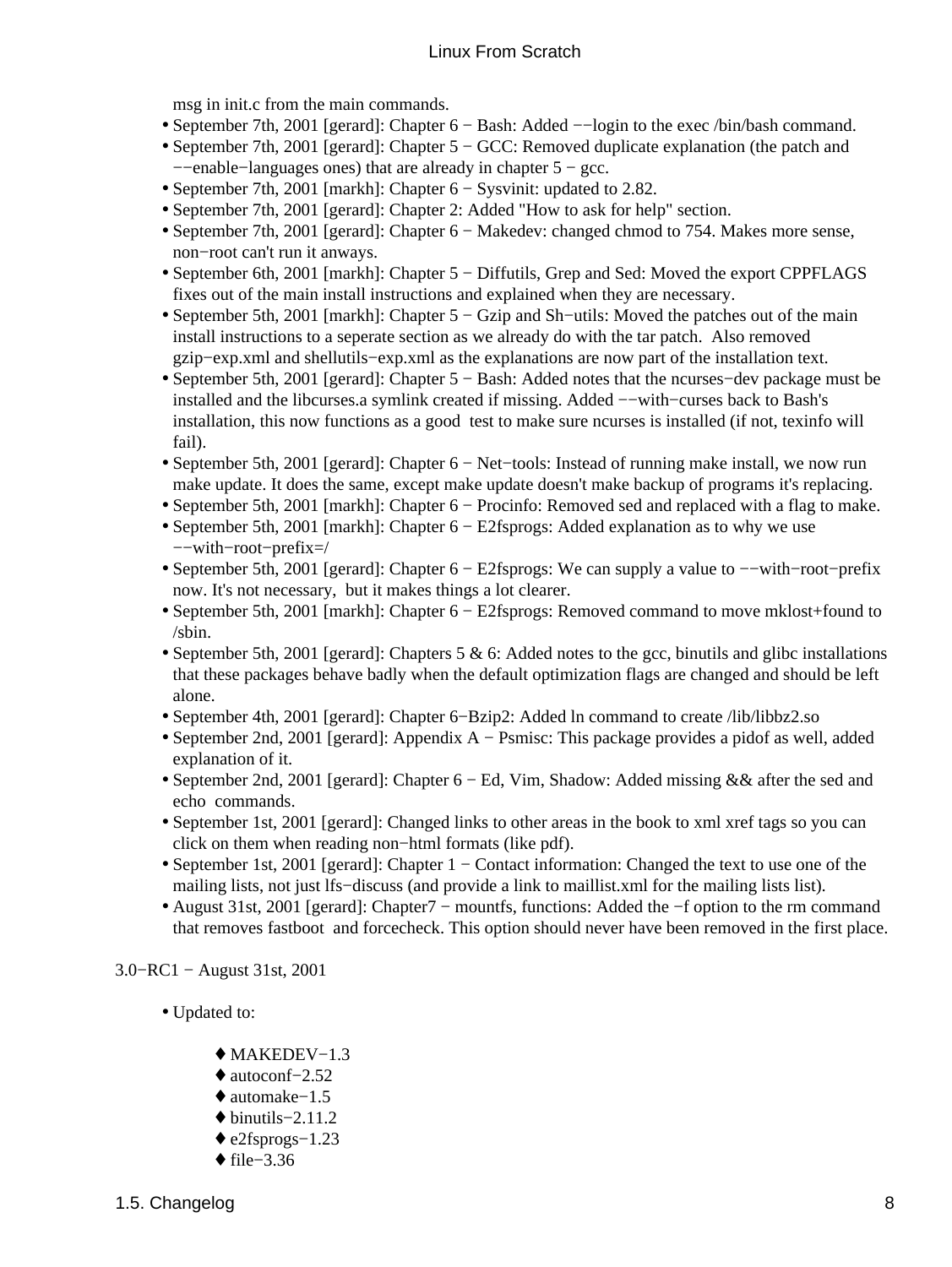- ♦ gcc−2.95.3
- ♦ gettext−0.10.39
- $\triangle$  glibc–2.2.4
- ♦ groff−1.17.2
- ♦ linux−2.4.8
- ♦ man−pages−1.39
- ♦ modutils−2.4.7
- ♦ sysvinit−2.81
- ♦ util−linux−2.11h
- August 29th, 2001 [gerard]: Chapter6 − Kbd: Removed the removal of the defkeymap file. Instead just make install it, added a note that loadkeys −d doesn't work properly and leave it with that..
- August 29th, 2001 [gerard]: Chapter 6 − Binutils: removed the −e options to 'make' which aren't necessary anymore. They were removed in chapter 5 already, but forgotten to commit changes to chapter 6.
- August 29th, 2001 [gerard]: Chapter 6 − Bin86: Added a note that this package may not be needed if lilo isn't used.
- August 29th, 2001 [gerard]: Chapter 6 − Ed: Added a note that nothing in LFS depends on Ed (except for patch, but ed formatted patch files are very rare these days), so you can safely skip it.
- August 29th, 2001 [gerard]: Various updates to the text through the entire book (mostly grammatical fixes and such).
- August 28th, 2001 [gerard]: Chapter 6−Texinfo: Added the explanation of the make TEXMF=/usr/share/texmf install−tex command.
- August 28th, 2001 [gerard]: Chapter 6−M4: Removed the note about linking m4 statically outside of chroot. LFS doesn't use Glibc−2.1.x anymore, so this claim may not be true. It'll have to be tested again.
- August 28th, 2001 [gerard]: Chapter 5+6+\*: Removed the −f flags from cp commands. cp's behaviour has changed with fileutils−4.1, doing something totally different than expected.
- August 28th, 2001 [gerard]: Chapter 5+6: Removed some unnecessary line breaks (so a command continues on a next line).
- August 27th, 2001 [gerard]: Chapter 5: The former two sed operations are combined into one sed operation now.
- August 27th, 2001 [gerard]: Preface: Inserted the currrent LFS website's introduction into "Who wants to read this book".
- August 27th, 2001 [gerard]: Chapter 1: Synchronized the changelog, http and ftp mirrors with the LFS website.
- August 27th, 2001 [gerard]: Chapter 6−Glibc and Bash: simplified the installation instructions. We no longer exit chroot to finish the installation. This \_may\_ not work properly if your host distribution is an old 2.0.x based kernel, but we have no way of testing this at the moment. We'll deal with that when bug reports come in.
- August 27th, 2001 [gerard]: Moved rebooting into LFS from chapter 8 to chapter 9, after we run that find command.
- August 27th, 2001 [gerard]: Updated the find command in chapter 9.
- August 27th, 2001 [markh]: upgraded to e2fsprogs−1.23 and MAKEDEV−1.3.
- August 27th, 2001 [gerard]: Added dependency lists for all installed packages. You now can see which programs from which packages you need in order to compile and install a package.
- August 27th, 2001 [markh]: After a discussion on #lfs, we've downgraded the book to linux−2.4.8 due to performance problems with 2.4.9.
- August 26th, 2001 [markh]: Moved appendix c −−> appendix d and appendix b −−> appendix c in order to create room for the dependency information to go into appendix b.
- After much testing and discussing, it's been decided to downgrade to gcc−2.95.3 for the time being, until problems with the new gcc−3.0 version have been fixed.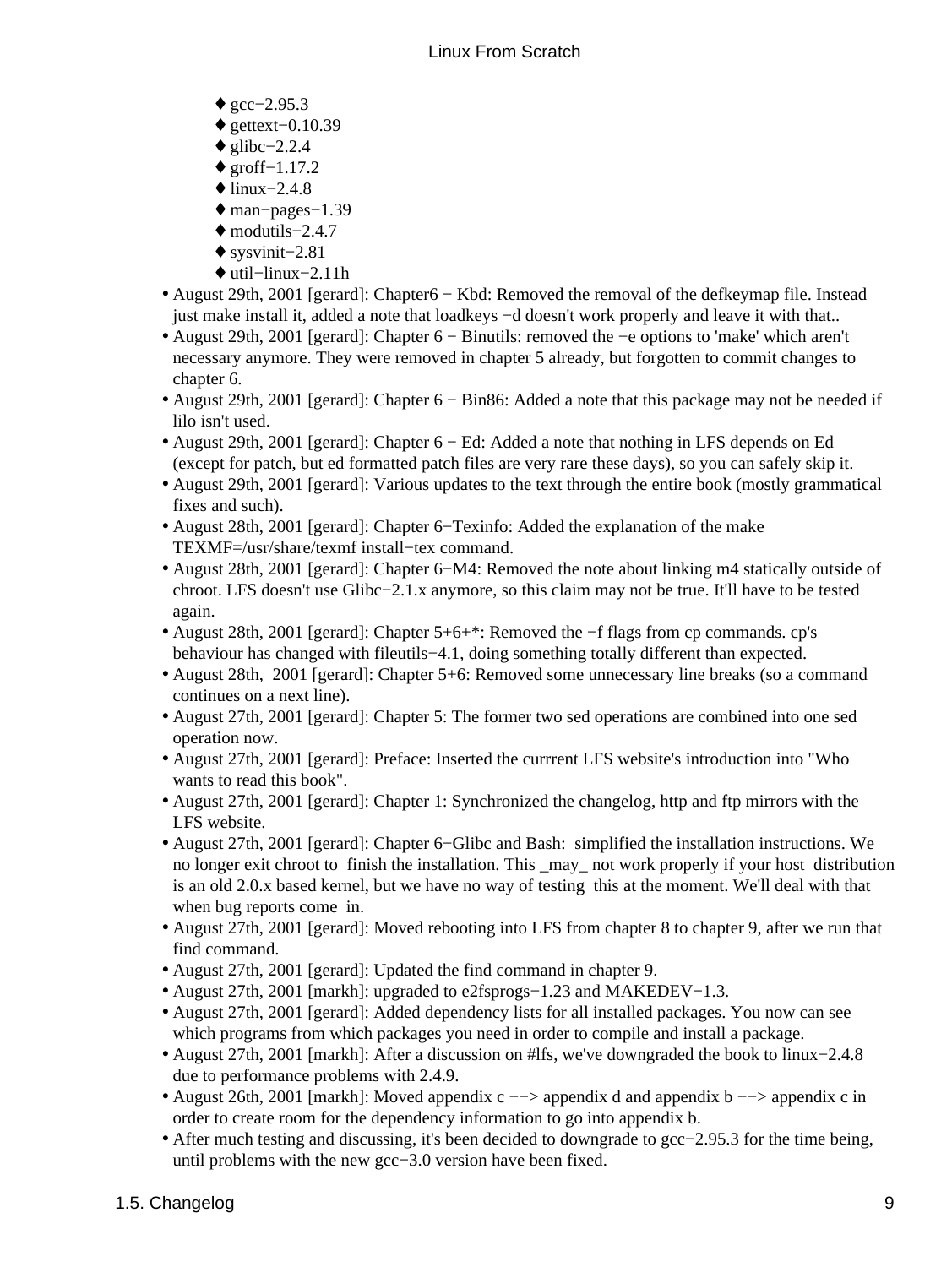- Chapter 5: sed commands for bzip2 and mawk static compiles have been replaced with a simpler flag to gcc.
- Chapter 5: A sed for fileutils−4.1 static has been added to avoid Segmentation Fault problems on glibc−2.2.3 systems.
- Chapter 5: Binutils doens't require us passing −e to make in order for LDFLAGS=−static to work properly.
- Chapter 5: GCC isn't statically linked anymore by using make −e LDFLAGS=−static, but by make BOOT\_LDFLAGS=-static.
- Chapter 5: Removed kernel patch for gcc−3.0 compilation
- Chapter 5: Added gcc−patch to fix re\_max\_failure compile problems
- Chapter 5: Added missing chown root.root \$LFS/usr/include/linux to kernel installation
- Chapter 5 & 6: Changed tar patch to use −j for bzip2 files instead of −y in order to be compatible with next tar release. Also renamed patch file to tar−1.13.patch
- Chapters 5 & 6: Added a new patch for gcc-2.95.3 which fixes various problems such as the weak symbol bug.
- Chapter 6: Bzip2 and shadowutils static libraries are now put in /usr/lib instead of /lib. There are now also links from /usr/lib to their dynamic libraries in /lib to enable the linker to still find the dynamic versions.
- Chapter 6: ncurses patch totally removed. Static libraries now moved to /usr/lib and libcurses.a symlink created manually. A symlink is also created from /usr/lib to the dynamic libraries in /lib so that the linker still sees them.
- Chapter 6: Yacc script in bison page now uses exec bison which replaces the shell.
- Chapter 6: Util−linux sed command has been replaced with a flag to make.
- Chapter 6: Man patch replaced with sed command.
- Chapter 6: Removed shadow−utils patch in favour of a sed command
- Chapter 6: Removed sysvinit patch in favour of a sed command.
- Chapter 6: Removed the Groff command explanation regarding CXXFLAGS which has been made obsolete with the update to groff−1.17.1
- Chapter 6: Moved the net−tools installation until after sh−utils so that net−tools can replace sh−utils's /bin/hostname.
- Chapter 6: After installing Glibc, run exec /bin/bash --login instead of exiting and re-entering the chroot'ed environment.
- Chapter 7: Changed \$\* into "\$@" in the functions and rc scripts. "\$@" allows usage of quoted arguments with blanks.
- Chapter 7: Added print error msg from the rcS script as it appears in the rc script as well.

3.0−pre4 − June 22nd, 2001

- Chapter 5: Reordered the installations alphabetically.
- Chapter 6: Moved the installations of ed and patch into their alphabetical positions.
- Chapter 7: Added [ ATTN ] warning message to the functions script. When you attemp to start a service that's already running or stop a service that's not running, it'll not print FAILED anymore but [ ATTN ] along with "Already running" or "Not running".
- Chapter 9: Renamed the network−scripts directory in nic−config.

3.0−pre3 − May 12th, 2001

- Added numerous FHS compliance notes. These instructions can be followed if one wishes to build a fully FHS−compliant system.
- Chapter 4: Updated the directory list to be more FHS compliant. Mainly this meant adding the opt directories and removing /usr/tmp and /usr/local/tmp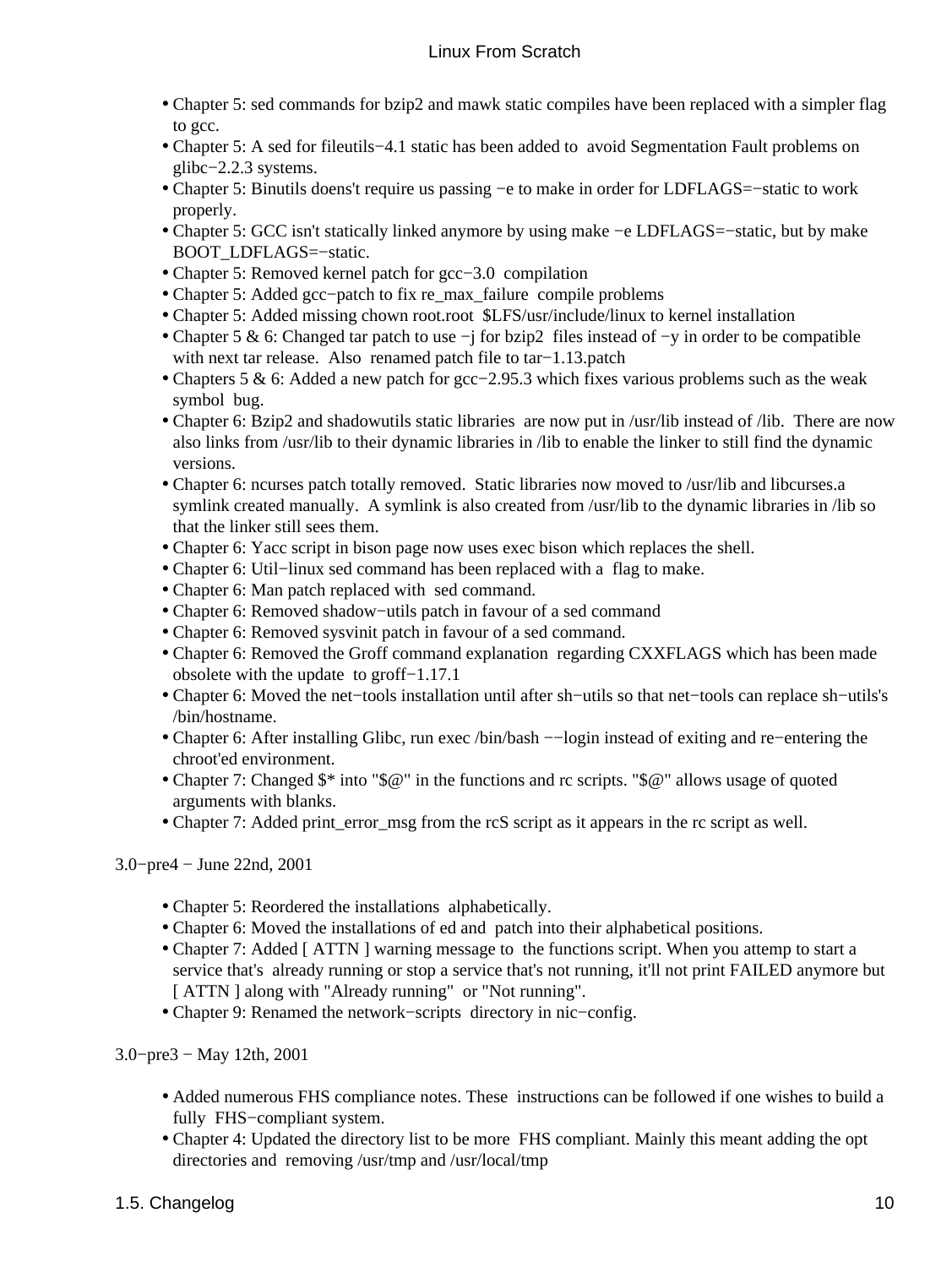- Chapter 5: We now copy the kernel include directories instead of linking to them. This is theoretically safer if we plan on upgrading the kernel.
- Chapter 5+6: Removed fileutils−patch. After upgrading to fileutils−4.1 the patch isn't needed anymore.
- Chapter 5+6: Put back the instructions on how to copy/remove the old NSS library files, in case the original distribution uses glibc−2.0.x.
- Chapter 5: Added the notice about an old version of install−info.
- Chapter 5: Removed the installation of a static gettext.
- Chapter 6: Changed bin86's installation from "make PREFIX=/usr install" to "make INSTALL\_OPTS="−m 755" PREFIX=/usr install". This will prevent install from invoking strip −s on the files. This fails because a couple of the installed files are shell scripts rather than programs, so they can't be stripped.
- Chapter 6: Removed the ld.so section since we only used the man pages and replaced it with a patch to man−pages.
- Chapter 7+8: Moved the creation of /etc/fstab to chapter 8.
- Appendix A: Added missing descriptions of frcode, code and bigram in the findutils−4.1 package.

3.0−pre2 − April 14th, 2001

- Chapter 5: Simplified ln commands.
- Chapter 5: Removed prefix=\$LFS/usr from tar's make install.
- Chapter 5+6: Removed --disable-nls from configuration of programs that don't need it (bash, diffutils, gzip, sed, m4).
- Chapter 5+6: Changed from "cd dir && make" to "make −C dir" (gettext−static, sysvinit).
- Chapter 5: Beautified the static link process for mawk.
- Chapter 5: Changed the links we create during gcc−installation to \$LFS/usr/bin/cpp.
- Chapter 6: Changed the procps installation from sed'ing to an easier way.
- Chapter 6: Changed all "rm file && ln –s dest file" into "ln –sf file" (in glibc, bzip2 and gzip installations).
- Chapter 6: Added a sed to fix a problem during glibc−installation. pt\_chown can not be installed setuid root, because "root" is not known by glibc yet (kind of hen and egg−problem).
- Chapter 6: Changed consoledata/tools to kbd, which is more actively developed, and less of a pain to install.
- Appendix A: Added the description of the Netkit−base and Net−tools packages.

#### 3.0−pre1 − February 27th, 2001

- Converted the SGML source to XML.
- Chapter 4: Tell the user to use cfdisk rather than fdisk. The fdisk man page recommends cfdisk over fdisk because it's more stable.
- Chapter 4: Changed the wording to make it more general as ext2 no longer is the only used file system. Reiser for example is often used too now.
- Chapter 5: Added static mawk, texinfo and partially gettext to faciliate the move of Glibc from Chapter 5 to Chapter 6.
- Chapter 5: Added Makedev to chapter 5. We don't create the device files here, only copy the MAKEDEV script and make a temp copy which will be used to create device files. This second file (MAKEDEV−temp) doesn't contain user names and group names but only user id's and group id's. We need a few device files to get Glibc installed, but before GLibc is installed user and group names are not recognized yet; only the numeric id's. This requires a slightly modified MAKEDEV script which will be generated by patching the original one. This patching is done here in chapter 5. Also, fixed the explanations on both makedev installations.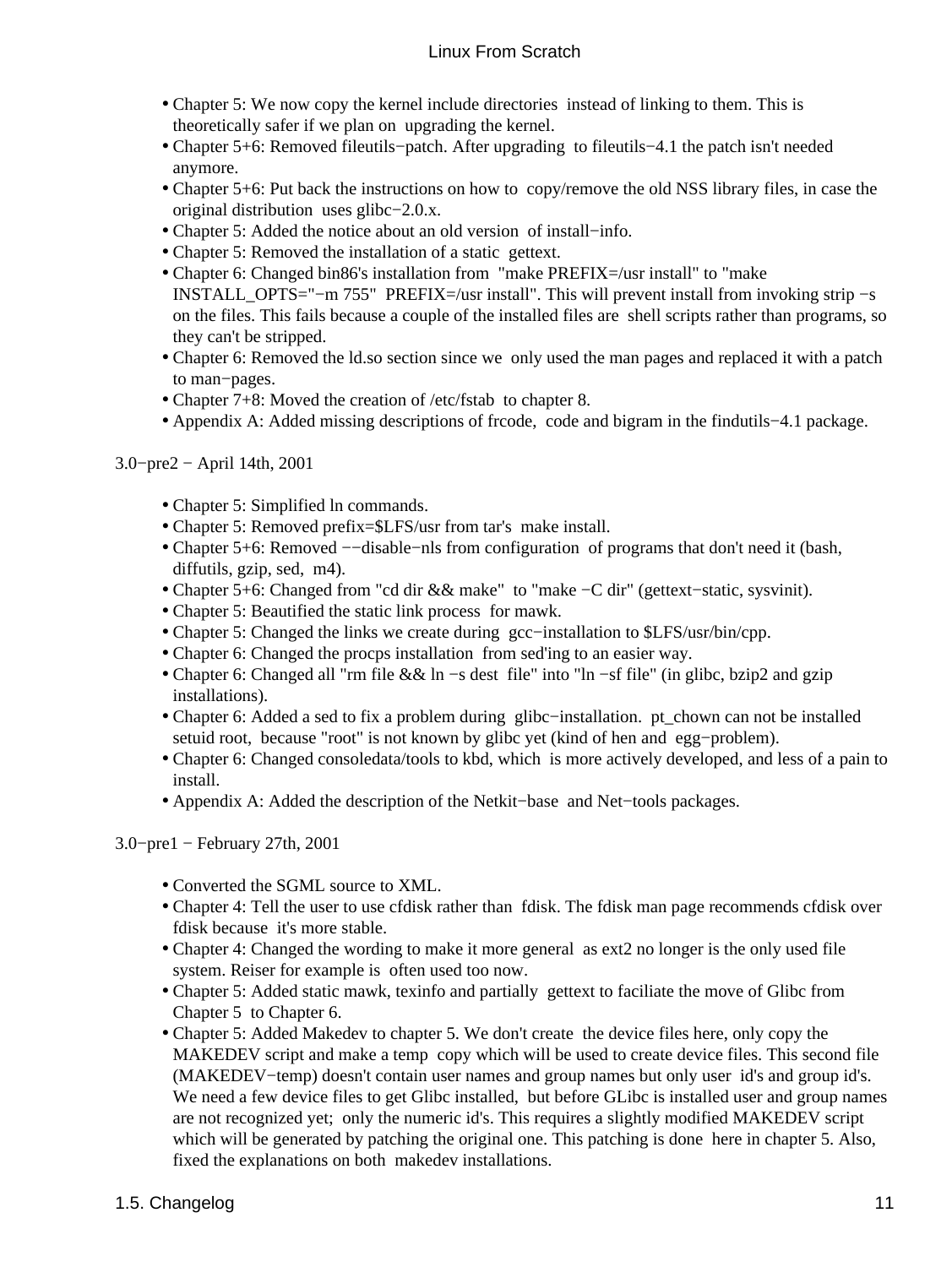#### Linux From Scratch

- <span id="page-29-0"></span>• Chapter 5: Recommended to install all the software while logged in (or su'ed to) user root.
- Chapter 5+6: Added the fileutils−4.0 patch which is needed to compile the fileutils package on Glibc−2.2 based systems (such as the upcoming LFS−3.0 system).
- Chapter 5+6: Upgraded from gcc−2.95.2 to gcc−2.95.2.1
- Chapter 5+6: Moved Glibc from chapter 5 to chapter 6
- Chapter 6: Changed libexecdir=/usr/bin in fileutils to libexecdir=/bin
- Chapter 6: Updated Glibc installation instructions. 'configparms' file creation has been deleted. No need to pick a compiler (either distro's native or the /usr/local/gcc2952/bin/gcc one); we're in chroot now so we'll use the one we have
- Chapter 6: Only copy the man pages from the ld.so package. We don't need the ldconfig and ldd programs anymore; Glibc−2.2.1 comes with good working versions.
- Chapter 6: Added the creation of the lex symlink to the flex installation.
- Chapter 6: Changed \$\* into "\$@" in the yacc script during bison's installation. "\$@" allows usage of quoted arguments with blanks.
- Chapter 6: Fixed the man page installation during console−tools' installation.
- Chapter 6: When entering chroot the \$TERM variable inside chroot is set properly. This is accomplished by: chroot ... −i HOME=/root TERM=\$TERM...
- Chapter 6: Merged the different sulogin lines from the inittab file into one line.
- Chapter 7: Fixed the delays in the killproc function in the functions script. Now after kill, first check PIDs, then sleep 2 if needed. More details can be read in the comments in the script itself.
- Chapter 7: Added the explanation how the runlevels and boot process works when using the LFS scripts.
- Chapter 10: Added this chapter. It contains "thanks and good luck" notes and suggest creating the /etc/lfs−20010921 file

#### **1.6. Mailing lists and archives**

The linuxfromscratch.org server is hosting the following publicly accessible mailing lists:

- lfs−support
- lfs−dev
- lfs−announce
- lfs−security
- lfs−book
- alfs−discuss
- blfs−dev
- blfs−book
- blfs−support

#### **1.6.1. lfs−support**

The lfs−support mailing list provides support to users building an LFS system as far as the end of the main book. Requests for help with installing software beyond the base system should go to the blfs−support list.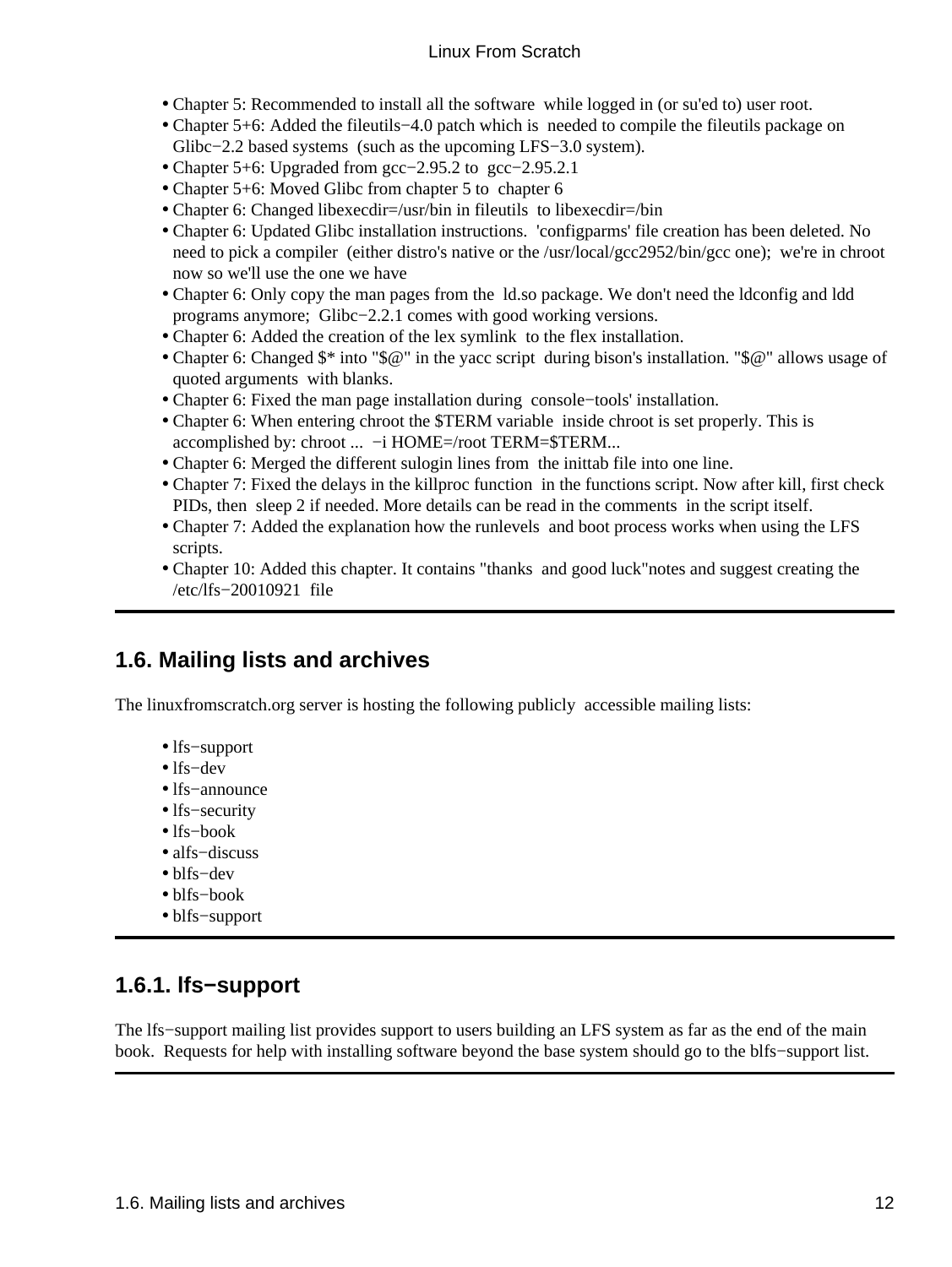## <span id="page-30-0"></span>**1.6.2. lfs−dev**

The lfs−dev mailing list discusses matters strictly related to the LFS–BOOK. If problems with the book come up, a bug or two need to be reported, or suggestions to improve the book should be made, this mailing list is the right one.

Requests for help should go to lfs−support or blfs−support.

### **1.6.3. lfs−announce**

The lfs−announce list is a moderated list. It can be subscribed to, but you can't post any messages to this list. This list is used to announce new stable releases. The lfs−dev list will carry information about development releases as well. If a user is already on the lfs−dev list, there's little use subscribing to this list as well because everything that is posted to the lfs−announce list will be posted to the lfs−dev list as well.

## **1.6.4. lfs−security**

The lfs–security mailing list discusses security–related matters. Security concerns or security problems with a package used by LFS, should be addressed on this list.

## **1.6.5. lfs−book**

The lfs−book list is used by the LFS−BOOK editors to co−ordinate lfs−book's maintenance, like XML issues and the like. Actual discussion on what should be added and removed take place on lfs−dev.

## **1.6.6. alfs−discuss**

The alfs−discuss list discusses the development of ALFS, which stands for Automated Linux From Scratch. The goal of this project is to develop an installation tool that can install an LFS system automatically. It's main goal is to speed up compilation by taking away the need to manually enter the commands to configure, compile, and install packages.

## **1.6.7. blfs−dev**

The blfs−dev mailing list discusses matters related to the BLFS−BOOK (Beyond LFS). If problems with the book come up, a bug or two need to be reported, or suggestions to improve the book (such as suggestions as to installation instructions to add) are to be made, this mailing list is the right one.

Requests for help with programs beyond the base LFS setup (not just those in BLFS) should go to blfs−support.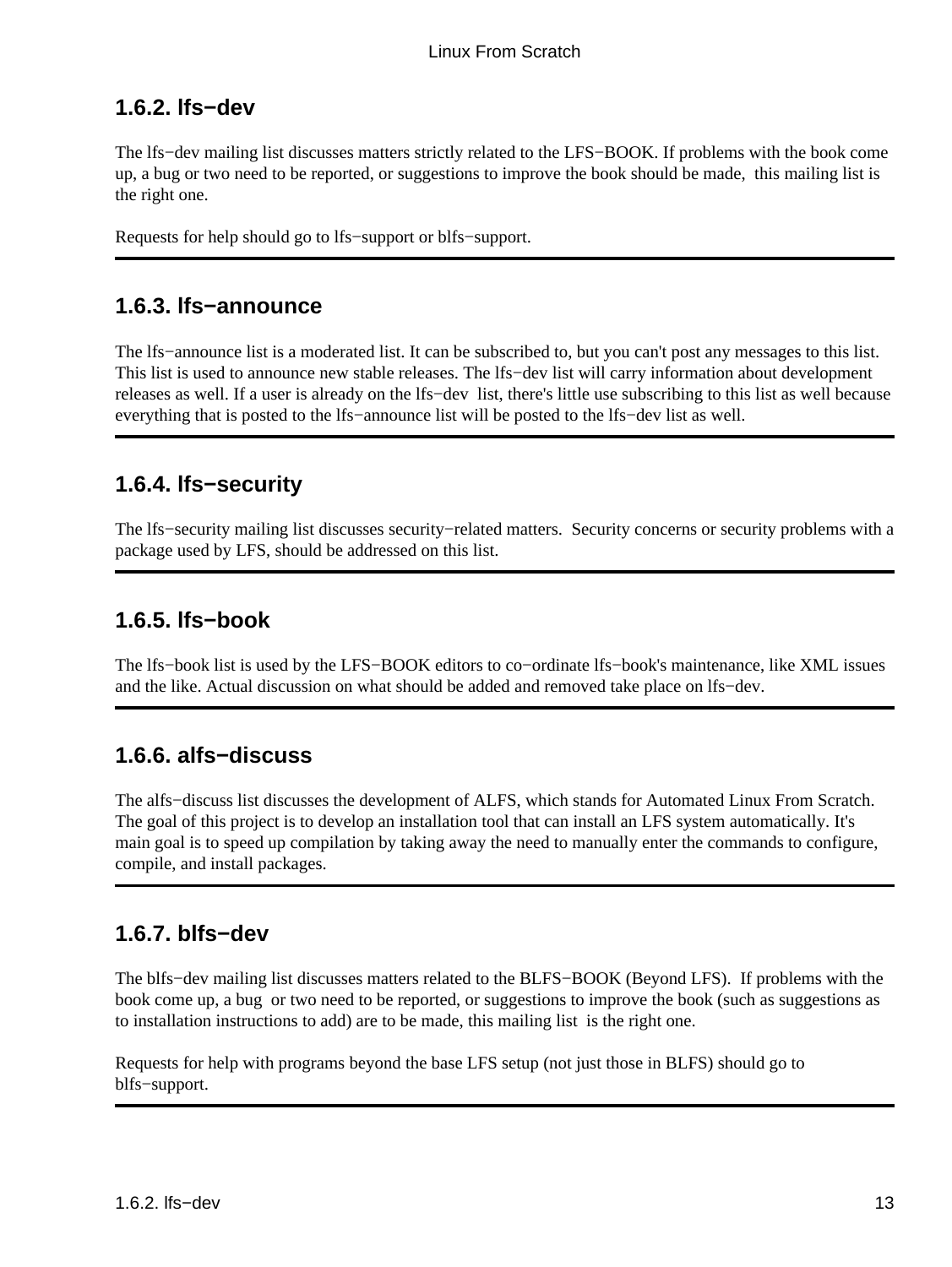### <span id="page-31-0"></span>**1.6.8. blfs−book**

The blfs−book list is used by the BLFS−BOOK editors to co−ordinate blfs−book's maintenance, like XML issues and the like. Actual discussion on what should be added and removed should take place on blfs−dev.

## **1.6.9. blfs−support**

The blfs–support list deals with support requests for any software not installed in the LFS book. The list is not just for help with software explicitly mentioned in the BLFS book, any software beyond that installed as part of the base LFS system can be discussed here.

## **1.6.10. Mail archives**

All these lists are archived and can be viewed online at [http://archive.linuxfromscratch.org/mail−archives](http://archive.linuxfromscratch.org/mail-archives) or downloaded from [ftp://ftp.linuxfromscratch.org/mail−archives](ftp://ftp.linuxfromscratch.org/mail-archives) or [ftp://ftp.linuxfromscratch.org/mail−archives.](ftp://ftp.linuxfromscratch.orgmail-archives)

### **1.6.11. How to subscribe?**

Any of the above−mentioned mailinglists can be subscribed to by sending an email to [listar@linuxfromscratch.org](mailto:listar@linuxfromscratch.org) and writing *subscribe listname* as the subject header of the message.

Multiple lists at the same time can be subscribed to by using one email. This is done by leaving the subject blank and putting all the commands in the body of the email. The email will look like:

To: listar@linuxfromscratch.org Subject:

subscribe lfs−dev subscribe blfs−support subscribe alfs−discuss

After the email is sent, the Listar program will reply with an email requesting a confirmation of the subscription request. After this confirmation email is sent back, Listar will send an email again with the message that the user has been subscribed to the list(s) along with an introduction message for that particular list.

### **1.6.12. How to unsubscribe?**

To unsubscribe from a list, send an email to [listar@linuxfromscratch.org](mailto:listar@linuxfromscratch.org) and write *unsubscribe listname* as the subject header of the message.

Multiple lists can be unsubscribed at the same time using one email. This is done by leaving the subject header blank and putting all the commands in the body of the email. The email will look like: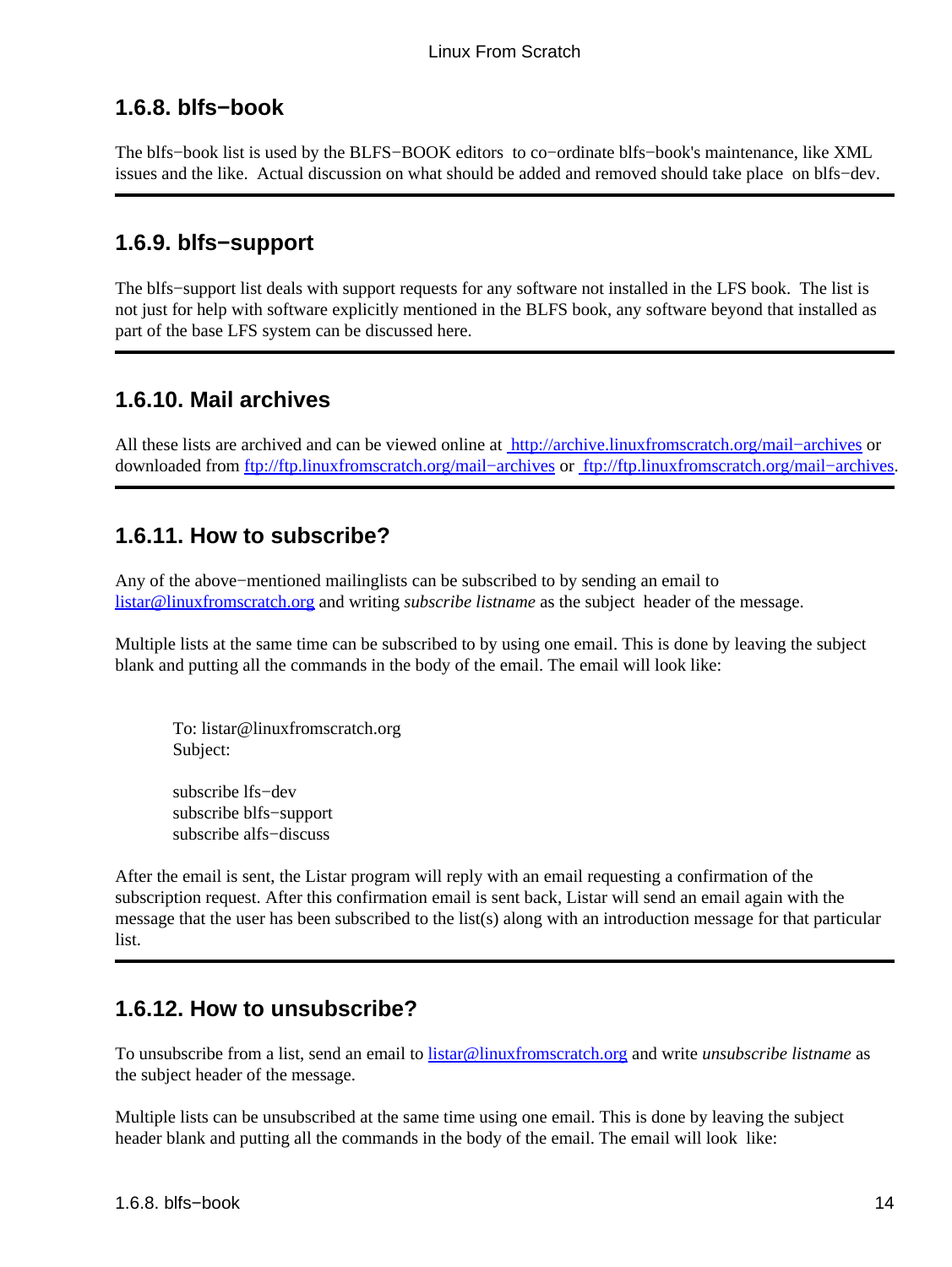<span id="page-32-0"></span>To: listar@linuxfromscratch.org Subject:

unsubscribe lfs−dev unsubscribe blfs−support unsubscribe alfs−discuss

After the email is sent, the Listar program will reply with an email requesting a confirmation of the unsubscription request. After this confirmation email is sent back, Listar will send an email again with the message that the user has been unsubscribed from the list(s).

## **1.6.13. Other list modes**

The modes that can be set by a user require sending an email to **listar**@linuxfromscratch.org. The modes themselves are set by writing the appropriate commands in the subject header of the message.

As the name implies, the *Set command* tells what to write to set a mode. The *Unset command* tells what to write to unset a mode.

The listname in the example subject headers should be replaced with the listname to which the mode is going to be applied to. If more than one mode is to be set (to the same list or multiple lists) with one email, this can be done by leaving the subject header blank and writing all the commands in the body of the message instead.

## **1.6.14. Digests**

Set command: *set listname digest* Unset command: *unset listname digest*

All lists have the digest mode available which can be set after a user has subscribed to a list. Being in digest mode will cause you to stop receiving individual messages as they are posted to the list and instead receive one email a day containing all the messages posted to the list during that day.

There is a second digest mode called digest2. When a user is set to this mode he will receive the daily digests but will also continue to receive the individual messages to the lists as they are posted. To set this mode, substitute *digest* for *digest2* in the command.

## **1.6.15. Vacation**

Set command: *set listname vacation* Unset command: *unset listname vacation*

If a user is going to be away for a while or wishes to stop receiving messages from the lists but doesn't want to unsubscribe, he can change to vacation mode. This has the same effect as unsubscribing, but without having to go through the unsubscribe process and then later through the subscribe process again.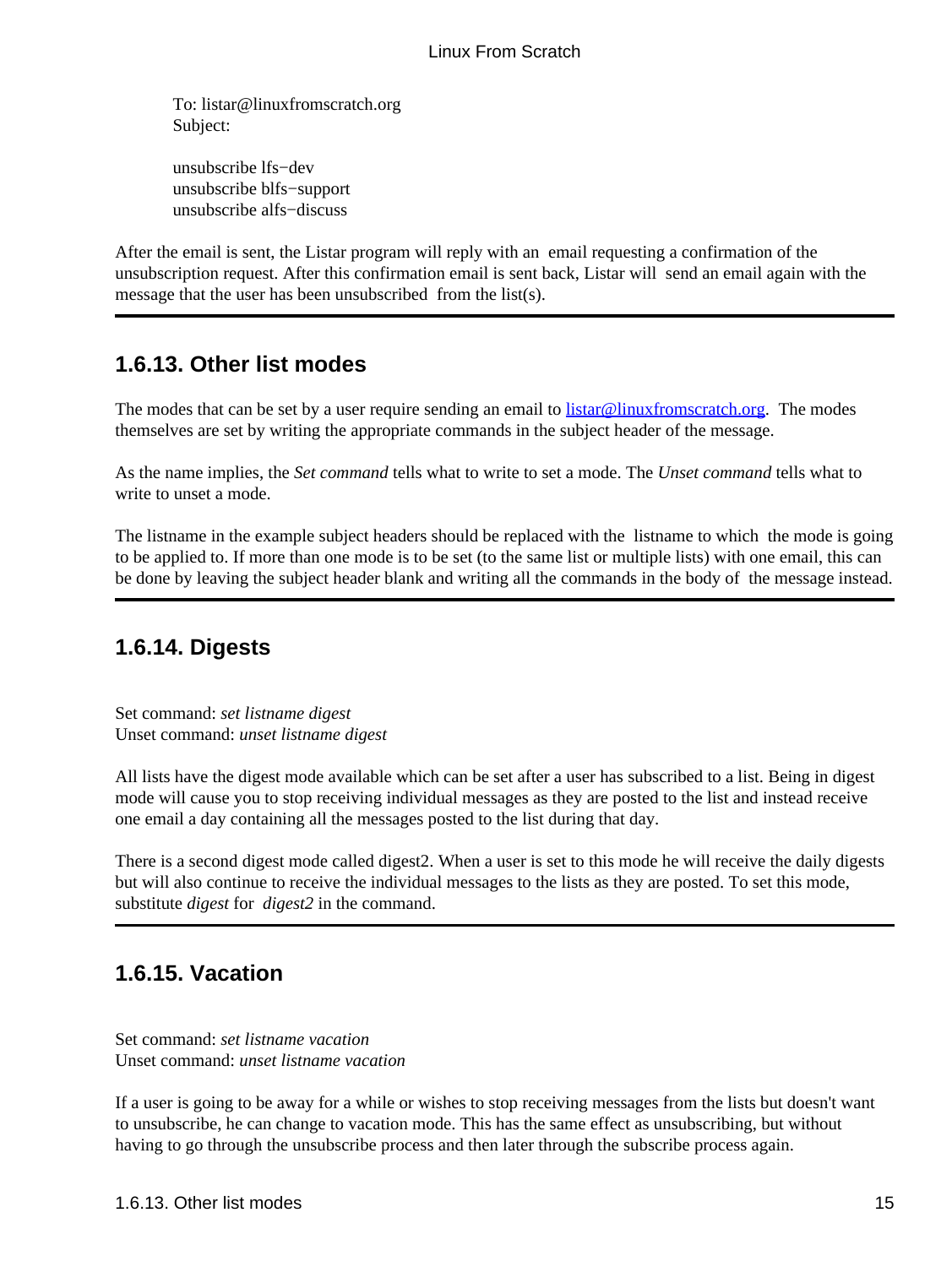## <span id="page-33-0"></span>**1.7. Contact information**

Please direct your emails to one of the LFS mailing lists. See Chapter 1 – Mailing lists and archives for more information on the available mailing lists.

If you need to reach Gerard Beekmans personally, send an email to [gerard@linuxfromscratch.org](mailto:gerard@linuxfromscratch.org)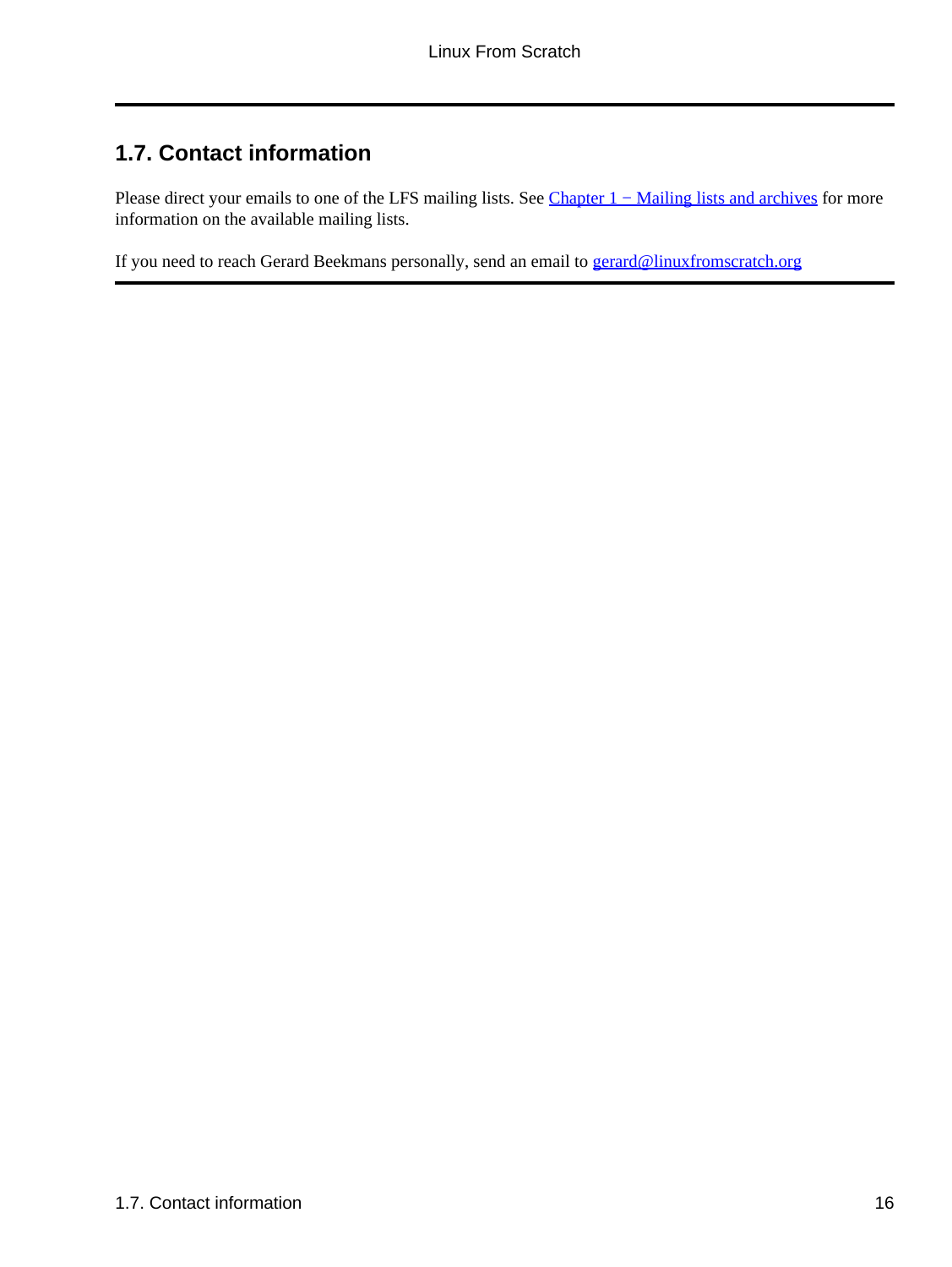# <span id="page-34-0"></span>**Chapter 2. Important information**

## **2.1. About \$LFS**

Please read the following carefully: throughout this book the variable \$LFS will be used frequently. \$LFS must at all times be replaced with the directory where the partition that contains the LFS system is mounted. How to create and where to mount the partition will be explained in full detail in chapter 4. For example, let's assume that the LFS partition is mounted on /mnt/lfs.

For example when you are told to run a command like **./configure −−prefix=\$LFS** you actually have to execute **./configure −−prefix=/mnt/lfs**

It's important that this is done no matter where it is read; be it in commands entered in a shell, or in a file edited or created.

A possible solution is to set the environment variable LFS. This way \$LFS can be entered literally instead of replacing it with /mnt/lfs. This is accomplished by running **export LFS=/mnt/lfs**.

Now, if you are told to run a command like **./configure −−prefix=\$LFS** you can type that literally. Your shell will replace \$LFS with /mnt/lfs when it processes the command line (meaning when you hit enter after having typed the command).

If you plan to use \$LFS, do not forget to set the \$LFS variable at all times. If the variable is not set and is used in a command, \$LFS will be ignored and whatever is left will be executed. A command like **echo "root:x:0:0:root:/root:/bin/bash" > \$LFS/etc/passwd** without the \$LFS variable set will re−create your host system's /etc/passwd file. Simply put: it will destroy your current password database file.

One way to make sure that \$LFS is set at all times is adding it to the /root/.bash\_profile and/or /root/.bashrc file(s) so that every time you login as user root, or you 'su' to user root, the \$LFS variable is set.

### **2.2. How to download the software**

Throughout this document, we will assume that all the packages that were downloaded are placed somewhere in \$LFS/usr/src.

A convention you could use is having a \$LFS/usr/src/sources directory. Under sources, you can create the directory 0−9 and the directories a through z. A package like sysvinit−2.82.tar.bz2 is stored under \$LFS/usr/src/sources/s/. A package like bash−2.05.tar.bz2 is stored under \$LFS/usr/src/sources/b/, and so forth.

The next chapter contains the list of all the packages that need to be downloaded, but the partition that is going to contain our LFS system isn't created yet. Therefore, you should store the files somewhere else and later moved to \$LFS/usr/src/ when the chapter in which the new partition is prepared has been finished.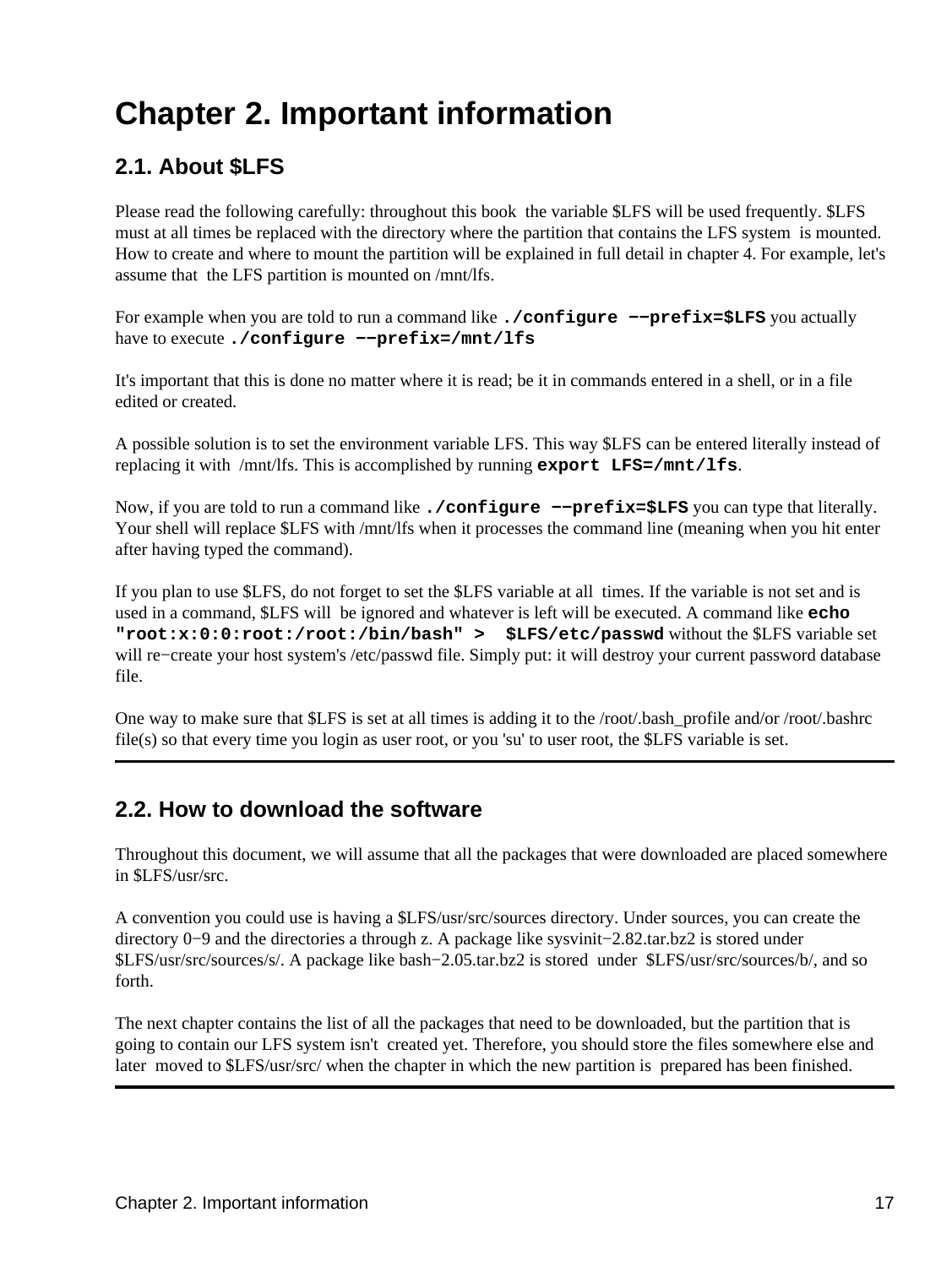## <span id="page-35-0"></span>**2.3. How to install the software**

Before you start using the LFS book, we should point out that all of the commands here assume that you are using the bash shell. If you aren't, the commands may work but we can't guarantee it. If you want a simple life, use bash.

Before you can actually start doing something with a package, you need to unpack it first. Often the package files are tar'ed and gzip'ed or bzip2'ed. We're not going to write down every time how to unpack an archive. We'll explain how to do that once, in this section.

To start with, change to the \$LFS/usr/src directory by running:

**cd \$LFS/usr/src**

If a file is tar'ed and gzip'ed, it is unpacked by running either one of the following two commands, depending on the filename:

```
tar xvzf filename.tar.gz
tar xvzf filename.tgz
```
If a file is tar'ed and bzip2'ed, it is unpacked by running:

```
bzcat filename.tar.bz2 | tar xv
```
Some tar programs (most of them nowadays but not all of them) are slightly modified to be able to use bzip2 files directly using either the I, the y or the j tar parameter, which works the same as the z tar parameter to handle gzip archives. The above construction works no matter how your host system decided to patch bzip2.

If a file is just tar'ed, it is unpacked by running:

**tar xvf filename.tar**

When an archive is unpacked, a new directory will be created under the current directory (and this book assumes that the archives are unpacked under the \$LFS/usr/src directory). Please enter that new directory before continuing with the installation instructions. Again, every time this book is going to install a package, it's up to you to unpack the source archive and cd into the newly created directory.

From time to time you will be dealing with single files such as patch files. These files are generally gzip'ed or bzip2'ed. Before such files can be used they need to be uncompressed first.

If a file is gzip'ed, it is unpacked by running:

**gunzip filename.gz**

If a file is bzip2'ed, it is unpacked by running:

```
bunzip2 filename.bz2
```
After a package has been installed, two things can be done with it: either the directory that contains the sources can be deleted, or it can be kept. We highly recommend deleting it. If you don't do this and try to re−use the same source later on in the book (for example re−using the source trees from chapter 5 for use in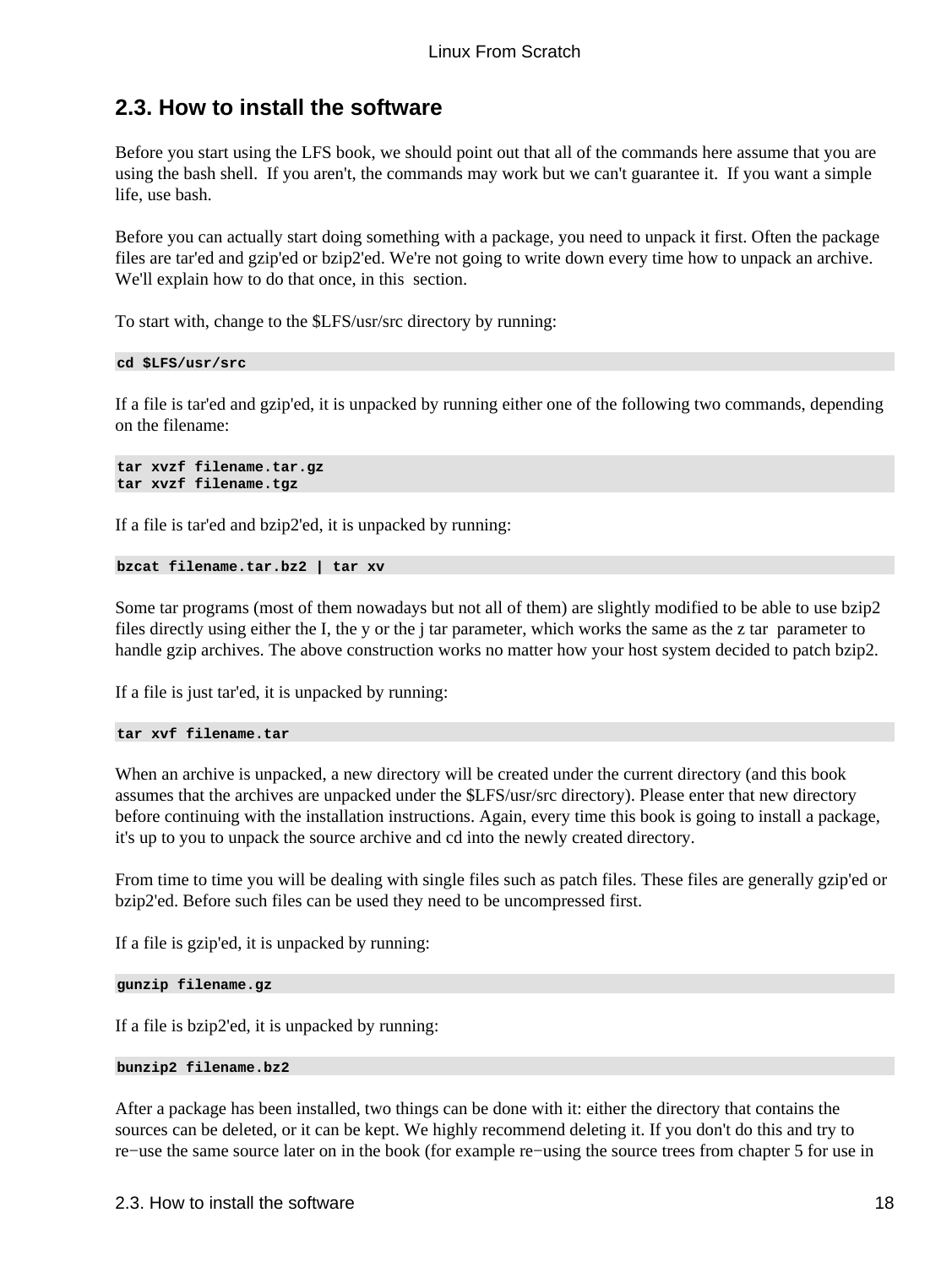chapter 6), it may not work as you expect it to. Source trees from chapter 5 will have your host distribution's settings, which don't always apply to the LFS system after you enter the chroot'ed environment. Even running something like *make clean* doesn't always guarantee a clean source tree.

So, save yourself a lot of hassle and just remove the source directory immediately after you have installed it.

There is one exception; the kernel source tree. Keep it around as you will need it later in this book when building a kernel. Nothing will use the kernel tree so it won't be in your way.

### **2.4. How to ask for help**

If you have a problem while using this book, you'll find that most of the people on Internet Relay Chat (IRC) and the mailing lists will be willing to help you. You can find a list of the LFS mailing lists in Chapter  $1 -$ [Mailing lists and archives](#page-29-0). To assist us in helping though, you should make sure that you have as much relevant information as you can available. This will assist in diagnosing and solving your problem. This part of the book will guide you as to which sort of information will be useful.

## **2.4.1. Basic Information**

First of all we need a brief explanation of the problem. Essential things to include are:

- The version of the book you are using, which is 20010921
- Which package or section you are having problems with
- What the exact error message or symptom you are recieving is
- If you have deviated from the book at all

Note that saying that you've deviated from the book doesn't mean that we won't help you, after all, LFS is all about choice. It'll just help us to see the possible other causes of your problem.

# **2.4.2. Configure problems**

When something goes wrong during the stage where the configure script is run, look at the last lines of the config.log. This file contains possible errors encoutered during configure which aren't always printed to the screen. Include those relevant lines if you decide to ask for help.

# **2.4.3. Compile problems**

To help us find the cause of the problem, both screen output and the contents of various files are useful. The screen output from both the ./configure script and when make is run can be useful. Don't blindly include the whole thing but on the other hand, don't include too little. As an example, here is some screen output from make:

```
gcc −DALIASPATH=\"/mnt/lfs/usr/share/locale:.\" 
−DLOCALEDIR=\"/mnt/lfs/usr/share/locale\" −DLIBDIR=\"/mnt/lfs/usr/lib\" 
−DINCLUDEDIR=\"/mnt/lfs/usr/include\" −DHAVE_CONFIG_H −I. −I. 
−g −O2 −c getopt1.c
```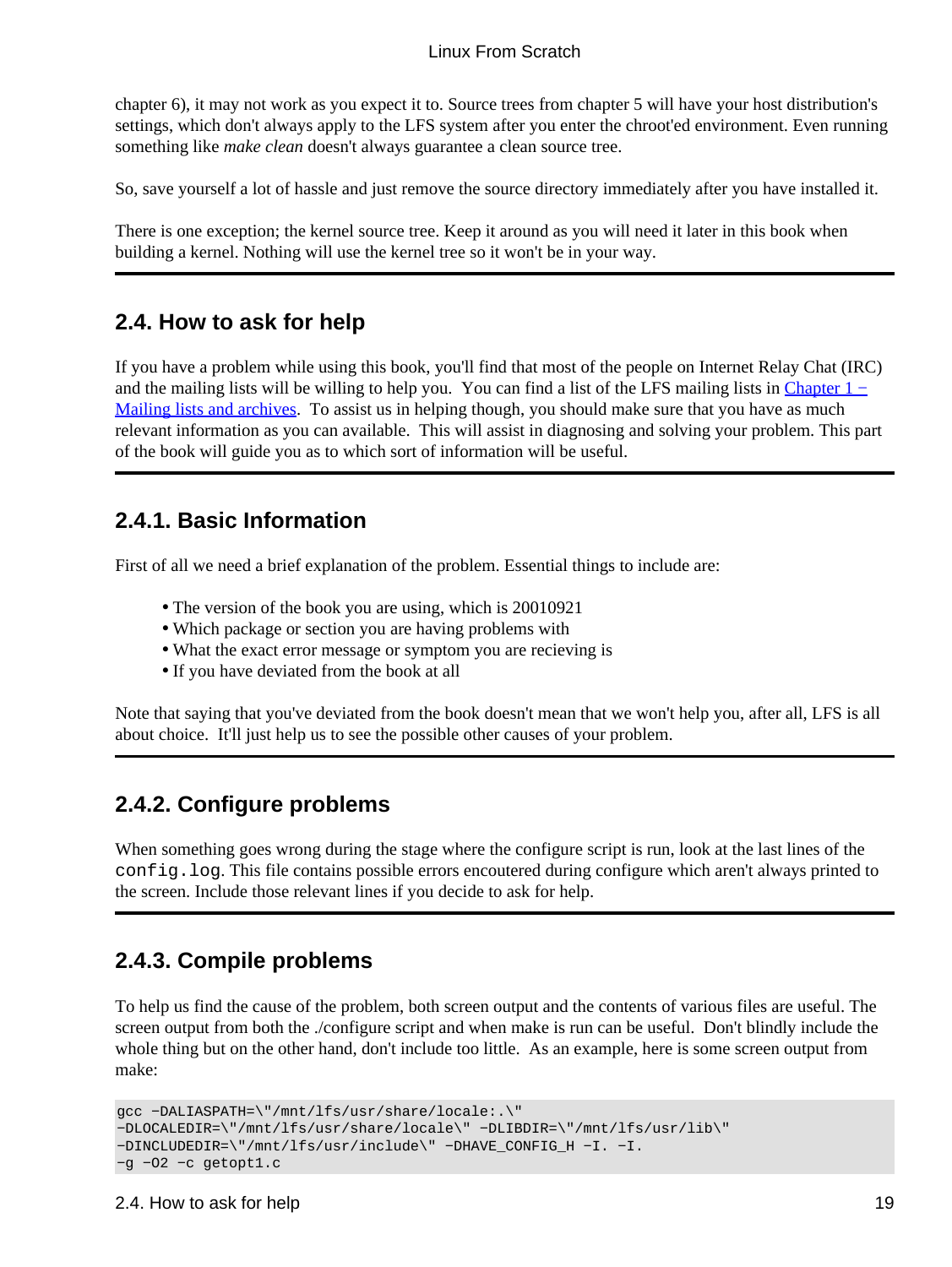#### Linux From Scratch

```
gcc −g −O2 −static −o make ar.o arscan.o commands.o dir.o expand.o file.o 
function.o getopt.o implicit.o job.o main.o misc.o read.o remake.o rule.o 
signame.o variable.o vpath.o default.o remote−stub.o version.o opt1.o 
−lutil job.o: In function `load_too_high':
/lfs/tmp/make−3.79.1/job.c:1565: undefined reference to `getloadavg'
collect2: ld returned 1 exit status
make[2]: *** [make] Error 1
make[2]: Leaving directory `/lfs/tmp/make−3.79.1'
make[1]: *** [all−recursive] Error 1
make[1]: Leaving directory `/lfs/tmp/make−3.79.1'
make: *** [all−recursive−am] Error 2
```
In this case, many people just include the bottom section where it says

make [2]: \*\*\* [make] Error 1

and onwards. This isn't enough for us to diagnose the problem because it only tells us that *something* went wrong, not *what* went wrong. The whole section as quoted above is what should be included to be helpful, because it includes the command that was executed and the command's error message(s).

### **2.5. Download the bootscripts**

Typing out all the bootscripts in chapter 7 can be a long, tedious process, not to mention very error−prone.

To save some time, the bootscripts can be downloaded from [http://ftp.linuxfromscratch.org/lfs−bootscripts/lfs−bootscripts−cvs−20010907−2249.tar.bz2](http://ftp.linuxfromscratch.org/lfs-bootscripts/lfs-bootscripts-cvs-20010907-2249.tar.bz2) or ftp://ftp.linuxfromscratch.org/lfs-bootscripts/lfs-bootscripts-cvs-20010907-2249.tar.bz2.

### **2.6. Download the LFS Commands**

LFS Commands is a tarball containing files which list the installation commands for the packages installed in this book.

These files can be used to quickly find out which commands have been changed between the different LFS versions. Download the lfs−commands tarball for this book version and the previous book version and run a diff on the files. That way it is possible to see which packages have updated installation instructions, so any scripts you may have can be modified, or you can reinstall a package if you think that necessary.

A side effect is that these files can be used to dump to a shell and install the packages, though some files need to be modified (where certain settings can't be guessed and depend on user preference or system hardware). Keep in mind, please, that these files are not thoroughly checked for correctness. There may be bugs in the files (since they are manually created at the moment) so do check them and don't blindly trust them.

If you decide to use the commands to automatically install a package and it doesn't work, try reading the book's instructions instead before you ask for help on the mailinglist.

The lfscommands can be downloaded from [http://ftp.linuxfromscratch.org/lfs−commands/](http://ftp.linuxfromscratch.org/lfs-commands/) or [ftp://ftp.linuxfromscratch.org/lfs−commands/](ftp://ftp.linuxfromscratch.org/lfs-commands/) .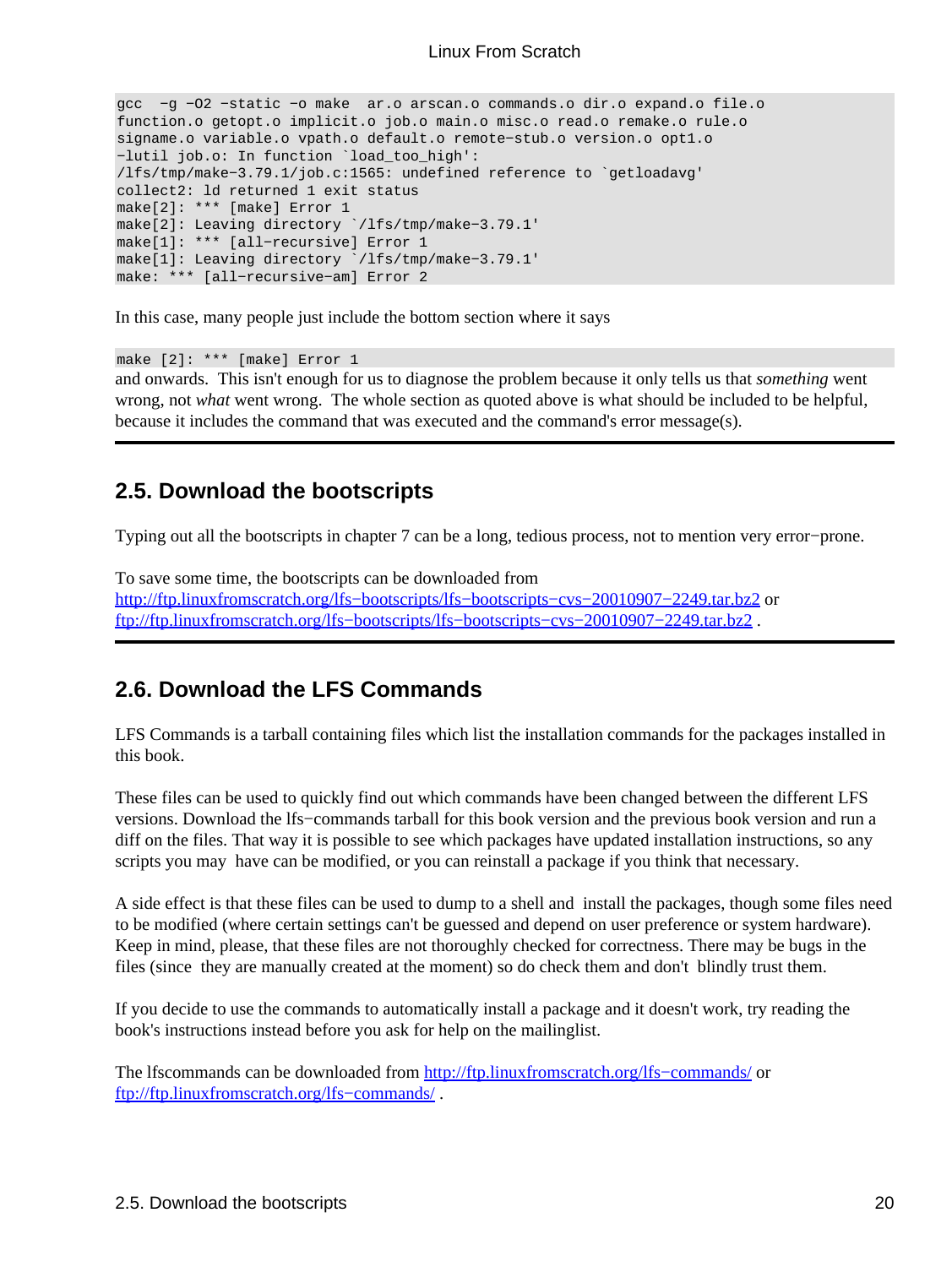# **II. Part II − Installing the LFS system**

*Table of Contents 3. [Packages that need to be downloaded](#page-41-0) 3.1. [Introduction](#page-41-0) 3.2. [Packages that need to be downloaded](#page-41-0) 4. [Preparing a new partition](#page-48-0) 4.1. [Introduction](#page-48-0) 4.2. [Creating a new partition](#page-48-0) 4.3. [Creating a file system on the new partition](#page-48-0) 4.4. [Mounting the new partition](#page-49-0) 4.5. [Creating directories](#page-49-0) 5. [Preparing the LFS system](#page-51-0) 5.1. [Introduction](#page-51-0) 5.2. [Install all software as user root](#page-51-0) 5.3. [Installing Bash−2.05](#page-52-0) 5.4. [Installing Binutils−2.11.2](#page-54-0) 5.5. [Installing Bzip2−1.0.1](#page-58-0) 5.6. [Installing Diffutils−2.7](#page-60-0) 5.7. [Installing Fileutils−4.1](#page-62-0) 5.8. [Installing GCC−2.95.3](#page-66-0) 5.9. [Installing Grep−2.4.2](#page-69-0) 5.10. [Installing Gzip−1.2.4a](#page-71-0) 5.11. [Installing Linux Kernel−2.4.8](#page-73-0) 5.12. [Installing Make−3.79.1](#page-75-0) 5.13. [Installing Mawk−1.3.3](#page-77-0) 5.14. [Installing Patch−2.5.4](#page-78-0) 5.15. [Installing Sed−3.02](#page-79-0) 5.16. [Installing Sh−utils−2.0](#page-81-0) 5.17. [Installing Tar−1.13](#page-86-0) 5.18. [Installing Texinfo−4.0](#page-87-0) 5.19. [Installing Textutils−2.0](#page-89-0) 5.20. [Creating passwd and group files](#page-93-0) 5.21. [Copying old NSS library files](#page-94-0) 5.22. [Mounting \\$LFS/proc file system](#page-94-0) 6. [Installing basic system software](#page-95-0) 6.1. [Introduction](#page-95-0) 6.2. [About debugging symbols](#page-95-0) 6.3. [Creating \\$LFS/root/.bash\\_profile](#page-96-0) 6.4. [Entering the chroot'ed environment](#page-96-0) 6.5. [Installing Glibc−2.2.4](#page-97-0) 6.6. [Creating devices \(Makedev−1.3\)](#page-100-0) 6.7. [Installing Man−pages−1.39](#page-101-0) 6.8. [Installing Findutils−4.1](#page-102-0) 6.9. [Installing Mawk−1.3.3](#page-105-0) 6.10. [Installing Ncurses−5.2](#page-106-0) 6.11. [Installing Vim−5.8](#page-109-0) 6.12. [Installing GCC−2.95.3](#page-112-0) 6.13. [Installing Bison−1.28](#page-114-0) 6.14. [Installing Less−358](#page-117-0)*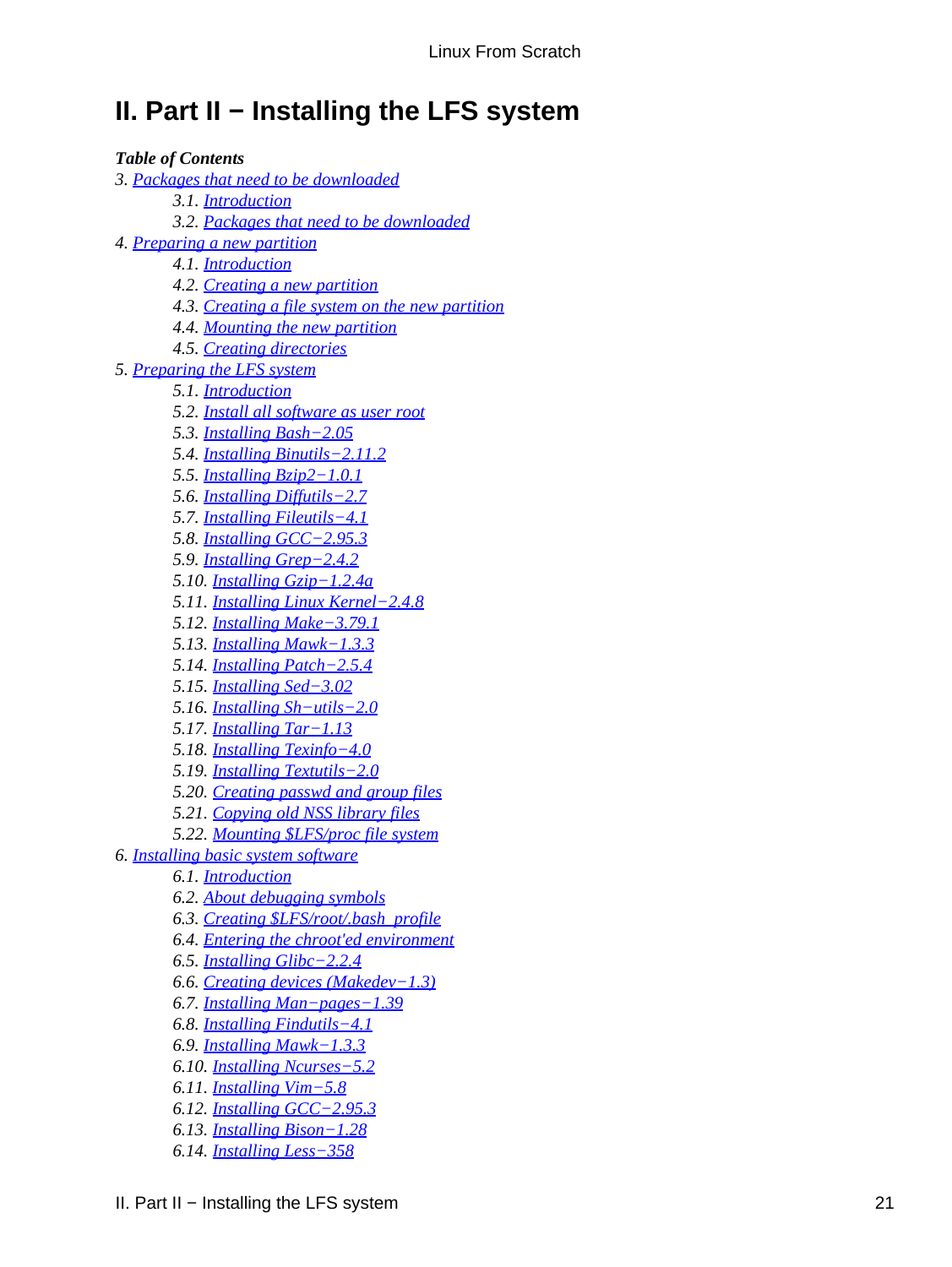*6.15. [Installing Groff−1.17.2](#page-118-0) 6.16. [Installing Man−1.5i2](#page-122-0) 6.17. [Installing Perl−5.6.1](#page-124-0) 6.18. [Installing M4−1.4](#page-126-0) 6.19. [Installing Texinfo−4.0](#page-127-0) 6.20. [Installing Autoconf−2.52](#page-129-0) 6.21. [Installing Automake−1.5](#page-131-0) 6.22. [Installing Bash−2.05](#page-133-0) 6.23. [Installing Flex−2.5.4a](#page-134-0) 6.24. [Installing File−3.36](#page-135-0) 6.25. [Installing Libtool−1.4](#page-137-0) 6.26. [Installing Bin86−0.16.0](#page-139-0) 6.27. [Installing Binutils−2.11.2](#page-140-0) 6.28. [Installing Bzip2−1.0.1](#page-144-0) 6.29. [Installing Ed−0.2](#page-146-0) 6.30. [Installing Gettext−0.10.39](#page-147-0) 6.31. [Installing Kbd−1.06](#page-149-0) 6.32. [Installing Diffutils−2.7](#page-153-0) 6.33. [Installing E2fsprogs−1.24](#page-154-0) 6.34. [Installing Fileutils−4.1](#page-157-0) 6.35. [Installing Grep−2.4.2](#page-161-0) 6.36. [Installing Gzip−1.2.4a](#page-162-0) 6.37. [Installing Lilo−21.7.5](#page-164-0) 6.38. [Installing Make−3.79.1](#page-166-0) 6.39. [Installing Modutils−2.4.7](#page-167-0) 6.40. [Installing Netkit−base−0.17](#page-170-0) 6.41. [Installing Patch−2.5.4](#page-171-0) 6.42. [Installing Procinfo−18](#page-172-0) 6.43. [Installing Procps−2.0.7](#page-173-0) 6.44. [Installing Psmisc−20.1](#page-176-0) 6.45. [Installing Sed−3.02](#page-178-0) 6.46. [Installing Sh−utils−2.0](#page-179-0) 6.47. [Installing Net−tools−1.60](#page-184-0) 6.48. [Installing Shadow−20001016](#page-186-0) 6.49. [Installing Sysklogd−1.4.1](#page-191-0) 6.50. [Installing Sysvinit−2.82](#page-192-0) 6.51. [Installing Tar−1.13](#page-195-0) 6.52. [Installing Textutils−2.0](#page-197-0) 6.53. [Installing Util−linux−2.11h](#page-201-0) 6.54. [Removing old NSS library files](#page-208-0) 6.55. [Configuring essential software](#page-209-0) 7. [Creating system boot scripts](#page-213-0) 7.1. [Introduction](#page-213-0) 7.2. [How does the booting process with these scripts work?](#page-213-0) 7.3. [Creating directories](#page-214-0) 7.4. [Creating the rc script](#page-214-0) 7.5. [Creating the rcS script](#page-218-0) 7.6. [Creating the functions script](#page-219-0) 7.7. [Creating the checkfs script](#page-227-0) 7.8. [Creating the halt script](#page-229-0) 7.9. [Creating the loadkeys script](#page-230-0)*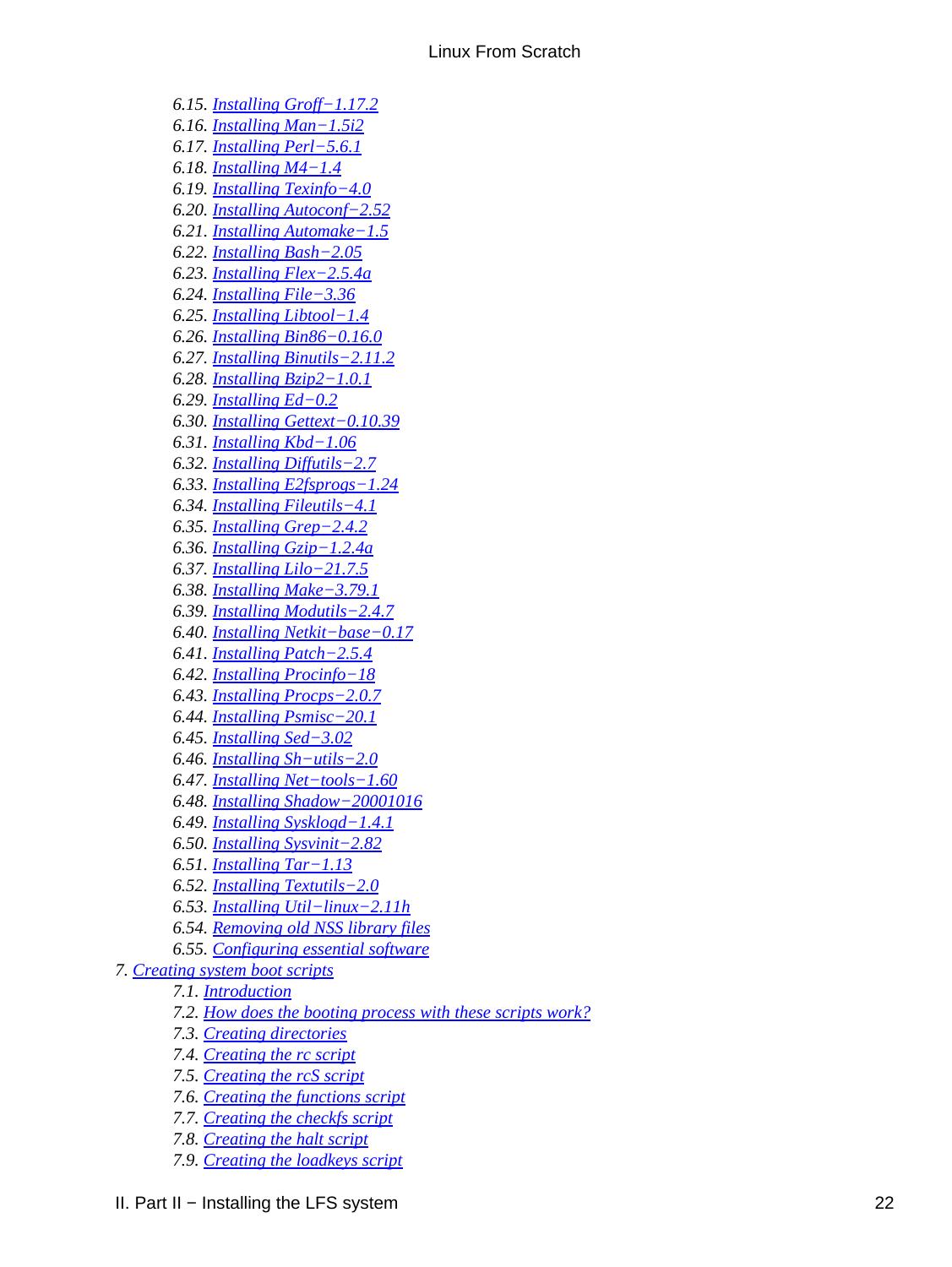#### Linux From Scratch

*7.10. [Creating the mountfs script](#page-230-0)*

*7.11. [Creating the reboot script](#page-232-0)*

*7.12. [Creating the sendsignals script](#page-233-0)*

*7.13. [Creating the setclock script](#page-233-0)*

*7.14. [Creating the sysklogd script](#page-234-0)*

*7.15. [Creating the template script](#page-235-0)*

*7.16. [Creating the localnet script](#page-236-0)*

*7.17. [Creating the /etc/sysconfig/network file](#page-237-0)*

*7.18. [Creating the /etc/hosts file](#page-237-0)*

*7.19. [Creating the ethnet script](#page-238-0)*

*7.20. [Setting up symlinks and permissions](#page-241-0)*

*8. [Making the LFS system bootable](#page-243-0)*

*8.1. [Introduction](#page-243-0)*

*8.2. [Creating the /etc/fstab file](#page-243-0)*

*8.3. [Installing a kernel](#page-243-0)*

*8.4. [Making the LFS system bootable](#page-245-0)*

*9. [The End](#page-247-0)*

*9.1. [The End](#page-247-0)*

*9.2. [Rebooting the system](#page-247-0)*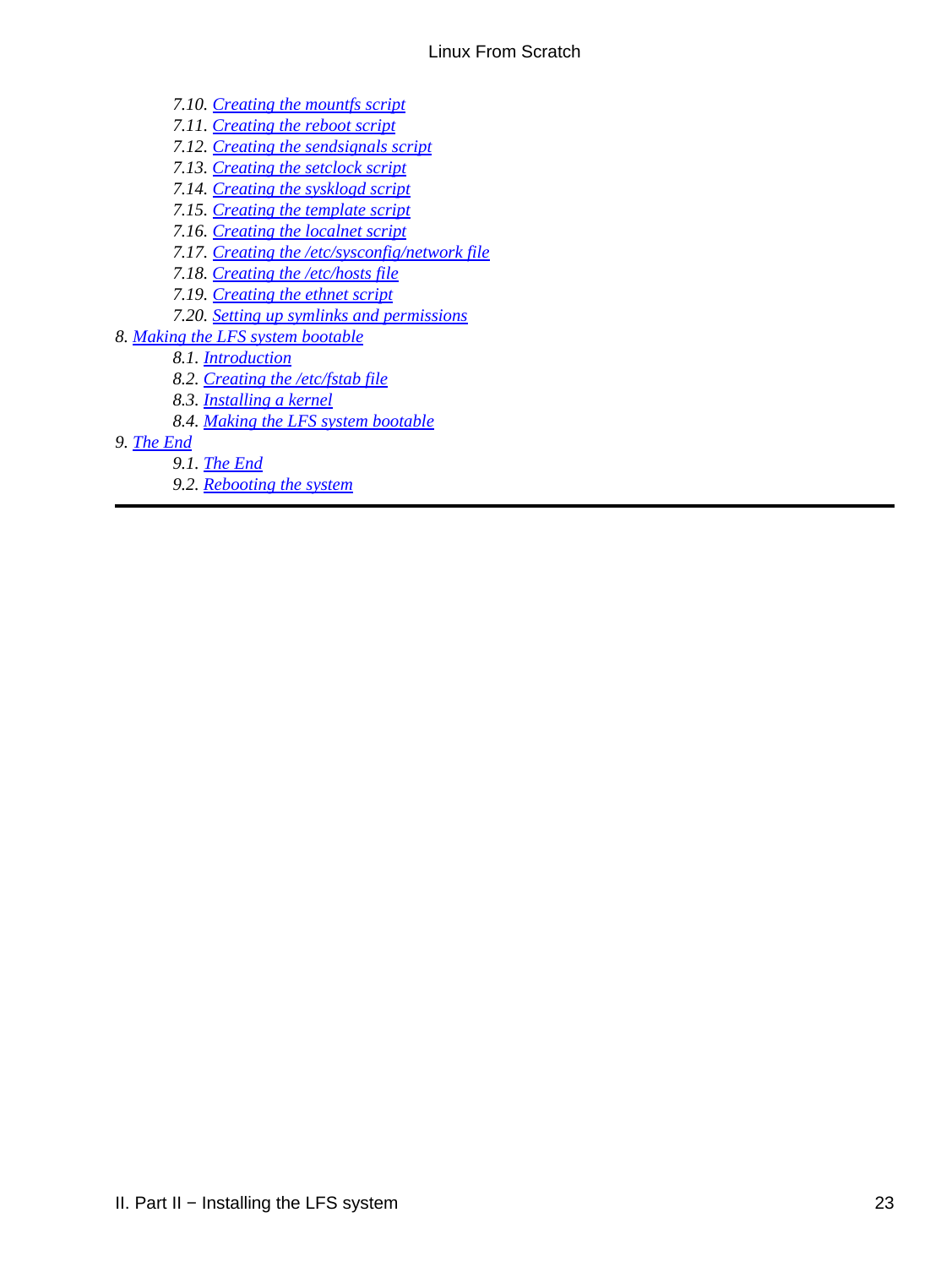# <span id="page-41-0"></span>**Chapter 3. Packages that need to be downloaded**

# **3.1. Introduction**

Below is a list of all the packages that are needed to download for building the basic system. The version numbers printed correspond to versions of the software that is known to work and which this book is based on. If you experience problems which you can't solve yourself, then please download the version that is assumed in this book (in case you downloaded a newer version).

All the URL's below are to the ftp.linuxfromscratch.org server. We have a couple of FTP mirrors available from which you can download the files a well. The addresses of the mirror sites can be found in [Chapter 1 −](#page-22-0) [Book Version](#page-22-0).

We have provided a list of official download sites of the packages below in Appendix  $D -$ Official download [locations.](#page-345-0) The LFS FTP archive only contains the versions of packages that are recommended for use in this book. You can check the official sites in Appendix C to determine whether a newer package is available. If you do download a newer package, we would appreciate hearing whether you were able to install the package using this book's instructions or not.

Please note that all files downloaded from the LFS FTP archive are files compressed with bzip2 instead of gz. If you don't know how to handle bz2 files, check out [Chapter 2 − How to install the software](#page-35-0).

### **3.2. Packages that need to be downloaded**

Browse FTP: <ftp://ftp.linuxfromscratch.org/>

Browse HTTP: <http://ftp.linuxfromscratch.org/>

You can either download one tarball that contains all the packages used to compile an LFS system:

All LFS Packages − 77,770 KB: [ftp://ftp.linuxfromscratch.org/cvs/lfs−packages−cvs−20010914−0520.tar](ftp://ftp.linuxfromscratch.org/cvs/lfs-packages-cvs-20010914-0520.tar) [http://ftp.linuxfromscratch.org/cvs/lfs−packages−cvs−20010914−0520.tar](http://ftp.linuxfromscratch.org/cvs/lfs-packages-cvs-20010914-0520.tar)

Or download the following packages individually:

Bash  $(2.05) - 1,360$  KB: [ftp://ftp.linuxfromscratch.org/cvs/bash−2.05.tar.bz2](ftp://ftp.linuxfromscratch.org/cvs/bash-2.05.tar.bz2) [http://ftp.linuxfromscratch.org/cvs/bash−2.05.tar.bz2](http://ftp.linuxfromscratch.org/cvs/bash-2.05.tar.bz2)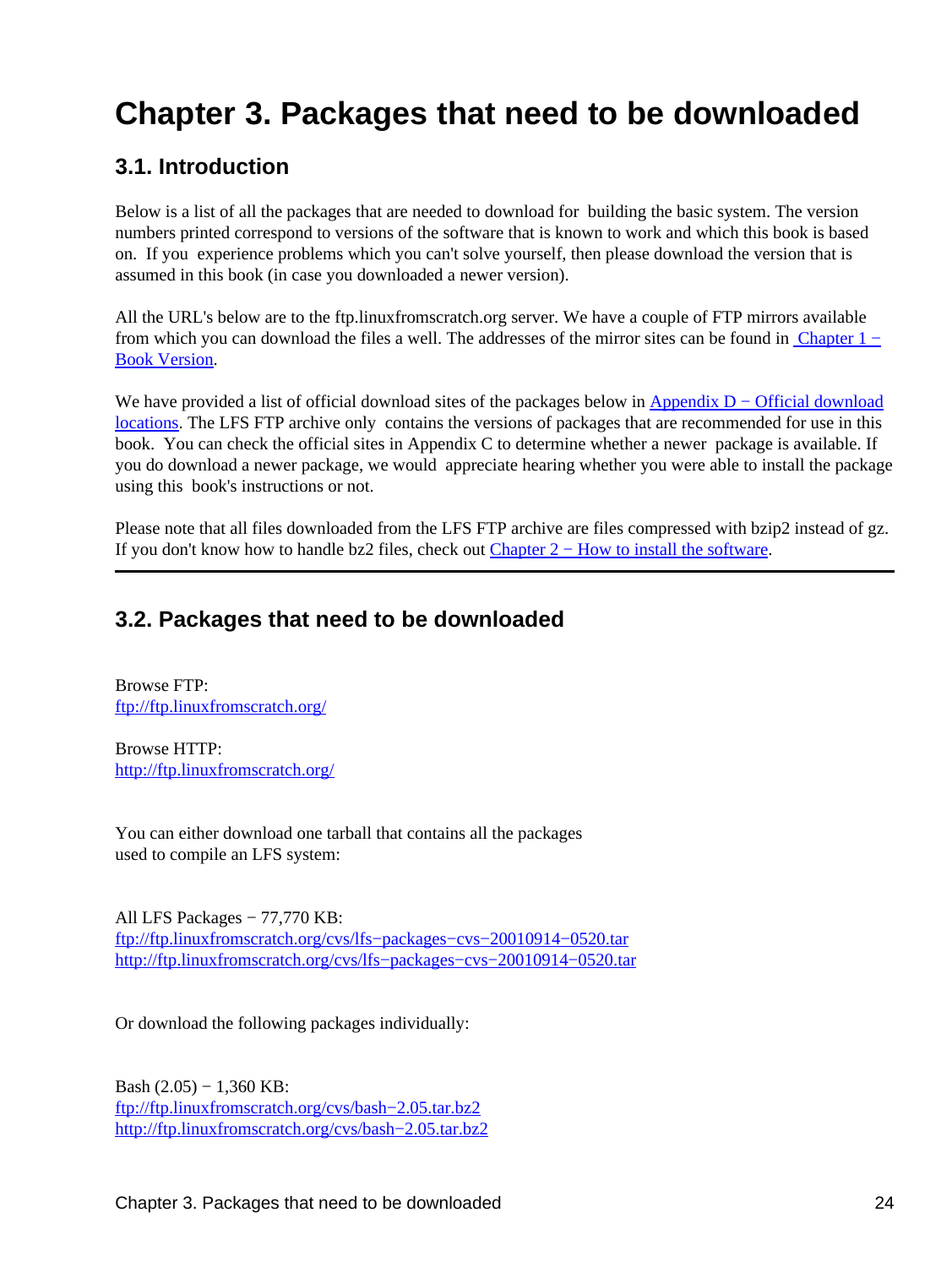Binutils (2.11.2) − 7,641 KB:

[ftp://ftp.linuxfromscratch.org/cvs/binutils−2.11.2.tar.bz2](ftp://ftp.linuxfromscratch.org/cvs/binutils-2.11.2.tar.bz2) [http://ftp.linuxfromscratch.org/cvs/binutils−2.11.2.tar.bz2](http://ftp.linuxfromscratch.org/cvs/binutils-2.11.2.tar.bz2)

Bzip2  $(1.0.1) - 410$  KB:

[ftp://ftp.linuxfromscratch.org/cvs/bzip2−1.0.1.tar.bz2](ftp://ftp.linuxfromscratch.org/cvs/bzip2-1.0.1.tar.bz2) [http://ftp.linuxfromscratch.org/cvs/bzip2−1.0.1.tar.bz2](http://ftp.linuxfromscratch.org/cvs/bzip2-1.0.1.tar.bz2)

Diff Utils  $(2.7) - 247$  KB: [ftp://ftp.linuxfromscratch.org/cvs/diffutils−2.7.tar.bz2](ftp://ftp.linuxfromscratch.org/cvs/diffutils-2.7.tar.bz2) [http://ftp.linuxfromscratch.org/cvs/diffutils−2.7.tar.bz2](http://ftp.linuxfromscratch.org/cvs/diffutils-2.7.tar.bz2)

File Utils (4.1) − 1217 KB: [ftp://ftp.linuxfromscratch.org/cvs/fileutils−4.1.tar.bz2](ftp://ftp.linuxfromscratch.org/cvs/fileutils-4.1.tar.bz2) [http://ftp.linuxfromscratch.org/cvs/fileutils−4.1.tar.bz2](http://ftp.linuxfromscratch.org/cvs/fileutils-4.1.tar.bz2)

 $GCC (2.95.3) - 9.618 KB:$ [ftp://ftp.linuxfromscratch.org/cvs/gcc−2.95.3.tar.bz2](ftp://ftp.linuxfromscratch.org/cvs/gcc-2.95.3.tar.bz2) [http://ftp.linuxfromscratch.org/cvs/gcc−2.95.3.tar.bz2](http://ftp.linuxfromscratch.org/cvs/gcc-2.95.3.tar.bz2)

GCC Patch  $(2.95.3-2) - 8$  KB: [ftp://ftp.linuxfromscratch.org/cvs/gcc−2.95.3−2.patch.bz2](ftp://ftp.linuxfromscratch.org/cvs/gcc-2.95.3-2.patch.bz2) [http://ftp.linuxfromscratch.org/cvs/gcc−2.95.3−2.patch.bz2](http://ftp.linuxfromscratch.org/cvs/gcc-2.95.3-2.patch.bz2)

Linux Kernel (2.4.8) − 21,672 KB: [ftp://ftp.linuxfromscratch.org/cvs/linux−2.4.8.tar.bz2](ftp://ftp.linuxfromscratch.org/cvs/linux-2.4.8.tar.bz2) [http://ftp.linuxfromscratch.org/cvs/linux−2.4.8.tar.bz2](http://ftp.linuxfromscratch.org/cvs/linux-2.4.8.tar.bz2)

Grep  $(2.4.2) - 382$  KB: [ftp://ftp.linuxfromscratch.org/cvs/grep−2.4.2.tar.bz2](ftp://ftp.linuxfromscratch.org/cvs/grep-2.4.2.tar.bz2) [http://ftp.linuxfromscratch.org/cvs/grep−2.4.2.tar.bz2](http://ftp.linuxfromscratch.org/cvs/grep-2.4.2.tar.bz2)

Gzip  $(1.2.4a) - 178$  KB: [ftp://ftp.linuxfromscratch.org/cvs/gzip−1.2.4a.tar.bz2](ftp://ftp.linuxfromscratch.org/cvs/gzip-1.2.4a.tar.bz2) [http://ftp.linuxfromscratch.org/cvs/gzip−1.2.4a.tar.bz2](http://ftp.linuxfromscratch.org/cvs/gzip-1.2.4a.tar.bz2)

Gzip Patch  $(1.2.4a) - 1$  KB: [ftp://ftp.linuxfromscratch.org/cvs/gzip−1.2.4a.patch.bz2](ftp://ftp.linuxfromscratch.org/cvs/gzip-1.2.4a.patch.bz2) [http://ftp.linuxfromscratch.org/cvs/gzip−1.2.4a.patch.bz2](http://ftp.linuxfromscratch.org/cvs/gzip-1.2.4a.patch.bz2)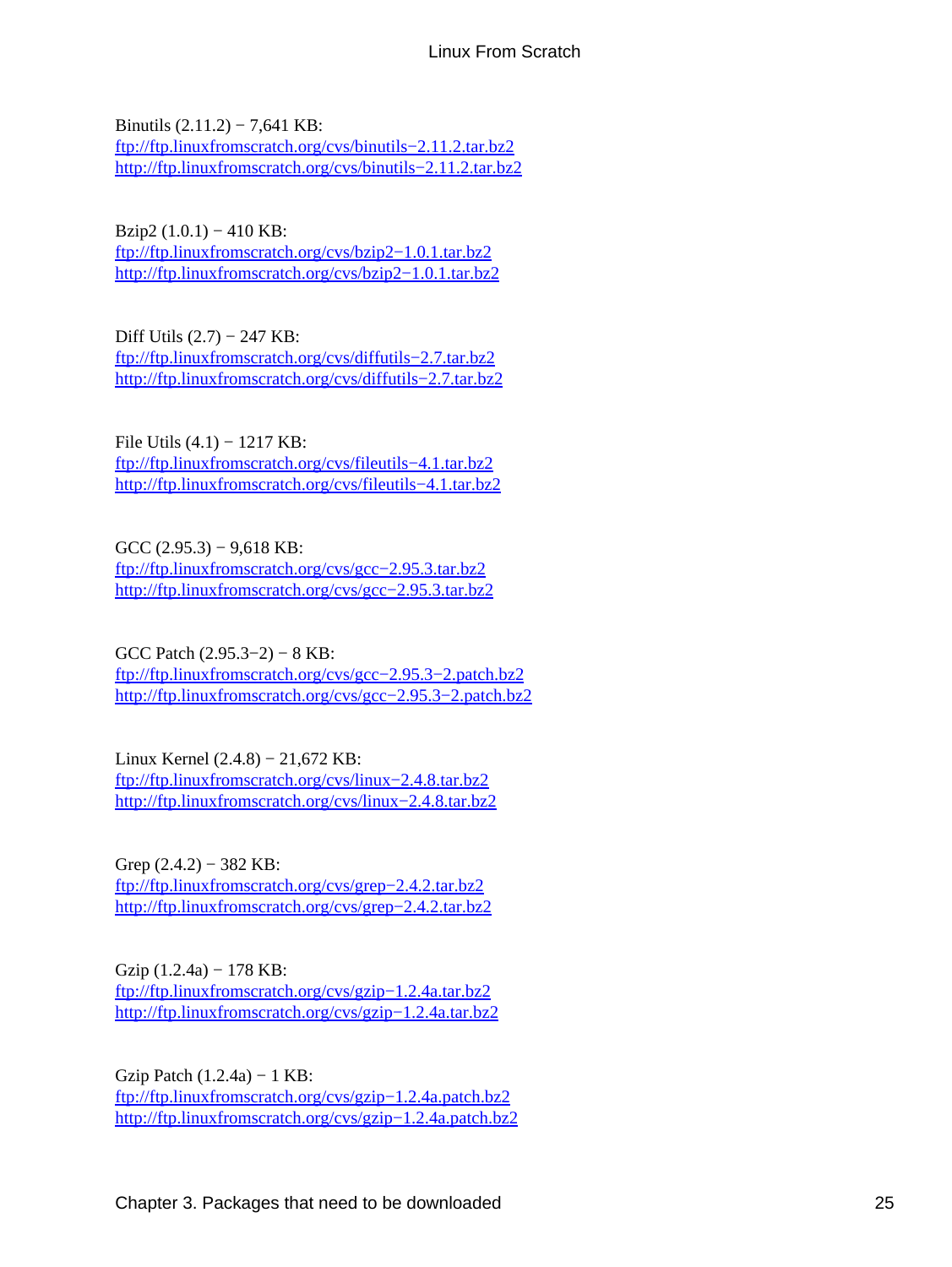Make (3.79.1) − 794 KB: [ftp://ftp.linuxfromscratch.org/cvs/make−3.79.1.tar.bz2](ftp://ftp.linuxfromscratch.org/cvs/make-3.79.1.tar.bz2) [http://ftp.linuxfromscratch.org/cvs/make−3.79.1.tar.bz2](http://ftp.linuxfromscratch.org/cvs/make-3.79.1.tar.bz2)

Sed (3.02) – 221 KB: [ftp://ftp.linuxfromscratch.org/cvs/sed−3.02.tar.bz2](ftp://ftp.linuxfromscratch.org/cvs/sed-3.02.tar.bz2) [http://ftp.linuxfromscratch.org/cvs/sed−3.02.tar.bz2](http://ftp.linuxfromscratch.org/cvs/sed-3.02.tar.bz2)

Sh−utils (2.0) − 824 KB: [ftp://ftp.linuxfromscratch.org/cvs/sh−utils−2.0.tar.bz2](ftp://ftp.linuxfromscratch.org/cvs/sh-utils-2.0.tar.bz2) [http://ftp.linuxfromscratch.org/cvs/sh−utils−2.0.tar.bz2](http://ftp.linuxfromscratch.org/cvs/sh-utils-2.0.tar.bz2)

Sh–utils Patch  $(2.0) - 1$  KB: [ftp://ftp.linuxfromscratch.org/cvs/sh−utils−2.0.patch.bz2](ftp://ftp.linuxfromscratch.org/cvs/sh-utils-2.0.patch.bz2) [http://ftp.linuxfromscratch.org/cvs/sh−utils−2.0.patch.bz2](http://ftp.linuxfromscratch.org/cvs/sh-utils-2.0.patch.bz2)

Tar  $(1.13) - 730$  KB: [ftp://ftp.linuxfromscratch.org/cvs/tar−1.13.tar.bz2](ftp://ftp.linuxfromscratch.org/cvs/tar-1.13.tar.bz2) [http://ftp.linuxfromscratch.org/cvs/tar−1.13.tar.bz2](http://ftp.linuxfromscratch.org/cvs/tar-1.13.tar.bz2)

Tar Patch  $(1.13) - 1$  KB: [ftp://ftp.linuxfromscratch.org/cvs/tar−1.13.patch.bz2](ftp://ftp.linuxfromscratch.org/cvs/tar-1.13.patch.bz2) [http://ftp.linuxfromscratch.org/cvs/tar−1.13.patch.bz2](http://ftp.linuxfromscratch.org/cvs/tar-1.13.patch.bz2)

Text Utils (2.0) − 1,040 KB: [ftp://ftp.linuxfromscratch.org/cvs/textutils−2.0.tar.bz2](ftp://ftp.linuxfromscratch.org/cvs/textutils-2.0.tar.bz2) [http://ftp.linuxfromscratch.org/cvs/textutils−2.0.tar.bz2](http://ftp.linuxfromscratch.org/cvs/textutils-2.0.tar.bz2)

Mawk  $(1.3.3) - 168$  KB: <ftp://ftp.linuxfromscratch.org/cvs/mawk1.3.3.tar.bz2> <http://ftp.linuxfromscratch.org/cvs/mawk1.3.3.tar.bz2>

Texinfo (4.0) – 812 KB: [ftp://ftp.linuxfromscratch.org/cvs/texinfo−4.0.tar.bz2](ftp://ftp.linuxfromscratch.org/cvs/texinfo-4.0.tar.bz2) [http://ftp.linuxfromscratch.org/cvs/texinfo−4.0.tar.bz2](http://ftp.linuxfromscratch.org/cvs/texinfo-4.0.tar.bz2)

Patch  $(2.5.4) - 149$  KB: [ftp://ftp.linuxfromscratch.org/cvs/patch−2.5.4.tar.bz2](ftp://ftp.linuxfromscratch.org/cvs/patch-2.5.4.tar.bz2) [http://ftp.linuxfromscratch.org/cvs/patch−2.5.4.tar.bz2](http://ftp.linuxfromscratch.org/cvs/patch-2.5.4.tar.bz2)

 $MAKEDEV (1.3) – 7 KB:$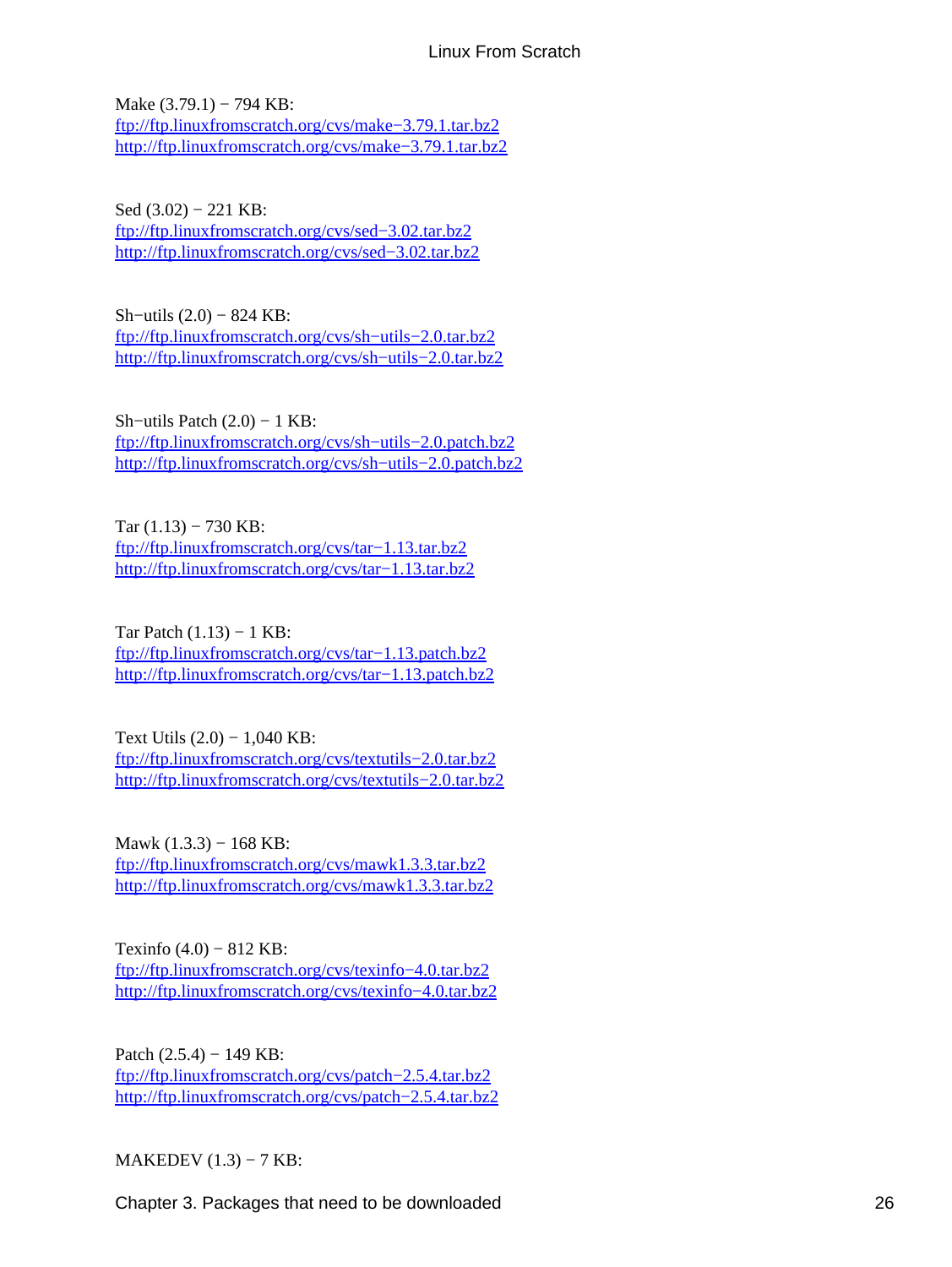[ftp://ftp.linuxfromscratch.org/cvs/MAKEDEV−1.3.bz2](ftp://ftp.linuxfromscratch.org/cvs/MAKEDEV-1.3.bz2) [http://ftp.linuxfromscratch.org/cvs/MAKEDEV−1.3.bz2](http://ftp.linuxfromscratch.org/cvs/MAKEDEV-1.3.bz2)

Glibc  $(2.2.4) - 11,932$  KB: [ftp://ftp.linuxfromscratch.org/cvs/glibc−2.2.4.tar.bz2](ftp://ftp.linuxfromscratch.org/cvs/glibc-2.2.4.tar.bz2) [http://ftp.linuxfromscratch.org/cvs/glibc−2.2.4.tar.bz2](http://ftp.linuxfromscratch.org/cvs/glibc-2.2.4.tar.bz2)

Glibc–linuxthreads  $(2.2.4) - 161$  KB: [ftp://ftp.linuxfromscratch.org/cvs/glibc−linuxthreads−2.2.4.tar.bz2](ftp://ftp.linuxfromscratch.org/cvs/glibc-linuxthreads-2.2.4.tar.bz2) [http://ftp.linuxfromscratch.org/cvs/glibc−linuxthreads−2.2.4.tar.bz2](http://ftp.linuxfromscratch.org/cvs/glibc-linuxthreads-2.2.4.tar.bz2)

Man–pages (1.39) – 489 KB: [ftp://ftp.linuxfromscratch.org/cvs/man−pages−1.39.tar.bz2](ftp://ftp.linuxfromscratch.org/cvs/man-pages-1.39.tar.bz2) [http://ftp.linuxfromscratch.org/cvs/man−pages−1.39.tar.bz2](http://ftp.linuxfromscratch.org/cvs/man-pages-1.39.tar.bz2)

Man–pages Patch  $(1.39) - 2$  KB: [ftp://ftp.linuxfromscratch.org/cvs/man−pages−1.39.patch.bz2](ftp://ftp.linuxfromscratch.org/cvs/man-pages-1.39.patch.bz2) [http://ftp.linuxfromscratch.org/cvs/man−pages−1.39.patch.bz2](http://ftp.linuxfromscratch.org/cvs/man-pages-1.39.patch.bz2)

Ed  $(0.2) - 158$  KB: [ftp://ftp.linuxfromscratch.org/cvs/ed−0.2.tar.bz2](ftp://ftp.linuxfromscratch.org/cvs/ed-0.2.tar.bz2) [http://ftp.linuxfromscratch.org/cvs/ed−0.2.tar.bz2](http://ftp.linuxfromscratch.org/cvs/ed-0.2.tar.bz2)

Find Utils  $(4.1) - 226$  KB: [ftp://ftp.linuxfromscratch.org/cvs/findutils−4.1.tar.bz2](ftp://ftp.linuxfromscratch.org/cvs/findutils-4.1.tar.bz2) [http://ftp.linuxfromscratch.org/cvs/findutils−4.1.tar.bz2](http://ftp.linuxfromscratch.org/cvs/findutils-4.1.tar.bz2)

Find Utils Patch  $(4.1) - 226$  KB: [ftp://ftp.linuxfromscratch.org/cvs/findutils−4.1.patch.bz2](ftp://ftp.linuxfromscratch.org/cvs/findutils-4.1.patch.bz2) [http://ftp.linuxfromscratch.org/cvs/findutils−4.1.patch.bz2](http://ftp.linuxfromscratch.org/cvs/findutils-4.1.patch.bz2)

Ncurses (5.2) − 1,308 KB: [ftp://ftp.linuxfromscratch.org/cvs/ncurses−5.2.tar.bz2](ftp://ftp.linuxfromscratch.org/cvs/ncurses-5.2.tar.bz2) [http://ftp.linuxfromscratch.org/cvs/ncurses−5.2.tar.bz2](http://ftp.linuxfromscratch.org/cvs/ncurses-5.2.tar.bz2)

Vim–rt  $(5.8) - 1,045$  KB: [ftp://ftp.linuxfromscratch.org/cvs/vim−5.8−rt.tar.bz2](ftp://ftp.linuxfromscratch.org/cvs/vim-5.8-rt.tar.bz2) [http://ftp.linuxfromscratch.org/cvs/vim−5.8−rt.tar.bz2](http://ftp.linuxfromscratch.org/cvs/vim-5.8-rt.tar.bz2)

Vim–src  $(5.8) - 864$  KB: [ftp://ftp.linuxfromscratch.org/cvs/vim−5.8−src.tar.bz2](ftp://ftp.linuxfromscratch.org/cvs/vim-5.8-src.tar.bz2) [http://ftp.linuxfromscratch.org/cvs/vim−5.8−src.tar.bz2](http://ftp.linuxfromscratch.org/cvs/vim-5.8-src.tar.bz2)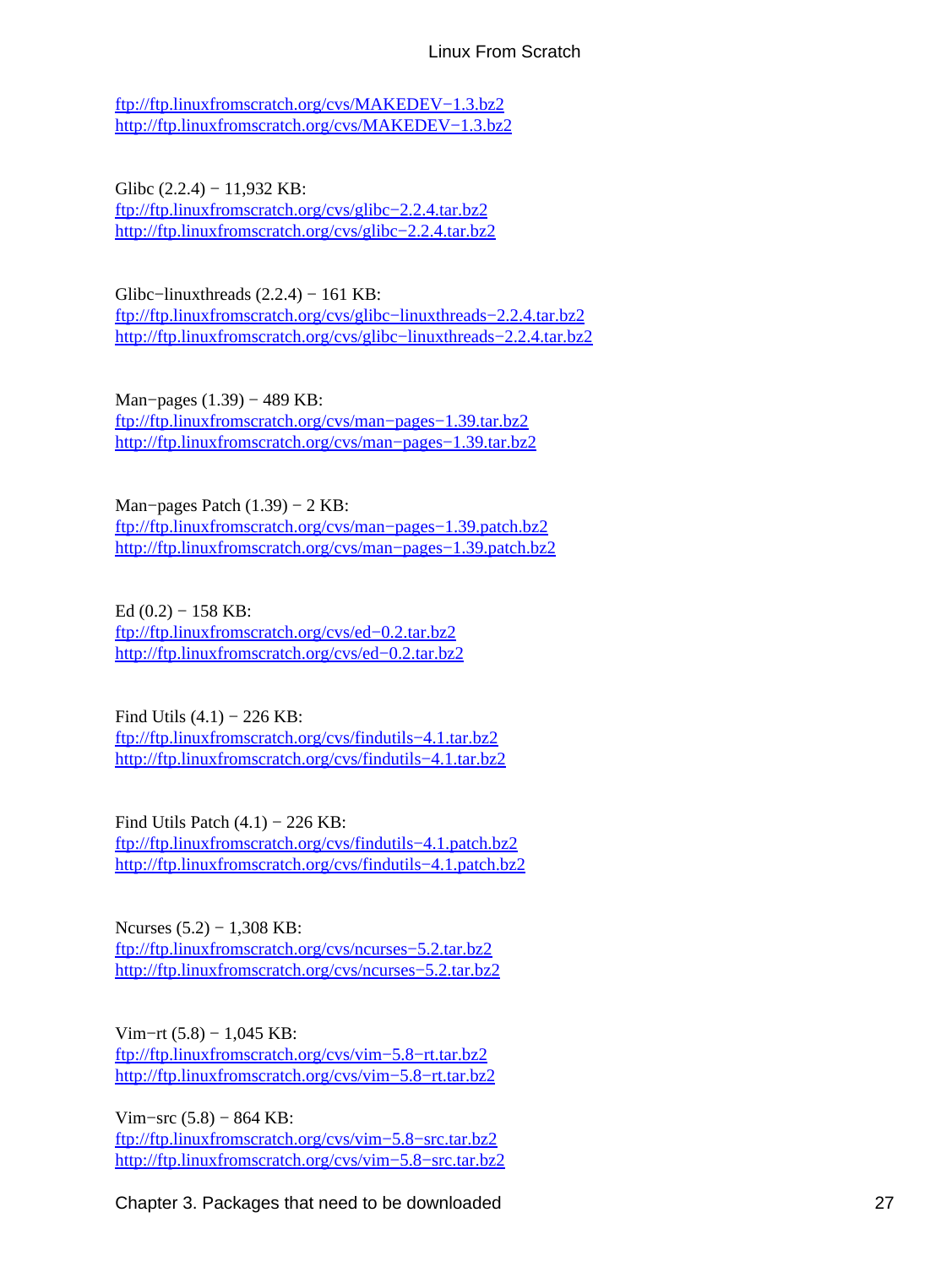Bison  $(1.28) - 321$  KB: [ftp://ftp.linuxfromscratch.org/cvs/bison−1.28.tar.bz2](ftp://ftp.linuxfromscratch.org/cvs/bison-1.28.tar.bz2) [http://ftp.linuxfromscratch.org/cvs/bison−1.28.tar.bz2](http://ftp.linuxfromscratch.org/cvs/bison-1.28.tar.bz2)

Less  $(358) - 178$  KB: [ftp://ftp.linuxfromscratch.org/cvs/less−358.tar.bz2](ftp://ftp.linuxfromscratch.org/cvs/less-358.tar.bz2) [http://ftp.linuxfromscratch.org/cvs/less−358.tar.bz2](http://ftp.linuxfromscratch.org/cvs/less-358.tar.bz2)

Groff  $(1.17.2) - 1,214$  KB: [ftp://ftp.linuxfromscratch.org/cvs/groff−1.17.2.tar.bz2](ftp://ftp.linuxfromscratch.org/cvs/groff-1.17.2.tar.bz2) [http://ftp.linuxfromscratch.org/cvs/groff−1.17.2.tar.bz2](http://ftp.linuxfromscratch.org/cvs/groff-1.17.2.tar.bz2)

Man  $(1.5i2) - 158$  KB: [ftp://ftp.linuxfromscratch.org/cvs/man−1.5i2.tar.bz2](ftp://ftp.linuxfromscratch.org/cvs/man-1.5i2.tar.bz2) [http://ftp.linuxfromscratch.org/cvs/man−1.5i2.tar.bz2](http://ftp.linuxfromscratch.org/cvs/man-1.5i2.tar.bz2)

Perl  $(5.6.1) - 4,750$  KB: [ftp://ftp.linuxfromscratch.org/cvs/perl−5.6.1.tar.bz2](ftp://ftp.linuxfromscratch.org/cvs/perl-5.6.1.tar.bz2) [http://ftp.linuxfromscratch.org/cvs/perl−5.6.1.tar.bz2](http://ftp.linuxfromscratch.org/cvs/perl-5.6.1.tar.bz2)

 $M4 (1.4) - 249$  KB: [ftp://ftp.linuxfromscratch.org/cvs/m4−1.4.tar.bz2](ftp://ftp.linuxfromscratch.org/cvs/m4-1.4.tar.bz2) [http://ftp.linuxfromscratch.org/cvs/m4−1.4.tar.bz2](http://ftp.linuxfromscratch.org/cvs/m4-1.4.tar.bz2)

Autoconf  $(2.52) - 618$  KB: [ftp://ftp.linuxfromscratch.org/cvs/autoconf−2.52.tar.bz2](ftp://ftp.linuxfromscratch.org/cvs/autoconf-2.52.tar.bz2) [http://ftp.linuxfromscratch.org/cvs/autoconf−2.52.tar.bz2](http://ftp.linuxfromscratch.org/cvs/autoconf-2.52.tar.bz2)

Automake  $(1.5) - 409$  KB: [ftp://ftp.linuxfromscratch.org/cvs/automake−1.5.tar.bz2](ftp://ftp.linuxfromscratch.org/cvs/automake-1.5.tar.bz2) [http://ftp.linuxfromscratch.org/cvs/automake−1.5.tar.bz2](http://ftp.linuxfromscratch.org/cvs/automake-1.5.tar.bz2)

Flex  $(2.5.4a) - 278$  KB: [ftp://ftp.linuxfromscratch.org/cvs/flex−2.5.4a.tar.bz2](ftp://ftp.linuxfromscratch.org/cvs/flex-2.5.4a.tar.bz2) [http://ftp.linuxfromscratch.org/cvs/flex−2.5.4a.tar.bz2](http://ftp.linuxfromscratch.org/cvs/flex-2.5.4a.tar.bz2)

File  $(3.36) - 138$  KB: [ftp://ftp.linuxfromscratch.org/cvs/file−3.36.tar.bz2](ftp://ftp.linuxfromscratch.org/cvs/file-3.36.tar.bz2) [http://ftp.linuxfromscratch.org/cvs/file−3.36.tar.bz2](http://ftp.linuxfromscratch.org/cvs/file-3.36.tar.bz2)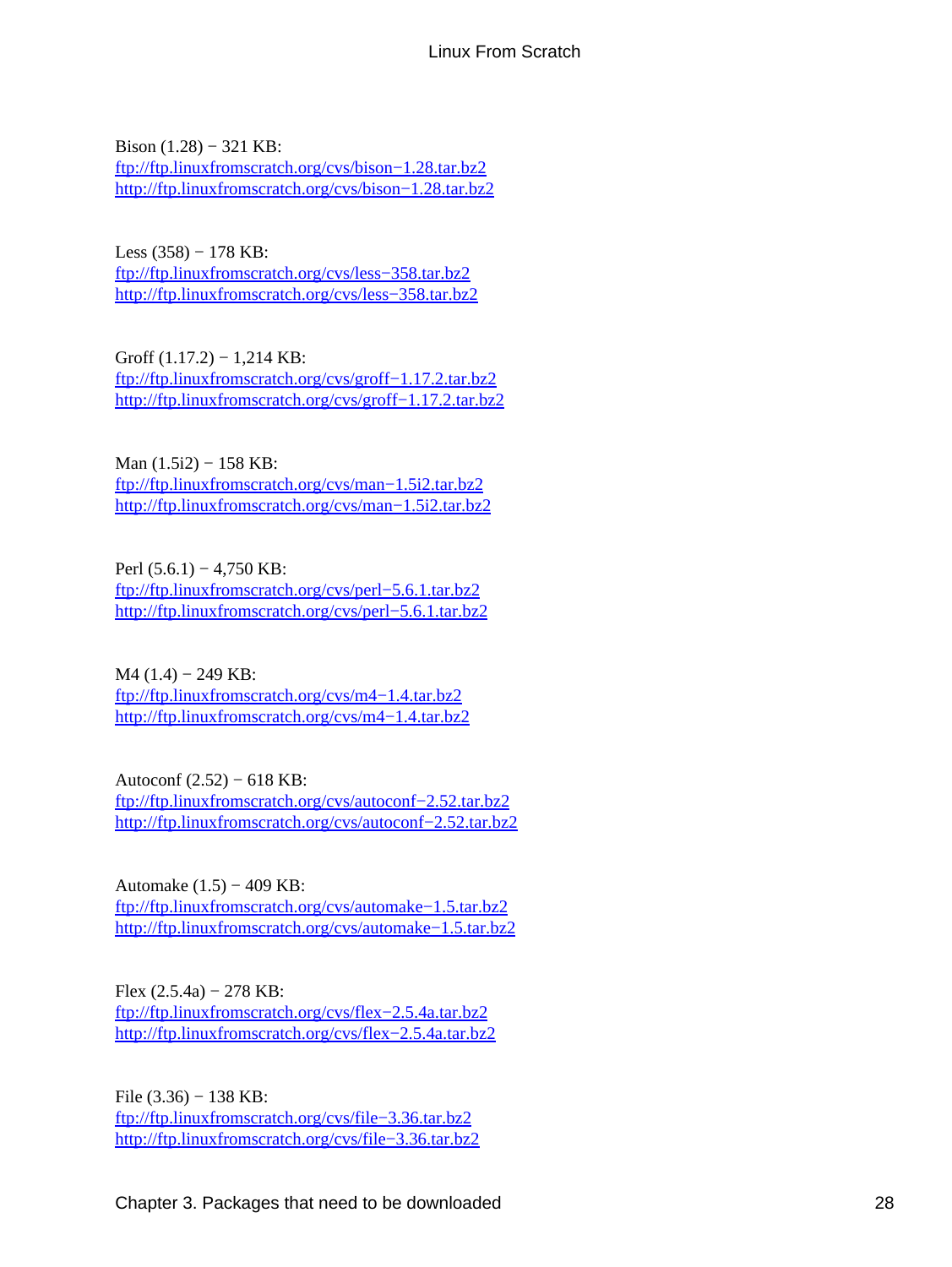Libtool  $(1.4) - 605$  KB: [ftp://ftp.linuxfromscratch.org/cvs/libtool−1.4.tar.bz2](ftp://ftp.linuxfromscratch.org/cvs/libtool-1.4.tar.bz2) [http://ftp.linuxfromscratch.org/cvs/libtool−1.4.tar.bz2](http://ftp.linuxfromscratch.org/cvs/libtool-1.4.tar.bz2)

 $Bin86 (0.16.0) - 113 KB:$ [ftp://ftp.linuxfromscratch.org/cvs/bin86−0.16.0.tar.bz2](ftp://ftp.linuxfromscratch.org/cvs/bin86-0.16.0.tar.bz2) [http://ftp.linuxfromscratch.org/cvs/bin86−0.16.0.tar.bz2](http://ftp.linuxfromscratch.org/cvs/bin86-0.16.0.tar.bz2)

Gettext  $(0.10.39) - 916$  KB: [ftp://ftp.linuxfromscratch.org/cvs/gettext−0.10.39.tar.bz2](ftp://ftp.linuxfromscratch.org/cvs/gettext-0.10.39.tar.bz2) [http://ftp.linuxfromscratch.org/cvs/gettext−0.10.39.tar.bz2](http://ftp.linuxfromscratch.org/cvs/gettext-0.10.39.tar.bz2)

Kbd  $(1.06) - 559$  KB: [ftp://ftp.linuxfromscratch.org/cvs/kbd−1.06.tar.bz2](ftp://ftp.linuxfromscratch.org/cvs/kbd-1.06.tar.bz2) [http://ftp.linuxfromscratch.org/cvs/kbd−1.06.tar.bz2](http://ftp.linuxfromscratch.org/cvs/kbd-1.06.tar.bz2)

E2fsprogs  $(1.24) - 1,039$  KB: [ftp://ftp.linuxfromscratch.org/cvs/e2fsprogs−1.24.tar.bz2](ftp://ftp.linuxfromscratch.org/cvs/e2fsprogs-1.24.tar.bz2) [http://ftp.linuxfromscratch.org/cvs/e2fsprogs−1.24.tar.bz2](http://ftp.linuxfromscratch.org/cvs/e2fsprogs-1.24.tar.bz2)

Lilo  $(21.7.5) - 175$  KB: [ftp://ftp.linuxfromscratch.org/cvs/lilo−21.7.5.tar.bz2](ftp://ftp.linuxfromscratch.org/cvs/lilo-21.7.5.tar.bz2) [http://ftp.linuxfromscratch.org/cvs/lilo−21.7.5.tar.bz2](http://ftp.linuxfromscratch.org/cvs/lilo-21.7.5.tar.bz2)

Modutils  $(2.4.7) - 203$  KB: [ftp://ftp.linuxfromscratch.org/cvs/modutils−2.4.7.tar.bz2](ftp://ftp.linuxfromscratch.org/cvs/modutils-2.4.7.tar.bz2) [http://ftp.linuxfromscratch.org/cvs/modutils−2.4.7.tar.bz2](http://ftp.linuxfromscratch.org/cvs/modutils-2.4.7.tar.bz2)

Procinfo  $(18) - 22$  KB: [ftp://ftp.linuxfromscratch.org/cvs/procinfo−18.tar.bz2](ftp://ftp.linuxfromscratch.org/cvs/procinfo-18.tar.bz2) [http://ftp.linuxfromscratch.org/cvs/procinfo−18.tar.bz2](http://ftp.linuxfromscratch.org/cvs/procinfo-18.tar.bz2)

Procps  $(2.0.7) - 153$  KB: [ftp://ftp.linuxfromscratch.org/cvs/procps−2.0.7.tar.bz2](ftp://ftp.linuxfromscratch.org/cvs/procps-2.0.7.tar.bz2) [http://ftp.linuxfromscratch.org/cvs/procps−2.0.7.tar.bz2](http://ftp.linuxfromscratch.org/cvs/procps-2.0.7.tar.bz2)

Psmisc (20.1) − 51 KB: [ftp://ftp.linuxfromscratch.org/cvs/psmisc−20.1.tar.bz2](ftp://ftp.linuxfromscratch.org/cvs/psmisc-20.1.tar.bz2) [http://ftp.linuxfromscratch.org/cvs/psmisc−20.1.tar.bz2](http://ftp.linuxfromscratch.org/cvs/psmisc-20.1.tar.bz2)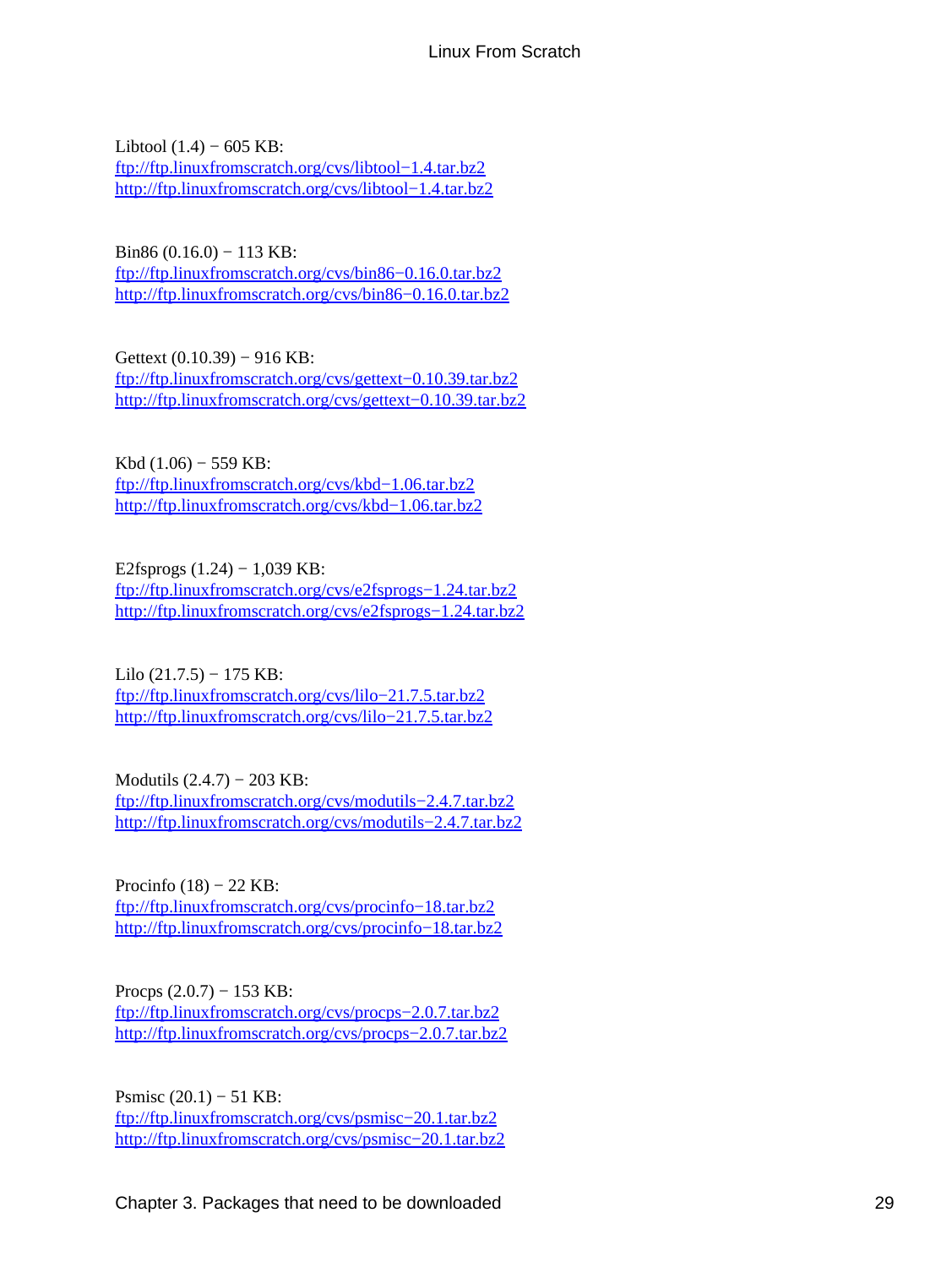Shadow Password Suite (20001016) − 551 KB: [ftp://ftp.linuxfromscratch.org/cvs/shadow−20001016.tar.bz2](ftp://ftp.linuxfromscratch.org/cvs/shadow-20001016.tar.bz2) [http://ftp.linuxfromscratch.org/cvs/shadow−20001016.tar.bz2](http://ftp.linuxfromscratch.org/cvs/shadow-20001016.tar.bz2)

 $Sysklogd (1.4.1) - 67 KB:$ [ftp://ftp.linuxfromscratch.org/cvs/sysklogd−1.4.1.tar.bz2](ftp://ftp.linuxfromscratch.org/cvs/sysklogd-1.4.1.tar.bz2) [http://ftp.linuxfromscratch.org/cvs/sysklogd−1.4.1.tar.bz2](http://ftp.linuxfromscratch.org/cvs/sysklogd-1.4.1.tar.bz2)

Sysvinit (2.82) − 75 KB: [ftp://ftp.linuxfromscratch.org/cvs/sysvinit−2.82.tar.bz2](ftp://ftp.linuxfromscratch.org/cvs/sysvinit-2.82.tar.bz2) [http://ftp.linuxfromscratch.org/cvs/sysvinit−2.82.tar.bz2](http://ftp.linuxfromscratch.org/cvs/sysvinit-2.82.tar.bz2)

Util Linux  $(2.11h) - 964 KB$ : [ftp://ftp.linuxfromscratch.org/cvs/util−linux−2.11h.tar.bz2](ftp://ftp.linuxfromscratch.org/cvs/util-linux-2.11h.tar.bz2) [http://ftp.linuxfromscratch.org/cvs/util−linux−2.11h.tar.bz2](http://ftp.linuxfromscratch.org/cvs/util-linux-2.11h.tar.bz2)

Netkit–base (0.17) – 49 KB: [ftp://ftp.linuxfromscratch.org/cvs/netkit−base−0.17.tar.bz2](ftp://ftp.linuxfromscratch.org/cvs/netkit-base-0.17.tar.bz2) [http://ftp.linuxfromscratch.org/cvs/netkit−base−0.17.tar.bz2](http://ftp.linuxfromscratch.org/cvs/netkit-base-0.17.tar.bz2)

Net–tools (1.60) – 194 KB: [ftp://ftp.linuxfromscratch.org/cvs/net−tools−1.60.tar.bz2](ftp://ftp.linuxfromscratch.org/cvs/net-tools-1.60.tar.bz2) [http://ftp.linuxfromscratch.org/cvs/net−tools−1.60.tar.bz2](http://ftp.linuxfromscratch.org/cvs/net-tools-1.60.tar.bz2)

Total size of all packages: 77,770 KB (75.95 MB)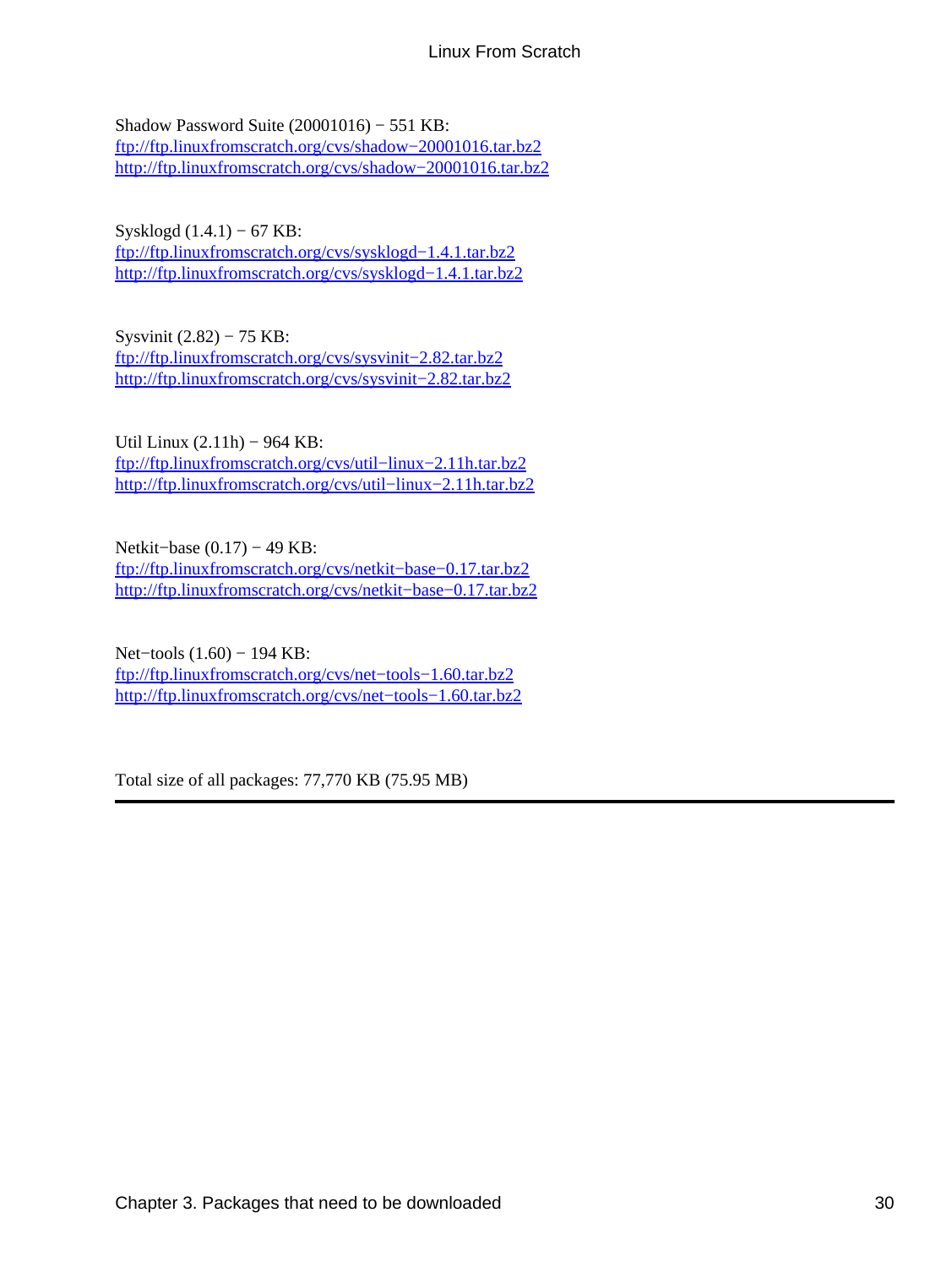# <span id="page-48-0"></span>**Chapter 4. Preparing a new partition**

# **4.1. Introduction**

In this chapter, the partition that is going to host the LFS system is going to be prepared. We will be creating the partition itself, a file system and the directory structure. When this is done, we can move on to the next chapter and start the actual building process.

# **4.2. Creating a new partition**

First, let's start with telling you that it is possible to build LFS on only one partition, which is where your original distribution is installed. This is not recommended if it is the first time you try LFS, but may be useful if you are short on disk space. If you feel brave, take a look at the one partition hint at [http://hints.linuxfromscratch.org/hints/one−partition−hint.txt](http://hints.linuxfromscratch.org/hints/one-partition-hint.txt) Keep in mind, this is a real hint in that sense of the word, not a finished document yet.

Before we can build our new Linux system, we need to have an empty Linux partition on which we can build our new system. I recommend a partition size of at least 750 MB. This gives enough space to store all the tarballs and to compile all packages without worrying about running out of the necessary temporary disk space. But you probably want more space than that if you plan to use the LFS system as your primary Linux system. If that's the case you'd want more space so you can install additional software. If a Linux Native partition is already available, this subsection can be skipped.

The cfdisk program (or another fdisk like program you prefer) is to be started with the appropriate hard disk as the option (like /dev/hda if a new partition is to be created on the primary master IDE disk). It is used to create a Linux Native partition, write the partition table and exit the cfdisk program. Please refer to the documentation that comes with your fdisk program of choice (the man pages are often a good place to start) and read the procedures about how to create a new Linux native partition and how to write the partition table.

The new partition's designation should be remembered. It could be something like hda11. This newly created partition will be referred to as the LFS partition in this book.

# **4.3. Creating a file system on the new partition**

Once the partition is created, we have to create a new file system on that partition. The standard file system used these days is the ext2 file system, but the so−called journaling file systems are becoming increasingly popular too. It's of course up to you to decide which file system you want to create, but because we have to assume and work with something, we will assume you chose the ext2 file system.

To create an ext2 file system, use the mke2fs command. The LFS partition is used as the only option to the command and the file system is created.

**mke2fs /dev/xxx**

Replace "xxx" by the partition's designation (like hda11).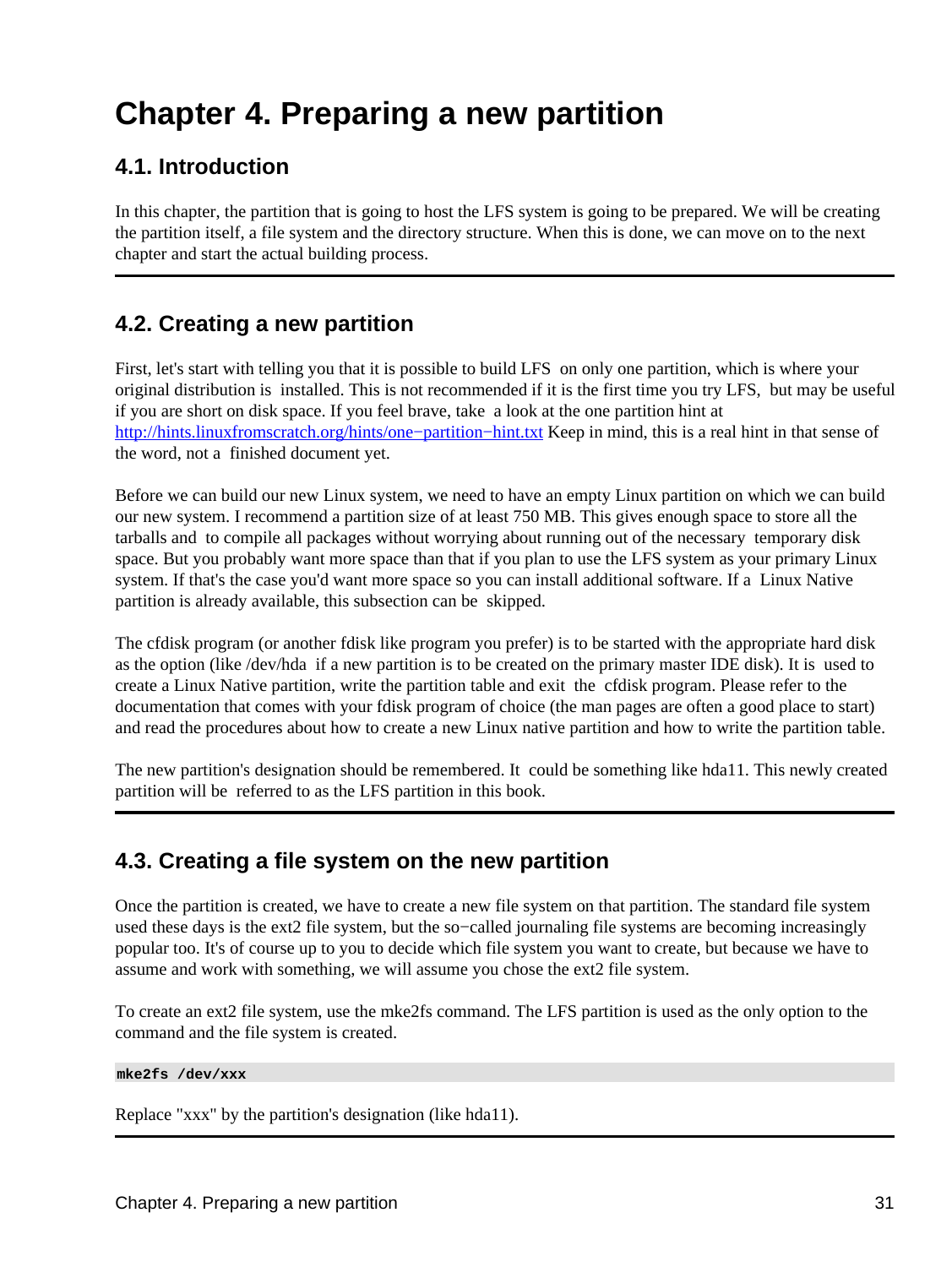### <span id="page-49-0"></span>**4.4. Mounting the new partition**

Now that we have created a file system, it is ready for use. All we have to do to be able to access the partition (as in reading data from and writing data to) is mount it. If it is mounted under /mnt/lfs, this partition can be accessed by cd'ing to the /mnt/lfs directory. This book will assume that the partition was mounted under /mnt/lfs. It doesn't matter which directory is chosen, just make sure you remember what you chose.

Create the /mnt/lfs directory by running:

```
mkdir −p /mnt/lfs
```
Now mount the LFS partition by running:

**mount /dev/xxx /mnt/lfs**

Replace "xxx" by the partition's designation (like hda11).

This directory (/mnt/lfs) is the \$LFS variable you have read about back in chapter 2. If you were planning to make use of the \$LFS environment variable, **export LFS=/mnt/lfs** has to be executed now.

## **4.5. Creating directories**

Before we start creating directories, we need to check the base system's umask setting. To do this, we run **umask**. The result should be 022. If it isn't, then run the following command to ensure that the directories will be created with the correct permissions:

**umask 022**

We would advise you to make sure that the umask is set to 022 throughout your LFS installation.

Let's now create the directory tree on the LFS partition based on the FHS standard, which can be found at [http://www.pathname.com/fhs/.](http://www.pathname.com/fhs/) Issuing the following commands will create a default directory layout:

```
cd $LFS
mkdir −p bin boot dev/pts etc/opt home lib mnt proc root sbin tmp var opt
for dirname in $LFS/usr $LFS/usr/local
    do
    mkdir $dirname
    cd $dirname
   mkdir bin etc include lib sbin share src var
    ln −s share/man man
    ln −s share/doc doc
    ln −s share/info info
    cd $dirname/share
    mkdir dict doc info locale man nls misc terminfo zoneinfo
    cd $dirname/share/man
    mkdir man{1,2,3,4,5,6,7,8}
done
cd $LFS/var
mkdir −p lock log mail run spool tmp opt cache lib/misc local
cd $LFS/opt
mkdir bin doc include info lib man
cd $LFS/usr
```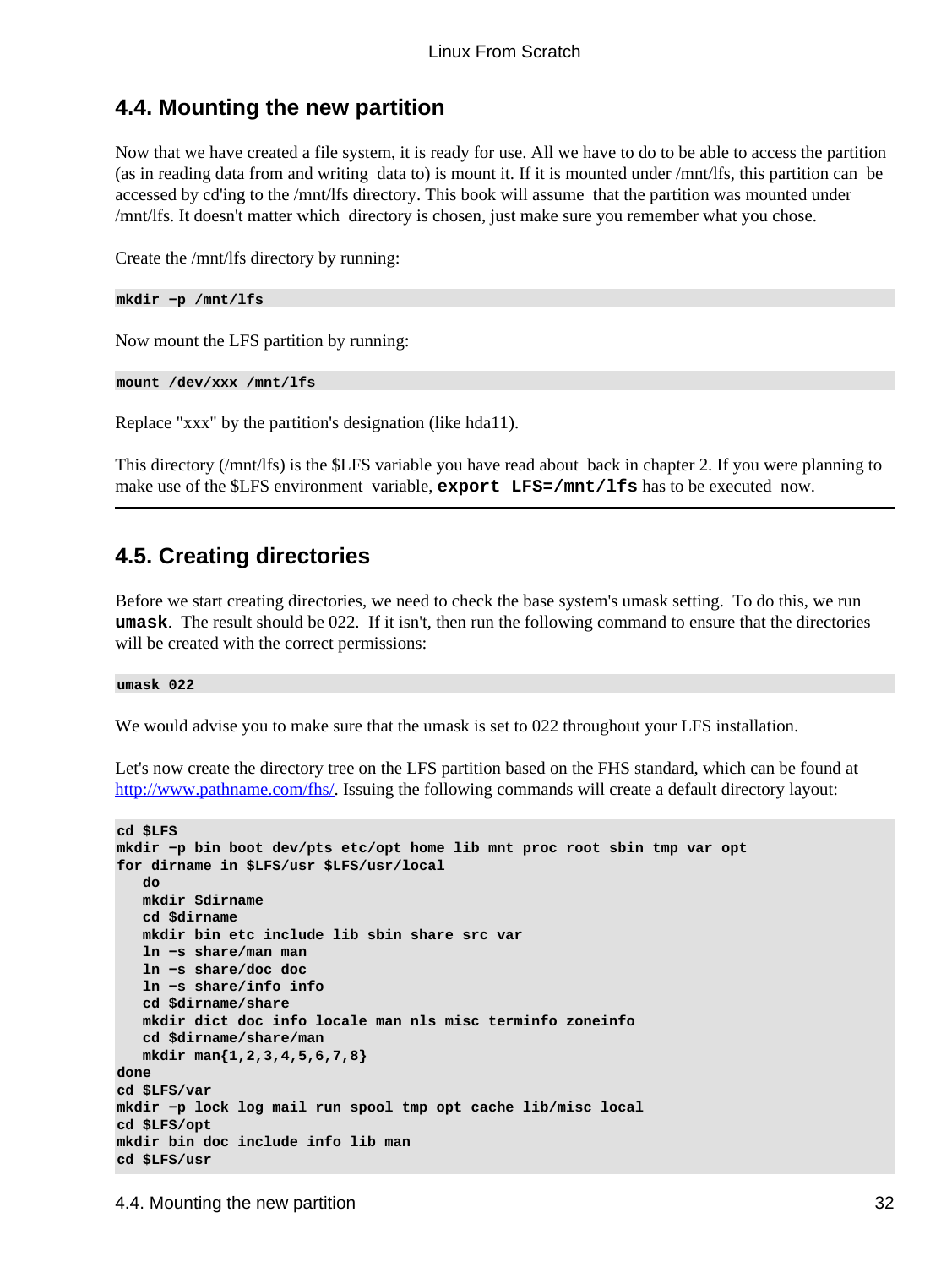```
ln −s ../var/tmp tmp
```
Normally, directories are created with permission mode 755, which isn't desired for all directories. The first change is a mode 0750 for the \$LFS/root directory. This is to make sure that not just everybody can enter the /root directory (the same a user would do with /home/username directories). The second change is a mode 1777 for the tmp directories. This way, any user can write data to the /tmp or /var/tmp directory but cannot remove another user's files (the latter is caused by the so−called "sticky bit" − bit 1 of the 1777 bit mask).

**cd \$LFS && chmod 0750 root && chmod 1777 tmp var/tmp**

Now that the directories are created, copy the source files that were downloaded in chapter 3 to some subdirectory under \$LFS/usr/src (you will need to create the desired directory yourself).

# **4.5.1. FHS compliance notes**

The FHS stipulates that the /usr/local directory should contain the bin, games,include, lib, man, sbin, and share subdirectories. You can alter your /usr/local directory yourself if you want your system to be FHS−compliant.

Also, the standard says that there should exist a /usr/share/games directory, which we don't much like for a base system. But feel free to make your system FHS−compliant if you wish. The FHS isn't precise as to the structure of the /usr/local/share subdirectories, so we took the liberty of creating the directories that we felt needed.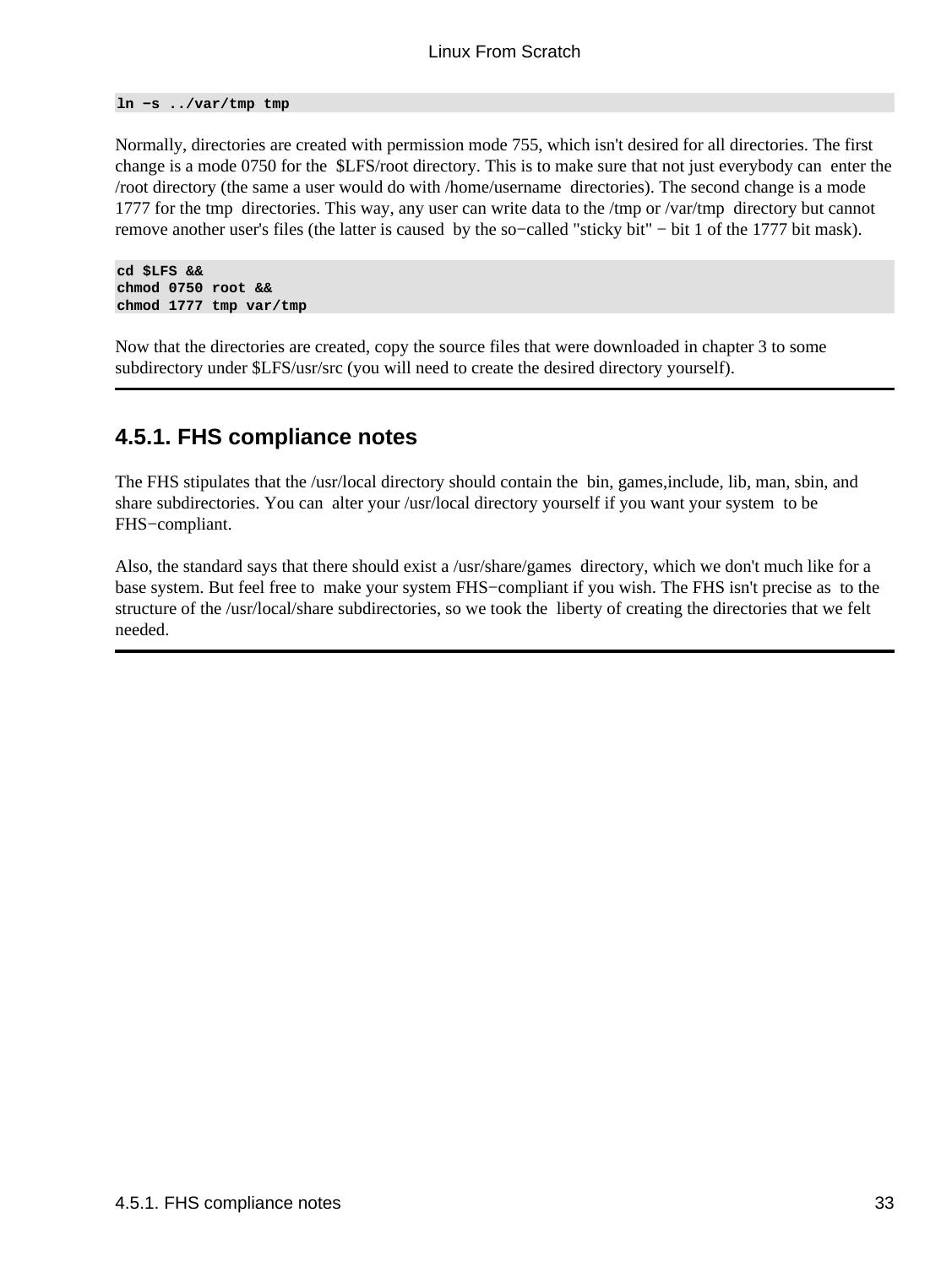# <span id="page-51-0"></span>**Chapter 5. Preparing the LFS system**

# **5.1. Introduction**

In the following chapters we will install all the software that belongs to a basic Linux system. After you're done with this and the next chapter, you'll have a fully working Linux system. The remaining chapters deal with creating the boot scripts, making the LFS system bootable and setting up basic networking.

The software in this chapter will be linked statically and will be reinstalled in the next chapter and linked dynamically. The reason for the static version first is that there is a chance that our normal Linux system and the LFS system aren't using the same C Library versions. If the programs in the first part are linked against an older C library version, those programs might not work well on the LFS system. Another reason is to resolve circular dependencies. An example of such a dependency is that you need a compiler to install a compiler, and you're going to need a shell to install a shell and that compiler.

The key to learning what makes Linux tick is to know exactly what packages are used for and why a user or the system needs them. Descriptions of the package content are provided after the Installation subsection of each package and in Appendix A as well.

During the installation of various packages, you will more than likely see all kinds of compiler warnings scrolling by on the screen. These are normal and can be safely ignored. They are just that, warnings (mostly about improper use of the C or C++ syntax, but not illegal use. It's just that, often, C standards changed and packages still use the old standard which is not a problem).

Before we start, make sure the LFS environment variable is setup properly if you decided to make use of it. Run the following:

#### **echo \$LFS**

Check to make sure the output contains the correct directory to the LFS partition's mount point (/mnt/lfs for example).

### **5.2. Install all software as user root**

It's best to log in as root or su's to root when installing the packages. That way you are assured that all files are owned by user and group root (and not owned by the userid of the non−root user), and if a package wants to set special permissions, it can do so without problems due to non−root access.

The documentation that comes with Glibc, Gcc, and other packages recommend not to compile the packages as user root. We feel it's safe to ignore that recommendation and compile as user root anyway. Hundreds of people using LFS have done so without any problems whatsoever, and we haven't encountered any bugs in the compile processes that cause harm. So it's pretty safe (never can be 100% safe though, so it's up to you what you end up doing).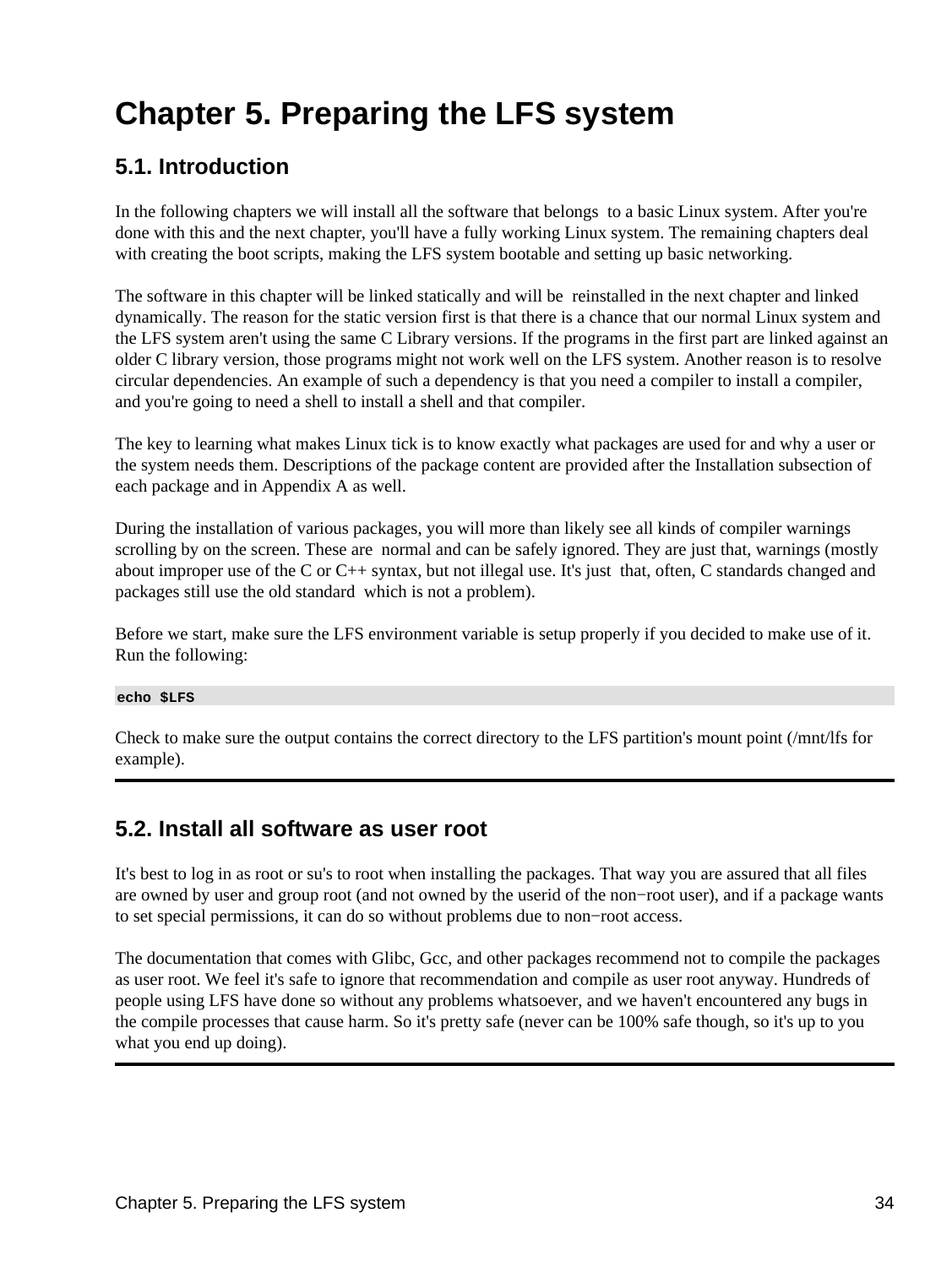## <span id="page-52-0"></span>**5.3. Installing Bash−2.05**

Estimated build time: 3 minutes Estimated required disk space: 20 MB

# **5.3.1. Installation of Bash**

Before you attempt to install Bash, you have to check to make sure your distribution has the /usr/lib/libcurses.a and /usr/lib/libncurses.a files. If your host distribution is an LFS system, all files will be present if you followed the instructions of the book version you read exactly.

If both of the files are missing, you have to install the ncurses development package. This package is often call something like *ncurses−dev*. If this package is already installed, or you just did it, check for the two files again. Often the libcurses.a file is (still) missing. If so, then create libcurses.a as a symlink by running the following commands:

```
cd /usr/lib &&
ln −s libncurses.a libcurses.a
```
Now we can continue. Install Bash by running the following commands:

```
./configure −−enable−static−link −−prefix=$LFS/usr \
    −−bindir=$LFS/bin −−with−curses &&
make &&
make install &&
cd $LFS/bin &&
ln −sf bash sh
```
If the make install phase ends with something along the lines of

```
install−info: unknown option `−−dir−file=/mnt/lfs/usr/info/dir' 
usage: install−info [−−version] [−−help] [−−debug] [−−maxwidth=nnn] 
        [−−section regexp title] [−−infodir=xxx] [−−align=nnn] 
         [−−calign=nnn] [−−quiet] [−−menuentry=xxx]
         [−−info−dir=xxx] 
         [−−keep−old] [−−description=xxx] [−−test]
         [−−remove] [−−] filename 
make[1]: *** [install] Error 1 
make[1]: Leaving directory `/mnt/lfs/usr/src/bash−2.05/doc' 
make: [install] Error 2 (ignored)
```
then that means that you are probably using Debian, and that you have an old version of the texinfo package. This error is not severe by any means: the info pages will be installed when we recompile bash dynamically in chapter 6, so you can ignore it.

When we tested it with the latest Debian version, the last two commands were executed because the install process didn't return with a value larger than 0. But you would do good to check if you have the \$LFS/bin/sh symlink on your LFS partition. If not, run the last two commands manually now.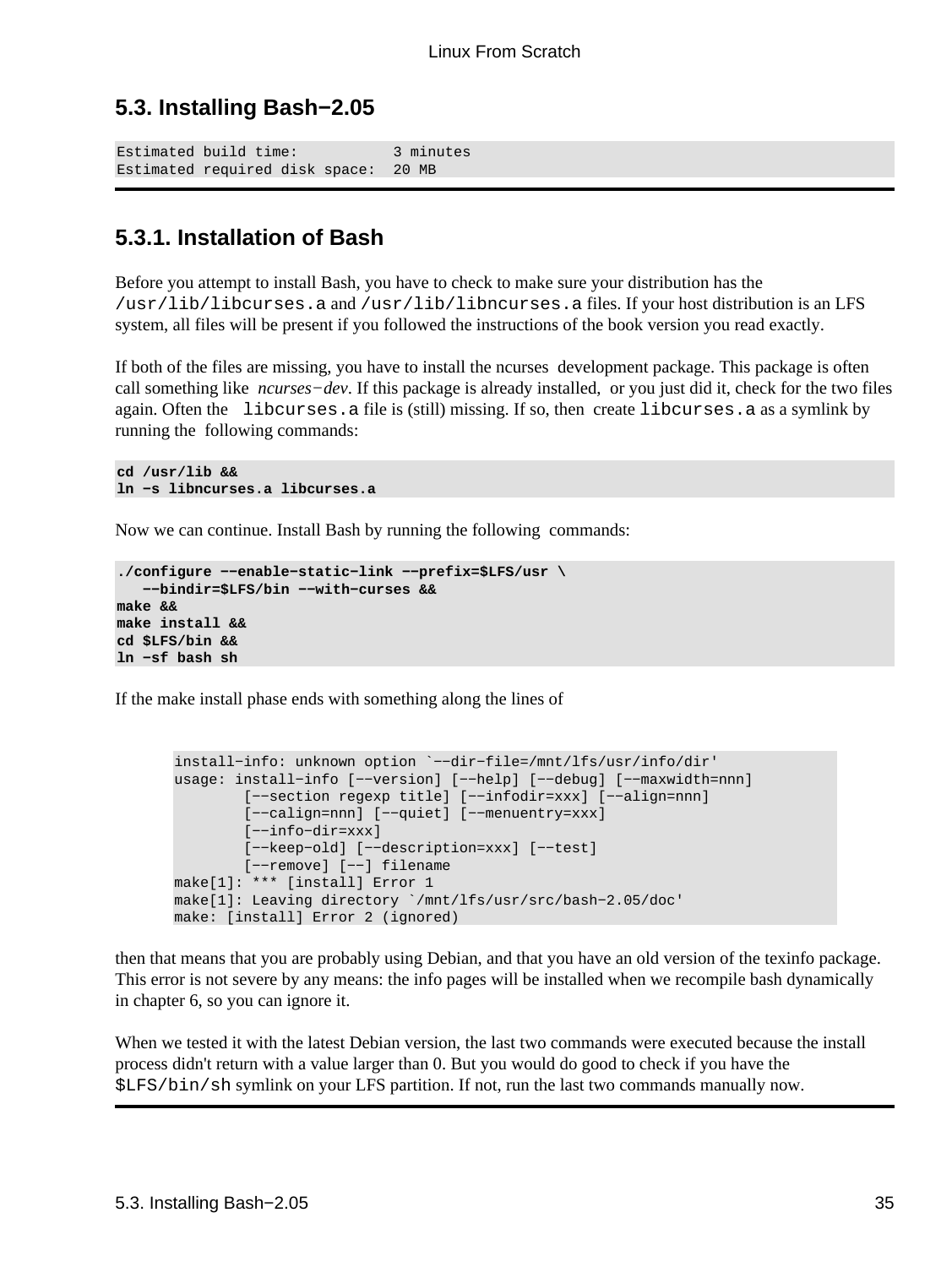# **5.3.2. Command explanations**

**−−enable−static−link:** This configure option causes Bash to be linked statically

**−−prefix=\$LFS/usr:** This configure option installs all of Bash's files under the \$LFS/usr directory, which becomes the /usr directory after the user chroot'ed into \$LFS or when he rebooted the system into LFS.

**−−bindir=\$LFS/bin:** This installs the executable files in \$LFS/bin. We do this because we want bash to be in /bin, not in /usr/bin. One reason being: the /usr partition might be on a separate partition which has to be mounted at some point. Before that partition is mounted you need and will want to have bash available (it will be hard to execute the boot scripts without a shell for instance).

**−−with−curses:** This causes Bash to be linked against the curses library instead of the default termcap library which is becoming obsolete.

It is not strictly necessary for the static bash to be linked against libncurses (it can link against a static termap for the time being just fine because we will reinstall Bash in chapter 6 anyways, where we will use libncurses), but it's a good test to make sure that the ncurses package has been installed properly. If not, you will get in trouble later on in this chapter when you install the Texinfo package. That package requires ncurses and termcap can't reliably be used there.

**ln −sf bash sh:** This command creates the sh symlink that points to bash. Most scripts run themselves via 'sh' (invoked by the #!/bin/sh as the first line in the scripts) which invokes a special bash mode. Bash will then behave (as closely as possible) as the original Bourne shell.

The **&&**'s at the end of every line cause the next command to be executed only if the previous command exists with a return value of 0 indicating success. In case all of these commands are copy&pasted on the shell, is is important to be ensured that if ./configure fails, make isn't being executed and, likewise, if make fails, that make install isn't being executed, and so forth.

# **5.3.3. Contents**

The Bash package contains the bash program

# **5.3.4. Description**

Bash is the Bourne−Again SHell, which is a widely used command interpreter on Unix systems. Bash is a program that reads from standard input, the keyboard. A user types something and the program will evaluate what he has typed and do something with it, like running a program.

# **5.3.5. Dependencies**

Bash−2.05 needs the following to be installed:

sh from the bash package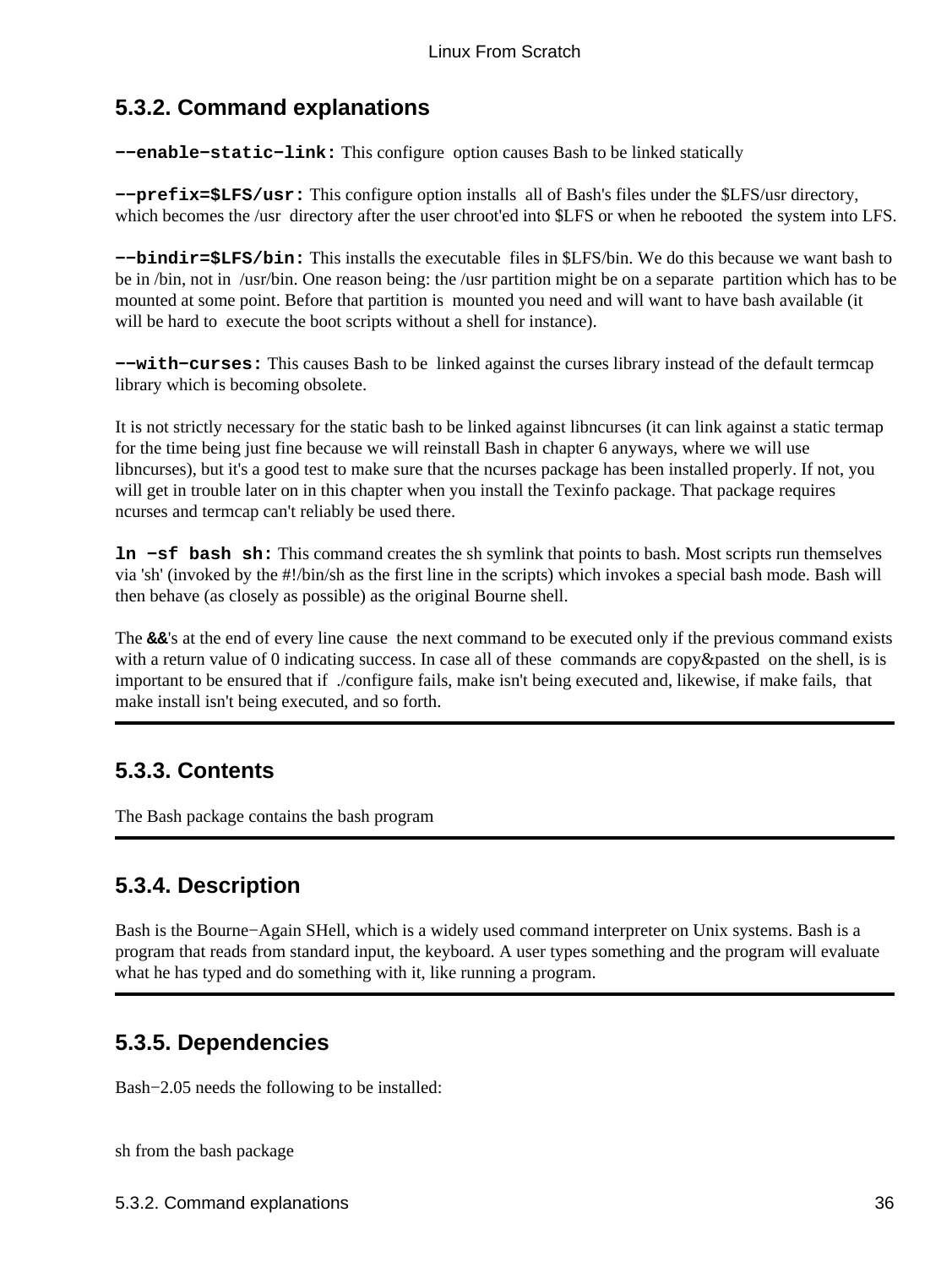#### Linux From Scratch

<span id="page-54-0"></span>ar from the binutils package as from the binutils package ld from the binutils package size from the binutils package

cmp from the diffutils package

chmod from the fileutils package cp from the fileutils package ls from the fileutils package mv from the fileutils package

rm from the fileutils package

cc from the gcc package

egrep from the grep package grep from the grep package

make from the make package

sed from the sed package

basename from the sh−utils package echo from the sh−utils package expr from the sh−utils package uname from the sh−utils package

cat from the textutils package tr from the textutils package

### **5.4. Installing Binutils−2.11.2**

Estimated build time: 6 minutes Estimated required disk space: 96 MB

### **5.4.1. Installation of Binutils**

This package is known to behave badly when you have changed its default optimization flags (including the −march and −mcpu options). Binutils is best left alone, so we recommend you unsetting CFLAGS, CXXFLAGS and other such variables/settings that would change the default optimization that it comes with.

Install Binutils by running the following commands:

```
./configure −−prefix=$LFS/usr −−disable−nls &&
make LDFLAGS=−all−static tooldir=$LFS/usr &&
make tooldir=$LFS/usr install
```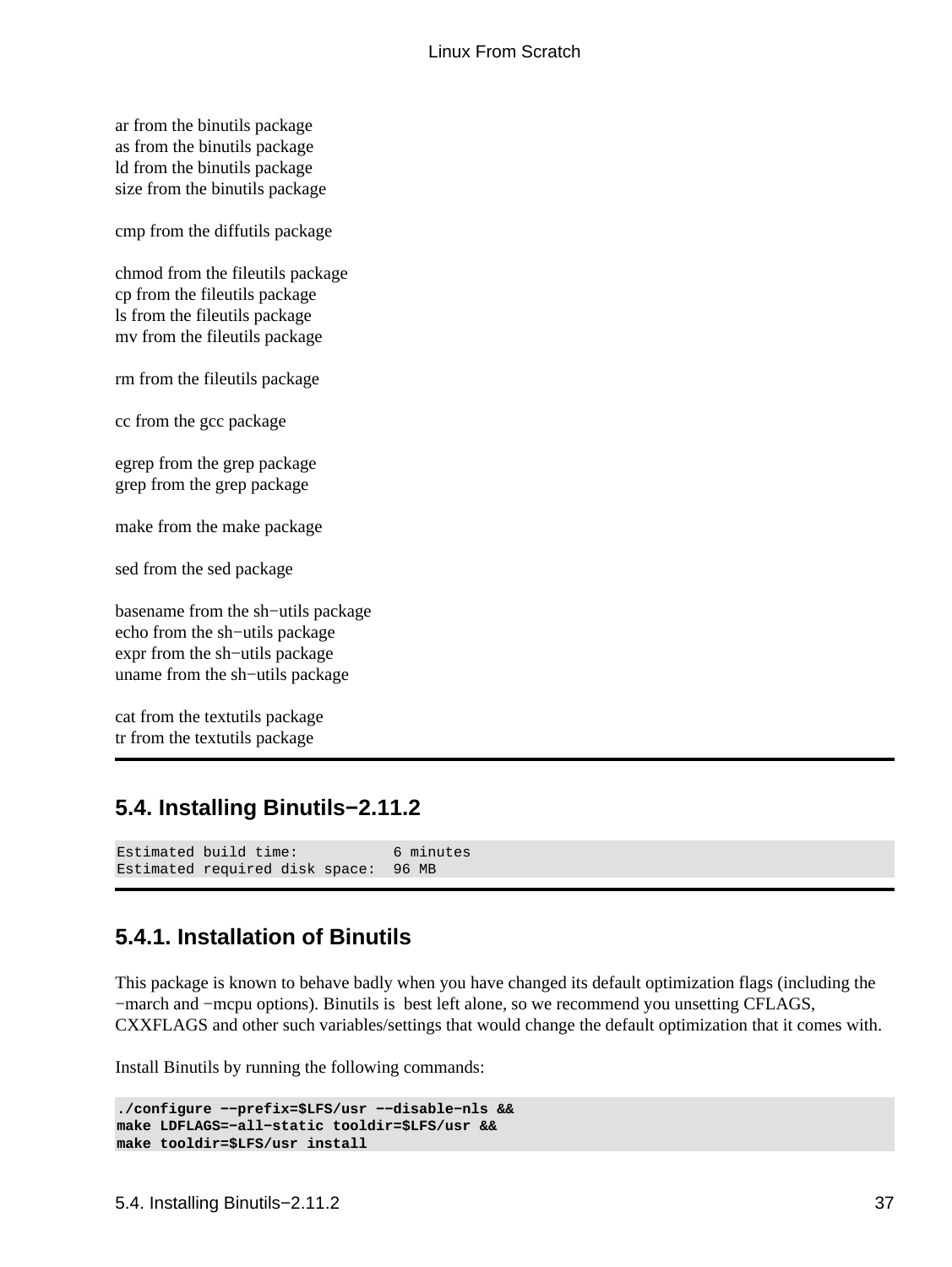# **5.4.2. Command explanations**

**−−disable−nls:** This option disabled internationalization (also known as i18n). We don't need this for our static programs and nls often causes problems when you're linking statically.

**LDFLAGS=−all−static:** Setting the variable LDFLAGS to the value −all−static causes binutils to be linked statically.

**tooldir=\$LFS/usr:** Normally, the tooldir (the directory where the executables from binutils end up in) is set to \$(exec\_prefix)/\$(target\_alias) which expands into, for example, /usr/i686−pc−linux−gnu. Since we only build for our own system, we don't need this target specific directory in \$LFS/usr. That setup would be used if the system was used to cross−compile (for example compiling a package on the Intel machine that generates code that can be executed on Apple PowerPC machines).

# **5.4.3. Contents**

The Binutils package contains the gasp, gprof, ld, as, ar, nm, objcopy, objdump, ranlib, readelf, size, strings, strip, c++filt and addr2line programs

# **5.4.4. Description**

#### **5.4.4.1. gasp**

Gasp is the Assembler Macro Preprocessor.

#### **5.4.4.2. gprof**

gprof displays call graph profile data.

#### **5.4.4.3. ld**

ld combines a number of object and archive files, relocates their data and ties up symbol references. Often the last step in building a new compiled program to run is a call to ld.

#### **5.4.4.4. as**

as is primarily intended to assemble the output of the GNU C compiler gcc for use by the linker ld.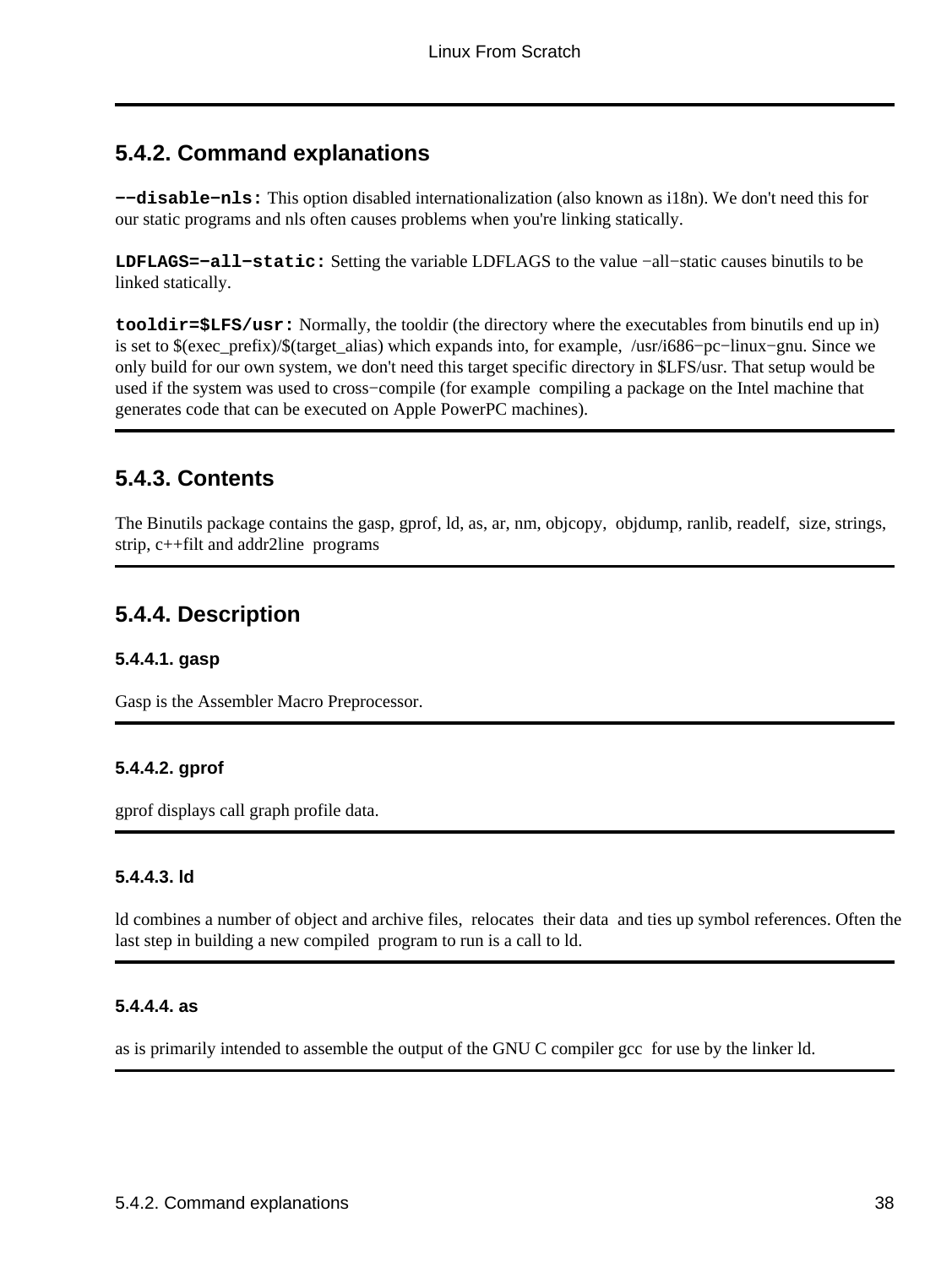#### **5.4.4.5. ar**

The ar program creates, modifies, and extracts from archives. An archive is a single file holding a collection of other files in a structure that makes it possible to retrieve the original individual files (called members of the archive).

#### **5.4.4.6. nm**

nm lists the symbols from object files.

#### **5.4.4.7. objcopy**

objcopy utility copies the contents of an object file to another. objcopy uses the GNU BFD Library to read and write the object files. It can write the destination object file in a format different from that of the source object file.

#### **5.4.4.8. objdump**

objdump displays information about one or more object files. The options control what particular information to display. This information is mostly useful to programmers who are working on the compilation tools, as opposed to programmers who just want their program to compile and work.

#### **5.4.4.9. ranlib**

ranlib generates an index to the contents of an archive, and stores it in the archive. The index lists each symbol defined by a member of an archive that is a relocatable object file.

#### **5.4.4.10. readelf**

readelf displays information about elf type binaries.

#### **5.4.4.11. size**

size lists the section sizes ––and the total size–– for each of the object files objfile in its argument list. By default, one line of output is generated for each object file or each module in an archive.

#### **5.4.4.12. strings**

For each file given, strings prints the printable character sequences that are at least 4 characters long (or the number specified with an option to the program) and are followed by an unprintable character. By default, it only prints the strings from the initialized and loaded sections of object files; for other types of files, it prints the strings from the whole file.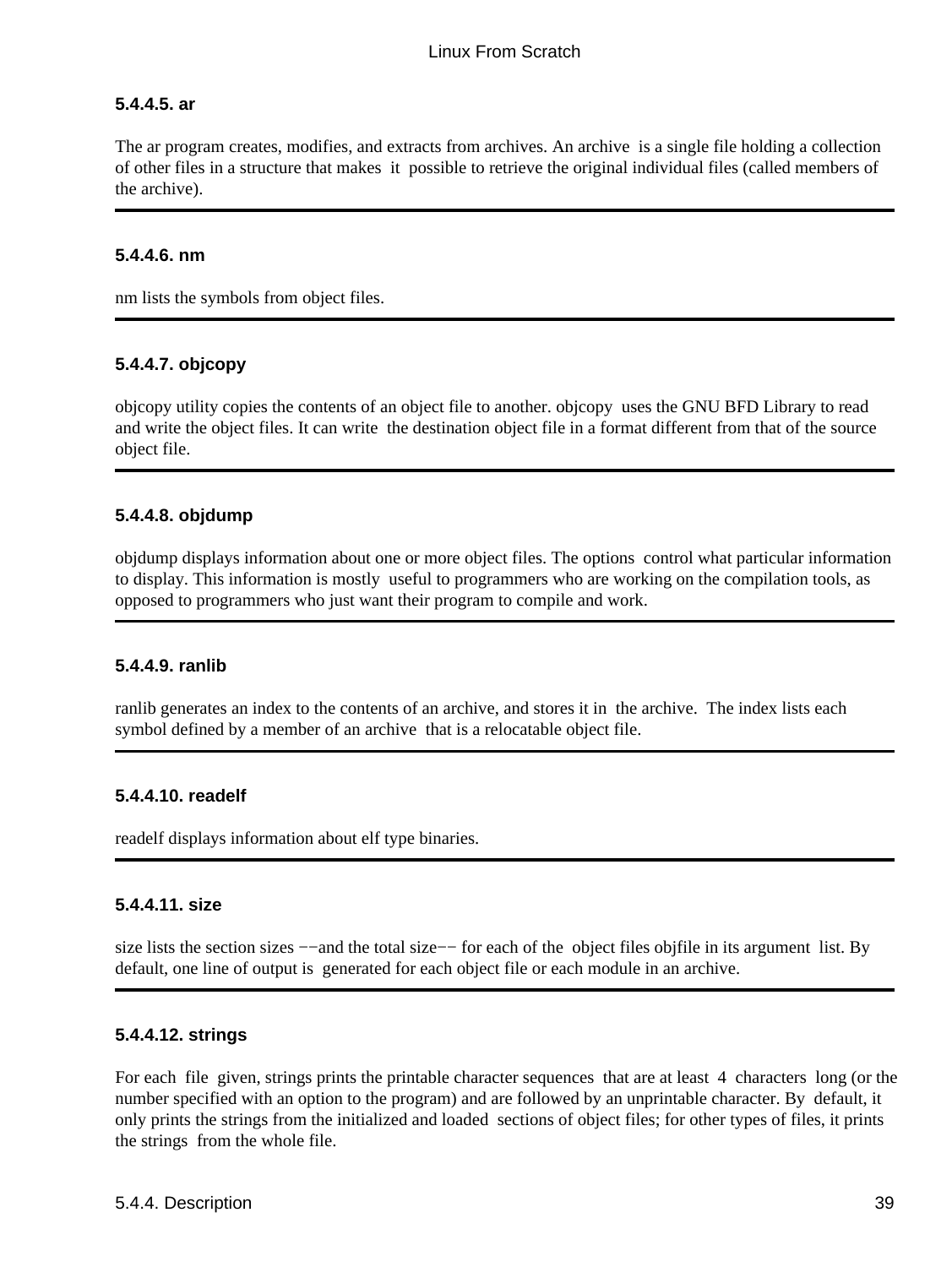strings is mainly useful for determining the contents of non−text files.

#### **5.4.4.13. strip**

strip discards all or specific symbols from object files. The list of object files may include archives. At least one object file must be given. strip modifies the files named in its argument, rather than writing modified copies under different names.

#### **5.4.4.14. c++filt**

The C++ language provides function overloading, which means that it is possible to write many functions with the same name (providing each takes parameters of different types). All C++ function names are encoded into a low−level assembly label (this process is known as mangling). The c++filt program does the inverse mapping: it decodes (demangles) low−level names into user−level names so that the linker can keep these overloaded functions from clashing.

#### **5.4.4.15. addr2line**

addr2line translates program addresses into file names and line numbers. Given an address and an executable, it uses the debugging information in the executable to figure out which file name and line number are associated with a given address.

### **5.4.5. Dependencies**

Binutils−2.11.2 needs the following to be installed:

sh from the bash package

ar from the binutils package as from the binutils package ld from the binutils package nm from the binutils package ranlib from the binutils package

cmp from the diffutils package

chmod from the fileutils package cp from the fileutils package ln from the fileutils package ls from the fileutils package mkdir from the fileutils package mv from the fileutils package rm from the fileutils package rmdir from the fileutils package touch from the fileutils package

5.4.4. Description 40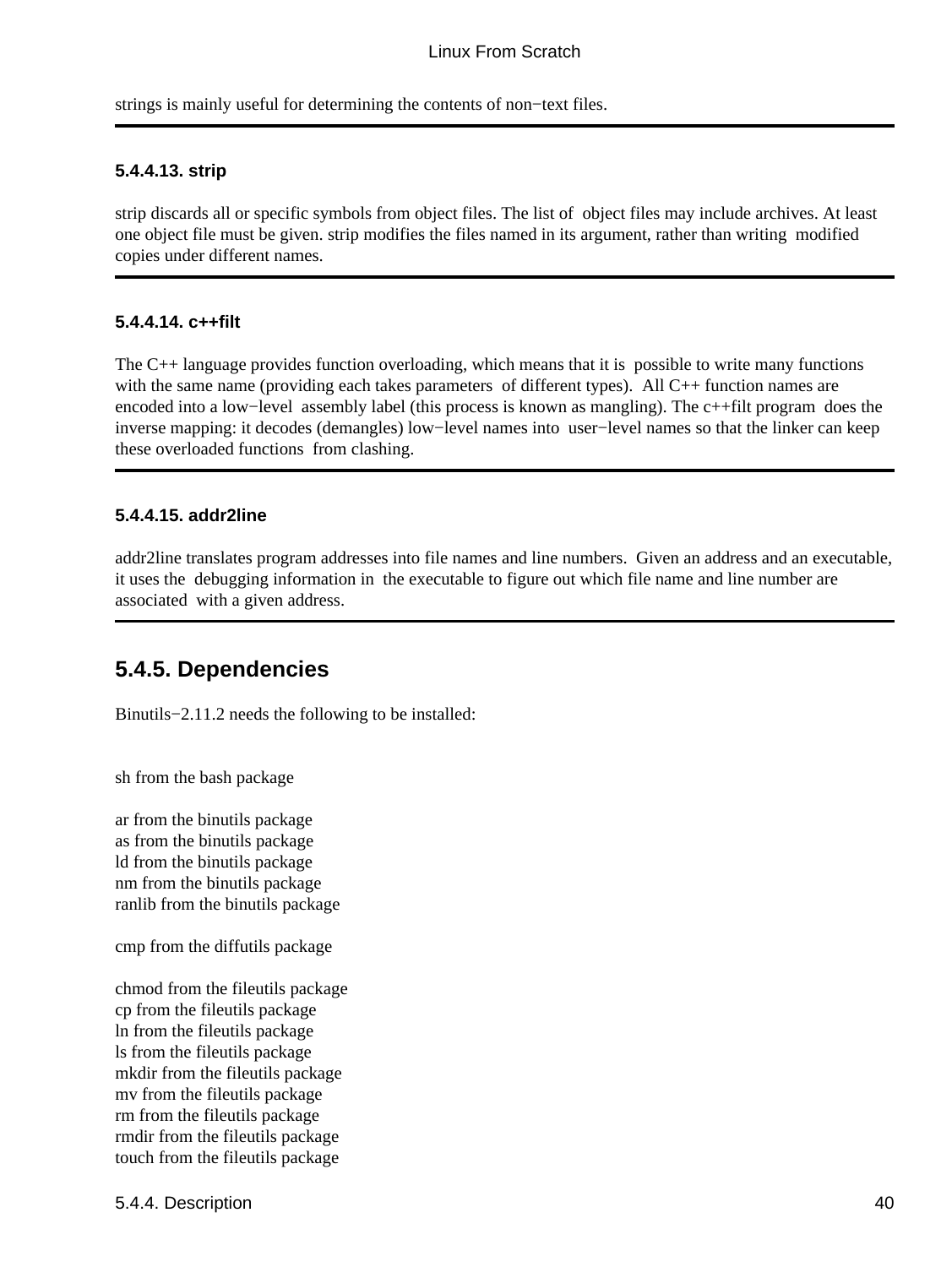<span id="page-58-0"></span>gcc from the gcc package

egrep from the grep package grep from the grep package

make from the make package

sed from the sed package

basename from the sh−utils package expr from the sh−utils package sleep from the sh−utils package uname from the sh−utils package

makeinfo from the texinfo package

cat from the textutils package sort from the textutils package tail from the textutils package tr from the textutils package true from the sh−utils package uniq from the textutils package

# **5.5. Installing Bzip2−1.0.1**

Estimated build time: 1 minute Estimated required disk space: 3 MB

# **5.5.1. Installation of Bzip2**

Install Bzip2 by running the following commands:

```
make CC="gcc −static" &&
make PREFIX=$LFS/usr install &&
cd $LFS/usr/bin &&
mv bzcat bunzip2 bzip2 bzip2recover $LFS/bin
```
Although it's not strictly a part of a basic LFS system it's worth mentioning that a patch for Tar can be downloaded which enables the tar program to compress and uncompress using bzip2/bunzip2 easily. With a plain tar, you have to use constructions like bzcat file.tar.bz|tar xv or tar −−use−compress−prog=bunzip2 −xvf file.tar.bz2 to use bzip2 and bunzip2 with tar. This patch provides the −j option so you can unpack a Bzip2 archive with tar xvfj file.tar.bz2. Applying this patch will be mentioned later on when the Tar package is installed.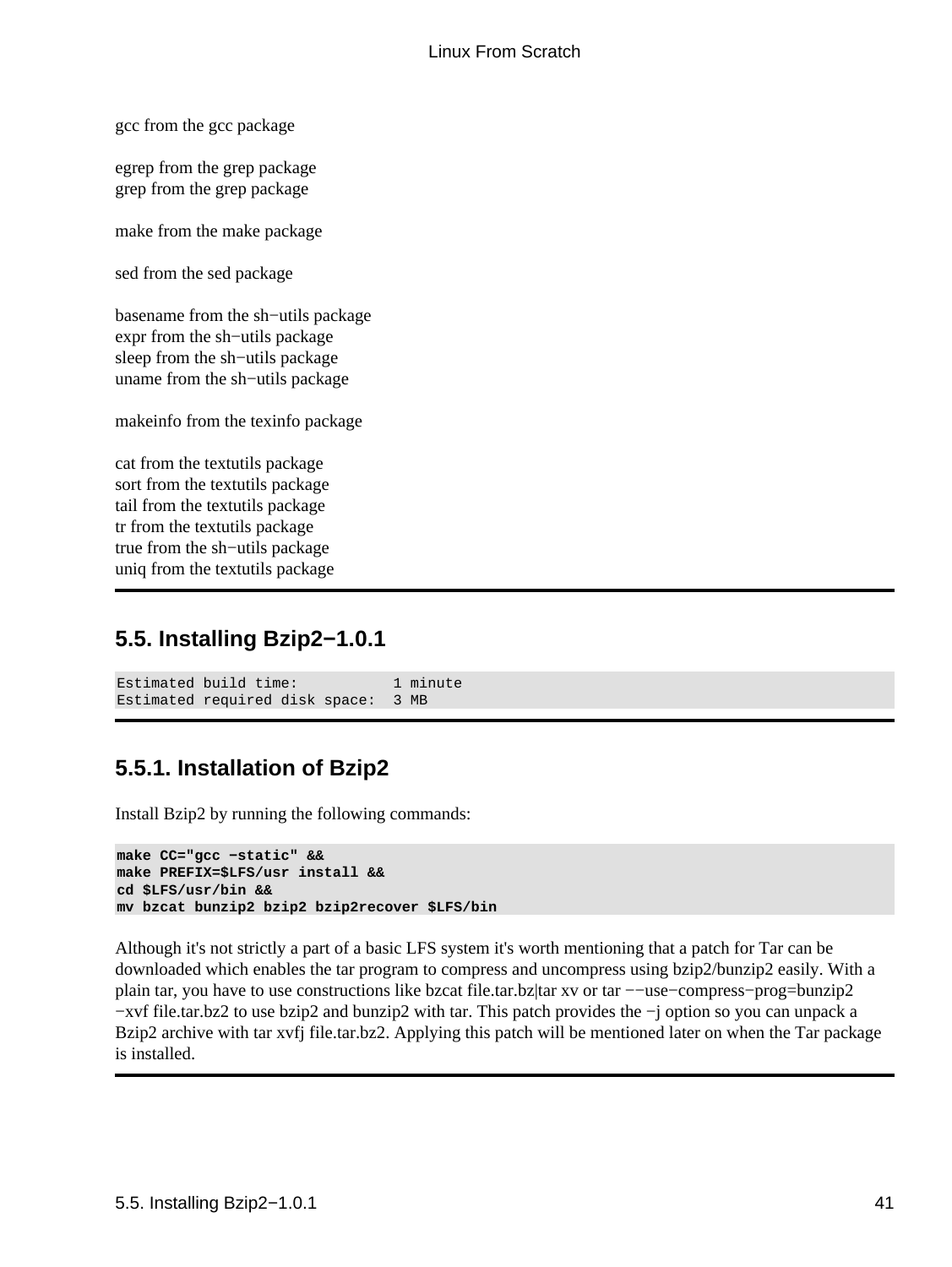## **5.5.2. Command explanations**

**make CC="gcc −static":** This is the method we use to tell gcc that we want bzip2 to be linked statically.

### **5.5.3. Contents**

The Bzip2 packages contains the bzip2, bunzip2, bzcat and bzip2recover programs.

## **5.5.4. Description**

#### **5.5.4.1. Bzip2**

bzip2 compresses files using the Burrows−Wheeler block sorting text compression algorithm, and Huffman coding. Compression is generally considerably better than that achieved by more conventional LZ77/LZ78−based compressors, and approaches the performance of the PPM family of statistical compressors.

#### **5.5.4.2. Bunzip2**

Bunzip2 decompresses files that are compressed with bzip2.

#### **5.5.4.3. bzcat**

bzcat (or bzip2 −dc) decompresses all specified files to the standard output.

#### **5.5.4.4. bzip2recover**

bzip2recover recovers data from damaged bzip2 files.

### **5.5.5. Dependencies**

Bzip2−1.0.1 needs the following to be installed:

sh from the bash package

ar from the binutils package as from the binutils package ld from the binutils package

cp from the fileutils package ln from the fileutils package

5.5.2. Command explanations 42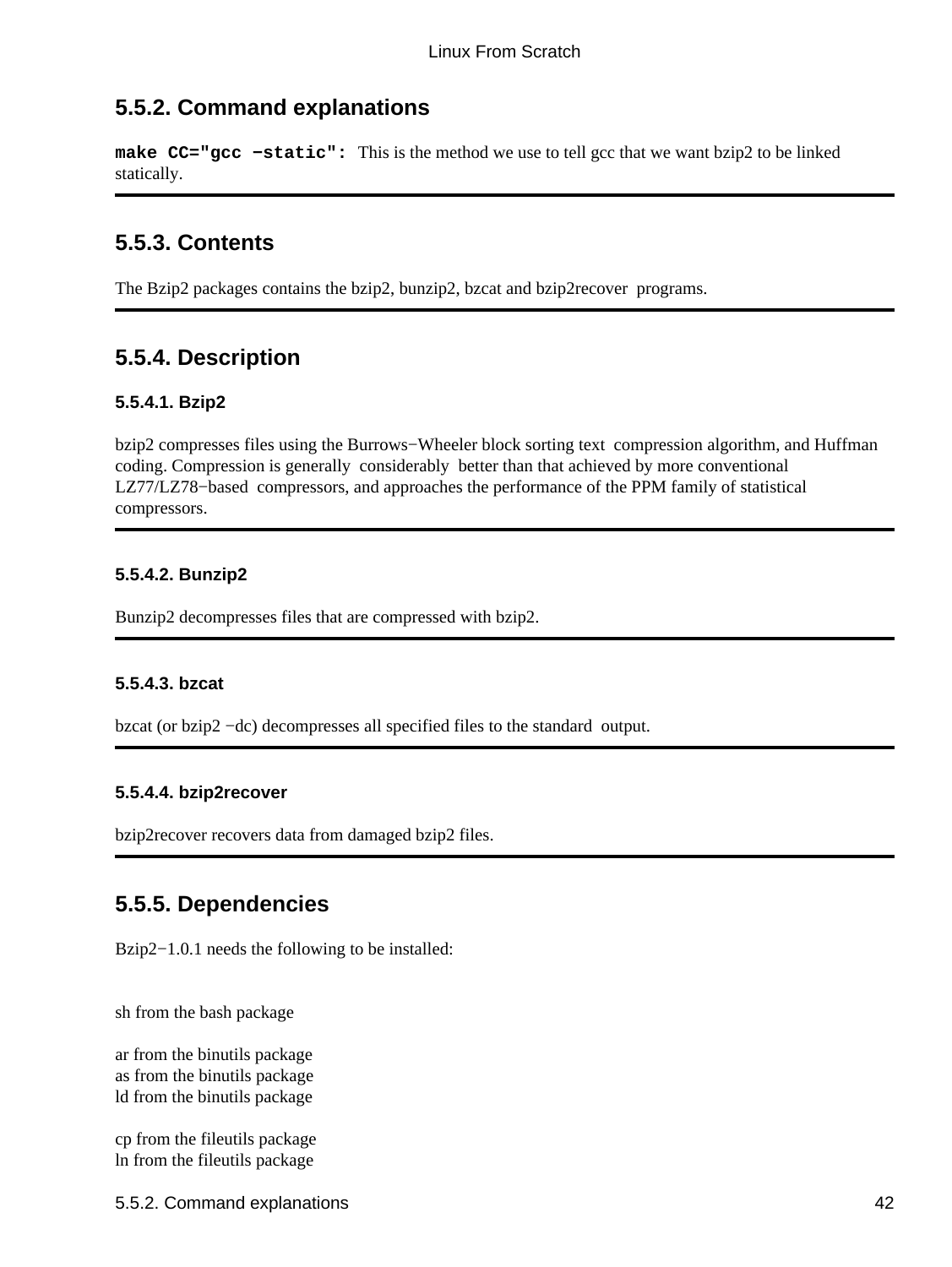<span id="page-60-0"></span>rm from the fileutils package

gcc from the gcc package

make from the make package

# **5.6. Installing Diffutils−2.7**

Estimated build time: 1 minute Estimated required disk space: 4 MB

# **5.6.1. Installation of Diffutils**

When installing Diffutils using glibc−2.1.x on your base system, it may be necessary to use a fix to prevent a variable name conflict. The following commands can be used in this case. Note that these commands can also be used for other glibc versions so if you aren't sure, then use the first version.

```
export CPPFLAGS=−Dre_max_failures=re_max_failures2 &&
./configure −−prefix=$LFS/usr &&
unset CPPFLAGS &&
make LDFLAGS=−static &&
make install
```
If you are using a newer glibc version (2.2.x), you can use the following commands to install Diffutils:

```
./configure −−prefix=$LFS/usr &&
make LDFLAGS=−static &&
make install
```
# **5.6.2. Command explanations**

**CPPFLAGS=−Dre\_max\_failures=re\_max\_failures2:** The CPPFLAGS variable is a variable that's read by the cpp program (C PreProcessor). The value of this variable tells the preprocessor to replace every instance of re\_max\_failures it finds by re\_max\_failures2 before handing the source file to the compiler itself for compilation. This package has problems linking statically on systems that run an older Glibc version and this construction fixes that problem.

### **5.6.3. Contents**

The Diffutils package contains the cmp, diff, diff3 and sdiff programs.

### **5.6.4. Description**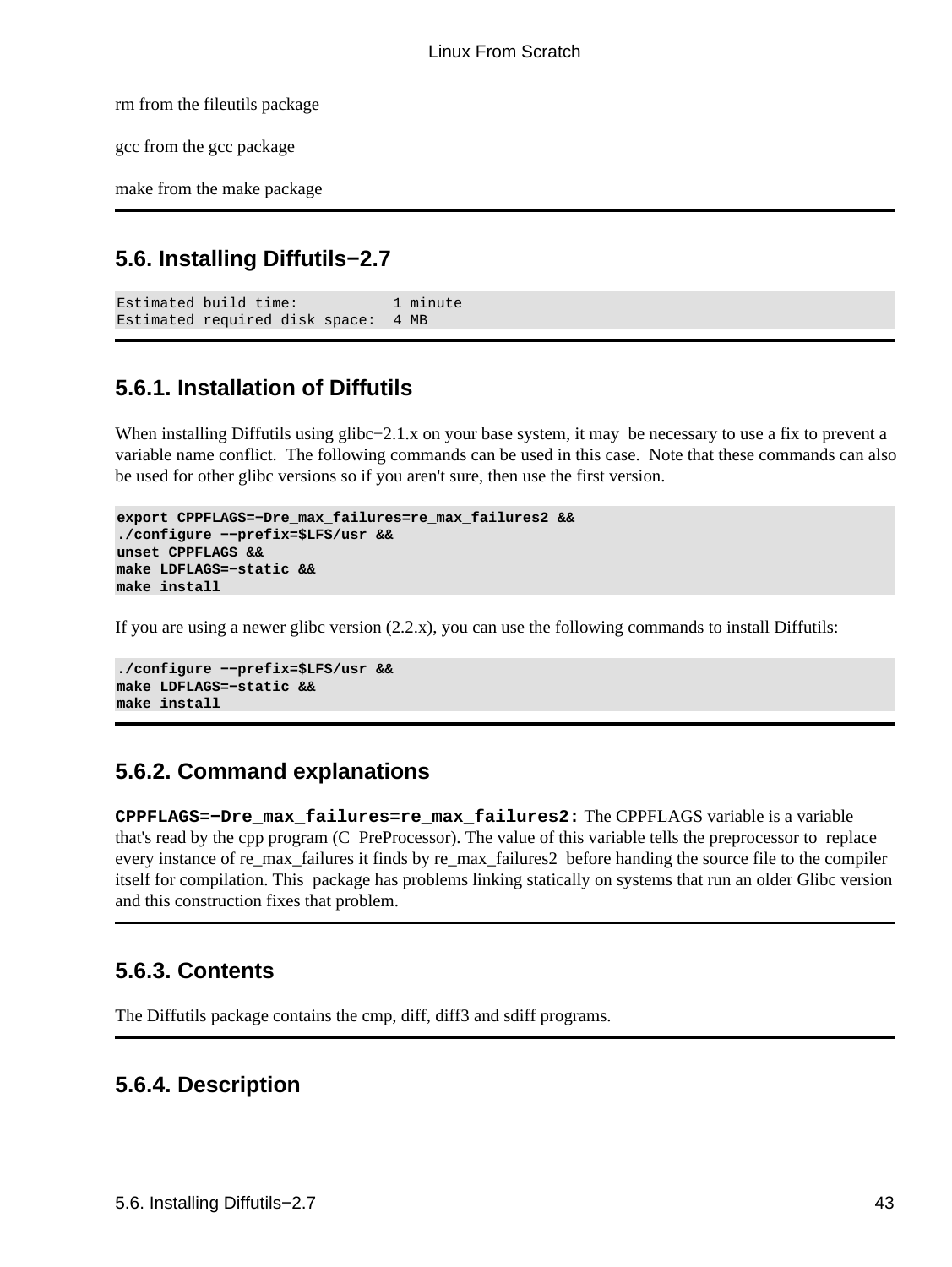#### **5.6.4.1. cmp and diff**

cmp and diff both compare two files and report their differences. Both programs have extra options which compare files in different situations.

#### **5.6.4.2. diff3**

The difference between diff and diff3 is that diff compares 2 files, diff3 compares 3 files.

#### **5.6.4.3. sdiff**

sdiff merges two files and interactively outputs the results.

### **5.6.5. Dependencies**

Diffutils−2.7 needs the following to be installed:

sh from the bash package

ld from the binutils package as from the binutils package

chmod from the fileutils package cp from the fileutils package mv from the fileutils package rm from the fileutils package

cc from the gcc package

egrep from the grep package grep from the grep package

make from the make package

sed from the sed package

basename from the sh−utils package date from the sh−utils package

cat from the textutils package tr from the textutils package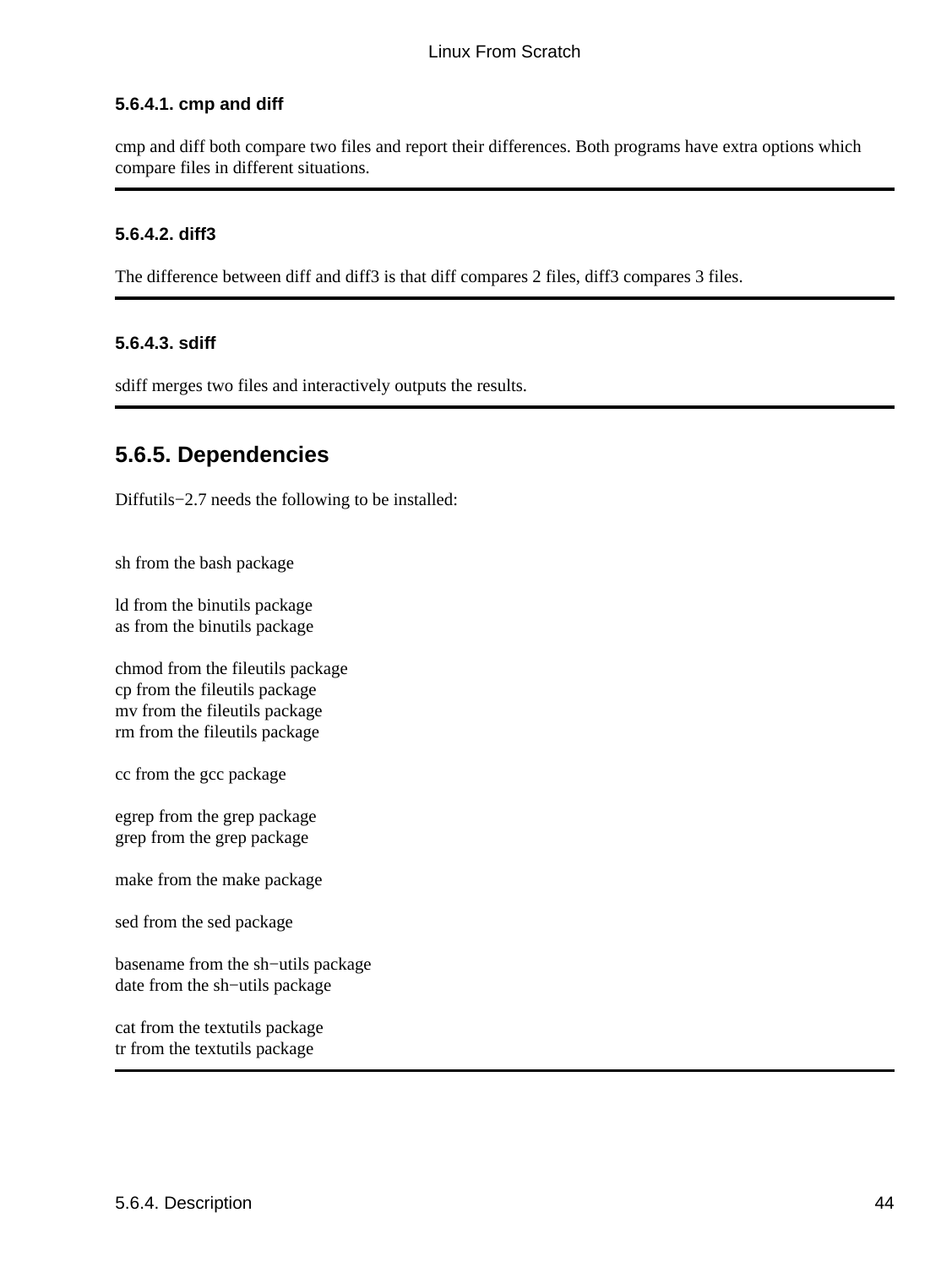### <span id="page-62-0"></span>**5.7. Installing Fileutils−4.1**

Estimated build time: 3 minutes Estimated required disk space: 25 MB

## **5.7.1. Installation of Fileutils**

The programs from a statically linked fileutils package may cause segmentation faults on certain systems, if your distribution has Glibc−2.2.3 or higher installed. It also seems to happen mostly on machines powered by an AMD CPU, but there is a case or two where an Intel system is affected as well. If your system falls under this category, try the following fix.

Note that in some cases using these sed commands will result in problems not being able to compile this at package at all, even when your system has and AMD CPU and has Glibc−2.2.3 (or higher) installed. If that's the case, you'll need to remove the fileutils−4.1 directory and unpack it again from the tarball before continuing. We believe this may be the case when your distribution has altered Glibc−2.2.3 somehow, but details are unavailable at the time.

To fix this package to compile properly on AMD/Glibc−2.2.3 machines, run the following commands. Do *not* attempt this fix if you don't have Glibc−2.2.3 installed. It will more than likely result in all kinds of compile time problems.

```
cp lib/Makefile.in lib/Makefile.in.backup &&
sed −e 's/\(.*\)\(fopen−safer\.c \)\\/\1\2atexit.c \\/' \
    −e 's/\(.*\)\(idcache\$U\.\$.*\)\\/\1\2atexit$U.$(OBJEXT) \\/' \
    lib/Makefile.in > lib/Makefile.in~ &&
mv lib/Makefile.in~ lib/Makefile.in
```
Install fileutils by running the following commands:

```
./configure −−disable−nls \
    −−prefix=$LFS/usr −−libexecdir=$LFS/bin −−bindir=$LFS/bin &&
make LDFLAGS=−static &&
make install &&
cd $LFS/usr/bin &&
ln −sf ../../bin/install
```
Once you have installed fileutils, you can test whether the segmentation fault problem has been avoided by running **\$LFS/bin/ls**. If this works, then you are OK. If not, then you need to re−do the installation using the sed commands if you didn't use them, or without the sed commands if you did use them.

## **5.7.2. Command explanations**

**cp lib/Makefile.in lib/Makefile.in.backup :** We run this command in order to keep a backup of the file we are about to change.

```
cp lib/Makefile.in lib/Makefile.in.backup &&
sed −e 's/\(.*\)\(fopen−safer\.c \)\\/\1\2atexit.c \\/' \
   −e 's/\(.*\)\(idcache\$U\.\$.*\)\\/\1\2atexit$U.$(OBJEXT) \\/' \
   lib/Makefile.in > lib/Makefile.in~ &&
```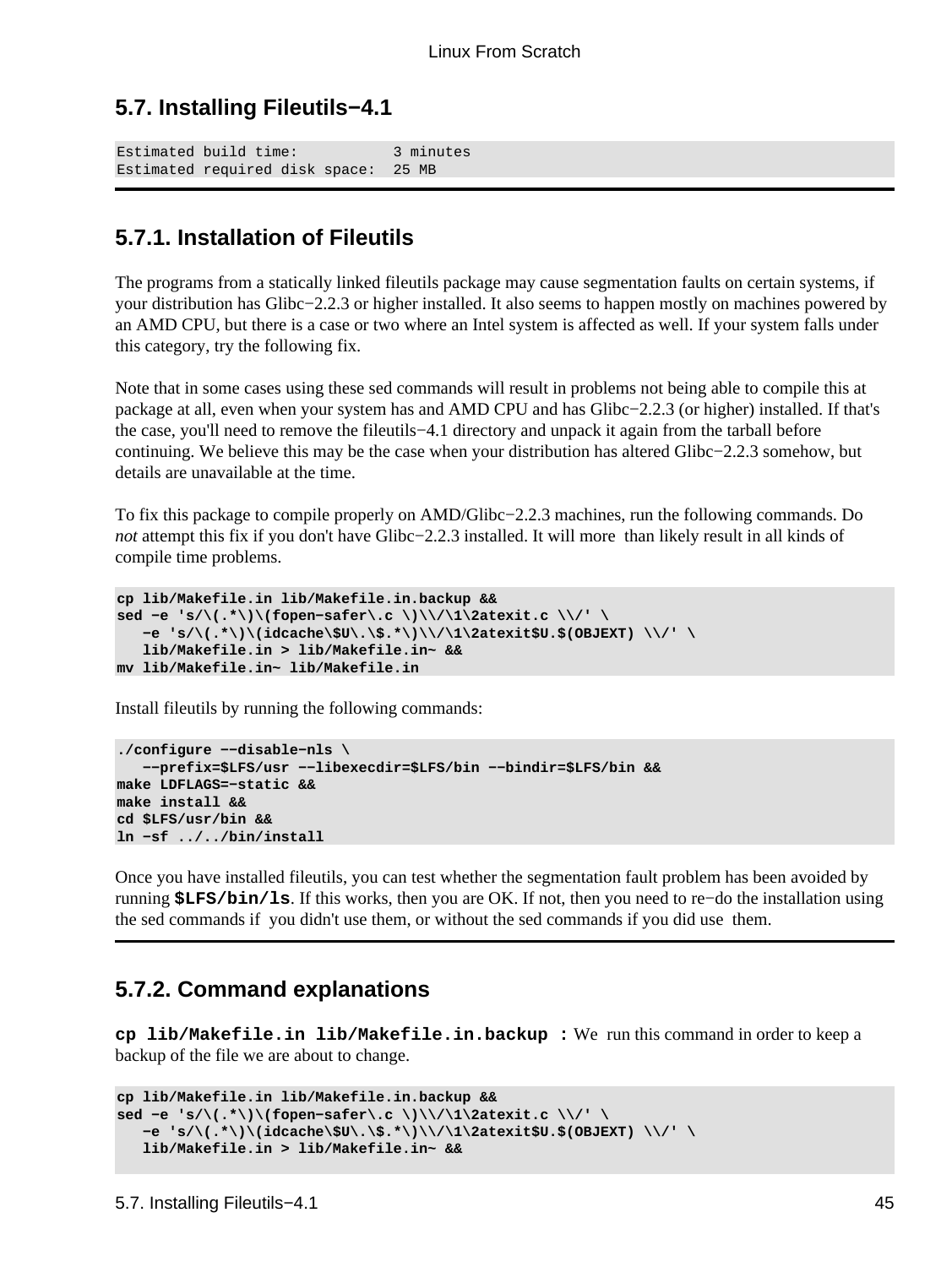#### Linux From Scratch

#### **mv lib/Makefile.in~ lib/Makefile.in:**

This is used to fix a problem with building fileutils statically on glibc 2.2.3 systems. If this isn't done, then there is the possibility of all of the fileutils programs causing segmentation faults once chroot is entered in chapter 6.

**−−libexecdir=\$LFS/bin:** This configure option will set the program executable directory to \$LFS/bin. This is normally set to /usr/libexec, but nothing is placed in it. Changing it just prevents that directory from being created.

## **5.7.3. Contents**

The Fileutils package contains the chgrp, chmod, chown, cp, dd, df, dir, dircolors, du, install, ln, ls, mkdir, mkfifo, mknod, mv, rm, rmdir, sync, touch and vdir programs.

# **5.7.4. Description**

#### **5.7.4.1. chgrp**

chgrp changes the group ownership of each given file to the named group, which can be either a group name or a numeric group ID.

#### **5.7.4.2. chmod**

chmod changes the permissions of each given file according to mode, which can be either a symbolic representation of changes to make, or an octal number representing the bit pattern for the new permissions.

#### **5.7.4.3. chown**

chown changes the user and/or group ownership of each given file.

#### **5.7.4.4. cp**

cp copies files from one place to another.

#### **5.7.4.5. dd**

dd copies a file (from the standard input to the standard output, by default) with a user−selectable blocksize, while optionally performing conversions on it.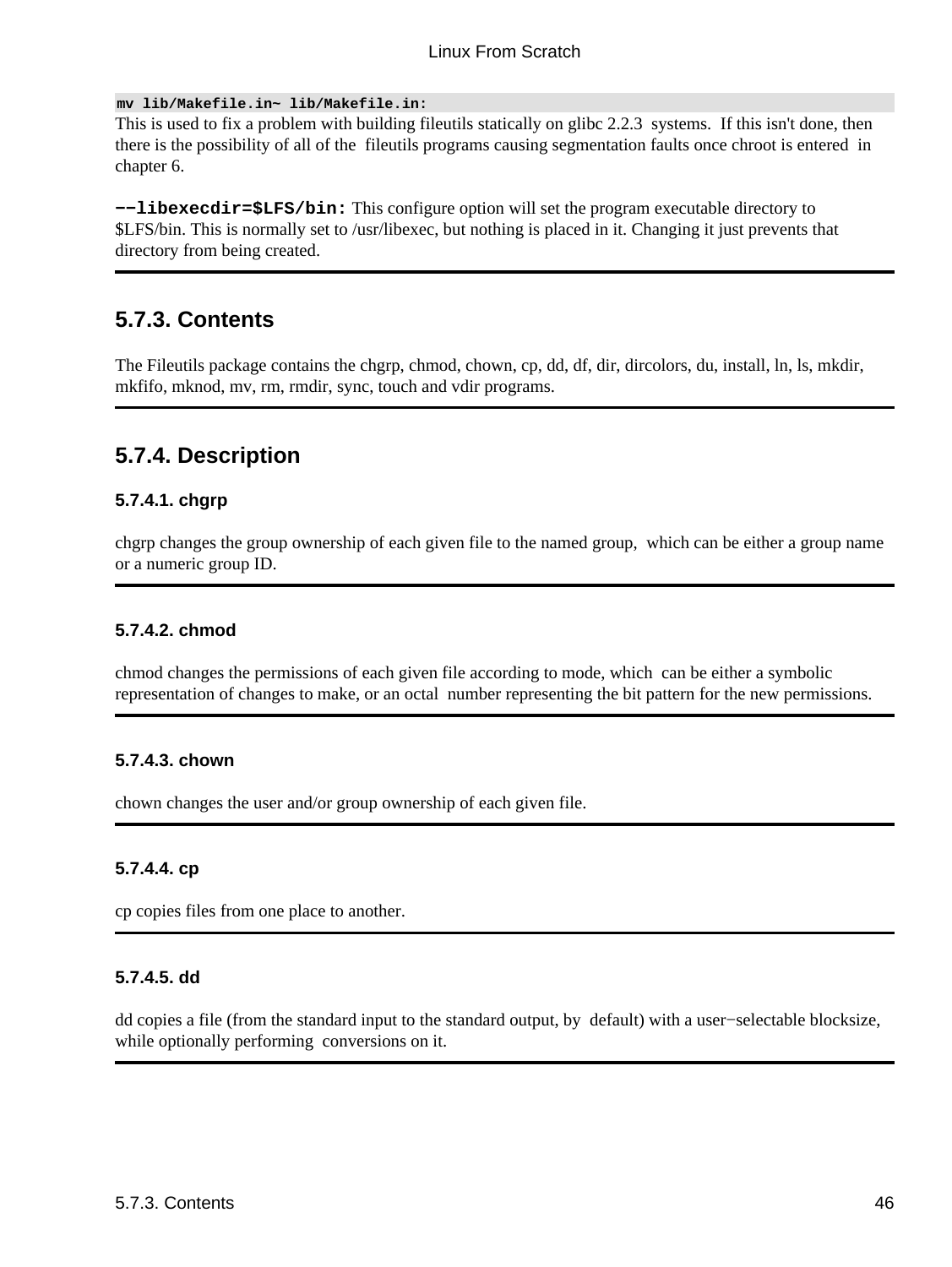#### **5.7.4.6. df**

df displays the amount of disk space available on the filesystem containing each file name argument. If no file name is given, the space available on all currently mounted filesystems is shown.

#### **5.7.4.7. ls, dir and vdir**

dir and vdir are versions of ls with different default output formats. These programs list each given file or directory name. Directory contents are sorted alphabetically. For ls, files are by default listed in columns, sorted vertically, if the standard output is a terminal; otherwise they are listed one per line. For dir, files are by default listed in columns, sorted vertically. For vdir, files are by default listed in long format.

#### **5.7.4.8. dircolors**

dircolors outputs commands to set the LS\_COLOR environment variable. The LS\_COLOR variable is use to change the default color scheme used by ls and related utilities.

#### **5.7.4.9. du**

du displays the amount of disk space used by each argument and for each subdirectory of directory arguments.

#### **5.7.4.10. install**

install copies files and sets their permission modes and, if possible, their owner and group.

#### **5.7.4.11. ln**

ln makes hard or soft (symbolic) links between files.

#### **5.7.4.12. mkdir**

mkdir creates directories with a given name.

#### **5.7.4.13. mkfifo**

mkfifo creates a FIFO with each given name.

#### **5.7.4.14. mknod**

mknod creates a FIFO, character special file, or block special file with the given file name.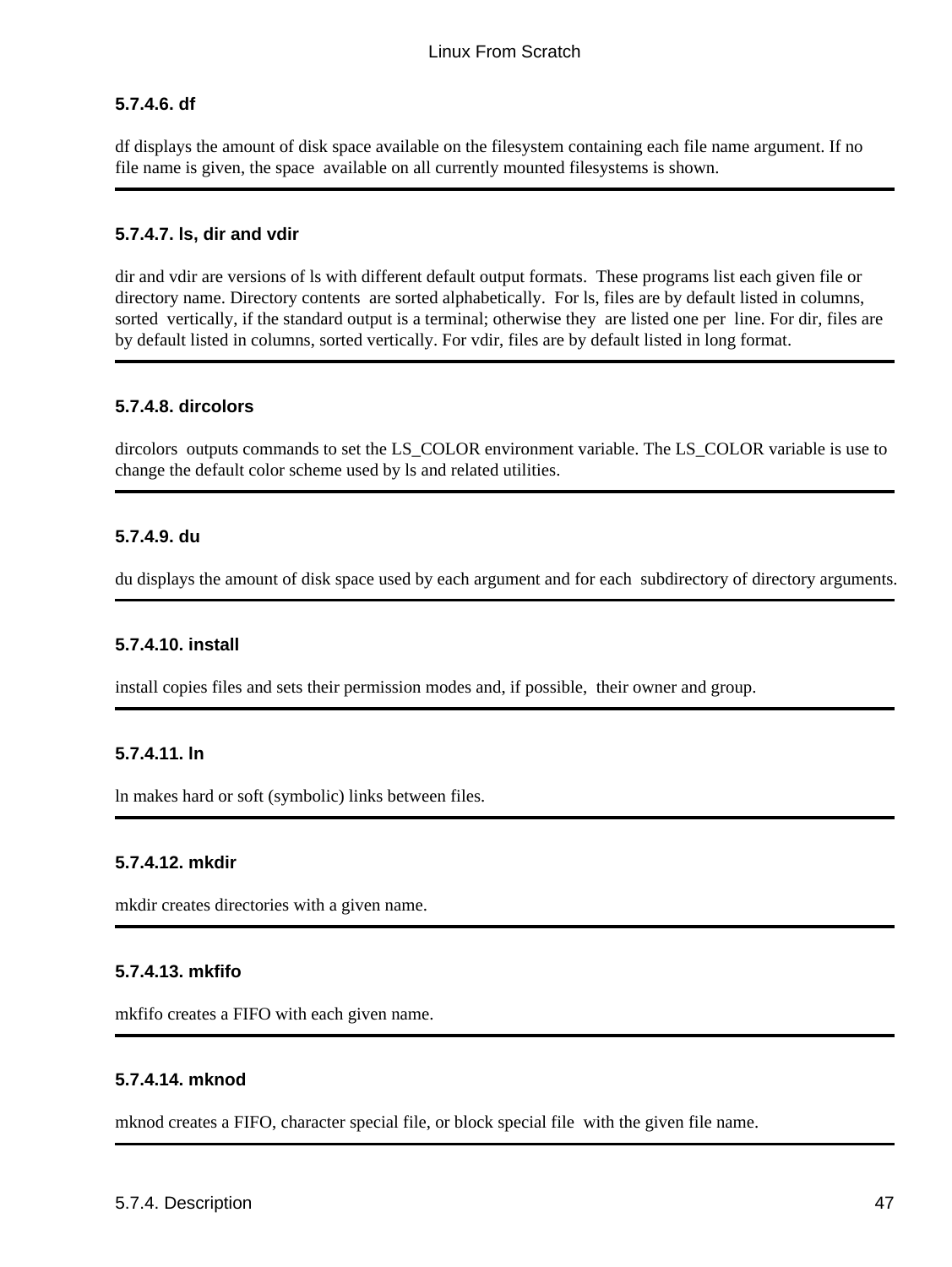#### **5.7.4.15. mv**

mv moves files from one directory to another or renames files, depending on the arguments given to mv.

#### **5.7.4.16. rm**

rm removes files or directories.

#### **5.7.4.17. rmdir**

rmdir removes directories, if they are empty.

#### **5.7.4.18. shred**

shred deletes a file securely, overwriting it first so that its contents can't be recovered.

#### **5.7.4.19. sync**

sync forces changed blocks to disk and updates the super block.

#### **5.7.4.20. touch**

touch changes the access and modification times of each given file to the current time. Files that do not exist are created empty.

## **5.7.5. Dependencies**

Fileutils−4.1 needs the following to be installed:

sh from the bash package

ar from the binutils package as from the binutils package ld from the binutils package

cmp from the diffutils package

chmod from the fileutils package cp from the fileutils package install from the fileutils package ln from the fileutils package ls from the fileutils package mkdir from the fileutils package

5.7.4. Description 48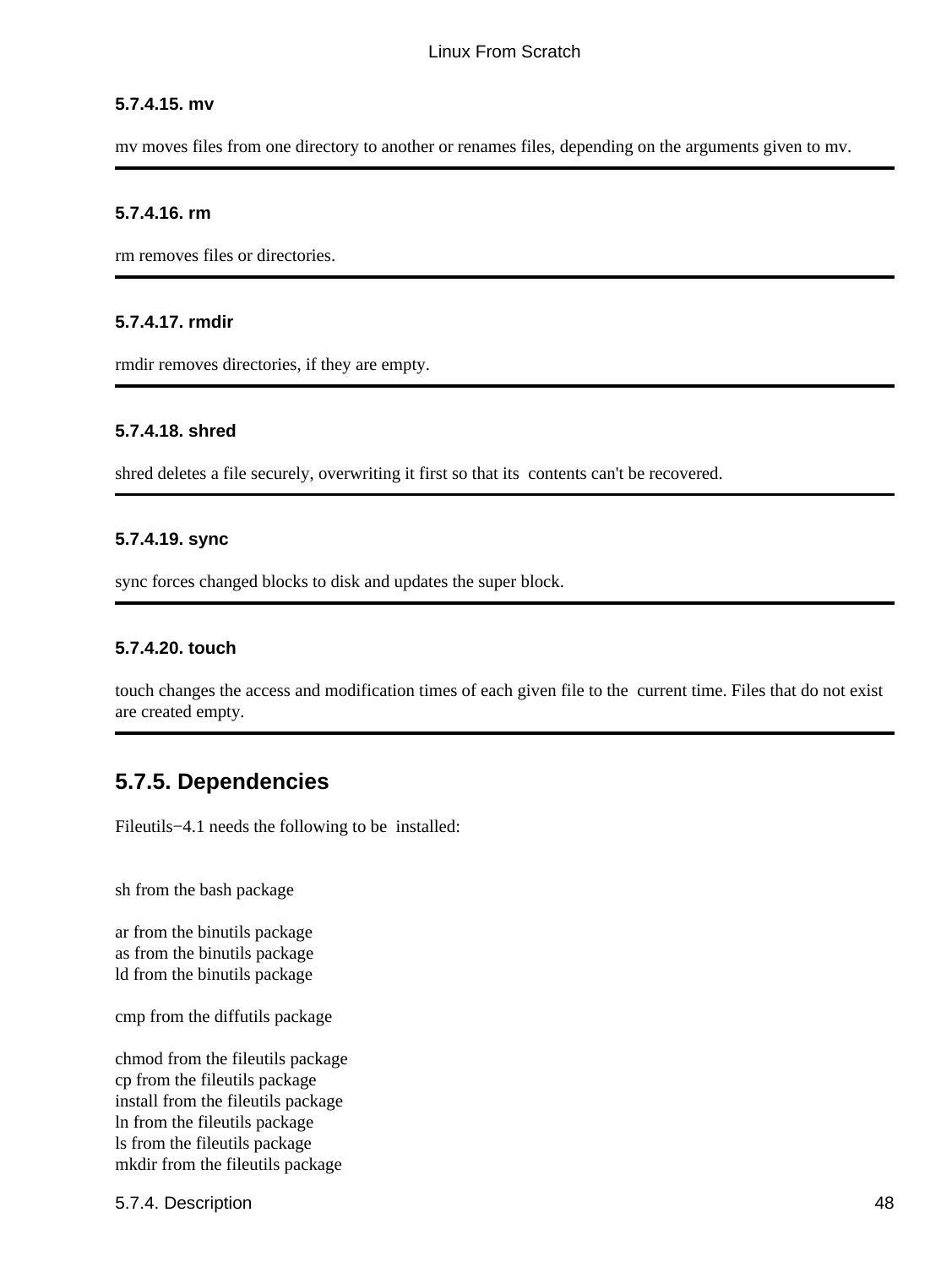<span id="page-66-0"></span>mv from the fileutils package rm from the fileutils package

cc from the gcc package

egrep from the grep package grep from the grep package

make from the make package

sed from the sed package

basename from the sh−utils package expr from the sh−utils package sleep from the sh−utils package uname from the sh−utils package

cat from the textutils package tr from the textutils package uniq from the textutils package

## **5.8. Installing GCC−2.95.3**

Estimated build time: 22 minutes Estimated required disk space: 168 MB

# **5.8.1. Installation of GCC**

This package is known to behave badly when you have changed its default optimization flags (including the −march and −mcpu options). GCC is best left alone, so we recommend you unsetting CFLAGS, CXXFLAGS and other such variables/settings that would change the default optimization that it comes with.

Install GCC by running the following commands:

```
patch −Np1 −i ../gcc−2.95.3−2.patch &&
mkdir ../gcc−build &&
cd ../gcc−build &&
../gcc−2.95.3/configure −−prefix=/usr −−enable−languages=c,c++ \
    −−disable−nls −−disable−shared −−enable−threads=posix &&
make BOOT_LDFLAGS=−static bootstrap &&
make prefix=$LFS/usr install &&
cd $LFS/lib &&
ln −sf ../usr/bin/cpp &&
cd $LFS/usr/lib &&
ln −sf ../bin/cpp &&
cd $LFS/usr/bin &&
ln −sf gcc cc
```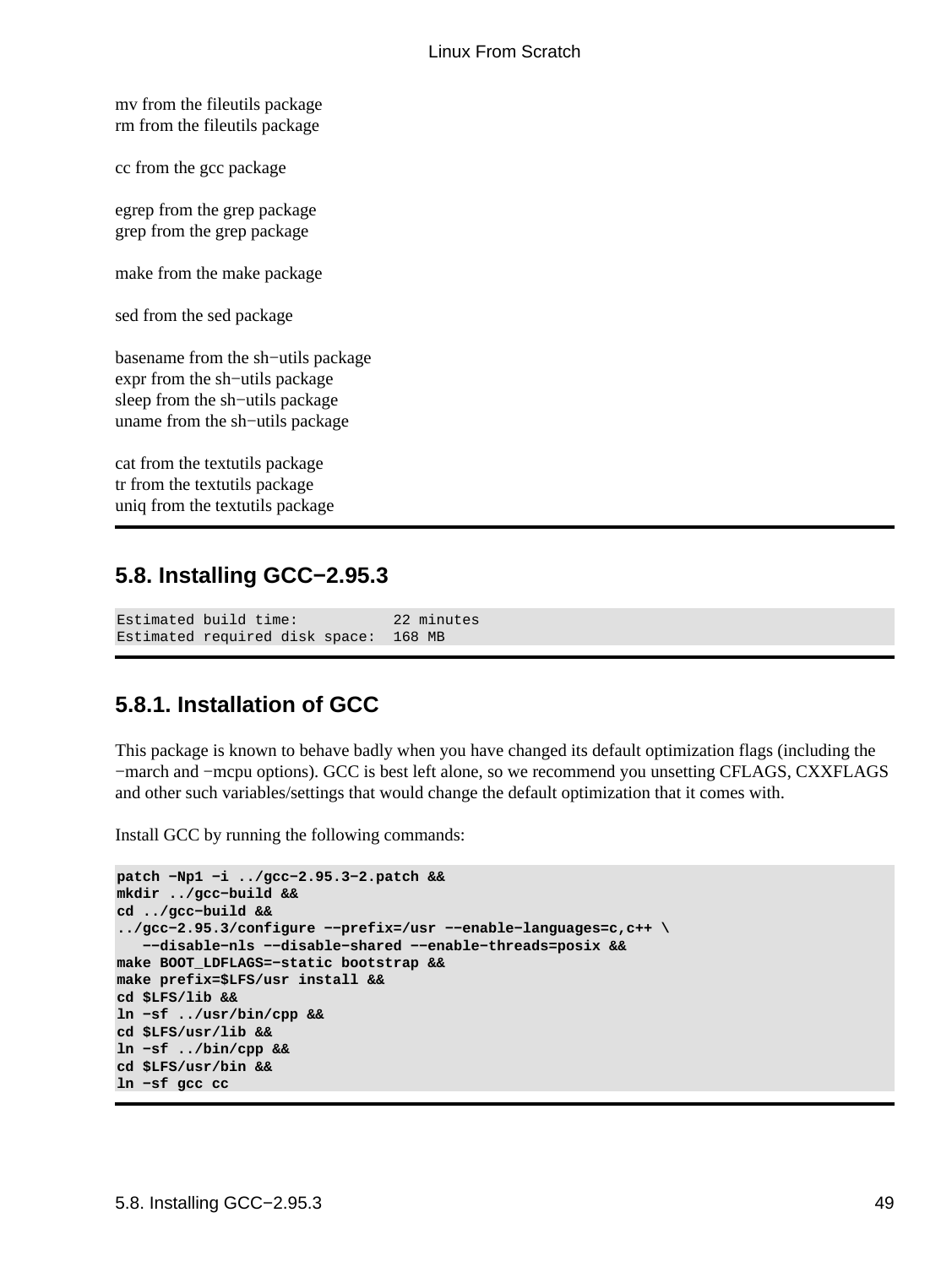# **5.8.2. Command explanations**

**patch −Np1 −i ../gcc−2.95.3−2.patch:** This new patch deals with incorrect handling of weak symbols, the over–optimization of calls to those weak symbols, an atexit issue and the \_\_dso\_handle symbol required for atexit's proper function.

**make BOOT\_LDFLAGS=−static:** This is the equivalent to make LDFLAGS=−static as we use with other packages to compile them statically.

**−−prefix=/usr:** This is NOT a typo. GCC hard codes some paths while compiling and so we need to pass /usr as the prefix during ./configure. We pass the real install prefix during the make install command later.

**−−enable−languages=c,c++:** This only builds the C and C++ compilers and not the other available compilers as they are, on the average, not often used. If those other compilers are needed, the −−enable−languages parameter can be omitted.

**−−enable−threads=posix:** This enables C++ exception handling for multithreaded code.

**ln −sf ../usr/bin/cpp:** This creates the \$LFS/lib/cpp symlink. Some packages explicitly try to find cpp in /lib.

**ln −sf ../bin/cpp:** This creates the \$LFS/usr/lib/cpp symlink as there are packages that expect cpp to be in /usr/lib.

# **5.8.3. Contents**

The GCC package contains compilers, preprocessors and the GNU C++ Library.

# **5.8.4. Description**

#### **5.8.4.1. Compiler**

A compiler translates source code in text format to a format that a computer understands. After a source code file is compiled into an object file, a linker will create an executable file from one or more of these compiler generated object files.

#### **5.8.4.2. Preprocessor**

A preprocessor pre−processes a source file, such as including the contents of header files into the source file. It's a good idea to not do this manually to save a lot of time. Someone just inserts a line like #include <filename>. The preprocessor inserts the contents of that file into the source file. That's one of the things a preprocessor does.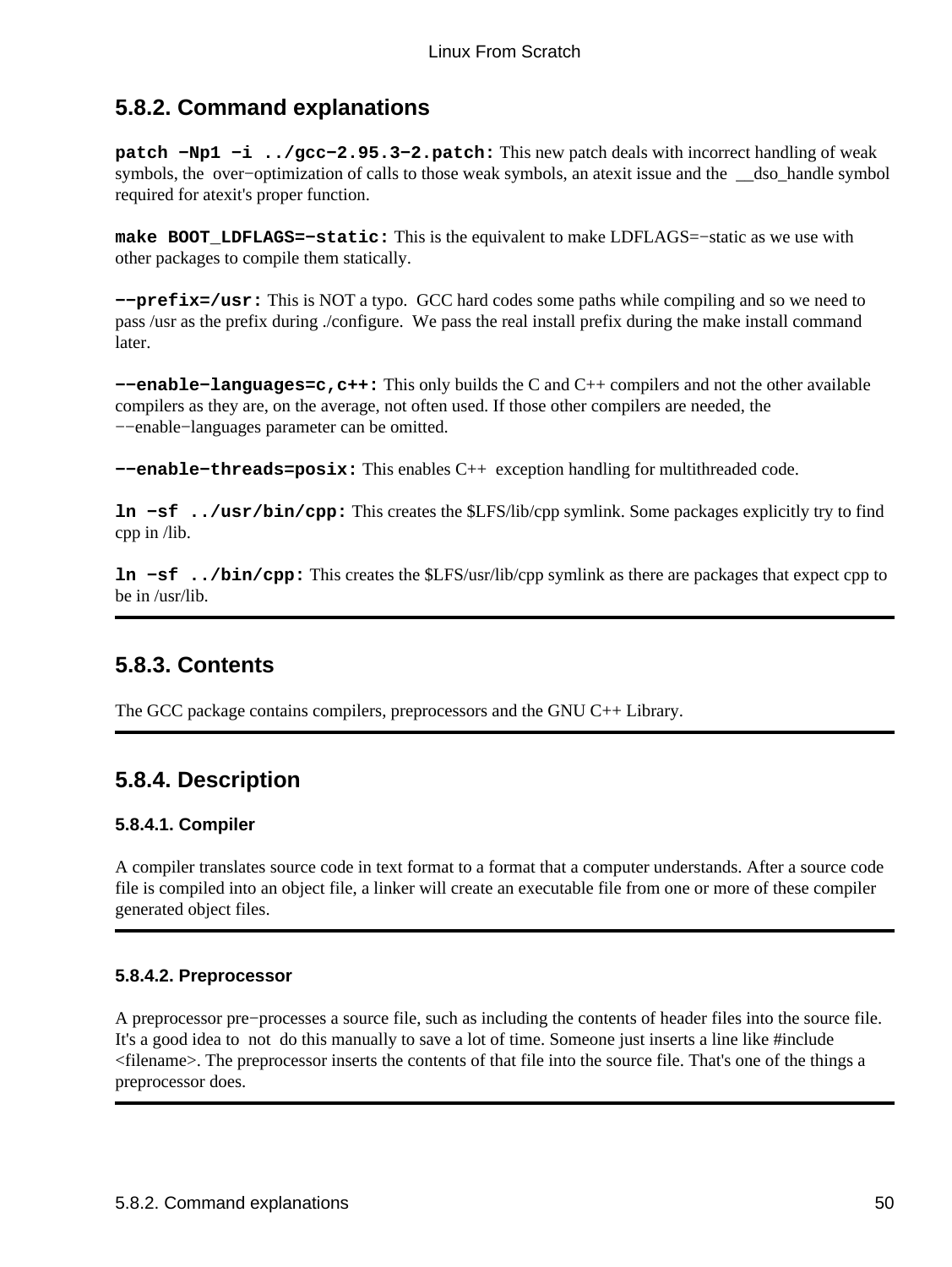### **5.8.4.3. C++ Library**

The C++ library is used by C++ programs. The C++ library contains functions that are frequently used in C++ programs. This way the programmer doesn't have to write certain functions (such as writing a string of text to the screen) from scratch every time he creates a program.

# **5.8.5. Dependencies**

GCC−2.95.3 needs the following to be installed:

sh from the bash package

ar from the binutils package as from the binutils package ld from the binutils package nm from the binutils package ranlib from the binutils package

cmp from the diffutils package

chmod from the fileutils package cp from the fileutils package ln from the fileutils package ls from the fileutils package mkdir from the fileutils package mv from the fileutils package rm from the fileutils package touch from the fileutils package

find from the find package

gcc from the gcc package cc from the gcc package

egrep from the grep package grep from the grep package

make from the make package

mawk from the mawk package

sed from the sed package

basename from the sh−utils package echo from the sh−util package expr from the sh−utils package sleep from the sh−utils package true from the sh−utils package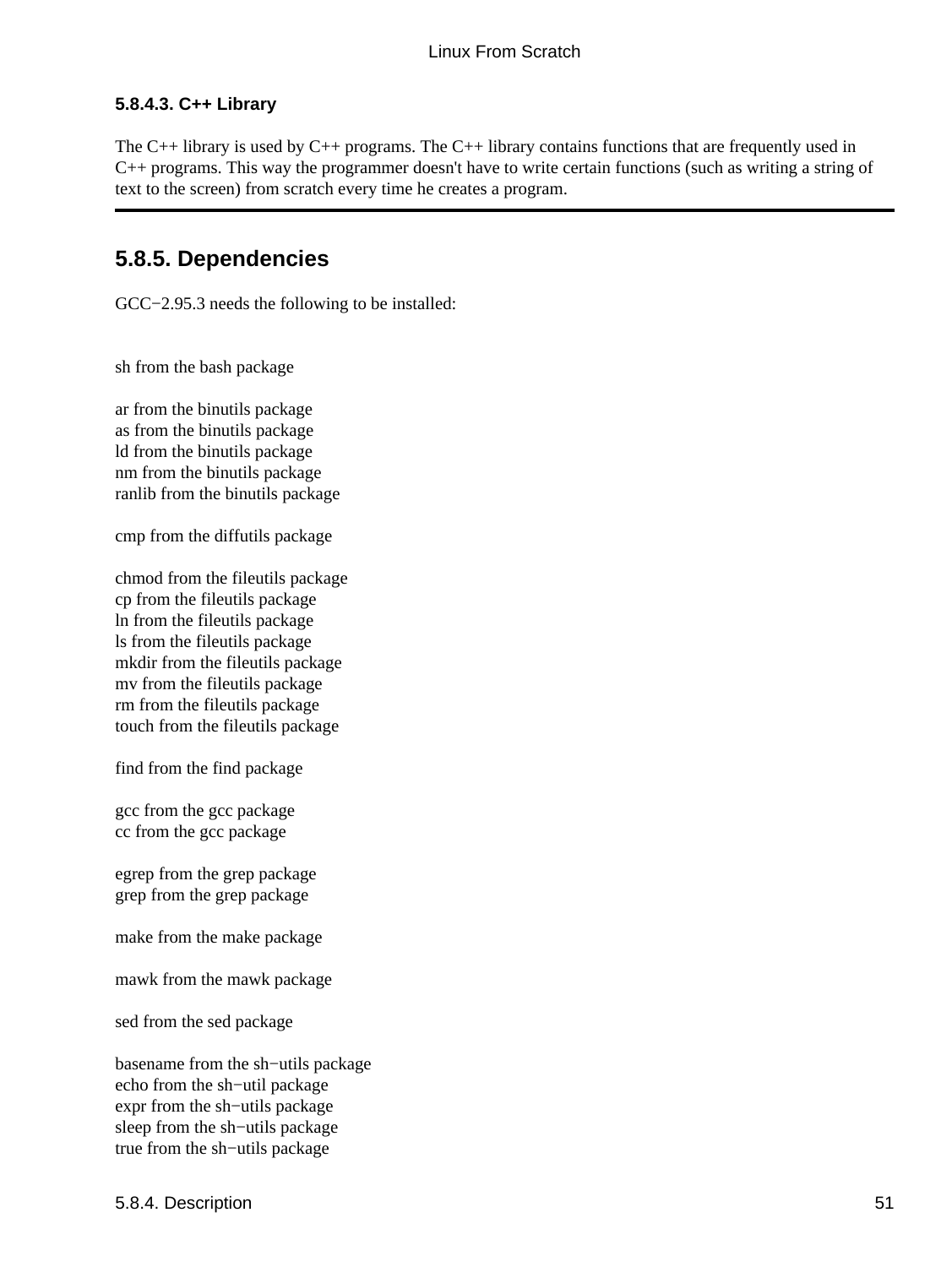<span id="page-69-0"></span>uname from the sh−utils package

tar from the tar package

makeinfo from the texinfo package

cat from the textutils package head from the textutils package sort from the textutils package tail from the textutils package tr from the textutils package uniq from the textutils package

### **5.9. Installing Grep−2.4.2**

Estimated build time: 1 minute Estimated required disk space: 4 MB

## **5.9.1. Installation of Grep**

When installing Grep using glibc−2.1.x on your base system, it may be necessary to use a fix to prevent a variable name conflict. The following commands can be used in this case. Note that these commands can also be used for other glibc versions so if you aren't sure, then use the first version.

```
export CPPFLAGS=−Dre_max_failures=re_max_failures2 &&
./configure −−prefix=$LFS/usr −−disable−nls &&
unset CPPFLAGS &&
make LDFLAGS=−static &&
make install
```
If you are using a newer glibc version (2.2.x), you can use the following commands to install Grep:

```
./configure −−prefix=$LFS/usr −−disable−nls &&
make LDFLAGS=−static &&
make install
```
### **5.9.2. Contents**

The grep package contains the egrep, fgrep and grep programs.

### **5.9.3. Description**

#### **5.9.3.1. egrep**

egrep prints lines from files matching an extended regular expression pattern.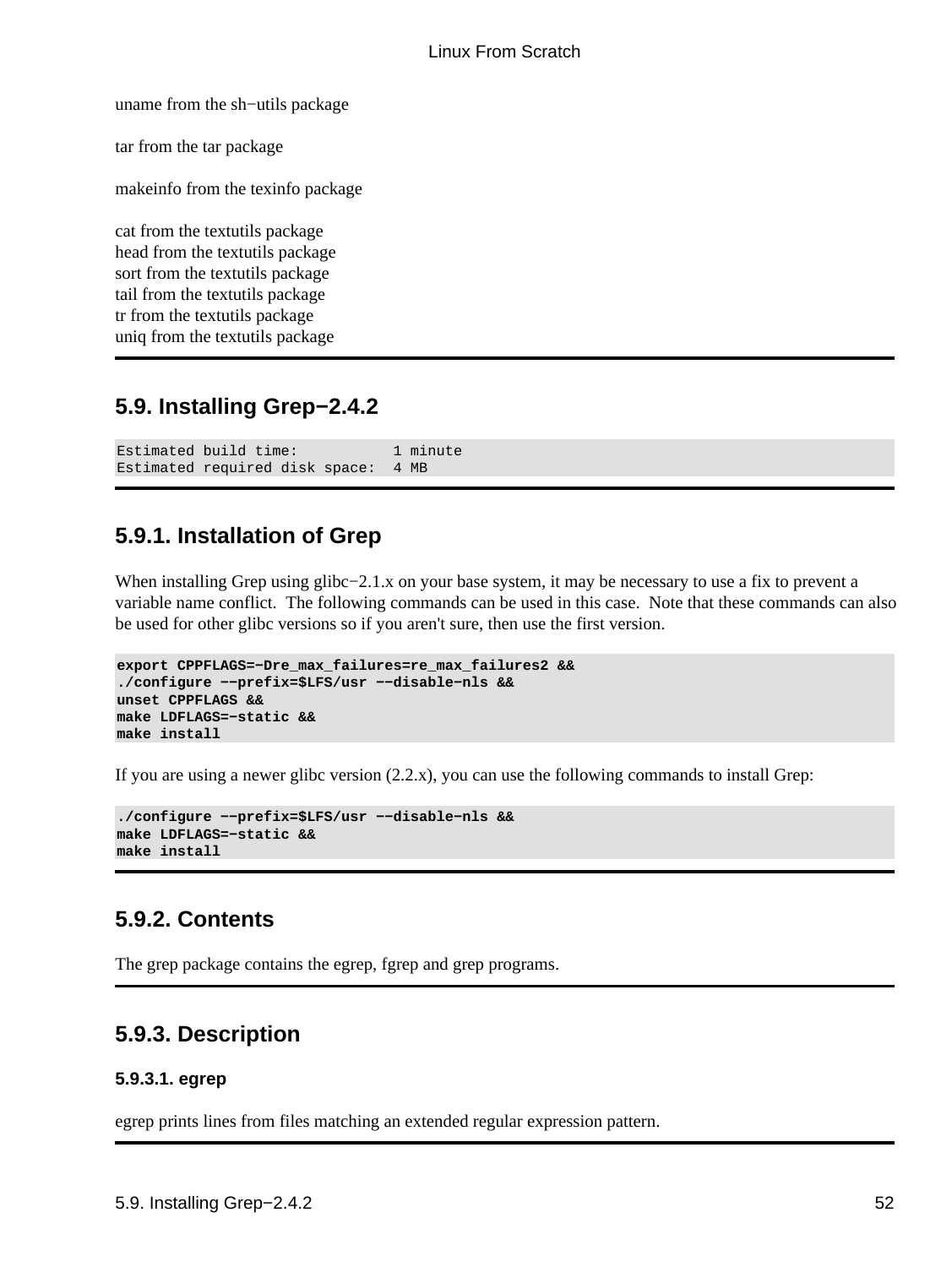#### **5.9.3.2. fgrep**

fgrep prints lines from files matching a list of fixed strings, separated by newlines, any of which is to be matched.

#### **5.9.3.3. grep**

grep prints lines from files matching a basic regular expression pattern.

### **5.9.4. Dependencies**

Grep−2.4.2 needs the following to be installed:

sh from the bash package

ar from the binutils package as from the binutils package ld from the binutils package

cmp from the diffutils package

chmod from the fileutils package cp from the fileutils package ln from the fileutils package ls from the fileutils package mkdir from the fileutils package rm from the fileutils package

cc from the gcc package

egrep from the grep package grep from the grep package

make from the make package

sed from the sed package

basename from the sh−utils package expr from the sh−utils package sleep from the sh−utils package uname from the sh−utils package

cat from the textutils package tr from the textutils package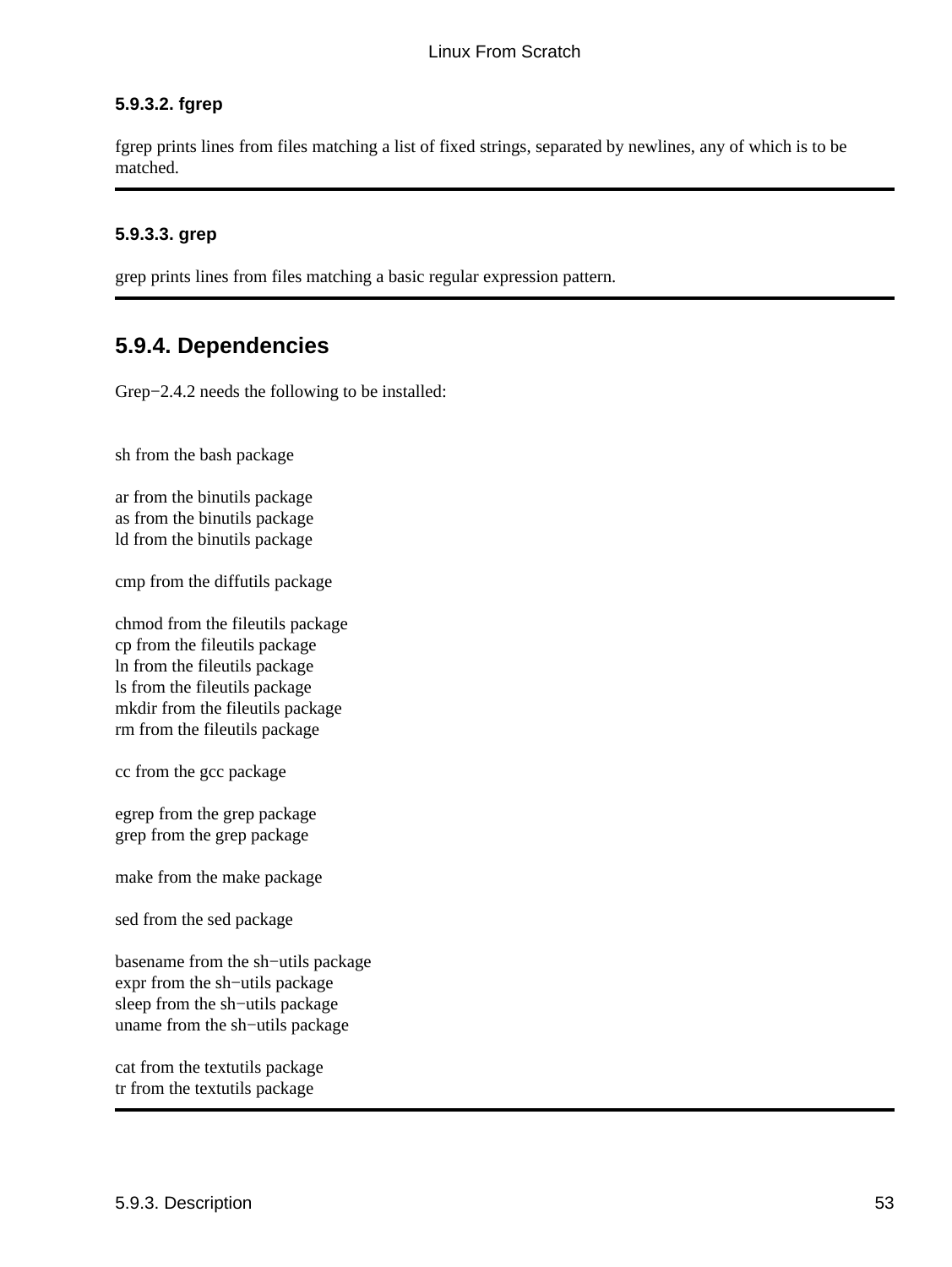# <span id="page-71-0"></span>**5.10. Installing Gzip−1.2.4a**

Estimated build time: 1 minute Estimated required disk space: 2 MB

## **5.10.1. Installation of Gzip**

Before Gzip is installed, the patch file may need to be applied. This patch file is necessary to avoid a conflict of variable names with Glibc−2.0 systems when compiling and linking statically and so is only required if your base system runs Glibc−2.0. It is however safe to apply the patch even if you are running a different glibc version, so if you aren't sure, it's best to apply it.

Apply the patch by running the following command:

```
patch −Np1 −i ../gzip−1.2.4a.patch
```
Install Gzip by running the following commands:

```
./configure −−prefix=$LFS/usr &&
make LDFLAGS=−static &&
make install &&
cp $LFS/usr/bin/gunzip $LFS/usr/bin/gzip $LFS/bin &&
rm $LFS/usr/bin/gunzip $LFS/usr/bin/gzip
```
### **5.10.2. Contents**

The Gzip package contains the compress, gunzip, gzexe, gzip, uncompress, zcat, zcmp, zdiff, zforce, zgrep, zmore and znew programs.

# **5.10.3. Description**

#### **5.10.3.1. gunzip**

gunzip decompresses files that are compressed with gzip.

#### **5.10.3.2. gzexe**

gzexe allows you to compress executables in place and have them automatically uncompress and execute when they are run (at a penalty in performance).

#### **5.10.3.3. gzip**

gzip reduces the size of the named files using Lempel−Ziv coding (LZ77).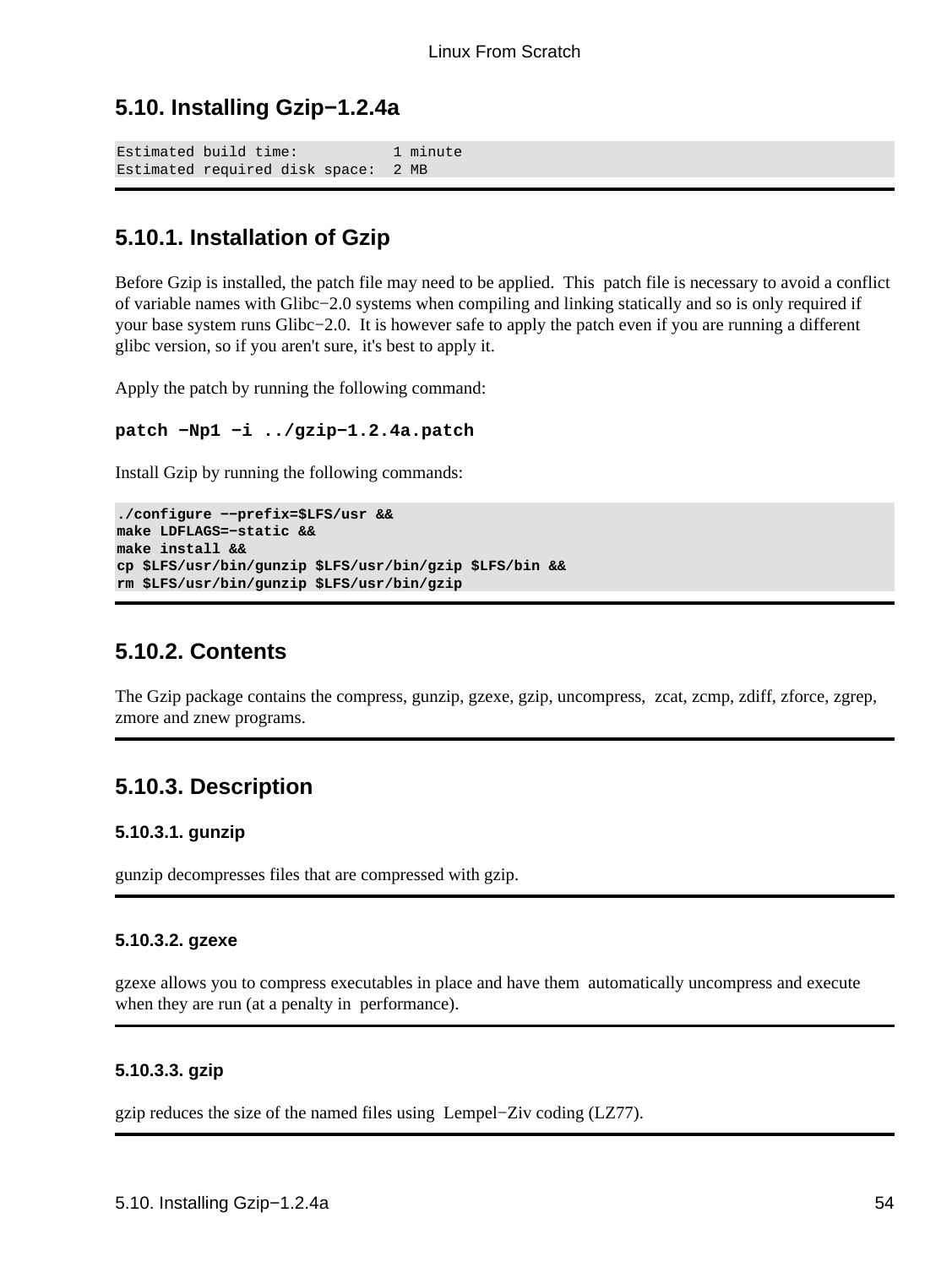#### **5.10.3.4. zcat**

zcat uncompresses either a list of files on the command line or its standard input and writes the uncompressed data on standard output

#### **5.10.3.5. zcmp**

zcmp invokes the cmp program on compressed files.

#### **5.10.3.6. zdiff**

zdiff invokes the diff program on compressed files.

#### **5.10.3.7. zforce**

zforce forces a .gz extension on all gzip files so that gzip will not compress them twice. This can be useful for files with names truncated after a file transfer.

#### **5.10.3.8. zgrep**

zgrep invokes the grep program on compressed files.

#### **5.10.3.9. zmore**

zmore is a filter which allows examination of compressed or plain text files one screen at a time on a soft−copy terminal (similar to the more program).

#### **5.10.3.10. znew**

znew re−compresses files from .Z (compress) format to .gz (gzip) format.

### **5.10.4. Dependencies**

Gzip−1.2.4a needs the following to be installed:

sh from the bash package

as from the binutils package ld from the binutils package nm from the binutils package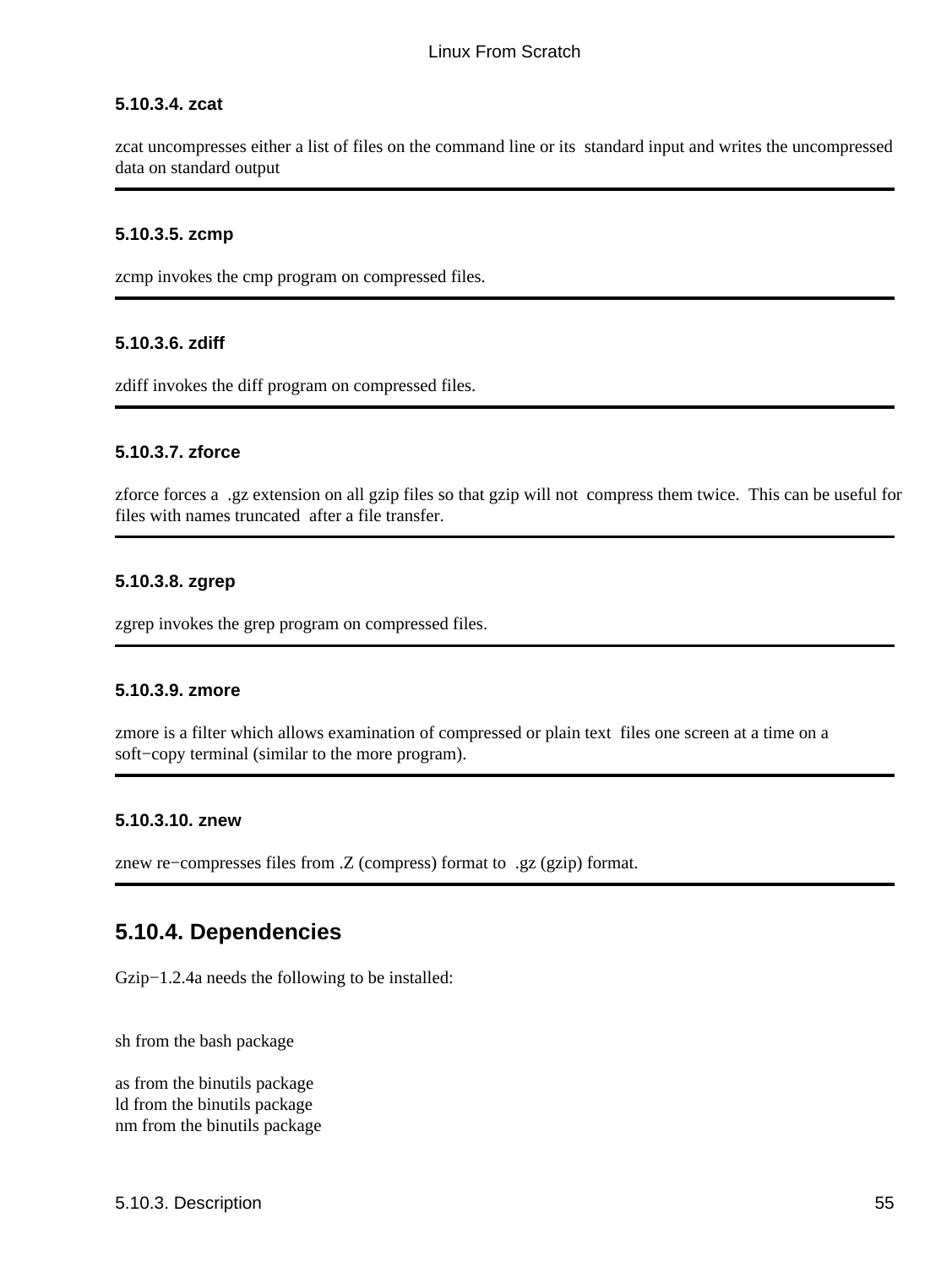#### Linux From Scratch

chmod from the fileutils package cp from the fileutils package ln from the fileutils package mv from the fileutils package rm from the fileutils package

cc from the gcc package

grep from the grep package

make from the make package

sed from the sed package

cat from the textutils package tr from the textutils package

### **5.11. Installing Linux Kernel−2.4.8**

Estimated build time: 3 minutes Estimated required disk space: 132 MB

### **5.11.1. Installation of the Linux Kernel**

We won't be compiling a new kernel image yet. We'll do that after we have finished the installation of the basic system software in this chapter. But because certain software needs the kernel header files, we're going to unpack the kernel archive now and set it up so that we can compile the packages that need the kernel.

The kernel configuration file is created by running the following command:

```
make mrproper &&
yes "" | make config &&
make dep &&
cd $LFS/usr/include &&
cp −a ../src/linux/include/linux . &&
chown −R root.root $LFS/usr/include/linux &&
mkdir asm &&
cp −a ../src/linux/include/asm/* asm &&
chown −R root.root $LFS/usr/include/asm
```
### **5.11.2. Command explanations**

**make mrproper:** This will ensure that the kernel tree is absolutely clean.

**yes "" | make config:** This runs make config and answers with the default answer to every question the config script asks the user (it does this by simply doing the equivalent of hitting the Enter key, thus accepting the default Y and N answers to the questions). We're not configuring the real kernel here, we just need to have some sort of configure file created so that we can run make dep next that will create a few files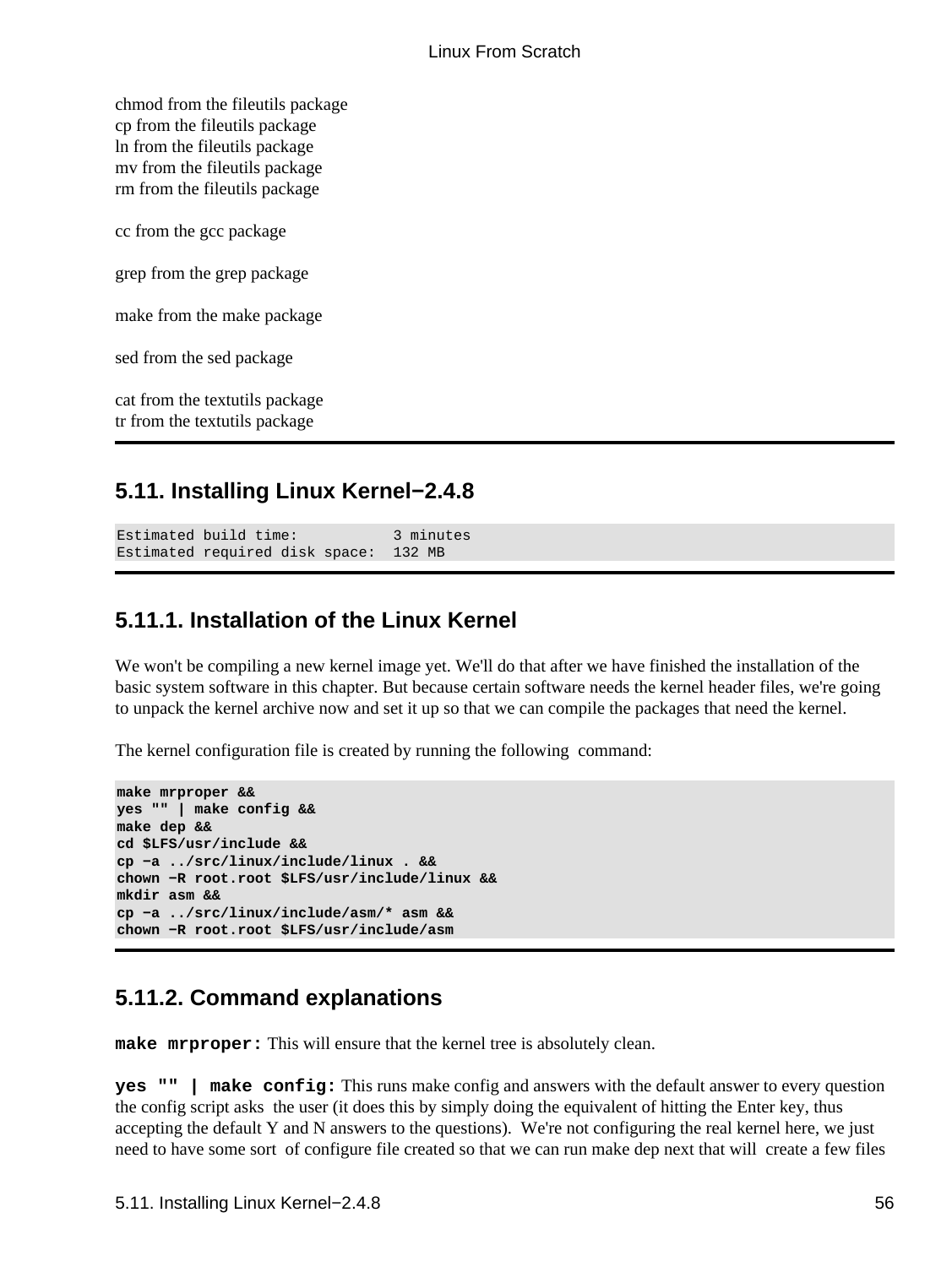in \$LFS/usr/src/linux/include/linux, like version.h, among others, that we will need to compile Glibc and other packages later in chroot.

**make dep:** make dep checks dependencies and sets up the dependencies file. We don't really care about the dependency checks, but what we do care about is that make dep creates those aforementioned files in \$LFS/usr/src/linux/include/linux we will be needing later on.

```
cp −a ../src/linux/include/linux . and mkdir asm && cp −a
../src/linux/include/asm/* .: These commands copy the kernel headers in the
$LFS/usr/include directory.
```
**chown −R root.root \$LFS/usr/include/linux** and **chown −R root.root \$LFS/usr/include/asm**: These commands change the ownership of the \$LFS/usr/include/linux and the \$LFS/usr/include/asm directories, plus all the files contained therein to the user root and group root.

# **5.11.3. Contents**

The Linux kernel package contains the Linux kernel.

### **5.11.4. Description**

The Linux kernel is at the core of every Linux system. It's what makes Linux tick. When a computer is turned on and boots a Linux system, the very first piece of Linux software that gets loaded is the kernel. The kernel initializes the system's hardware components such as serial ports, parallel ports, sound cards, network cards, IDE controllers, SCSI controllers and a lot more. In a nutshell the kernel makes the hardware available so that the software can run.

### **5.11.5. Dependencies**

Linux−2.4.8 needs the following to be installed:

sh from the bash package

ar from the binutils package as from the binutils package ld from the binutils package nm from the binutils package objcopy from the binutils package

chown from the fileutils package cp from the fileutils package ln from the fileutils package mkdir from the fileutils package mv from the fileutils package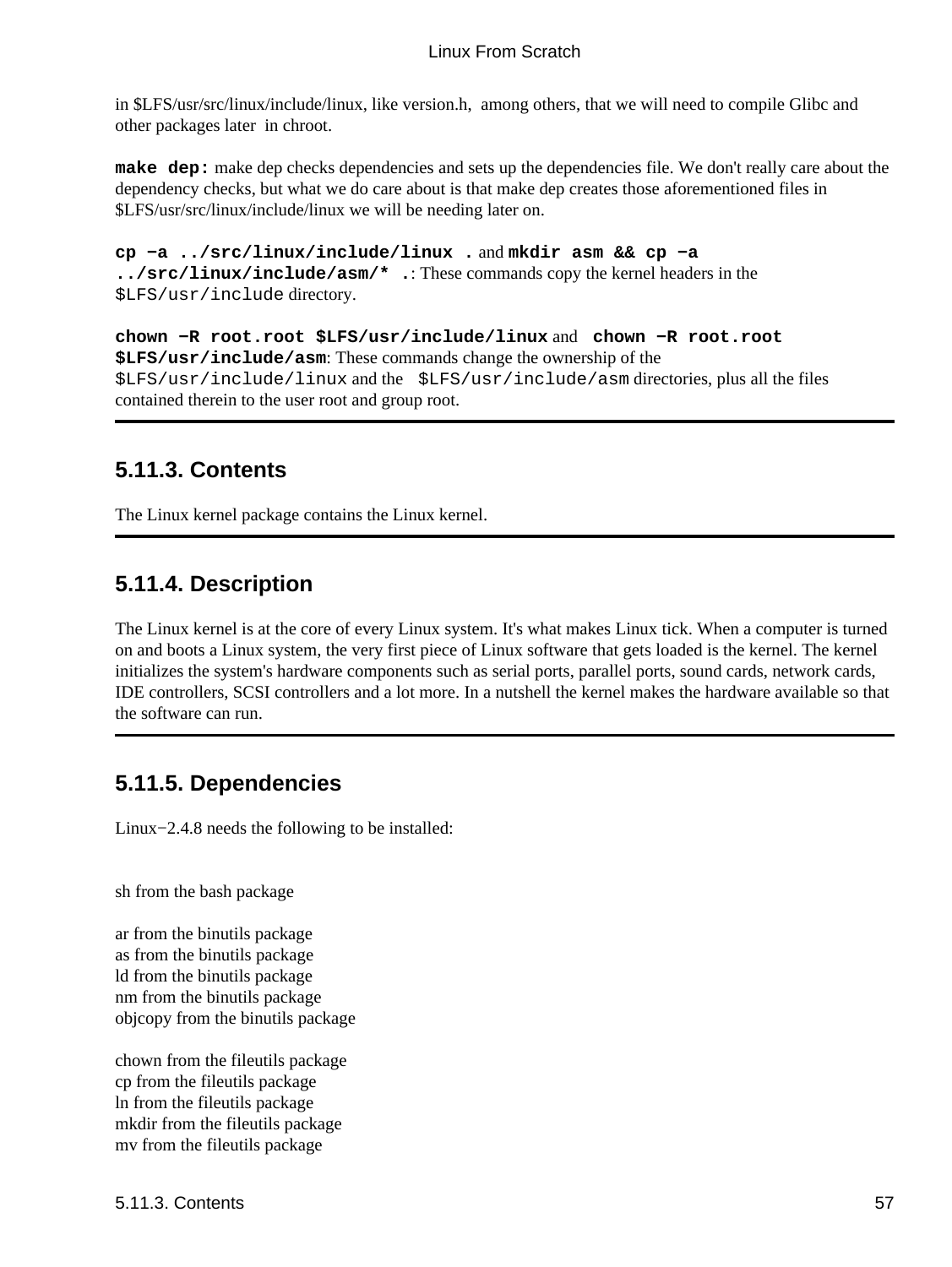#### Linux From Scratch

#### rm from the fileutils package

find from the findutils package xargs from the findutils package

gcc from the gcc package

grep from the grep package

make from the make package

awk from the mawk package

depmod from the modutils package genksyms from the modutils package

hostname from the net−tools package

sed from the sed package

basename from the sh−utils package date from the sh−utils package expr from the sh−utils package pwd from the sh−utils package uname from the sh−utils package whoami from the sh−utils package yes from the sh−utils package

cat from the textutils package md5sum from the textutils package sort from the textutils package tail from the textutils package touch from the textutils package tr from the textutils package

### **5.12. Installing Make−3.79.1**

Estimated build time: 1 minute Estimated required disk space: 6 MB

# **5.12.1. Installation of Make**

Install Make by running the following commands:

```
./configure −−prefix=$LFS/usr −−disable−nls &&
make LDFLAGS=−static &&
make install
```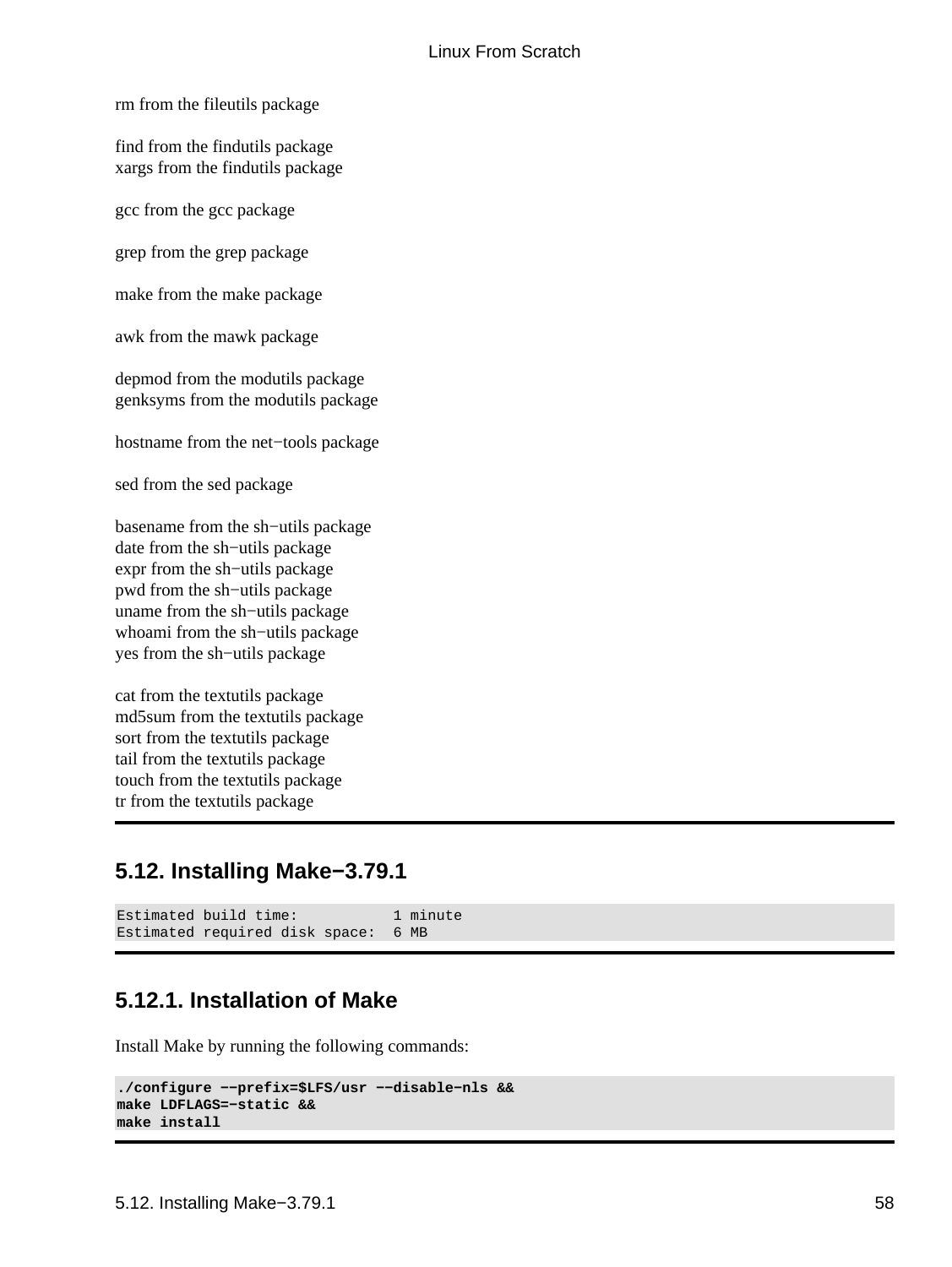# **5.12.2. Contents**

The Make package contains the make program.

# **5.12.3. Description**

make determines automatically which pieces of a large program need to be recompiled, and issues the commands to recompile them.

# **5.12.4. Dependencies**

Make−3.79.1 needs the following to be installed:

sh from the bash package

as from the binutils package ld from the binutils package

cmp from the diffutils package

chgrp from the fileutils package chmod from the fileutils package cp from the fileutils package ls from the fileutils package mv from the fileutils package rm from the fileutils package

cc from the gcc package egrep from the grep package

grep from the grep package

make from the make package

sed from the sed package

basename from the sh−utils package expr from the sh−utils package sleep from the sh−utils package uname from the sh−utils package

cat from the textutils package tr from the textutils package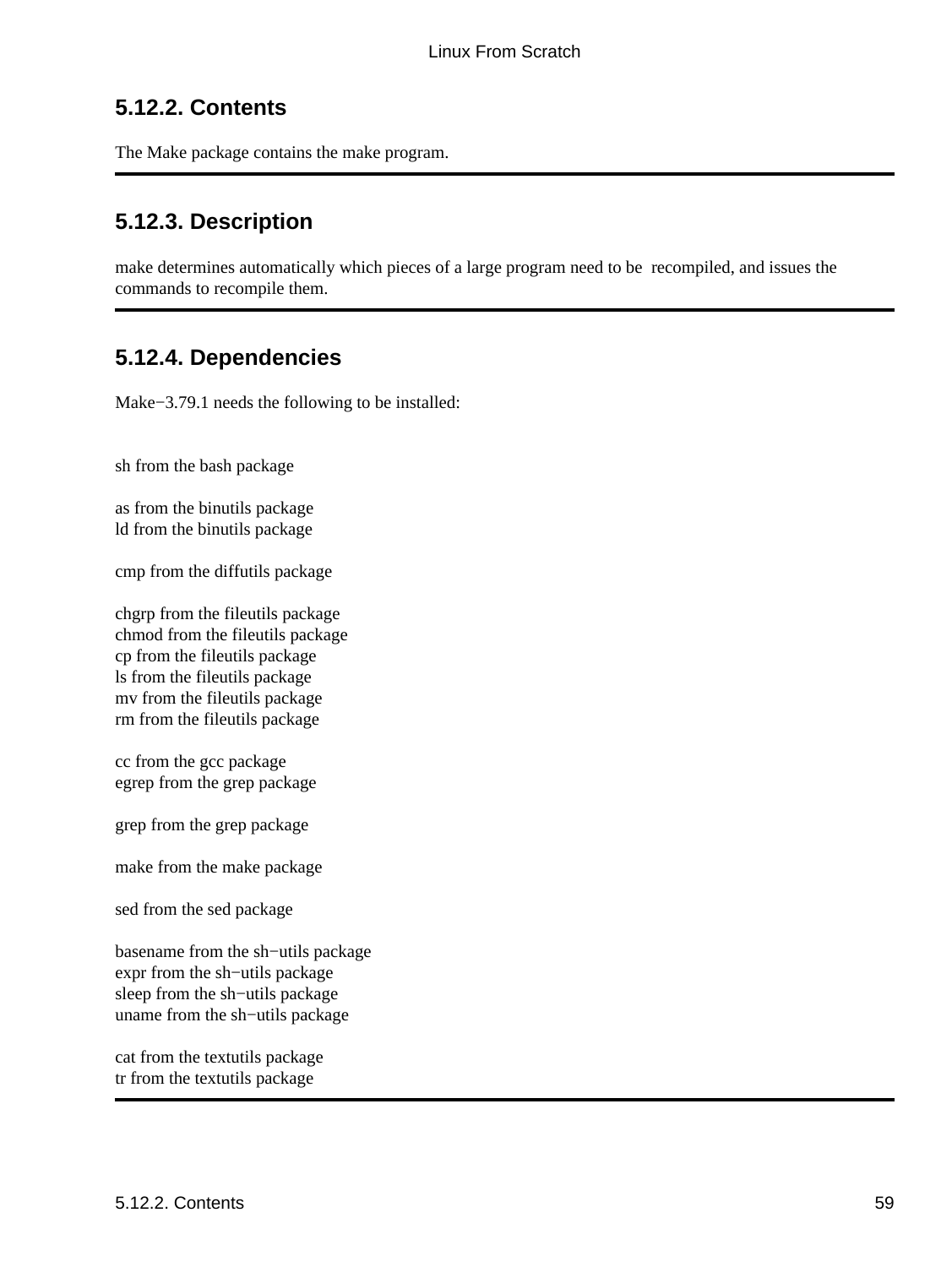### **5.13. Installing Mawk−1.3.3**

Estimated build time: 1 minute Estimated required disk space: 2 MB

### **5.13.1. Installation of Mawk**

Install Mawk by running the following commands:

```
./configure &&
make CC="gcc −static" &&
make BINDIR=$LFS/usr/bin \
   MANDIR=$LFS/usr/share/man/man1 install
```
### **5.13.2. Command explanations**

**make CC="gcc −static"** This is used to build mawk statically.

### **5.13.3. Contents**

The Mawk package contains the mawk program.

### **5.13.4. Description**

#### **5.13.4.1. mawk**

Mawk is an interpreter for the AWK Programming Language. The AWK language is useful for manipulation of data files, text retrieval and processing, and for prototyping and experimenting with algorithms.

### **5.13.5. Dependencies**

Mawk−1.3.3 needs the following to be installed:

chmod from the fileutils package cp from the fileutils package ln from the fileutils package rm from the fileutils package

as from the binutils package ld from the binutils package

cmp from the diffutils package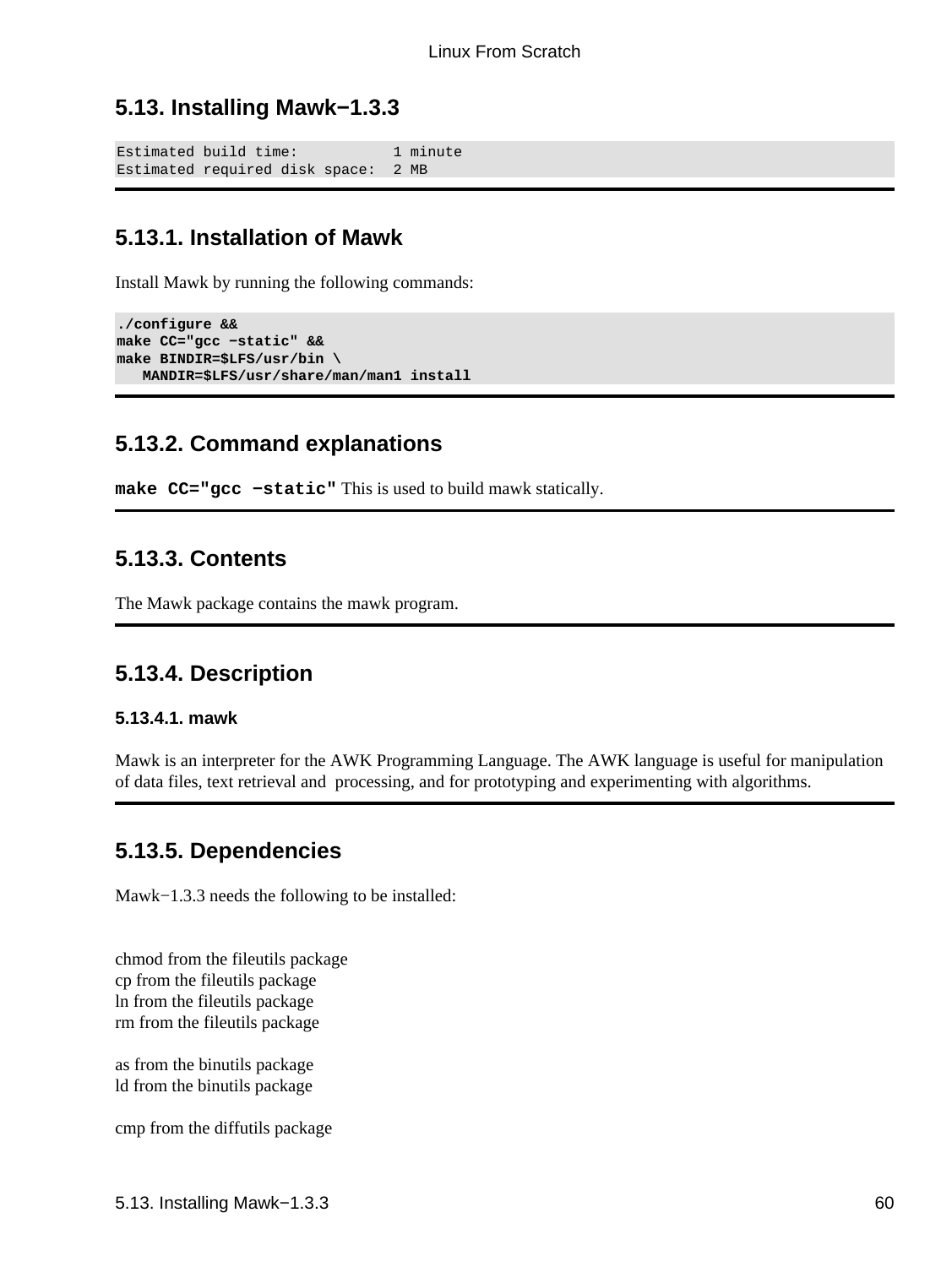cc from the gcc package egrep from the grep package grep from the grep package make from the make package sed from the sed package tee from the sh−utils package cat from the textutils package tr from the textutils package

# **5.14. Installing Patch−2.5.4**

Estimated build time: 1 minute Estimated required disk space: 2 MB

### **5.14.1. Installation of Patch**

Install Patch by running the following commands:

```
./configure −−prefix=$LFS/usr &&
make LDFLAGS=−static &&
make install
```
# **5.14.2. Contents**

The Patch package contains the patch program.

### **5.14.3. Description**

The patch program modifies a file according to a patch file. A patch file usually is a list created by the diff program that contains instructions on how an original file needs to be modified. Patch is used a lot for source code patches since it saves time and space. Imagine a package that is 1MB in size. The next version of that package only has changes in two files of the first version. It can be shipped as an entirely new package of 1MB or just as a patch file of 1KB which will update the first version to make it identical to the second version. So if the first version was downloaded already, a patch file avoids a second large download.

### **5.14.4. Dependencies**

Patch−2.5.4 needs the following to be installed: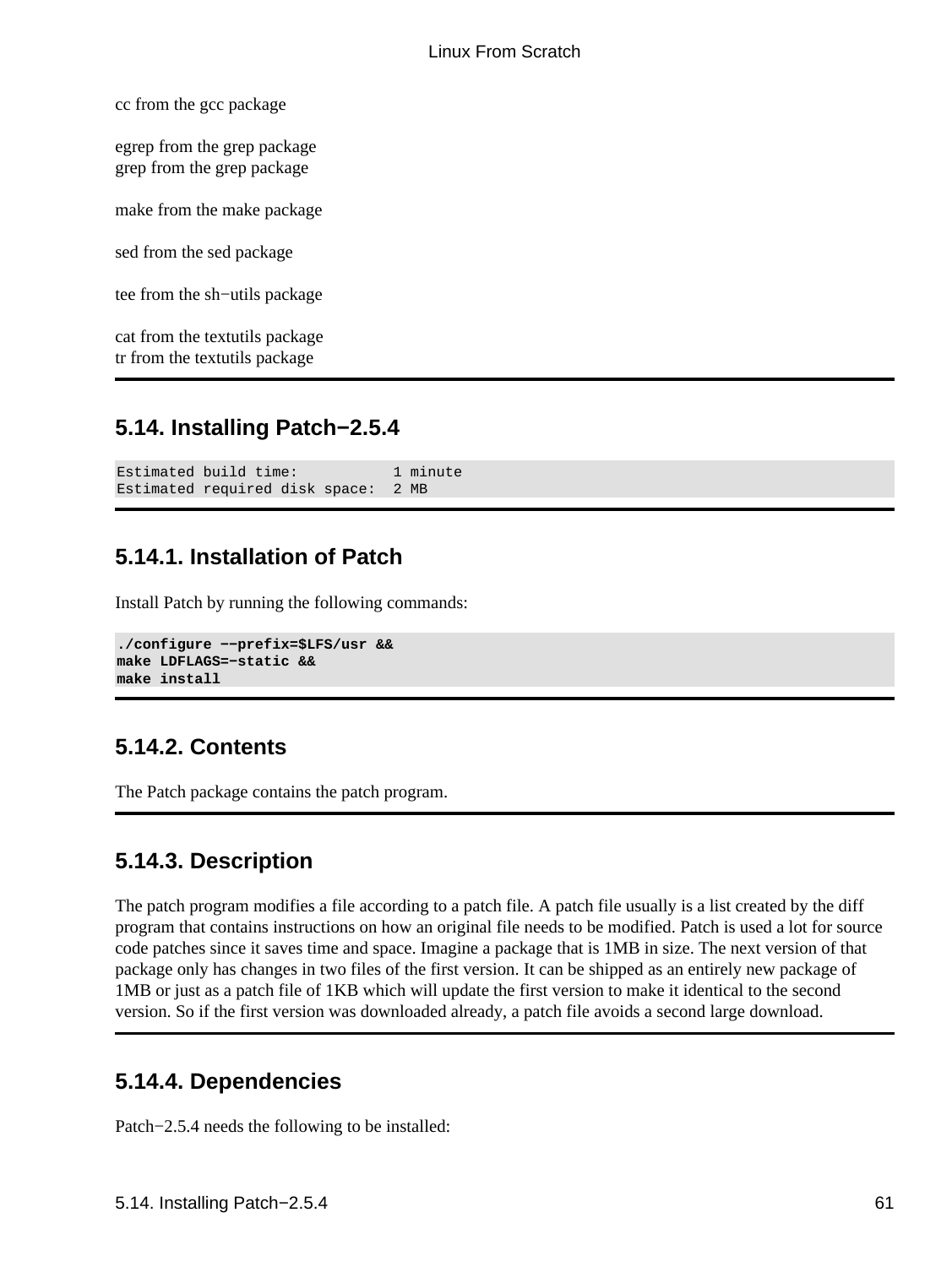sh from the bash package

as from the binutils package ld from the binutils package

cmp from the diffutils package

chmod from the fileutils package cp from the fileutils package mv from the fileutils package rm from the fileutils package

cc from the gcc package

egrep from the grep package grep from the grep package

make from the make package

sed from the sed package

basename from the sh−utils package expr from the sh−utils package uname from the sh−utils package

cat from the textutils package tr from the textutils package

### **5.15. Installing Sed−3.02**

Estimated build time: 1 minute Estimated required disk space: 2 MB

### **5.15.1. Installation of Sed**

When installing Sed using glibc−2.1.x on your base system, it may be necessary to use a fix to prevent a variable name conflict. The following commands can be used in this case. Note that these commands can also be used for other glibc versions so if you aren't sure, then use the first version.

```
export CPPFLAGS=−Dre_max_failures=re_max_failures2 &&
./configure −−prefix=$LFS/usr −−bindir=$LFS/bin &&
unset CPPFLAGS &&
make LDFLAGS=−static &&
make install
```
If you are using a newer glibc version (2.2.x), you can use the following commands to install Sed:

```
./configure −−prefix=$LFS/usr −−bindir=$LFS/bin &&
```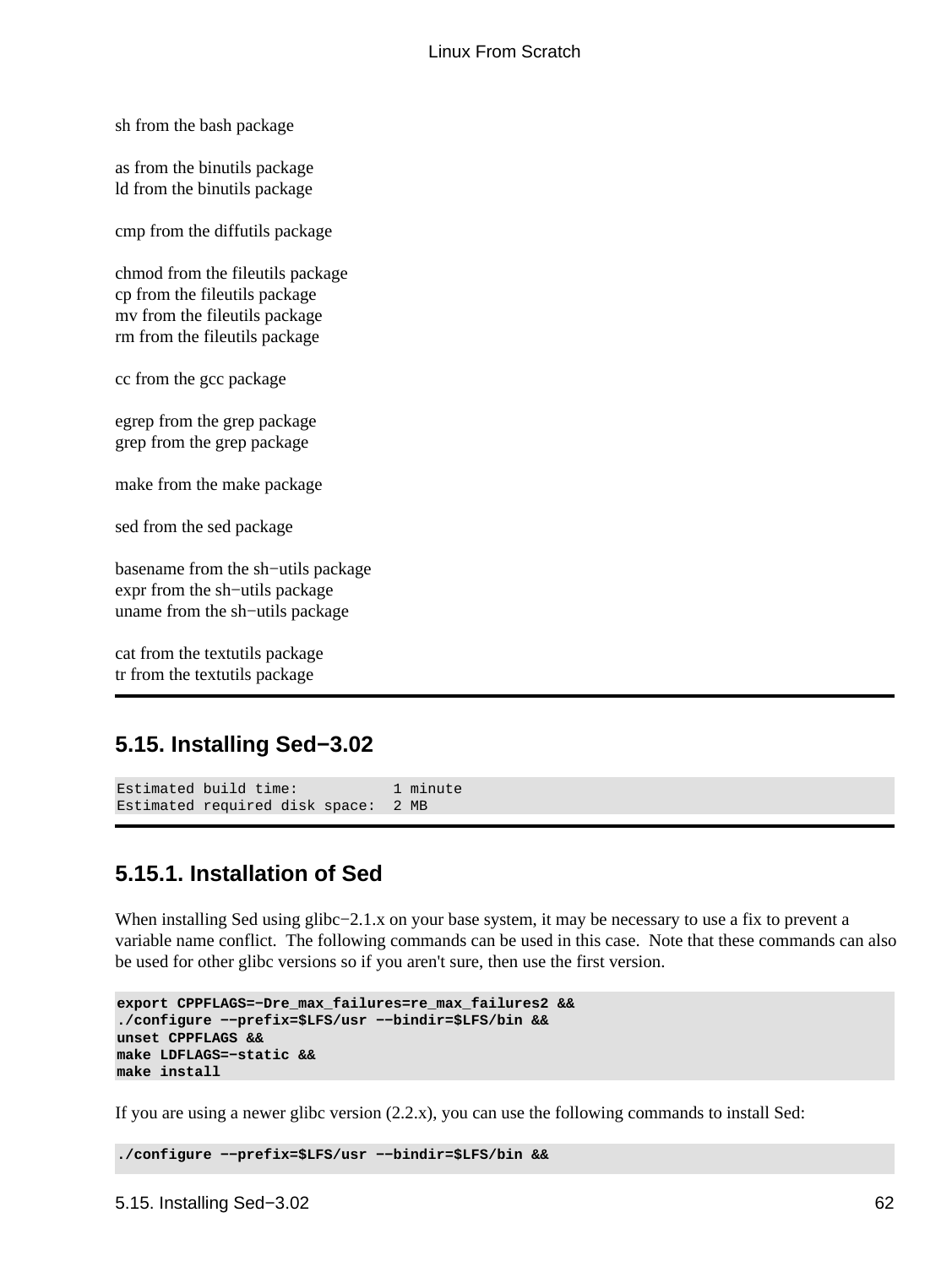```
make LDFLAGS=−static &&
make install
```
### **5.15.2. Contents**

The Sed package contains the sed program.

### **5.15.3. Description**

sed is a stream editor. A stream editor is used to perform basic text transformations on an input stream (a file or input from a pipeline).

### **5.15.4. Dependencies**

Sed−3.02 needs the following to be installed:

sh from the bash package

ar from the binutils package as from the binutils package ld from the binutils package

cmp from the diffutils package

chmod from the fileutils package cp from the fileutils package ls from the fileutils package mv from the fileutils package rm from the fileutils package

cc from the gcc package

egrep from the grep package grep from the grep package

make from the make package

sed from the sed package

basename from the sh−utils package expr from the sh−utils package sleep from the sh−utils package

cat from the textutils package tr from the textutils package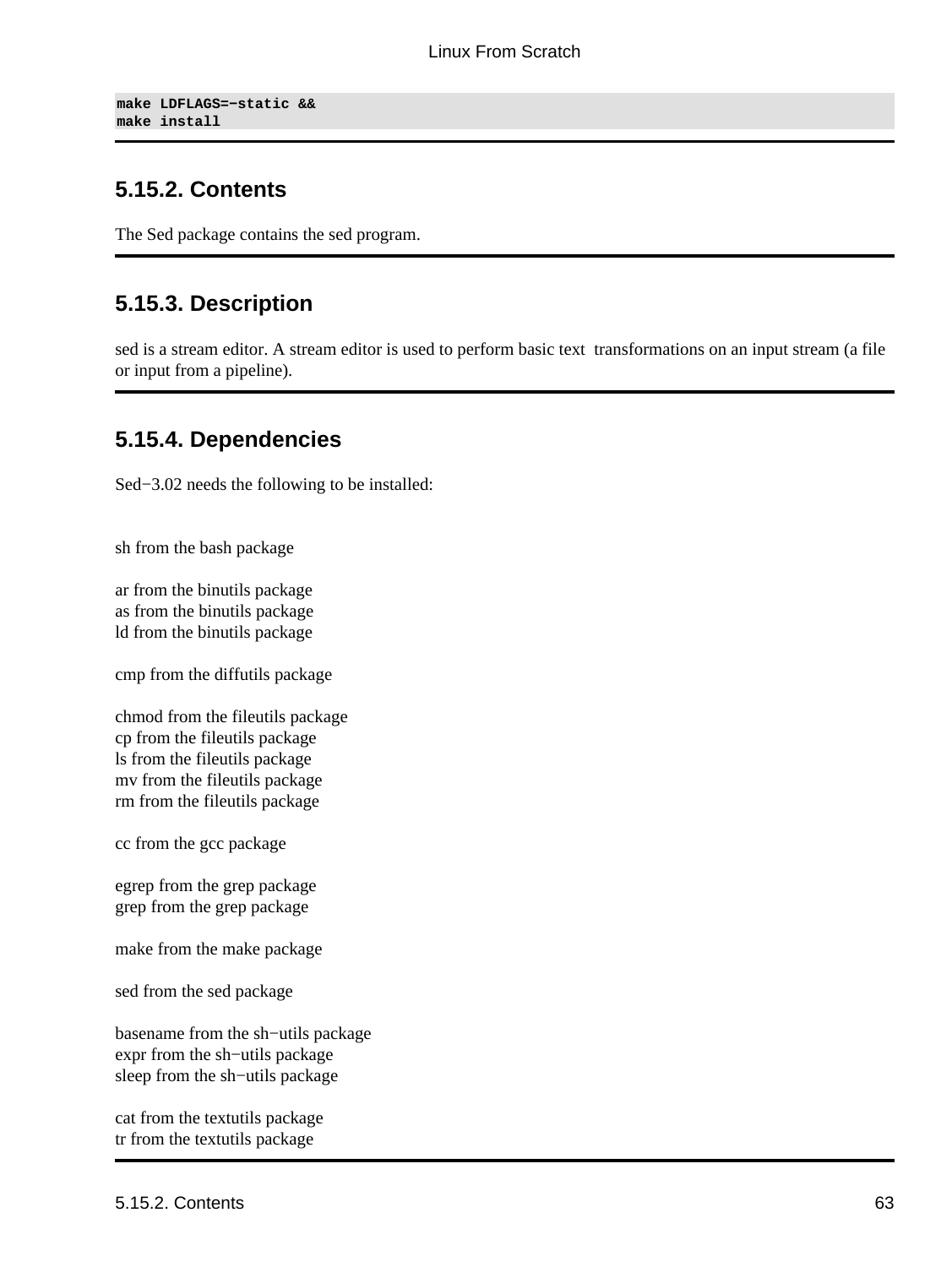### **5.16. Installing Sh−utils−2.0**

Estimated build time: 2 minutes Estimated required disk space: 23 MB

### **5.16.1. Installation of Sh−utils**

Before Sh−utils is installed, the sh−utils patch file may need to be applied. This patch is needed to avoid a conflict of variable names with certain Glibc verions (usually glibc−2.1.x) when compiling sh−utils statically. It is however safe to apply the patch even if you are running a different glibc version, so if you aren't sure, it's best to apply it.

Apply the patch by running the following command:

```
patch −Np1 −i ../sh−utils−2.0.patch
```
Install Sh−utils by running the following commands:

```
./configure −−prefix=$LFS/usr −−disable−nls &&
make LDFLAGS=−static &&
make install &&
cd $LFS/usr/bin &&
mv date echo false pwd stty $LFS/bin &&
mv su true uname hostname $LFS/bin
```
### **5.16.2. Contents**

The Sh−utils package contains the basename, chroot, date, dirname, echo, env, expr, factor, false, groups, hostid, hostname, id, logname, nice, nohup, pathchk, pinky, printenv, printf, pwd, seq, sleep, stty, su, tee, test, true, tty, uname, uptime, users, who, whoami and yes programs.

### **5.16.3. Description**

#### **5.16.3.1. basename**

basename strips directory and suffixes from filenames.

#### **5.16.3.2. chroot**

chroot runs a command or interactive shell with special root directory.

#### **5.16.3.3. date**

date displays the current time in a specified format, or sets the system date.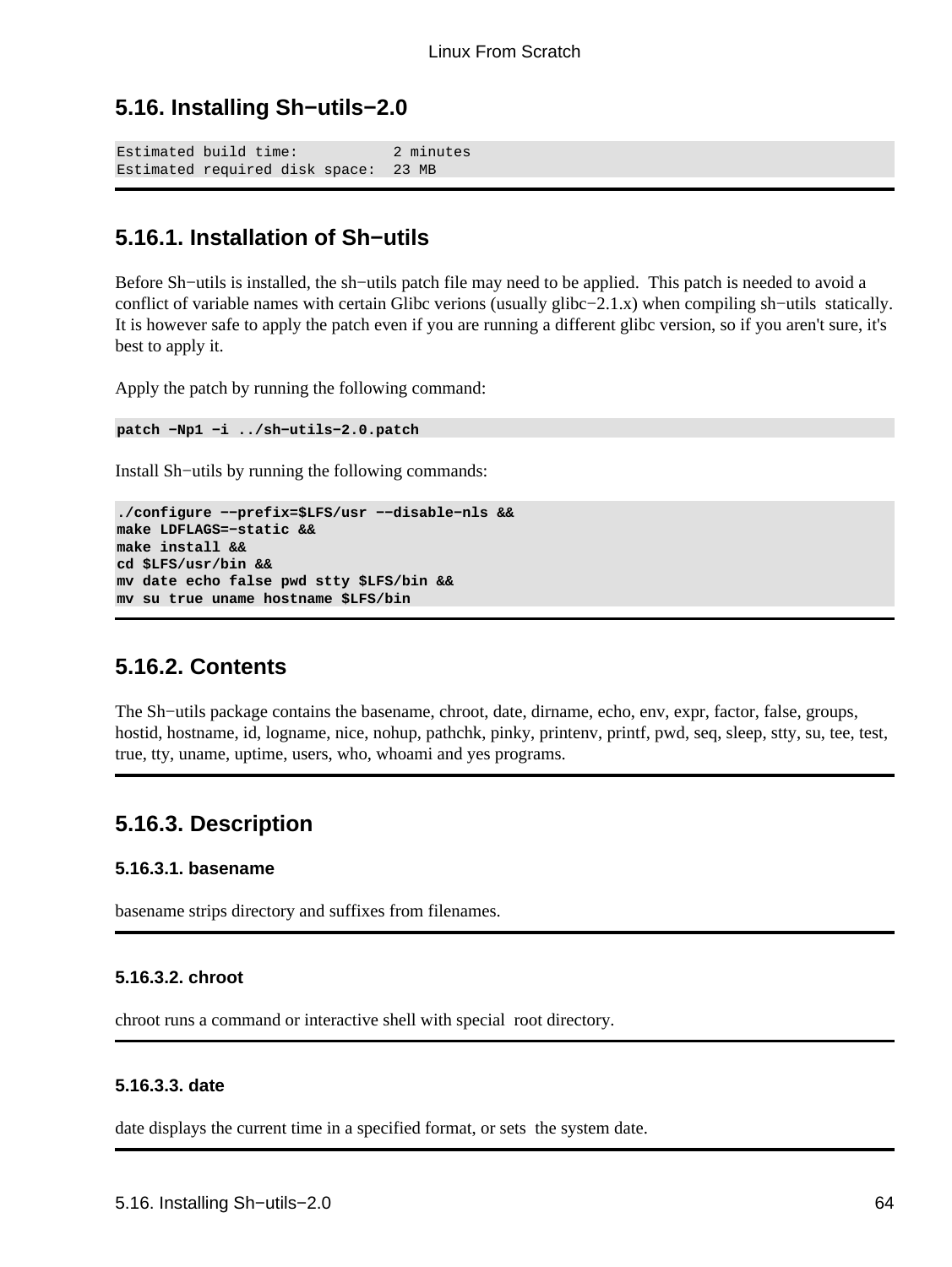#### **5.16.3.4. dirname**

dirname strips non−directory suffixes from file name.

#### **5.16.3.5. echo**

echo displays a line of text.

#### **5.16.3.6. env**

env runs a program in a modified environment.

#### **5.16.3.7. expr**

expr evaluates expressions.

#### **5.16.3.8. factor**

factor prints the prime factors of all specified integer numbers.

#### **5.16.3.9. false**

false always exits with a status code indicating failure.

#### **5.16.3.10. groups**

groups prints the groups a user is in.

#### **5.16.3.11. hostid**

hostid prints the numeric identifier (in hexadecimal) for the current host.

#### **5.16.3.12. hostname**

hostname sets or prints the name of the current host system

#### **5.16.3.13. id**

id prints the real and effective UIDs and GIDs of a user or the current user.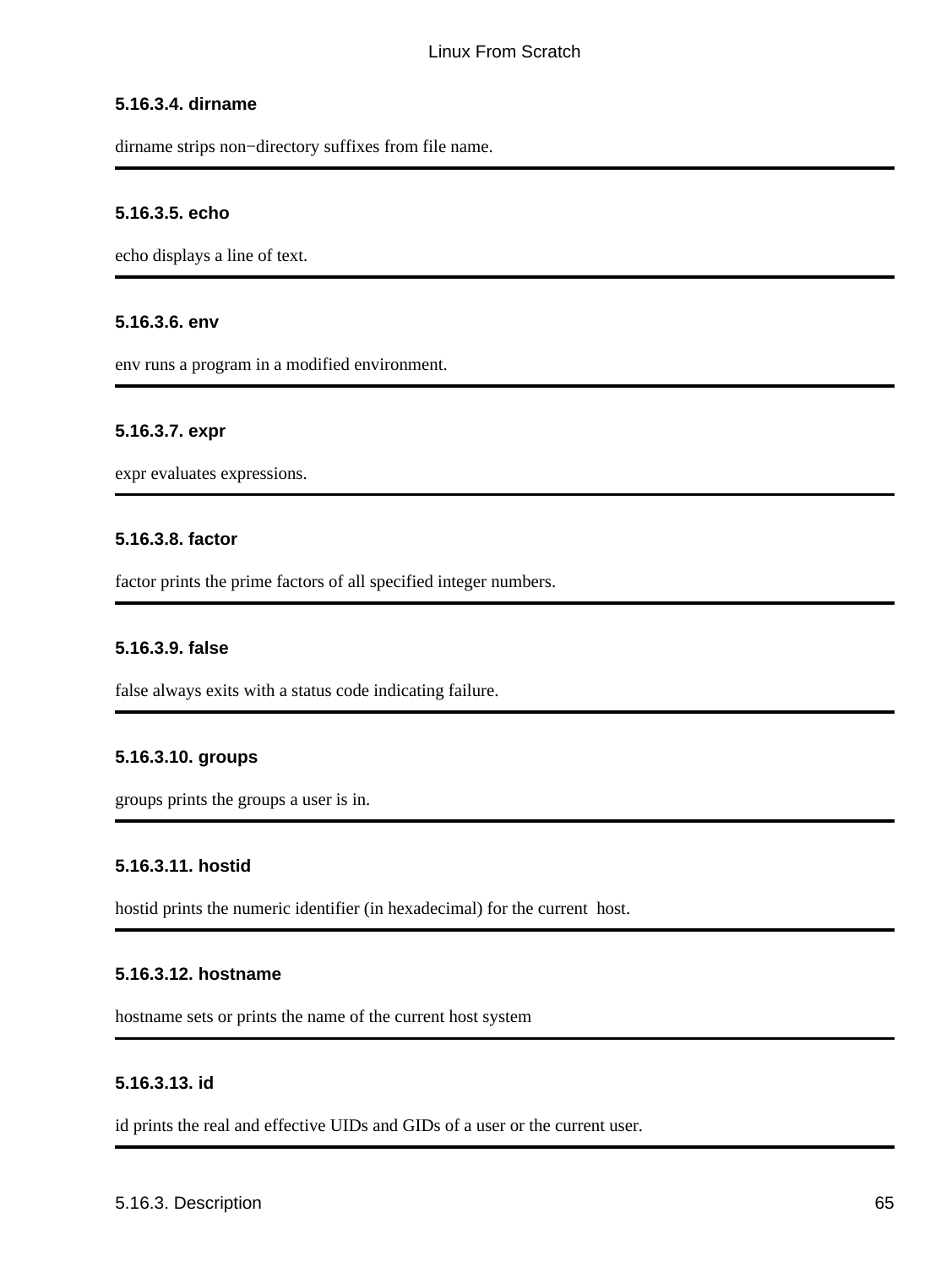#### **5.16.3.14. logname**

logname prints the current user's login name.

#### **5.16.3.15. nice**

nice runs a program with modified scheduling priority.

#### **5.16.3.16. nohup**

nohup runs a command immune to hangups, with output to a non−tty

#### **5.16.3.17. pathchk**

pathchk checks whether file names are valid or portable.

#### **5.16.3.18. pinky**

pinky is a lightweight finger utility which retrieves information about a certain user

#### **5.16.3.19. printenv**

printenv prints all or part of the environment.

#### **5.16.3.20. printf**

printf formats and prints data (the same as the printf C function).

#### **5.16.3.21. pwd**

pwd prints the name of the current/working directory

#### **5.16.3.22. seq**

seq prints numbers in a certain range with a certain increment.

#### **5.16.3.23. sleep**

sleep delays for a specified amount of time.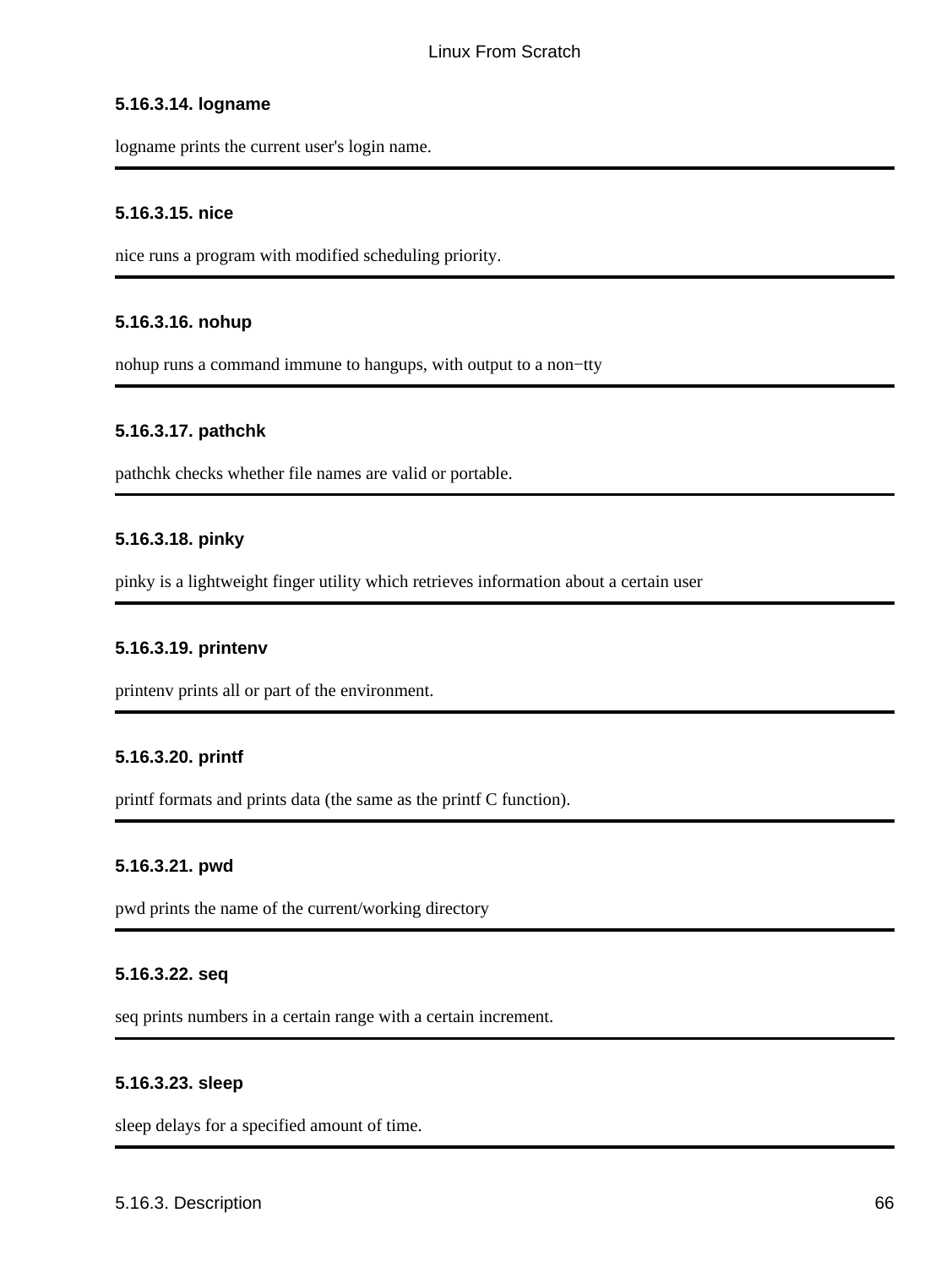#### **5.16.3.24. stty**

stty changes and prints terminal line settings.

#### **5.16.3.25. su**

su runs a shell with substitute user and group IDs

#### **5.16.3.26. tee**

tee reads from standard input and writes to standard output and files.

#### **5.16.3.27. test**

test checks file types and compares values.

#### **5.16.3.28. true**

True always exits with a status code indicating success.

#### **5.16.3.29. tty**

tty prints the file name of the terminal connected to standard input.

#### **5.16.3.30. uname**

uname prints system information.

#### **5.16.3.31. uptime**

uptime tells how long the system has been running.

#### **5.16.3.32. users**

users prints the user names of users currently logged in to the current host.

#### **5.16.3.33. who**

who shows who is logged on.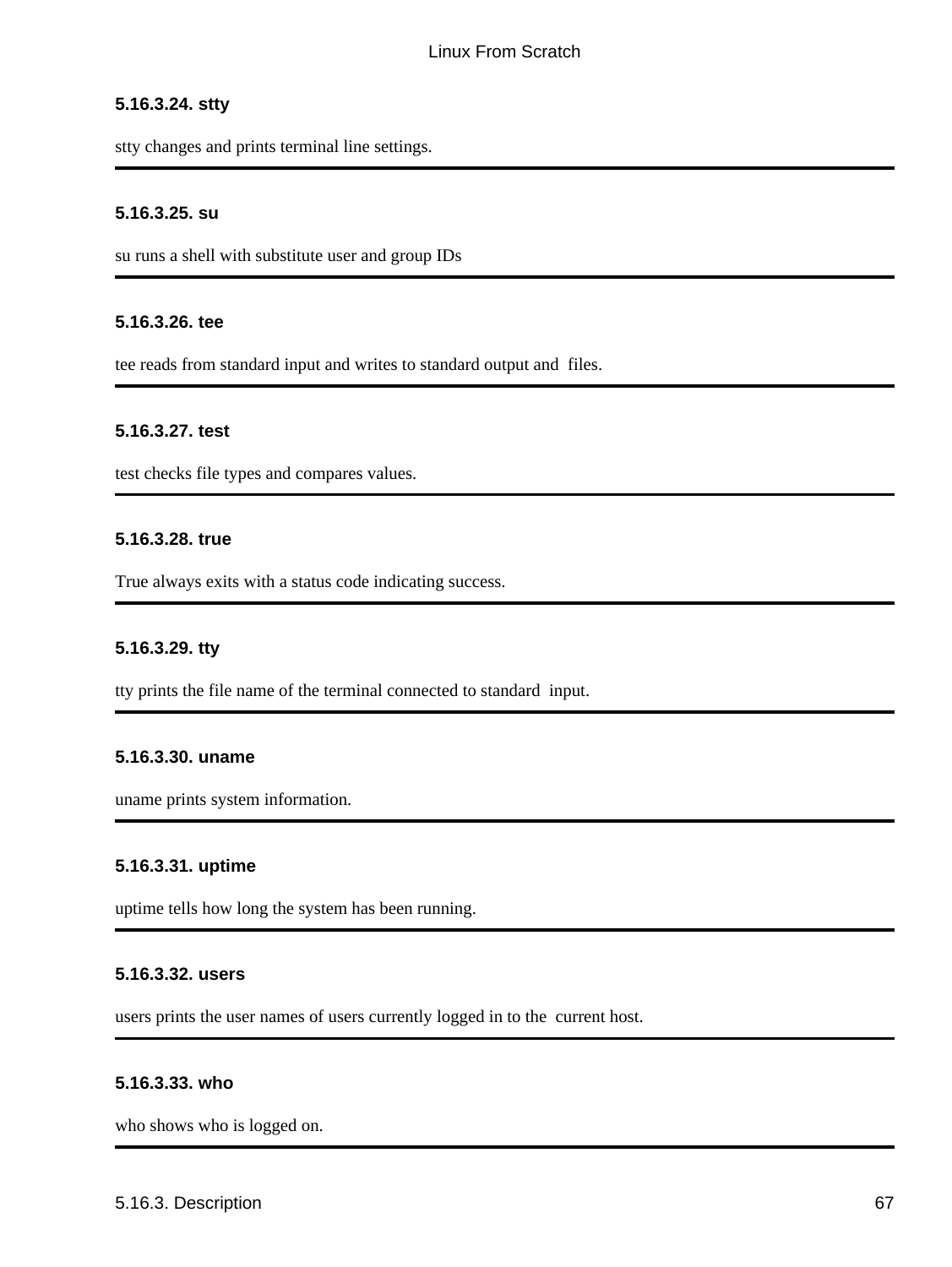#### **5.16.3.34. whoami**

whoami prints the user's effective userid.

#### **5.16.3.35. yes**

yes outputs a string repeatedly until killed.

### **5.16.4. Dependencies**

Sh−utils−2.0 needs the following to be installed:

sh from the bash package

ar from the binutils package as from the binutils package ld from the binutils package

cmp from the diffutils package

chmod from the fileutils package chown from the fileutils package cp from the fileutils package ln from the fileutils package ls from the fileutils package mv from the fileutils package rm from the fileutils package

cc from the gcc package

egrep from the grep package grep from the grep package

make from the make package

sed from the sed package

basename from the sh−utils package expr from the sh−utils package sleep from the sh−utils package uname from the sh−utils package

cat from the textutils package tr from the textutils package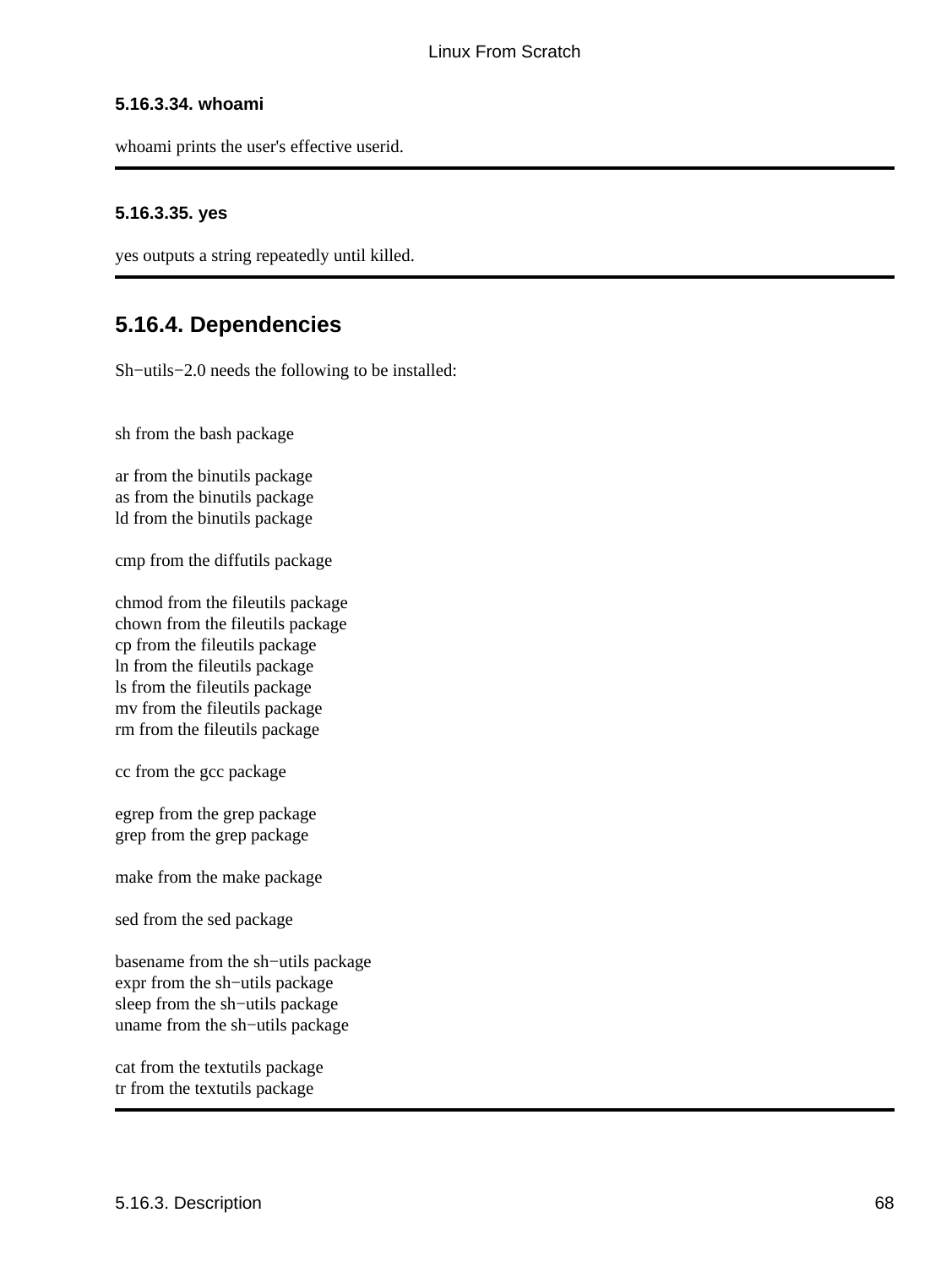### **5.17. Installing Tar−1.13**

Estimated build time: 1 minute Estimated required disk space: 7 MB

### **5.17.1. Installation of Tar**

To be able to directly use bzip2 files with tar, use the tar patch available from the LFS FTP site. This patch will add the −j option to tar which works the same as the −z option to tar (which can be used for gzip files).

Apply the patch by running the following command:

```
patch −Np1 −i ../tar−1.13.patch
```
Install Tar by running the following commands:

```
./configure −−prefix=$LFS/usr −−disable−nls \
    −−libexecdir=$LFS/usr/bin −−bindir=$LFS/bin && 
make LDFLAGS=−static &&
make install
```
### **5.17.2. Contents**

The tar package contains the tar and rmt programs.

### **5.17.3. Description**

#### **5.17.3.1. tar**

tar is an archiving program designed to store and extract files from an archive file known as a tar file.

#### **5.17.3.2. rmt**

rmt is a program used by the remote dump and restore programs in manipulating a magnetic tape drive through an interprocess communication connection.

### **5.17.4. Dependencies**

Tar−1.13 needs the following to be installed:

sh from the bash package

ar from the binutils package as from the binutils package

5.17. Installing Tar−1.13 69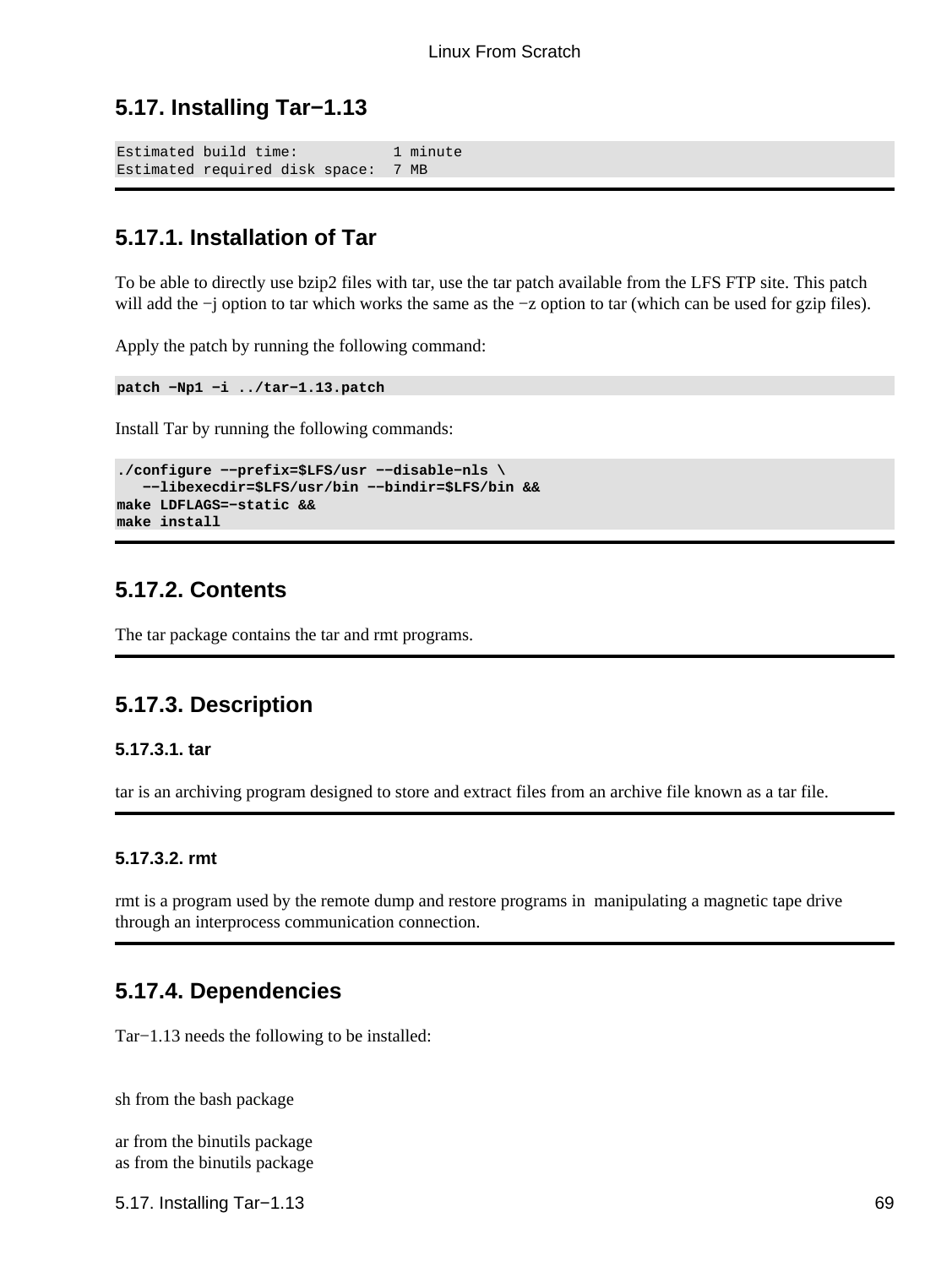ld from the binutils package

cmp from the diffutils package

chmod from the fileutils package cp from the fileutils package ln from the fileutils package ls from the fileutils package mv from the fileutils package rm from the fileutils package

cc from the gcc package

egrep from the grep package grep from the grep package

make from the make package

patch from the patch package

sed from the sed package

basename from the sh−utils package expr from the sh−utils package sleep from the sh−utils package uname from the sh−utils package

cat from the textutils package tr from the textutils package

### **5.18. Installing Texinfo−4.0**

Estimated build time: 1 minute Estimated required disk space: 11 MB

# **5.18.1. Installation of Texinfo**

Install Texinfo by running the following commands:

```
./configure −−prefix=$LFS/usr −−disable−nls &&
make LDFLAGS=−static &&
make install
```
### **5.18.2. Contents**

The Texinfo package contains the info, install−info, makeinfo, texi2dvi and texindex programs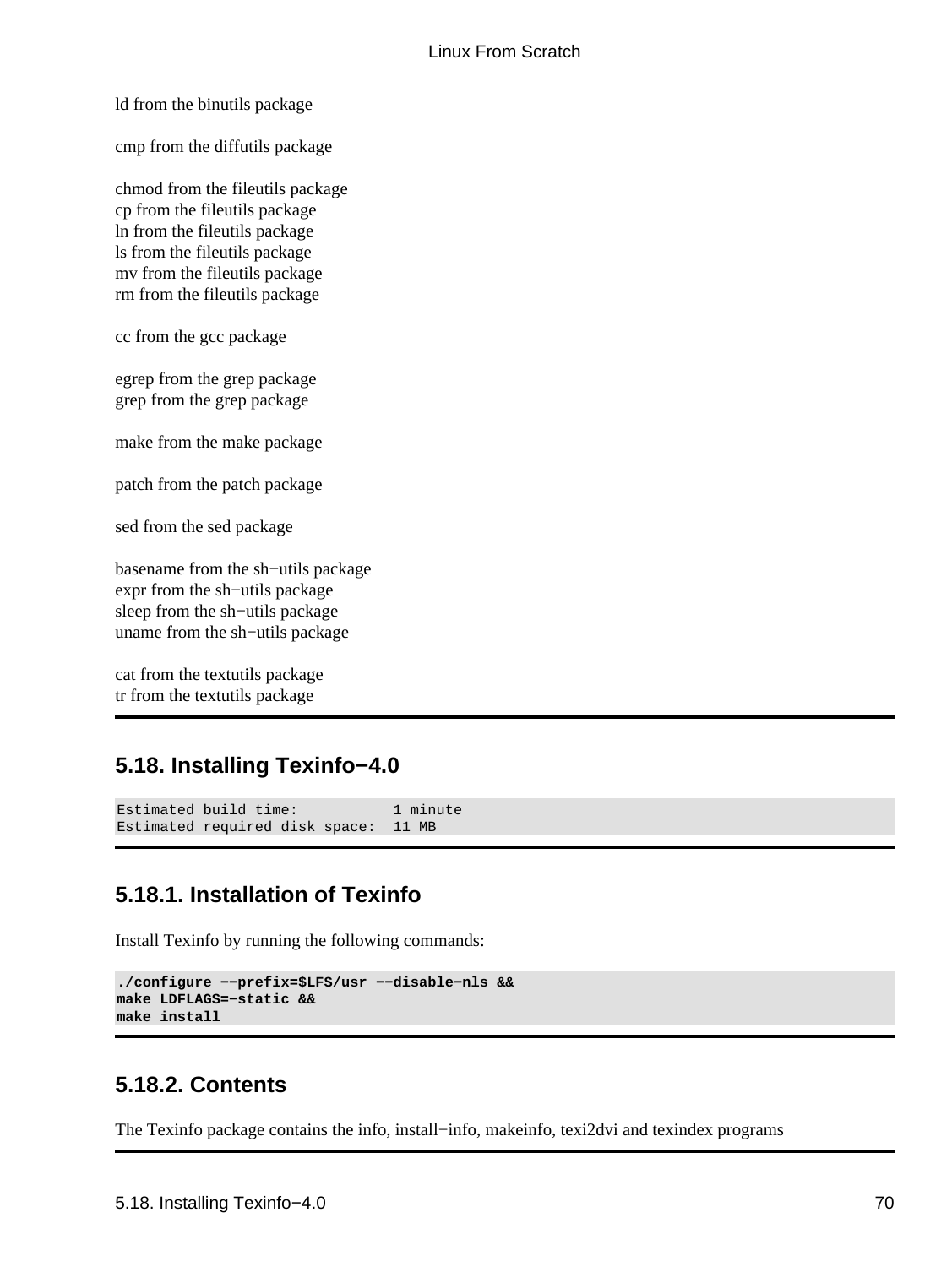# **5.18.3. Description**

#### **5.18.3.1. info**

The info program reads Info documents, usually contained in the /usr/doc/info directory. Info documents are like man(ual) pages, but they tend to be more in depth than just explaining the options to a program.

#### **5.18.3.2. install−info**

The install–info program updates the info entries. When the info program is run a list with available topics (ie: available info documents) will be presented. The install−info program is used to maintain this list of available topics. If info files are removed manually, it is also necessary to delete the topic in the index file as well. This program is used for that. It also works the other way around when info documents are added.

#### **5.18.3.3. makeinfo**

The makeinfo program translates Texinfo source documents into various formats. Available formats are: info files, plain text and HTML.

#### **5.18.3.4. texi2dvi**

The texi2dvi program prints Texinfo documents

#### **5.18.3.5. texindex**

The texindex program is used to sort Texinfo index files.

### **5.18.4. Dependencies**

Texinfo−4.0 needs the following to be installed:

sh from the bash package

ar from the binutils package as from the binutils package ld from the binutils package

cmp from the diffutils package

chmod from the fileutils package cp from the fileutils package ln from the fileutils package ls from the fileutils package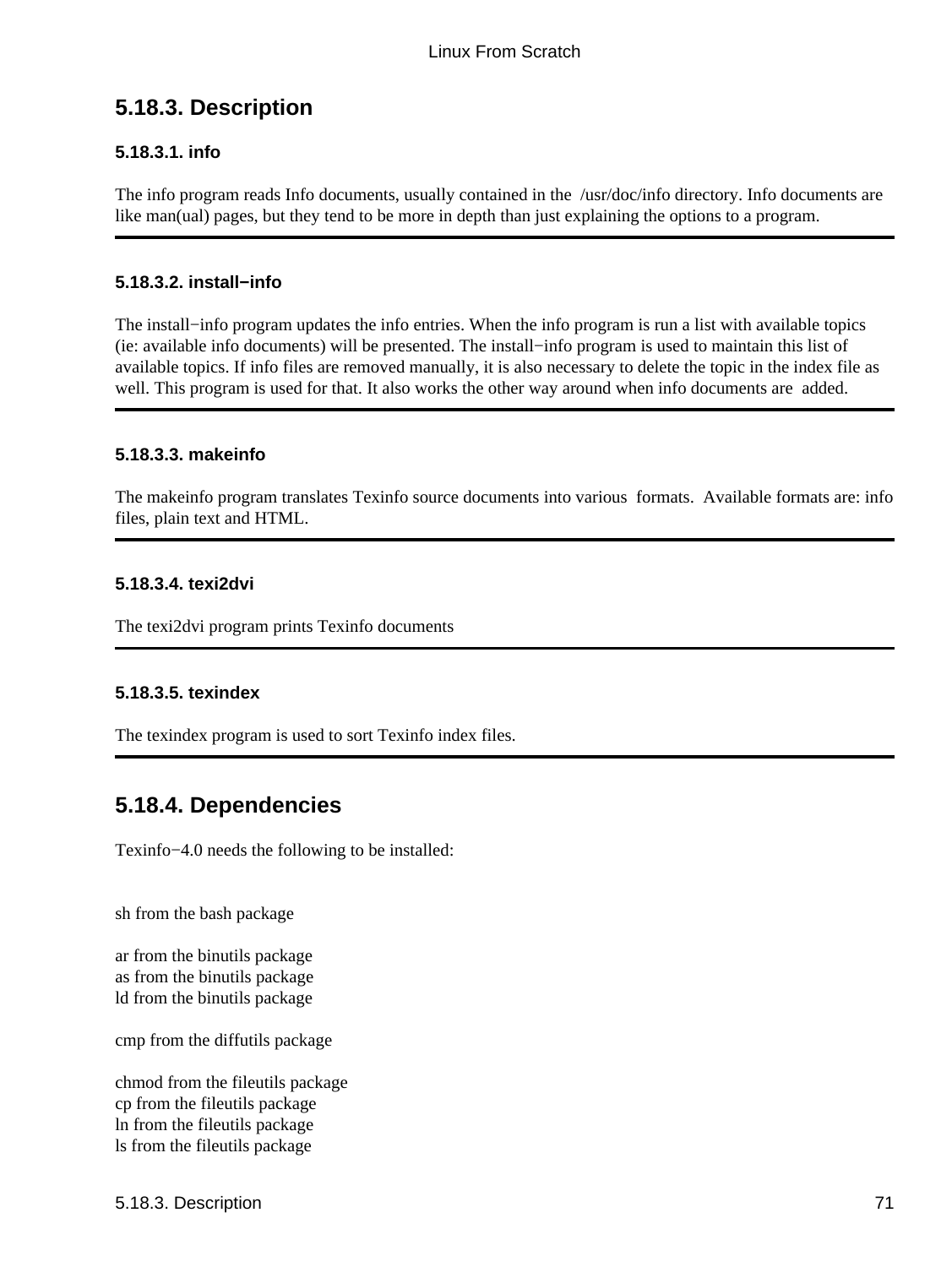#### Linux From Scratch

mkdir from the fileutils package mv from the fileutils package rm from the fileutils package

cc from the gcc package

grep from the grep package

make from the make package

sed from the sed package

basename from the sh−utils package expr from the sh−utils package sleep from the sh−utils package uname from the sh−utils package

cat from the textutils package tr from the textutils package

### **5.19. Installing Textutils−2.0**

Estimated build time: 2 minutes Estimated required disk space: 24 MB

# **5.19.1. Installation of Textutils**

Install Textutils by running the following commands:

```
./configure −−prefix=$LFS/usr −−disable−nls &&
make LDFLAGS=−static &&
make install &&
mv $LFS/usr/bin/cat $LFS/bin
```
### **5.19.2. Contents**

The Textutils package contains the cat, cksum, comm, csplit, cut, expand, fmt, fold, head, join, md5sum, nl, od, paste, pr, ptx, sort, split, sum, tac, tail, tr, tsort, unexpand, uniq and wc programs.

### **5.19.3. Description**

#### **5.19.3.1. cat**

cat concatenates file(s) or standard input to standard output.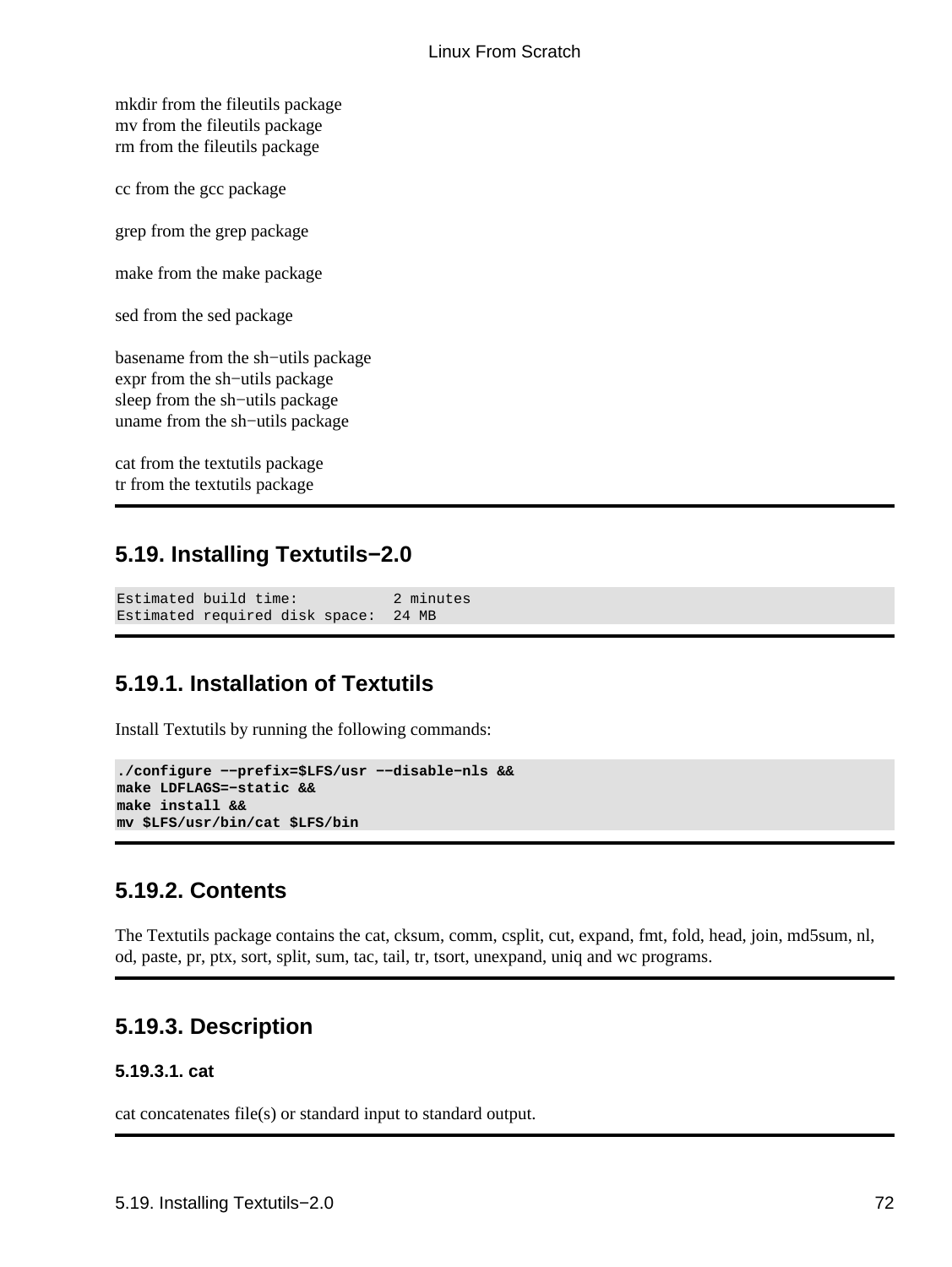#### **5.19.3.2. cksum**

cksum prints CRC checksum and byte counts of each specified file.

#### **5.19.3.3. comm**

comm compares two sorted files line by line.

#### **5.19.3.4. csplit**

csplit outputs pieces of a file separated by (a) pattern(s) to files xx01, xx02, ..., and outputs byte counts of each piece to standard output.

#### **5.19.3.5. cut**

cut prints selected parts of lines from specified files to standard output.

#### **5.19.3.6. expand**

expand converts tabs in files to spaces, writing to standard output.

#### **5.19.3.7. fmt**

fmt reformats each paragraph in the specified file(s), writing to standard output.

#### **5.19.3.8. fold**

fold wraps input lines in each specified file (standard input by default), writing to standard output.

#### **5.19.3.9. head**

Print first xx (10 by default) lines of each specified file to standard output.

#### **5.19.3.10. join**

join joins lines of two files on a common field.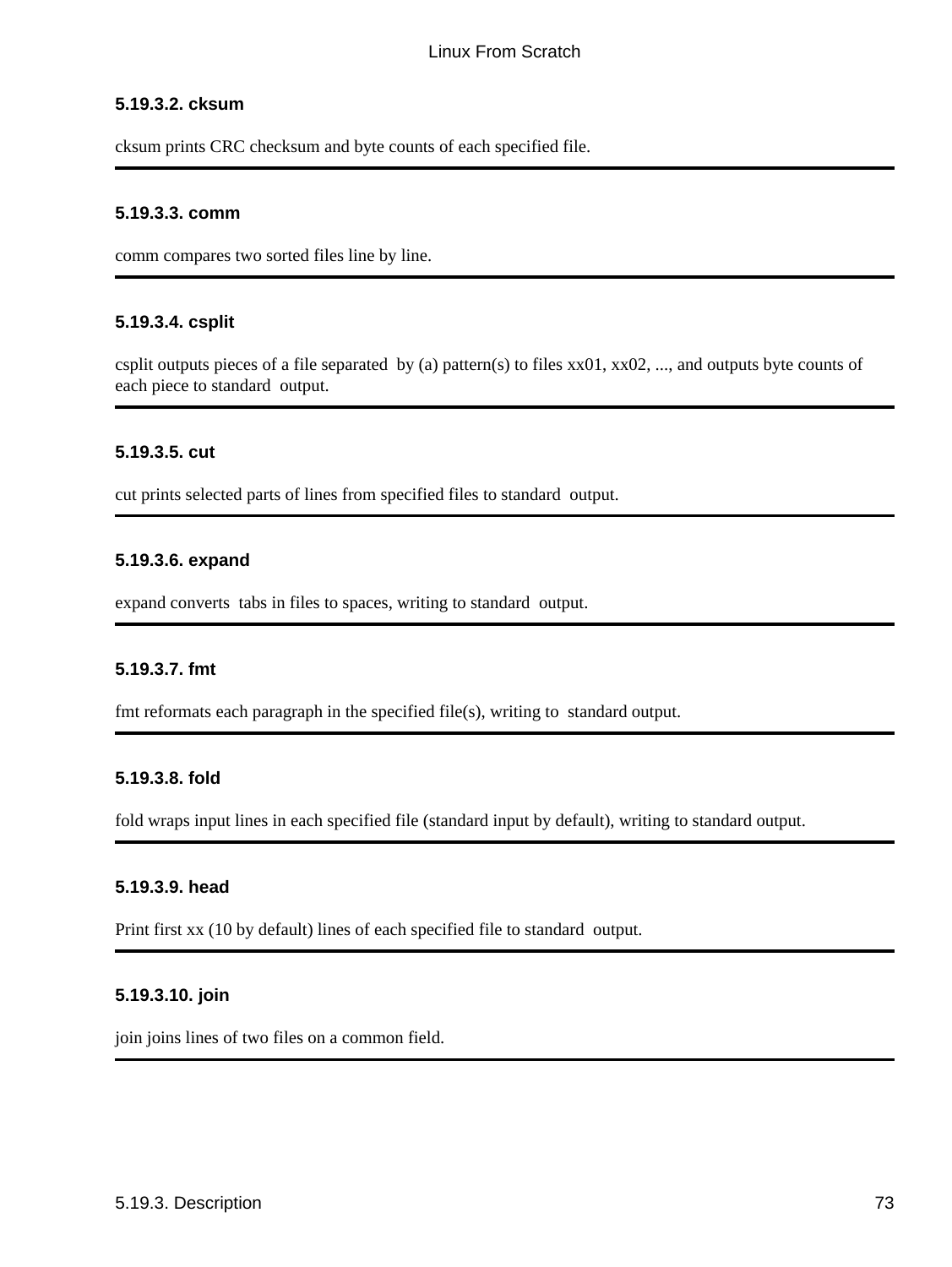#### **5.19.3.11. md5sum**

md5sum prints or checks MD5 checksums.

#### **5.19.3.12. nl**

nl writes each specified file to standard output, with line numbers added.

#### **5.19.3.13. od**

od writes an unambiguous representation, octal bytes by default, of a specified file to standard output.

#### **5.19.3.14. paste**

paste writes lines consisting of the sequentially corresponding lines from each specified file, separated by TABs, to standard output.

#### **5.19.3.15. pr**

pr paginates or columnates files for printing.

#### **5.19.3.16. ptx**

ptx produces a permuted index of file contents.

#### **5.19.3.17. sort**

sort writes sorted concatenation of files to standard output.

#### **5.19.3.18. split**

split outputs fixed−size pieces of an input file to PREFIXaa, PREFIXab, ...

#### **5.19.3.19. sum**

sum prints checksum and block counts for each specified file.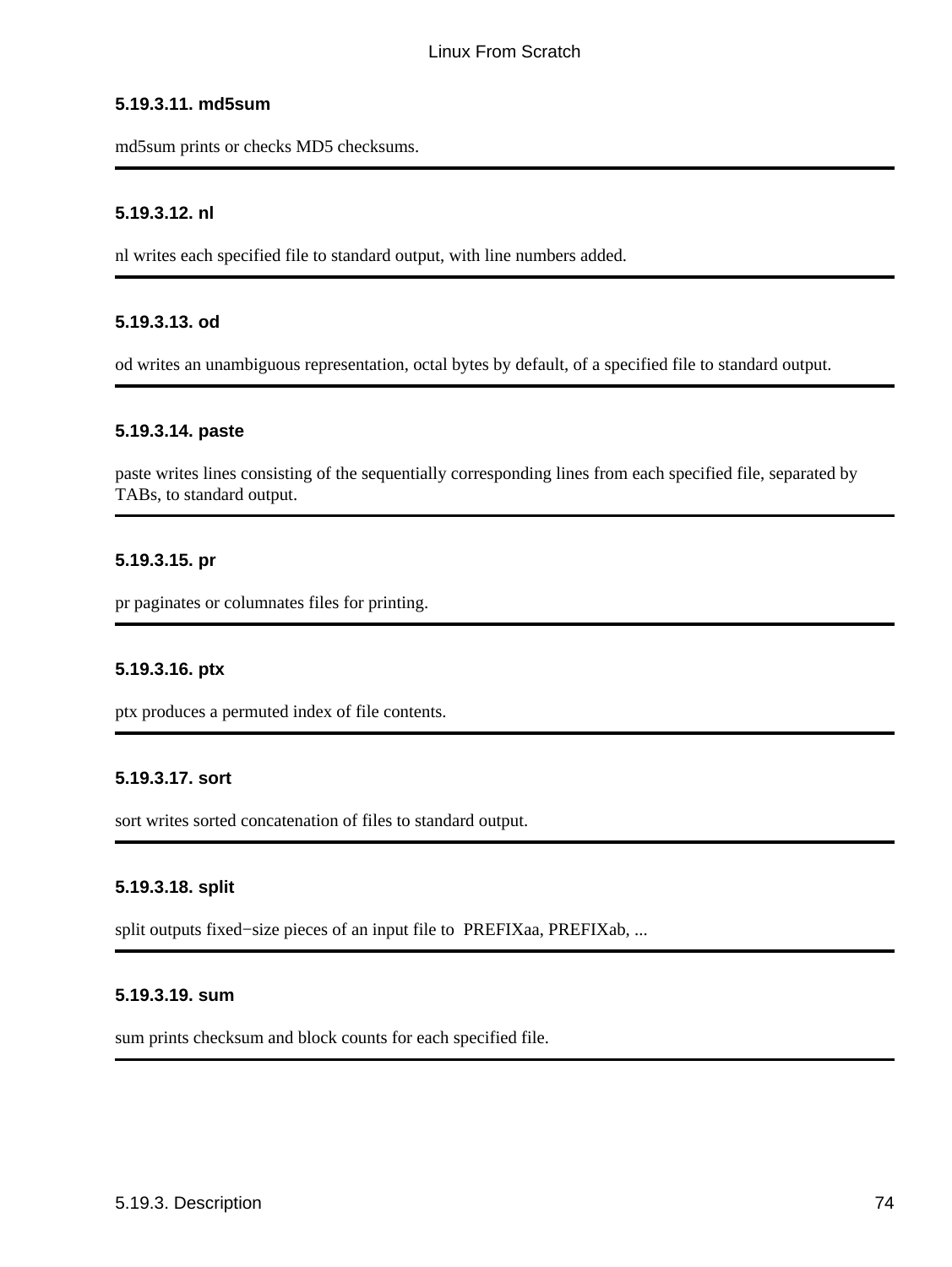#### **5.19.3.20. tac**

tac writes each specified file to standard output, last line first.

#### **5.19.3.21. tail**

tail print the last xx (10 by default) lines of each specified file to standard output.

#### **5.19.3.22. tr**

tr translates, squeezes, and/or deletes characters from standard input, writing to standard output.

#### **5.19.3.23. tsort**

tsort writes totally ordered lists consistent with the partial ordering in specified files.

#### **5.19.3.24. unexpand**

unexpand converts spaces in each file to tabs, writing to standard output.

#### **5.19.3.25. uniq**

Uniq removes duplicate lines from a sorted file.

#### **5.19.3.26. wc**

wc prints line, word, and byte counts for each specified file, and a total line if more than one file is specified.

### **5.19.4. Dependencies**

Textutils−2.0 needs the following to be installed:

sh from the bash package

ar from the binutils package as from the binutils package ld from the binutils package

cmp from the diffutils package

chmod from the fileutils package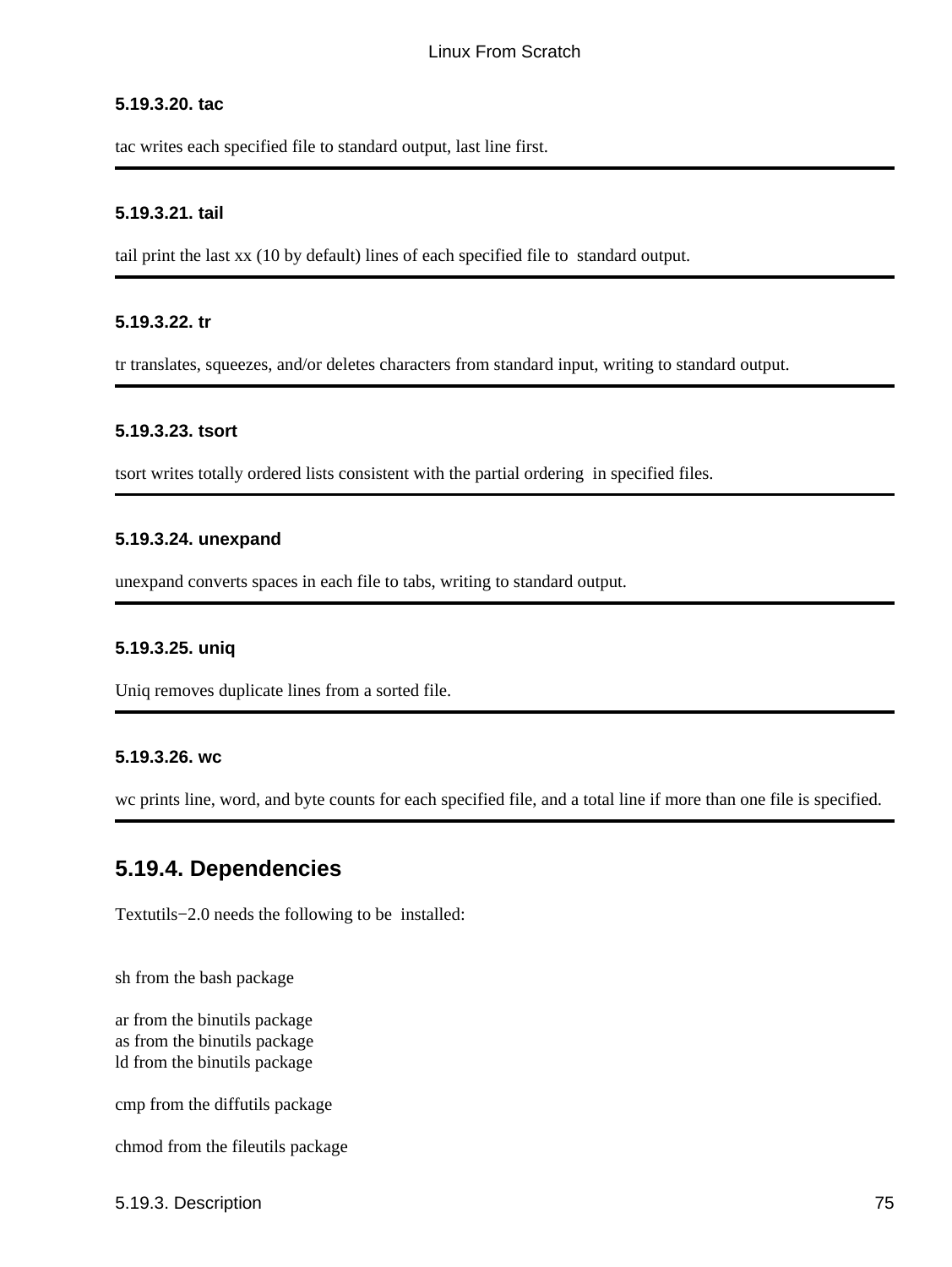#### Linux From Scratch

cp from the fileutils package ln from the fileutils package ls from the fileutils package mv from the fileutils package rm from the fileutils package

cc from the gcc package

egrep from the grep package grep from the grep package

make from the make package

sed from the sed package

basename from the sh−utils package expr from the sh−utils package sleep from the sh−utils package uname from the sh−utils package

cat from the textutils package tr from the textutils package

### **5.20. Creating passwd and group files**

In order for the user and group root to be recognized and to be able to login, there needs to be an entry in the /etc/passwd and /etc/group file. Besides the group root, a couple of other groups are recommended and needed by packages. The groups with their GID's below aren't part of any standard. The LSB only recommends besides a group root a group bin to be present with GID 1. Other group names and GID's can be chosen by the user. Well written packages don't depend on GID numbers but just use the group name, since it doesn't matter which GID a group has. Since there aren't any standards for groups The groups created here are the groups the MAKEDEV script (the script that creates the device files in the /dev directory) mentions.

Create a new file \$LFS/etc/passwd by running the following command:

**echo "root:x:0:0:root:/root:/bin/bash" > \$LFS/etc/passwd**

Create a new file \$LFS/etc/group by running the following:

```
cat > $LFS/etc/group << "EOF"
root:x:0:
bin:x:1:
sys:x:2:
kmem:x:3:
tty:x:4:
tape:x:5:
daemon:x:6:
floppy:x:7:
disk:x:8:
lp:x:9:
dialout:x:10:
audio:x:11:
```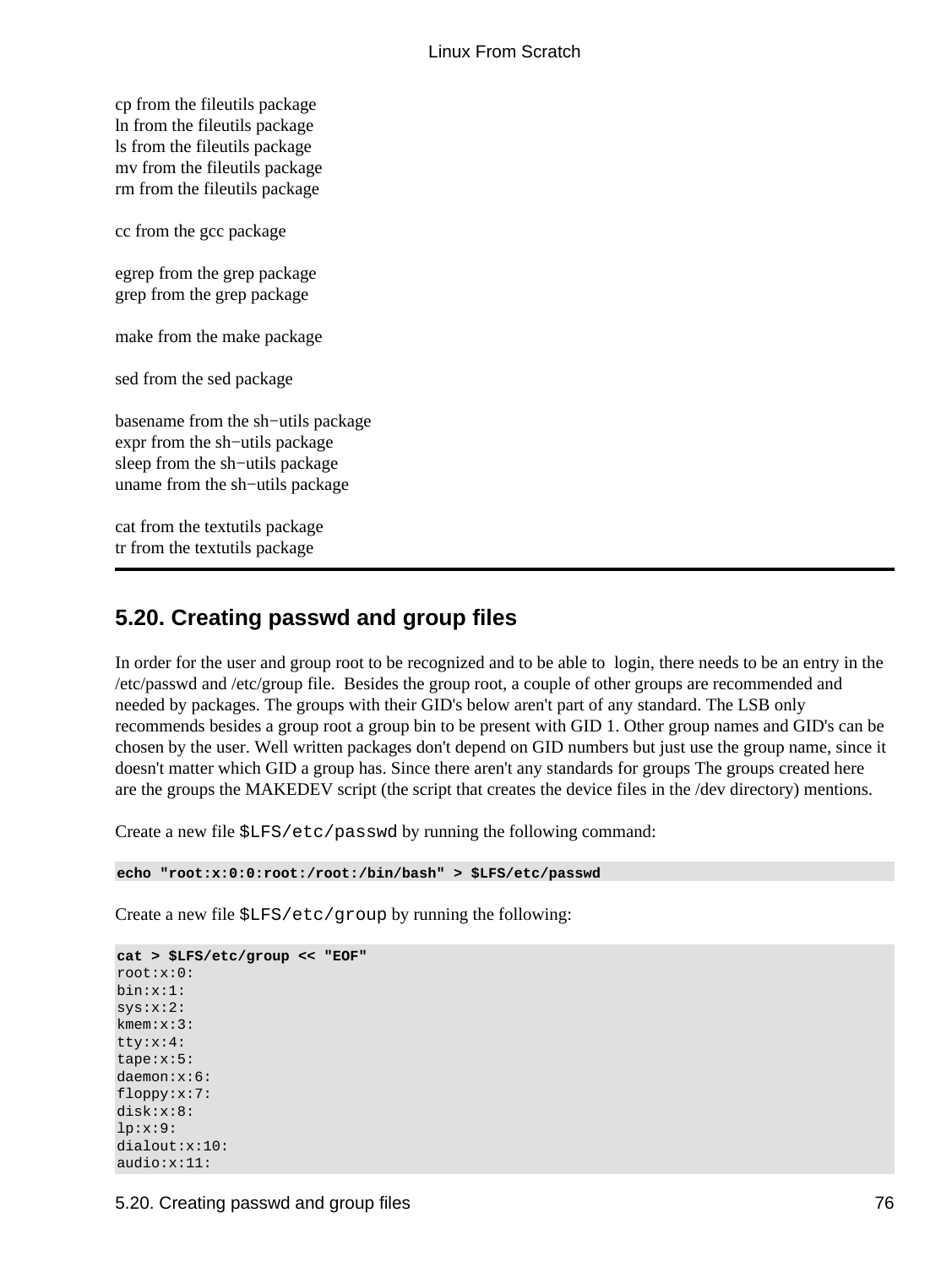#### **EOF**

# **5.21. Copying old NSS library files**

If your normal Linux system runs Glibc−2.0, you need to copy the NSS library files to the LFS partition. Certain statically linked programs still depend on the NSS library, especially programs that need to lookup usernames, userid's and groupid's. You can check which C library version your normal Linux system uses by simply executing the library, like this:

**/lib/libc.so.6**

The first line will give you the release version. Following lines contain interesting information. If you have Glibc−2.0.x installed on your starting distribution, copy the NSS library files by running:

**cp −av /lib/libnss\* \$LFS/lib**

# **5.22. Mounting \$LFS/proc file system**

In order for certain programs to function properly, the proc file system must be mounted and available from within the chroot'ed environment as well. It's not a problem to mount the proc file system twice or even more than that, since it's a virtual file system maintained by the kernel itself.

The proc file system is mounted under \$LFS/proc by running the following command:

**mount proc \$LFS/proc −t proc**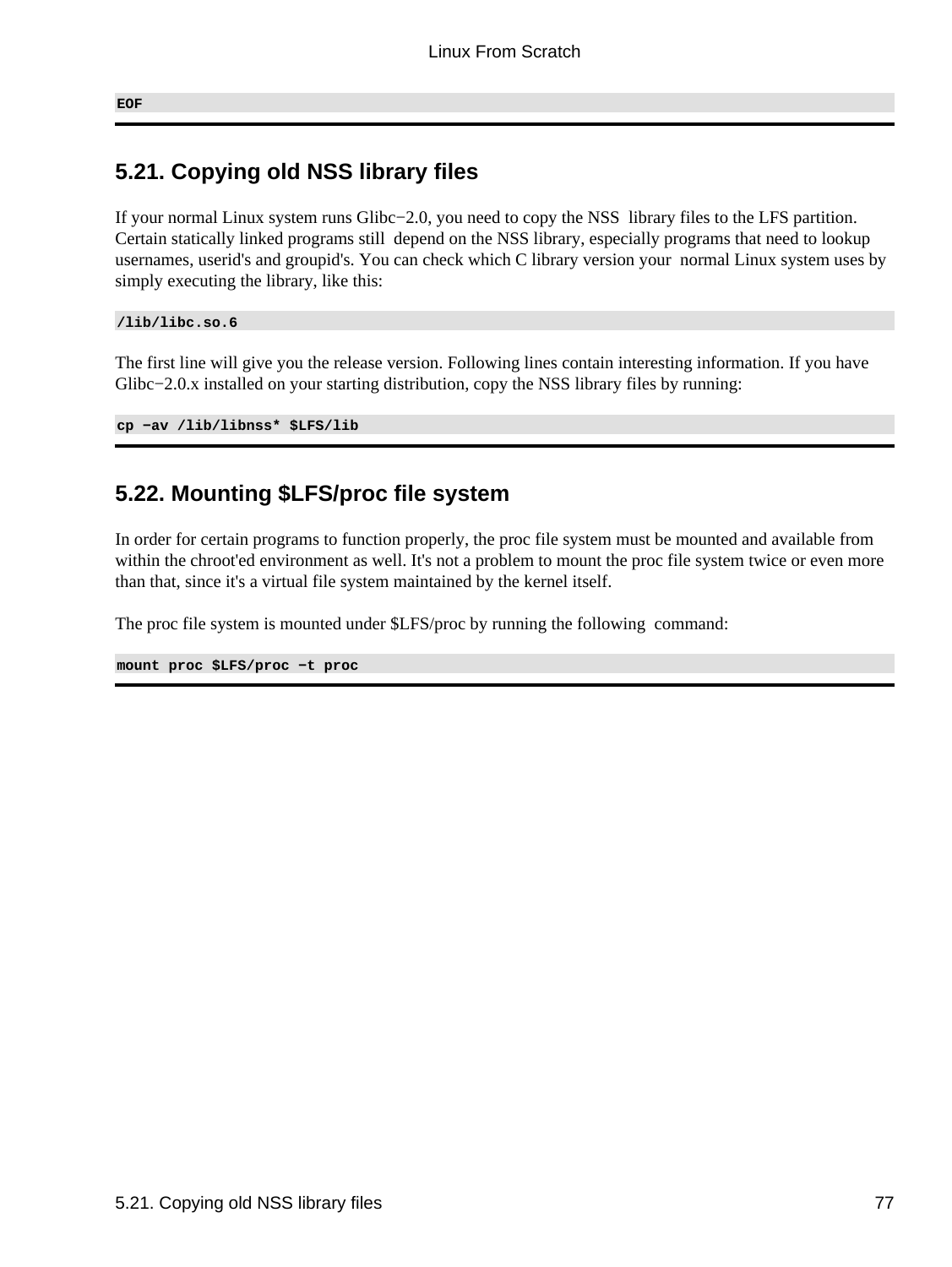# **Chapter 6. Installing basic system software**

# **6.1. Introduction**

The installation of all the software is pretty straightforward and you will probably think it's so much easier and shorter to give the generic installation instructions for each package and only explain how to install something if a certain package requires an alternate installation method. Although I agree on that, I choose to give the full instructions for each and every package. This is simply to avoid any possible confusion and errors.

Now would be a good time to take a look at the optimization hint at

<http://hints.linuxfromscratch.org/hints/optimization.txt> if you plan on using compiler optimization for the packages installed in the following chapter. Compiler optimization can make a program run faster, but may also cause some compilation problems. If you run into problems after having used optimization, always try it without optimizing to see if you can reproduce the problem.

# **6.2. About debugging symbols**

Most programs and libraries by default are compiled with debugging symbols (gcc option  $-g$ ).

A program compiled with debugging symbols means a user can run a program or library through a debugger and the debugger's output will be user friendly. These debugging symbols also enlarge the program or library significantly.

Before you start wondering whether these debugging symbols really make a big difference, here are some statistics. Use them to draw your own conclusion.

- A dynamic Bash binary with debugging symbols: 1.2MB
- A dynamic Bash binary without debugging symbols: 478KB
- /lib and /usr/lib (glibc and gcc files) with debugging symbols: 87MB
- /lib and /usr/lib (glibc and gcc files) without debugging symbols: 16MB

Sizes vary depending on which compiler was used and which C library version was used to link dynamic programs against, but results will be similar if you compare programs with and without debugging symbols.

To remove debugging symbols from a binary (must be an a.out or ELF binary) run **strip −−strip−debug filename**. Wild cards can be used to strip debugging symbols from multiple files (use something like **strip −−strip−debug \$LFS/usr/bin/\***). Most people will probably never use a debugger on software, so by removing those symbols a lot of disk space can be regained.

For your convenience, chapter 9 includes one simple command to strip all debugging symbols from all programs and libraries on your system.

You might find additional information in the optimization hint which can be found at <http://hints.linuxfromscratch.org/hints/optimization.txt> .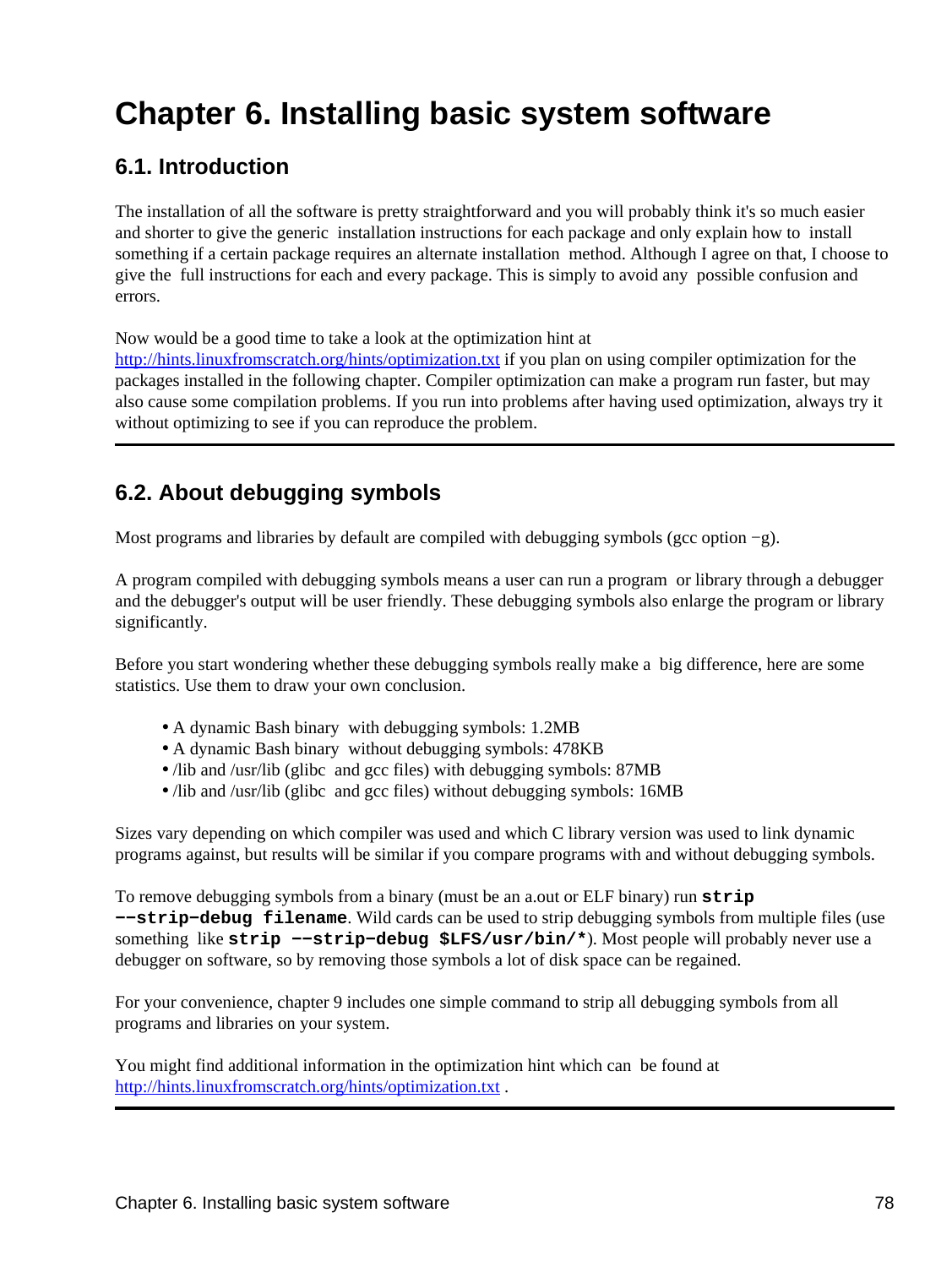# **6.3. Creating \$LFS/root/.bash\_profile**

When we have entered the chroot'ed environment in the next section we want to export a couple of environment variables in that shell such as PS1, PATH and others variables which are good to have set. For that purpose we'll create the \$LFS/root/.bash\_profile file which will be read by bash when we enter the chroot environment.

Create a new file \$LFS/root/.bash\_profile by running the following.

```
cat > $LFS/root/.bash_profile << "EOF"
# Begin /root/.bash_profile
PS1 = '\u:\w\PATH=/bin:/usr/bin:/sbin:/usr/sbin
export PS1 PATH
# End /root/.bash_profile
EOF
```
The PS1 variable is an environment variable that controls the appearance of the command prompt. See the bash man page for details how this variable is constructed. Additional environment variables, aliases and so forth that are needed and/or wanted can be added at your own discretion.

# **6.4. Entering the chroot'ed environment**

It's time to enter our chroot'ed environment in order to install the rest of the software we need.

Enter the following commands to enter the chroot'ed environment. From this point on there's no need to use the \$LFS variable anymore, because everything a user does will be restricted to the LFS partition (since / is actually /mnt/lfs but the shell doesn't know that).

```
cd $LFS &&
chroot $LFS /usr/bin/env −i HOME=/root \
    TERM=$TERM /bin/bash −−login
```
The −i option will clear all environment variables for as long as you are in the chroot'ed environment and only the ROOT and TERM variables are reset. The TERM=\$TERM construction will set the \$TERM value inside chroot to the same value as outside chroot which is needed for programs like vim and less to operate properly. If you need other variables present, such as CFLAGS or CXXFLAGS, you need to set them again.

Now that we are inside a chroot'ed environment, we can continue to install all the basic system software. You have to make sure all the following commands in this and following chapters are run from within the chroot'ed environment. If you ever leave this environment for any reason (when rebooting for example) please remember to mount \$LFS/proc again and re−enter chroot before continuing with the book.

Note that the bash prompt will contain "I have no name!" This is normal because Glibc hasn't been installed yet.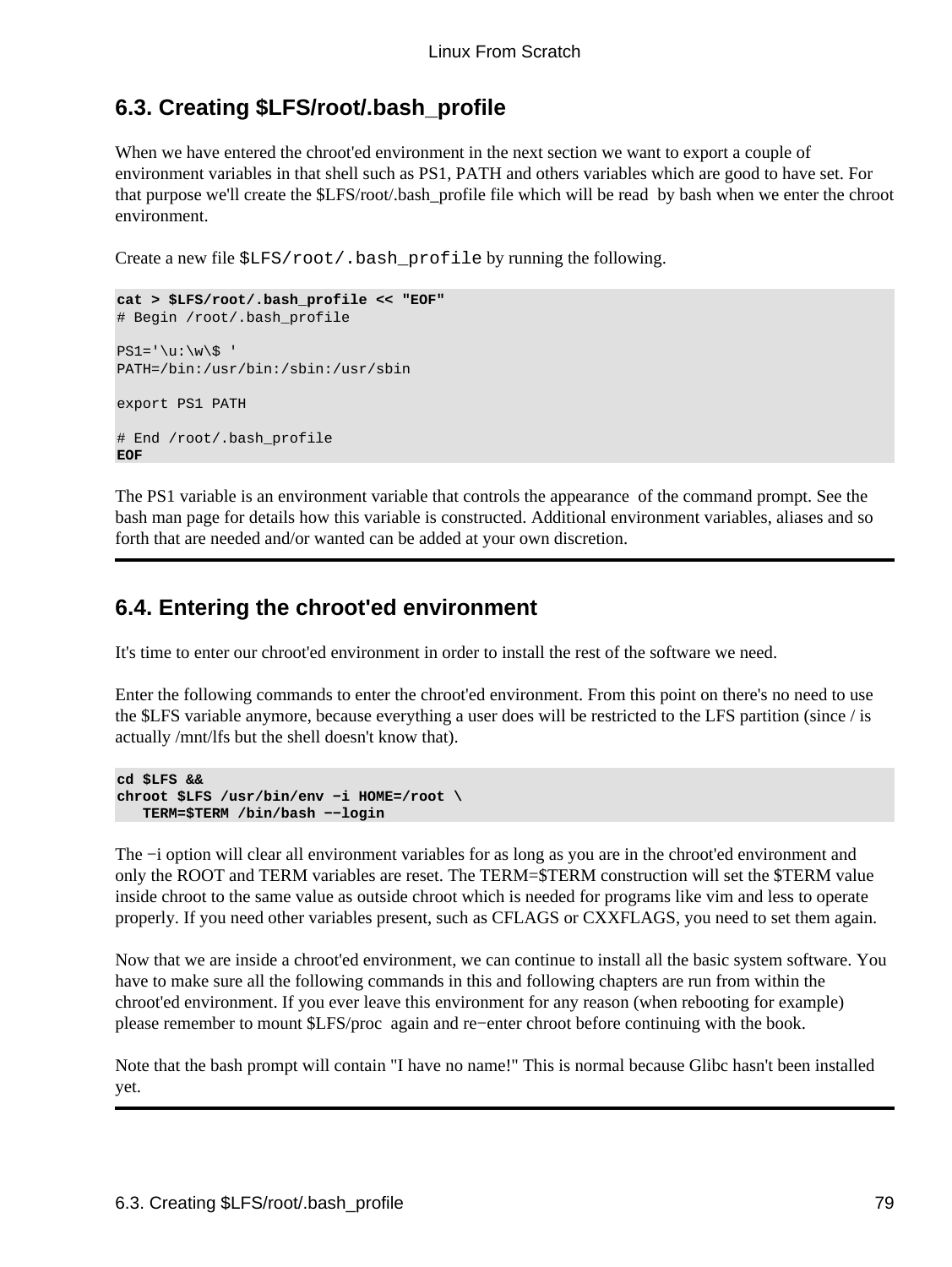### **6.4.1. Dependencies**

Chroot needs the following to be installed:

bash from the bash package

env from the sh−utils package

### **6.5. Installing Glibc−2.2.4**

Estimated build time: 46 minutes Estimated required disk space: 350 MB

### **6.5.1. Installation of Glibc**

Before starting to install glibc, you must cd into the glibc−2.2.4 directory and unpack glibc−linuxthreads inside the glibc−2.2.4 directory, not in /usr/src as you normally would do.

This package is known to behave badly when you have changed its default optimization flags (including the −march and −mcpu options). Glibc is best left alone, so we recommend you unsetting CFLAGS, CXXFLAGS and other such variables/settings that would change the default optimization that it comes with.

Install Glibc by running the following commands:

```
mknod −m 0666 /dev/null c 1 3 &&
touch /etc/ld.so.conf &&
cp malloc/Makefile malloc/Makefile.backup &&
sed 's%\$(PERL)%/usr/bin/perl%' malloc/Makefile > tmp~ &&
mv tmp~ malloc/Makefile &&
cp login/Makefile login/Makefile.backup &&
sed 's/root/0/' login/Makefile > tmp~ &&
mv tmp~ login/Makefile &&
mkdir ../glibc−build &&
cd ../glibc−build &&
../glibc−2.2.4/configure −−prefix=/usr \
    −−enable−add−ons −−libexecdir=/usr/bin &&
cp config.make config.make.backup &&
sed 's/cross−compiling = yes/cross−compiling = no/' \
   config.make > tmp~ &&
mv tmp~ config.make &&
make &&
make install &&
make localedata/install−locales &&
exec /bin/bash −−login
```
An alternative to running **make localedata/install−locales** is to only install those locales which you need or want. This can be achieved using the localedef command. Information on this can be found in the INSTALL file in the glibc−2.2.4 tree.

During the configure stage you will see the following warning: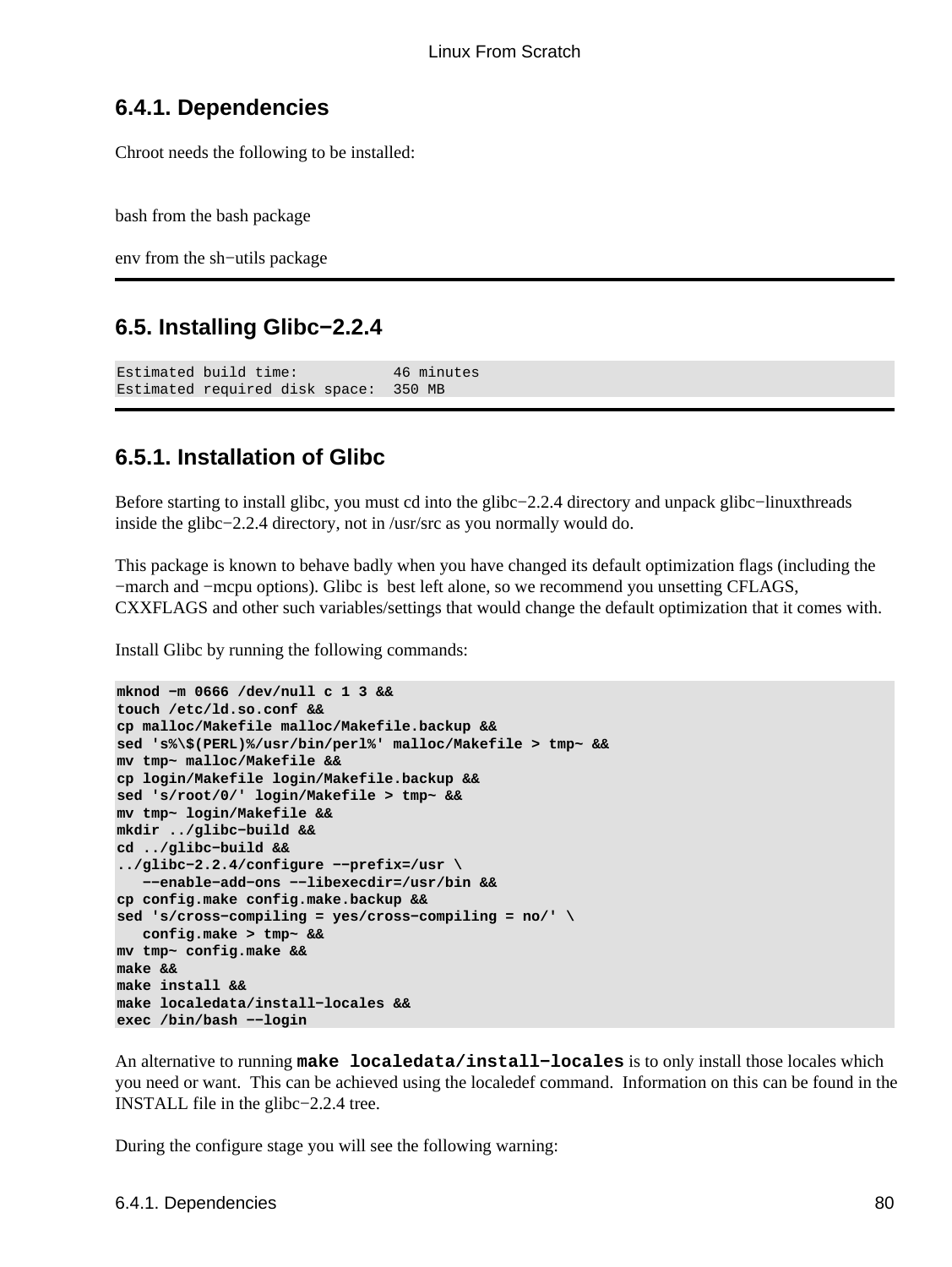```
configure: warning:
*** These auxiliary programs are missing or too old: msgfmt
*** some features will be disabled.
*** Check the INSTALL file for required versions.
```
The missing msgfmt (from the gettext package which we will install later in this chapter) is not fatal. The files msgfmt would create are already pre−built, so you won't be missing out on anything. You would only need it if you make changes to the Glibc manual files. Since we don't do this by default, we can safely ignore it.

### **6.5.2. Command explanations**

**mknod −m 0666 /dev/null c 1 3:** Glibc needs a null device to compile properly. All other devices will be created in the next section.

**touch /etc/ld.so.conf** One of the final steps of the Glibc installation is running ldconfig to update the dynamic loader cache. If this file doesn't exist, the installation will abort with an error that it can't read the file, so we simply create an empty file (the empty file will have Glibc default to using /lib and /usr/lib which is fine).

**sed 's%\\$(PERL)%/usr/bin/perl%' malloc/Makefile > tmp~:** This sed command searches through malloc/Makefile and converts all occurances of \$(PERL) to /usr/bin/perl. The output is then written to the file  $\text{tmp} \sim$ . This is done because Glibc can't autodetect perl since it hasn't been installed yet.

**mv tmp~ malloc/Makefile:** The file tmp~ is now moved back to malloc/Makefile. We do this because when using sed, we can't write straight back to this file so we need to use a temporary file in between.

**sed 's/root/0' login/Makefile > tmp~:** This sed command replaces all occurances of root in login/Makefile with 0. This is because as we don't have glibc on the LFS system yet, usernames can't be resolved to their user id's. Therefore, we replace the username root with the id 0.

**mv tmp~ login/Makefile:** As above, we are using a temporary file (tmp~) to store the edited Makefile and then copying it back over the original.

**−−enable−add−ons:** This enables the add−on that we install with Glibc: linuxthreads

**−−libexecdir=/usr/bin:** This will cause the pt\_chown program to be installed in the /usr/bin directory.

**sed 's/cross−compiling = yes/cross−compiling = no/' config.make > config.make~:** This time, we're replacing cross−compiling = yes with cross−compiling = no. We do this because we are only building for our own system. Cross−compiling is used, for instance, to build a package for an Apple Power PC on an Intel system. The reason Glibc thinks we're cross−compiling is that it can't compile a test program to determine this, so it automatically defaults to a cross−compiler. The reason for the failed program is because Glibc hasn't been installed yet.

**mv config.make~ config.make:** Again, we are moving the temporary file over the original.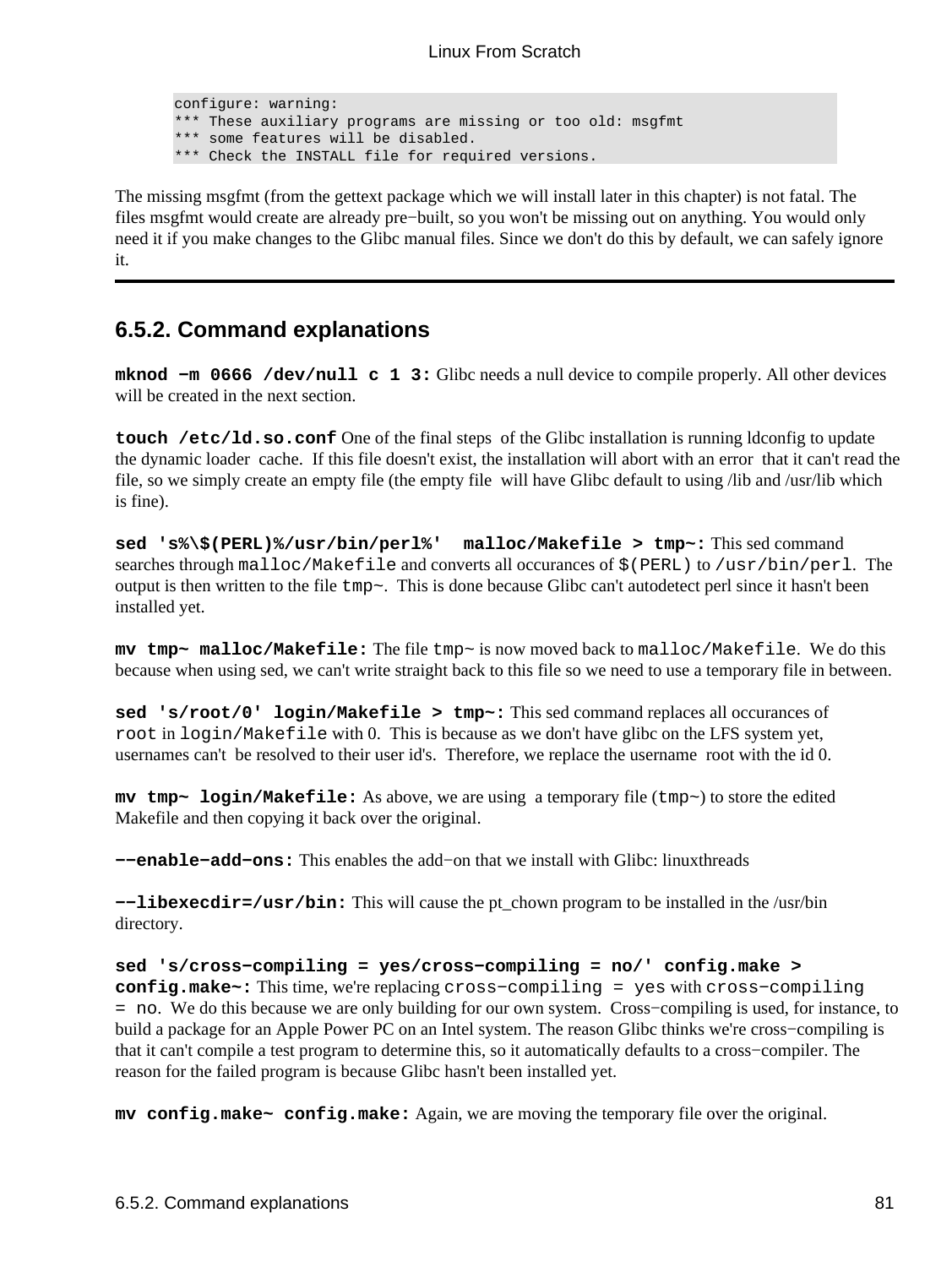**exec /bin/bash:**This command will start a new bash shell which will replace the current shell. This is done to get rid of the "I have no name!" message in the command prompt, which was caused by bash's inability to resolve a userid to a username (which in turn was caused by the missing Glibc installation).

### **6.5.3. Contents**

The Glibc package contains the GNU C Library.

### **6.5.4. Description**

The C Library is a collection of commonly used functions in programs. This way a programmer doesn't need to create his own functions for every single task. The most common things like writing a string to the screen are already present and at the disposal of the programmer.

The C library (actually almost every library) come in two flavors: dynamic ones and static ones. In short when a program uses a static C library, the code from the C library will be copied into the executable file. When a program uses a dynamic library, that executable will not contain the code from the C library, but instead a routine that loads the functions from the library at the time the program is run. This means a significant decrease in the file size of a program. The documentation that comes with the C Library describes this in more detail, as it is too complicated to explain here in one or two lines.

### **6.5.5. Dependencies**

Glibc−2.2.4 needs the following to be installed:

sh from the bash package

ar from the binutils package as from the binutils package ld from the binutils package ranlib from the binutils package

cmp from the diffutils package

chmod from the fileutils package cp from the fileutils package ln from the fileutils package mknod from the fileutils package mv from the fileutils package mkdir from the fileutils package rm from the fileutils package touch from the fileutils package

cpp from the gcc package gcc from the gcc package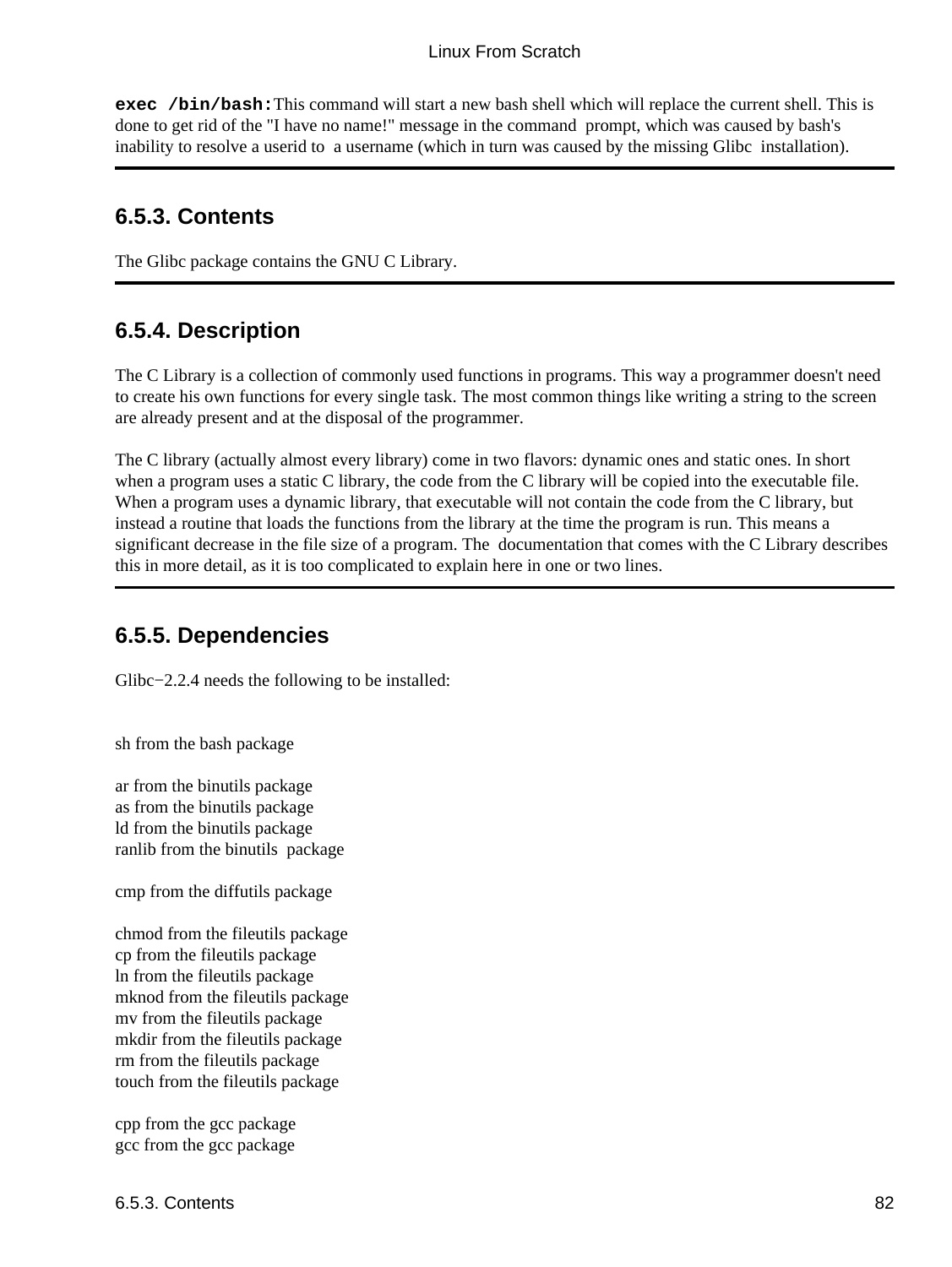egrep from the grep package grep from the grep package

gzip from the gzip package

make from the make package

mawk from the mawk package

sed from the sed package

basename from the sh−utils package expr from the sh−utils package pwd from the sh−utils package uname from the sh−utils package

cat from the textutils package sort from the textutils package tr from the textutils package

### **6.6. Creating devices (Makedev−1.3)**

Estimated build time: 1 minute Estimated required disk space: 57 KB

### **6.6.1. Creating devices**

Note: the MAKEDEV−1.3.bz2 file you have unpacked is not an archive, so it won't create a directory for you to cd into.

Create the device files by running the following commands:

```
cp MAKEDEV−1.3 /dev/MAKEDEV &&
cd /dev &&
chmod 754 MAKEDEV
```
Now, depending on whether you are going to use devpts or not, you can run one of two commands:

If you do not intend to use devpts, run:

```
./MAKEDEV −v generic
```
If you do intend to use devpts, then run:

```
./MAKEDEV −v generic−nopty
```
Note that if you aren't sure, it's best to use the **./MAKEDEV −v generic** command as this will ensure you have the devices you need. If you are sure you are going to use devpts however, the other command makes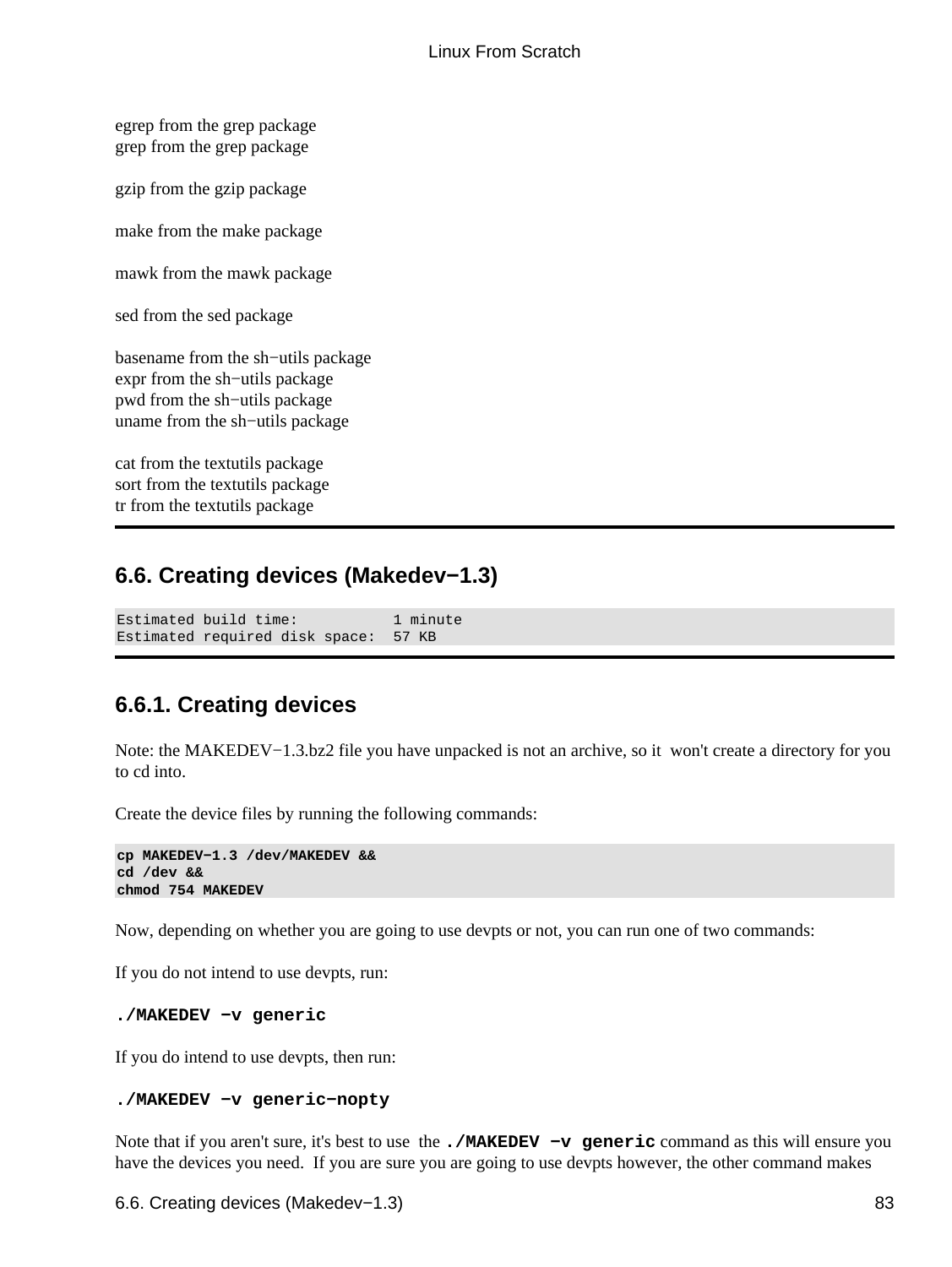#### Linux From Scratch

sure that you don't create a set of devices which you don't require.

MAKEDEV will create hda[1−20] to hdh[1−20] and such but keep in mind that you may not be able to use all of those devices due to kernel limitations regarding the max. number of partitions.

### **6.6.2. Command explanations**

**./MAKEDEV −v generic:** This creates generic devices. Normally, these devices are all the devices you need. It's possible that you are missing some special devices that are needed for your hardware configuration. Create them with ./MAKEDEV −v <device>. The **generic−nopty** option does a similar job but skips some devices which are not needed if you are using devpts.

### **6.6.3. Contents**

The MAKEDEV package contains the MAKEDEV script.

### **6.6.4. Description**

MAKEDEV is a script that can help in creating the necessary static device files that usually reside in the /dev directory.

### **6.6.5. Dependencies**

MAKEDEV−1.3 needs the following to be installed:

sh from the bash package

chmod from the fileutils package chown from the fileutils package cp from the fileutils package ln from the fileutils package mknod from the fileutils package mv from the fileutils package rm from the fileutils package

grep from the grep package

expr from the sh−utils package

### **6.7. Installing Man−pages−1.39**

Estimated build time: 1 minute Estimated required disk space: 5 MB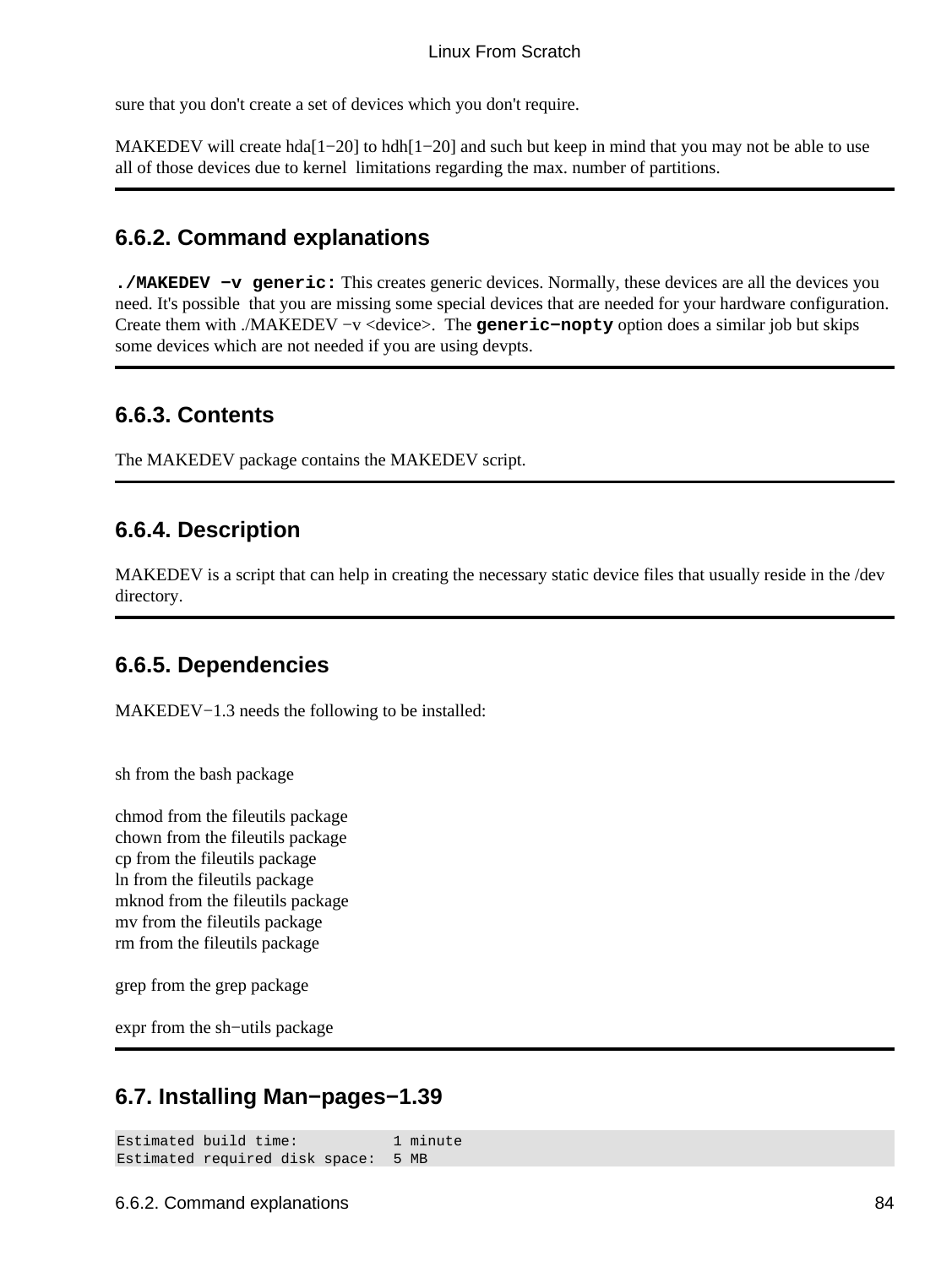### **6.7.1. Installation of Man−pages**

Before man−pages is installed, the patch file has to be unpacked. Install Man−pages by running the following commands:

**patch −Np1 −i ../man−pages−1.39.patch && make install**

### **6.7.2. Command explanations**

**patch −Np1 −i ../man−pages−1.39.patch**: We patch the man−pages package to include pages for **ldd** and **ld.so**.

### **6.7.3. Contents**

The Man−pages package contains various manual pages that don't come with the packages.

### **6.7.4. Description**

Examples of provided manual pages are the manual pages describing all the C and C++ functions, few important /dev/ files and more.

### **6.7.5. Dependencies**

Man−pages−1.39 needs the following to be installed:

sh from the bash package

install from the fileutils package

make from the make package

patch from the patch package

### **6.8. Installing Findutils−4.1**

Estimated build time: 1 minute Estimated required disk space: 3 MB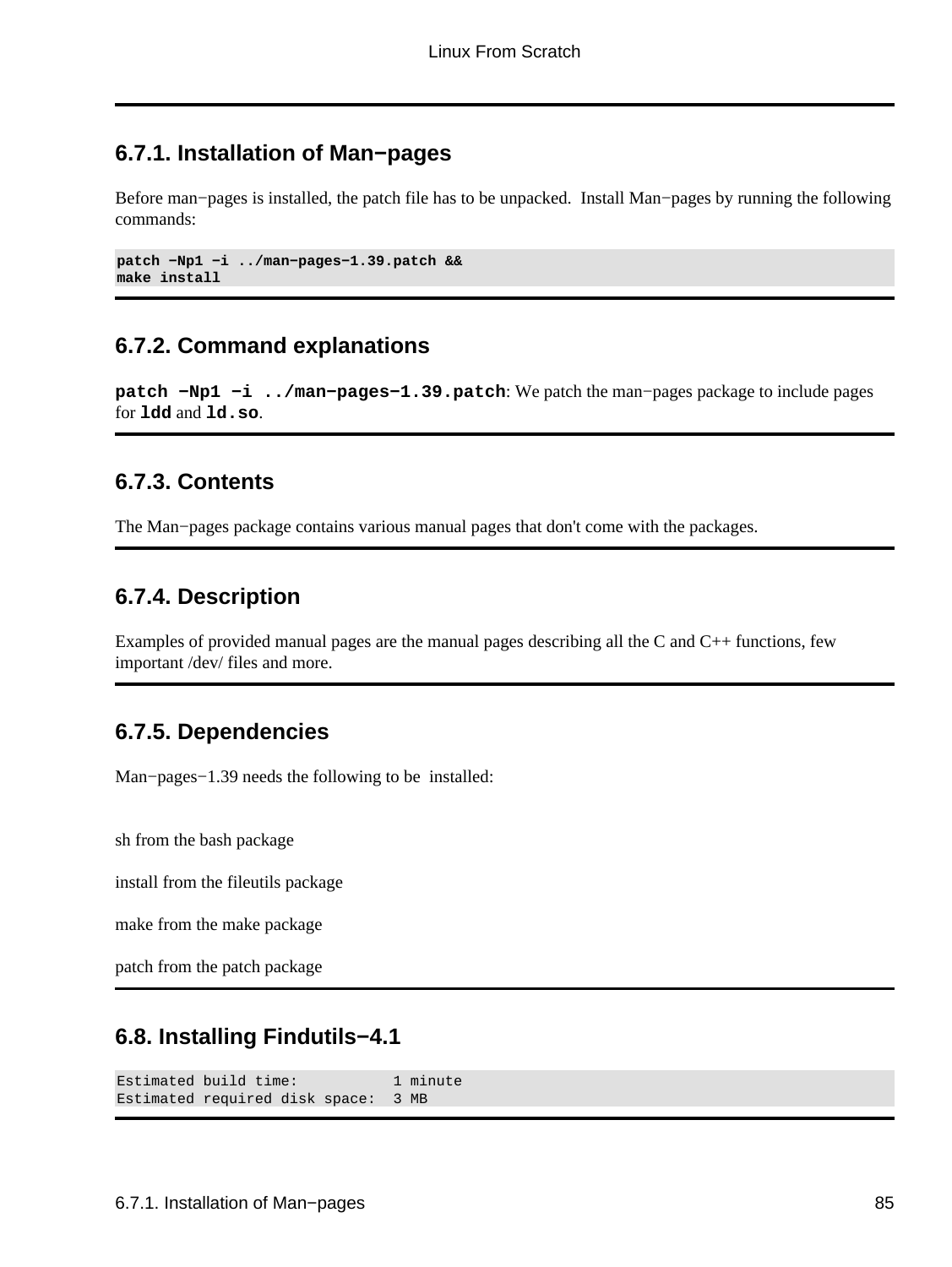# **6.8.1. Installing Findutils**

Before Findutils is installed the findutils patch file has to be unpacked.

Install Findutils by running the following commands:

```
patch −Np1 −i ../findutils−4.1.patch &&
./configure −−prefix=/usr &&
make &&
make libexecdir=/usr/bin install
```
### **6.8.2. Command explanations**

**patch −Np1 −i ../findutils−4.1.patch**: This patch is to fix some compliation errors by avoiding a variable conflict and changing some bad syntax.

### **6.8.3. Contents**

The Findutils package contains the find, locate, updatedb, xargs, frcode, code and bigram programs.

### **6.8.4. Description**

#### **6.8.4.1. Find**

The find program searches for files in a directory hierarchy which match a certain criteria. If no criteria is given, it lists all files in the current directory and it's subdirectories.

#### **6.8.4.2. Locate**

Locate scans a database which contain all files and directories on a filesystem. This program lists the files and directories in this database matching a certain criteria. If a user is looking for a file this program will scan the database and tell him exactly where the files he requested are located. This only makes sense if the locate database is fairly up−to−date else it will provide out−of−date information.

#### **6.8.4.3. Updatedb**

The updatedb program updates the locate database. It scans the entire file system (including other file system that are currently mounted unless it is told not to do so) and puts every directory and file it finds into the database that's used by the locate program which retrieves this information. It's a good practice to update this database once a day to have it up−to−date whenever it is needed.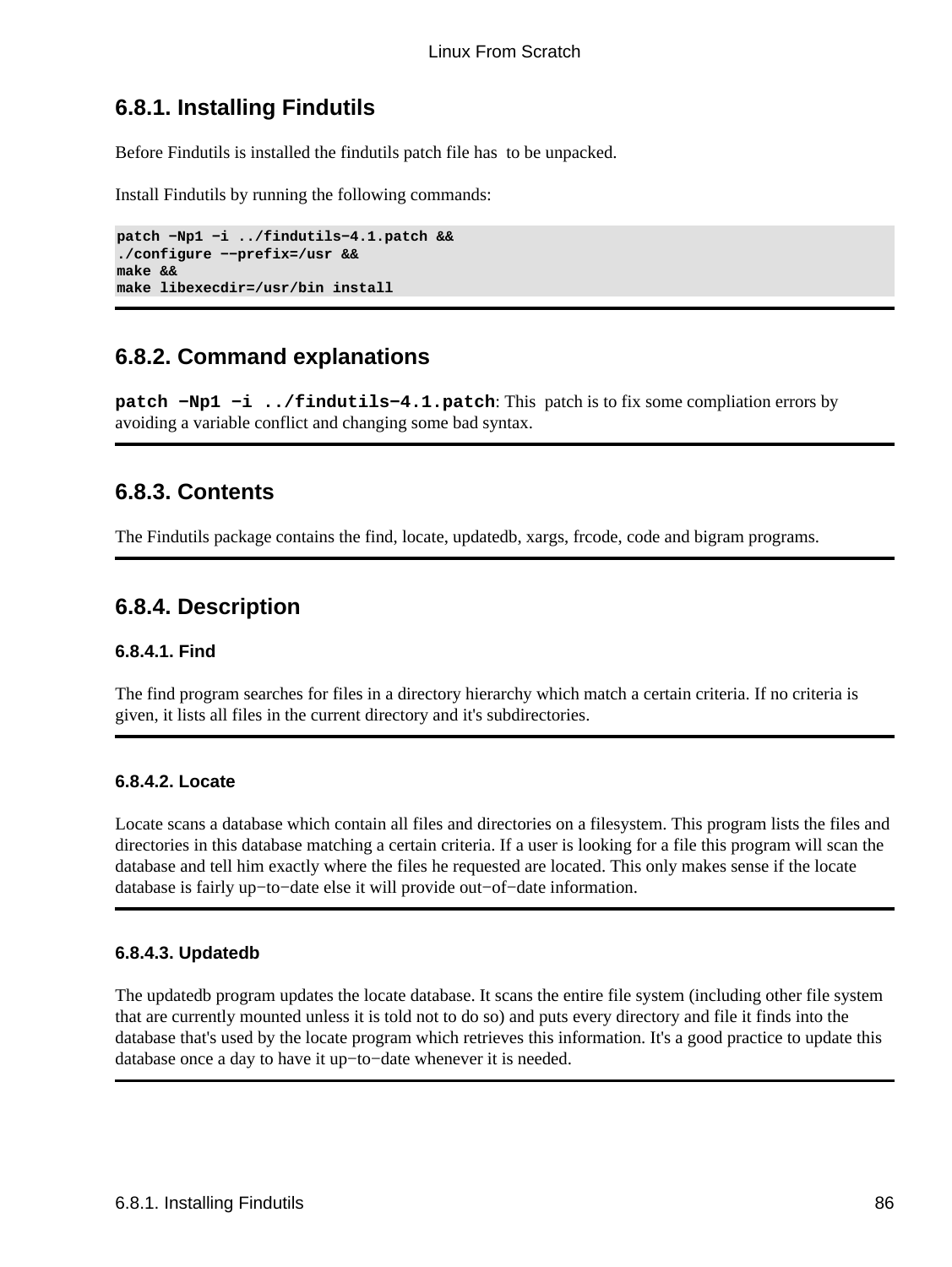#### Linux From Scratch

#### **6.8.4.4. Xargs**

The xargs command applies a command to a list of files. If there is a need to perform the same command on multiple files, a file can be created that contains all these files (one per line) and use xargs to perform that command on the list.

#### **6.8.4.5. frcode**

updatedb runs a program called frcode to compress the list of file names using front−compression, which reduces the database size by a factor of 4 to 5.

#### **6.8.4.6. code**

code is the ancestor of frcode. It was used in older−style locate databases.

#### **6.8.4.7. bigram**

bigram is used together with code to produce older−style locate databases. To learn more about these last three programs, read the locatedb.5 manual page.

### **6.8.5. Dependencies**

Findutils−4.1 needs the following to be installed:

sh from the bash package

ar from the binutils package as from the binutils package ld from the binutils package

chmod from the fileutils package cp from the fileutils package mv from the fileutils package rm from the fileutils package

grep from the grep package

cc from the gcc package

make from the make package

patch from the patch package

sed from the sed package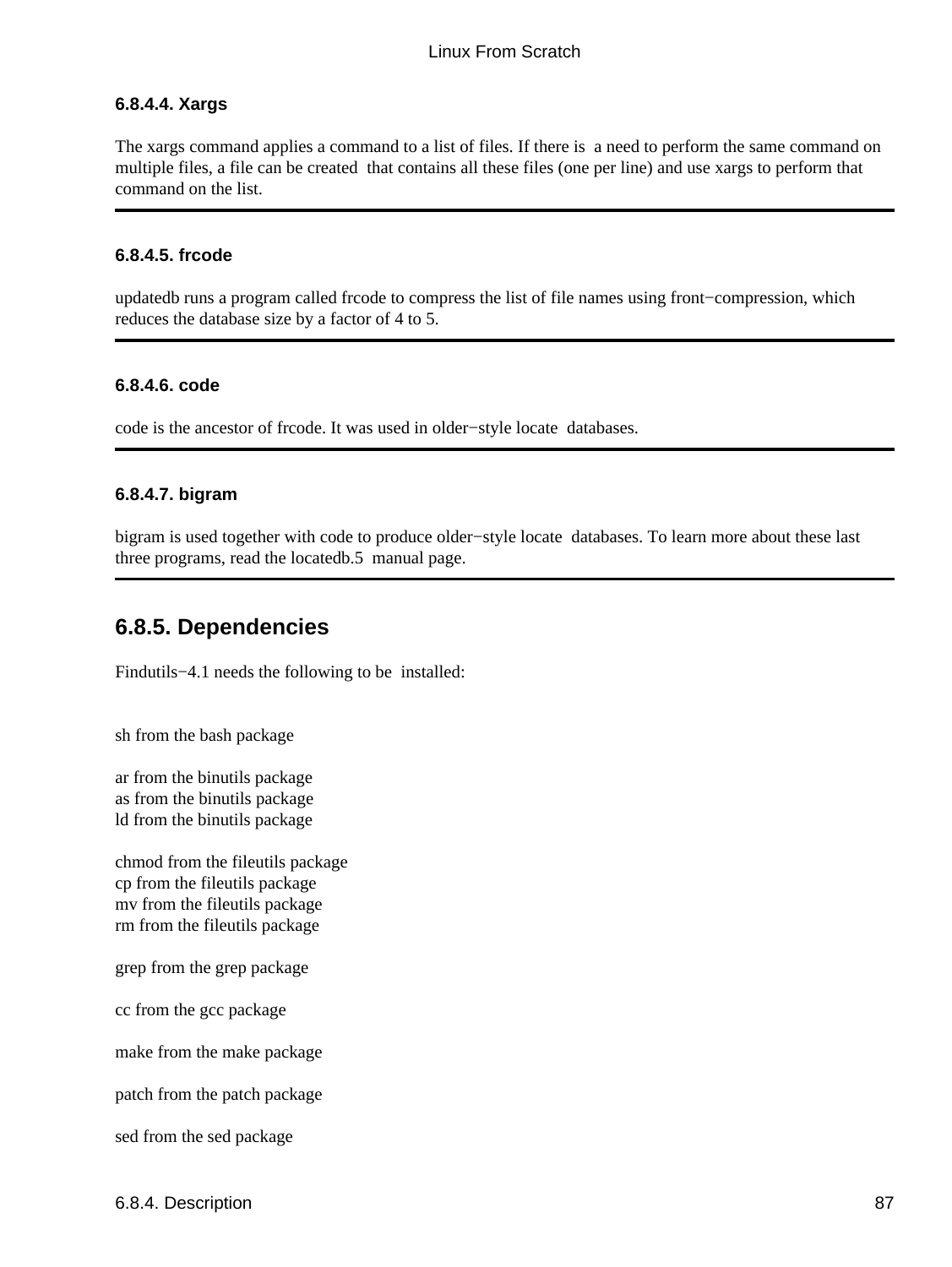basename from the sh−utils package date from the sh−utils package

cat from the textutils package tr from the textutils package

### **6.9. Installing Mawk−1.3.3**

Estimated build time: 1 minute Estimated required disk space: 2 MB

### **6.9.1. Installation of Mawk**

Install Mawk by running the following commands:

```
./configure &&
make &&
make BINDIR=/usr/bin \
    MANDIR=/usr/share/man/man1 install &&
cd /usr/bin &&
ln −sf mawk awk
```
### **6.9.2. Contents**

The Mawk package contains the mawk program.

### **6.9.3. Description**

#### **6.9.3.1. mawk**

Mawk is an interpreter for the AWK Programming Language. The AWK language is useful for manipulation of data files, text retrieval and processing, and for prototyping and experimenting with algorithms.

### **6.9.4. Dependencies**

Mawk−1.3.3 needs the following to be installed:

chmod from the fileutils package cp from the fileutils package ln from the fileutils package rm from the fileutils package

as from the binutils package ld from the binutils package

6.9. Installing Mawk−1.3.3 88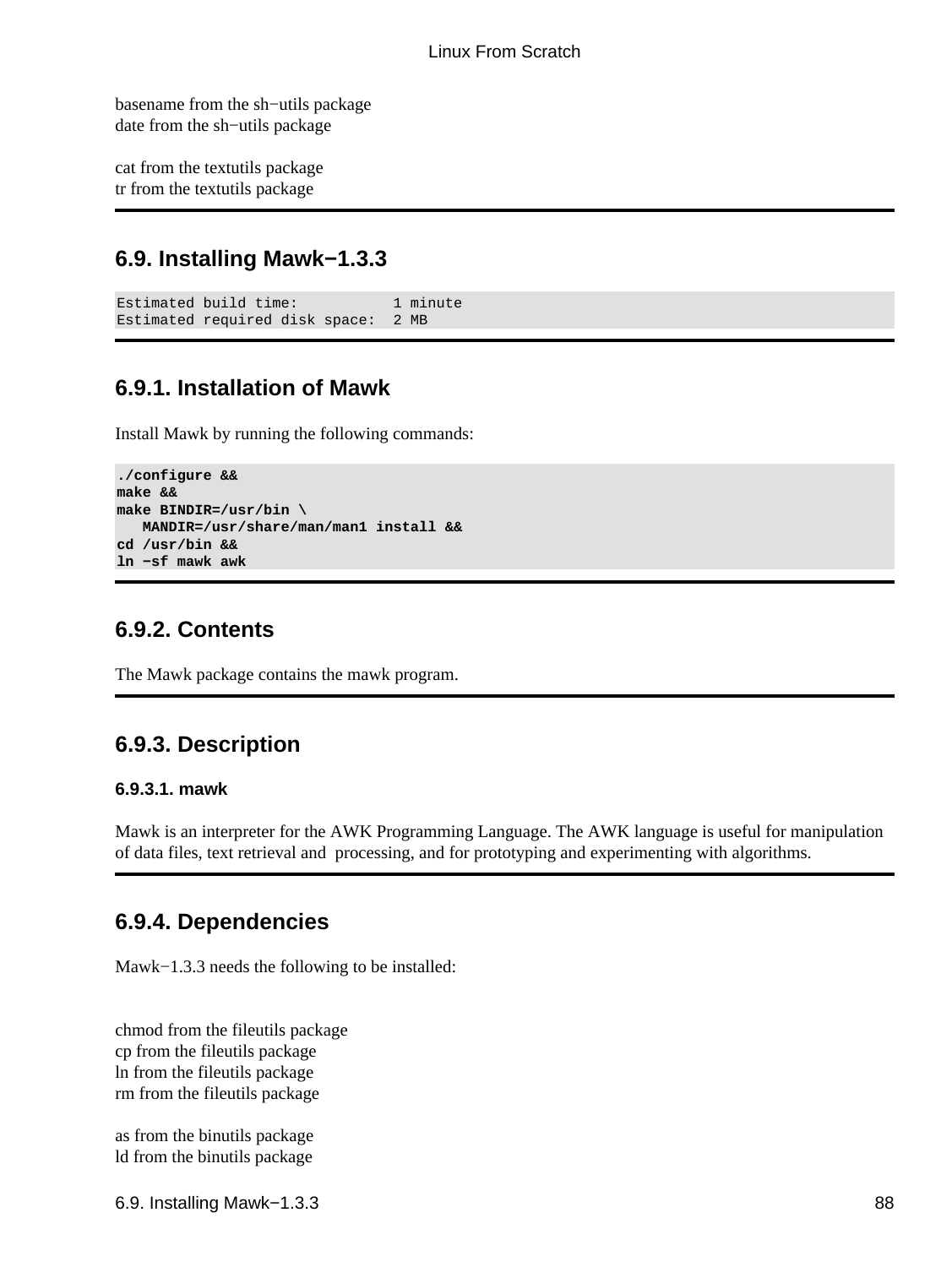cmp from the diffutils package

cc from the gcc package

egrep from the grep package grep from the grep package

make from the make package

sed from the sed package

tee from the sh−utils package

cat from the textutils package tr from the textutils package

### **6.10. Installing Ncurses−5.2**

Estimated build time: 6 minutes Estimated required disk space: 29 MB

### **6.10.1. Installation of Ncurses**

Install Ncurses by running the following commands:

```
./configure −−prefix=/usr −−libdir=/lib \
    −−with−shared −−disable−termcap &&
make &&
make install &&
cd /lib &&
mv *.a /usr/lib &&
chmod 755 *.5.2 &&
cd /usr/lib &&
ln −sf libncurses.a libcurses.a &&
ln −sf ../../lib/libncurses.so &&
ln −sf ../../lib/libcurses.so &&
ln −sf ../../lib/libform.so &&
ln −sf ../../lib/libpanel.so &&
ln −sf ../../lib/libmenu.so
```
### **6.10.2. Command explanations**

**−−with−shared:** This enables the build of the shared ncurses library files.

**−−disable−termcap:** Disabled the compilation of termcap fall back support.

**cd /lib && mv \*.a /usr/lib :** This moves all of the static ncurses library files from /lib to /usr/lib. /lib should only contain the shared files which are essential to the system when /usr may not be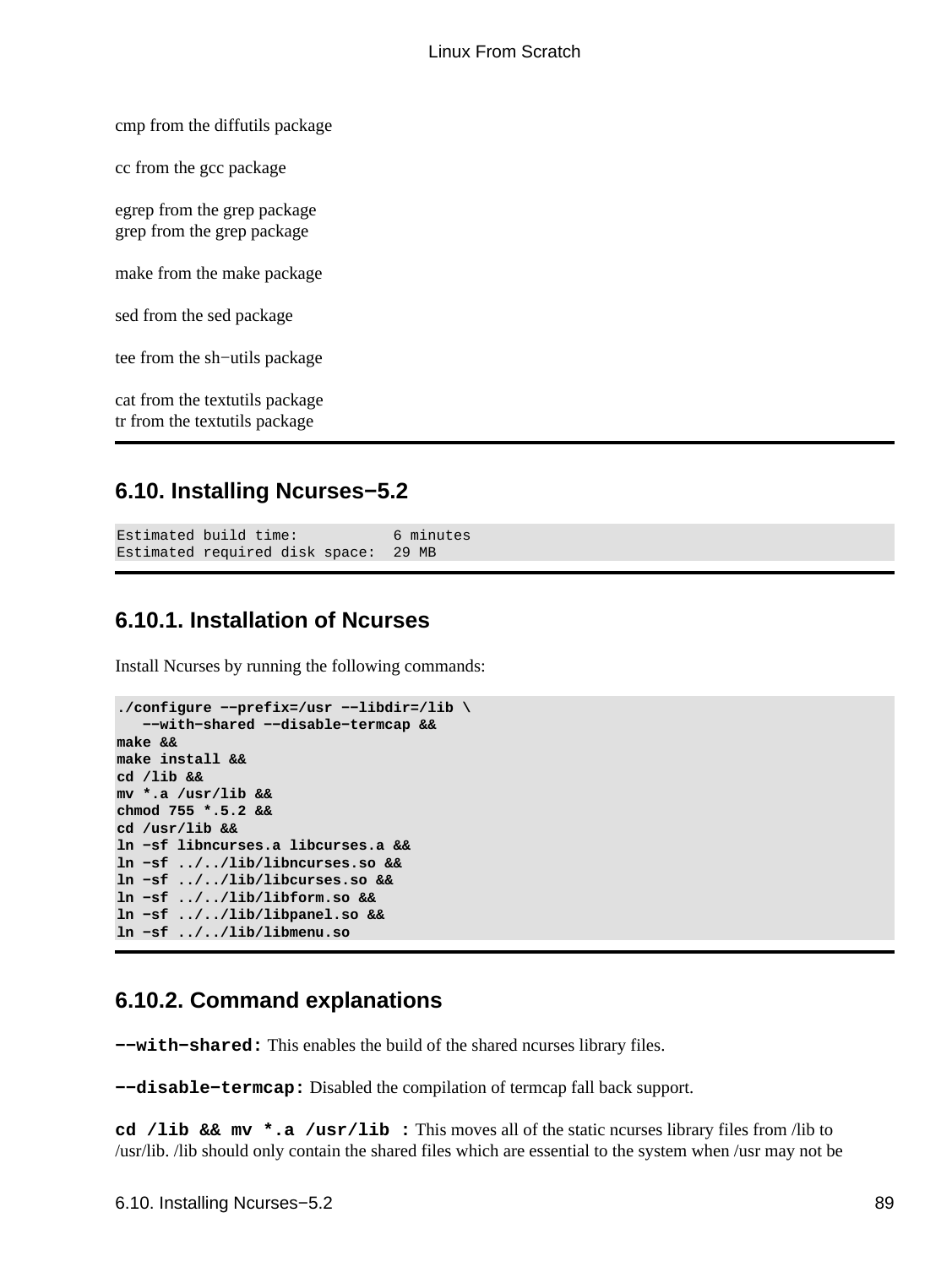mounted.

**chmod 755 \*.5.2:** Shared libraries should be executable. Ncurses install routine doesn't set the permissions properly so we do it manaully instead.

**ln −sf libncurses.a libcurses.a:** Some programs try to link using −lcurses instead of −lncurses. This symlink ensures that such programs will link without errors.

**ln −sf ../../lib/libncurses.so etc:** These links are created because if they aren't, the linker will not find the dynamic libraries when linking and so link all programs with the static versions.

# **6.10.3. Contents**

The Ncurses package contains the ncurses, panel, menu and form libraries. It also contains the tic, infocmp, clear, tput, toe and tset programs.

# **6.10.4. Description**

#### **6.10.4.1. The libraries**

The libraries that make up the Ncurses library are used to display text (often in a fancy way) on the screen. An example where ncurses is used is in the kernel's "make menuconfig" process. The libraries contain routines to create panels, menu's, form and general text display routines.

#### **6.10.4.2. Tic**

Tic is the terminfo entry−description compiler. The program translates a terminfo file from source format into the binary format for use with the ncurses library routines. Terminfo files contain information about the capabilities of a terminal.

#### **6.10.4.3. Infocmp**

The infocmp program can be used to compare a binary terminfo entry with other terminfo entries, rewrite a terminfo description to take advantage of the use= terminfo field, or print out a terminfo description from the binary file (term) in a variety of formats (the opposite of what tic does).

#### **6.10.4.4. clear**

The clear program clears the screen if this is possible. It looks in the environment for the terminal type and then in the terminfo database to figure out how to clear the screen.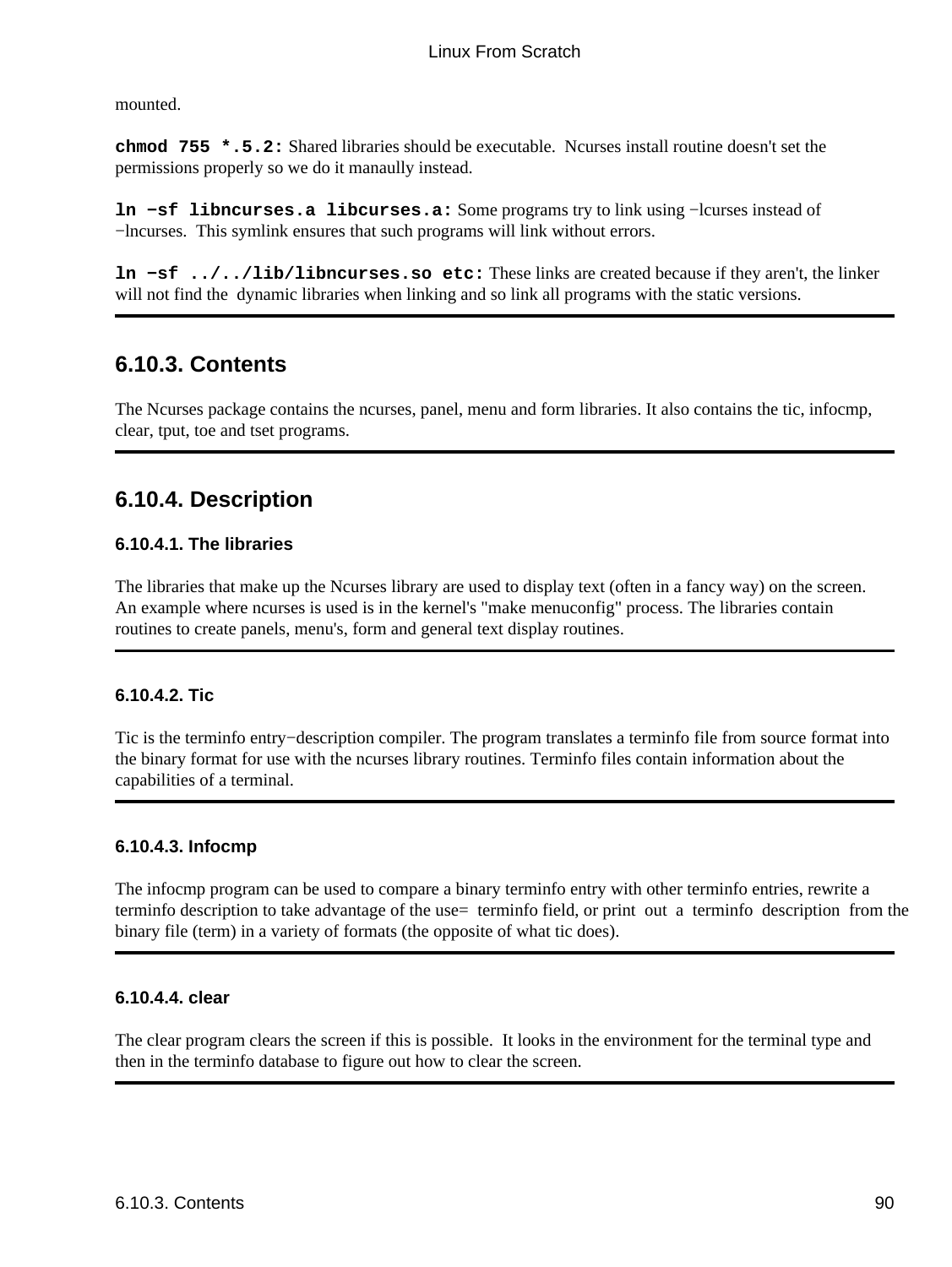### **6.10.4.5. tput**

The tput program uses the terminfo database to make the values of terminal−dependent capabilities and information available to the shell, to initialize or reset the terminal, or return the long name of the requested terminal type.

### **6.10.4.6. toe**

The toe program lists all available terminal types by primary name with descriptions.

### **6.10.4.7. tset**

The Tset program initializes terminals so they can be used, but it's not widely used anymore. It's provided for 4.4BSD compatibility.

## **6.10.5. Dependencies**

Ncurses−5.2 needs the following to be installed:

sh from the bash package

ar from the binutils package as from the binutils package ld from the binutils package

cmp from the diffutils package

chmod from the fileutils package cp from the fileutils package ln from the fileutils package mkdir from the fileutils package mv from the fileutils package rm from the fileutils package

c++ from the gcc package gcc from the gcc package

egrep from the grep package fgrep from the grep package grep from the grep package

make from the make package

mawk from the mawk package

sed from the sed package

6.10.4. Description 91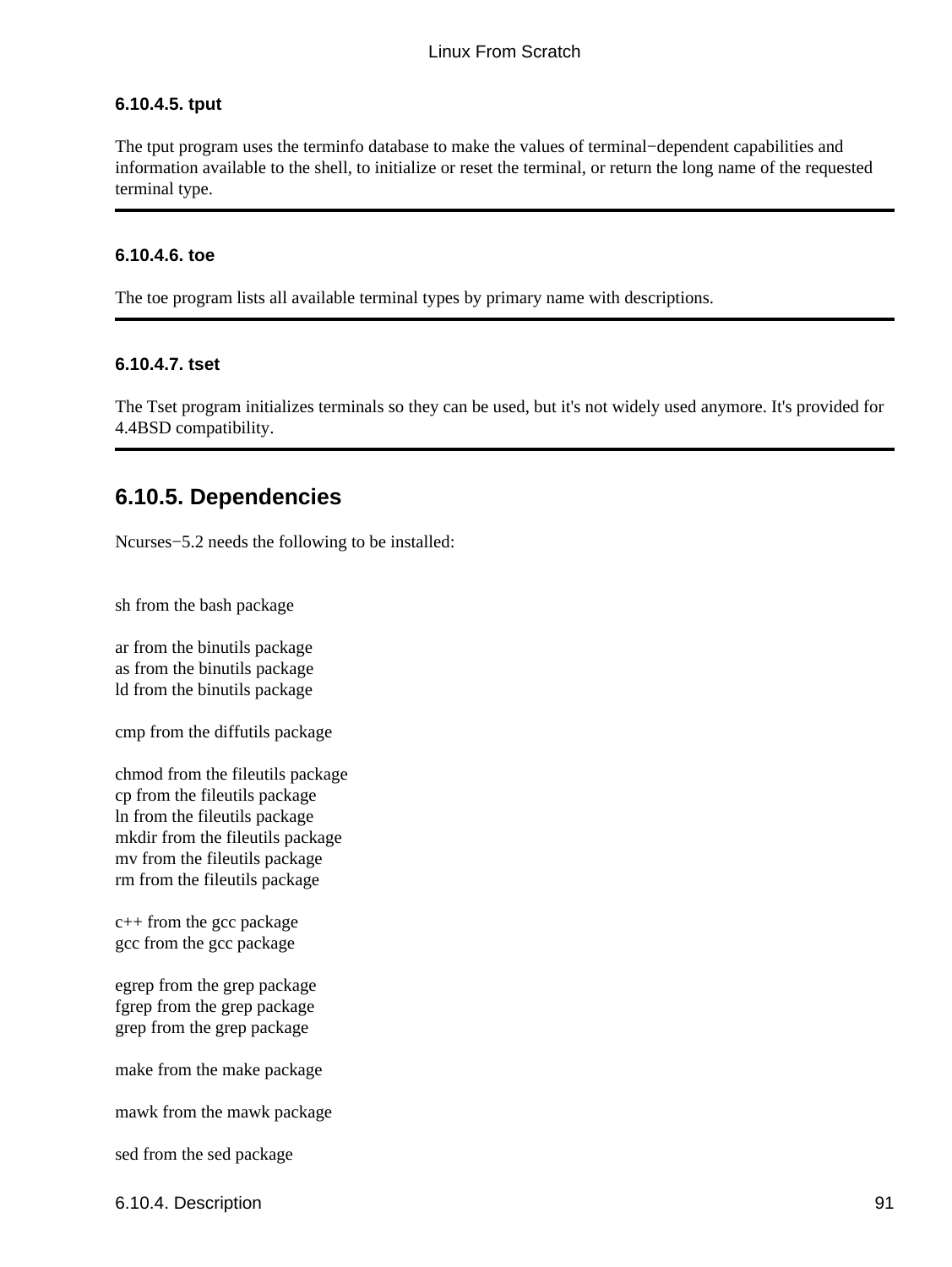basename from the sh−utils package date from the sh−utils package echo from the sh−utils package expr from the sh−utils package test from the sh−utils package uname from the sh−utils package

cat from the textutils package sort from the textutils package tr from the textutils package wc from the textutils package

# **6.11. Installing Vim−5.8**

Estimated build time: 2 minutes Estimated required disk space: 15 MB

# **6.11.1. Installation of Vim**

If you don't like vim to be installed as an editor on the LFS system, you may want to download an alternative and install an editor you prefer. There are a few hints how to install different editors available at <http://hints.linuxfromscratch.org/hints/>. The hints which are currently available are for Emacs, Joe and nano.

Both the vim−rt and vim−src packages need to be unpacked to install Vim. Both packages will unpack their files into the vim−5.8 directory. This won't overwrite any files from the other package. So it doesn't matter in which order it is done. Install Vim by running the following commands:

```
echo '#define SYS_VIMRC_FILE "/etc/vimrc"' >> \
    src/feature.h &&
./configure −−prefix=/usr &&
make &&
make install &&
cd /usr/bin &&
ln −sf vim vi
```
If you plan on installing the X Window system on your LFS system, you might want to re−compile Vim after you have installed X. Vim comes with a nice GUI version of the editor which requires X and a few other libraries to be installed. For more information read the Vim documentation.

# **6.11.2. FHS compliance notes**

The FHS says that editors like vim should use /var/lib/<editor> for their temporary state files, like temporary save files for example. If you wish vim to conform to the FHS, you should use this command set instead of the one presented above:

```
echo '#define SYS_VIMRC_FILE "/etc/vimrc"' >> \
   src/feature.h &&
```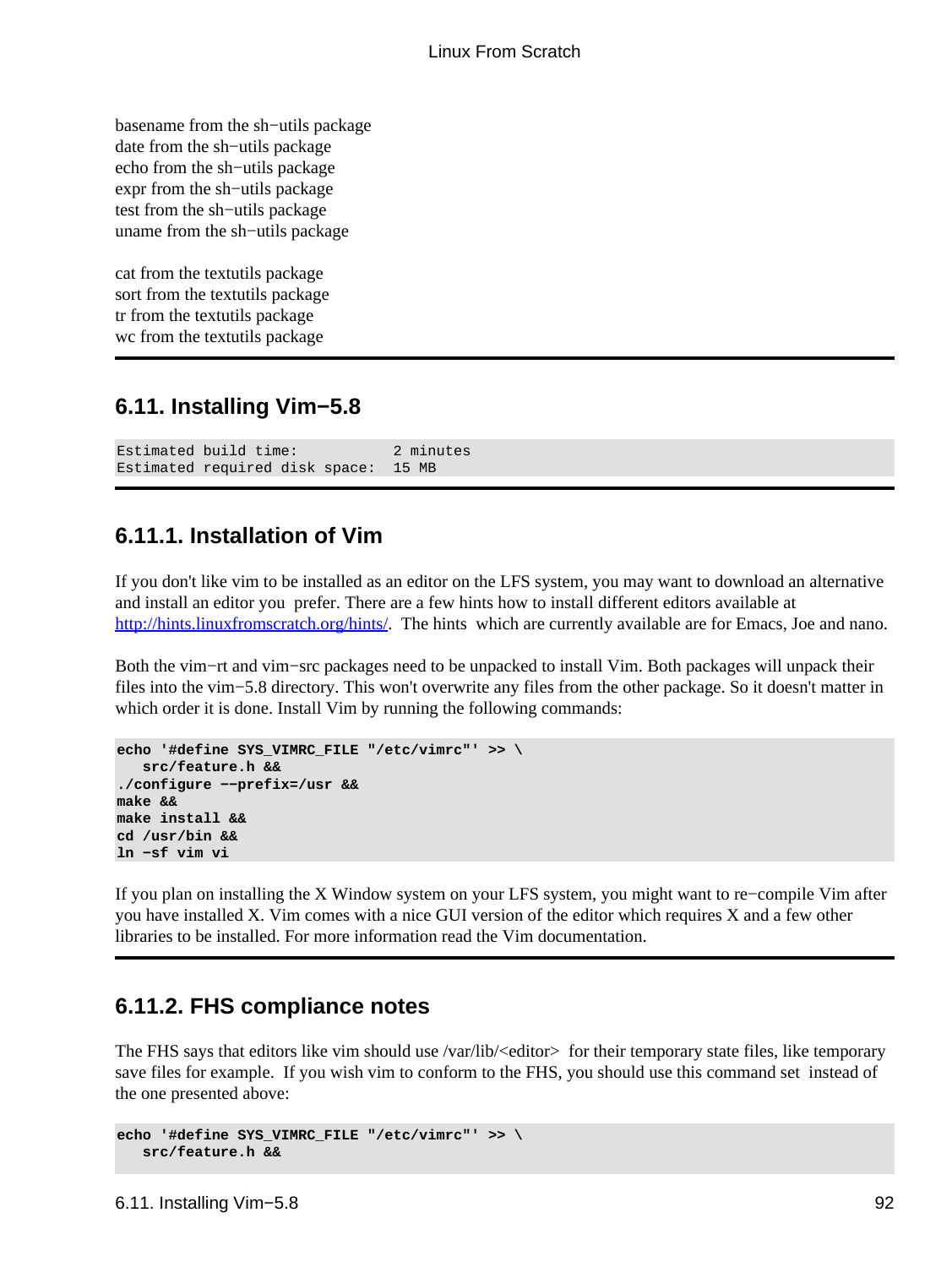```
./configure −−prefix=/usr −−localstatedir=/var/lib/vim &&
make &&
make install &&
cd /usr/bin &&
ln −sf vim vi &&
mkdir /var/lib/vim
```
# **6.11.3. Command explanations**

**echo '#define SYS\_VIMRC\_FILE "/etc/vimrc"' >> src/feature.h:** This will change the location of the global vim configuration file vimrc to /etc rather than /usr/share/vim

# **6.11.4. Contents**

The Vim package contains the ex, gview, gvim, rgview, rgvim, rview, rvim, view, vim, vimtutor and xxd programs.

# **6.11.5. Description**

## **6.11.5.1. ex**

ex starts vim in Ex mode.

#### **6.11.5.2. gview**

gview is the GUI version of view.

### **6.11.5.3. gvim**

gvim is the GUI version of vim.

### **6.11.5.4. rgview**

rgview is the GUI version of rview.

#### **6.11.5.5. rgvim**

rgvim is the GUI version of rvim.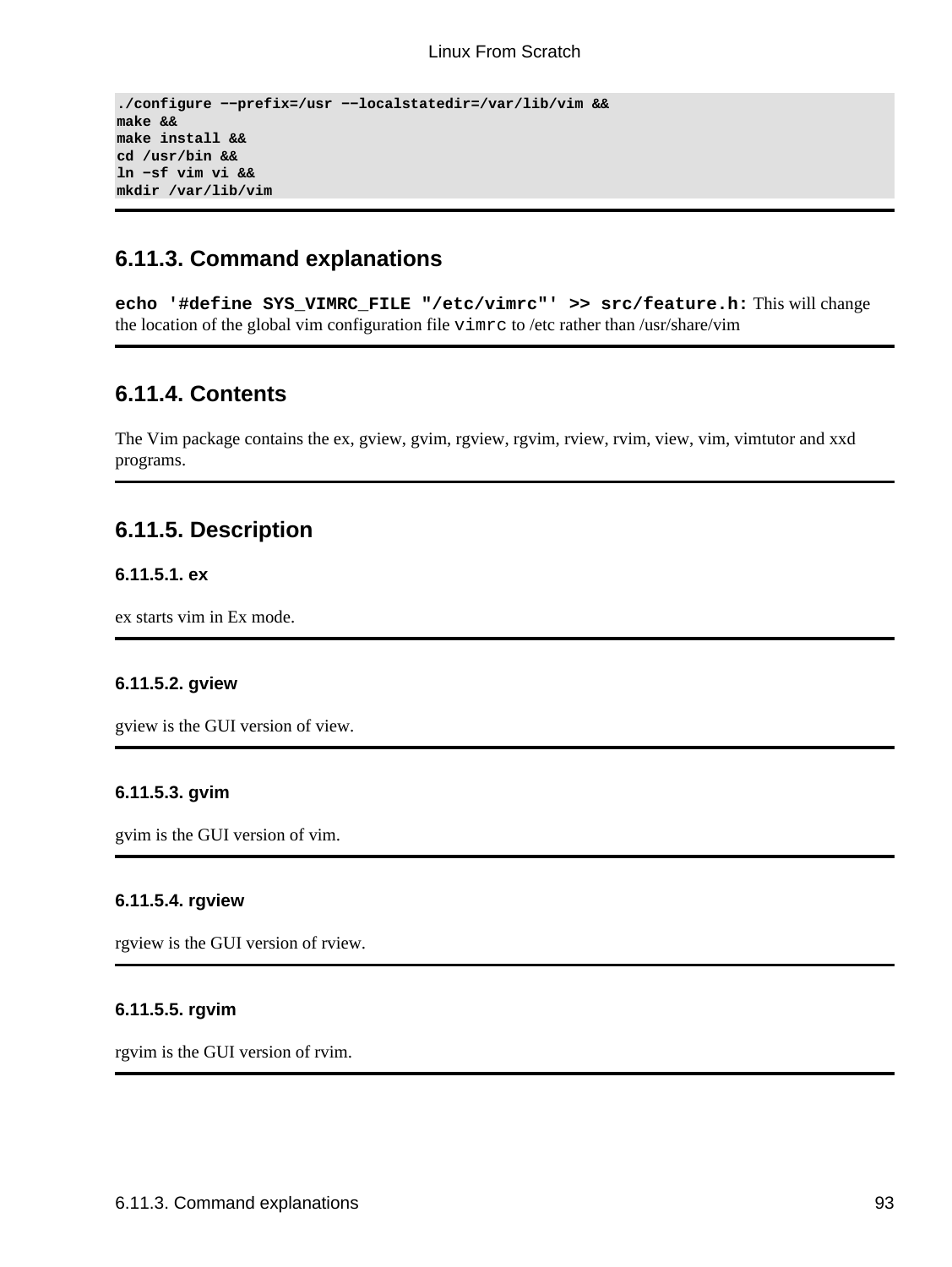#### **6.11.5.6. rview**

rview is a restricted version of view. No shell commands can be started and Vim can't be suspended.

### **6.11.5.7. rvim**

rvim is the restricted version of vim. No shell commands can be started and Vim can't be suspended.

### **6.11.5.8. view**

view starts vim in read−only mode.

#### **6.11.5.9. vim**

vim starts vim in the normal, default way.

### **6.11.5.10. vimtutor**

vimtutor starts the Vim tutor.

### **6.11.5.11. xxd**

xxd makes a hexdump or does the reverse.

# **6.11.6. Dependencies**

Vim−5.8 needs the following to be installed:

sh from the bash package

ld from the binutils package as from the binutils package

cmp from the diffutils package diff from the diffutils package

chmod from the fileutils package cp from the fileutils package ln from the fileutils package mkdir from the fileutils package mv from the fileutils package rm from the fileutils package touch from the fileutils package

6.11.5. Description 94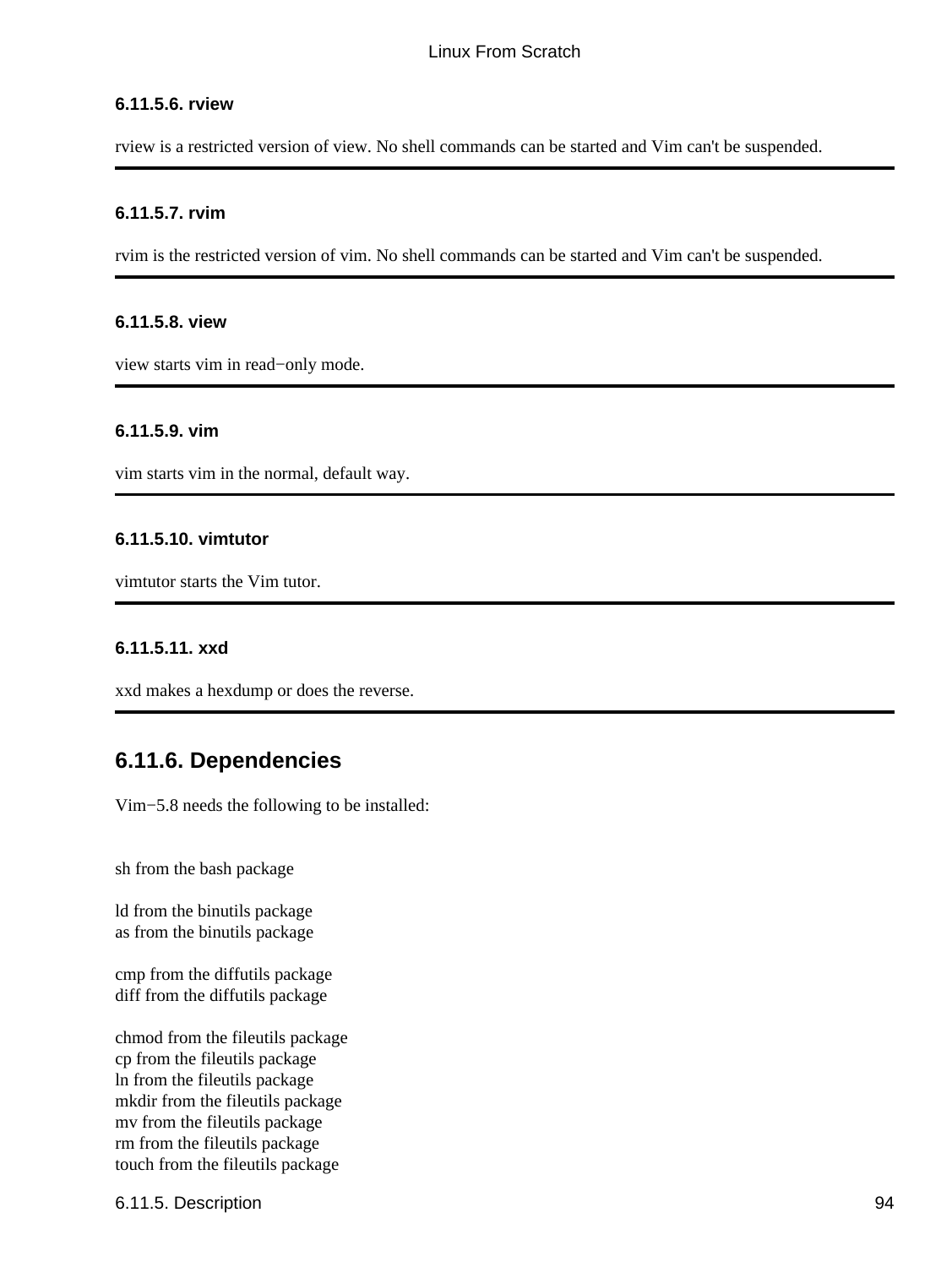find from the find package

cc from the gcc package

grep from the grep package

make from the make package

hostname from the net−tools package

sed from the sed package

echo from the sh−utils package expr from the sh−utils package uname from the sh−utils package whoami from the sh−utils package

cat from the textutils package tr from the textutils package wc from the textutils package

# **6.12. Installing GCC−2.95.3**

Estimated build time: 22 minutes Estimated required disk space: 148 MB

# **6.12.1. Installation of GCC**

This package is known to behave badly when you have changed its default optimization flags (including the −march and −mcpu options). GCC is best left alone, so we recommend you unsetting CFLAGS, CXXFLAGS and other such variables/settings that would change the default optimization that it comes with.

Install GCC by running the following commands. These commands will build the C and C++ compiler. Other compilers are available within the gcc package. If you want to build all the other availble compilers too, leave out the −−enable−languages=c,c++ option in the configure command. See the GCC documentation for more details on which additional compilers are available.

Note: the build of other compilers is not tested by the people who actively work on LFS.

```
patch −Np1 −i ../gcc−2.95.3−2.patch &&
mkdir ../gcc−build &&
cd ../gcc−build &&
../gcc−2.95.3/configure −−prefix=/usr −−enable−shared \
    −−enable−languages=c,c++ −−enable−threads=posix &&
make bootstrap &&
make install
```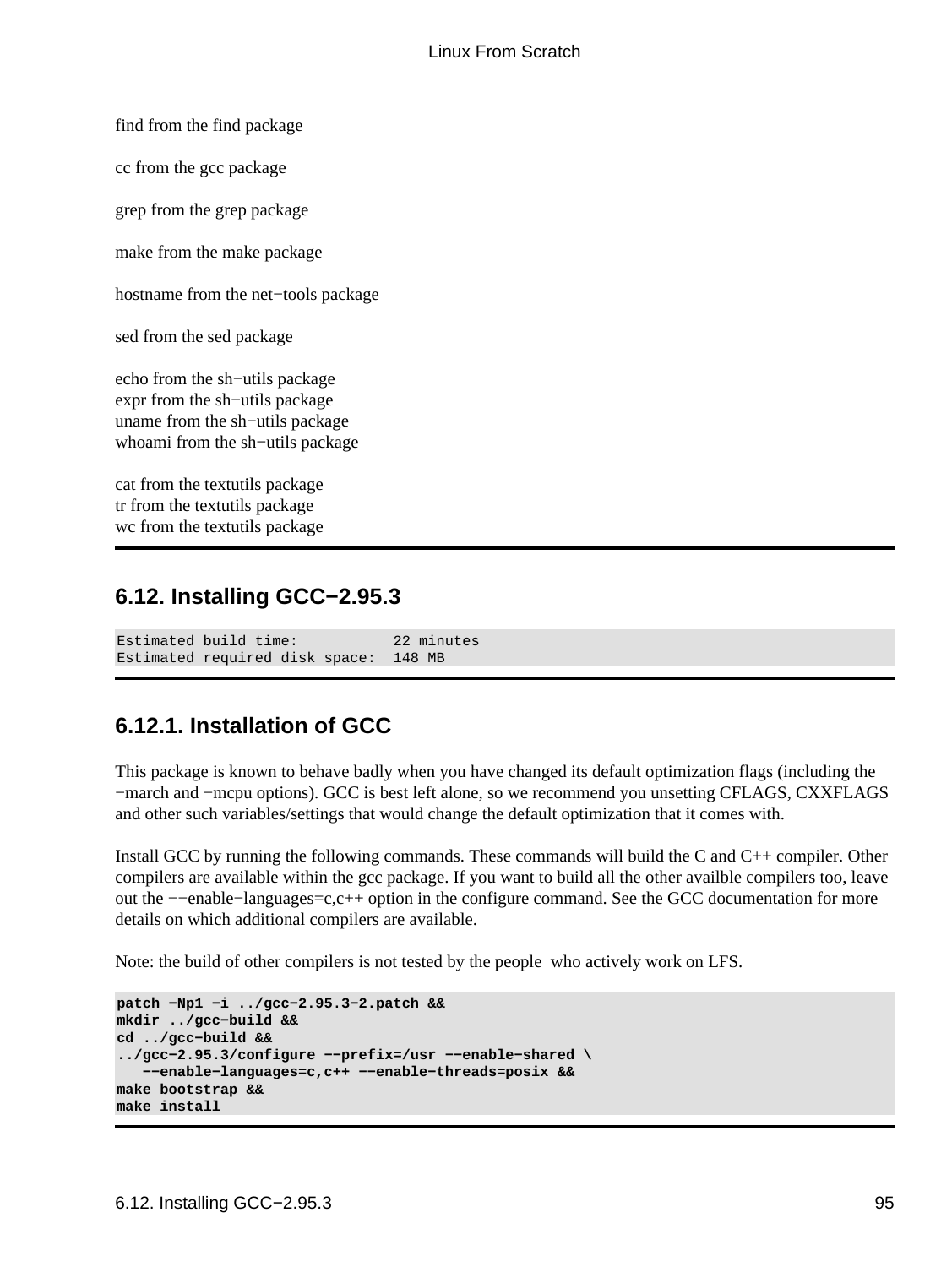# **6.12.2. Contents**

The GCC package contains compilers, preprocessors and the GNU C++ Library.

# **6.12.3. Description**

## **6.12.3.1. Compiler**

A compiler translates source code in text format to a format that a computer understands. After a source code file is compiled into an object file, a linker will create an executable file from one or more of these compiler generated object files.

### **6.12.3.2. Preprocessor**

A preprocessor pre−processes a source file, such as including the contents of header files into the source file. It's a good idea to not do this manually to save a lot of time. Someone just inserts a line like #include <filename>. The preprocessor inserts the contents of that file into the source file. That's one of the things a preprocessor does.

## **6.12.3.3. C++ Library**

The C++ library is used by C++ programs. The C++ library contains functions that are frequently used in C++ programs. This way the programmer doesn't have to write certain functions (such as writing a string of text to the screen) from scratch every time he creates a program.

# **6.12.4. Dependencies**

GCC−2.95.3 needs the following to be installed:

sh from the bash package

ar from the binutils package as from the binutils package ld from the binutils package nm from the binutils package ranlib from the binutils package

cmp from the diffutils package

chmod from the fileutils package cp from the fileutils package ln from the fileutils package ls from the fileutils package mkdir from the fileutils package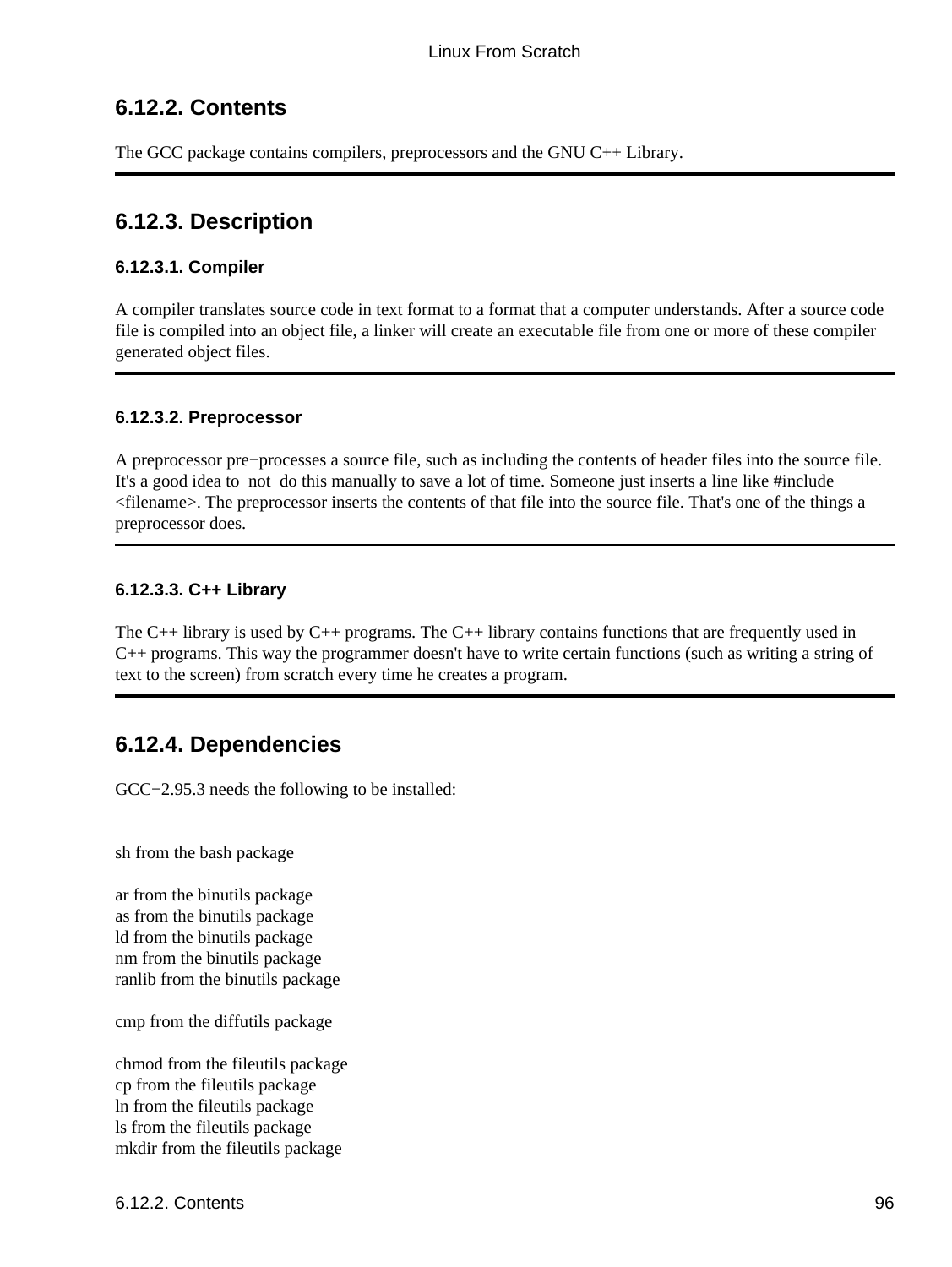mv from the fileutils package rm from the fileutils package touch from the fileutils package

find from the find package

gcc from the gcc package cc from the gcc package

egrep from the grep package grep from the grep package

make from the make package

mawk from the mawk package

sed from the sed package

basename from the sh−utils package echo from the sh−util package expr from the sh−utils package sleep from the sh−utils package true from the sh−utils package uname from the sh−utils package

tar from the tar package

makeinfo from the texinfo package

cat from the textutils package head from the textutils package sort from the textutils package tail from the textutils package tr from the textutils package uniq from the textutils package

# **6.13. Installing Bison−1.28**

Estimated build time: 1 minute Estimated required disk space: 3 MB

# **6.13.1. Installation of Bison**

Install Bison by running the following commands:

```
./configure −−prefix=/usr \
    −−datadir=/usr/share/bison &&
make &&
make install
```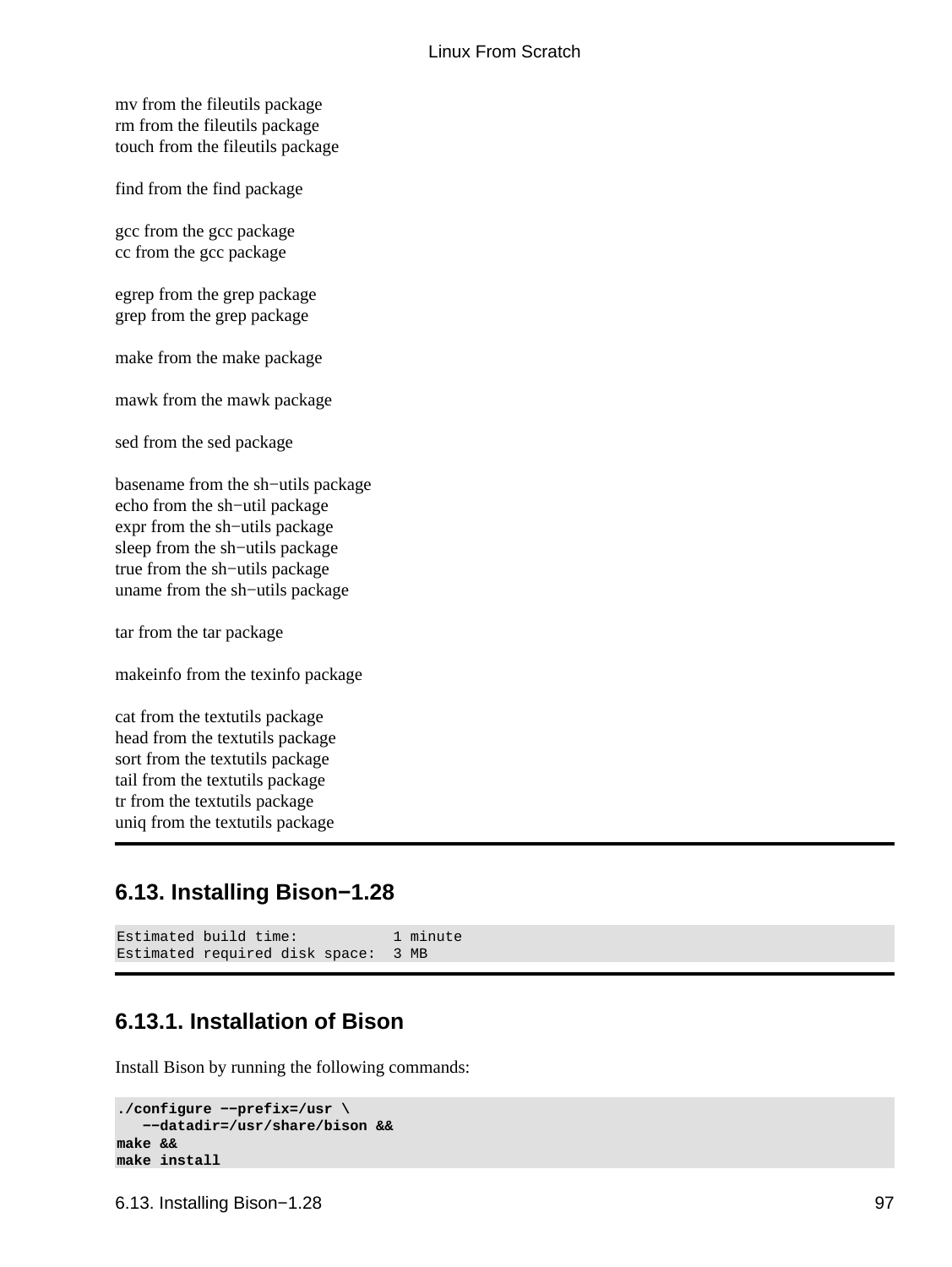Some programs don't know about bison and try to find the yacc program (bison is a (better) alternative for yacc). So to please those few programs out there we'll create a yacc script that calls bison and have it emulate yacc's output file name conventions.

Create a new file /usr/bin/yacc by running the following:

```
cat > /usr/bin/yacc << "EOF"
#!/bin/sh
# Begin /usr/bin/yacc
exec /usr/bin/bison −y "$@"
# End /usr/bin/yacc
EOF
chmod 755 /usr/bin/yacc
```
## **6.13.2. Command explanations**

**−−datadir=/usr/share/bison:** This installs the bison grammar files in /usr/share/bison rather than /usr/share.

# **6.13.3. Contents**

The Bison package contains the bison program.

# **6.13.4. Description**

Bison is a parser generator, a replacement for YACC. YACC stands for Yet Another Compiler Compiler. What is Bison then? It is a program that generates a program that analyzes the structure of a text file. Instead of writing the actual program a user specifies how things should be connected and with those rules a program is constructed that analyzes the text file.

There are a lot of examples where structure is needed and one of them is the calculator.

Given the string :

 $1 + 2 * 3$ 

A human can easily come to the result 7. Why? Because of the structure. Our brain knows how to interpret the string. The computer doesn't know that and Bison is a tool to help it understand by presenting the string in the following way to the compiler:

> +  $/ \setminus$  \* 1  $/ \setminus$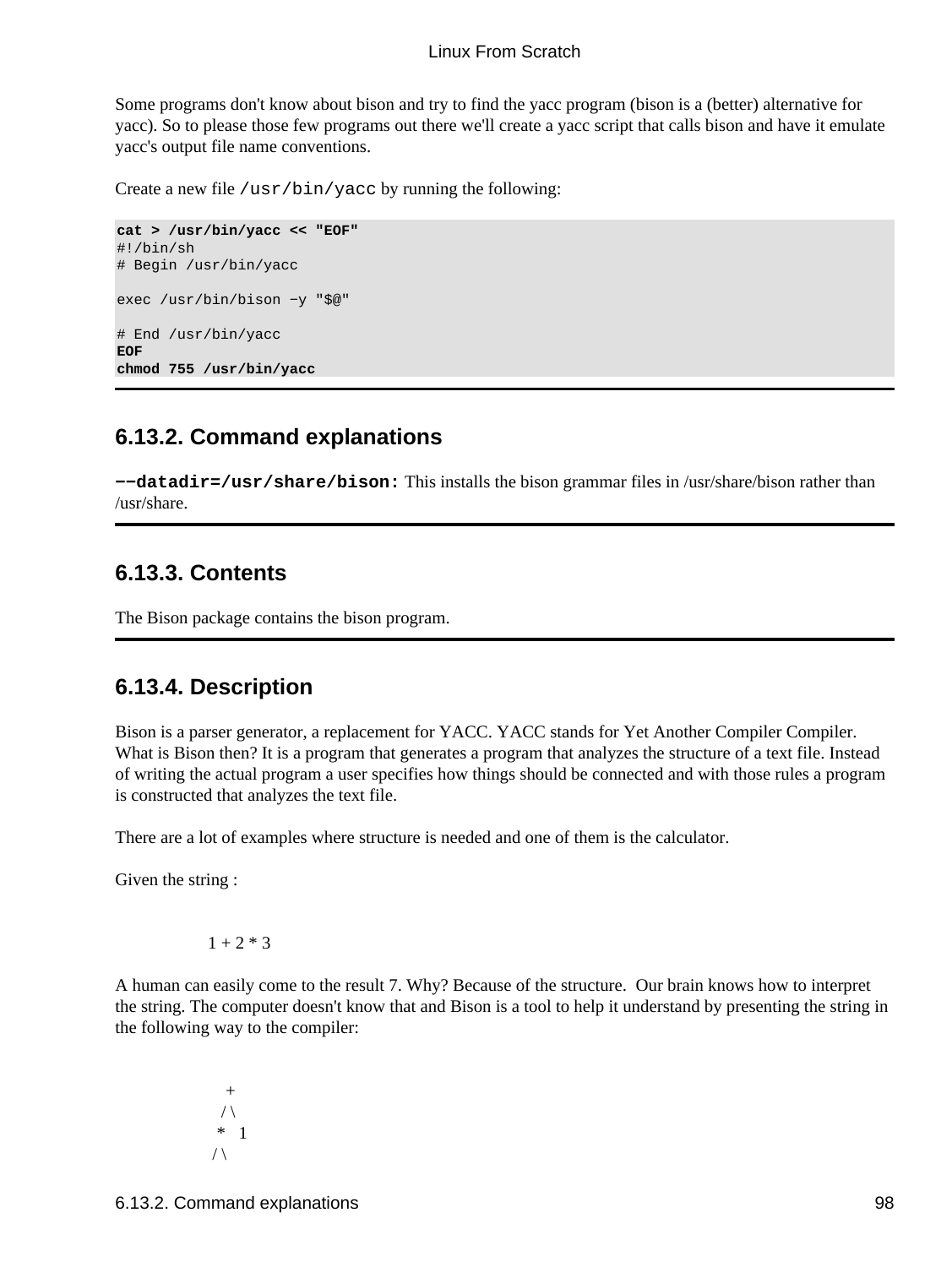2 3

Starting at the bottom of a tree and coming across the numbers 2 and 3 which are joined by the multiplication symbol, the computer multiplies 2 and 3. The result of that multiplication is remembered and the next thing that the computer sees is the result of 2\*3 and the number 1 which are joined by the add symbol. Adding 1 to the previous result makes 7. In calculating the most complex calculations can be broken down in this tree format and the computer just starts at the bottom and works it's way up to the top and comes with the correct answer. Of course, Bison isn't only used for calculators alone.

# **6.13.5. Dependencies**

Bison−1.28 needs the following to be installed:

sh from the bash package

ar from the binutils package as from the binutils package ld from the binutils package

cmp from the diffutils package

rm from the fileutils package cp from the fileutils package mkdir from the fileutils package ls from the fileutils package chmod from the fileutils package mv from the fileutils package ln from the fileutils package

cc from the gcc package

grep from the grep package

make from the make package

sed from the sed package

basename from the sh−utils package expr from the sh−utils package sleep from the sh−utils package

tr from the textutils package cat from the textutils package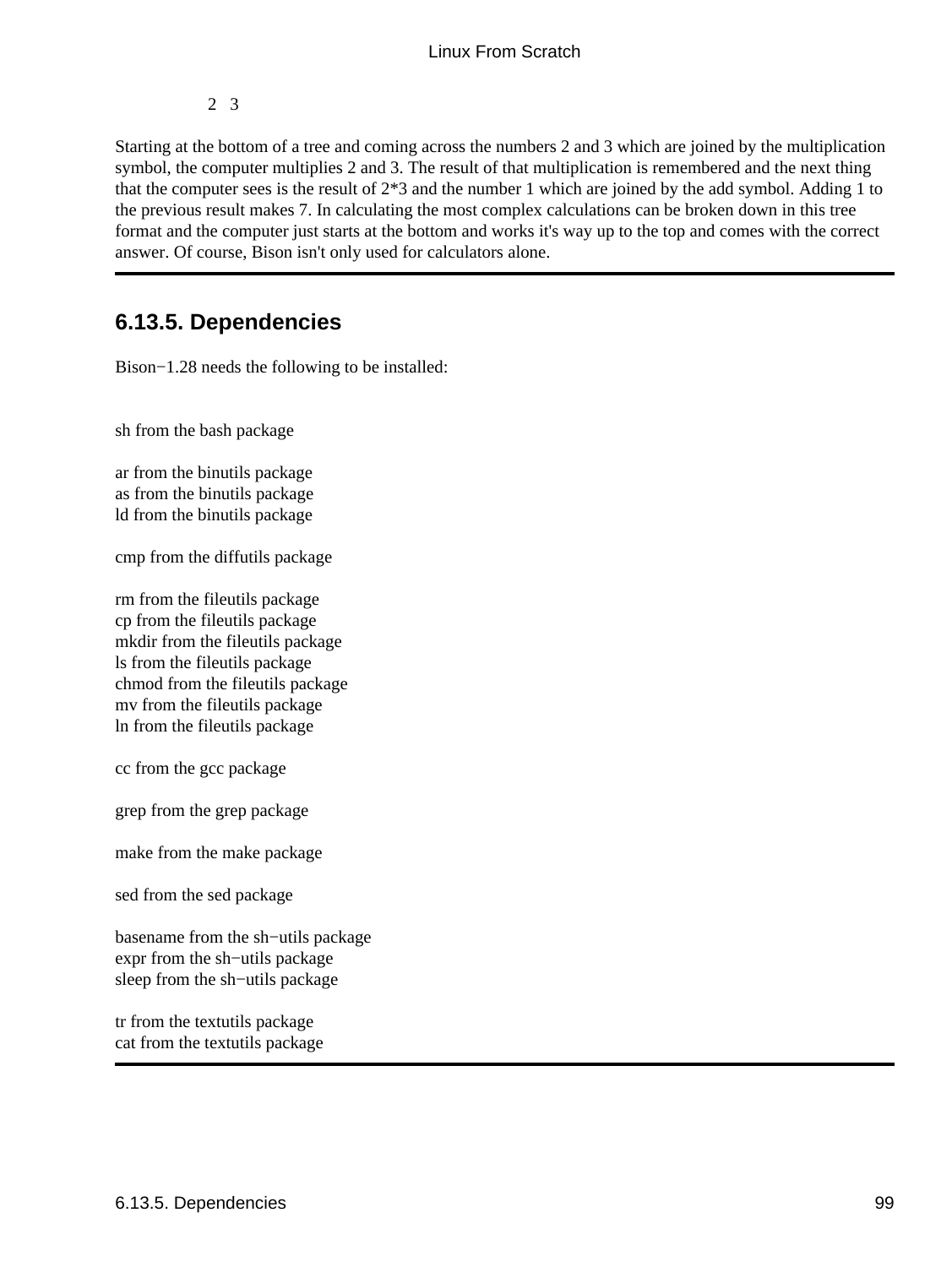# **6.14. Installing Less−358**

Estimated build time: 1 minute Estimated required disk space: 2 MB

## **6.14.1. Installation of Less**

Install Less by running the following commands:

```
./configure −−prefix=/usr −−bindir=/bin &&
make &&
make install
```
## **6.14.2. Contents**

The Less package contains the less program

## **6.14.3. Description**

The less program is a file pager (or text viewer). It displays the contents of a file with the ability to scroll. Less is an improvement on the common pager called "more". Less has the ability to scroll backwards through files as well and it doesn't need to read the entire file when it starts, which makes it faster when reading large files.

# **6.14.4. Dependencies**

Less−358 needs the following to be installed:

sh from the bash package

as from the binutils package ld from the binutils package

cmp from the diffutils package

chmod from the fileutils package cp from the fileutils package mv from the fileutils package rm from the fileutils package touch from the fileutils package

grep from the grep package

cc from the gcc package

6.14. Installing Less−358 100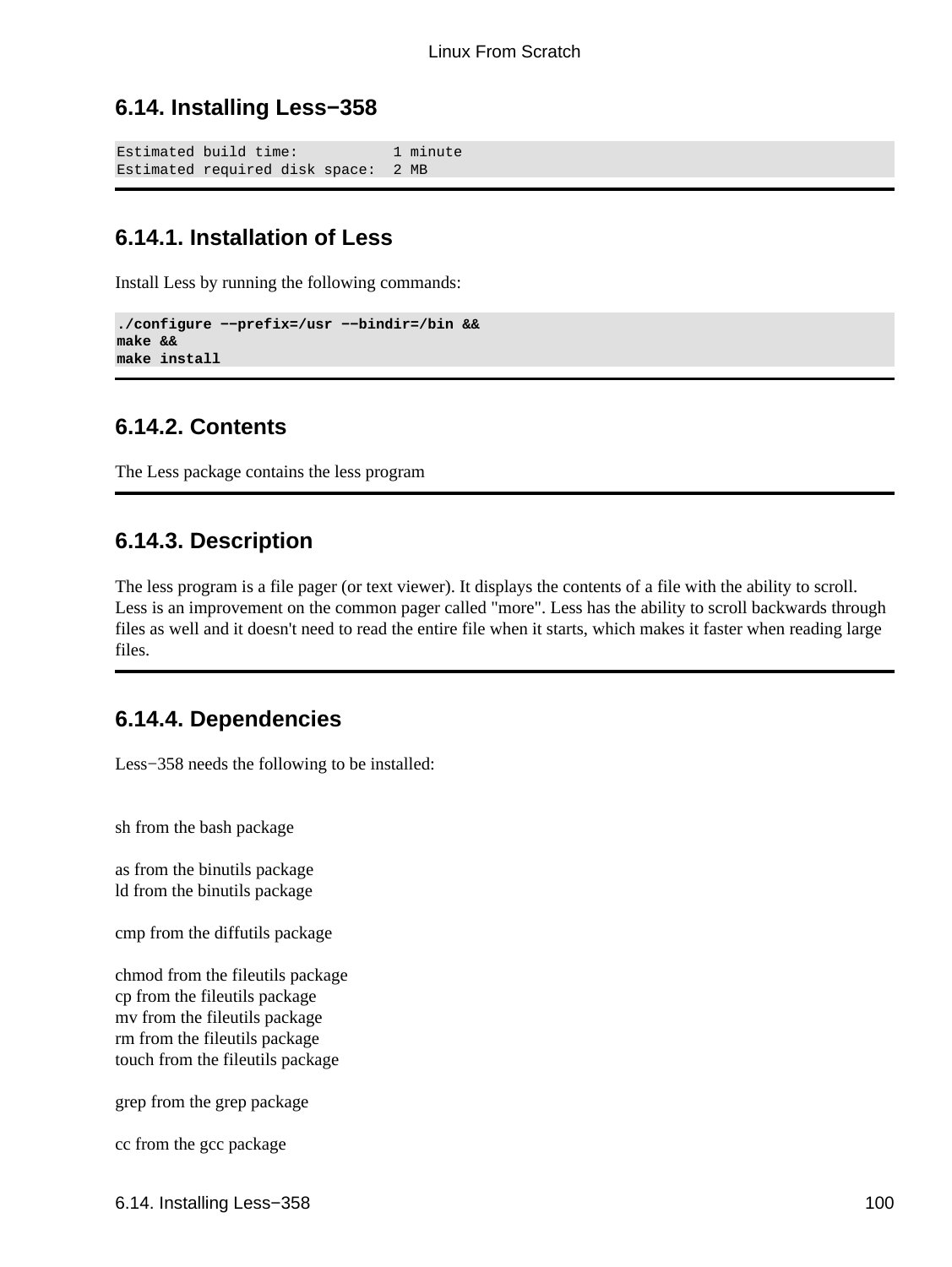make from the make package

sed from the sed package

dirname from the sh−utils package expr from the sh−utils package uname from the sh−utils package

cat from the textutils package tr from the textutils package

# **6.15. Installing Groff−1.17.2**

```
Estimated build time: 2 minutes
Estimated required disk space: 16 MB
```
# **6.15.1. Installation of Groff**

Install Groff by running the following commands:

```
./configure −−prefix=/usr &&
make &&
make install
```
# **6.15.2. Contents**

The Groff packages contains the addftinfo, afmtodit, eqn, grodvi, groff, grog, grohtml, grolj4, grops, grotty, hpftodit, indxbib, lkbib, lookbib, neqn, nroff, pfbtops, pic, psbb, refer, soelim, tbl, tfmtodit and troff programs.

# **6.15.3. Description**

### **6.15.3.1. addftinfo**

addftinfo reads a troff font file and adds some additional font−metric information that is used by the groff system.

## **6.15.3.2. afmtodit**

afmtodit creates a font file for use with groff and grops.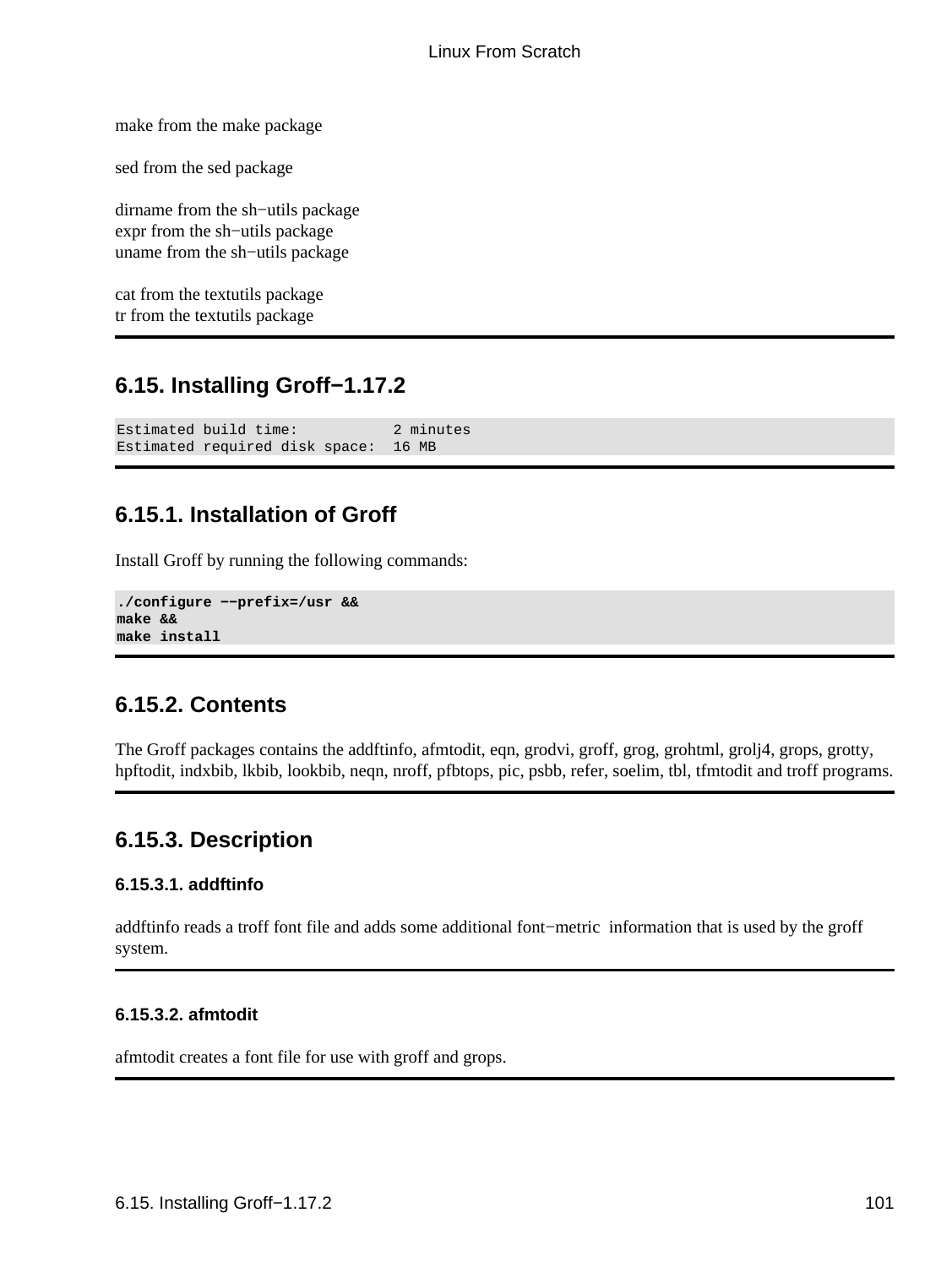### **6.15.3.3. eqn**

eqn compiles descriptions of equations embedded within troff input files into commands that are understood by troff.

### **6.15.3.4. grodvi**

grodvi is a driver for groff that produces TeX dvi format.

### **6.15.3.5. groff**

groff is a front−end to the groff document formatting system. Normally it runs the troff program and a post−processor appropriate for the selected device.

### **6.15.3.6. grog**

grog reads files and guesses which of the groff options −e, −man, −me, −mm, −ms, −p, −s, and −t are required for printing files, and prints the groff command including those options on the standard output.

### **6.15.3.7. grohtml**

grohtml translates the output of GNU troff to html

### **6.15.3.8. grolj4**

grolj4 is a driver for groff that produces output in PCL5 format suitable for an HP Laserjet 4 printer.

#### **6.15.3.9. grops**

grops translates the output of GNU troff to Postscript.

### **6.15.3.10. grotty**

grotty translates the output of GNU troff into a form suitable for typewriter−like devices.

### **6.15.3.11. hpftodit**

hpftodit creates a font file for use with groff −Tlj4 from an HP tagged font metric file.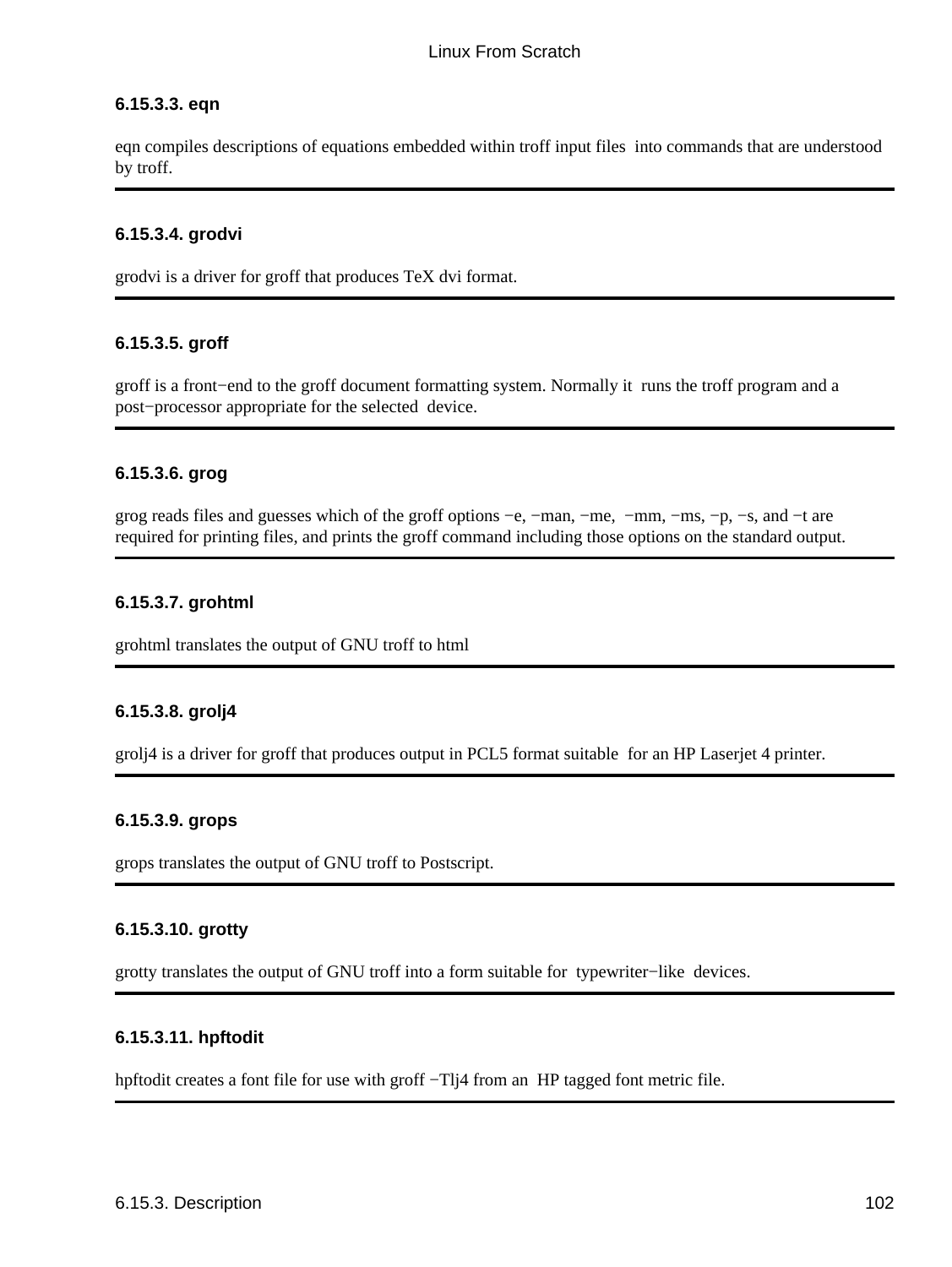## **6.15.3.12. indxbib**

indxbib makes an inverted index for the bibliographic databases a specified file for use with refer, lookbib, and lkbib.

### **6.15.3.13. lkbib**

lkbib searches bibliographic databases for references that contain specified keys and prints any references found on the standard output.

### **6.15.3.14. lookbib**

lookbib prints a prompt on the standard error (unless the standard input is not a terminal), reads from the standard input a line containing a set of keywords, searches the bibliographic databases in a specified file for references containing those keywords, prints any references found on the standard output, and repeats this process until the end of input.

### **6.15.3.15. neqn**

The neqn script formats equations for ascii output.

### **6.15.3.16. nroff**

The nroff script emulates the nroff command using groff.

### **6.15.3.17. pfbtops**

pfbtops translates a Postscript font in .pfb format to ASCII.

### **6.15.3.18. pic**

pic compiles descriptions of pictures embedded within troff or TeX input files into commands that are understood by TeX or troff.

### **6.15.3.19. psbb**

psbb reads a file which should be a Postscript document conforming to the Document Structuring conventions and looks for a %%BoundingBox comment.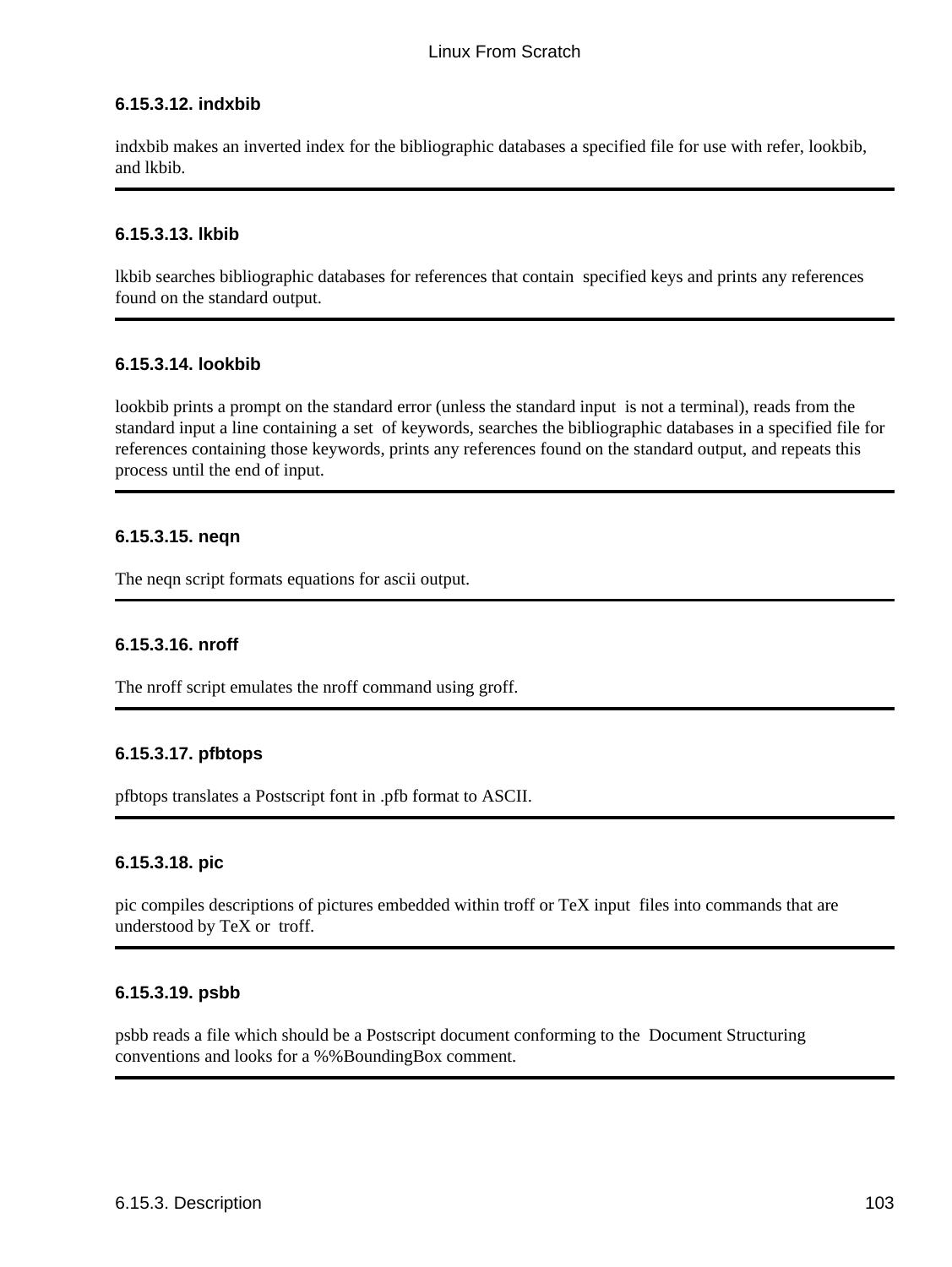### **6.15.3.20. refer**

refer copies the contents of a file to the standard output, except that lines between .[ and .] are interpreted as citations, and lines between .R1 and .R2 are interpreted as commands about how citations are to be processed.

### **6.15.3.21. soelim**

soelim reads files and replaces lines of the form *.so file* by the contents of *file*.

### **6.15.3.22. tbl**

tbl compiles descriptions of tables embedded within troff input files into commands that are understood by troff.

#### **6.15.3.23. tfmtodit**

tfmtodit creates a font file for use with **groff −Tdvi**

## **6.15.3.24. troff**

troff is highly compatible with Unix troff. Usually it should be invoked using the groff command, which will also run preprocessors and post−processors in the appropriate order and with the appropriate options.

# **6.15.4. Dependencies**

Groff−1.17.2 needs the following to be installed:

sh from the bash package

ar from the binutils package as from the binutils package ld from the binutils package

bison from the bison package yacc from the bison package

cmp from the diffutils package

chmod from the fileutils package cp from the fileutils package ls from the fileutils package mkdir from the fileutils package mv from the fileutils package rm from the fileutils package

6.15.3. Description 104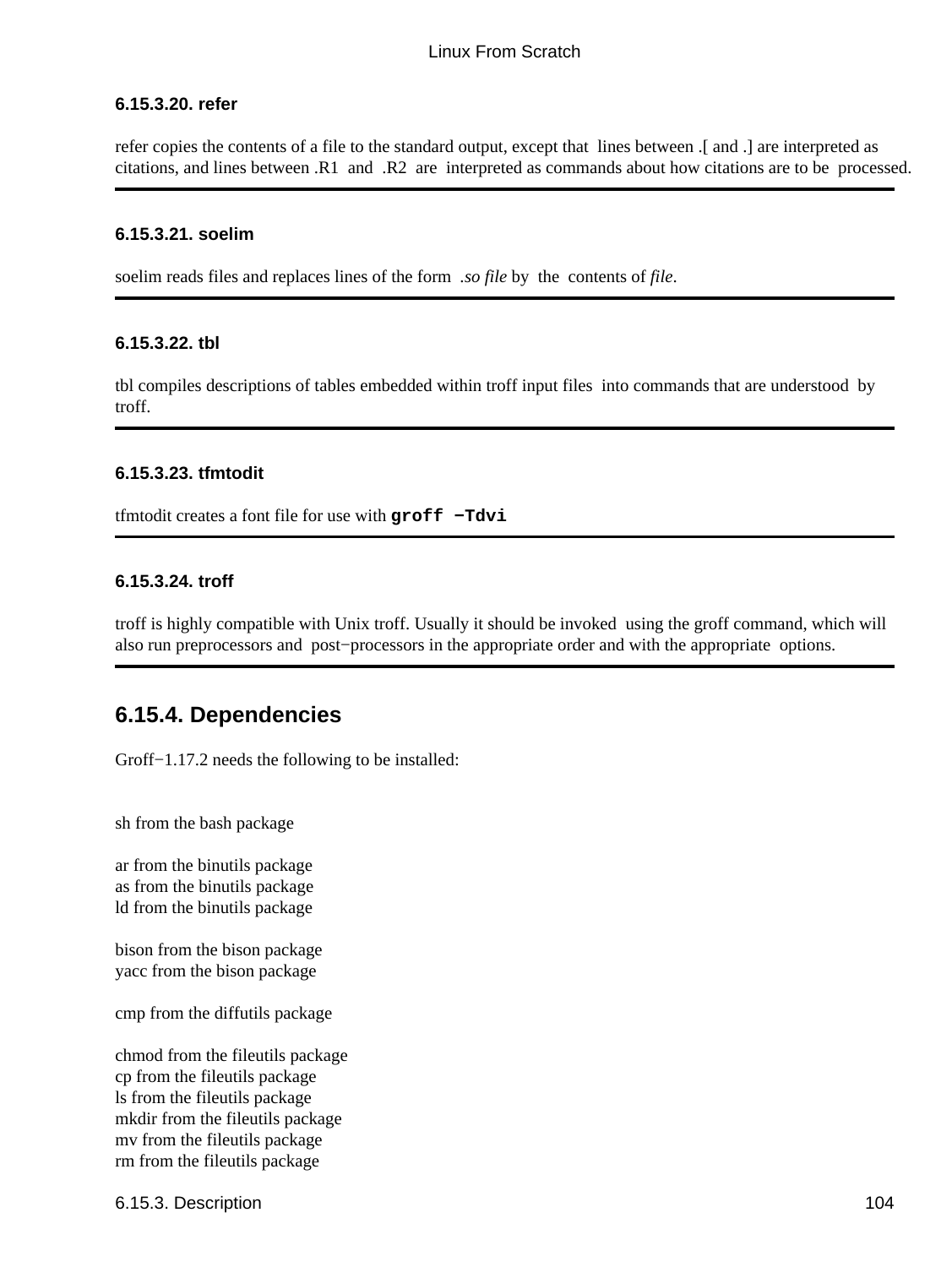cc from the gcc package c++ from the gcc package

egrep from the grep package grep from the grep package

make from the make package

awk from the mawk package

sed from the sed package

basename from the sh−utils package date from the sh−utils package echo from the sh−utils package expr from the sh−utils package uname from the sh−utils package

cat from the textutils package touch from the fileutils package tr from the textutils package

## **6.16. Installing Man−1.5i2**

Estimated build time: 1 minute Estimated required disk space: 1 MB

# **6.16.1. Installation of Man**

Run the following commands to install man:

```
for i in configure src/Makefile.in src/makewhatis.sh
do
    cp $i $i.backup &&
    sed 's/gawk/awk/g' $i > tmp~ &&
    mv tmp~ $i
done &&
chmod 755 configure &&
./configure −default &&
make &&
make install
```
You may want to take a look at the man hint at <http://hints.linuxfromscratch.org/hints/man.txt>which deals with formatting and compression issues for man pages.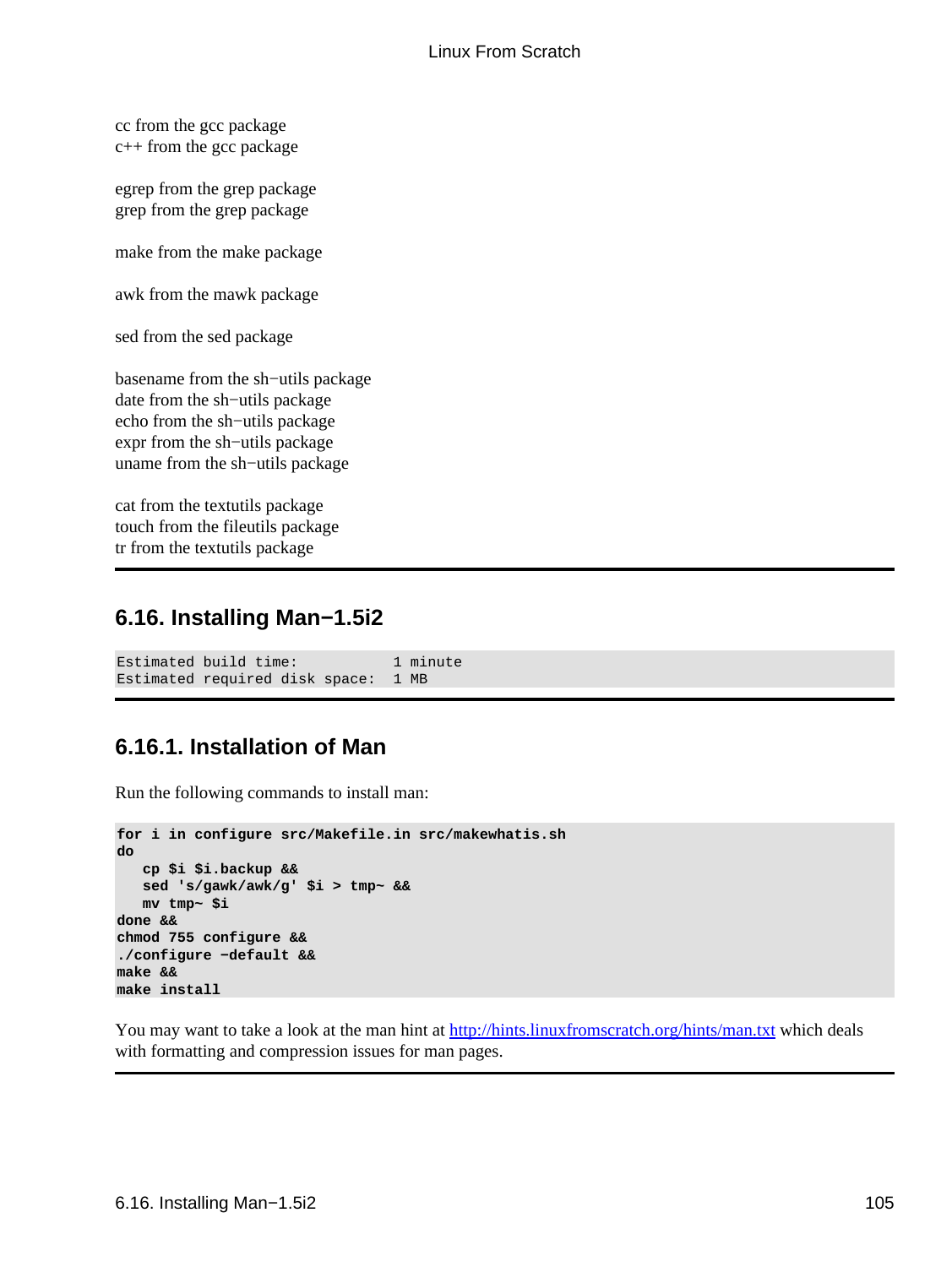# **6.16.2. Command explanations**

**for ... sed ... done:** This construct changes man so that it uses awk instead of gawk which is the default. We use this as LFS uses awk instead of gawk.

# **6.16.3. Contents**

The Man package contains the man, apropos whatis and makewhatis programs.

# **6.16.4. Description**

### **6.16.4.1. man**

man formats and displays the on−line manual pages.

#### **6.16.4.2. apropos**

apropos searches a set of database files containing short descriptions of system commands for keywords and displays the result on the standard output.

### **6.16.4.3. whatis**

whatis searches a set of database files containing short descriptions of system commands for keywords and displays the result on the standard output. Only complete word matches are displayed.

#### **6.16.4.4. makewhatis**

makewhatis reads all the manual pages contained in given sections of manpath or the pre−formatted pages contained in the given sections of catpath. For each page, it writes a line in the whatis database; each line consists of the name of the page and a short description, separated by a dash. The description is extracted using the content of the NAME section of the manual page.

## **6.16.5. Dependencies**

Man−1.5i2 needs the following to be installed:

sh from the bash package

as from the binutils package ld from the binutils package

bzip2 from the bzip2 package

6.16.2. Command explanations 106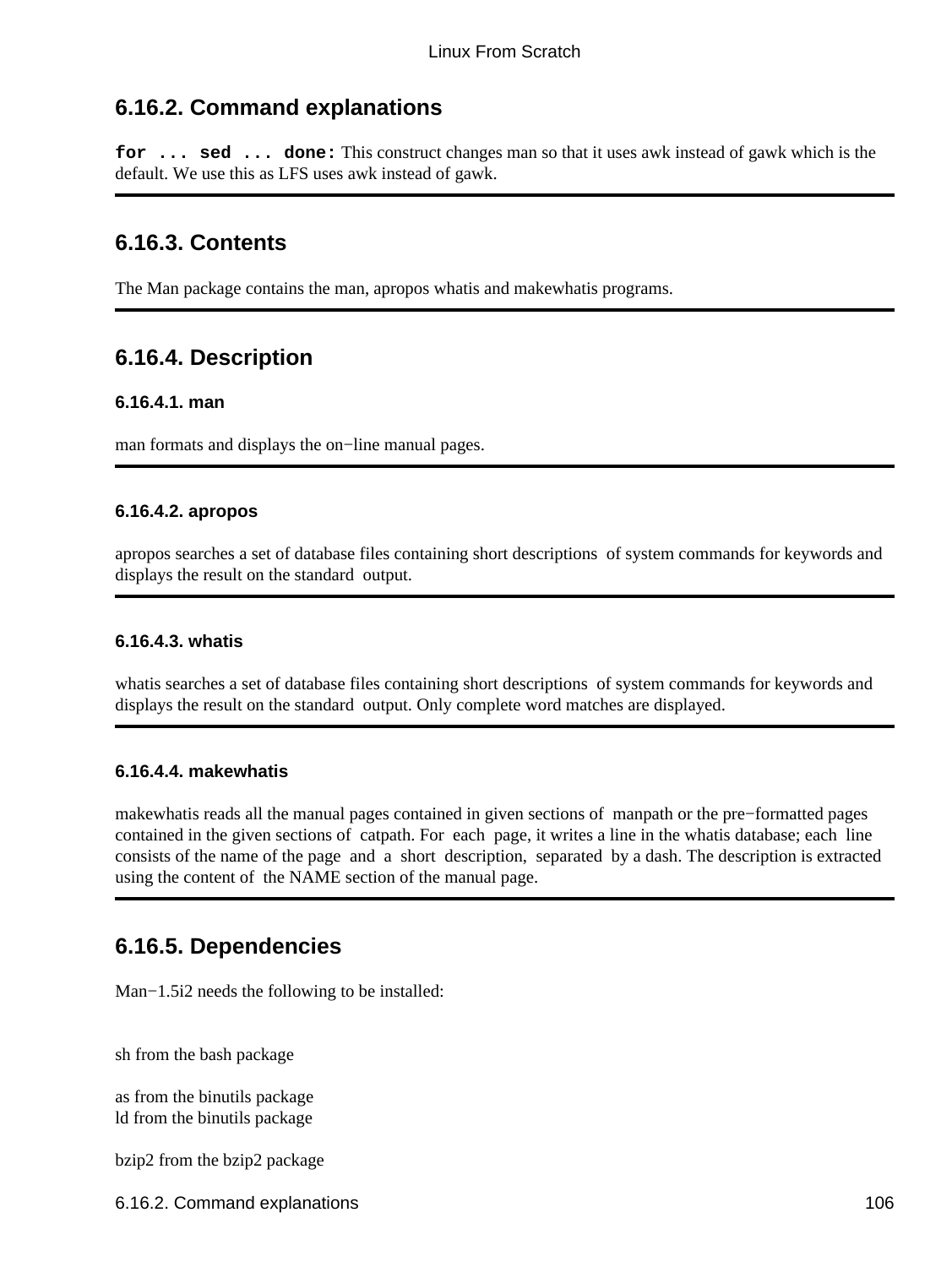| chmod from the fileutils package<br>cp from the fileutils package<br>install from the fileutils package<br>mkdir from the fileutils package<br>my from the fileutils package<br>rm from the fileutils package |
|---------------------------------------------------------------------------------------------------------------------------------------------------------------------------------------------------------------|
| gcc from the gcc package                                                                                                                                                                                      |
| grep from the grep package                                                                                                                                                                                    |
| gunzip from the gzip package<br>zcat from the gzip package                                                                                                                                                    |
| make from the make package                                                                                                                                                                                    |
| awk from the mawk package                                                                                                                                                                                     |
| sed from the sed package                                                                                                                                                                                      |
|                                                                                                                                                                                                               |

echo from the sh−utils package cat from the textutils package

# **6.17. Installing Perl−5.6.1**

Estimated build time: 6 minutes Estimated required disk space: 35 MB

# **6.17.1. Installation of Perl**

Install Perl by running the following commands:

```
./Configure −Dprefix=/usr &&
make &&
make install
```
If you don't want to answer all those questions Perl asks, you can add the −d option to the configure script and Perl will use all the default settings. To avoid the Configure script asking questions after the config.sh file has been created you can pass the −e parameter to perl as well. The commands with these parameters included will be:

```
./Configure −Dprefix=/usr −d −e &&
make &&
make install
```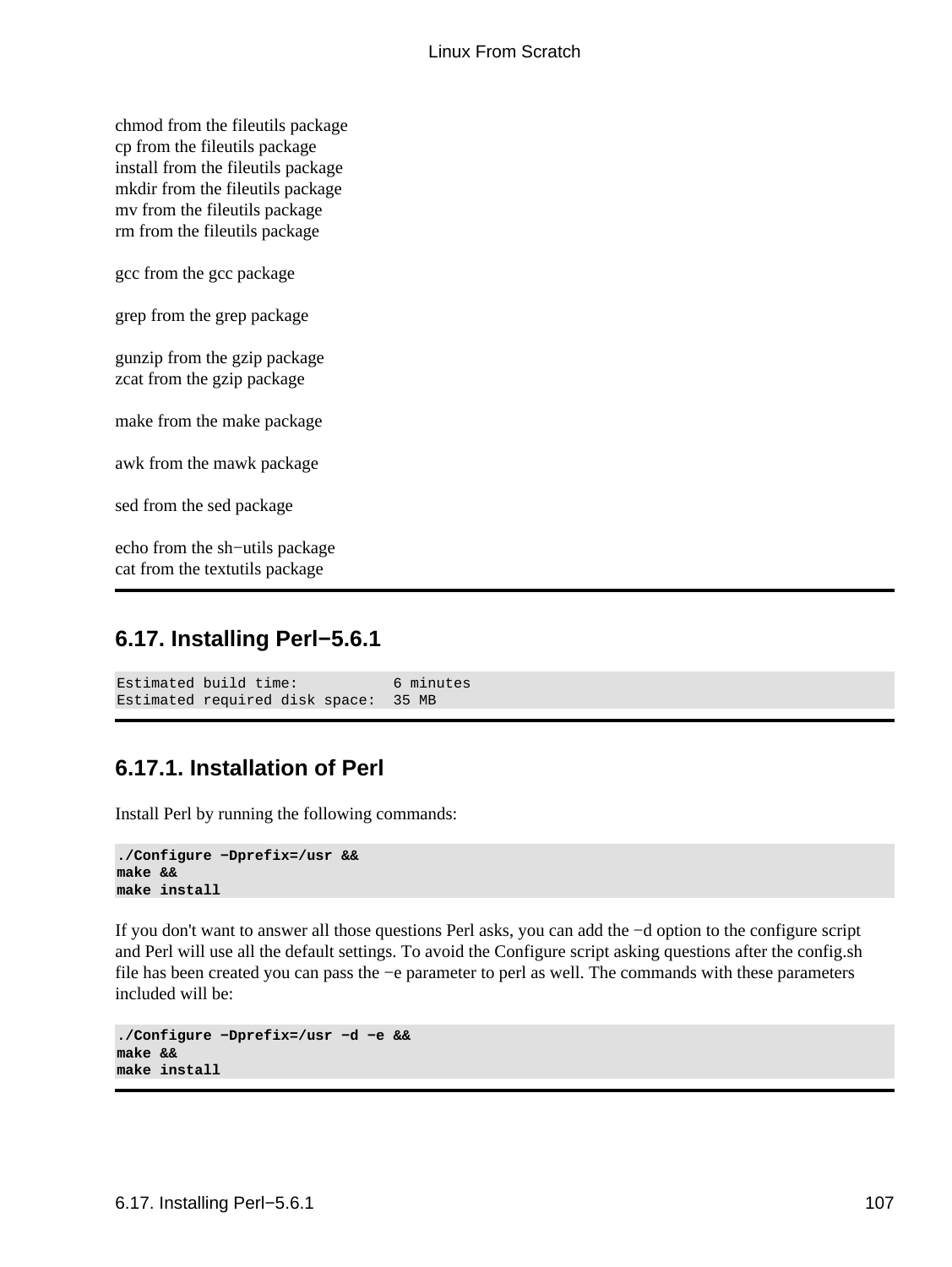# **6.17.2. Contents**

The Perl package contains Perl − Practical Extraction and Report Language

# **6.17.3. Description**

Perl combines the features and capabilities of C, awk, sed and sh into one powerful programming language.

# **6.17.4. Dependencies**

Perl−5.6.1 needs the following to be installed:

sh from the bash package

ar from the binutils package as from the binutils package ld from the binutils package nm from the binutils package

bison from the bison package

cmp from the diffutils package

chmod from the fileutils package cp from the fileutils package ln from the fileutils package ls from the fileutils package mkdir from the fileutils package mv from the fileutils package rm from the fileutils package touch from the fileutils package

gcc from the gcc package

egrep from the grep package grep from the grep package

nroff from the groff package

gzip from the gzip package

less from the less package

make from the make package

awk from the mawk package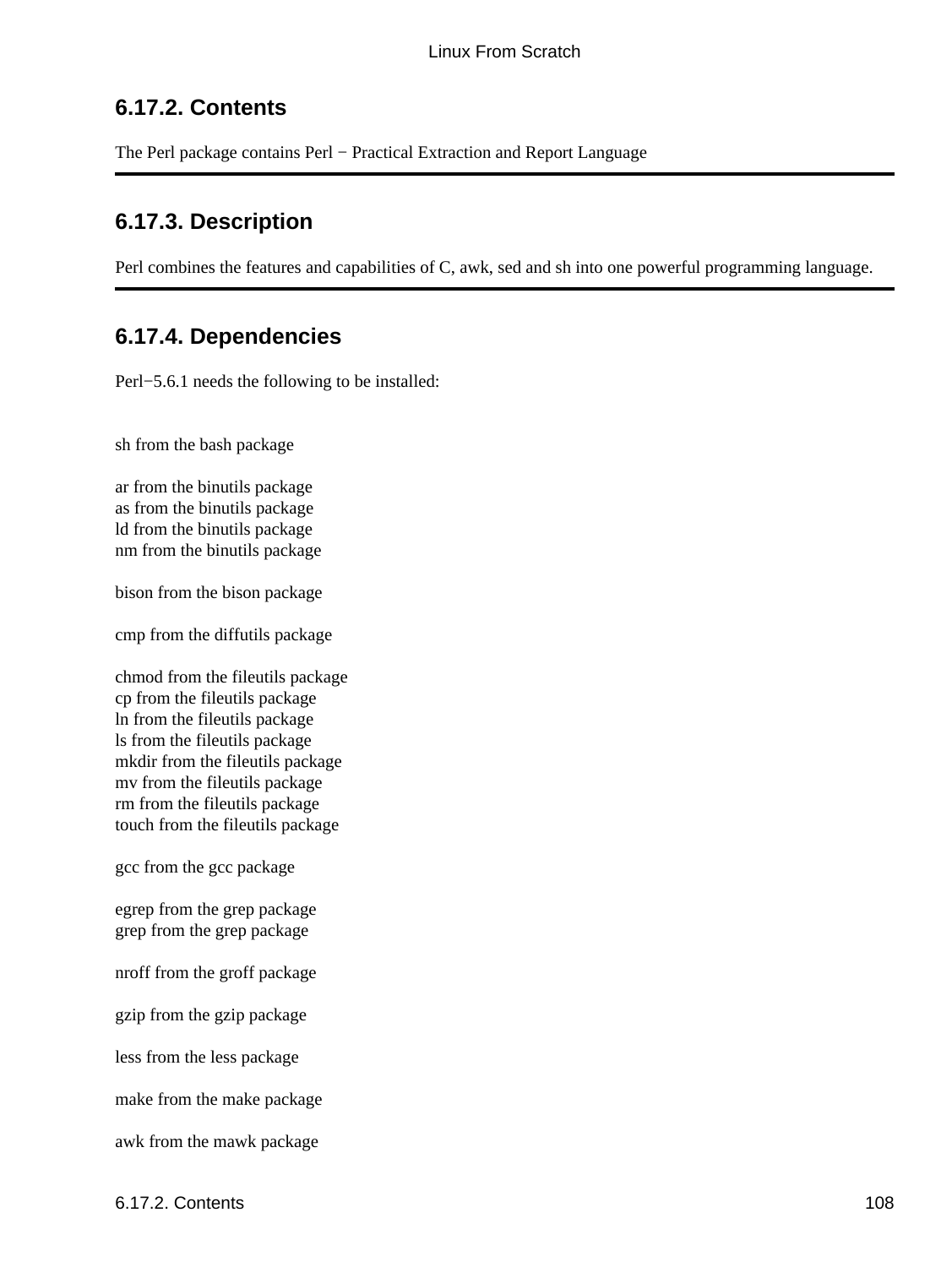sed from the sed package

basename from the sh−utils package date from the sh−utils package echo from the sh−utils package expr from the sh−utils package sleep from the sh−utils package tee from the sh−utils package test from the sh−utils package true from the sh−utils package uname from the sh−utils package

cat from the textutils package comm from the textutils package sort from the textutils package split from the textutils package tr from the textutils package uniq from the textutils package wc from the textutils package

## **6.18. Installing M4−1.4**

Estimated build time: 1 minute Estimated required disk space: 3 MB

# **6.18.1. Installation of M4**

Install M4 by running the following commands:

```
./configure −−prefix=/usr &&
make &&
make install
```
# **6.18.2. Contents**

The M4 package contains the M4 processor

# **6.18.3. Description**

M4 is a macro processor. It copies input to output expanding macros as it goes. Macros are either built−in or user−defined and can take any number of arguments. Besides just doing macro expansion m4 has built−in functions for including named files, running UNIX commands, doing integer arithmetic, manipulating text in various ways, recursion, etc. M4 can be used either as a front−end to a compiler or as a macro processor in its own right.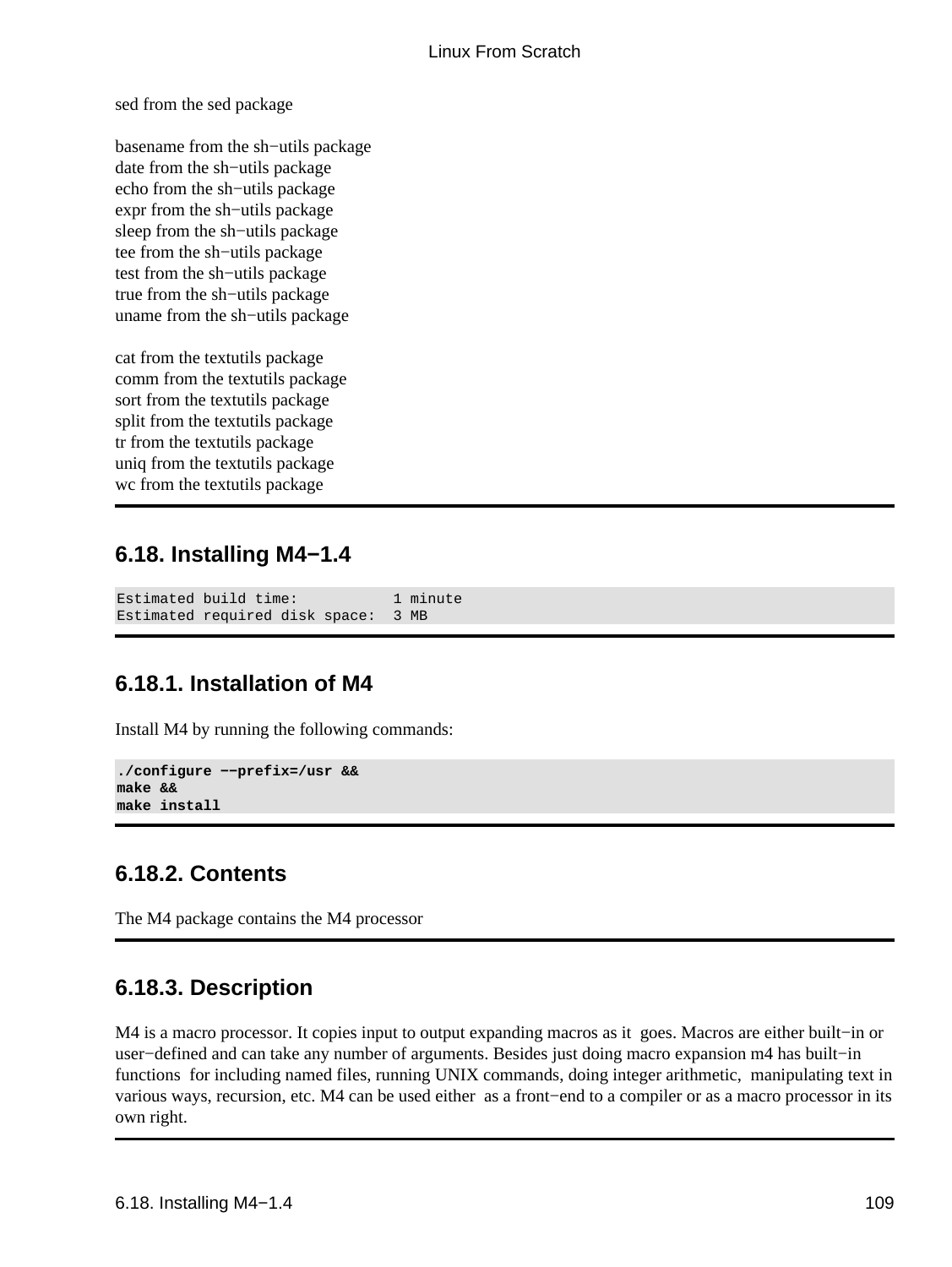# **6.18.4. Dependencies**

M4−1.4 needs the following to be installed:

sh from the bash package

ar from the binutils package as from the binutils package ld from the binutils package

chmod from the fileutils package cp from the fileutils package mv from the fileutils package rm from the fileutils package

make from the make package

cc from the gcc package

egrep from the grep package grep from the grep package

sed from the sed package

basename from the sh−utils package date from the sh−utils package

cat from the textutils package tr from the textutils package

# **6.19. Installing Texinfo−4.0**

Estimated build time: 1 minute Estimated required disk space: 10 MB

# **6.19.1. Installation of Texinfo**

Install Texinfo by running the following commands:

```
./configure −−prefix=/usr &&
make &&
make install &&
make TEXMF=/usr/share/texmf install−tex
```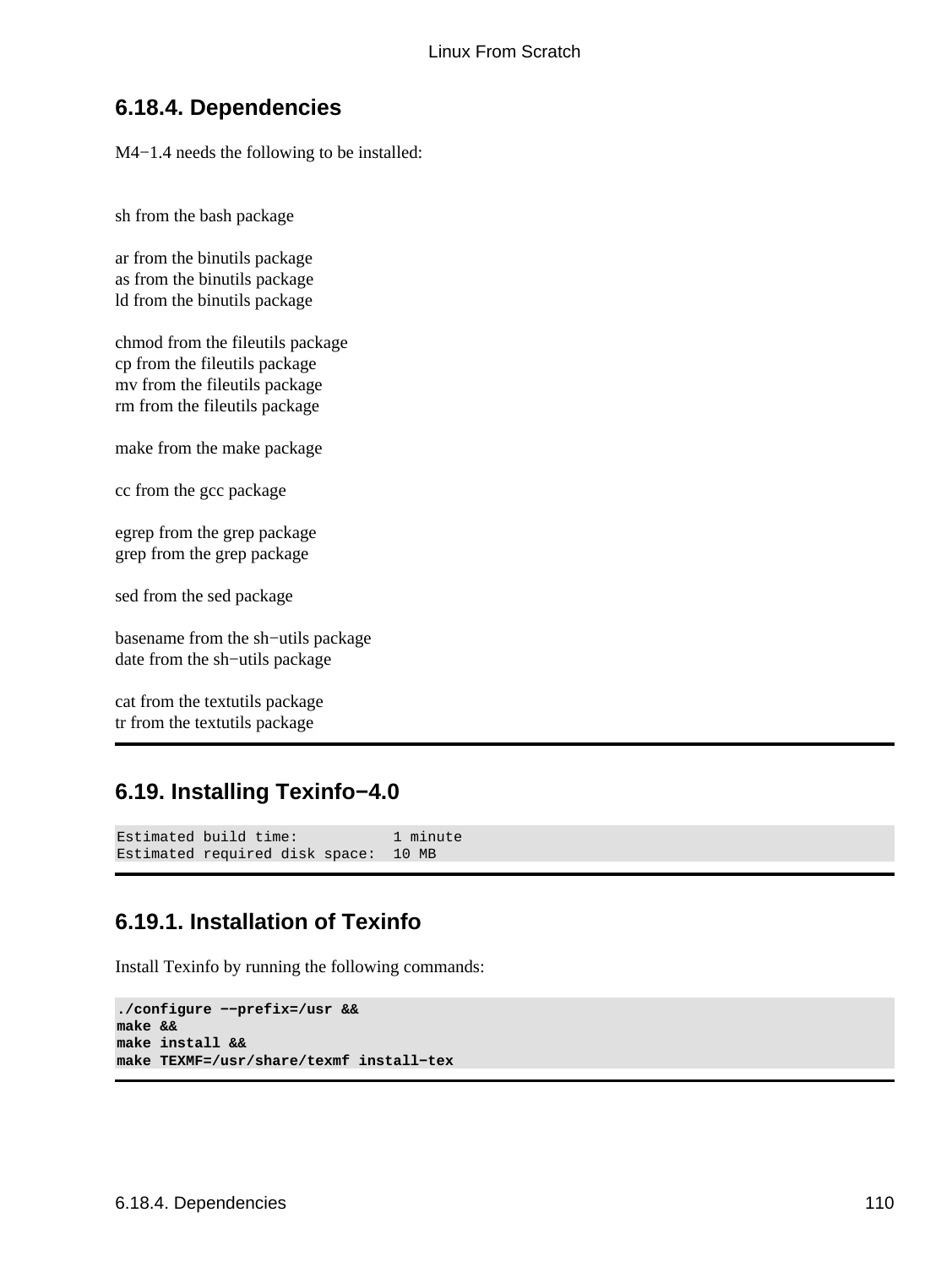# **6.19.2. Command explanations**

**make TEXMF=/usr/share/texmf install−tex:** This installs the texinfo components that belong in a TeX installation. Although TeX isn't installed on LFS, it's installed here in case you are going to use TeX. As it's completely optional, feel free to skip it.

# **6.19.3. Contents**

The Texinfo package contains the info, install−info, makeinfo, texi2dvi and texindex programs

# **6.19.4. Description**

## **6.19.4.1. info**

The info program reads Info documents, usually contained in the /usr/doc/info directory. Info documents are like man(ual) pages, but they tend to be more in depth than just explaining the options to a program.

### **6.19.4.2. install−info**

The install−info program updates the info entries. When the info program is run a list with available topics (ie: available info documents) will be presented. The install−info program is used to maintain this list of available topics. If info files are removed manually, it is also necessary to delete the topic in the index file as well. This program is used for that. It also works the other way around when info documents are added.

### **6.19.4.3. makeinfo**

The makeinfo program translates Texinfo source documents into various formats. Available formats are: info files, plain text and HTML.

## **6.19.4.4. texi2dvi**

The texi2dvi program prints Texinfo documents

### **6.19.4.5. texindex**

The texindex program is used to sort Texinfo index files.

# **6.19.5. Dependencies**

Texinfo−4.0 needs the following to be installed: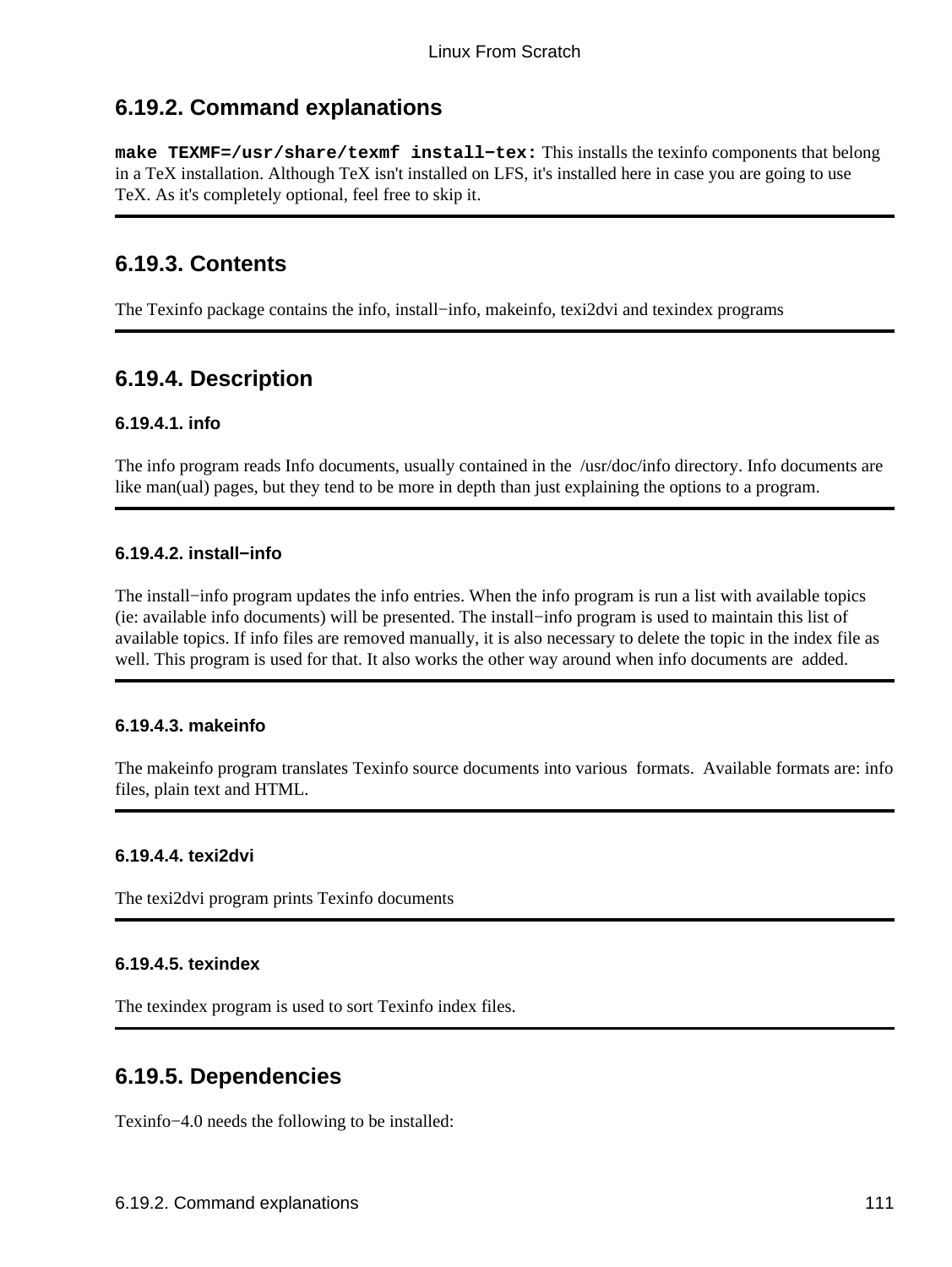sh from the bash package

ar from the binutils package as from the binutils package ld from the binutils package

cmp from the diffutils package

chmod from the fileutils package cp from the fileutils package ln from the fileutils package ls from the fileutils package mkdir from the fileutils package mv from the fileutils package rm from the fileutils package

cc from the gcc package

grep from the grep package

make from the make package

sed from the sed package

basename from the sh−utils package expr from the sh−utils package sleep from the sh−utils package uname from the sh−utils package

cat from the textutils package tr from the textutils package

# **6.20. Installing Autoconf−2.52**

Estimated build time: 1 minute Estimated required disk space: 4 MB

# **6.20.1. Installation of Autoconf**

Autoconf−2.52 is known to be too new for some applications. KDE−CVS is mostly reported not to work well with this automake release and downgrading to version 2.13 is recommended if you start experiencing any problems with this release.

Install Autoconf by running the following commands:

```
./configure −−prefix=/usr &&
make &&
make install
```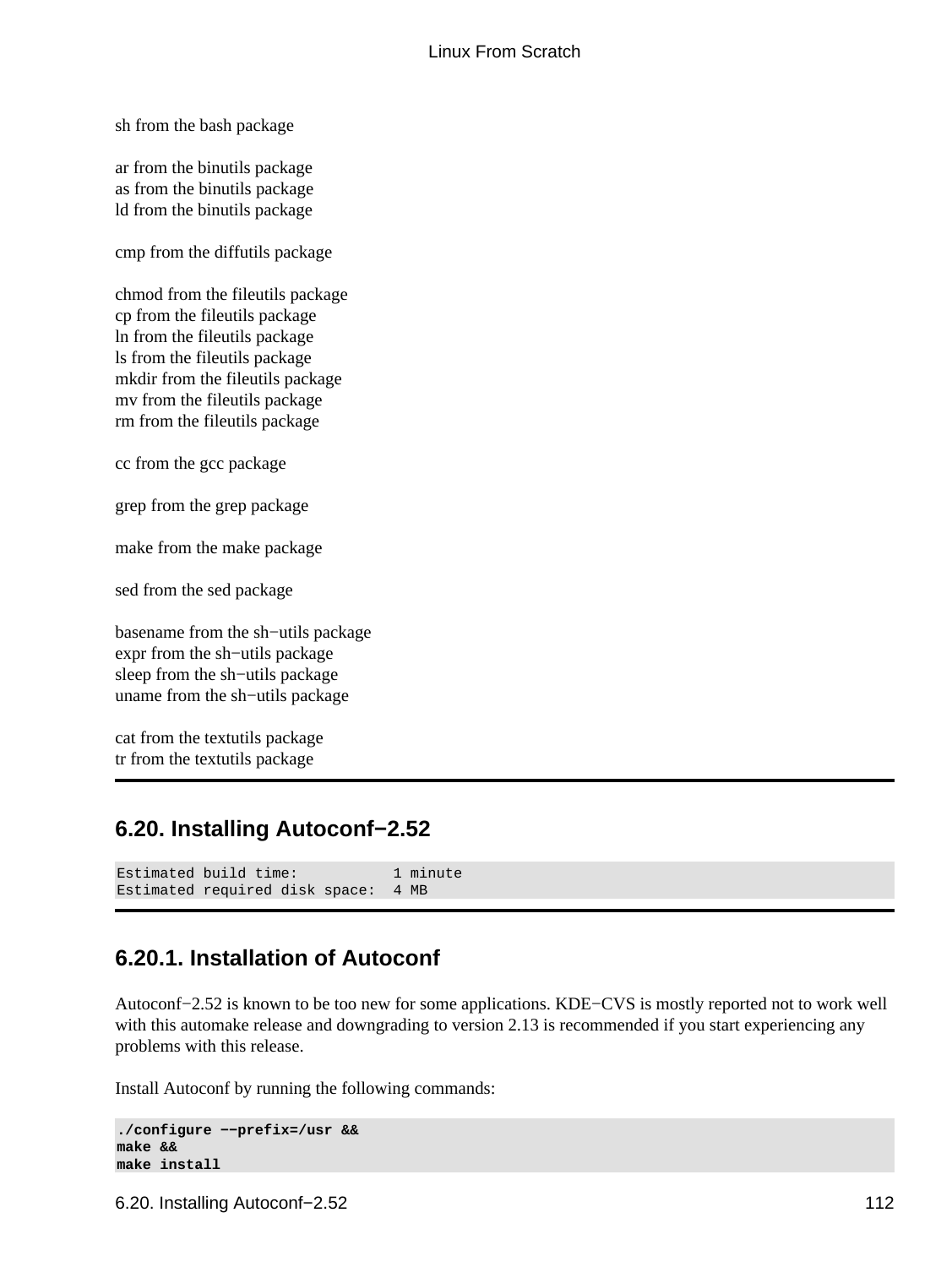# **6.20.2. Contents**

The Autoconf package contains the autoconf, autoheader, autoreconf, autoscan, autoupdate and ifnames programs

# **6.20.3. Description**

### **6.20.3.1. autoconf**

Autoconf is a tool for producing shell scripts that automatically configure software source code packages to adapt to many kinds of UNIX−like systems. The configuration scripts produced by Autoconf are independent of Autoconf when they are run, so their users do not need to have Autoconf.

### **6.20.3.2. autoheader**

The autoheader program can create a template file of C #define statements for configure to use

### **6.20.3.3. autoreconf**

If there are a lot of Autoconf−generated configure scripts, the autoreconf program can save some work. It runs autoconf (and autoheader, where appropriate) repeatedly to remake the Autoconf configure scripts and configuration header templates in the directory tree rooted at the current directory.

### **6.20.3.4. autoscan**

The autoscan program can help to create a configure.in file for a software package. autoscan examines source files in the directory tree rooted at a directory given as a command line argument, or the current directory if none is given. It searches the source files for common portability problems and creates a file configure.scan which is a preliminary configure.in for that package.

### **6.20.3.5. autoupdate**

The autoupdate program updates a configure.in file that calls Autoconf macros by their old names to use the current macro names.

## **6.20.3.6. ifnames**

ifnames can help when writing a configure.in for a software package. It prints the identifiers that the package already uses in C preprocessor conditionals. If a package has already been set up to have some portability, this program can help to figure out what its configure needs to check for. It may help fill in some gaps in a configure.in generated by autoscan.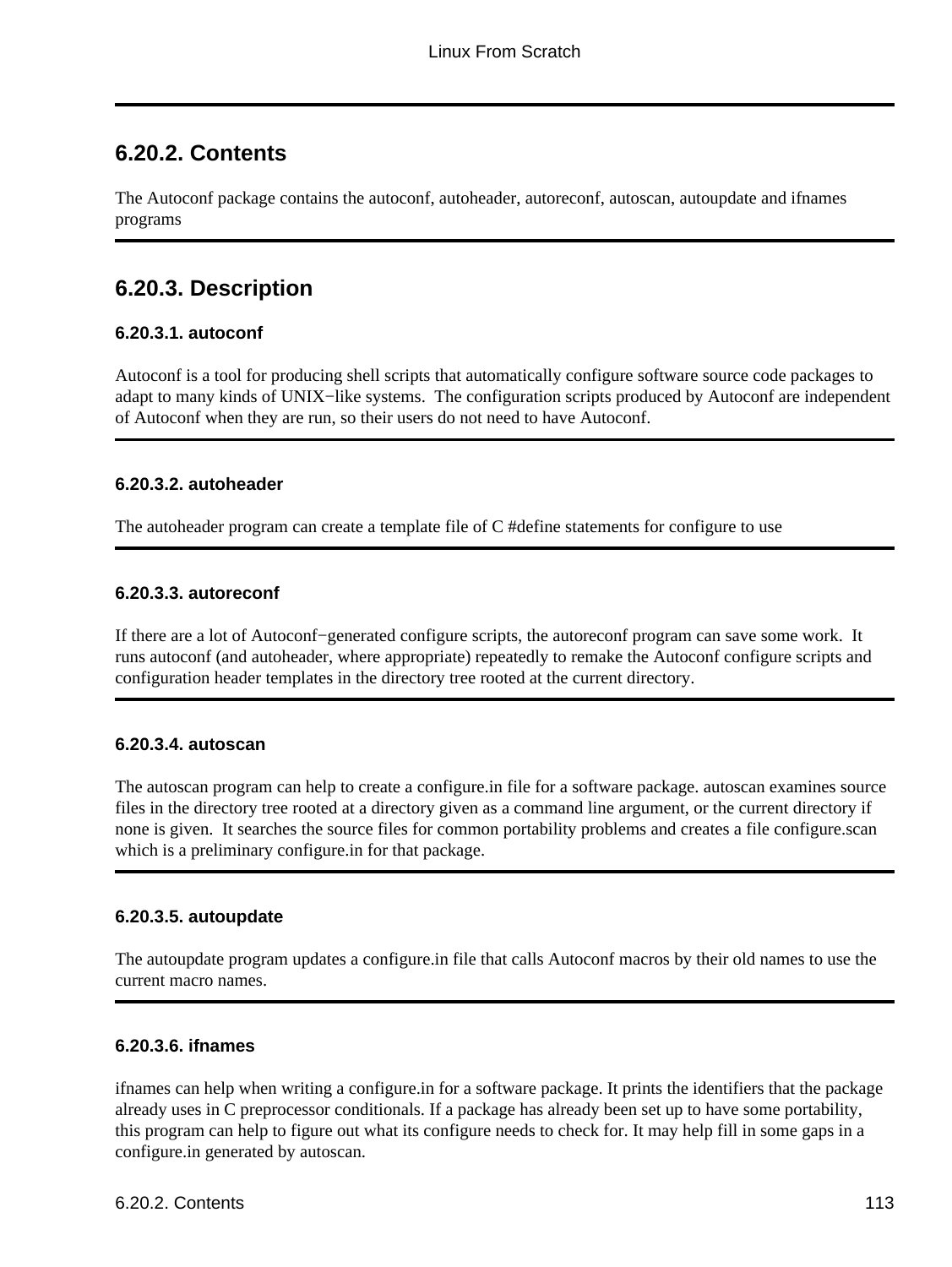# **6.20.4. Dependencies**

Autoconf−2.52 needs the following to be installed:

sh from the bash package

cmp from the diffutils package

chmod from the fileutils package cp from the fileutils package ls from the fileutils package mkdir from the fileutils package mv from the fileutils package rm from the fileutils package

m4 from the m4 package

make from the make package

perl from the perl package

sed from the sed package

basename from the sh−utils package expr from the sh−utils package

cat from the textutils package tr from the textutils package

# **6.21. Installing Automake−1.5**

```
Estimated build time: 1 minute
Estimated required disk space: 3 MB
```
# **6.21.1. Installation of Automake**

Automake−1.5 is known to be too new for some applications. KDE−CVS is mostly reported not to work well with this automake release and downgrading to version 1.4−p5 is recommended if you start experiencing any problems with this release.

Install Automake by running the following commands:

```
./configure −−prefix=/usr &&
make install
```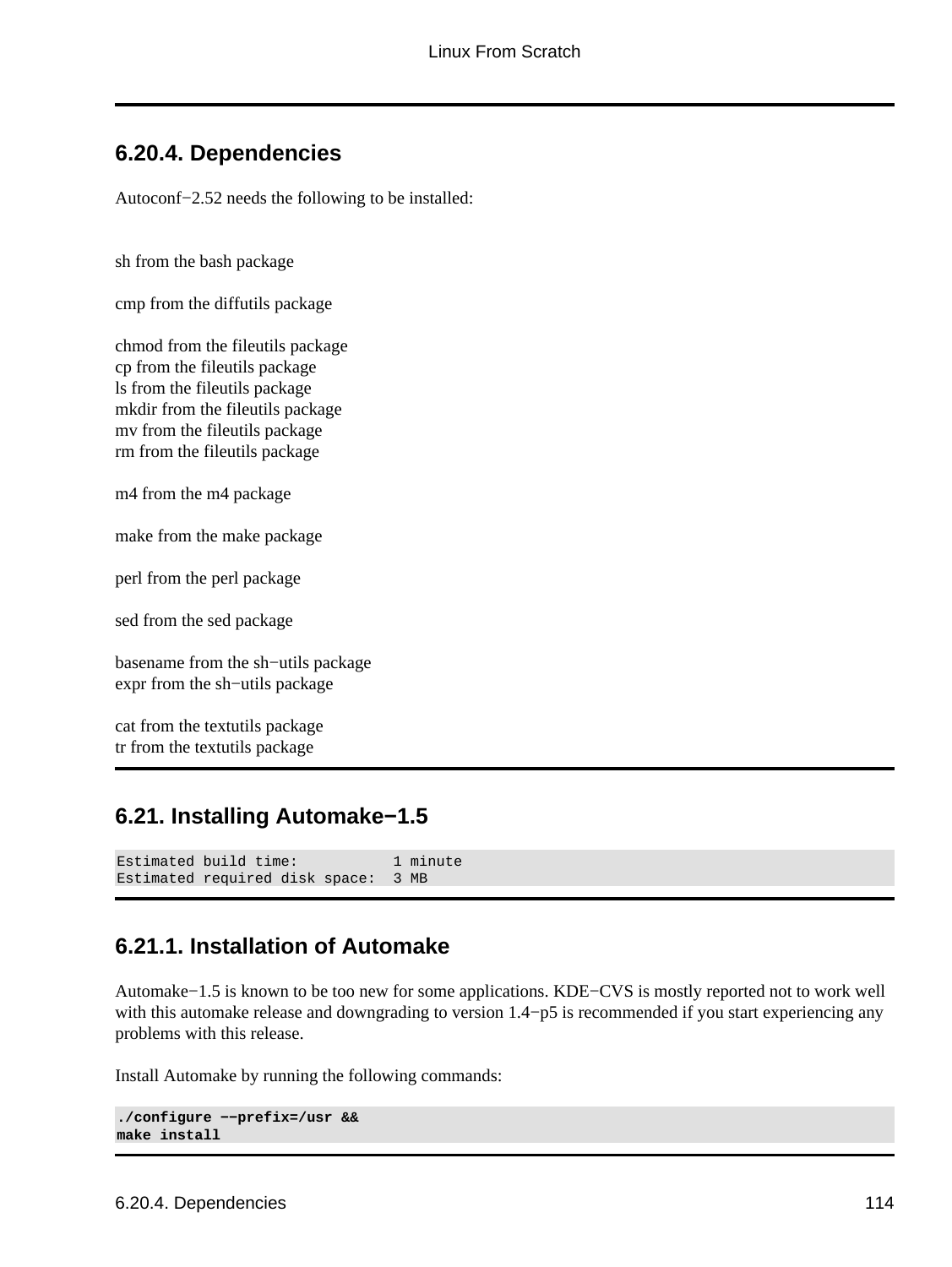# **6.21.2. Contents**

The Automake package contains the aclocal and automake programs

# **6.21.3. Description**

## **6.21.3.1. aclocal**

Automake includes a number of Autoconf macros which can be used in packages; some of them are actually required by Automake in certain situations. These macros must be defined in the aclocal.m4−file; otherwise they will not be seen by autoconf.

The aclocal program will automatically generate aclocal.m4 files based on the contents of configure.in. This provides a convenient way to get Automake−provided macros, without having to search around. Also, the aclocal mechanism is extensible for use by other packages.

## **6.21.3.2. automake**

To create all the Makefile.in's for a package, run the automake program in the top level directory, with no arguments. automake will automatically find each appropriate Makefile.am (by scanning configure.in) and generate the corresponding Makefile.in.

# **6.21.4. Dependencies**

Automake−1.5 needs the following to be installed:

sh from the bash package

cmp from the diffutils package

chmod from the fileutils package cp from the fileutils package ls from the fileutils package mkdir from the fileutils package mv from the fileutils package rm from the fileutils package

grep from the grep package

make from the make package

perl from the perl package

sed from the sed package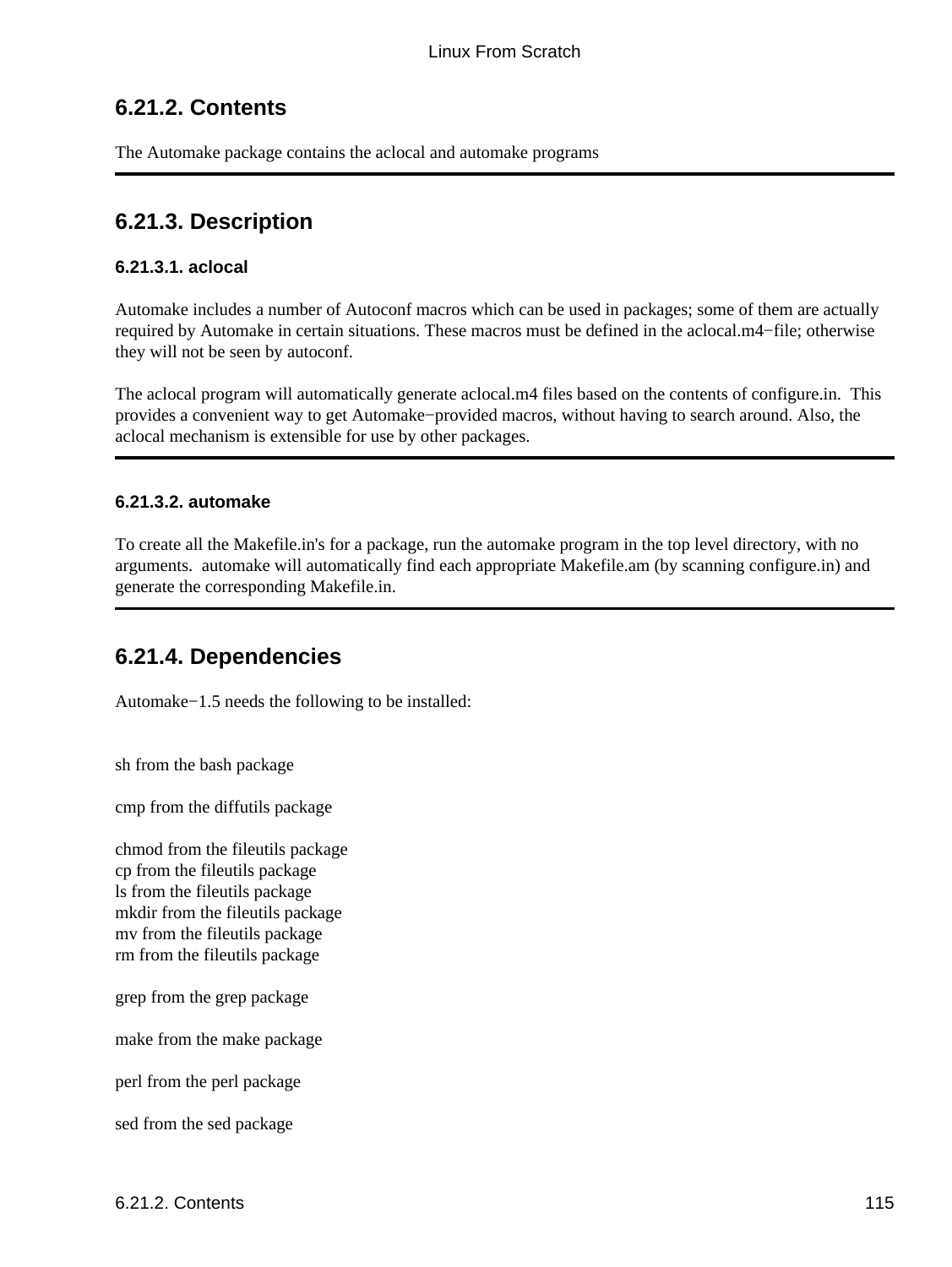basename from the sh−utils package expr from the sh−utils package sleep from the sh−utils package

cat from the textutils package tr from the textutils package

# **6.22. Installing Bash−2.05**

Estimated build time: 3 minutes Estimated required disk space: 19 MB

# **6.22.1. Installation of Bash**

Install Bash by running the following commands:

```
./configure −−prefix=/usr −−with−curses \
    −−bindir=/bin &&
make &&
make install &&
exec /bin/bash −−login
```
# **6.22.2. Contents**

The Bash package contains the bash program

# **6.22.3. Description**

Bash is the Bourne−Again SHell, which is a widely used command interpreter on Unix systems. Bash is a program that reads from standard input, the keyboard. A user types something and the program will evaluate what he has typed and do something with it, like running a program.

# **6.22.4. Dependencies**

Bash−2.05 needs the following to be installed:

sh from the bash package

ar from the binutils package as from the binutils package ld from the binutils package size from the binutils package

cmp from the diffutils package

6.22. Installing Bash−2.05 116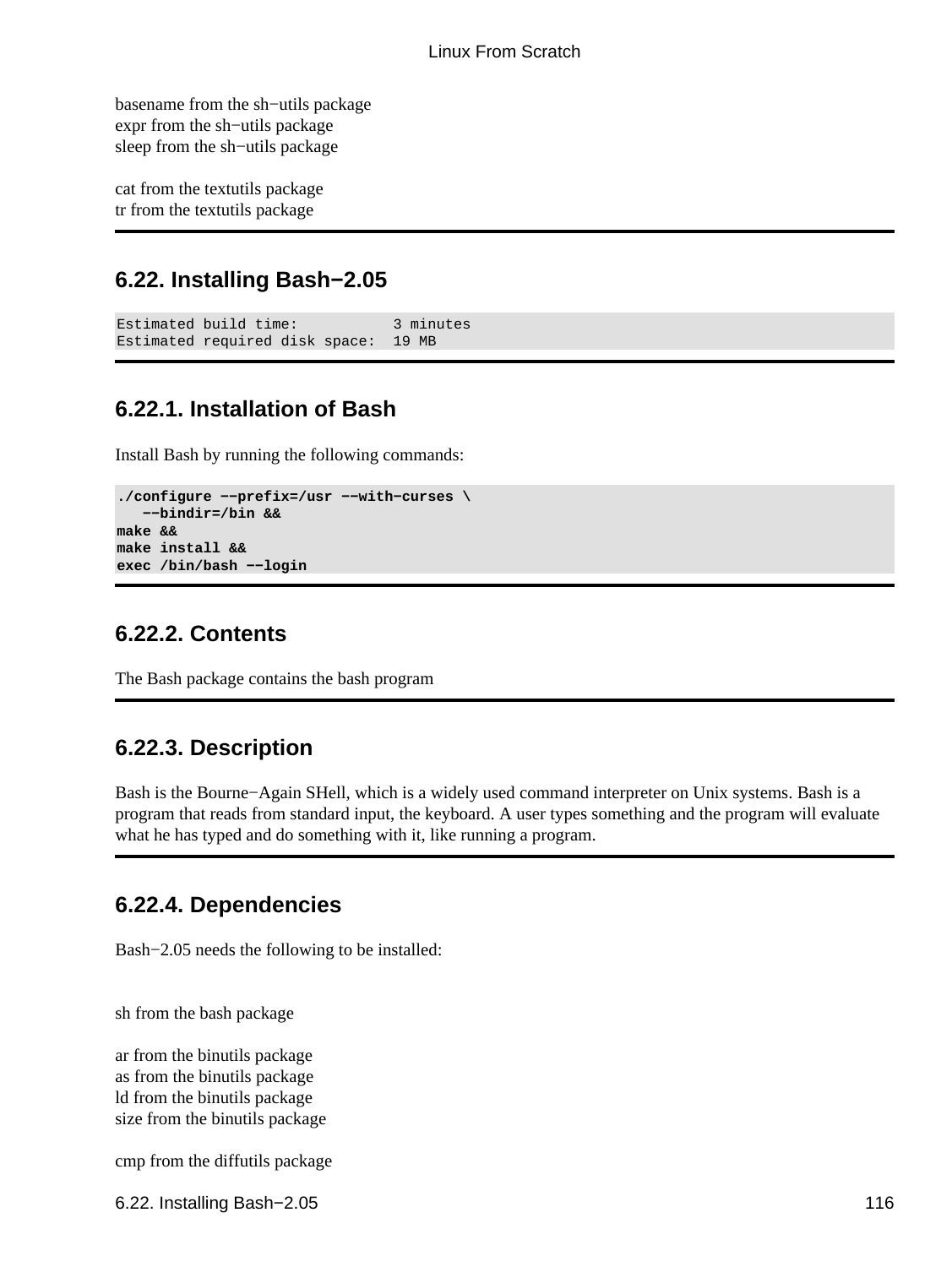chmod from the fileutils package cp from the fileutils package ls from the fileutils package mv from the fileutils package

rm from the fileutils package

cc from the gcc package

egrep from the grep package grep from the grep package

make from the make package

sed from the sed package

basename from the sh−utils package echo from the sh−utils package expr from the sh−utils package uname from the sh−utils package

cat from the textutils package tr from the textutils package

## **6.23. Installing Flex−2.5.4a**

Estimated build time: 1 minute Estimated required disk space: 3MB

# **6.23.1. Installation of Flex**

Install Flex by running the following commands:

```
./configure −−prefix=/usr &&
make &&
make install &&
cd /usr/bin &&
ln −sf flex lex
```
## **6.23.2. Contents**

The Flex package contains the flex program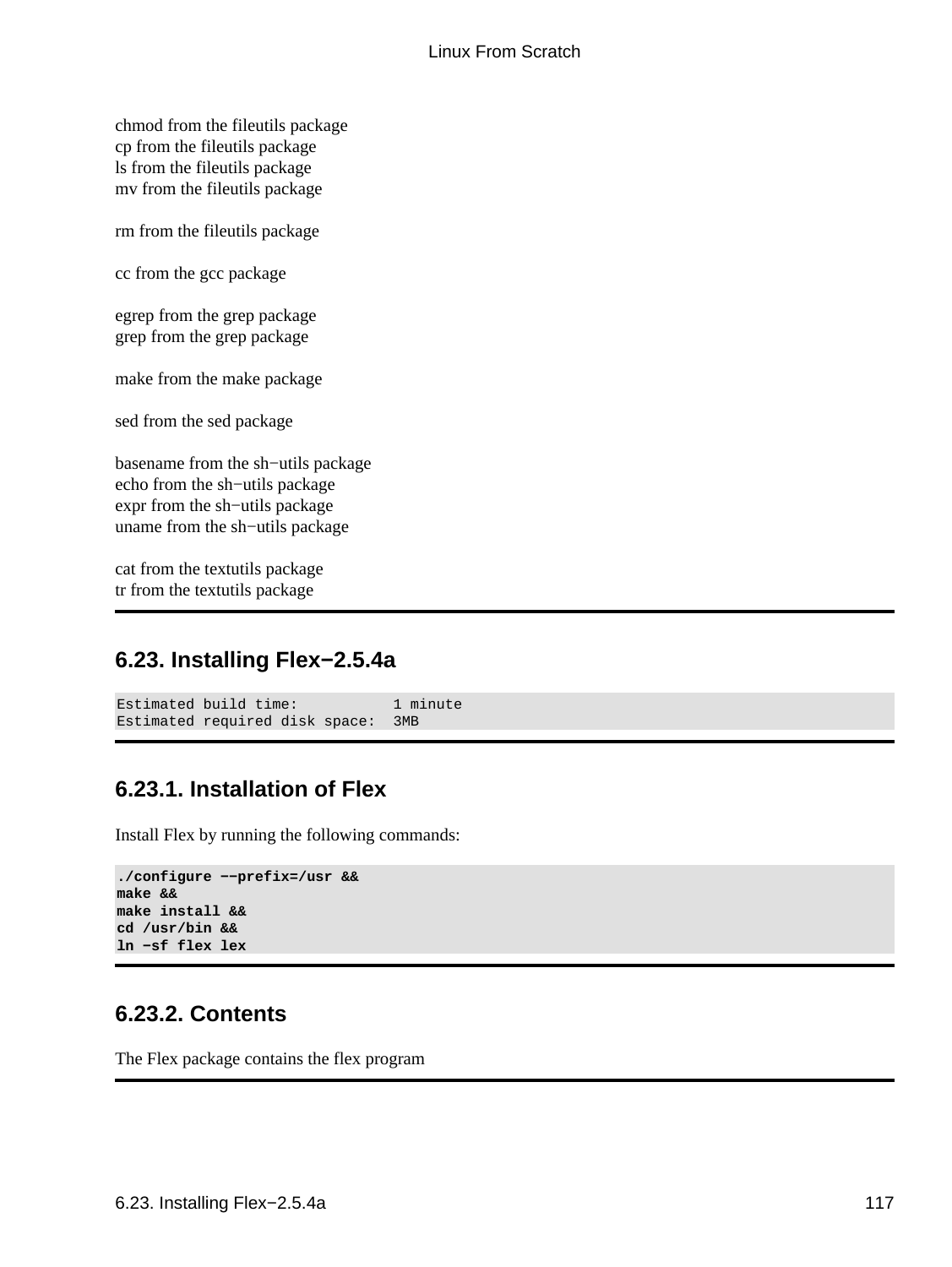# **6.23.3. Description**

Flex is a tool for generating programs which recognize patterns in text. Pattern recognition is very useful in many applications. A user sets up rules what to look for and flex will make a program that looks for those patterns. The reason people use flex is that it is much easier to sets up rules for what to look for than to write the actual program that finds the text.

# **6.23.4. Dependencies**

Flex−2.5.4a needs the following to be installed:

sh from the bash package

ar from the binutils package as from the binutils package ld from the binutils package

bison from the bison package yacc from the bison package

chmod from the fileutils package cp from the fileutils package ln from the fileutils package mv from the fileutils package rm from the fileutils package touch from the fileutils package

cc from the gcc package

egrep from the grep package grep from the grep package

make from the make package

sed from the sed package

dirname from the sh−utils package

cat from the textutils package tr from the textutils package

# **6.24. Installing File−3.36**

Estimated build time: 1 minute Estimated required disk space: 2 MB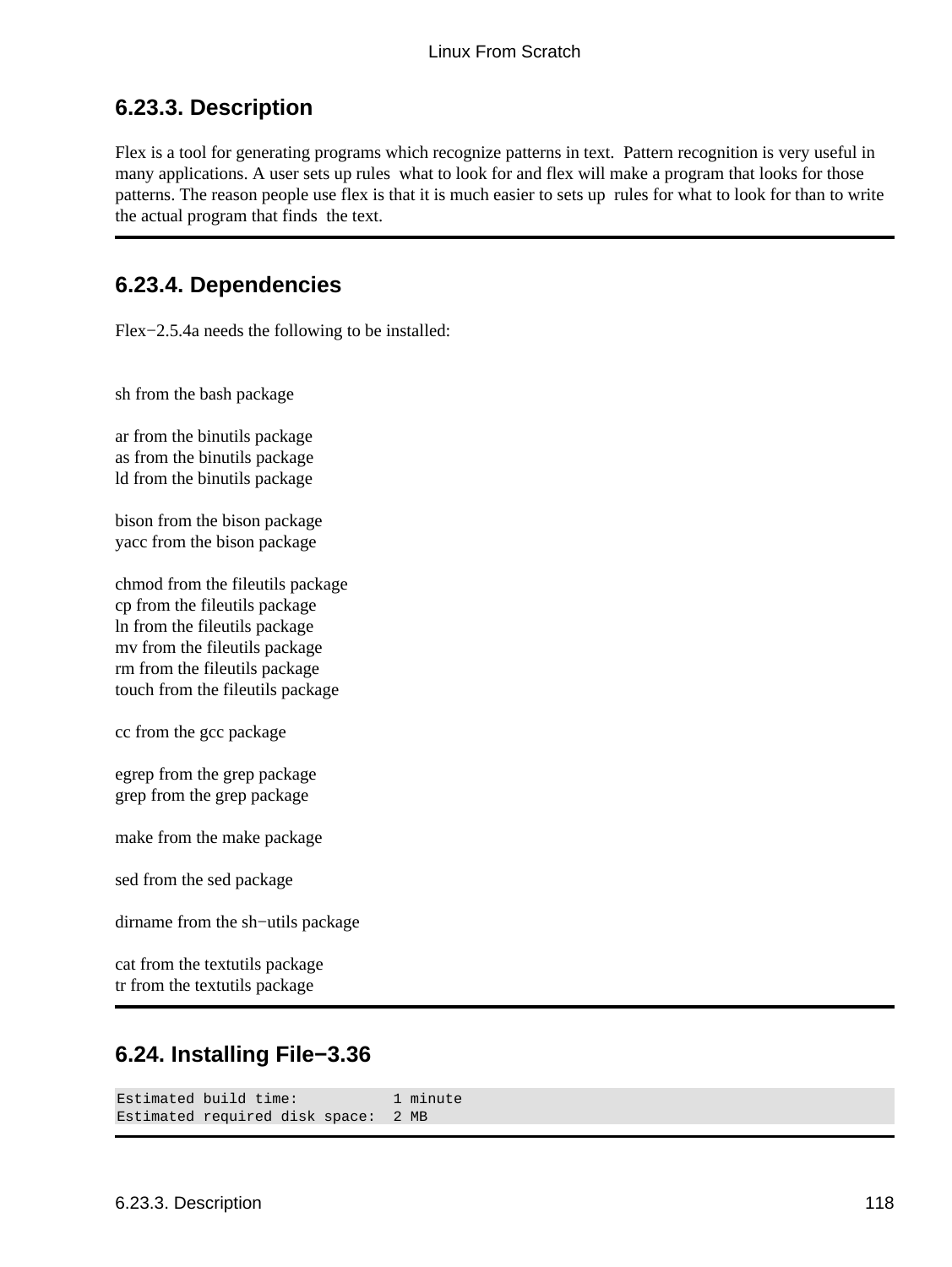# **6.24.1. Installation of File**

Install File by running the following commands:

```
cp readelf.h readelf.h.backup &&
sed $'/#define __/a \\\n#include <stdint.h>' readelf.h.backup > readelf.h &&
./configure −−prefix=/usr −−datadir=/usr/share/misc &&
make &&
make install
```
File uses magic numbers to determine a file type. These magic numbers come with File in a plain text file. File internally compiles this database each time it is run. This is not the normal type of operation for File since compiling a plain text file each time is not the fastest way to do it. File offers an option "−C" to compile this magic number file. The reason this isn't done automatically is that some people like to work on the magic numbers. On the other hand many people didn't get it that they should compile the magic numbers, so the author of File added a warning when the plain text magic file is used. As we usually won't work on the plain text magic file, we compile this file, because it's faster, fixes that annoying warning and is how it was meant to be:

**file −C**

## **6.24.2. Command explanations**

**sed \$'/#define \_\_/a \\\n#include <stdint.h>' readelf.h.backup > readelf.h :** This sed fixes an error which occurs when compiling file−3.36 with automake−1.5 installed.

## **6.24.3. Contents**

The File package contains the file program.

# **6.24.4. Description**

File tests each specified file in an attempt to classify it. There are three sets of tests, performed in this order: filesystem tests, magic number tests, and language tests. The first test that succeeds causes the file type to be printed.

# **6.24.5. Dependencies**

File−3.36 needs the following to be installed:

sh from the bash package

as from the binutils package ld from the binutils package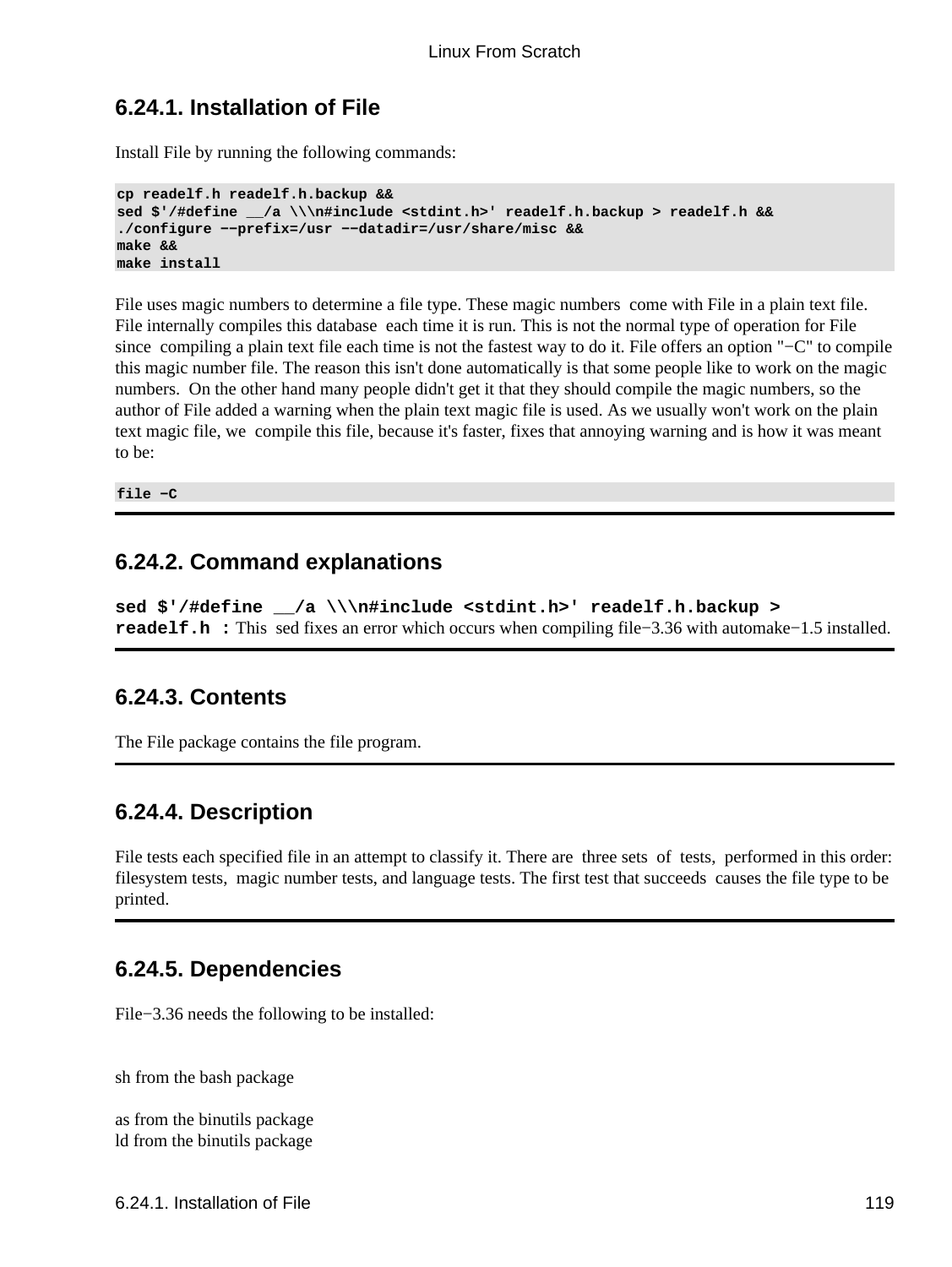cmp from the diffutils package

chmod from the fileutils package cp from the fileutils package ls from the fileutils package mv from the fileutils package rm from the fileutils package

cc from the gcc package

egrep from the grep package grep from the grep package

make from the make package

sed from the sed package

basename from the sh−utils package expr from the sh−utils package sleep from the sh−utils package

cat from the textutils package tr from the textutils package

# **6.25. Installing Libtool−1.4**

Estimated build time: 1 minute Estimated required disk space: 5 MB

# **6.25.1. Installation of Libtool**

Install Libtool by running the following commands:

```
./configure −−prefix=/usr &&
make &&
make install
```
# **6.25.2. Contents**

The Libtool package contains the libtool and libtoolize programs. It also contains the ltdl library.

# **6.25.3. Description**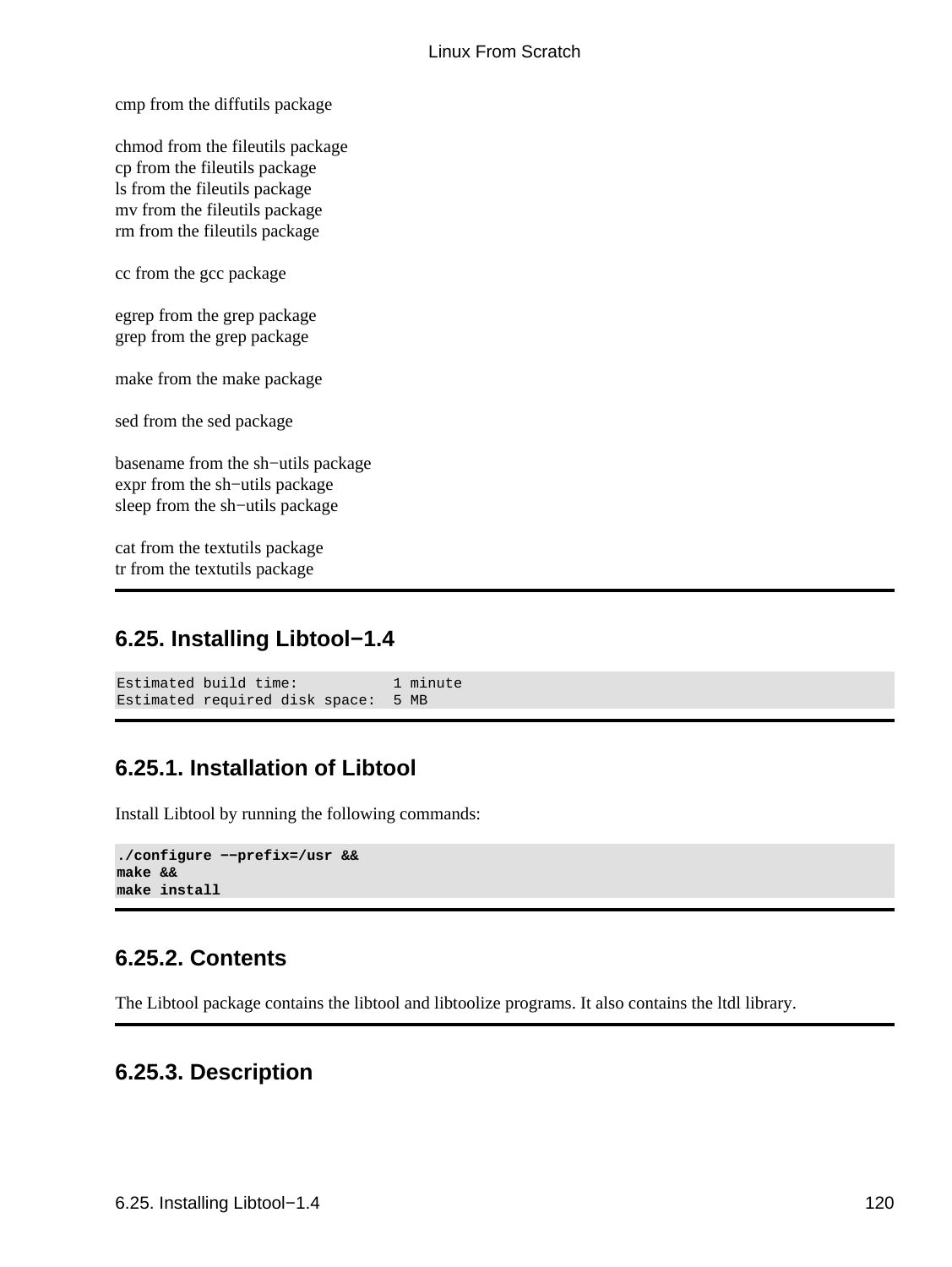### **6.25.3.1. libtool**

Libtool provides generalized library−building support services.

### **6.25.3.2. libtoolize**

libtoolize provides a standard way to add libtool support to a package.

### **6.25.3.3. ltdl library**

Libtool provides a small library, called `libltdl', that aims at hiding the various difficulties of dlopening libraries from programmers.

## **6.25.4. Dependencies**

Libtool−1.4 needs the following to be installed:

sh from the bash package

ar from the binutils package as from the binutils package ld from the binutils package

cmp from the diffutils package

chmod from the fileutils package cp from the fileutils package ln from the fileutils package ls from the fileutils package mkdir from the fileutils package mv from the fileutils package rm from the fileutils package rmdir from the fileutils package

cc from the gcc package

egrep from the grep package grep from the grep package

make from the make package

sed from the sed package

basename from the sh−utils package expr from the sh−utils package sleep from the sh−utils package

6.25.3. Description 121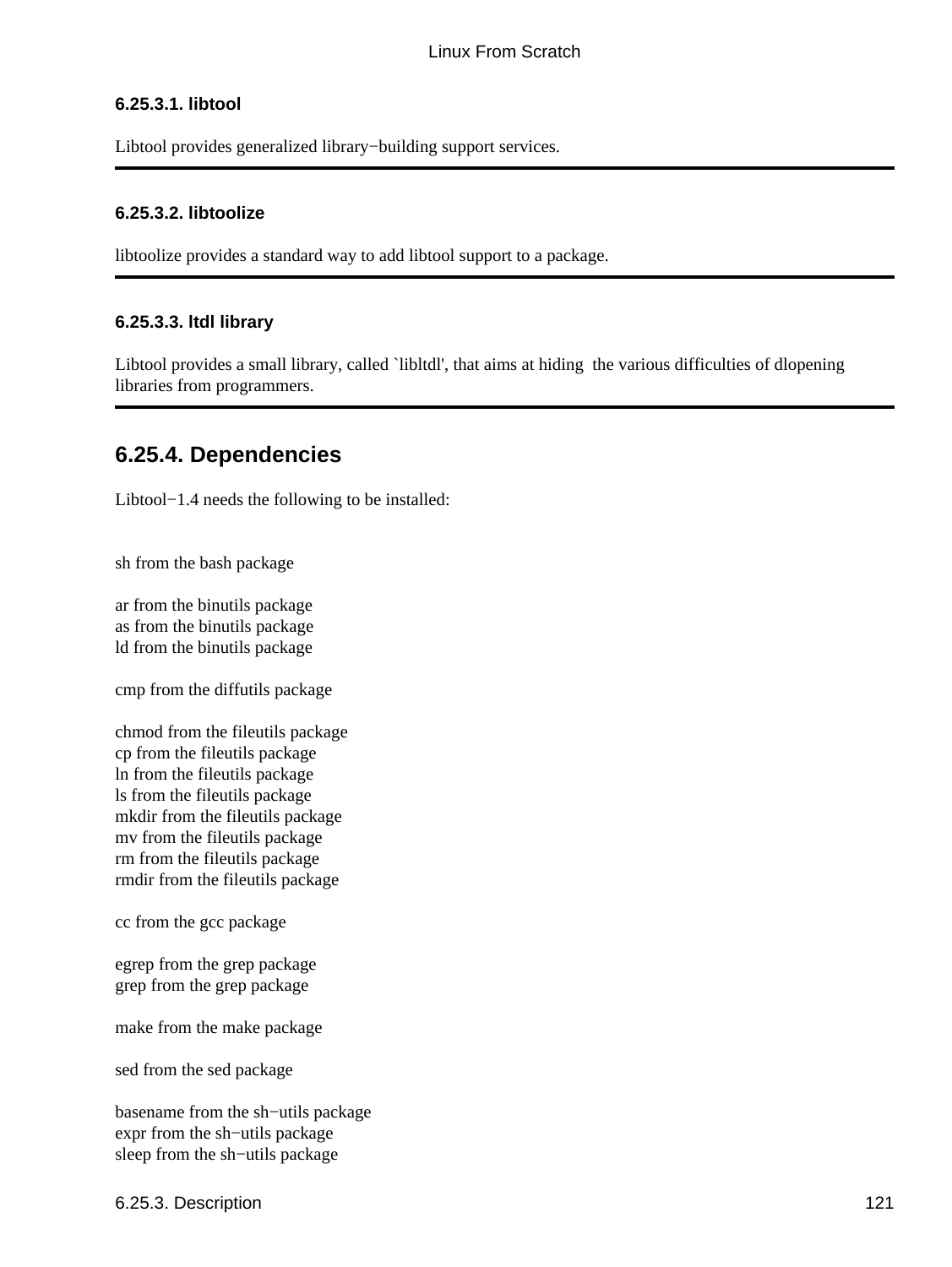uname from the sh−utils package

cat from the textutils package tr from the textutils package

# **6.26. Installing Bin86−0.16.0**

Estimated build time: 1 minute Estimated required disk space: 1 MB

# **6.26.1. Installation of Bin86**

This package is only needed if you decide to use Lilo on your LFS system. If you're going to use something else like Grub you won't need bin86. Check the documentation for your favorite boot loader to see if you need the bin86 package (usually only ld86 and/or as86 from this package are required).

Keep in mind, though, that it's not just boot loaders that use the bin86 package. There is always the chance that some other package needs programs from this package, so keep that in mind if you decide to skip this.

Install Bin86 by running the following commands:

```
make &&
make PREFIX=/usr install
```
# **6.26.2. Contents**

The Bin86 contains the as86, as86\_encap, ld86, objdump86, nm86 and size86 programs.

# **6.26.3. Description**

### **6.26.3.1. as86**

as86 is an assembler for the 8086...80386 processors.

#### **6.26.3.2. as86\_encap**

as86\_encap is a shell script to call as86 and convert the created binary into a C file prog.v to be included in or linked with programs like boot block installers.

#### **6.26.3.3. ld86**

ld86 understands only the object files produced by the as86 assembler, it can link them into either an impure or a separate I&D executable.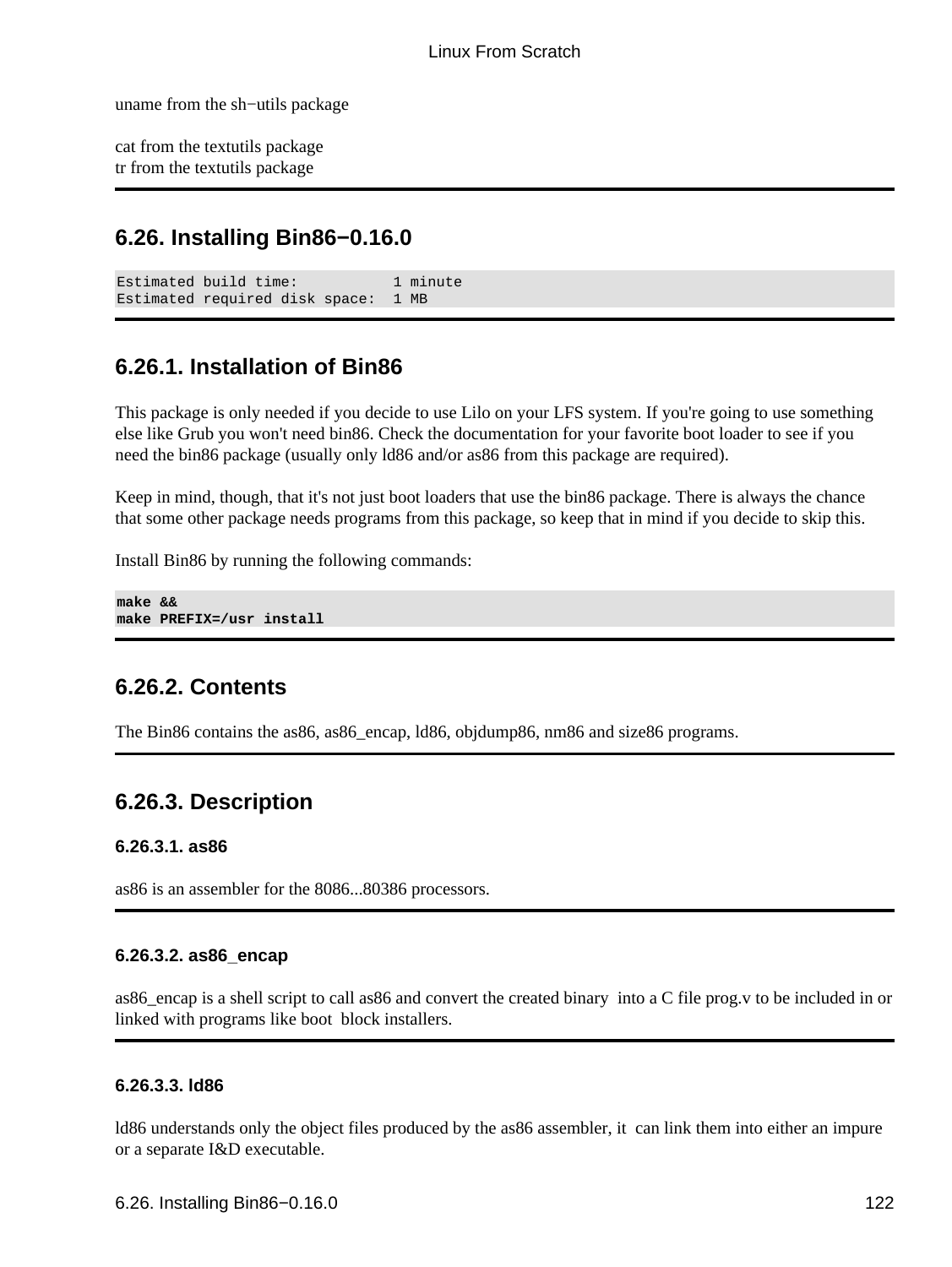### **6.26.3.4. objdump86**

No description available.

#### **6.26.3.5. nm86**

No description available.

#### **6.26.3.6. size86**

No description available.

# **6.26.4. Dependencies**

Bin86−0.16.0 needs the following to be installed:

sh from the bash package

as from the binutils package ld from the binutils package strip from the binutils package

chmod from the fileutils package install from the fileutils package ln from the fileutils package mv from the fileutils package

cc from the gcc package

make from the make package

sed from the sed package

# **6.27. Installing Binutils−2.11.2**

Estimated build time: 6 minutes Estimated required disk space: 85 MB

# **6.27.1. Installation of Binutils**

This package is known to behave badly when you have changed its default optimization flags (including the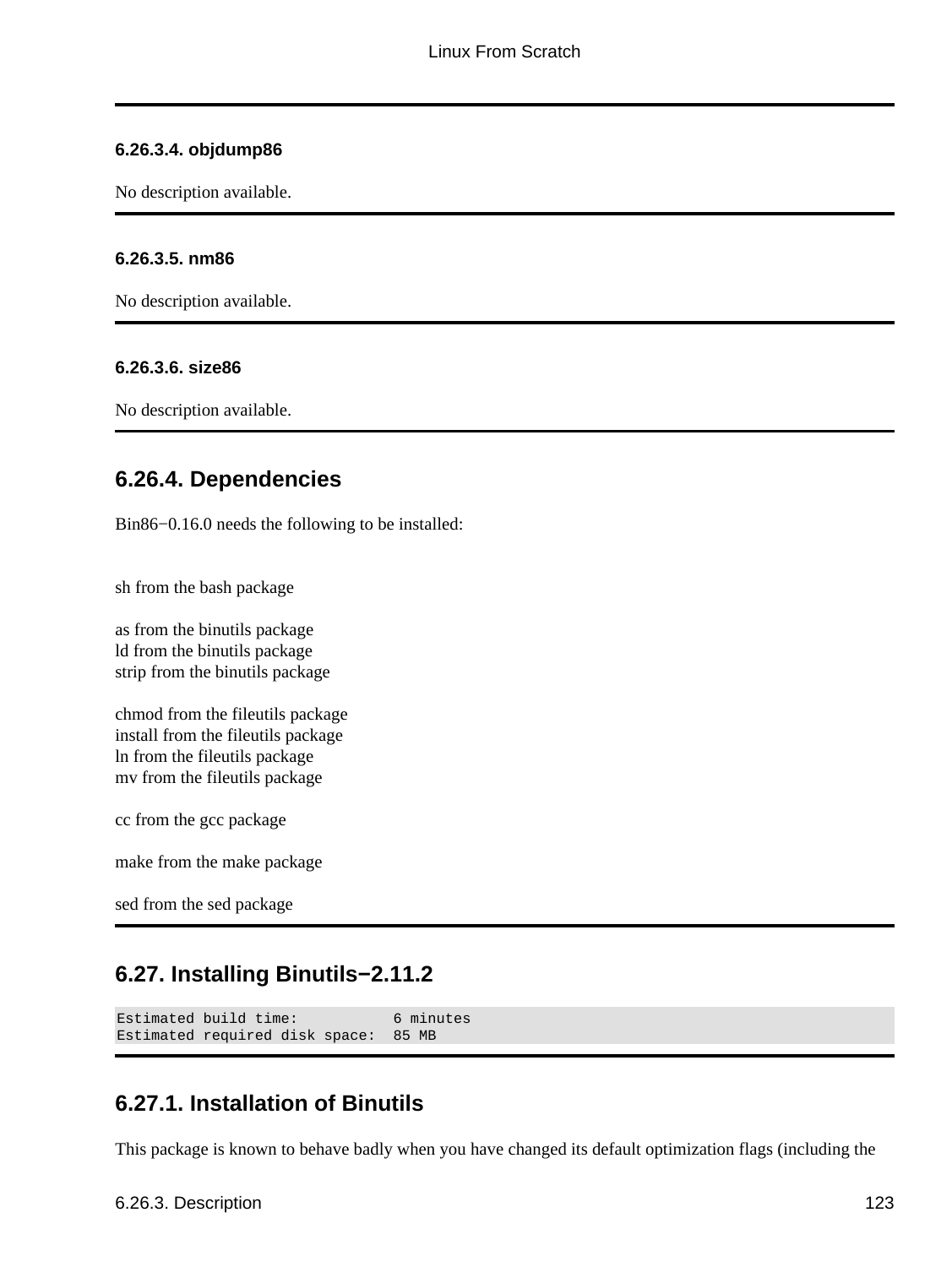−march and −mcpu options). Binutils is best left alone, so we recommend you unsetting CFLAGS, CXXFLAGS and other such variables/settings that would change the default optimization that it comes with.

Install Binutils by running the following commands:

```
./configure −−prefix=/usr −−enable−shared &&
make tooldir=/usr &&
make tooldir=/usr install &&
make tooldir=/usr install−info
```
## **6.27.2. Command explanations**

**make tooldir=/usr install−info:** This will install binutil's info pages.

## **6.27.3. Contents**

The Binutils package contains the gasp, gprof, ld, as, ar, nm, objcopy, objdump, ranlib, readelf, size, strings, strip, c++filt and addr2line programs

## **6.27.4. Description**

#### **6.27.4.1. gasp**

Gasp is the Assembler Macro Preprocessor.

#### **6.27.4.2. gprof**

gprof displays call graph profile data.

### **6.27.4.3. ld**

ld combines a number of object and archive files, relocates their data and ties up symbol references. Often the last step in building a new compiled program to run is a call to ld.

#### **6.27.4.4. as**

as is primarily intended to assemble the output of the GNU C compiler gcc for use by the linker ld.

### **6.27.4.5. ar**

The ar program creates, modifies, and extracts from archives. An archive is a single file holding a collection of other files in a structure that makes it possible to retrieve the original individual files (called members of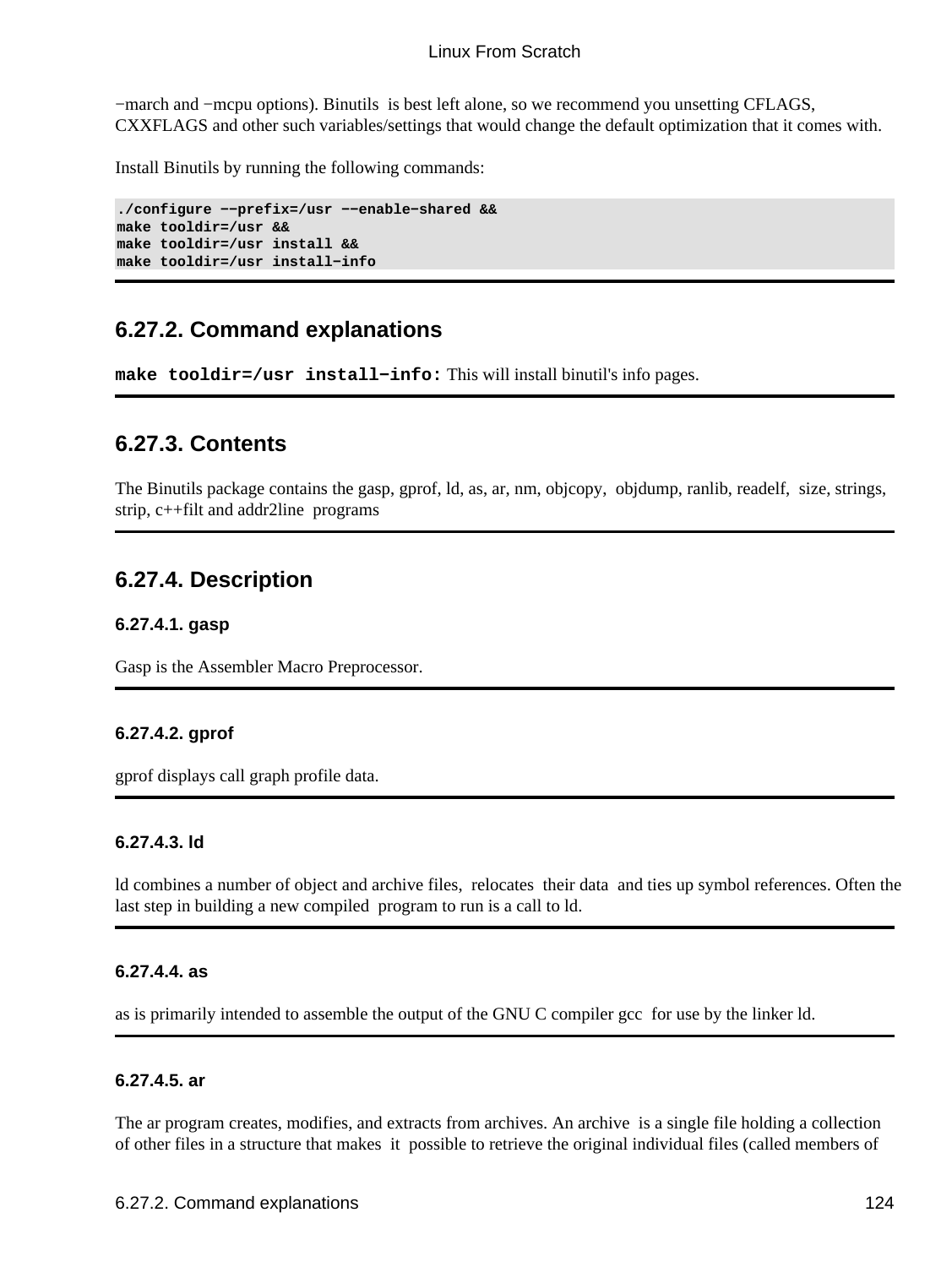the archive).

### **6.27.4.6. nm**

nm lists the symbols from object files.

### **6.27.4.7. objcopy**

objcopy utility copies the contents of an object file to another. objcopy uses the GNU BFD Library to read and write the object files. It can write the destination object file in a format different from that of the source object file.

## **6.27.4.8. objdump**

objdump displays information about one or more object files. The options control what particular information to display. This information is mostly useful to programmers who are working on the compilation tools, as opposed to programmers who just want their program to compile and work.

### **6.27.4.9. ranlib**

ranlib generates an index to the contents of an archive, and stores it in the archive. The index lists each symbol defined by a member of an archive that is a relocatable object file.

### **6.27.4.10. readelf**

readelf displays information about elf type binaries.

## **6.27.4.11. size**

size lists the section sizes ––and the total size–– for each of the object files objfile in its argument list. By default, one line of output is generated for each object file or each module in an archive.

## **6.27.4.12. strings**

For each file given, strings prints the printable character sequences that are at least 4 characters long (or the number specified with an option to the program) and are followed by an unprintable character. By default, it only prints the strings from the initialized and loaded sections of object files; for other types of files, it prints the strings from the whole file.

strings is mainly useful for determining the contents of non−text files.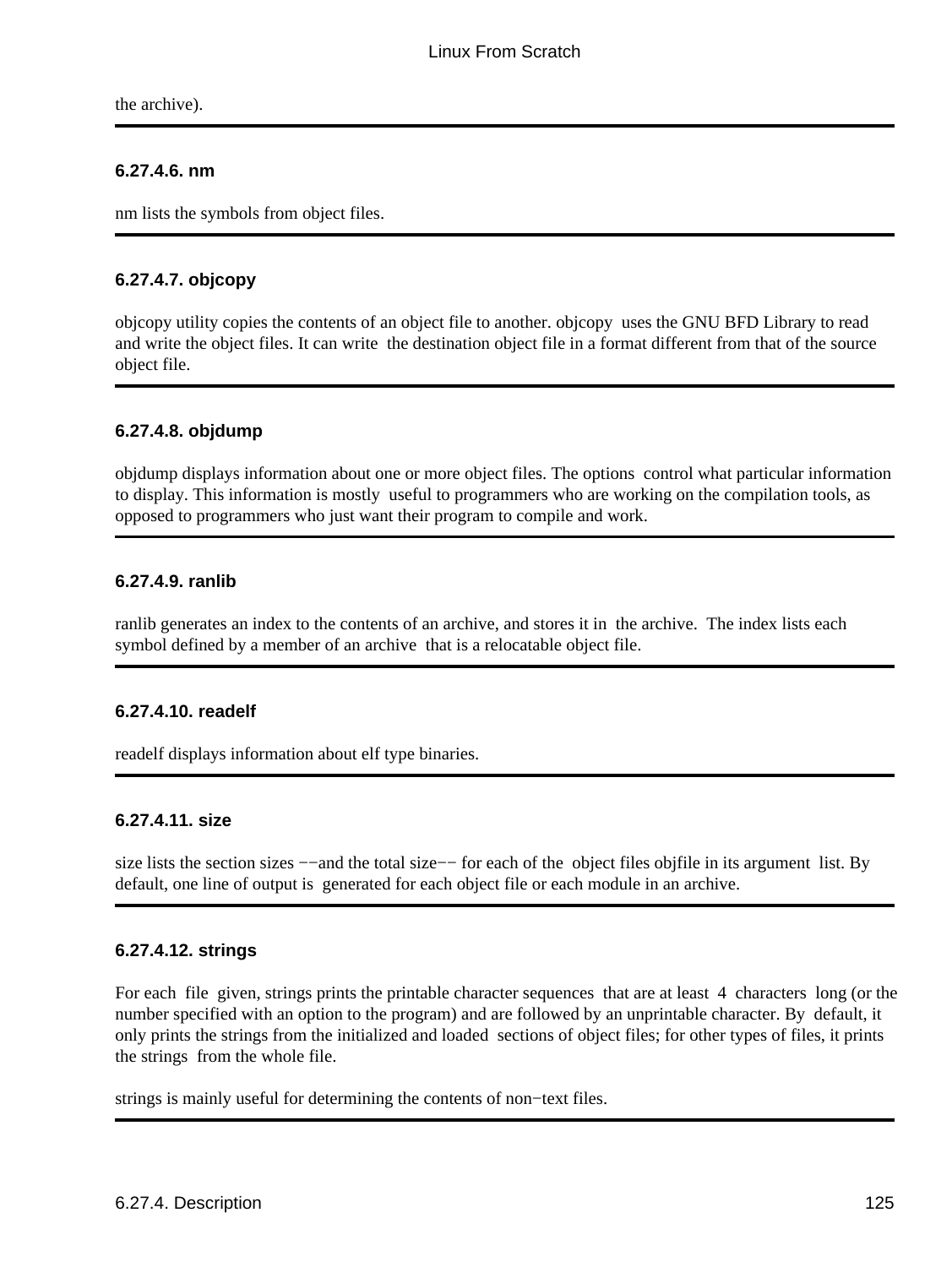## **6.27.4.13. strip**

strip discards all or specific symbols from object files. The list of object files may include archives. At least one object file must be given. strip modifies the files named in its argument, rather than writing modified copies under different names.

### **6.27.4.14. c++filt**

The C++ language provides function overloading, which means that it is possible to write many functions with the same name (providing each takes parameters of different types). All C++ function names are encoded into a low−level assembly label (this process is known as mangling). The c++filt program does the inverse mapping: it decodes (demangles) low−level names into user−level names so that the linker can keep these overloaded functions from clashing.

## **6.27.4.15. addr2line**

addr2line translates program addresses into file names and line numbers. Given an address and an executable, it uses the debugging information in the executable to figure out which file name and line number are associated with a given address.

# **6.27.5. Dependencies**

Binutils−2.11.2 needs the following to be installed:

sh from the bash package

ar from the binutils package as from the binutils package ld from the binutils package nm from the binutils package ranlib from the binutils package

cmp from the diffutils package

chmod from the fileutils package cp from the fileutils package ln from the fileutils package ls from the fileutils package mkdir from the fileutils package mv from the fileutils package rm from the fileutils package rmdir from the fileutils package touch from the fileutils package

gcc from the gcc package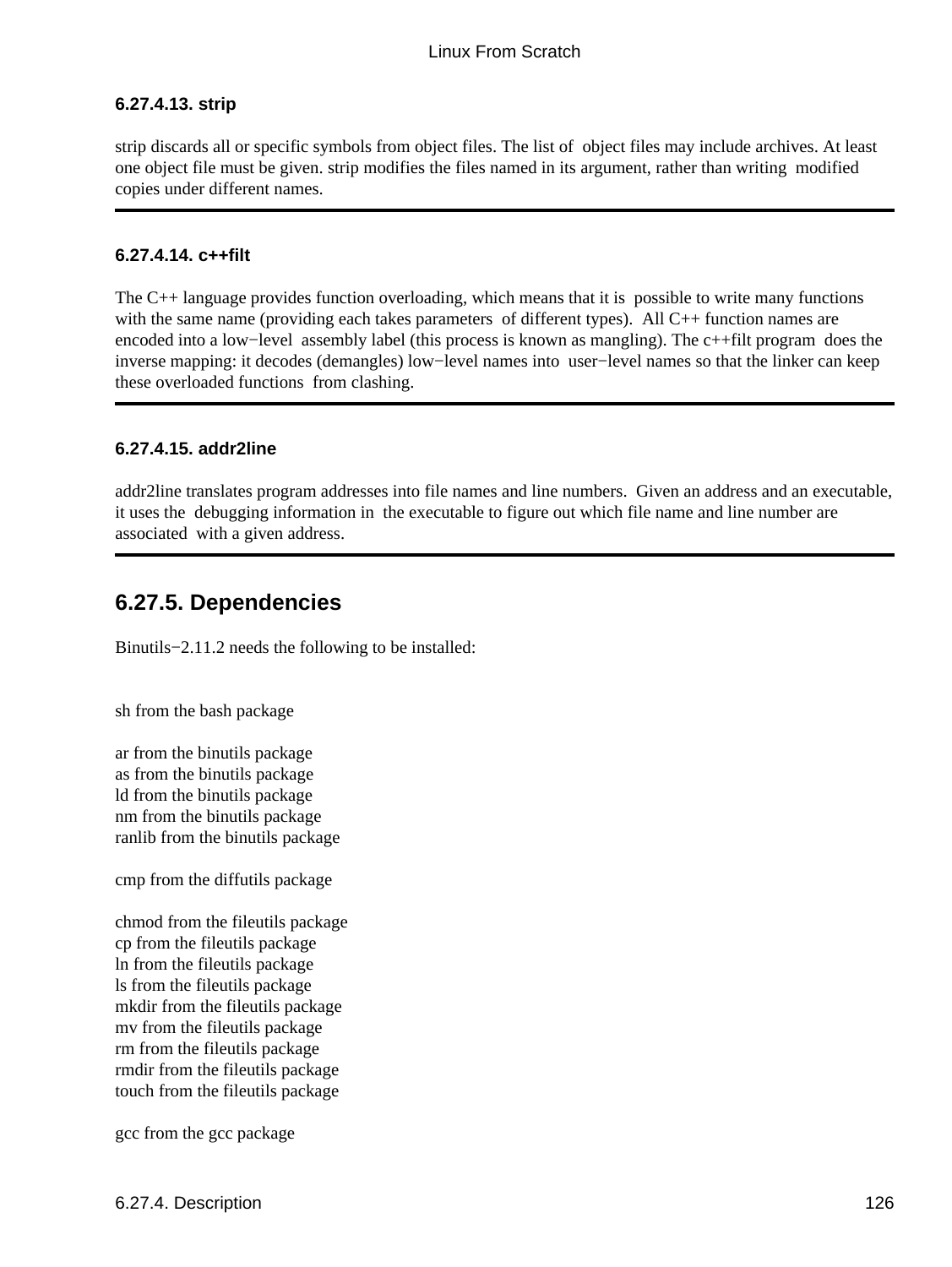egrep from the grep package grep from the grep package

make from the make package

sed from the sed package

basename from the sh−utils package expr from the sh−utils package sleep from the sh−utils package uname from the sh−utils package

makeinfo from the texinfo package

cat from the textutils package sort from the textutils package tail from the textutils package tr from the textutils package true from the sh−utils package uniq from the textutils package

### **6.28. Installing Bzip2−1.0.1**

Estimated build time: 1 minute Estimated required disk space: 2 MB

## **6.28.1. Installation of Bzip2**

Install Bzip2 by running the following commands:

```
make −f Makefile−libbz2_so &&
make bzip2recover libbz2.a &&
ln −s libbz2.so.1.0.1 libbz2.so &&
cp bzip2−shared /bin/bzip2 &&
cp bzip2recover /bin &&
cp bzip2.1 /usr/share/man/man1 &&
cp bzlib.h /usr/include &&
cp −a libbz2.so* /lib &&
rm /usr/lib/libbz2.a &&
cp libbz2.a /usr/lib &&
cd /usr/lib &&
ln −sf ../../lib/libbz2.so &&
cd /bin &&
ln −sf bzip2 bunzip2 &&
ln −sf bzip2 bzcat &&
cd /usr/share/man/man1 &&
ln −sf bzip2.1 bunzip2.1 &&
ln −sf bzip2.1 bzcat.1 &&
ln −sf bzip2.1 bzip2recover.1
```
Although it's not strictly a part of a basic LFS system it's worth mentioning that a patch for Tar can be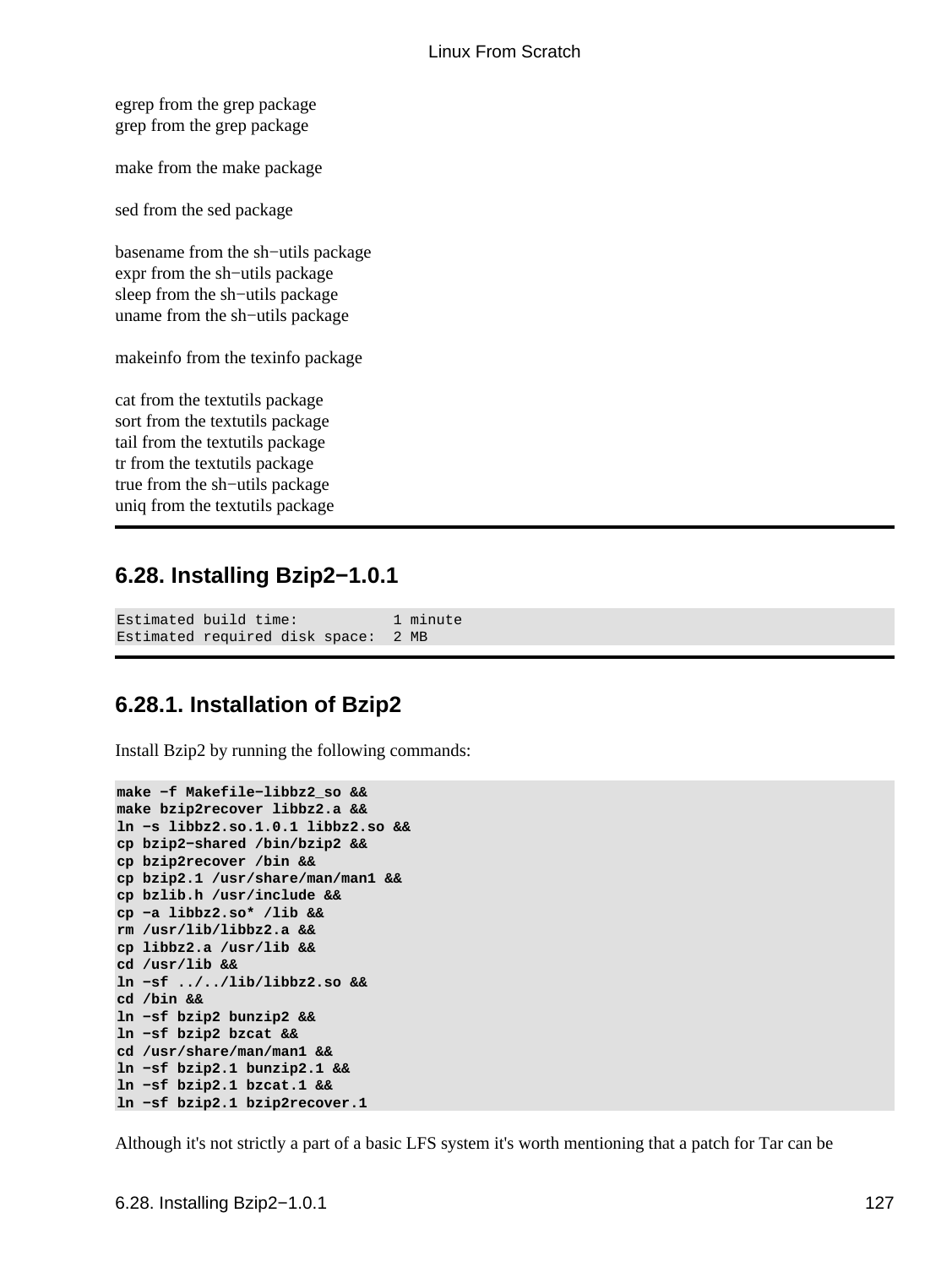### Linux From Scratch

downloaded which enables the tar program to compress and uncompress using bzip2/bunzip2 easily. With a plain tar, you have to use constructions like bzcat file.tar.bz|tar xv or tar −−use−compress−prog=bunzip2 −xvf file.tar.bz2 to use bzip2 and bunzip2 with tar. This patch provides the −j option so you can unpack a Bzip2 archive with tar xvfj file.tar.bz2. Applying this patch will be mentioned later on when the Tar package is re−installed.

### **6.28.2. Command explanations**

**make −f Makefile−libbz2\_so:** This will cause bzip2 to be built using a different Makefile file, in this case the Makefile−libbz2\_so file which creates a dynamic libbz2.so library and links the bzip2 utilities against it.

The reason we don't use **make install** is that bzip2's make install doesn't install the shared libbz2.so, nor the bzip2 binary that's linked against that library. So we have no choice but to manually install the files.

### **6.28.3. Contents**

The Bzip2 packages contains the bzip2, bunzip2, bzcat and bzip2recover programs.

### **6.28.4. Description**

### **6.28.4.1. Bzip2**

bzip2 compresses files using the Burrows−Wheeler block sorting text compression algorithm, and Huffman coding. Compression is generally considerably better than that achieved by more conventional LZ77/LZ78−based compressors, and approaches the performance of the PPM family of statistical compressors.

### **6.28.4.2. Bunzip2**

Bunzip2 decompresses files that are compressed with bzip2.

### **6.28.4.3. bzcat**

bzcat (or bzip2 −dc) decompresses all specified files to the standard output.

### **6.28.4.4. bzip2recover**

bzip2recover recovers data from damaged bzip2 files.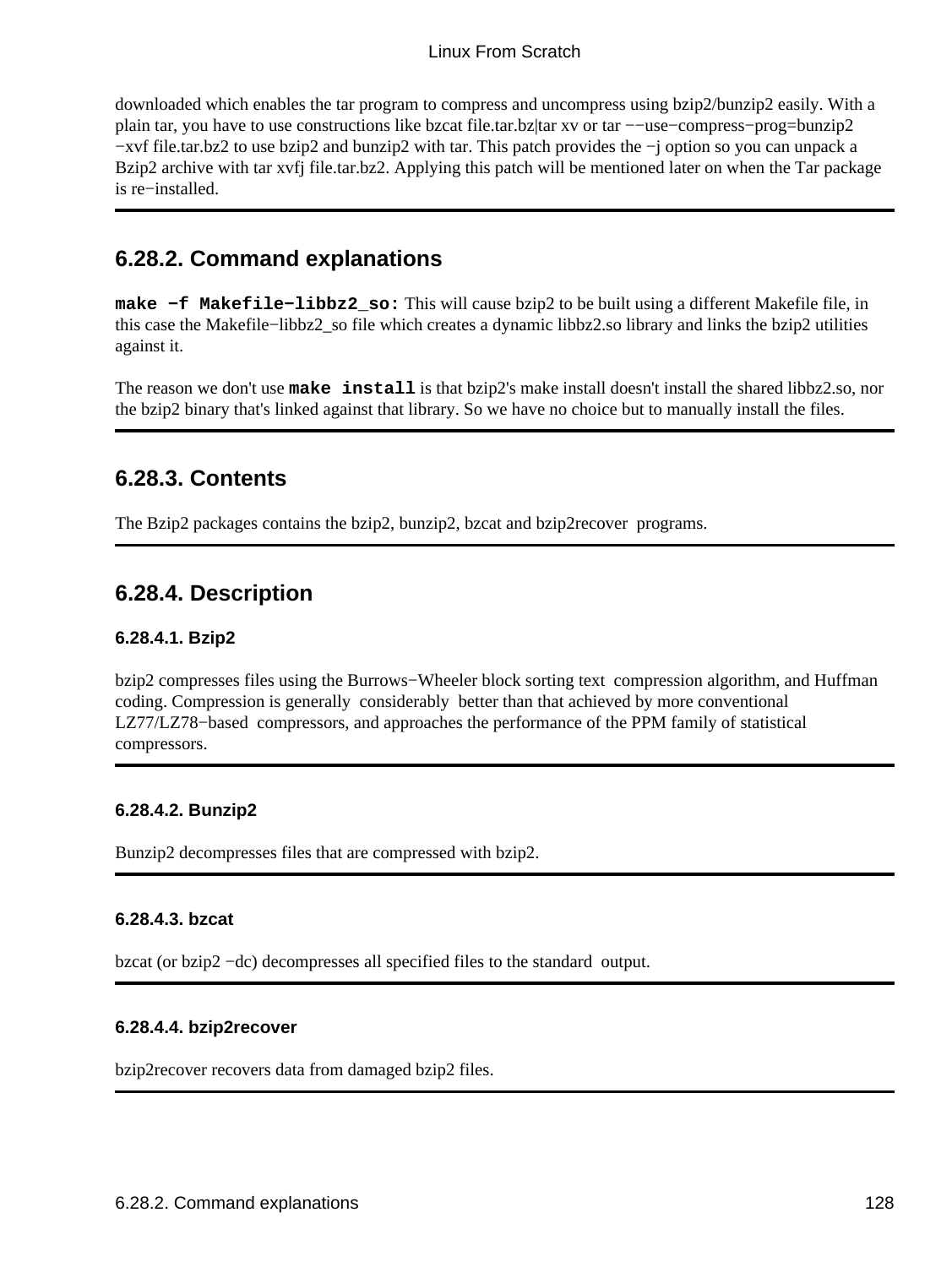# **6.28.5. Dependencies**

Bzip2−1.0.1 needs the following to be installed:

sh from the bash package

ar from the binutils package as from the binutils package ld from the binutils package

cp from the fileutils package ln from the fileutils package rm from the fileutils package

gcc from the gcc package

make from the make package

### **6.29. Installing Ed−0.2**

Estimated build time: 1 minute Estimated required disk space: 2 MB

## **6.29.1. Installation of Ed**

Ed is an optional package. The only program on a normal LFS system that uses ed is patch. But these days, ed patch files are quite rare in favour of the diff format patch files. So, if you personally have no need to use ed, you can skip it.

Install Ed by running the following commands:

```
cp buf.c buf.c.backup &&
sed 's/int u/int u, sfd/' buf.c.backup | \
   sed '/.*\*mktemp.*/d' | \
    sed 's/.*if (mktemp.*/ sfd = mkstemp(sfn);\
    if ((sfd == −1) || (sfp = fopen (sfn, "w+")) == NULL)/' > buf.c &&
./configure −−prefix=/usr &&
make &&
make install &&
mv /usr/bin/ed /usr/bin/red /bin
```
### **6.29.2. Command explanations**

The sed commands fix a symlink vulnerability in ed. The ed executable creates files in /tmp with predictable names. By using various symlink attacks, it is possible to have ed write to files it should not, change the permissions of various files, etc.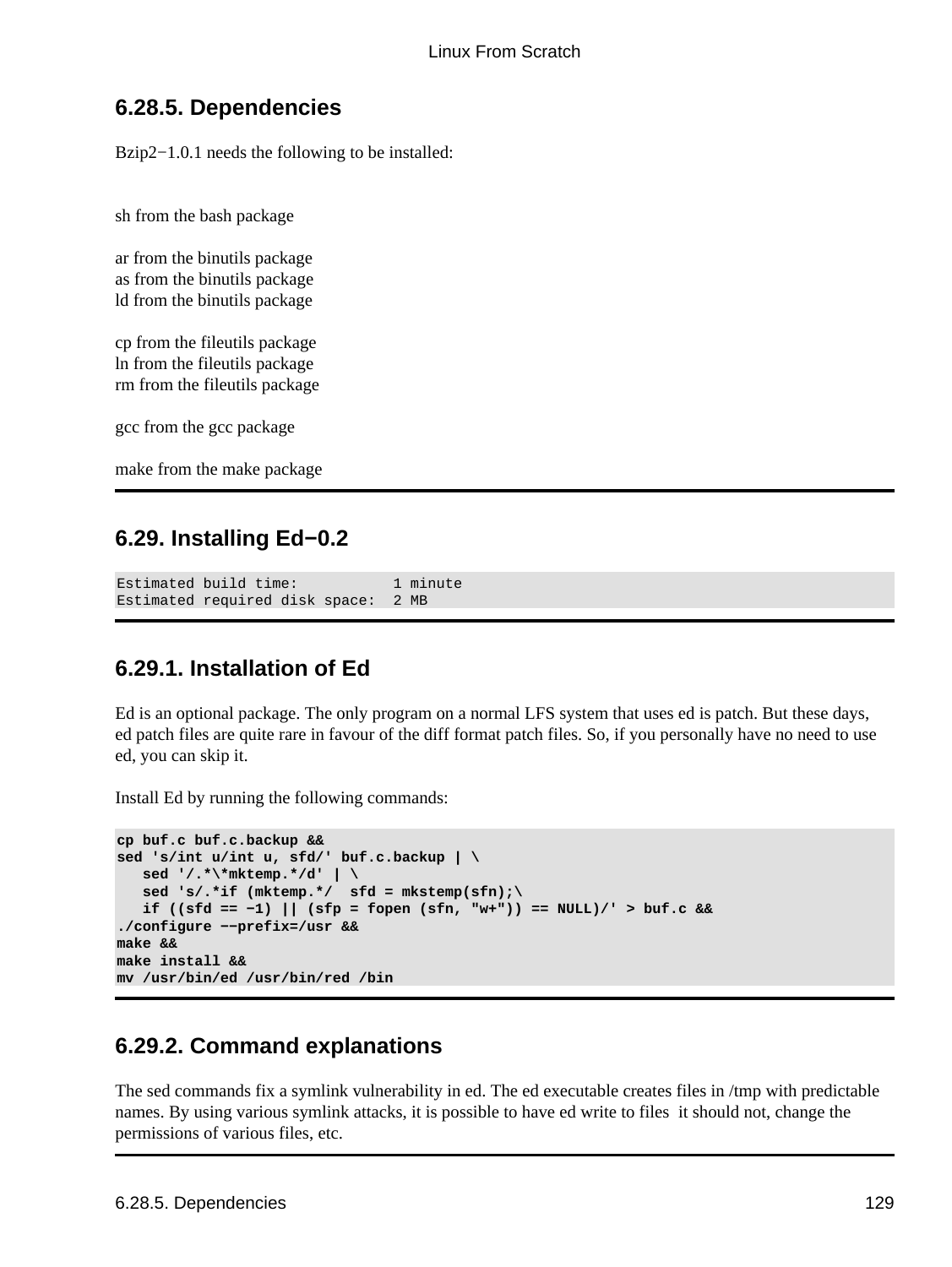## **6.29.3. Contents**

The Ed package contains the ed program.

### **6.29.4. Description**

Ed is a line−oriented text editor. It is used to create, display, modify and otherwise manipulate text files.

### **6.29.5. Dependencies**

Ed−0.2 needs the following to be installed:

sh from the bash package

ar from the binutils package as from the binutils package ld from the binutils package

chmod from the fileutils package cp from the fileutils package ln from the fileutils package mv from the fileutils package rm from the fileutils package touch from the fileutils package

cc from the gcc package

grep from the grep package egrep from the grep package

make from the make package

sed from the sed package

cat from the textutils package tr from the textutils package

## **6.30. Installing Gettext−0.10.39**

Estimated build time: 1 minute Estimated required disk space: 11MB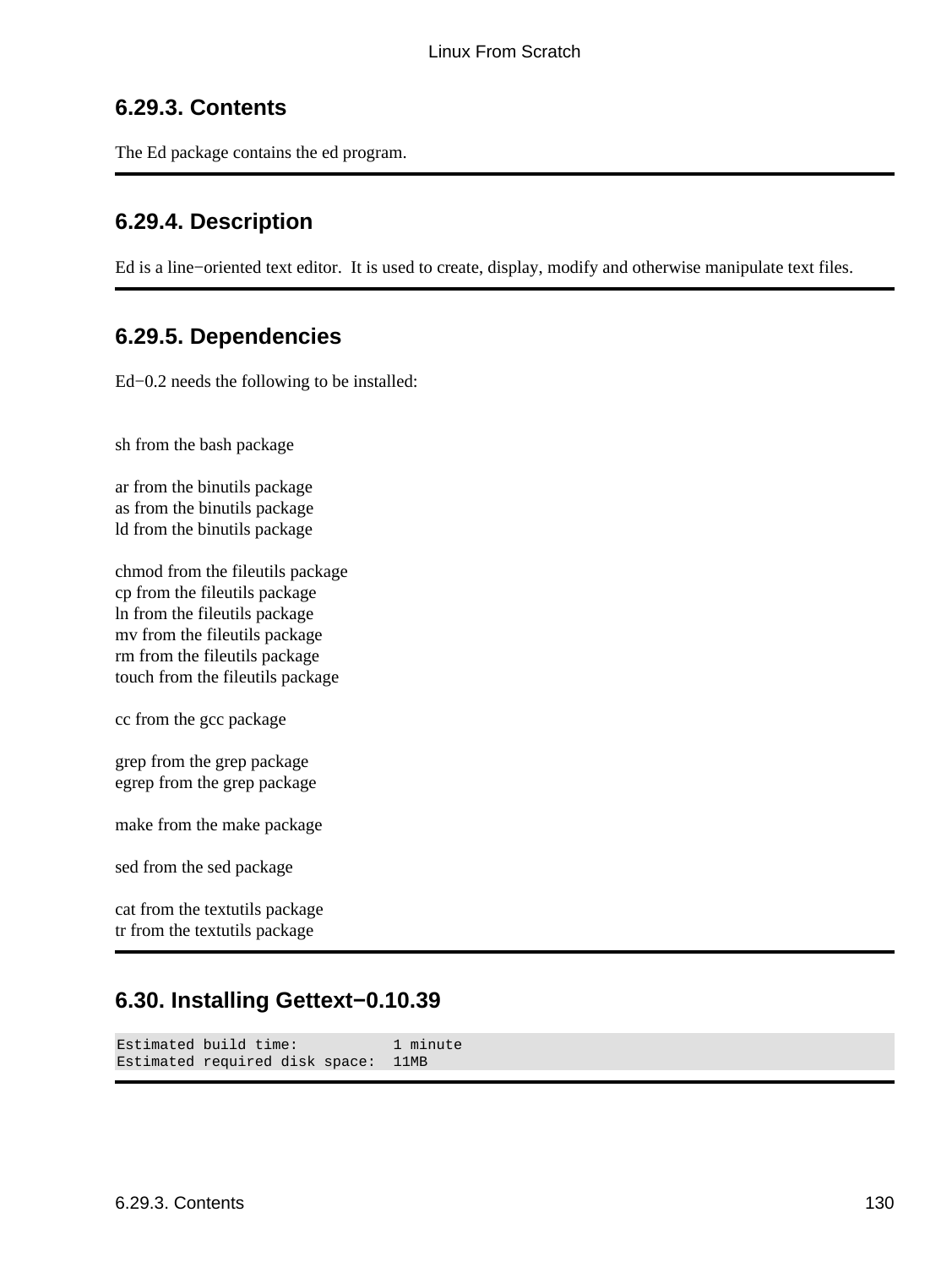# **6.30.1. Installation of Gettext**

Install Gettext by running the following commands:

```
./configure −−prefix=/usr &&
make &&
make install
```
# **6.30.2. Contents**

The gettext package contains the gettext, gettextize, msgcmp, msgcomm, msgfmt, msgmerge, msgunfmt and xgettext programs.

## **6.30.3. Description**

### **6.30.3.1. gettext**

The gettext package is used for internationalization (also known as i18n) and for localization (also known as l10n). Programs can be compiled with Native Language Support (NLS) which enable them to output messages in the users native language rather than in the default English language.

## **6.30.4. Dependencies**

Gettext−0.10.39 needs the following to be installed:

sh from the bash package

ar from the binutils package as from the binutils package ld from the binutils package nm from the binutils package

cmp from the diffutils package

chmod from the fileutils package cp from the fileutils package ln from the fileutils package ls from the fileutils package mkdir from the fileutils package mv from the fileutils package rm from the fileutils package rmdir from the fileutils package

cc from the gcc package

egrep from the grep package

6.30.1. Installation of Gettext 131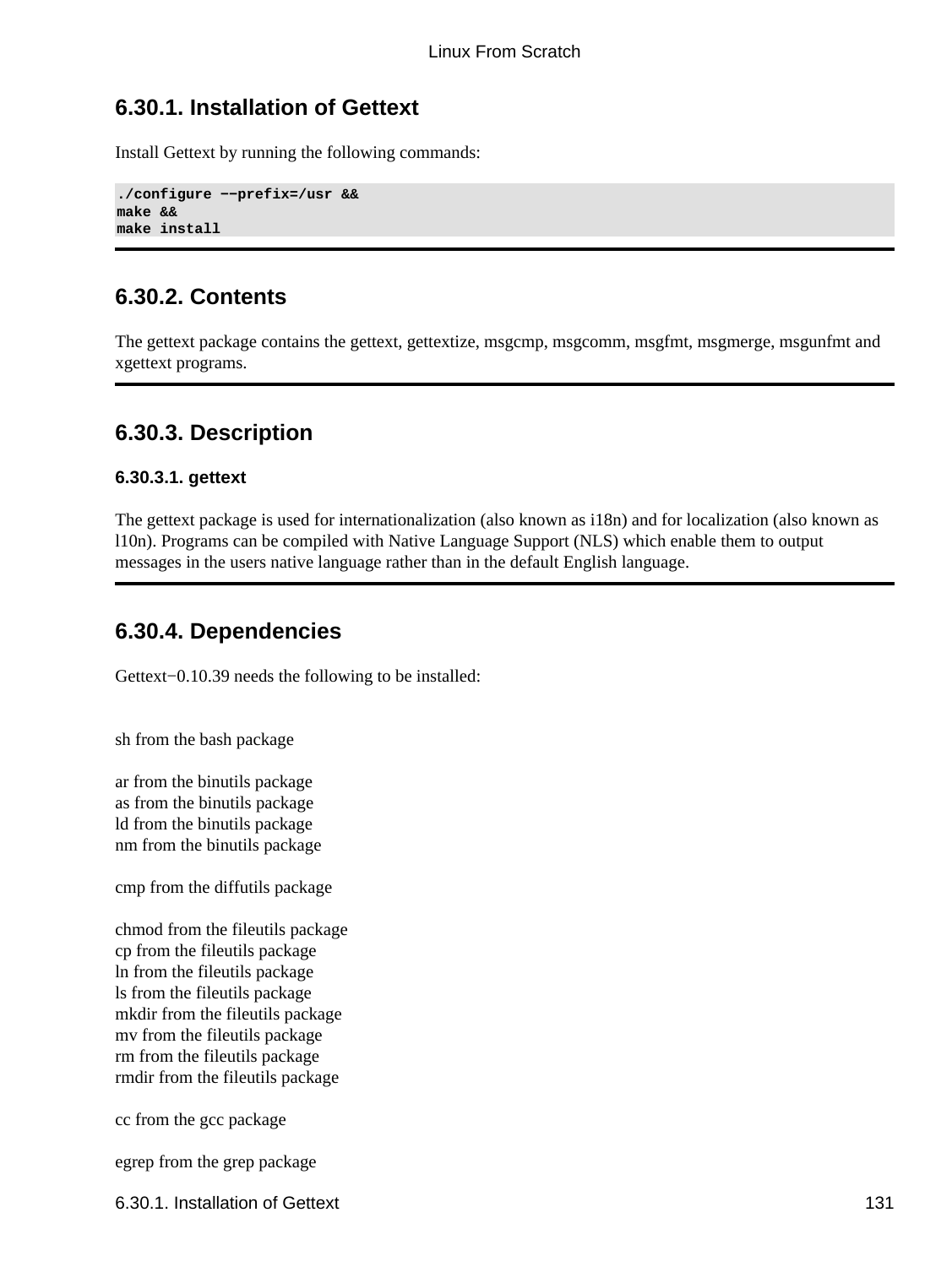```
grep from the grep package
```
make from the make package

sed from the sed package

basename from the sh−utils package echo from the sh−utils package expr from the sh−utils package sleep from the sh−utils package uname from the sh−utils package

cat from the textutils package sort from the textutils package tr from the textutils package uniq from the textutils package

# **6.31. Installing Kbd−1.06**

Estimated build time: 1 minute Estimated required disk space: 8 MB

# **6.31.1. Installation of Kbd**

Install Kbd by running the following commands:

```
./configure −−datadir=/usr/share/kbd &&
make &&
make install
```
When using the loadkeys program from this package, don't use the −d option to load a default keymap file. It won't work properly with keymaps that include other keymaps.

# **6.31.2. Command explanations**

**−−datadir=/usr/share/kbd:** This puts the kbd data files (fonts, keymaps, and such) in the /usr/share/kbd directory, as the FHS suggests.

# **6.31.3. Contents**

The Kbd package contains the chvt, deallocvt, dumpkeys, fgconsole, getkeycodes, kbd\_mode, kbdrate, loadkeys, loadunimap, mapscrn, psfxtable, resizecons, screendump, setfont, setkeycodes, setleds, setmetamode, setvesablank, showfont, showkey, unicode\_start, and unicode\_stop programs. There are some other programs that don't get installed by default, as they are very optional. Take a look at the Kbd package contents if you have trouble with your console.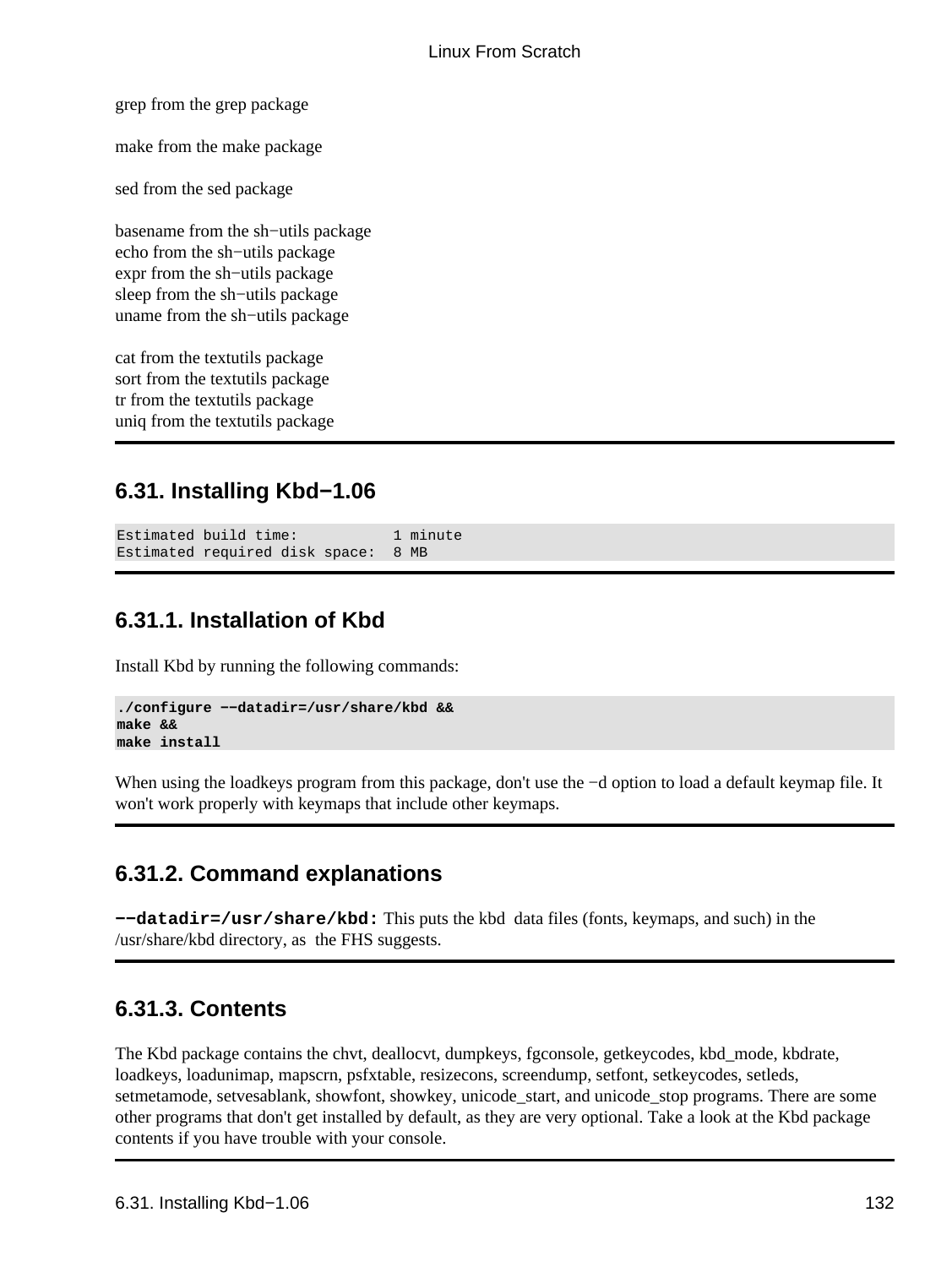# **6.31.4. Description**

### **6.31.4.1. chvt**

chvt changes foreground virtual terminal.

### **6.31.4.2. deallocvt**

deallocvt deallocates unused virtual terminals.

### **6.31.4.3. dumpkeys**

dumpkeys dumps keyboard translation tables.

### **6.31.4.4. fgconsole**

fgconsole prints the number of the active virtual terminal.

### **6.31.4.5. getkeycodes**

getkeycodes prints the kernel scancode−to−keycode mapping table.

### **6.31.4.6. kbd\_mode**

kbd\_mode reports or sets the keyboard mode.

### **6.31.4.7. kbdrate**

kbdrate sets the keyboard repeat and delay rates.

### **6.31.4.8. loadkeys**

loadkeys loads keyboard translation tables.

### **6.31.4.9. loadunimap**

loadunimap loads the kernel unicode−to−font mapping table.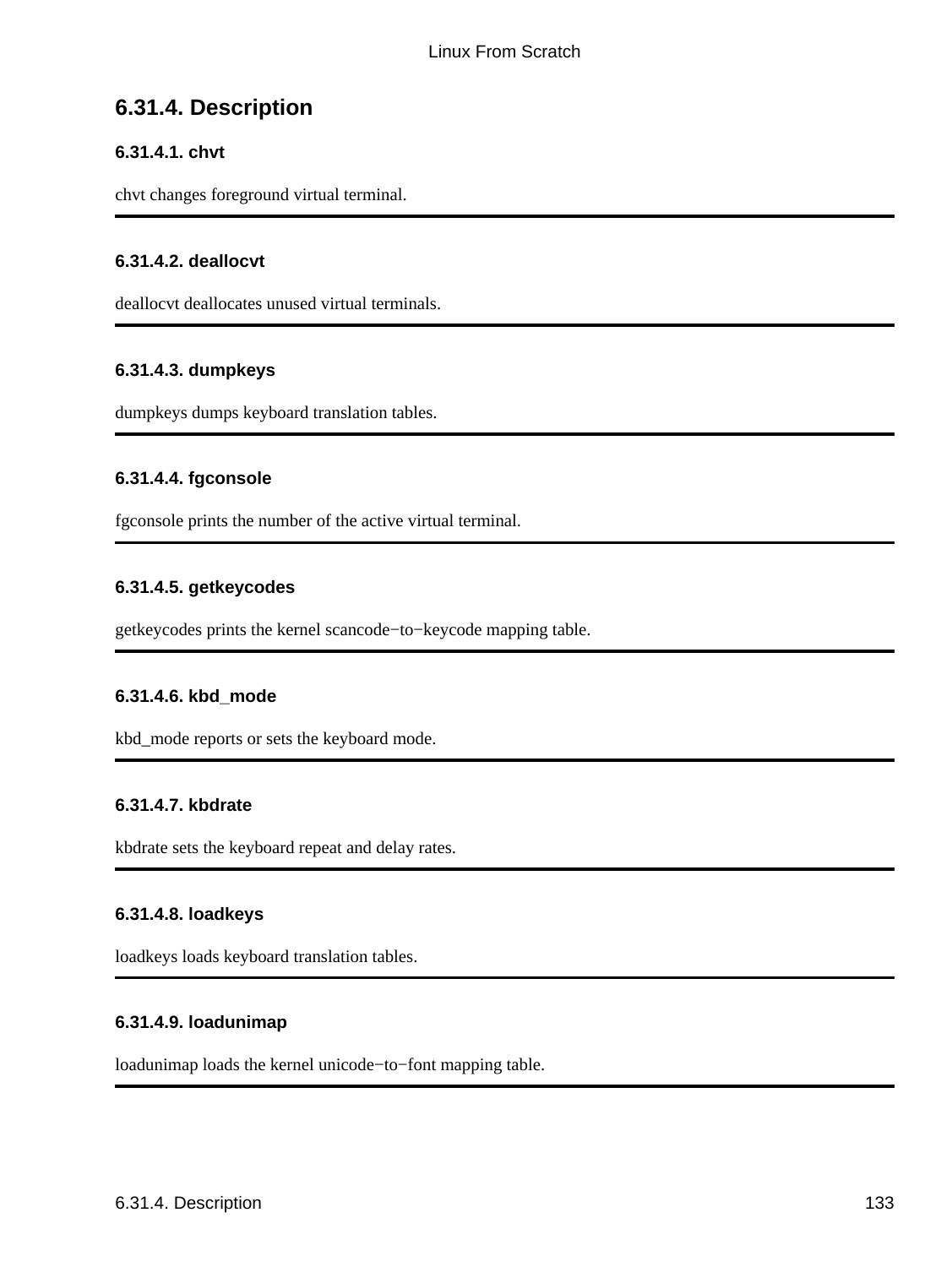### **6.31.4.10. mapscrn**

mapscrn loads a user defined output character mapping table into the console driver. Note that it is obsolete and that its features are built into setfont.

### **6.31.4.11. psfxtable**

psfxtable is a tool for handling Unicode character tables for console fonts.

### **6.31.4.12. resizecons**

resizecons changes the kernel idea of the console size.

#### **6.31.4.13. screendump**

A screen shot utility for the console.

### **6.31.4.14. setfont**

This lets you change the EGA/VGA fonts in console.

### **6.31.4.15. setkeycodes**

setkeycodes loads kernel scancode−to−keycode mapping table entries.

#### **6.31.4.16. setleds**

setleds sets the keyboard LEDs. Many people find it useful to have numlock enabled by default, and it is by using this program that you can achieve this.

#### **6.31.4.17. setmetamode**

setmetamode defines the keyboard meta key handling.

### **6.31.4.18. setvesablank**

This lets you fiddle with the built−in hardware screensaver (not toasters, only a blank screen).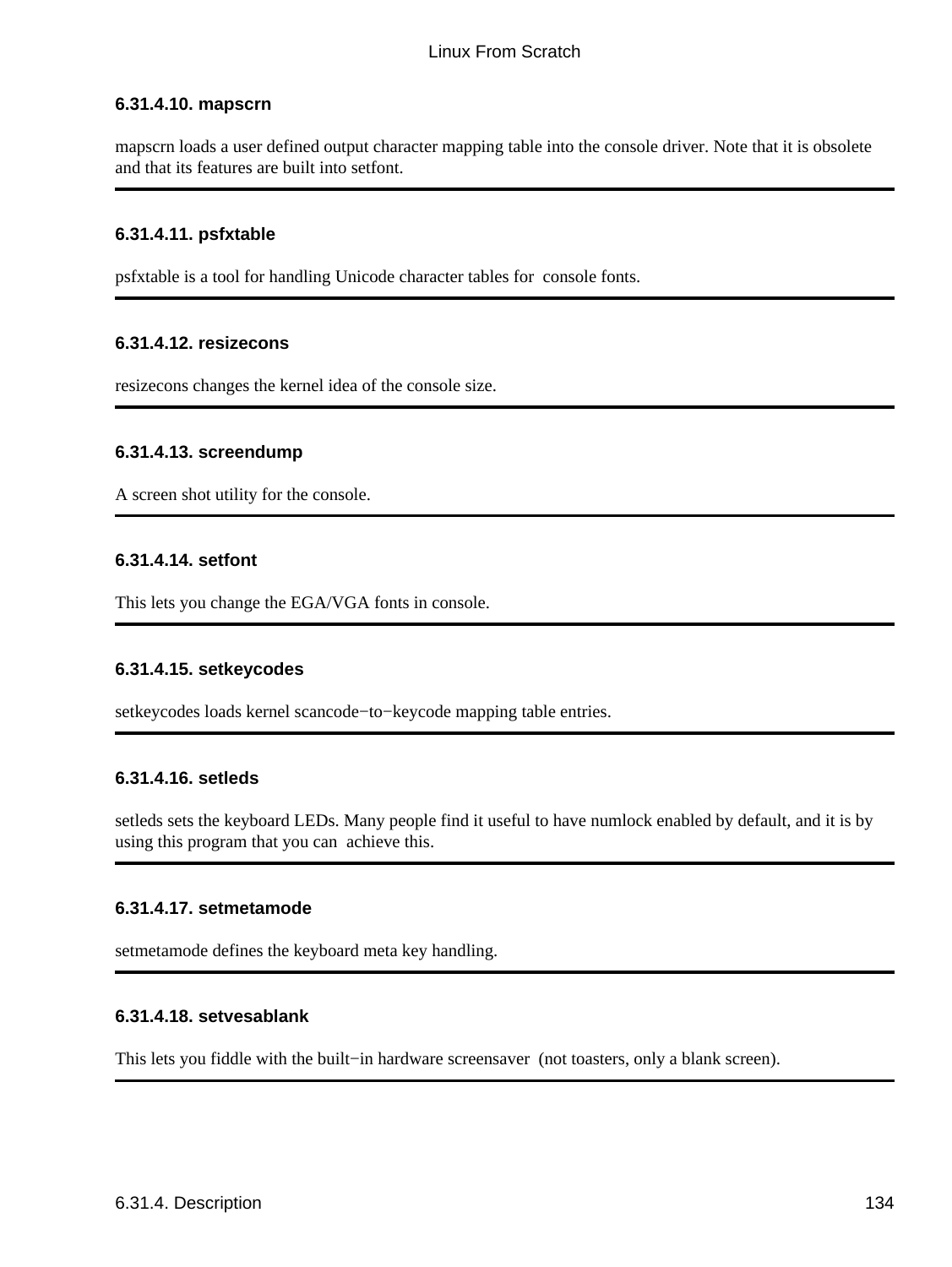### **6.31.4.19. showfont**

showfont displays data about a font. The information shown includes font information, font properties, character metrics, and character bitmaps.

### **6.31.4.20. showkey**

showkey examines the scancodes and keycodes sent by the keyboard.

### **6.31.4.21. unicode\_start**

unicode\_start puts the console in Unicode mode.

#### **6.31.4.22. unicode\_stop**

unicode\_stop reverts keyboard and console from unicode mode.

### **6.31.5. Dependencies**

Kbd−1.06 needs the following to be installed:

sh from the bash package

as from the binutils package ld from the binutils packag strip from the binutils package

bison from the bison package

cp from the fileutils package install from the fileutils package ln from the fileutils package mv from the fileutils package rm from the fileutils package

flex from the flex package

cpp from the gcc package gcc from the gcc package

gunzip from the gzip package gzip from the gzip package

make from the make package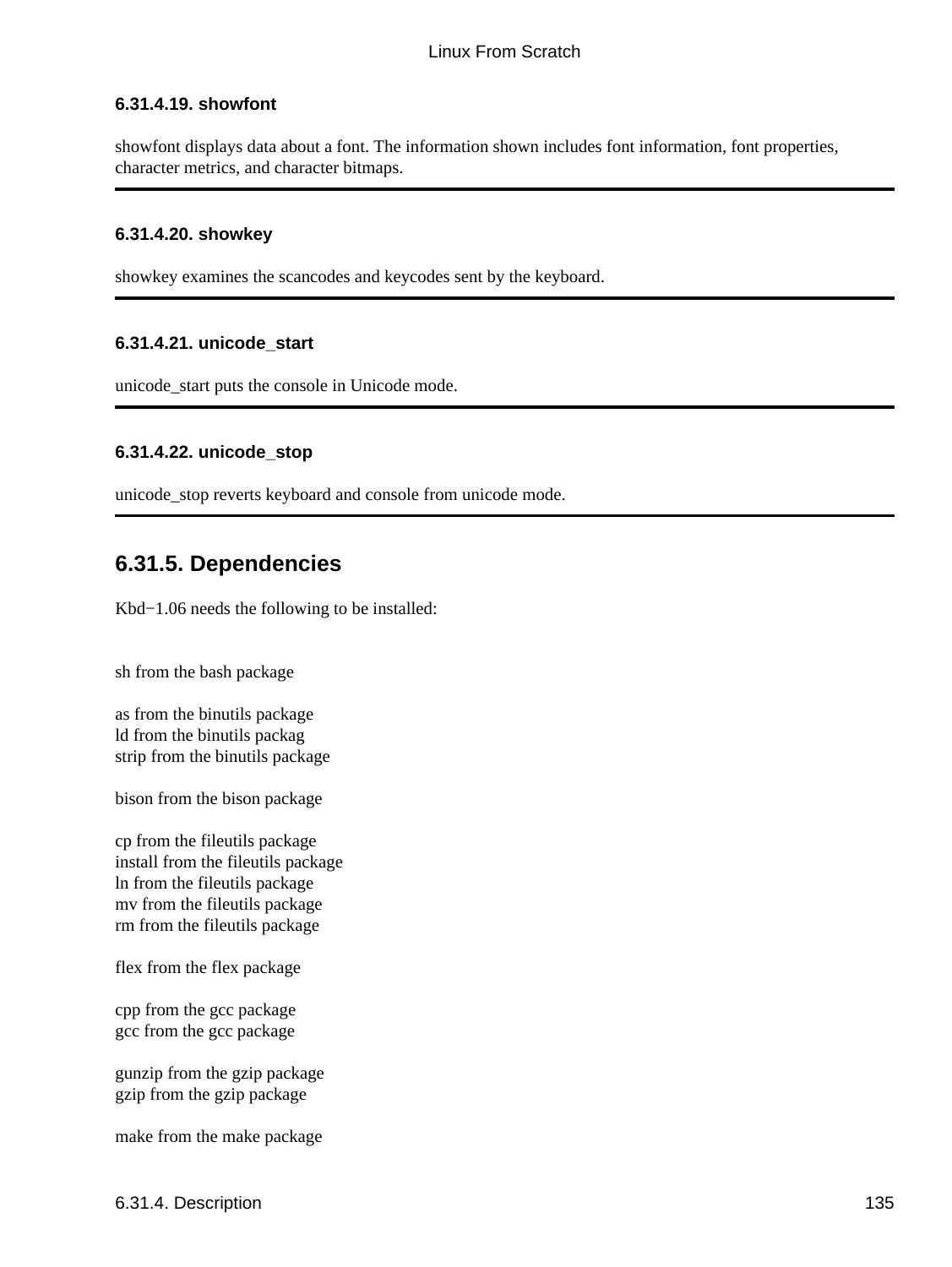sed from the sed package

uname from the sh−utils package

# **6.32. Installing Diffutils−2.7**

Estimated build time: 1 minute Estimated required disk space: 2 MB

## **6.32.1. Installation of Diffutils**

Install Diffutils by running the following commands:

```
./configure −−prefix=/usr &&
make &&
make install
```
# **6.32.2. Contents**

The Diffutils package contains the cmp, diff, diff3 and sdiff programs.

### **6.32.3. Description**

### **6.32.3.1. cmp and diff**

cmp and diff both compare two files and report their differences. Both programs have extra options which compare files in different situations.

### **6.32.3.2. diff3**

The difference between diff and diff3 is that diff compares 2 files, diff3 compares 3 files.

### **6.32.3.3. sdiff**

sdiff merges two files and interactively outputs the results.

### **6.32.4. Dependencies**

Diffutils−2.7 needs the following to be installed:

sh from the bash package

6.32. Installing Diffutils−2.7 136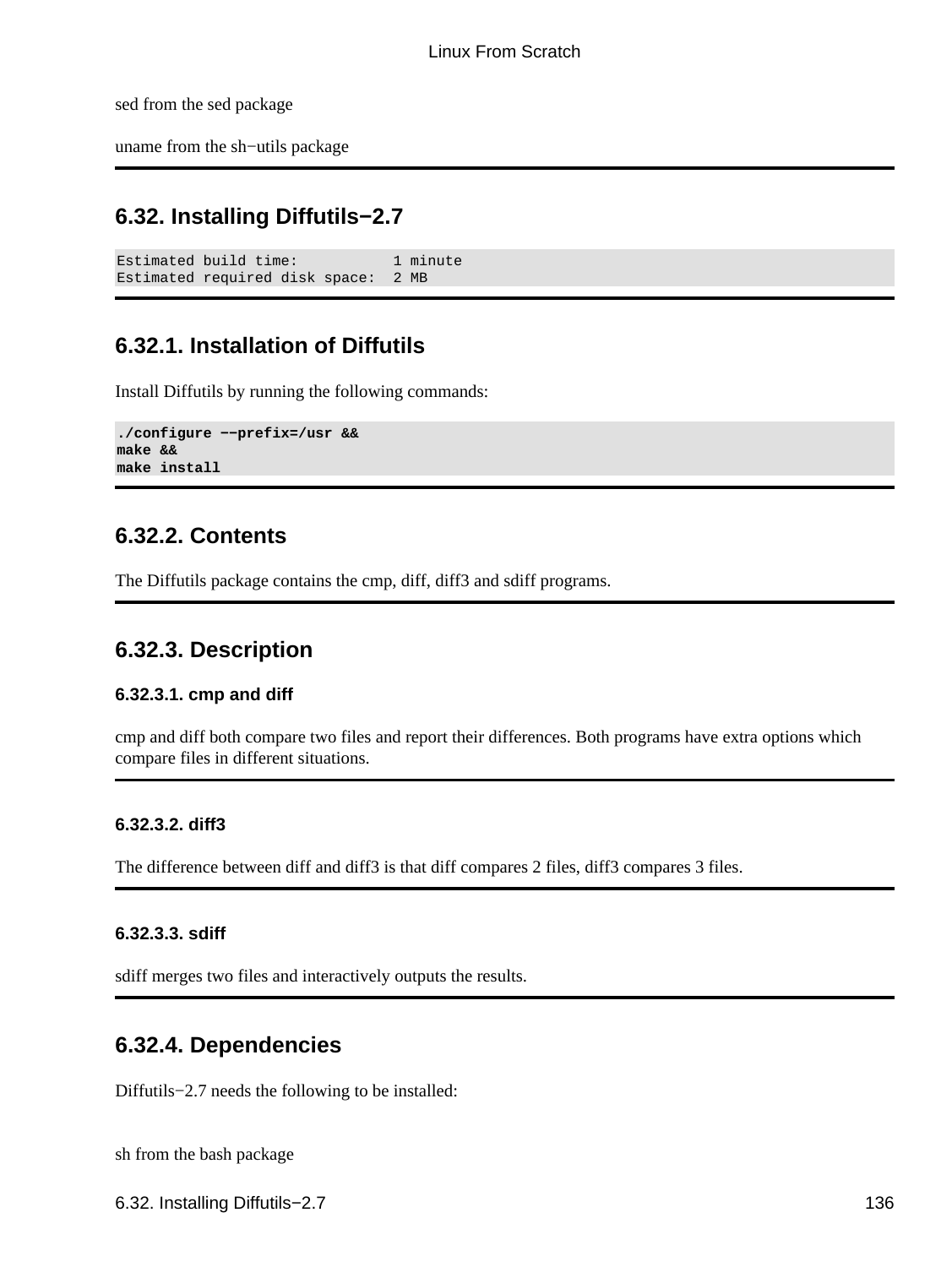ld from the binutils package as from the binutils package

chmod from the fileutils package cp from the fileutils package mv from the fileutils package rm from the fileutils package

cc from the gcc package

egrep from the grep package grep from the grep package

make from the make package

sed from the sed package

basename from the sh−utils package date from the sh−utils package

cat from the textutils package tr from the textutils package

### **6.33. Installing E2fsprogs−1.24**

Estimated build time: 2 minutes Estimated required disk space: 21 MB

### **6.33.1. Installation of E2fsprogs**

Install E2fsprogs by running the following commands:

```
./configure −−prefix=/usr −−with−root−prefix=/ \
    −−enable−elf−shlibs &&
make &&
make install &&
make install−libs
```
### **6.33.2. Command explanations**

**−−with−root−prefix=/:** The reason for supplying this option is because of the setup of the e2fsprogs Makefile. Some programs are essential for system use when, for example, /usr isn't mounted (like the e2fsck program). These programs and libraries therefore belong in directories like /lib and /sbin. If this option isn't passed to e2fsprogs' configure, it places these programs in /usr which is not what we want.

**−−enable−elf−shlibs:** This creates shared libraries that some programs in this package can make use of.

6.33. Installing E2fsprogs−1.24 137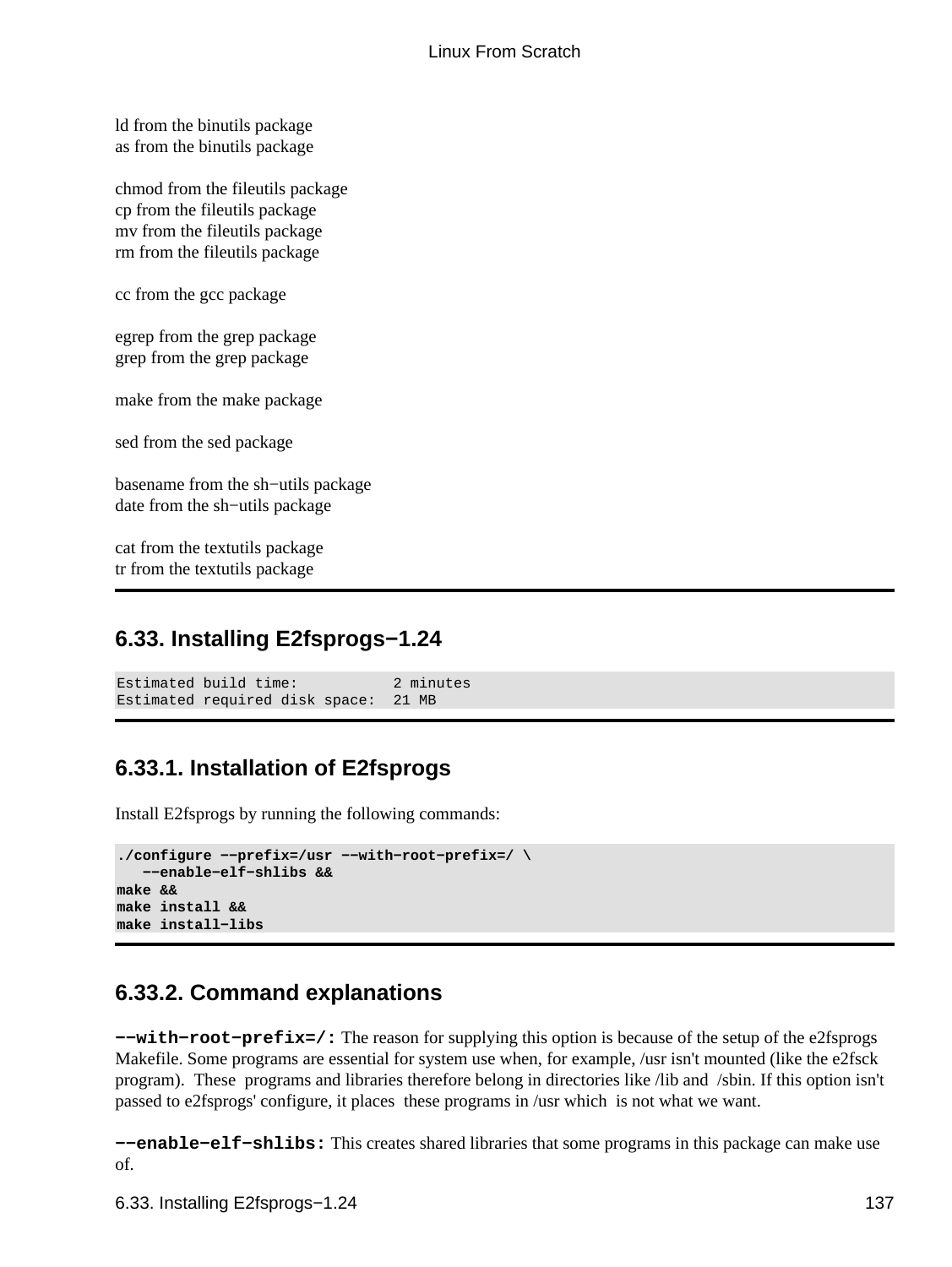**make install−libs:** This installs the shared libraries that are built.

### **6.33.3. Contents**

The e2fsprogs package contains the chattr, lsattr, uuidgen, badblocks, debugfs, dumpe2fs, e2fsck, e2label, fsck, fsck.ext2, mke2fs, mkfs.ext2, mklost+found and tune2fs programs.

### **6.33.4. Description**

### **6.33.4.1. chattr**

chattr changes the file attributes on a Linux second extended file system.

#### **6.33.4.2. lsattr**

lsattr lists the file attributes on a second extended file system.

#### **6.33.4.3. uuidgen**

The uuidgen program creates a new universally unique identifier (UUID) using the libuuid library. The new UUID can reasonably be considered unique among all UUIDs created on the local system, and among UUIDs created on other systems in the past and in the future.

#### **6.33.4.4. badblocks**

badblocks is used to search for bad blocks on a device (usually a disk partition).

#### **6.33.4.5. debugfs**

The debugfs program is a file system debugger. It can be used to examine and change the state of an ext2 file system.

#### **6.33.4.6. dumpe2fs**

dumpe2fs prints the super block and blocks group information for the filesystem present on a specified device.

#### **6.33.4.7. e2fsck and fsck.ext2**

e2fsck is used to check a Linux second extended file system. fsck.ext2 does the same as e2fsck.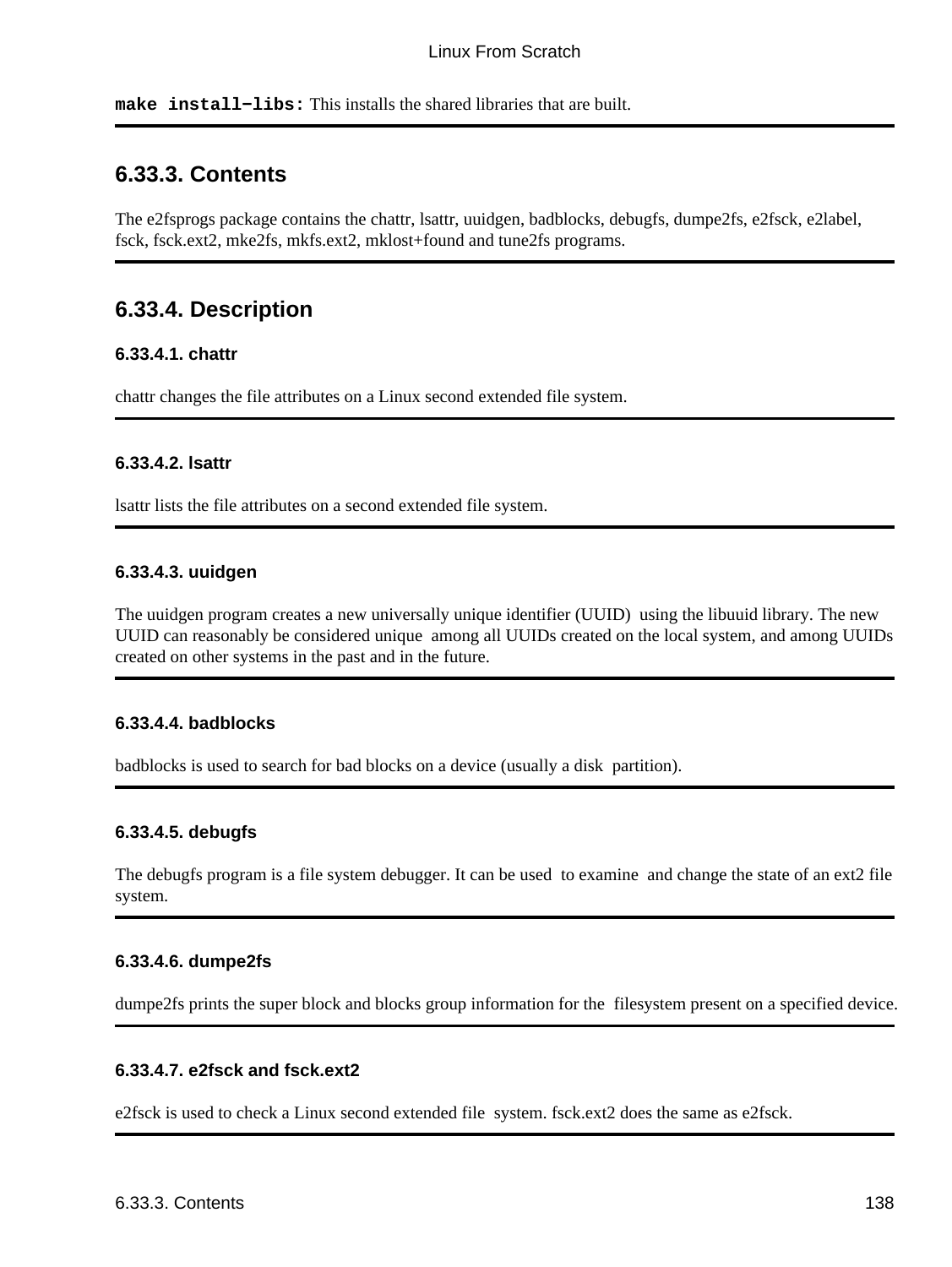### **6.33.4.8. e2label**

e2label will display or change the filesystem label on the ext2 filesystem located on the specified device.

#### **6.33.4.9. fsck**

fsck is used to check and optionally repair a Linux file system.

### **6.33.4.10. mke2fs and mkfs.ext2**

mke2fs is used to create a Linux second extended file system on a device (usually a disk partition). mkfs.ext2 does the same as mke2fs.

### **6.33.4.11. mklost+found**

mklost+found is used to create a lost+found directory in the current working directory on a Linux second extended file system. mklost+found pre−allocates disk blocks to the directory to make it usable by e2fsck.

### **6.33.4.12. tune2fs**

tune2fs adjusts tunable filesystem parameters on a Linux second extended filesystem.

### **6.33.5. Dependencies**

E2fsprogs−1.22 needs the following to be installed:

sh from the bash package

ar from the binutils package as from the binutils package ld from the binutils package

cmp from the diffutils package

chmod from the fileutils package cp from the fileutils package ln from the fileutils package mkdir from the fileutils package mv from the fileutils package rm from the fileutils package sync from the fileutils package

cc from the gcc package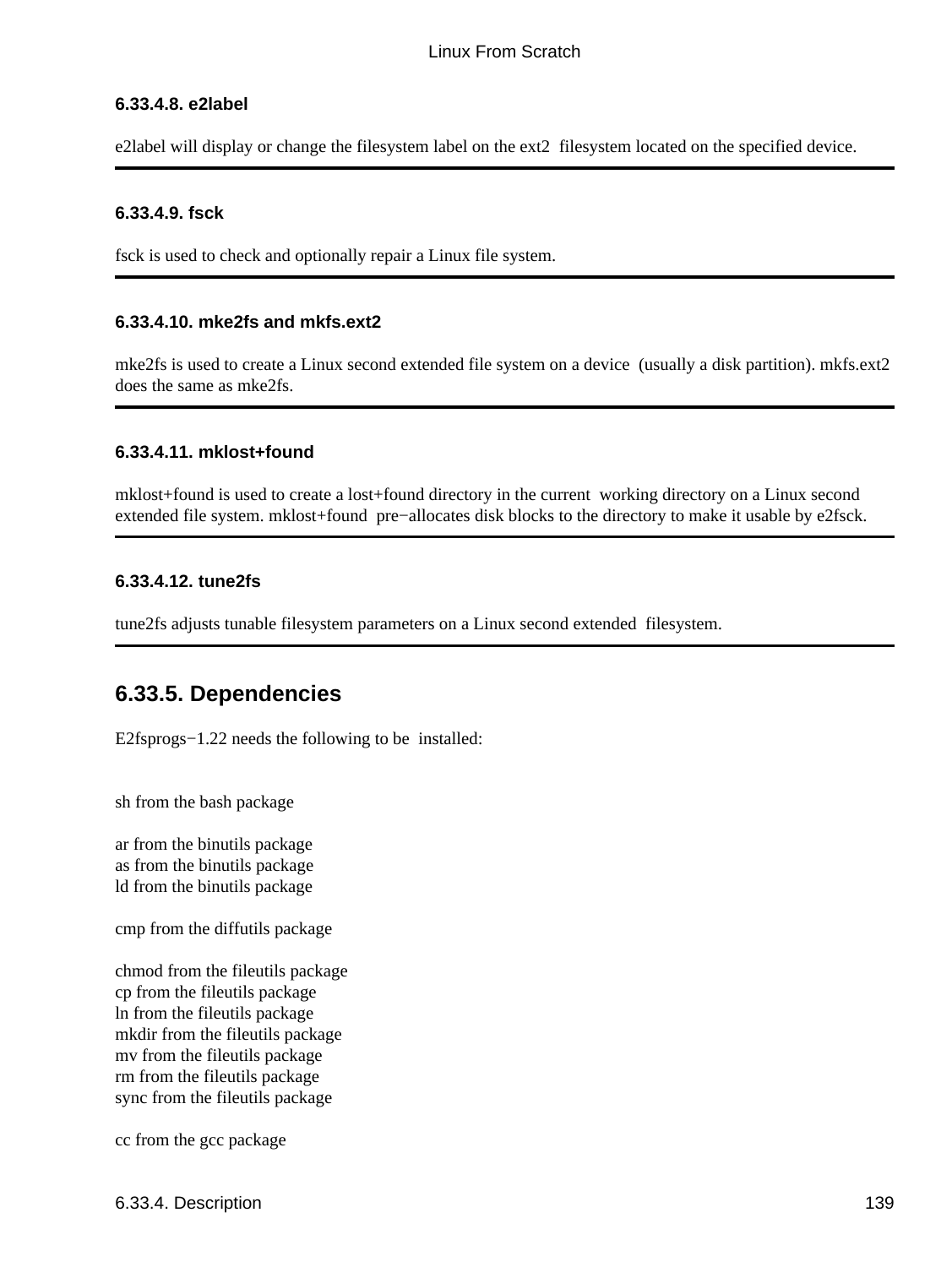egrep from the grep package grep from the grep package

gzip from the gzip package

make from the make package

awk from the mawk package

sed from the sed package

basename from the sh−utils package expr from the sh−utils package uname from the sh−utils package

makeinfo from the texinfo package

cat from the textutils package tr from the textutils package

# **6.34. Installing Fileutils−4.1**

Estimated build time: 3 minutes Estimated required disk space: 16 MB

# **6.34.1. Installation of Fileutils**

Install Fileutils by running the following commands:

```
./configure −−prefix=/usr −−bindir=/bin \
    −−libexecdir=/bin &&
make &&
make install
```
# **6.34.2. Contents**

The Fileutils package contains the chgrp, chmod, chown, cp, dd, df, dir, dircolors, du, install, ln, ls, mkdir, mkfifo, mknod, mv, rm, rmdir, sync, touch and vdir programs.

## **6.34.3. Description**

### **6.34.3.1. chgrp**

chgrp changes the group ownership of each given file to the named group, which can be either a group name or a numeric group ID.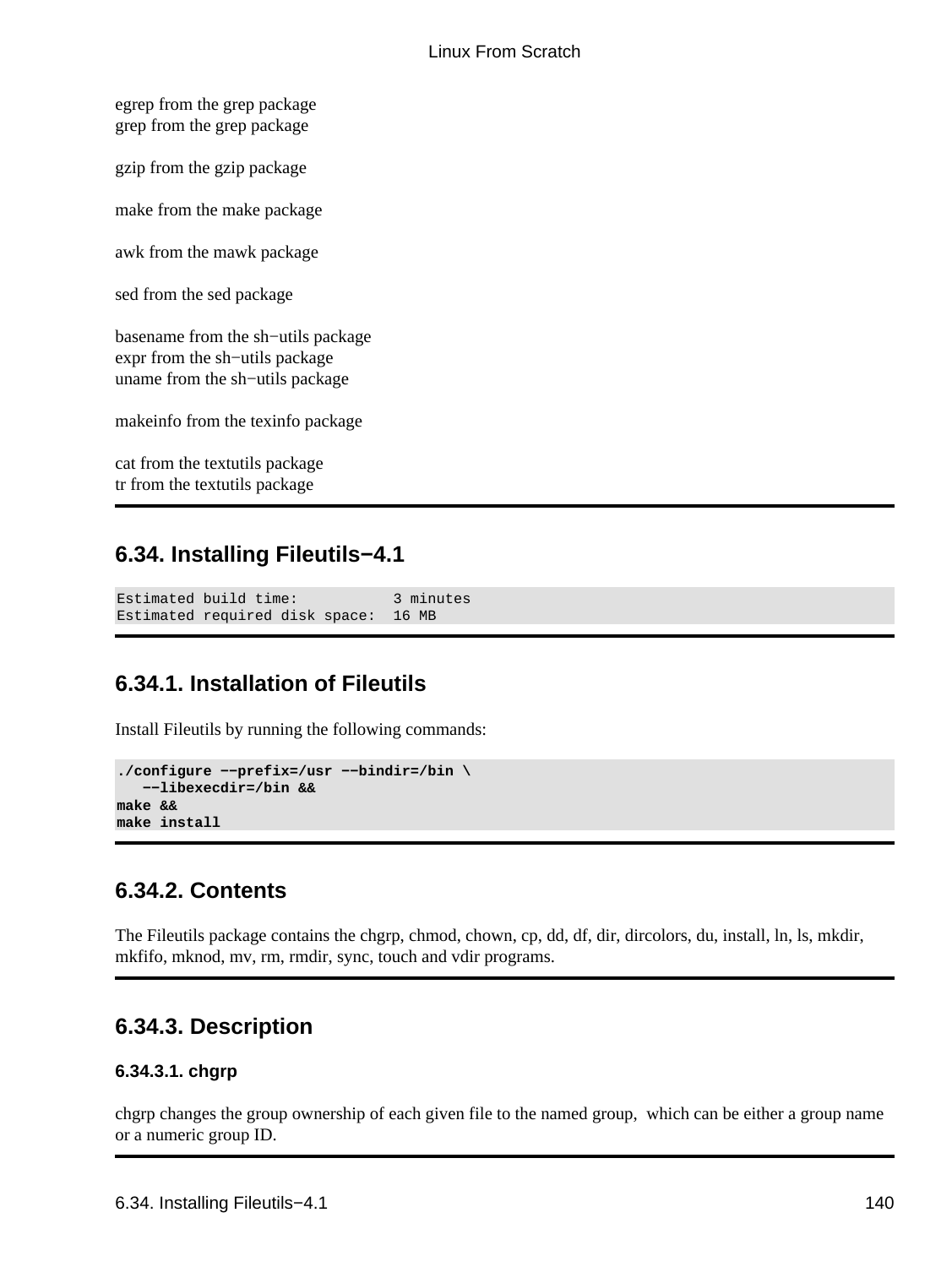### **6.34.3.2. chmod**

chmod changes the permissions of each given file according to mode, which can be either a symbolic representation of changes to make, or an octal number representing the bit pattern for the new permissions.

### **6.34.3.3. chown**

chown changes the user and/or group ownership of each given file.

#### **6.34.3.4. cp**

cp copies files from one place to another.

#### **6.34.3.5. dd**

dd copies a file (from the standard input to the standard output, by default) with a user−selectable blocksize, while optionally performing conversions on it.

#### **6.34.3.6. df**

df displays the amount of disk space available on the filesystem containing each file name argument. If no file name is given, the space available on all currently mounted filesystems is shown.

### **6.34.3.7. ls, dir and vdir**

dir and vdir are versions of ls with different default output formats. These programs list each given file or directory name. Directory contents are sorted alphabetically. For ls, files are by default listed in columns, sorted vertically, if the standard output is a terminal; otherwise they are listed one per line. For dir, files are by default listed in columns, sorted vertically. For vdir, files are by default listed in long format.

#### **6.34.3.8. dircolors**

dircolors outputs commands to set the LS\_COLOR environment variable. The LS\_COLOR variable is use to change the default color scheme used by ls and related utilities.

### **6.34.3.9. du**

du displays the amount of disk space used by each argument and for each subdirectory of directory arguments.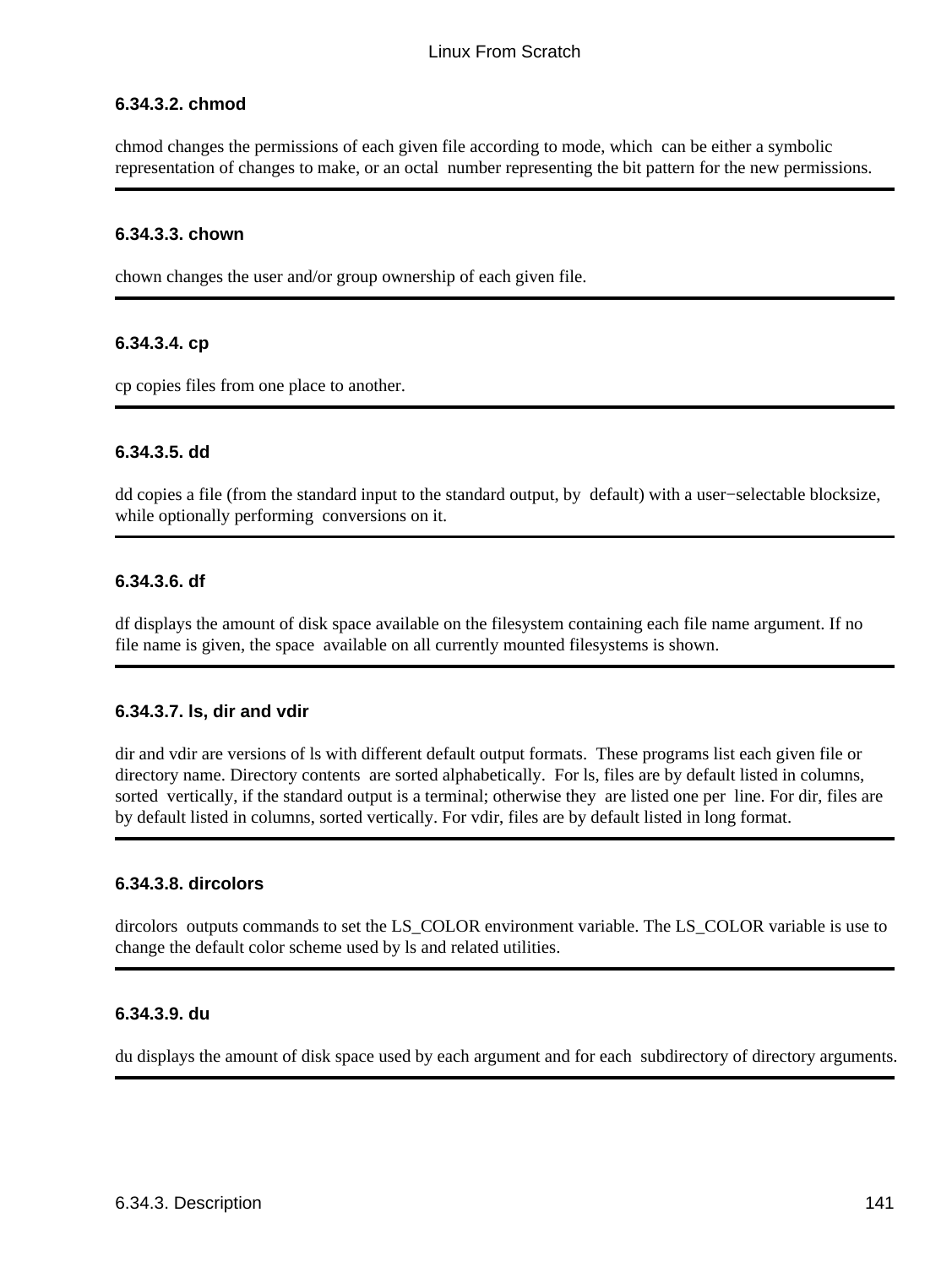### **6.34.3.10. install**

install copies files and sets their permission modes and, if possible, their owner and group.

### **6.34.3.11. ln**

ln makes hard or soft (symbolic) links between files.

#### **6.34.3.12. mkdir**

mkdir creates directories with a given name.

#### **6.34.3.13. mkfifo**

mkfifo creates a FIFO with each given name.

#### **6.34.3.14. mknod**

mknod creates a FIFO, character special file, or block special file with the given file name.

#### **6.34.3.15. mv**

mv moves files from one directory to another or renames files, depending on the arguments given to mv.

#### **6.34.3.16. rm**

rm removes files or directories.

### **6.34.3.17. rmdir**

rmdir removes directories, if they are empty.

#### **6.34.3.18. shred**

shred deletes a file securely, overwriting it first so that its contents can't be recovered.

#### **6.34.3.19. sync**

sync forces changed blocks to disk and updates the super block.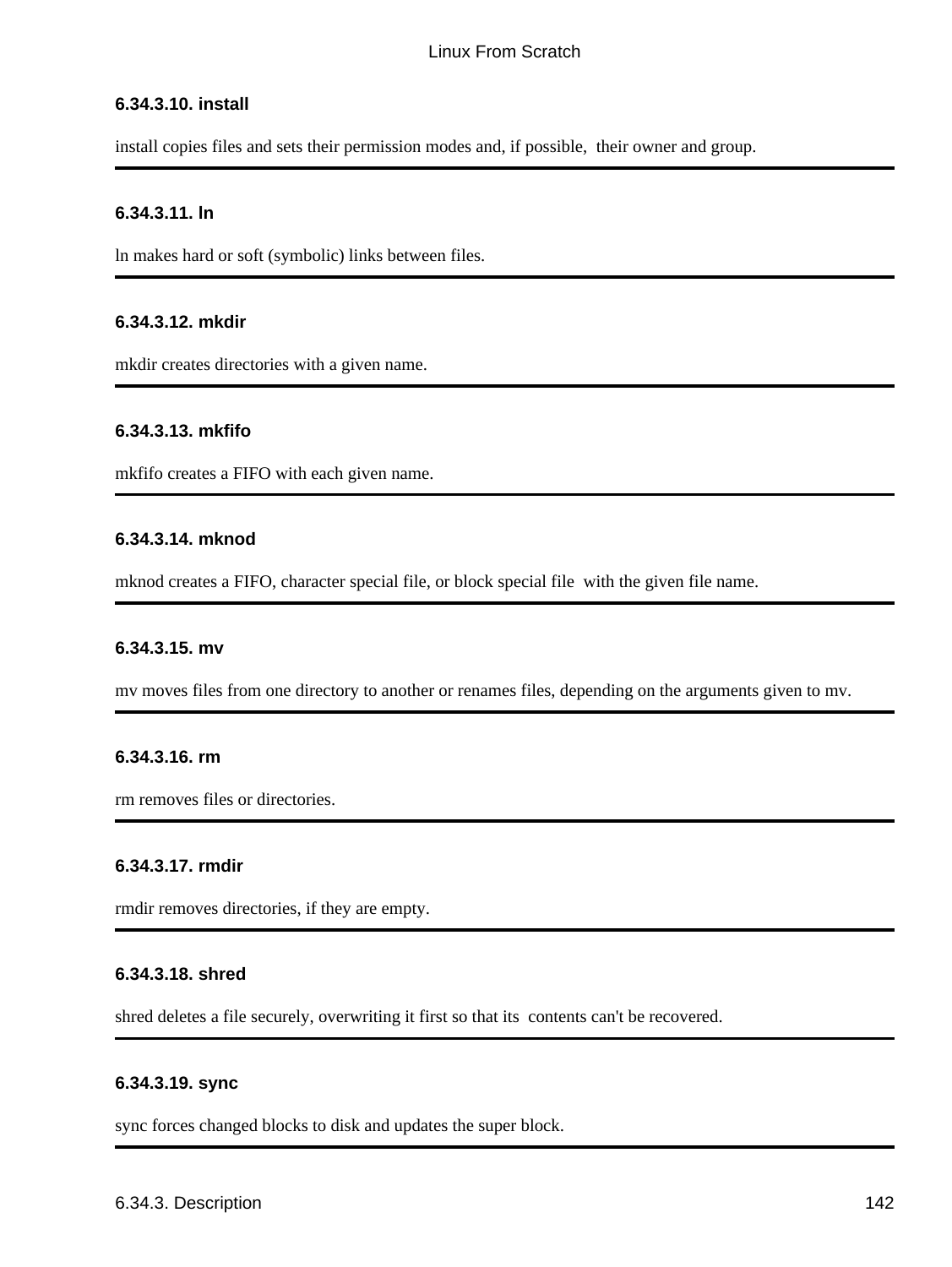### **6.34.3.20. touch**

touch changes the access and modification times of each given file to the current time. Files that do not exist are created empty.

### **6.34.4. Dependencies**

Fileutils−4.1 needs the following to be installed:

sh from the bash package

ar from the binutils package as from the binutils package ld from the binutils package

cmp from the diffutils package

chmod from the fileutils package cp from the fileutils package install from the fileutils package ln from the fileutils package ls from the fileutils package mkdir from the fileutils package mv from the fileutils package rm from the fileutils package

cc from the gcc package

egrep from the grep package grep from the grep package

make from the make package

sed from the sed package

basename from the sh−utils package expr from the sh−utils package sleep from the sh−utils package uname from the sh−utils package

cat from the textutils package tr from the textutils package uniq from the textutils package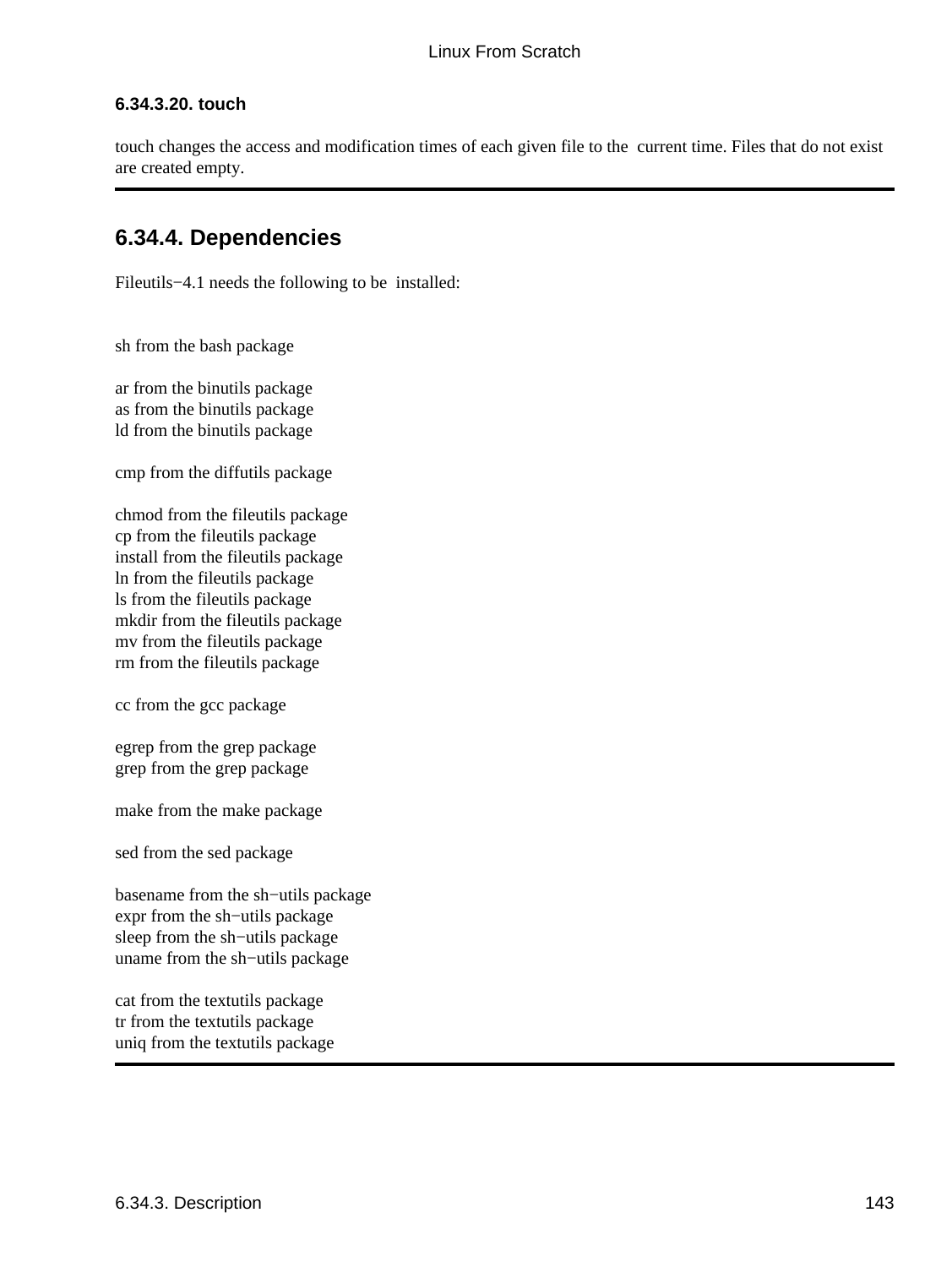### **6.35. Installing Grep−2.4.2**

Estimated build time: 1 minute Estimated required disk space: 3 MB

### **6.35.1. Installation of Grep**

Install Grep by running the following commands:

```
./configure −−prefix=/usr &&
make &&
make install
```
### **6.35.2. Contents**

The grep package contains the egrep, fgrep and grep programs.

### **6.35.3. Description**

#### **6.35.3.1. egrep**

egrep prints lines from files matching an extended regular expression pattern.

### **6.35.3.2. fgrep**

fgrep prints lines from files matching a list of fixed strings, separated by newlines, any of which is to be matched.

### **6.35.3.3. grep**

grep prints lines from files matching a basic regular expression pattern.

### **6.35.4. Dependencies**

Grep−2.4.2 needs the following to be installed:

sh from the bash package

ar from the binutils package as from the binutils package ld from the binutils package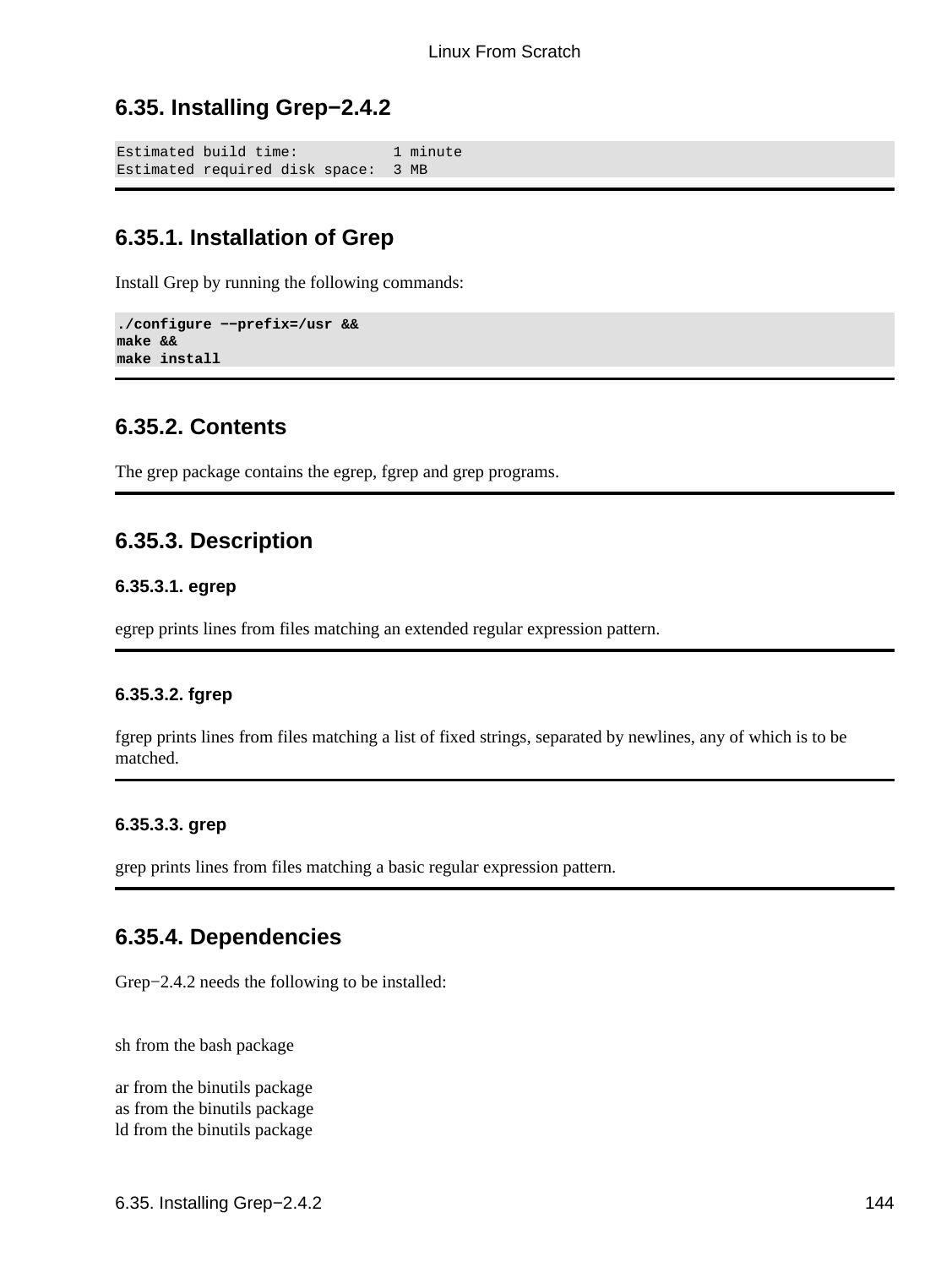### Linux From Scratch

cmp from the diffutils package

chmod from the fileutils package cp from the fileutils package ln from the fileutils package ls from the fileutils package mkdir from the fileutils package rm from the fileutils package

cc from the gcc package

egrep from the grep package grep from the grep package

make from the make package

sed from the sed package

basename from the sh−utils package expr from the sh−utils package sleep from the sh−utils package uname from the sh−utils package

cat from the textutils package tr from the textutils package

### **6.36. Installing Gzip−1.2.4a**

Estimated build time: 1 minute Estimated required disk space: 1 MB

### **6.36.1. Installation of Gzip**

Install Gzip by running the following commands:

```
./configure −−prefix=/usr &&
make &&
make install &&
cd /usr/bin &&
mv gzip /bin &&
rm gunzip zcat &&
cd /bin &&
ln −sf gzip gunzip &&
ln −sf gzip zcat &&
ln −sf gzip compress &&
ln −sf gunzip uncompress
```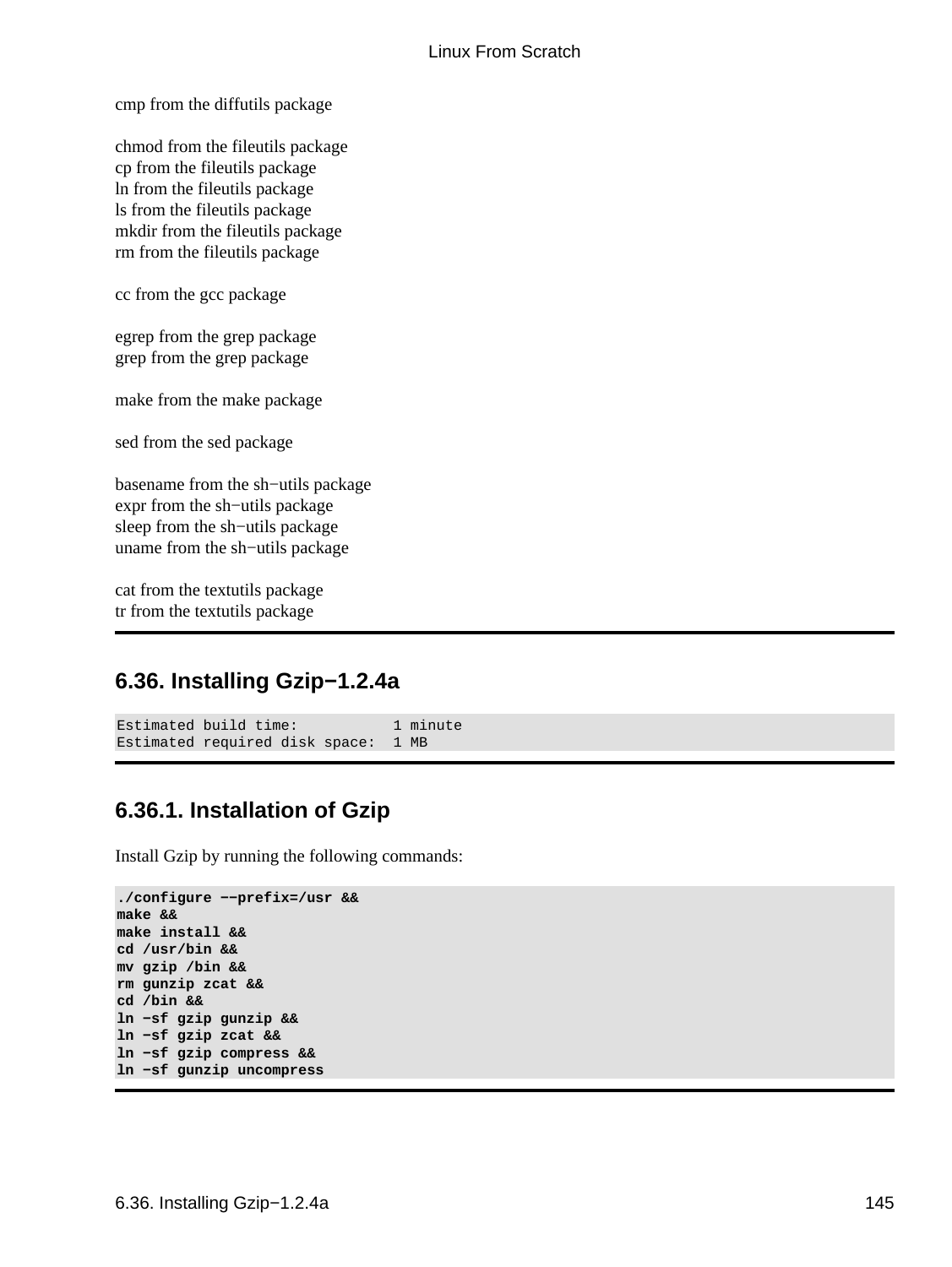### **6.36.2. Contents**

The Gzip package contains the compress, gunzip, gzexe, gzip, uncompress, zcat, zcmp, zdiff, zforce, zgrep, zmore and znew programs.

### **6.36.3. Description**

### **6.36.3.1. gunzip**

gunzip decompresses files that are compressed with gzip.

### **6.36.3.2. gzexe**

gzexe allows you to compress executables in place and have them automatically uncompress and execute when they are run (at a penalty in performance).

### **6.36.3.3. gzip**

gzip reduces the size of the named files using Lempel−Ziv coding (LZ77).

#### **6.36.3.4. zcat**

zcat uncompresses either a list of files on the command line or its standard input and writes the uncompressed data on standard output

### **6.36.3.5. zcmp**

zcmp invokes the cmp program on compressed files.

### **6.36.3.6. zdiff**

zdiff invokes the diff program on compressed files.

#### **6.36.3.7. zforce**

zforce forces a .gz extension on all gzip files so that gzip will not compress them twice. This can be useful for files with names truncated after a file transfer.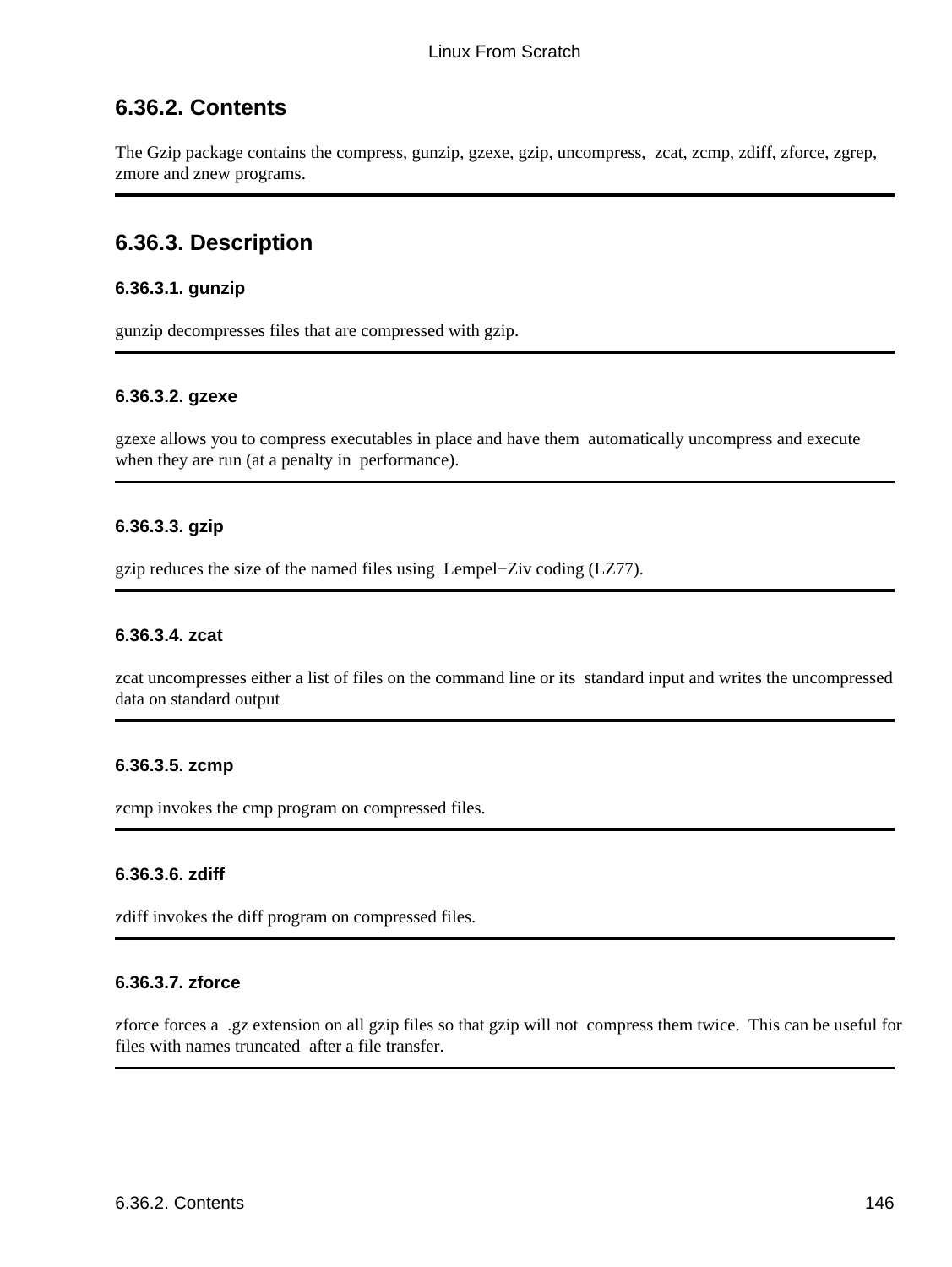### **6.36.3.8. zgrep**

zgrep invokes the grep program on compressed files.

#### **6.36.3.9. zmore**

zmore is a filter which allows examination of compressed or plain text files one screen at a time on a soft−copy terminal (similar to the more program).

#### **6.36.3.10. znew**

znew re−compresses files from .Z (compress) format to .gz (gzip) format.

### **6.36.4. Dependencies**

Gzip−1.2.4a needs the following to be installed:

sh from the bash package

as from the binutils package ld from the binutils package nm from the binutils package

chmod from the fileutils package cp from the fileutils package ln from the fileutils package mv from the fileutils package rm from the fileutils package

cc from the gcc package

grep from the grep package

make from the make package

sed from the sed package

cat from the textutils package tr from the textutils package

## **6.37. Installing Lilo−21.7.5**

Estimated build time: 1 minute Estimated required disk space: 3 MB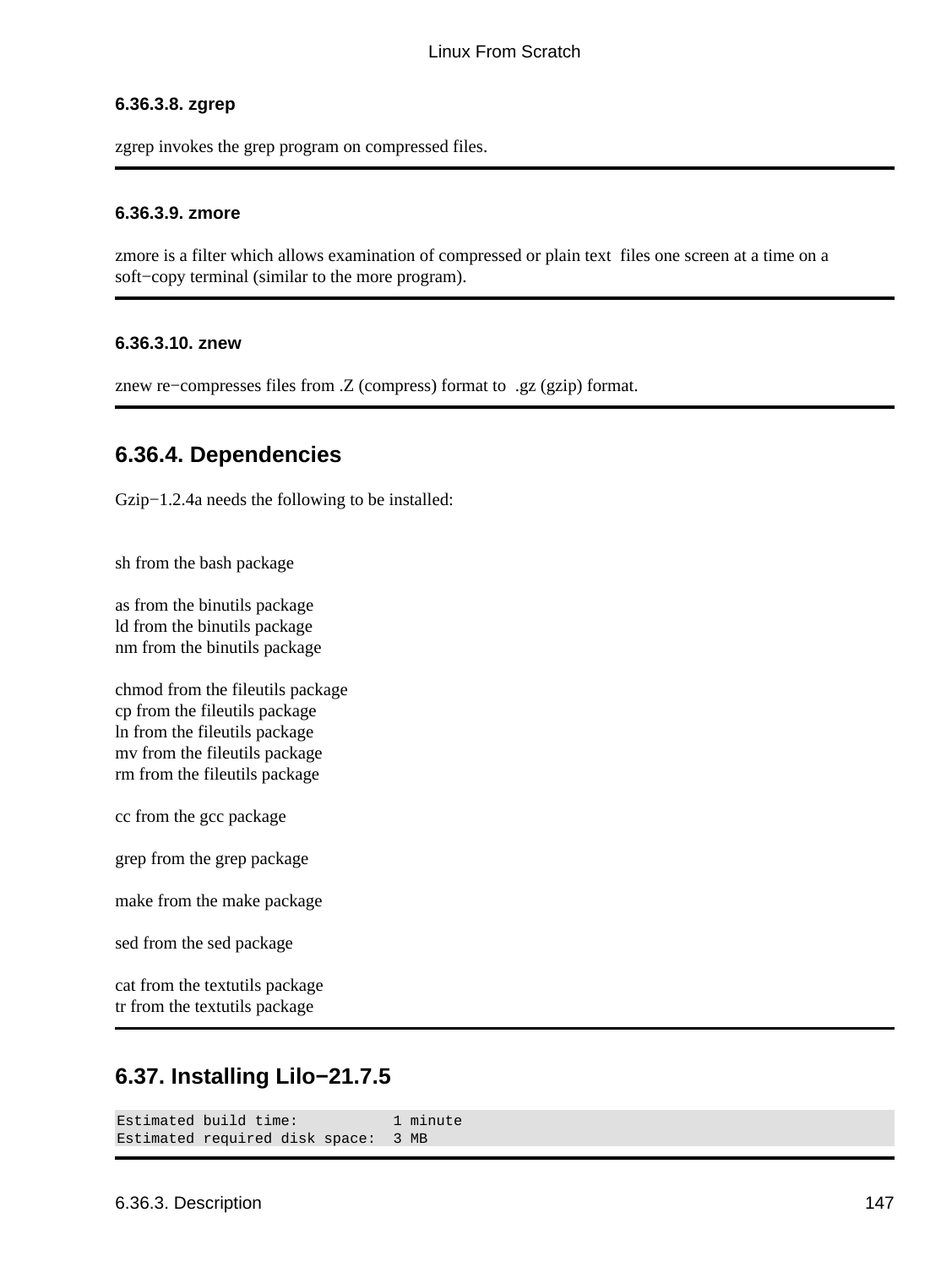# **6.37.1. Installation of Lilo**

We have chosen Lilo because we feel confortable with it, but you may wish to take a look elsewhere. Someone has written a hint on GRUB at [http://hints.linuxfromscratch.org/hints/grub−howto.txt,](http://hints.linuxfromscratch.org/hints/grub-howto.txt) an alternative boot loader.

Install Lilo by running the following commands:

**make && make install**

It appears that compilation of this package fails on certain machines when the −g compiler flag is being used. If you can't compile Lilo at all, you should try to remove the −g value from the CFLAGS variable in the Makefile file.

At the end of the installation the make install process will print a message stating that /sbin/lilo has to be executed to complete the update. Don't do this as it has no use. The /etc/lilo.conf isn't present yet. We will complete the installation of lilo in chapter 8.

Maybe you'll be interested to know that someone wrote a hint on how to get a logo instead the the standard LILO prompt or menu. Take a look at it at <http://hints.linuxfromscratch.org/hints/bootlogo.txt>.

### **6.37.2. Contents**

The Lilo package contains the lilo program.

## **6.37.3. Description**

lilo installs the Linux boot loader which is used to start a Linux system.

## **6.37.4. Dependencies**

Lilo−21.7.5 needs the following to be installed:

sh from the bash package

as86 from the bin86 package ld86 from the bin86 package

as from the binutils package ld from the binutils package strip from the binutils package

cp from the fileutils package dd from the fileutils package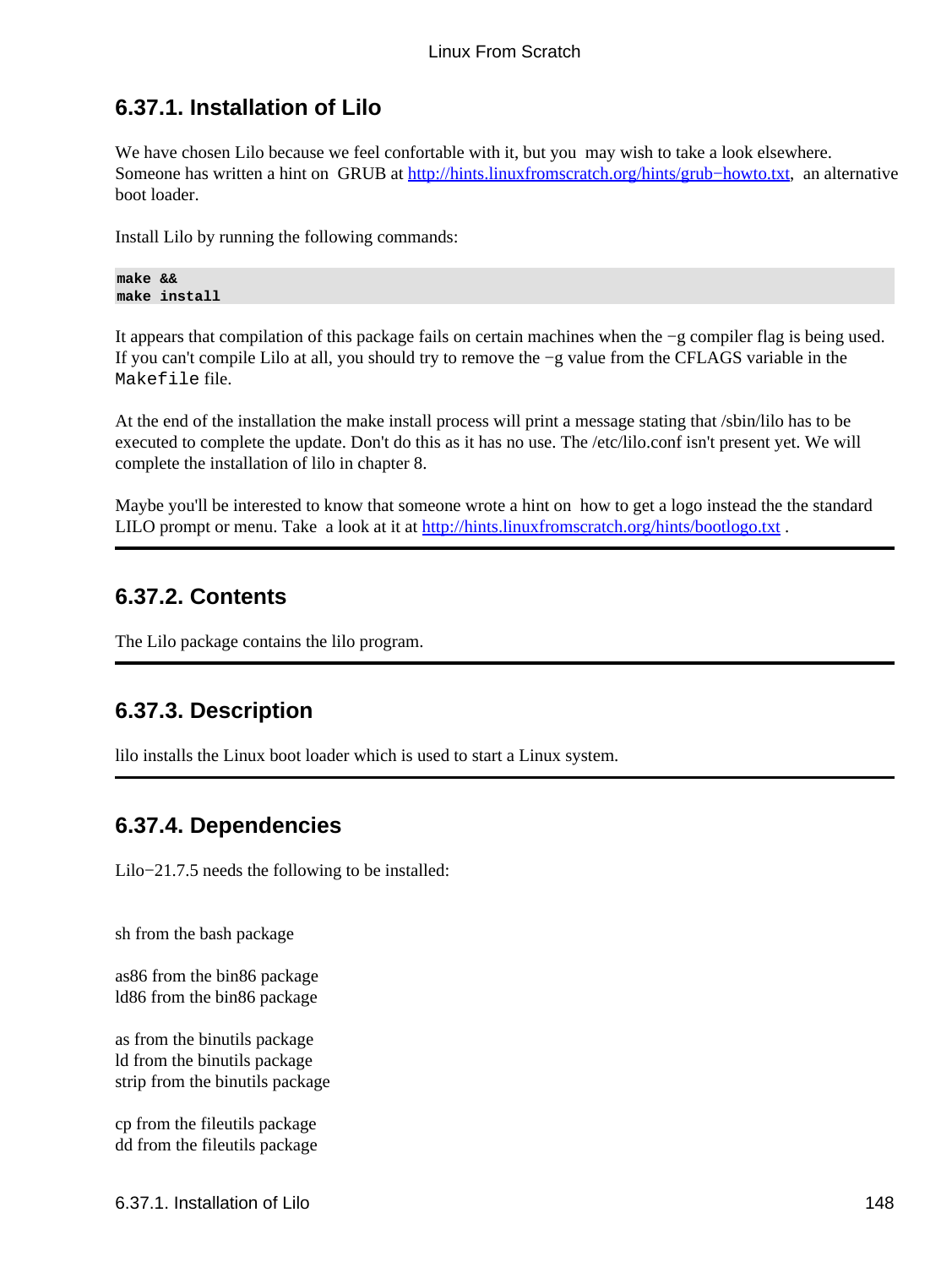ln from the fileutils package mv from the fileutils package

cc from the gcc package

make from the make package

sed from the sed package

cat from the textutils package

## **6.38. Installing Make−3.79.1**

Estimated build time: 1 minute Estimated required disk space: 6 MB

### **6.38.1. Installation of Make**

Install Make by running the following commands:

```
./configure −−prefix=/usr &&
make &&
make install
```
### **6.38.2. Contents**

The Make package contains the make program.

### **6.38.3. Description**

make determines automatically which pieces of a large program need to be recompiled, and issues the commands to recompile them.

### **6.38.4. Dependencies**

Make−3.79.1 needs the following to be installed:

sh from the bash package

as from the binutils package ld from the binutils package

cmp from the diffutils package

6.38. Installing Make−3.79.1 149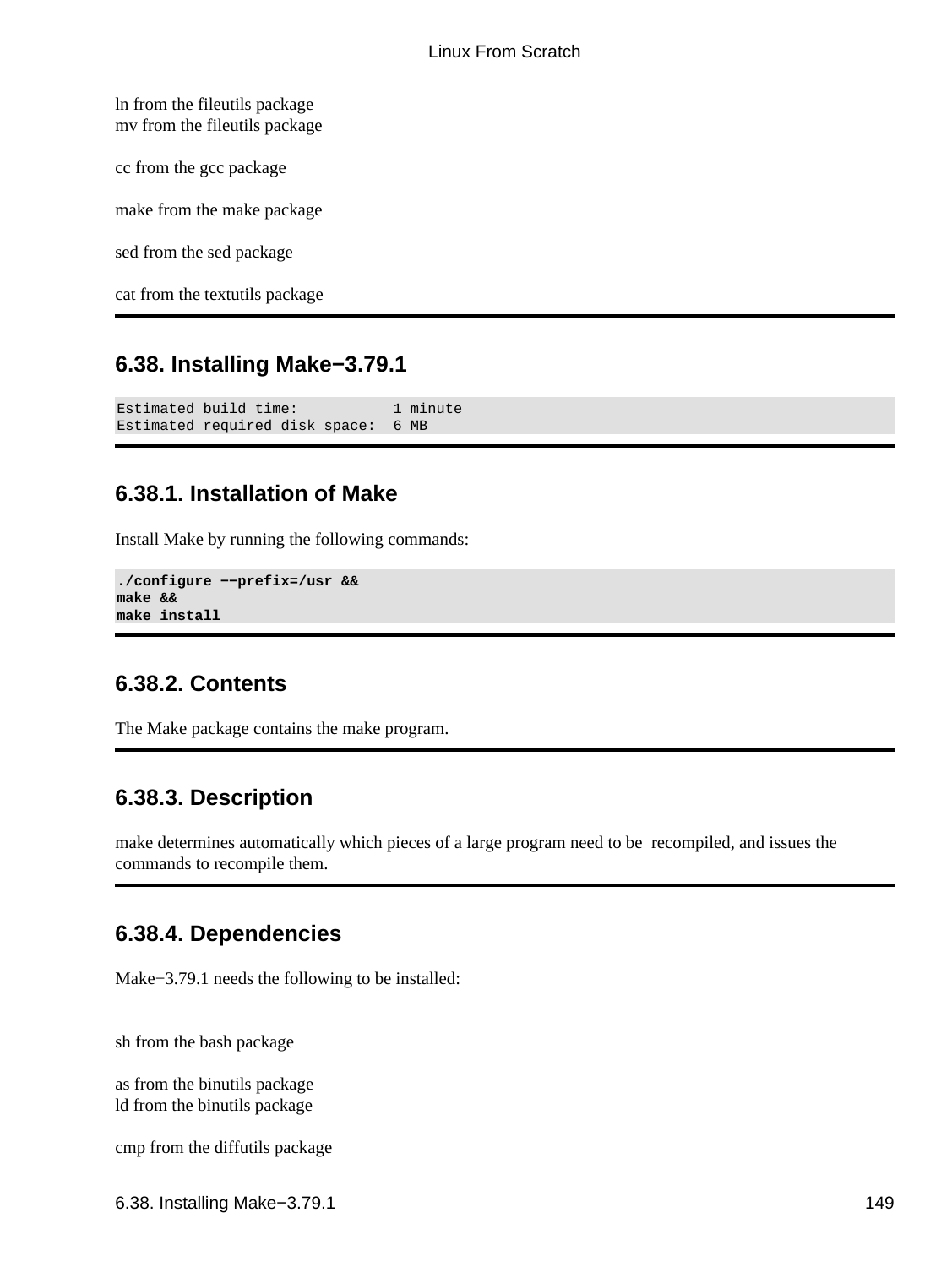### Linux From Scratch

chgrp from the fileutils package chmod from the fileutils package cp from the fileutils package ls from the fileutils package mv from the fileutils package rm from the fileutils package

cc from the gcc package egrep from the grep package

grep from the grep package

make from the make package

sed from the sed package

basename from the sh−utils package expr from the sh−utils package sleep from the sh−utils package uname from the sh−utils package

cat from the textutils package tr from the textutils package

### **6.39. Installing Modutils−2.4.7**

Estimated build time: 1 minute Estimated required disk space: 2 MB

### **6.39.1. Installation of Modutils**

Install Modutils by running the following commands:

```
./configure &&
make &&
make install
```
### **6.39.2. Contents**

The Modutils package contains the depmod, genksyms, insmod, insmod\_ksymoops\_clean, kerneld, kernelversion, ksyms, lsmod, modinfo, modprobe and rmmod programs.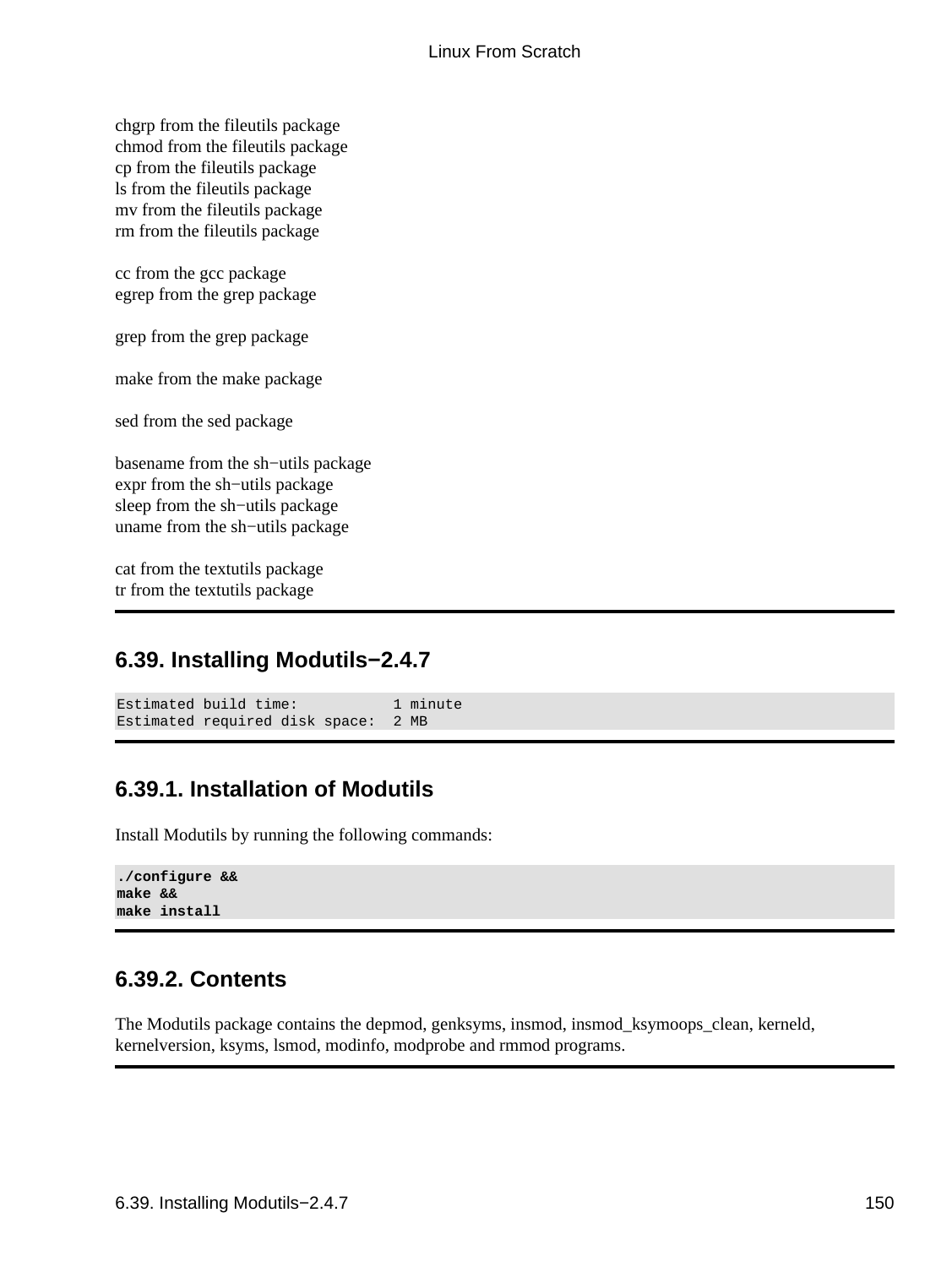# **6.39.3. Description**

### **6.39.3.1. depmod**

depmod handles dependency descriptions for loadable kernel modules.

### **6.39.3.2. genksyms**

genksyms reads (on standard input) the output from gcc –E source.c and generates a file containing version information.

### **6.39.3.3. insmod**

insmod installs a loadable module in the running kernel.

### **6.39.3.4. insmod\_ksymoops\_clean**

insmod\_ksymoops\_clean deletes saved ksyms and modules not accessed in 2 days.

### **6.39.3.5. kerneld**

kerneld performs kernel action in user space (such as on−demand loading of modules)

### **6.39.3.6. kernelversion**

kernelversion reports the major version of the running kernel.

### **6.39.3.7. ksyms**

ksyms displays exported kernel symbols.

### **6.39.3.8. lsmod**

lsmod shows information about all loaded modules.

### **6.39.3.9. modinfo**

modinfo examines an object file associated with a kernel module and displays any information that it can glean.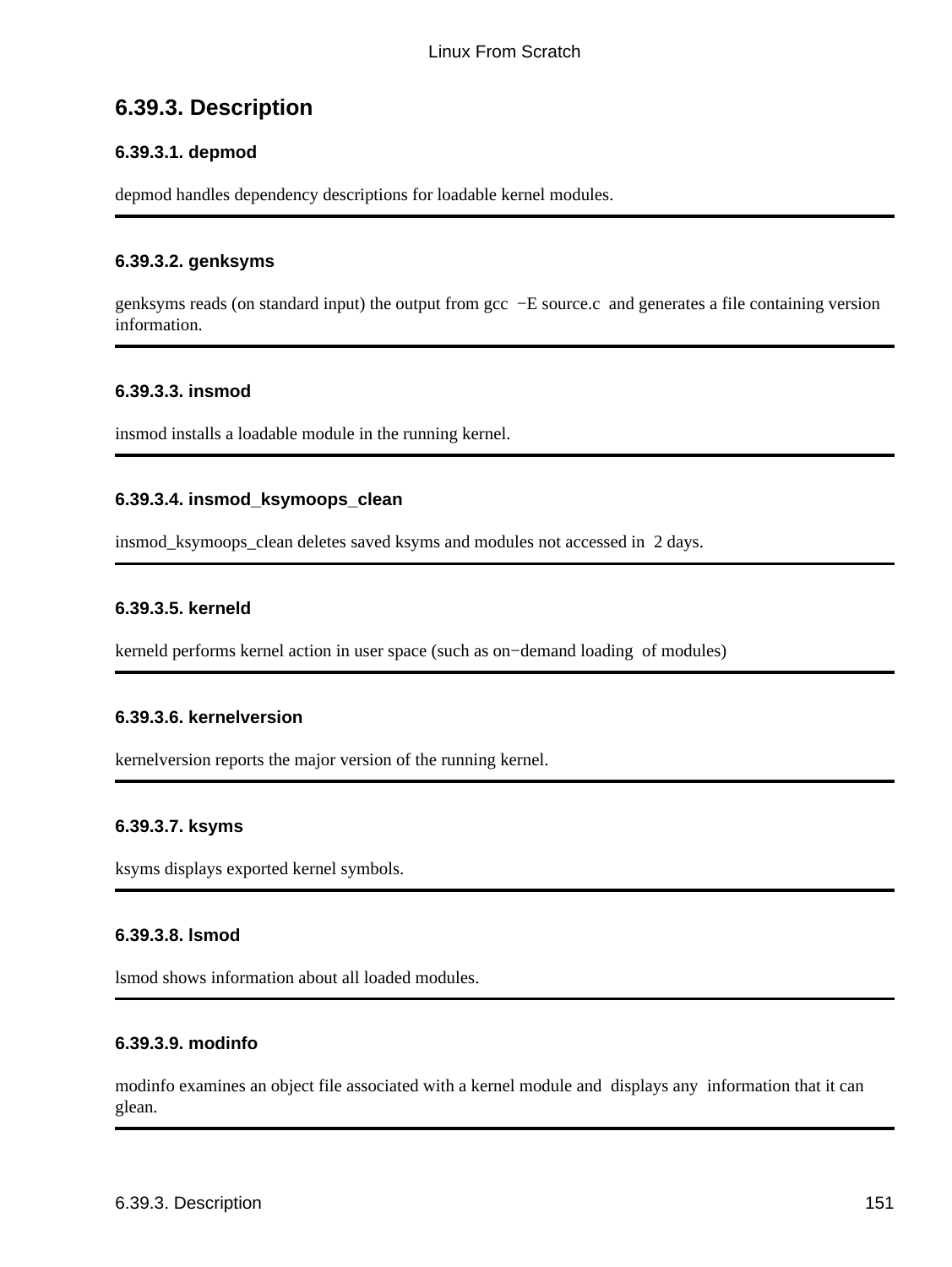### **6.39.3.10. modprobe**

Modprobe uses a Makefile−like dependency file, created by depmod, to automatically load the relevant module(s) from the set of modules available in predefined directory trees.

### **6.39.3.11. rmmod**

rmmod unloads loadable modules from the running kernel.

### **6.39.4. Dependencies**

Modutils−2.4.7 needs the following to be installed:

sh from the bash package

ar from the binutils package as from the binutils package ld from the binutils package strip from the binutils package

bison from the bison package

cmp from the diffutils package

chmod from the fileutils package install from the fileutils package ln from the fileutils package mkdir from the fileutils package mv from the fileutils package rm from the fileutils package

flex from the flex package

cc from the gcc package

egrep from the grep package grep from the grep package

make from the make package

sed from the sed package

expr from the sh−utils package uname from the sh−utils package

cat from the textutils package tr from the textutils package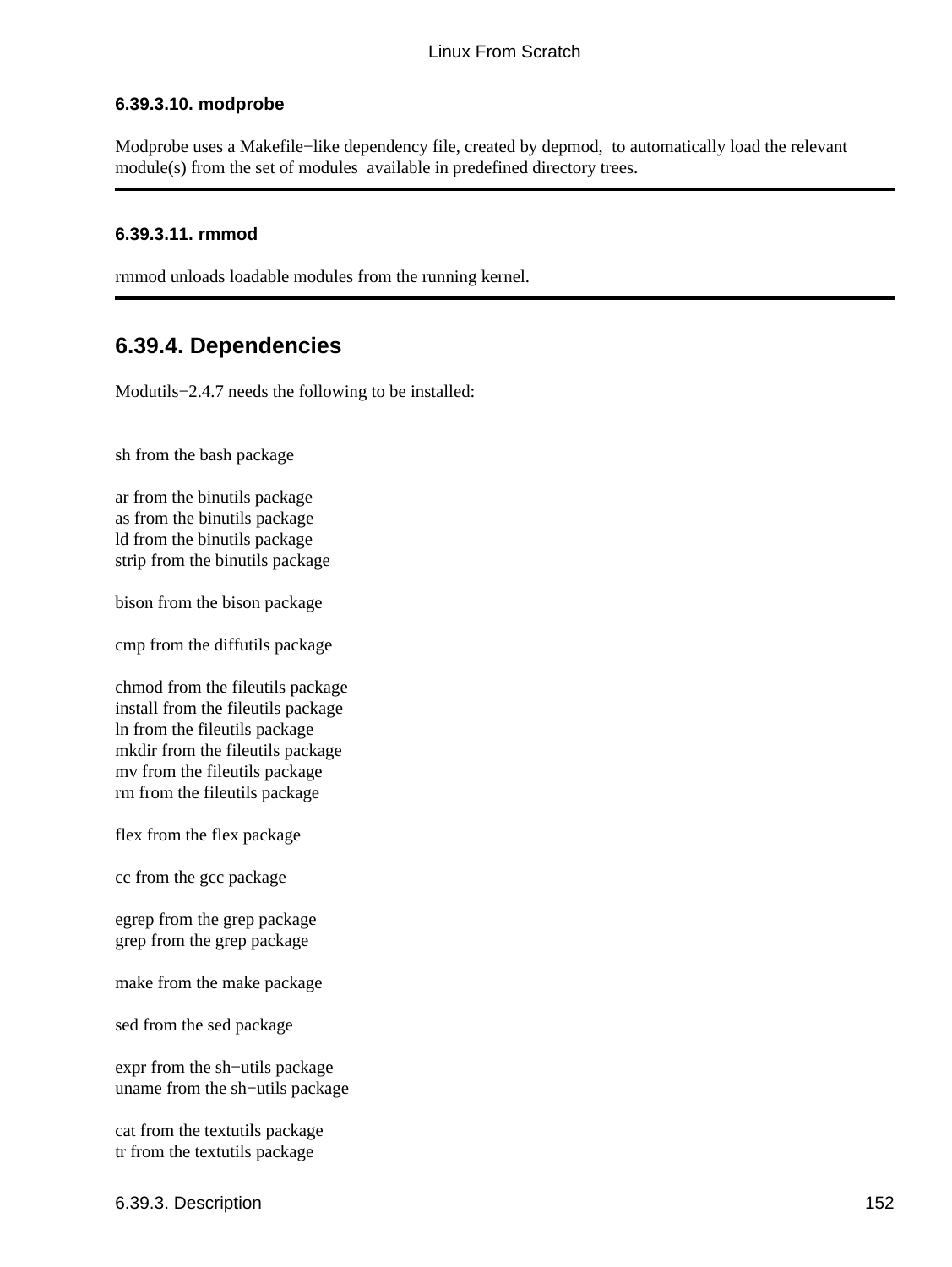### **6.40. Installing Netkit−base−0.17**

Estimated build time: 1 minute Estimated required disk space: 1 MB

### **6.40.1. Installation of Netkit−base**

Install Netkit−base by running the following commands:

```
./configure &&
make &&
make install &&
cd etc.sample &&
cp services protocols /etc
```
There are other files in the etc.sample directory which might be of interest to you.

### **6.40.2. Contents**

The Netkit−base package contains the inetd and ping programs.

### **6.40.3. Description**

#### **6.40.3.1. inetd**

inetd is the mother of all daemons. It listens for connections, and transfers the call to the appropriate daemon.

### **6.40.3.2. ping**

ping sends ICMP ECHO\_REQUEST packets to a host and determines its response time.

### **6.40.4. Dependencies**

Netkit−base−0.17 needs the following to be installed:

sh rom the bash package

as rom the binutils package ld rom the binutils package strip rom the binutils package

cp rom the fileutils package

6.40. Installing Netkit−base−0.17 153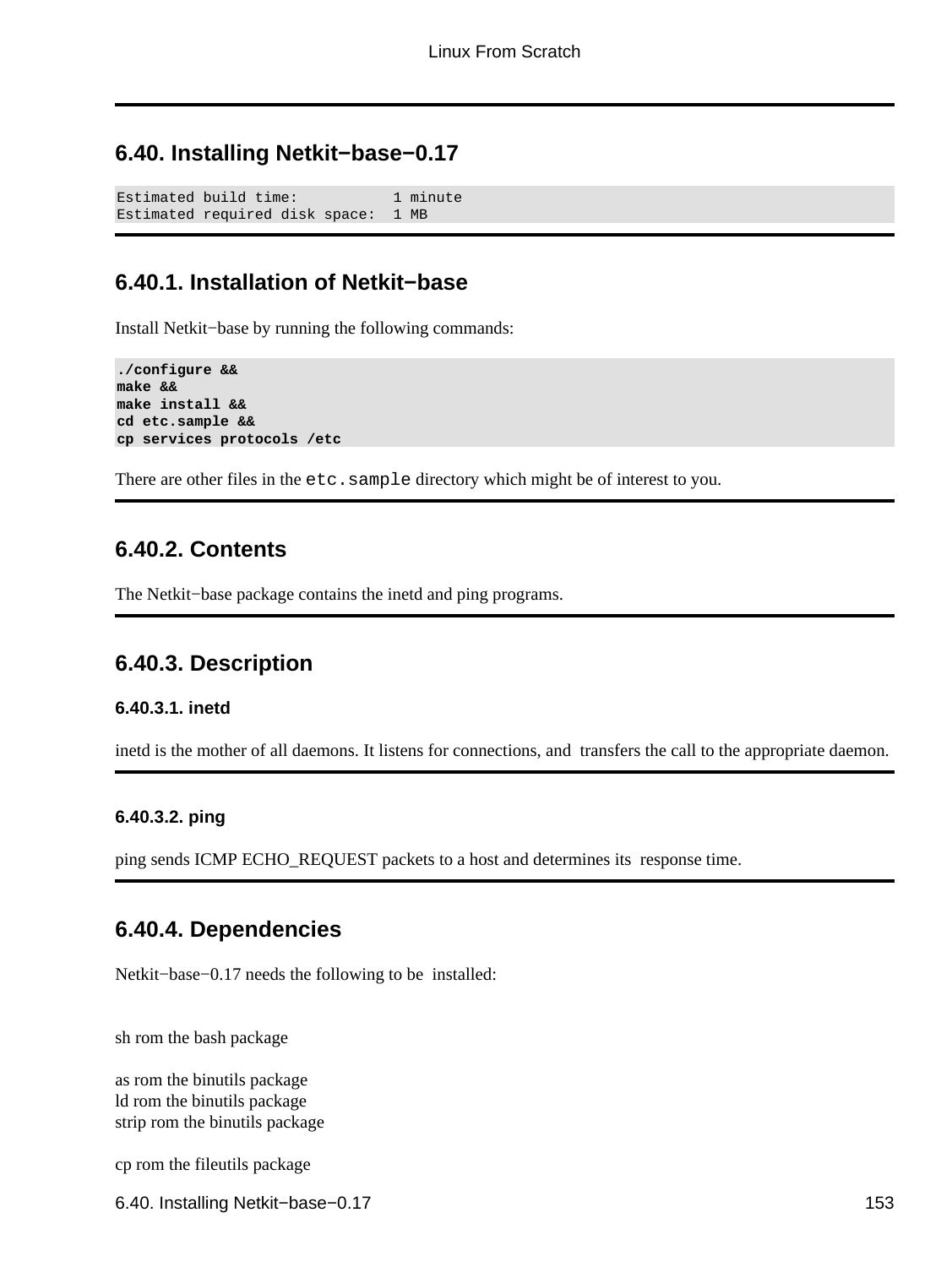install from the fileutils package rm rom the fileutils package

make rom the make package

cc rom the gcc package

sed rom the sed package

date from the sh−utils package

cat from the textutils package

### **6.41. Installing Patch−2.5.4**

Estimated build time: 1 minute Estimated required disk space: 2 MB

## **6.41.1. Installation of Patch**

Install Patch by running the following commands:

```
./configure −−prefix=/usr &&
make &&
make install
```
### **6.41.2. Contents**

The Patch package contains the patch program.

### **6.41.3. Description**

The patch program modifies a file according to a patch file. A patch file usually is a list created by the diff program that contains instructions on how an original file needs to be modified. Patch is used a lot for source code patches since it saves time and space. Imagine a package that is 1MB in size. The next version of that package only has changes in two files of the first version. It can be shipped as an entirely new package of 1MB or just as a patch file of 1KB which will update the first version to make it identical to the second version. So if the first version was downloaded already, a patch file avoids a second large download.

### **6.41.4. Dependencies**

Patch−2.5.4 needs the following to be installed: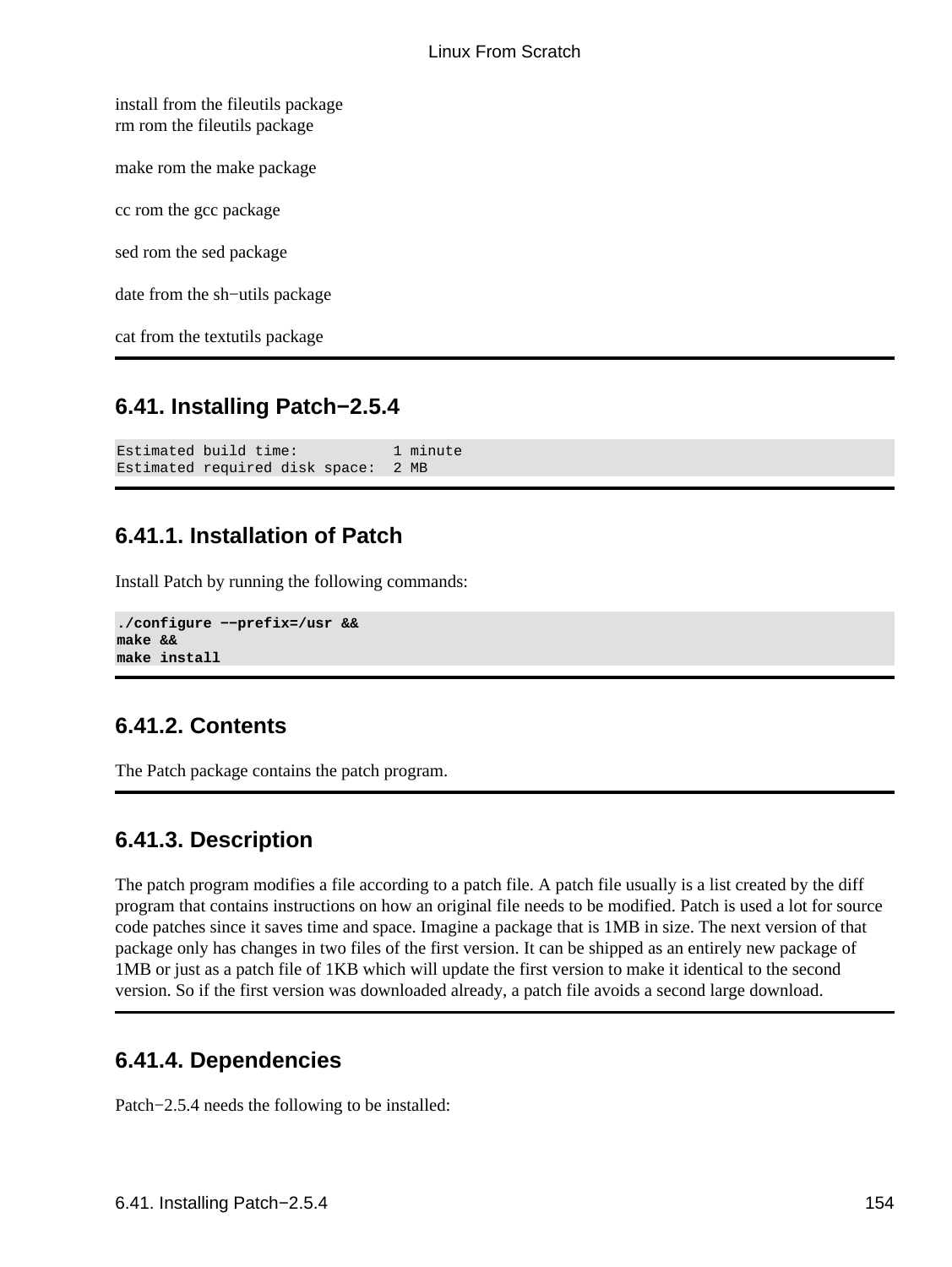sh from the bash package

as from the binutils package ld from the binutils package

cmp from the diffutils package

chmod from the fileutils package cp from the fileutils package mv from the fileutils package rm from the fileutils package

cc from the gcc package

egrep from the grep package grep from the grep package

make from the make package

sed from the sed package

basename from the sh−utils package expr from the sh−utils package uname from the sh−utils package

cat from the textutils package tr from the textutils package

## **6.42. Installing Procinfo−18**

Estimated build time: 1 minute Estimated required disk space: 170 KB

# **6.42.1. Installation of Procinfo**

Install Procinfo by running the following commands:

```
make LDLIBS=−lncurses &&
make install
```
## **6.42.2. Command explanations**

**make LDLIBS=−lncurses :** This will use −lncurses instead of −ltermcap when building procinfo. This is done because libtermcap is declared obsolete in favor of libncurses.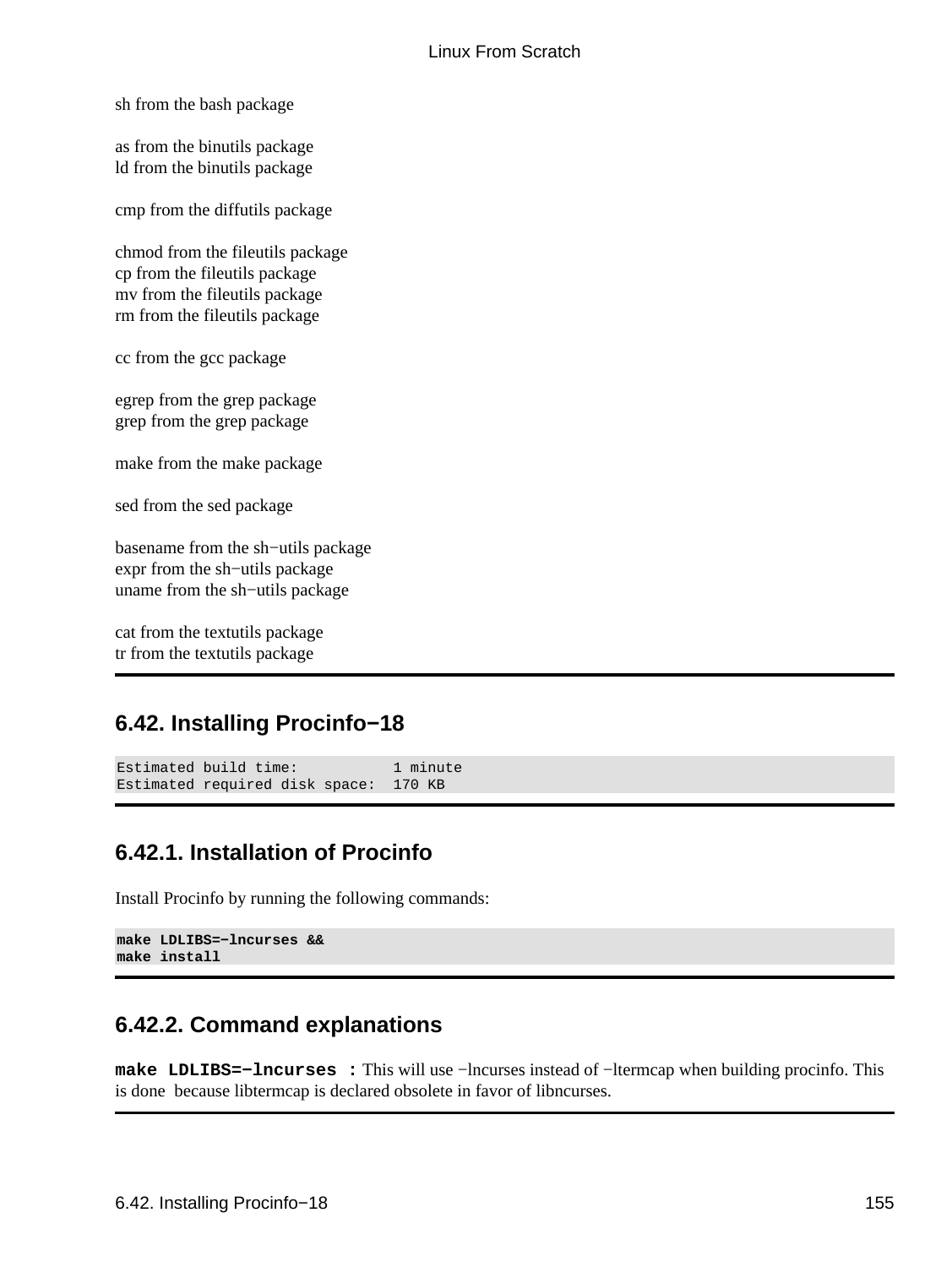### **6.42.3. Contents**

The Procinfo package contains the procinfo program.

### **6.42.4. Description**

procinfo gathers some system data from the /proc directory and prints it nicely formatted on the standard output device.

### **6.42.5. Dependencies**

Procinfo−18 needs the following to be installed:

as from the binutils package ld from the binutils package

install from the fileutils package mkdir from the fileutils package

make from the make package

sed from the sed package

### **6.43. Installing Procps−2.0.7**

Estimated build time: 1 minute Estimated required disk space: 2 MB

### **6.43.1. Installation of Procps**

Install Procps by running the following commands:

```
make &&
make XSCPT='' install &&
mv /usr/bin/kill /bin
```
### **6.43.2. Command explanations**

**make XSCPT='' install:** This will set the Makefile variable XSCPT to an empty value so that the XConsole installation is disabled. Otherwise "Make install" tries to copy the file XConsole to /usr/X11R6/lib/app−defaults. And that directory does not exist, because X is not installed.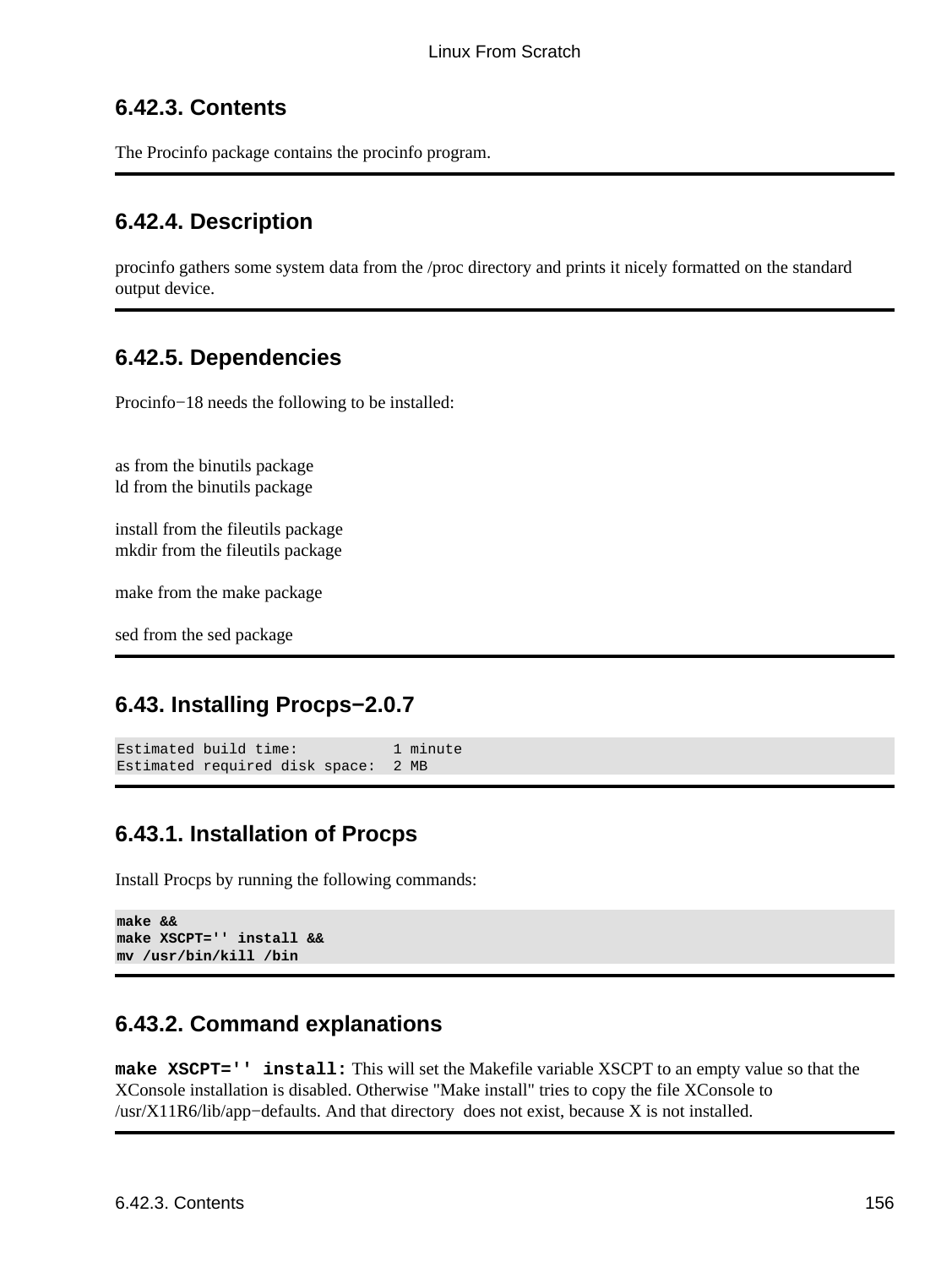## **6.43.3. Contents**

The Procps package contains the free, kill, oldps, ps, skill, snice, sysctl, tload, top, uptime, vmstat, w and watch programs.

## **6.43.4. Description**

### **6.43.4.1. free**

free displays the total amount of free and used physical and swap memory in the system, as well as the shared memory and buffers used by the kernel.

### **6.43.4.2. kill**

kills sends signals to processes.

### **6.43.4.3. oldps and ps**

ps gives a snapshot of the current processes.

### **6.43.4.4. skill**

skill sends signals to process matching a criteria.

### **6.43.4.5. snice**

snice changes the scheduling priority for process matching a criteria.

### **6.43.4.6. sysctl**

sysctl modifies kernel parameters at runtime.

### **6.43.4.7. tload**

tload prints a graph of the current system load average to the specified tty (or the tty of the tload process if none is specified).

### **6.43.4.8. top**

top provides an ongoing look at processor activity in real time.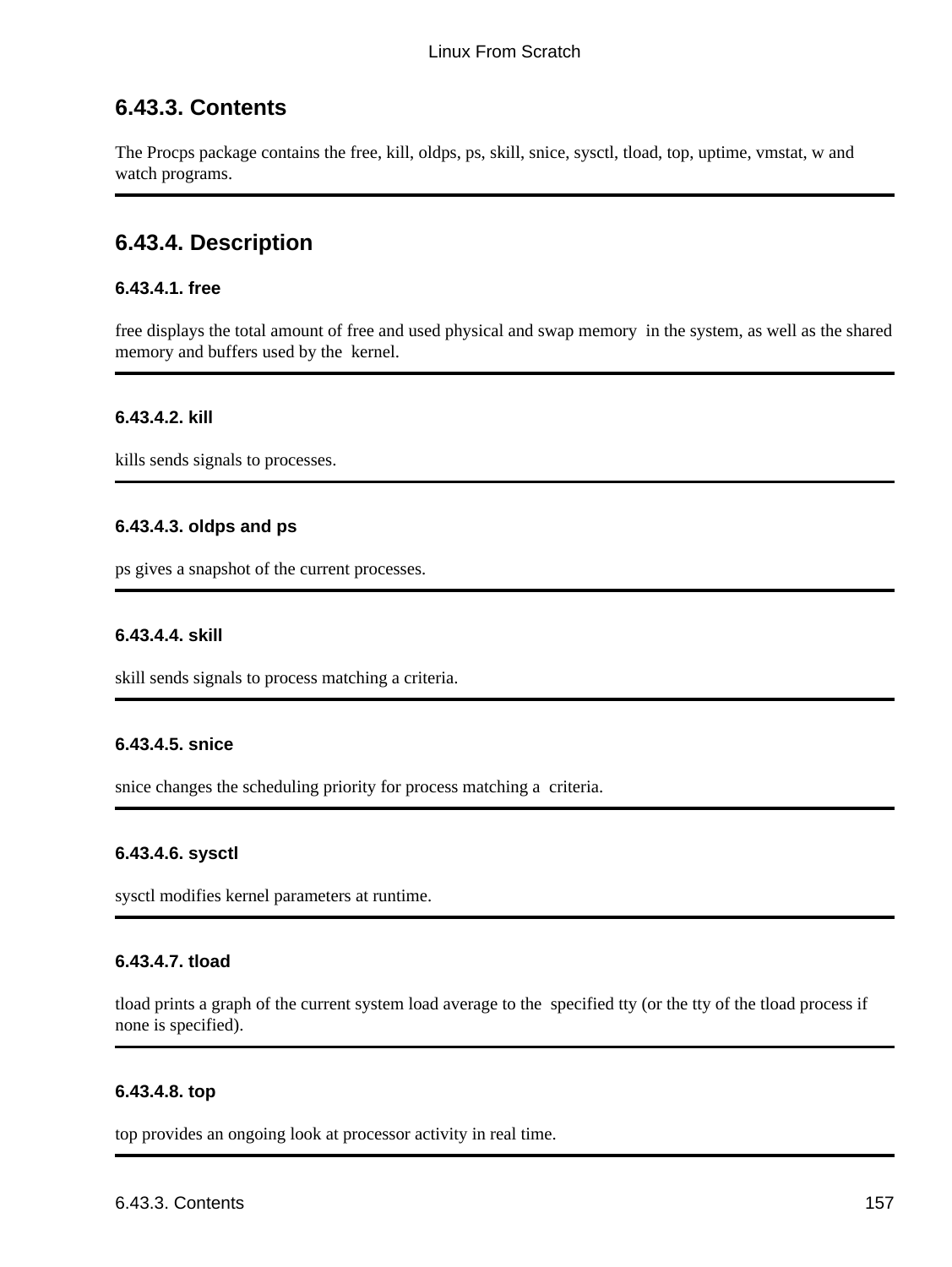### Linux From Scratch

### **6.43.4.9. uptime**

uptime gives a one line display of the following information: the current time, how long the system has been running, how many users are currently logged on, and the system load averages for the past 1, 5, and 15 minutes.

### **6.43.4.10. vmstat**

vmstat reports information about processes, memory, paging, block IO, traps, and cpu activity.

### **6.43.4.11. w**

w displays information about the users currently on the machine, and their processes.

#### **6.43.4.12. watch**

watch runs command repeatedly, displaying its output (the first screen full).

### **6.43.5. Dependencies**

Procps−2.0.7 needs the following to be installed:

sh from the bash package

as from the binutils package ld from the binutils package strip from the binutils package

install from the fileutils package ln from the fileutils package mv from the fileutils package rm from the fileutils package

gcc from the gcc package

grep from the grep package

make from the make package

sed from the sed package

basename from the sh−utils package pwd from the sh−utils package

sort from the textutils package

6.43.4. Description 158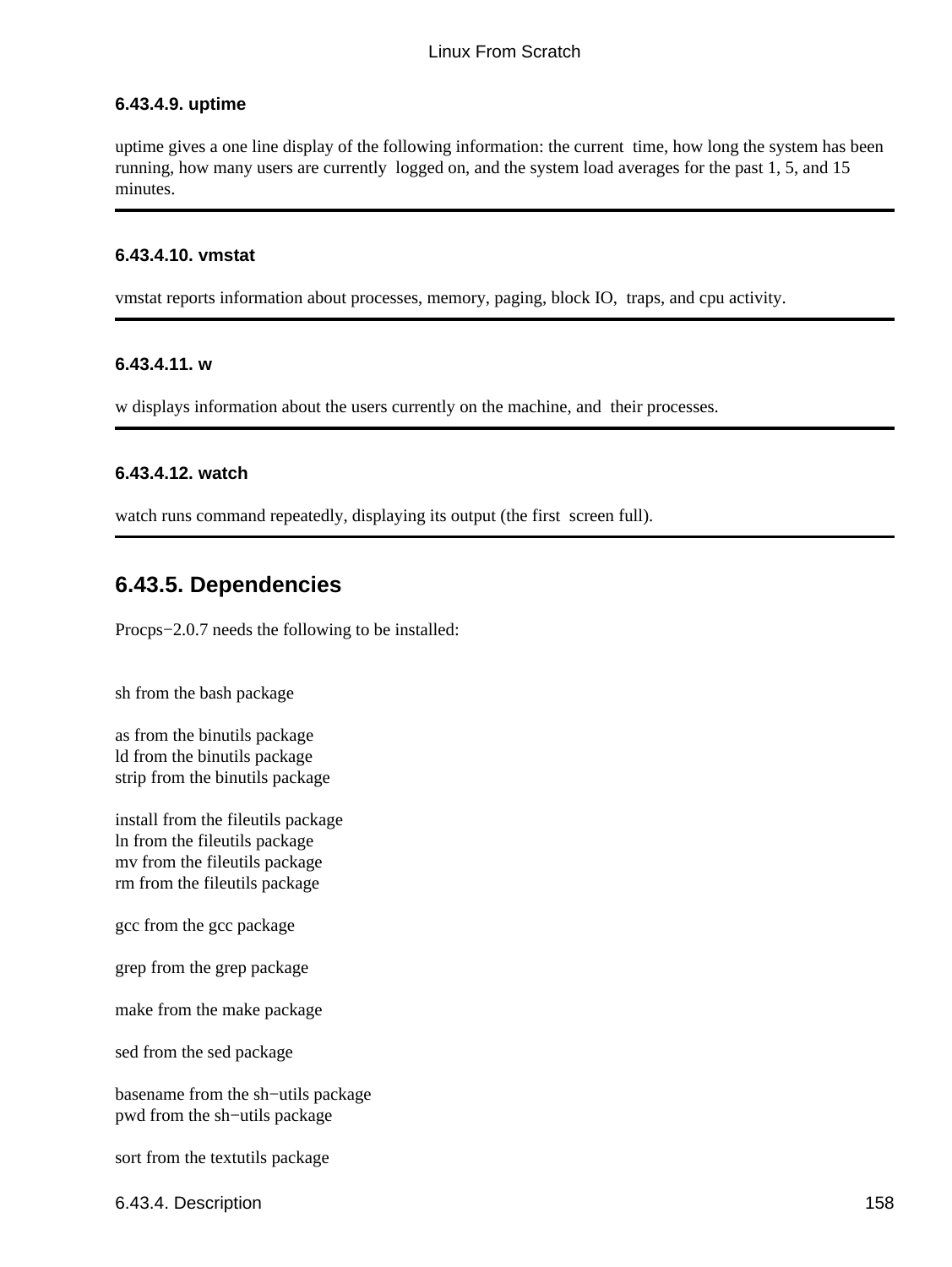tr from the textutils package

### **6.44. Installing Psmisc−20.1**

```
Estimated build time: 1 minute
Estimated required disk space: 500 KB
```
### **6.44.1. Installation of Psmisc**

Install Psmisc by running the following commands:

```
./configure −−prefix=/usr −−exec−prefix=/ &&
make &&
make install
```
psmisc installs the /usr/share/man/man1/pidof.1 man page, but psmisc's pidof program isn't installed by default. Generally that isn't a problem because we install the sysvinit package later on which provides us with a better pidof program.

It's up to you now to decide if you are going to use the sysvinit package which provides a pidof program, or not. If you are going to, you should remove psmisc's pidof man page by running:

```
rm /usr/share/man/man1/pidof.1
```
If you're not going to use sysvinit, you should complete this package's installation by creating the /bin/pidof symlink by running:

**cd /bin ln −s killall pidof**

### **6.44.2. Command explanations**

**−−exec−prefix=/:** This will cause the programs to be installed in /bin rather than in /usr/bin. The programs in this package are often used in bootscripts, so they should be in the /bin directory so they can be used when the /usr partition isn't mounted yet.

### **6.44.3. Contents**

The Psmisc package contains the fuser, killall, pidof and pstree programs.

### **6.44.4. Description**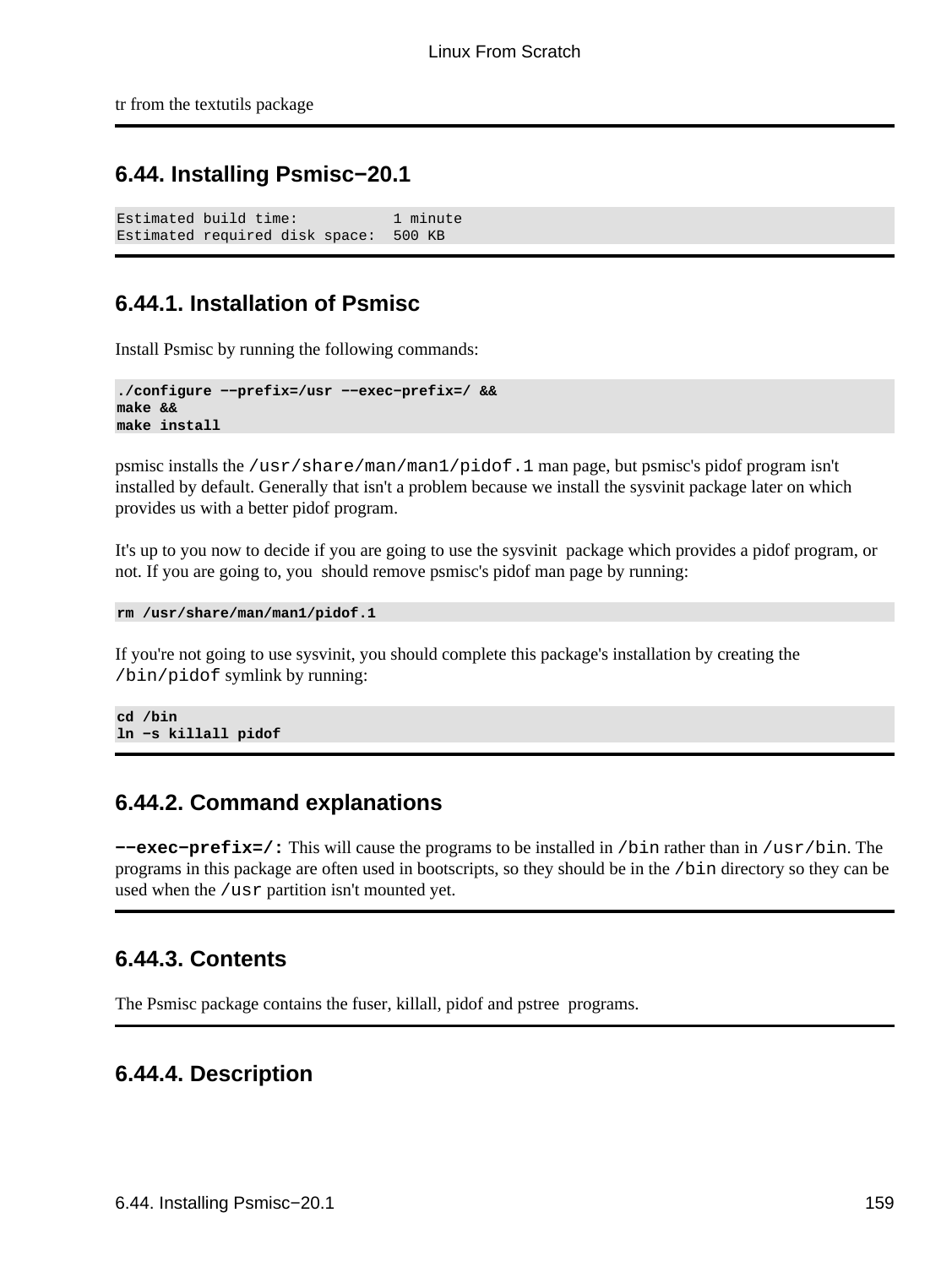### **6.44.4.1. fuser**

fuser displays the PIDs of processes using the specified files or file systems.

### **6.44.4.2. killall**

killall sends a signal to all processes running any of the specified commands.

### **6.44.4.3. pidof**

Pidof finds the process id's (pids) of the named programs and prints those id's on standard output.

#### **6.44.4.4. pstree**

pstree shows running processes as a tree.

### **6.44.5. Dependencies**

Psmisc−20.1 needs the following to be installed:

sh from the bash package

as from the binutils package ld from the binutils package

cmp from the diffutils package

chmod from the fileutils package cp from the fileutils package ls from the fileutils package mv from the fileutils package rm from the fileutils package

cc from the gcc package

egrep from the grep package grep from the grep package

make from the make package

sed from the sed package

basename from the sh−utils package expr from the sh−utils package sleep from the sh−utils package

6.44.4. Description 160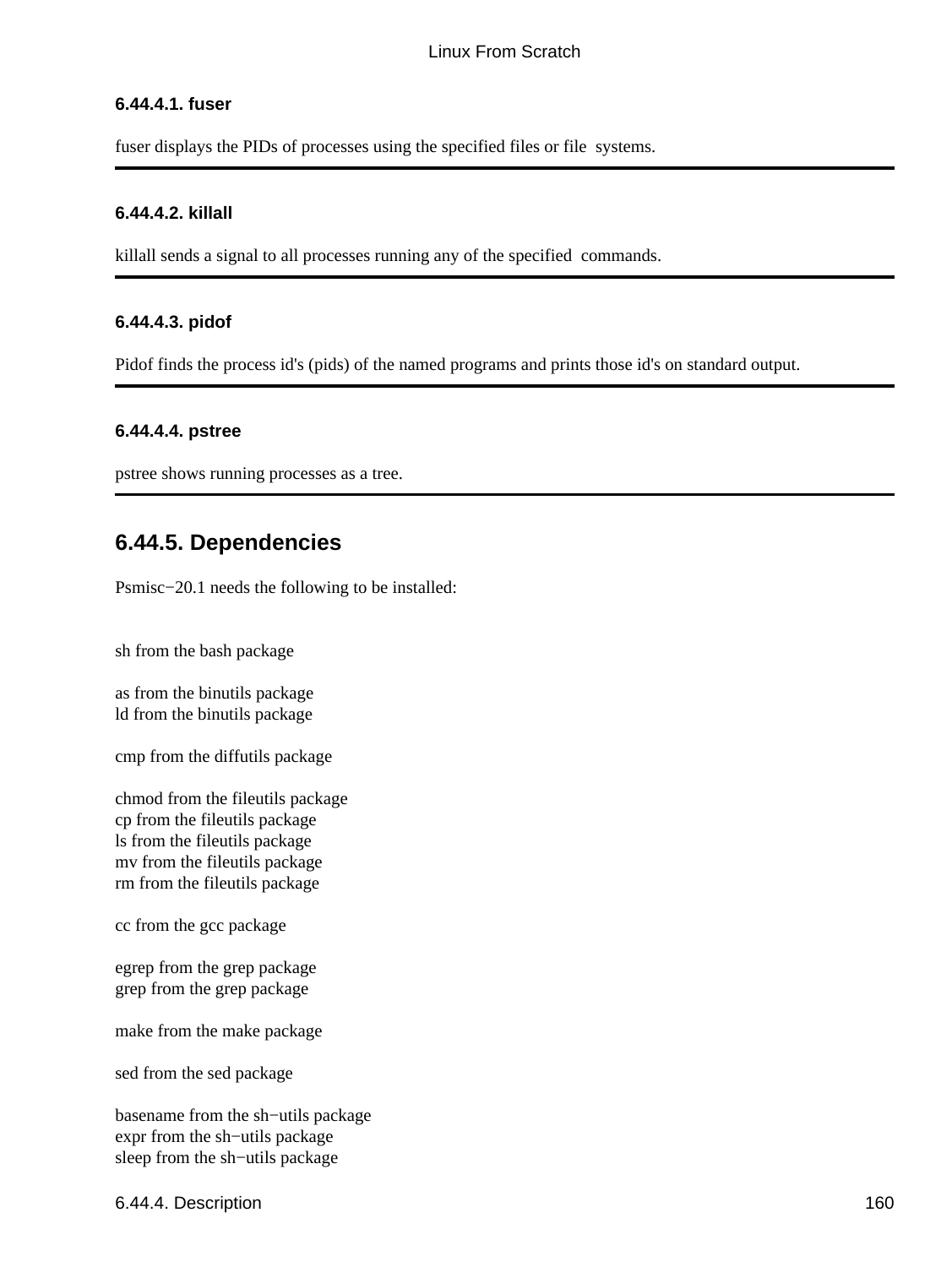uname from the sh−utils package

cat from the textutils package tr from the textutils package

# **6.45. Installing Sed−3.02**

Estimated build time: 1 minute Estimated required disk space: 2 MB

# **6.45.1. Installation of Sed**

Install Sed by running the following commands:

```
./configure −−prefix=/usr −−bindir=/bin &&
make &&
make install
```
# **6.45.2. Contents**

The Sed package contains the sed program.

## **6.45.3. Description**

sed is a stream editor. A stream editor is used to perform basic text transformations on an input stream (a file or input from a pipeline).

## **6.45.4. Dependencies**

Sed−3.02 needs the following to be installed:

sh from the bash package

ar from the binutils package as from the binutils package ld from the binutils package

cmp from the diffutils package

chmod from the fileutils package cp from the fileutils package ls from the fileutils package mv from the fileutils package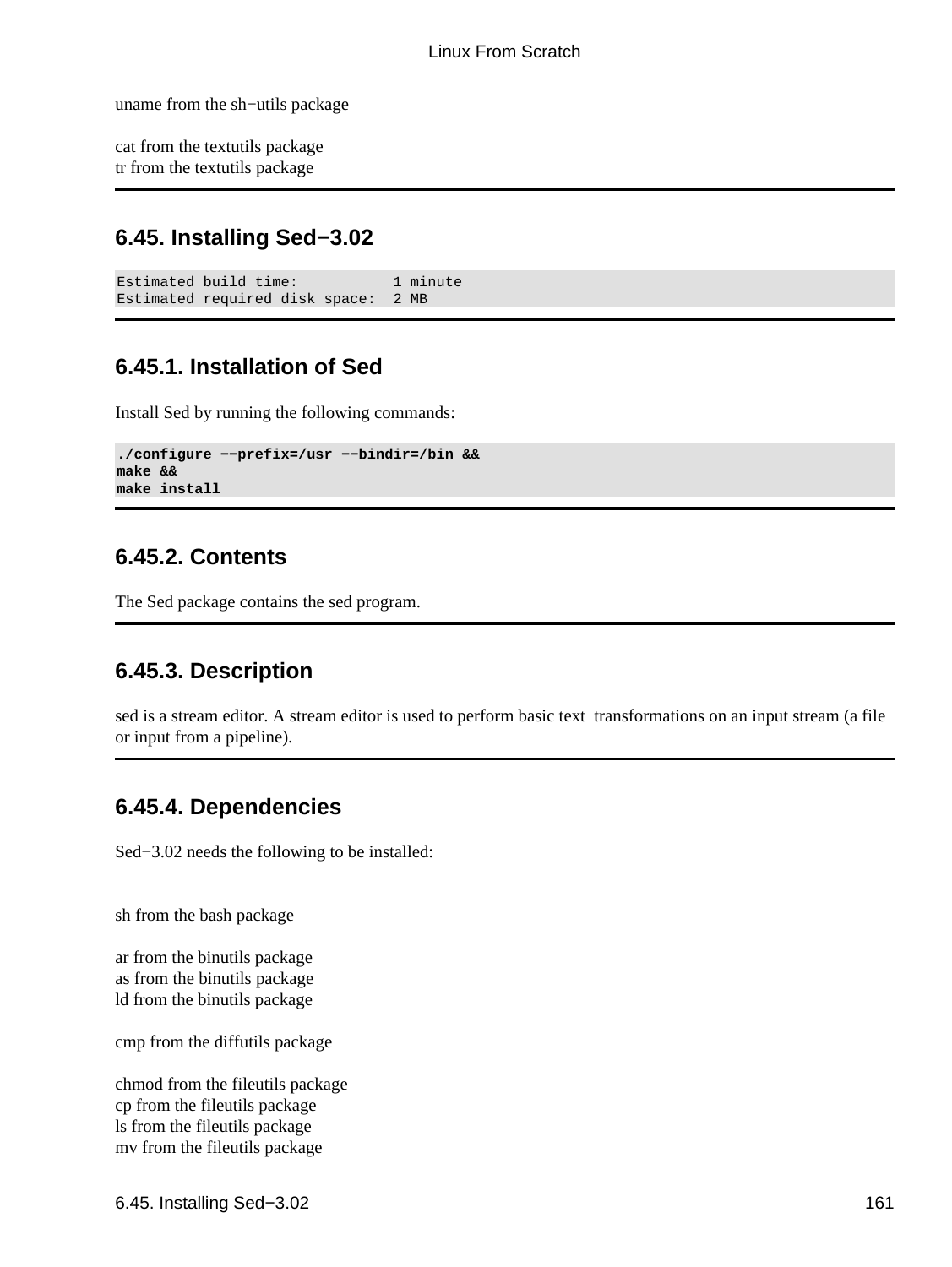rm from the fileutils package

cc from the gcc package

egrep from the grep package grep from the grep package

make from the make package

sed from the sed package

basename from the sh−utils package expr from the sh−utils package sleep from the sh−utils package

cat from the textutils package tr from the textutils package

## **6.46. Installing Sh−utils−2.0**

Estimated build time: 2 minutes Estimated required disk space: 11 MB

# **6.46.1. Installation of Sh−utils**

Install Shellutils by running the following commands:

```
./configure −−prefix=/usr &&
make &&
make install &&
cd /usr/bin &&
mv date echo false pwd stty /bin &&
mv su true uname hostname /bin &&
mv chroot ../sbin
```
### **6.46.2. FHS compliance notes**

There is a command installed in this package which is named test. It is often used in shell scripts to evaluate conditions, but is more often encountered in the form of **[ condition ]**. These brackets are built into the bash interpreter, but the FHS dictates that there should be a [ binary. We create that in this way, while still in the /usr/bin directory:

**ln −sf test [**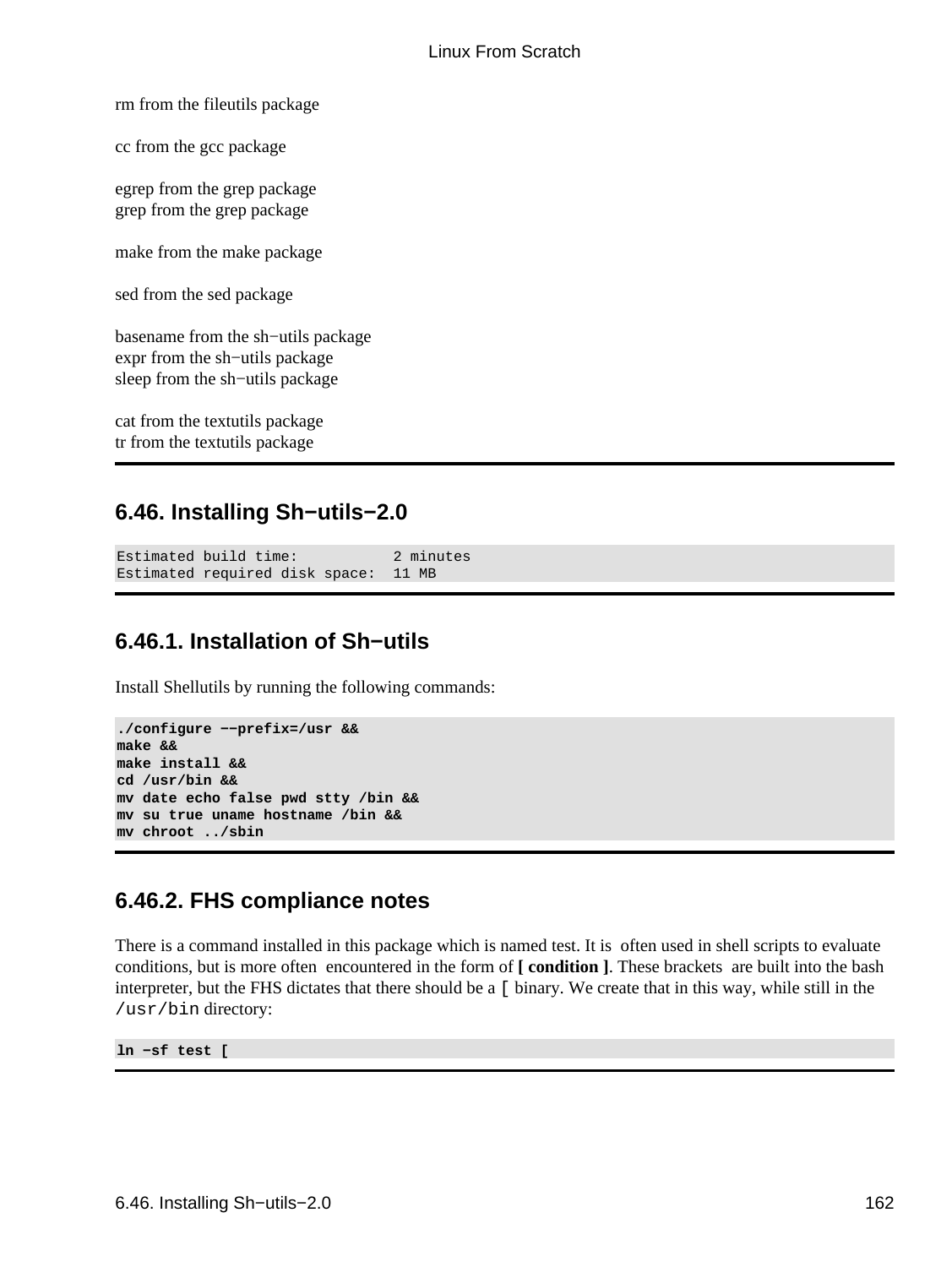# **6.46.3. Contents**

The Sh−utils package contains the basename, chroot, date, dirname, echo, env, expr, factor, false, groups, hostid, hostname, id, logname, nice, nohup, pathchk, pinky, printenv, printf, pwd, seq, sleep, stty, su, tee, test, true, tty, uname, uptime, users, who, whoami and yes programs.

# **6.46.4. Description**

### **6.46.4.1. basename**

basename strips directory and suffixes from filenames.

# **6.46.4.2. chroot**

chroot runs a command or interactive shell with special root directory.

### **6.46.4.3. date**

date displays the current time in a specified format, or sets the system date.

## **6.46.4.4. dirname**

dirname strips non−directory suffixes from file name.

### **6.46.4.5. echo**

echo displays a line of text.

### **6.46.4.6. env**

env runs a program in a modified environment.

### **6.46.4.7. expr**

expr evaluates expressions.

### **6.46.4.8. factor**

factor prints the prime factors of all specified integer numbers.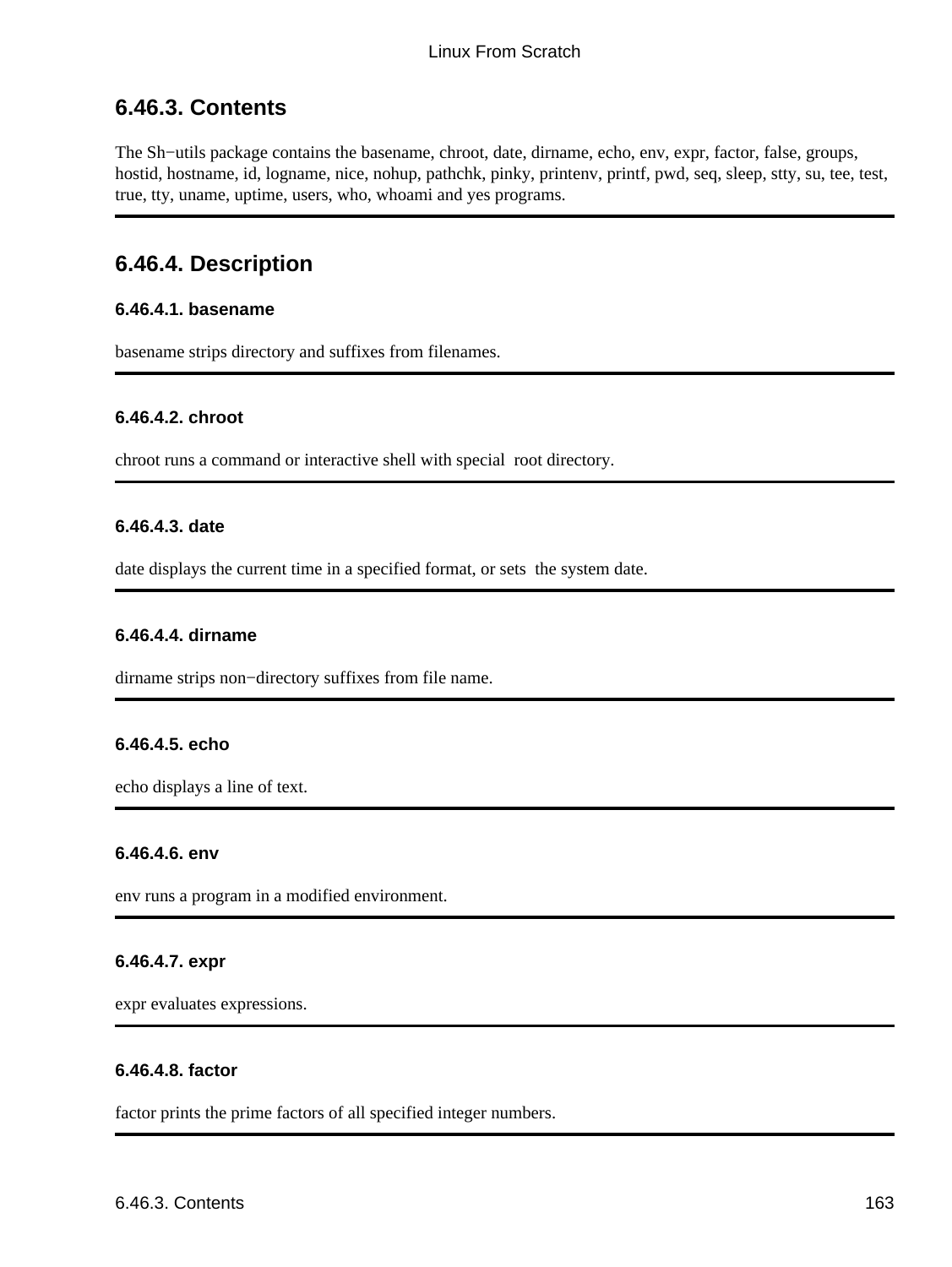### **6.46.4.9. false**

false always exits with a status code indicating failure.

#### **6.46.4.10. groups**

groups prints the groups a user is in.

### **6.46.4.11. hostid**

hostid prints the numeric identifier (in hexadecimal) for the current host.

#### **6.46.4.12. hostname**

hostname sets or prints the name of the current host system

### **6.46.4.13. id**

id prints the real and effective UIDs and GIDs of a user or the current user.

#### **6.46.4.14. logname**

logname prints the current user's login name.

#### **6.46.4.15. nice**

nice runs a program with modified scheduling priority.

#### **6.46.4.16. nohup**

nohup runs a command immune to hangups, with output to a non−tty

### **6.46.4.17. pathchk**

pathchk checks whether file names are valid or portable.

# **6.46.4.18. pinky**

pinky is a lightweight finger utility which retrieves information about a certain user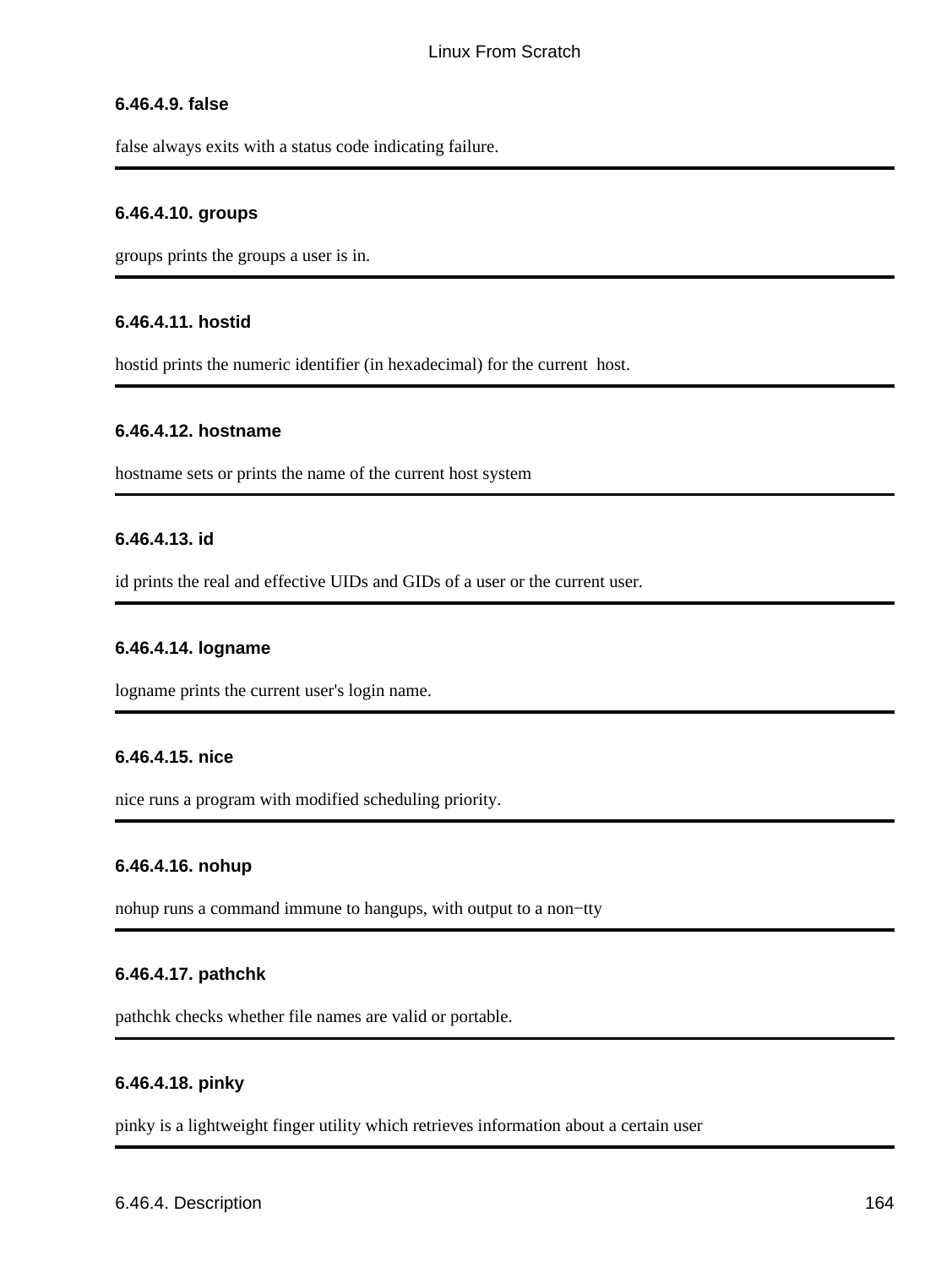### **6.46.4.19. printenv**

printenv prints all or part of the environment.

#### **6.46.4.20. printf**

printf formats and prints data (the same as the printf C function).

#### **6.46.4.21. pwd**

pwd prints the name of the current/working directory

### **6.46.4.22. seq**

seq prints numbers in a certain range with a certain increment.

#### **6.46.4.23. sleep**

sleep delays for a specified amount of time.

#### **6.46.4.24. stty**

stty changes and prints terminal line settings.

### **6.46.4.25. su**

su runs a shell with substitute user and group IDs

#### **6.46.4.26. tee**

tee reads from standard input and writes to standard output and files.

#### **6.46.4.27. test**

test checks file types and compares values.

# **6.46.4.28. true**

True always exits with a status code indicating success.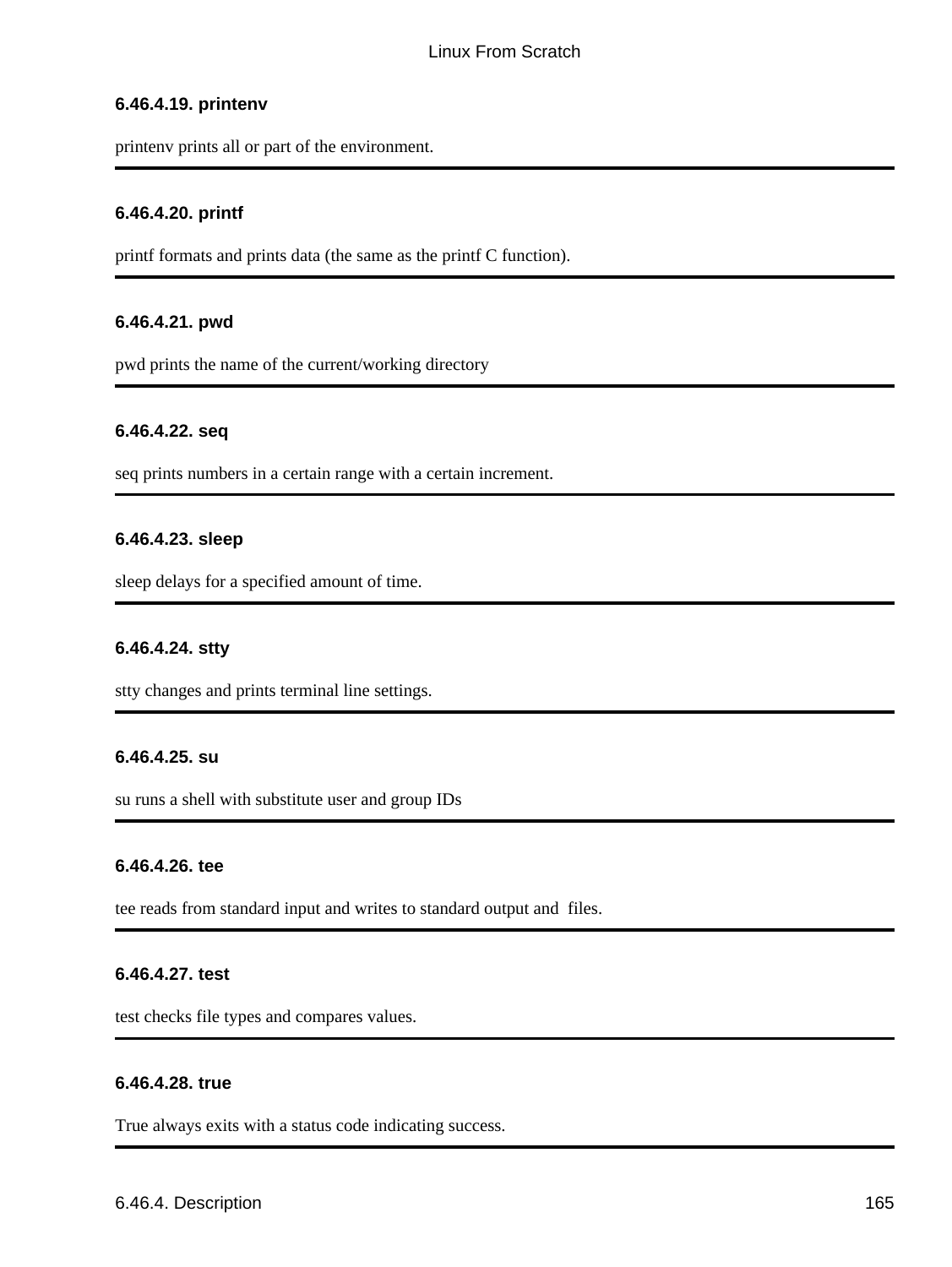### **6.46.4.29. tty**

tty prints the file name of the terminal connected to standard input.

### **6.46.4.30. uname**

uname prints system information.

#### **6.46.4.31. uptime**

uptime tells how long the system has been running.

#### **6.46.4.32. users**

users prints the user names of users currently logged in to the current host.

#### **6.46.4.33. who**

who shows who is logged on.

#### **6.46.4.34. whoami**

whoami prints the user's effective userid.

### **6.46.4.35. yes**

yes outputs a string repeatedly until killed.

# **6.46.5. Dependencies**

Sh−utils−2.0 needs the following to be installed:

sh from the bash package

ar from the binutils package as from the binutils package ld from the binutils package

cmp from the diffutils package

chmod from the fileutils package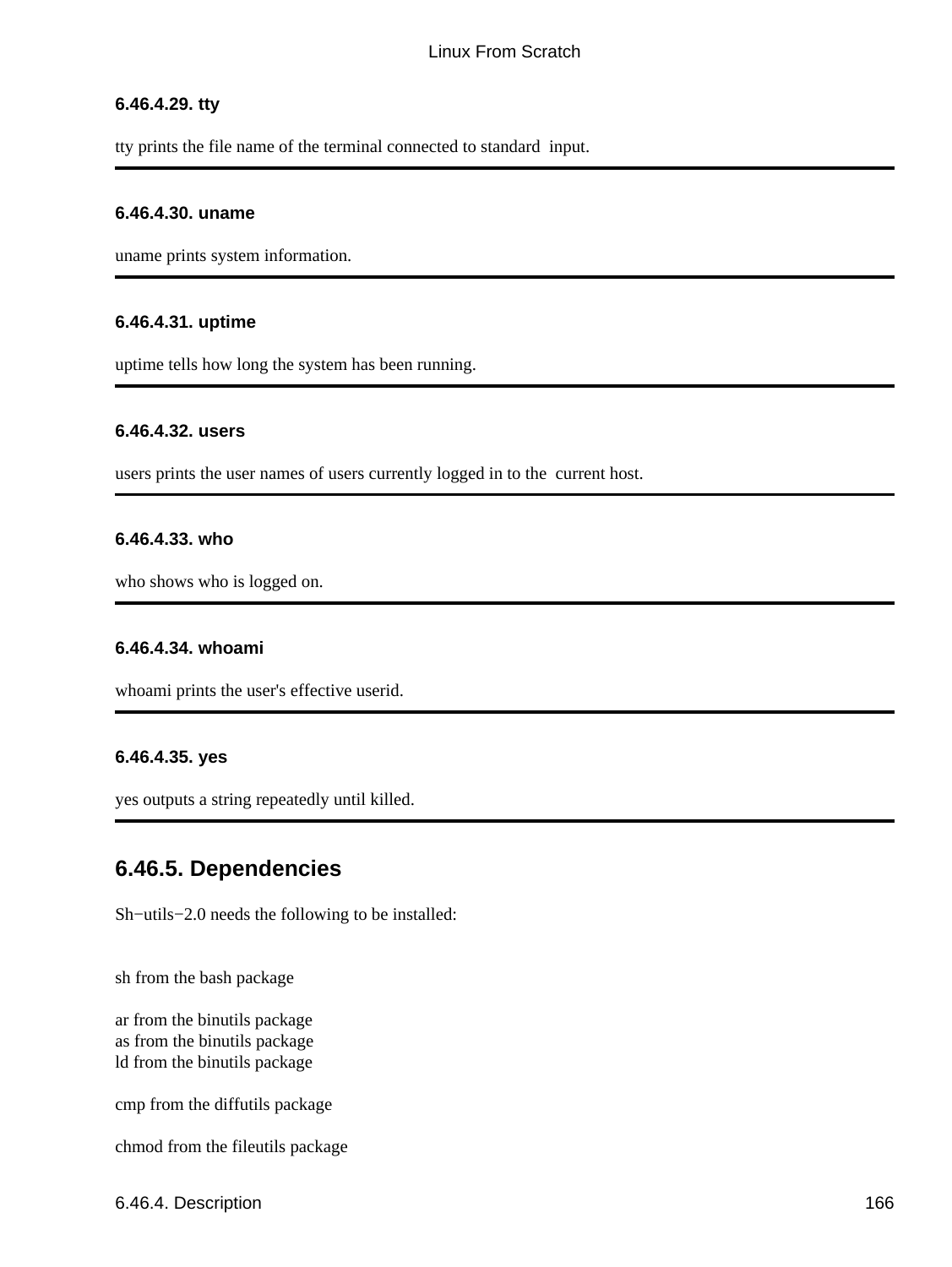### Linux From Scratch

chown from the fileutils package cp from the fileutils package ln from the fileutils package ls from the fileutils package mv from the fileutils package rm from the fileutils package

cc from the gcc package

egrep from the grep package grep from the grep package

make from the make package

sed from the sed package

basename from the sh−utils package expr from the sh−utils package sleep from the sh−utils package uname from the sh−utils package

cat from the textutils package tr from the textutils package

# **6.47. Installing Net−tools−1.60**

Estimated build time: 1 minute Estimated required disk space: 5 MB

# **6.47.1. Installation of Net−tools**

Install Net−tools by running the following commands:

**make && make update**

# **6.47.2. Command explanations**

**make update:** This does the same as a **make install** with the exception that make update doesn't make backups of files it's replacing. One of the things net−tools replaces is sh−utils's version of /bin/hostname (net−tools's version is far better than sh−utils's version).

Also, if you decide to reinstall this package at some point in the future, a **make update** won't backup all the files from a previous net−tools installation.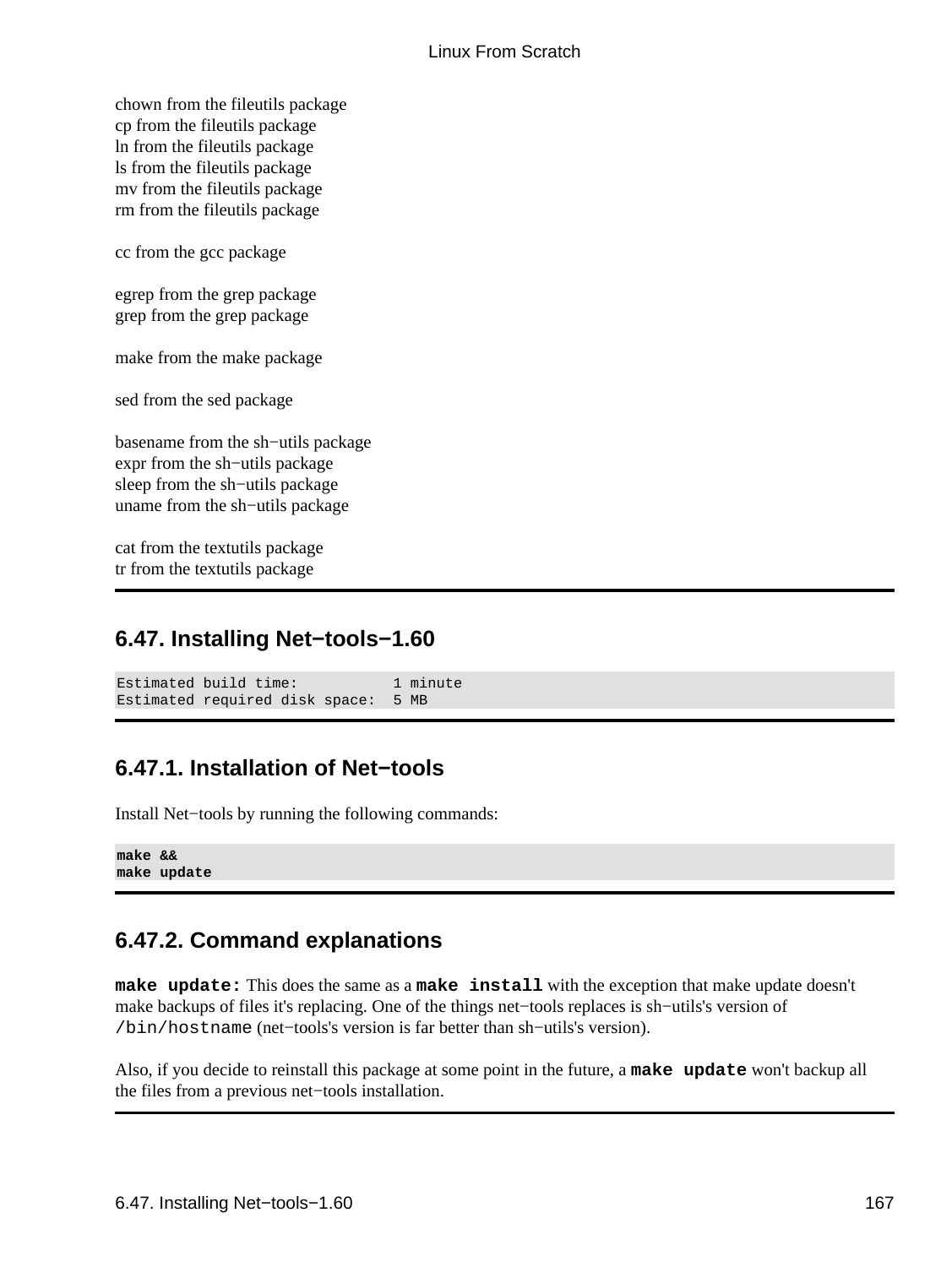# **6.47.3. Contents**

The Net−tools package contains the arp, hostname, ifconfig, netstat, plipconfig rarp, route, and slattach programs.

# **6.47.4. Description**

### **6.47.4.1. arp**

arp is used to manipulate the kernel's ARP cache, usually to add or delete an entry, or to dump the ARP cache.

## **6.47.4.2. hostname**

hostname, with its symlinks domainname, dnsdomainname, nisdomainname, ypdomainname, and nodename, is used to set or show the system's hostname (or other, depending on the symlink used).

### **6.47.4.3. ifconfig**

The ifconfig command is the general command used to configure network interfaces.

### **6.47.4.4. netstat**

netstat is a multi−purpose tool used to print the network connections, routing tables, interface statistics, masquerade connections, and multicast memberships.

### **6.47.4.5. plipconfig**

plipconfig is used to fine−tune the PLIP device parameters, hopefully making it faster.

#### **6.47.4.6. rarp**

Akin to the arp program, the rarp program manipulates the system's RARP table.

#### **6.47.4.7. route**

route is the general utility which is used to manipulate the IP routing table.

## **6.47.4.8. slattach**

slattach attaches a network interface to a serial line, i.e.. puts a normal terminal line into one of several "network" modes.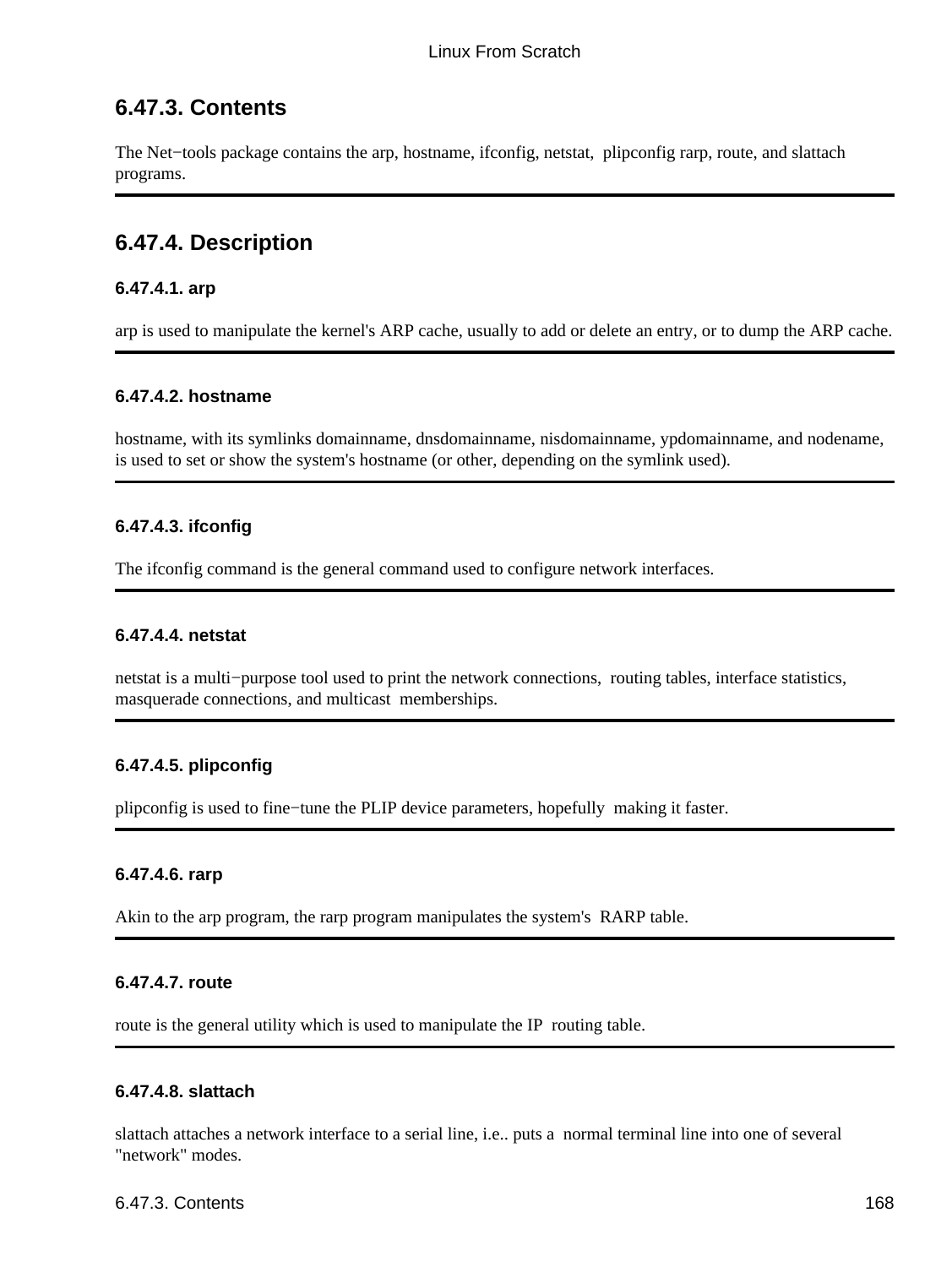# **6.47.5. Dependencies**

Net−tools−1.60 needs the following to be installed:

bash from the bash package sh from the bash package

ar from the binutils package as from the binutils package ld from the binutils package

install from the fileutils package ln from the fileutils package rm from the fileutils package

msgfmt from the gettext package

cc from the gcc package

make from the make package

basename from the sh−utils package echo from the sh−utils package env from the sh−utils package

# **6.48. Installing Shadow−20001016**

Estimated build time: 3 minutes Estimated required disk space: 6 MB

# **6.48.1. Installation of Shadow Password Suite**

Install the Shadow Password Suite by running the following commands:

```
cp src/useradd.c src/useradd.c.backup &&
sed 's/\(.*\) (nflg || \ \( (.*\) )\ (.*\) / \ src/useradd.c > tmp~ &&
mv tmp~ src/useradd.c &&
./configure −−prefix=/usr &&
make &&
make install &&
cd etc &&
cp limits login.access /etc &&
sed 's%/var/spool/mail%/var/mail%' login.defs.linux > /etc/login.defs &&
cd /lib &&
mv libshadow.a /usr/lib &&
mv libshadow.la /usr/lib &&
```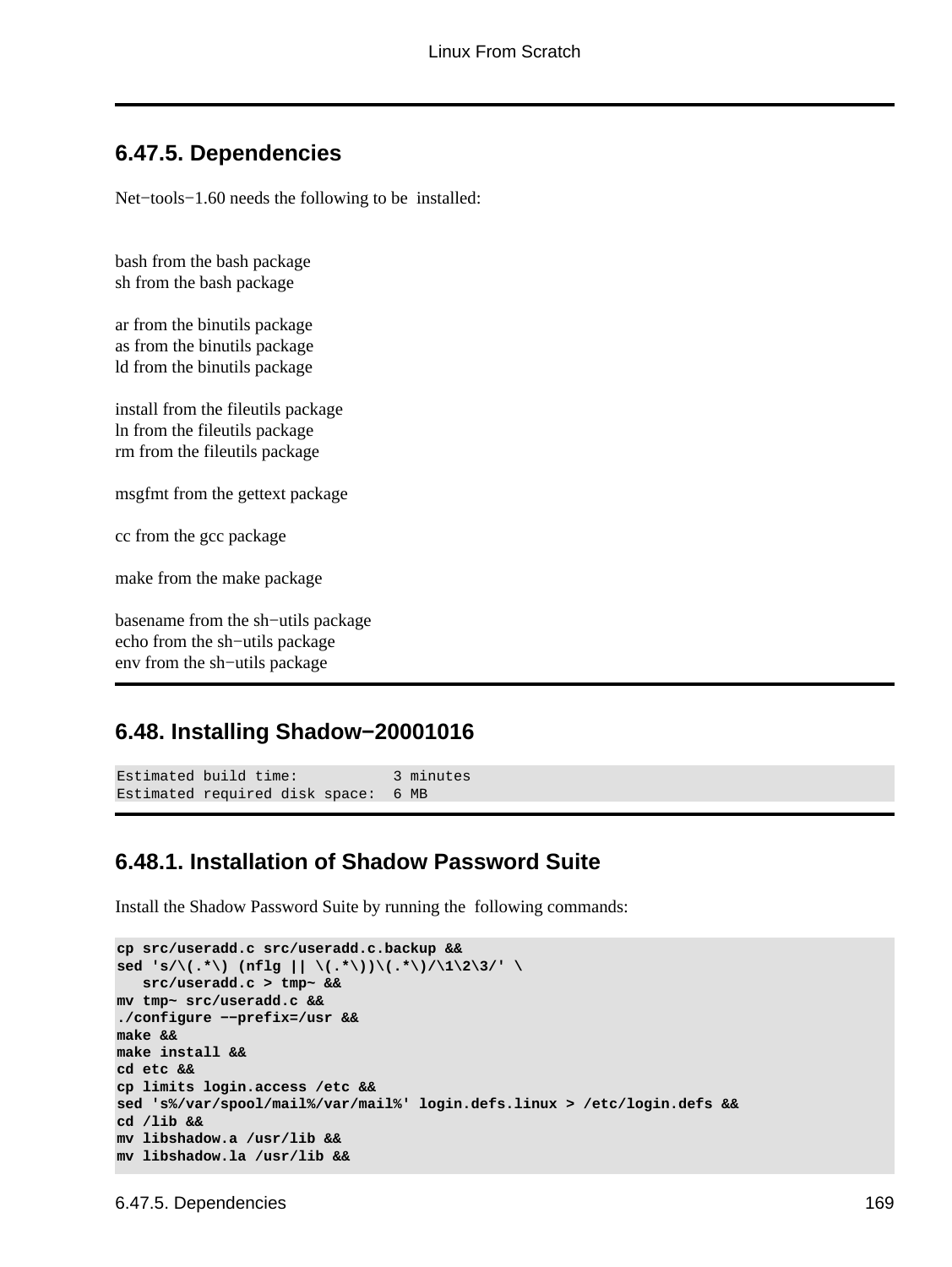```
ln −sf libshadow.so.0 libshadow.so &&
cd /usr/lib &&
ln −sf ../../lib/libshadow.so
```
# **6.48.2. Command explanations**

**sed 's/\(.\*\) (nflg || \(.\*\))\(.\*\)/\1\2\3/' src/useradd.c > useradd.c.temp &&**: This sed is used to fix a compilation bug which occurs due to a variable (nflg) being used but not defined.

**cp limits login.access and others:** These files were not installed during the installation of the package so we copy them manually as those files are used to configure authentication details on the system.

**sed "s%/var/spool/mail%/var/mail%" login.defs.linux > /etc/login.defs**: /var/spool/mail is the old location of the user mailboxes. The location that is used nowadays is /var/mail.

# **6.48.3. Contents**

The Shadow Password Suite contains the chage, chfn, chsh, expiry, faillog, gpasswd, lastlog, login, newgrp, passwd, sg, su, chpasswd, dpasswd, groupadd, groupdel, groupmod, grpck, grpconv, grpunconv, logoutd, mkpasswd, newusers, pwck, pwconv, pwunconv, useradd, userdel, usermod and vipw programs.

# **6.48.4. Description**

#### **6.48.4.1. chage**

chage changes the number of days between password changes and the date of the last password change.

#### **6.48.4.2. chfn**

chfn changes user full name, office number, office extension, and home phone number information for a user's account.

#### **6.48.4.3. chsh**

chsh changes the user login shell.

#### **6.48.4.4. expiry**

Checks and enforces password expiration policy.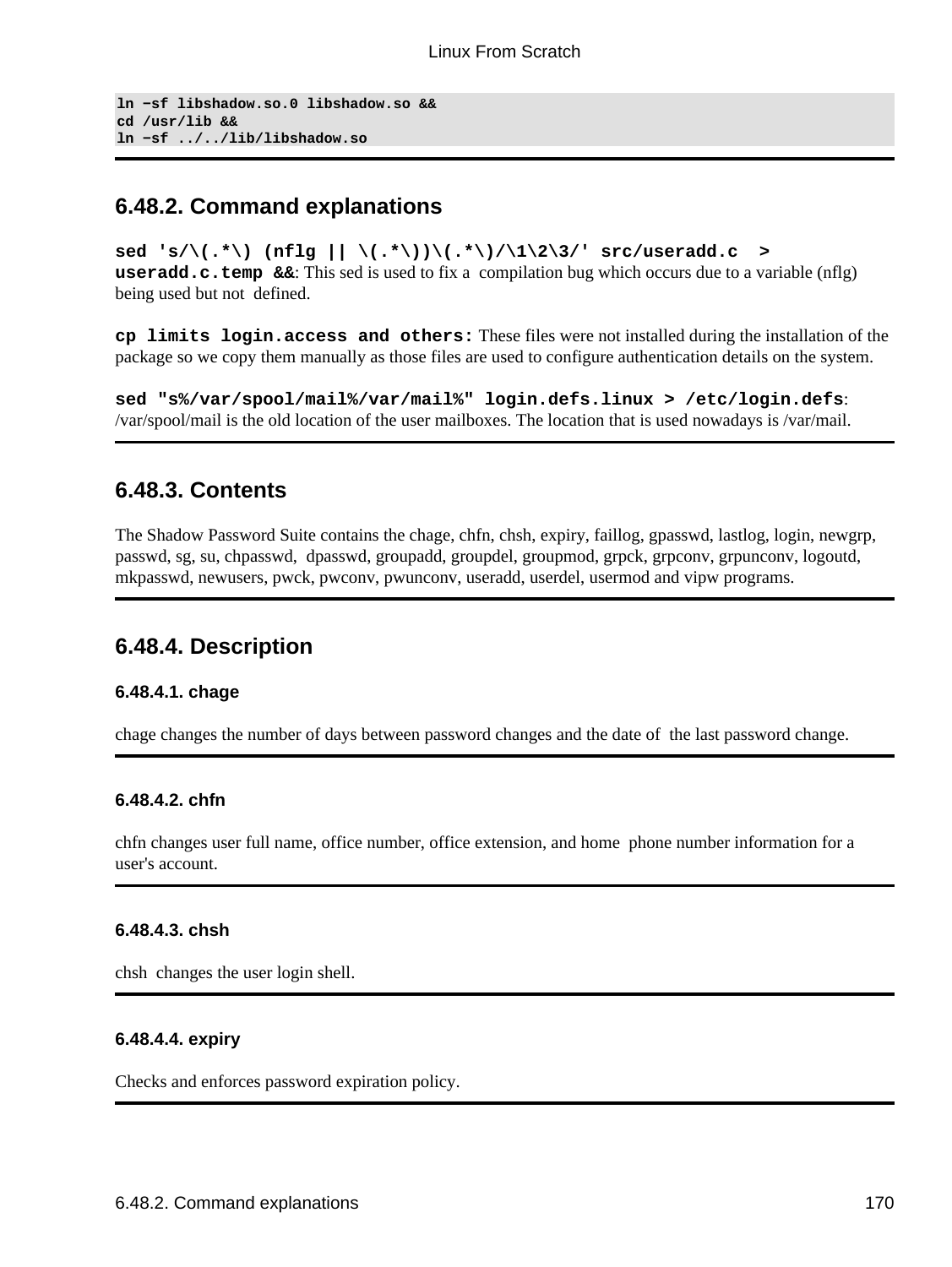### **6.48.4.5. faillog**

faillog formats the contents of the failure log,/var/log/faillog, and maintains failure counts and limits.

### **6.48.4.6. gpasswd**

gpasswd is used to administer the /etc/group file

#### **6.48.4.7. lastlog**

lastlog formats and prints the contents of the last login log, /var/log/lastlog. The login−name, port, and last login time will be printed.

#### **6.48.4.8. login**

login is used to establish a new session with the system.

#### **6.48.4.9. newgrp**

newgrp is used to change the current group ID during a login session.

#### **6.48.4.10. passwd**

passwd changes passwords for user and group accounts.

#### **6.48.4.11. sg**

sg executes command as a different group ID.

#### **6.48.4.12. su**

Change the effective user id and group id to that of a user. This replaces the su programs that's installed from the Shellutils package.

#### **6.48.4.13. chpasswd**

chpasswd reads a file of user name and password pairs from standard input and uses this information to update a group of existing users.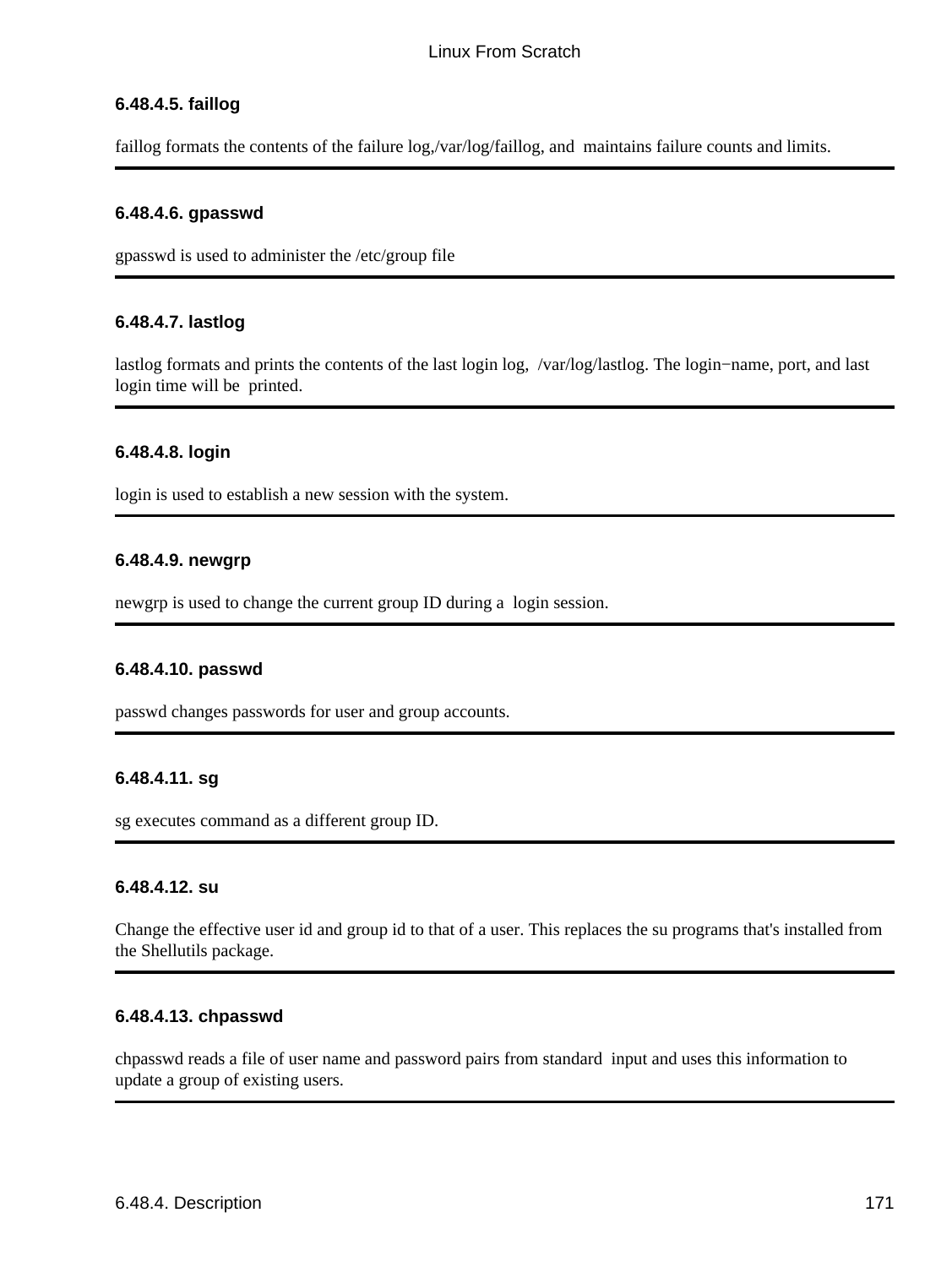### **6.48.4.14. dpasswd**

dpasswd adds, deletes, and updates dial−up passwords for user login shells.

#### **6.48.4.15. groupadd**

The groupadd command creates a new group account using the values specified on the command line and the default values from the system.

### **6.48.4.16. groupdel**

The groupdel command modifies the system account files, deleting all entries that refer to group.

#### **6.48.4.17. groupmod**

The groupmod command modifies the system account files to reflect the changes that are specified on the command line.

### **6.48.4.18. grpck**

grpck verifies the integrity of the system authentication information.

#### **6.48.4.19. grpconv**

grpunconv converts to shadow group files from normal group files.

#### **6.48.4.20. grpunconv**

grpunconv converts from shadow group files to normal group files.

#### **6.48.4.21. logoutd**

logoutd enforces the login time and port restrictions specified in /etc/porttime.

#### **6.48.4.22. mkpasswd**

mkpasswd reads a file in the format given by the flags and converts it to the corresponding database file format.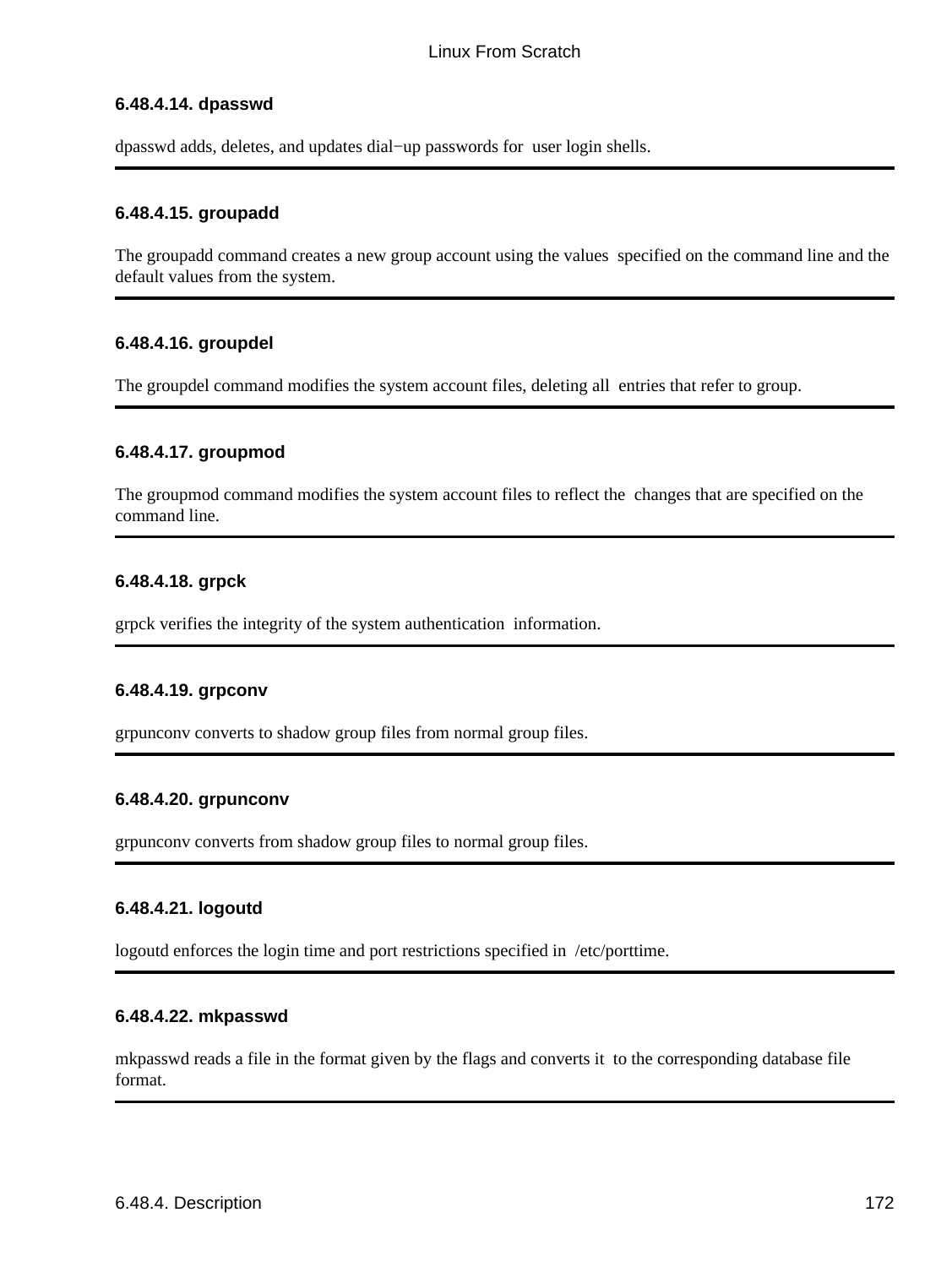### **6.48.4.23. newusers**

newusers reads a file of user name and clear text password pairs and uses this information to update a group of existing users or to create new users.

### **6.48.4.24. pwck**

pwck verifies the integrity of the system authentication information.

#### **6.48.4.25. pwconv**

pwconv converts to shadow passwd files from normal passwd files.

#### **6.48.4.26. pwunconv**

pwunconv converts from shadow passwd files to normal files.

### **6.48.4.27. useradd**

useradd creates a new user or update default new user information.

### **6.48.4.28. userdel**

userdel modifies the system account files, deleting all entries that refer to a specified login name.

### **6.48.4.29. usermod**

usermod modifies the system account files to reflect the changes that are specified on the command line.

### **6.48.4.30. vipw and vigr**

vipw and vigr will edit the files /etc/passwd and /etc/group, respectively. With the −s flag, they will edit the shadow versions of those files, /etc/shadow and /etc/gshadow, respectively.

# **6.48.5. Dependencies**

Shadow−20001016 needs the following to be installed:

sh from the bash package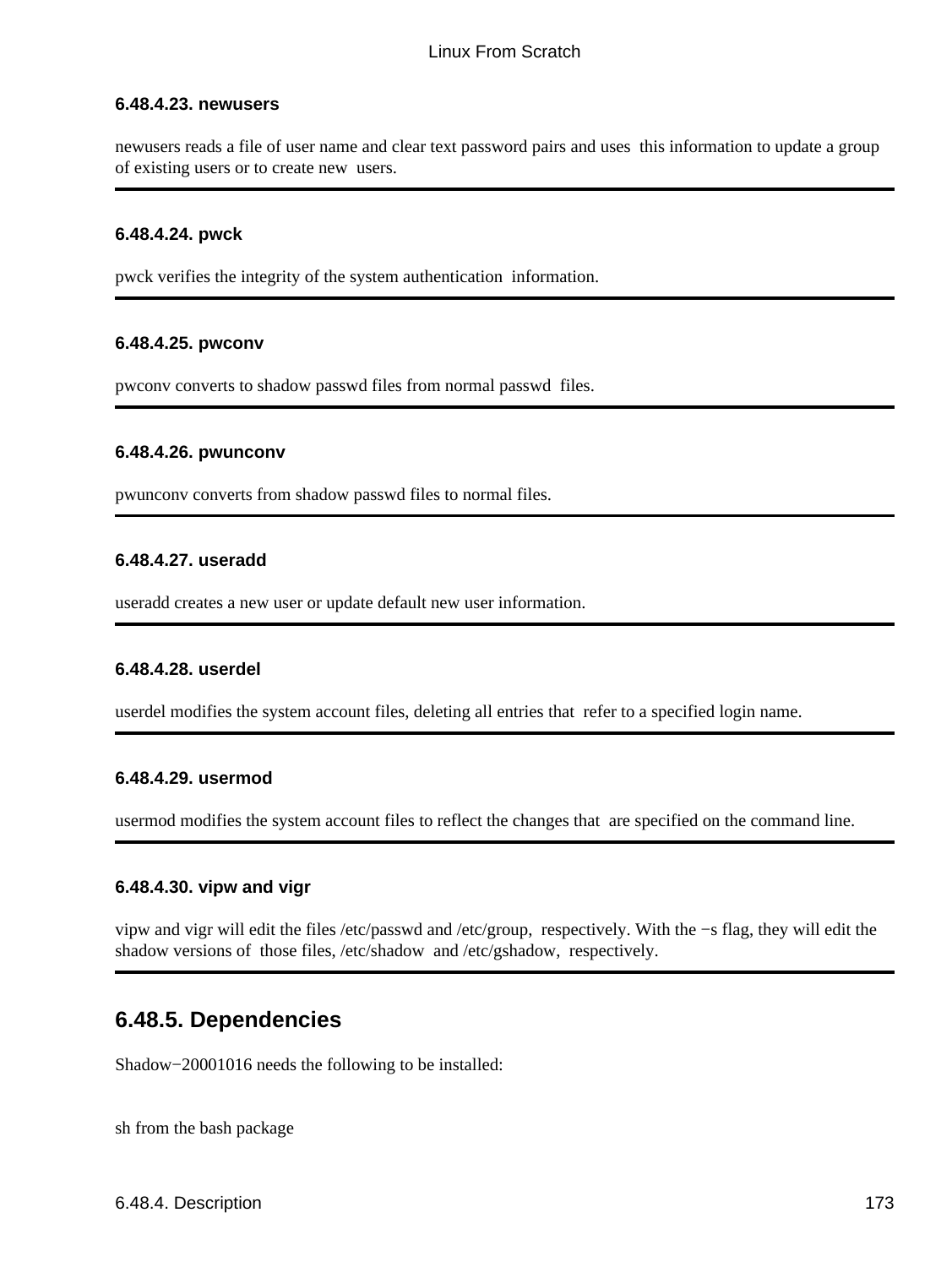# Linux From Scratch

ar from the binutils package as from the binutils package ld from the binutils package nm from the binutils package

cmp from the diffutils package

chmod from the fileutils package cp from the fileutils package ln from the fileutils package ls from the fileutils package mkdir from the fileutils package mv from the fileutils package rm from the fileutils package rmdir from the fileutils package

cc from the gcc package

egrep from the grep package grep from the grep package

make from the make package

sed from the sed package

basename from the sh−utils package expr from the sh−utils package sleep from the sh−utils package uname from the sh−utils package

cat from the textutils package sort from the textutils package uniq from the textutils package

# **6.49. Installing Sysklogd−1.4.1**

Estimated build time: 1 minute Estimated required disk space: 710 KB

# **6.49.1. Installation of Sysklogd**

Install Sysklogd by running the following commands:

**make && make install**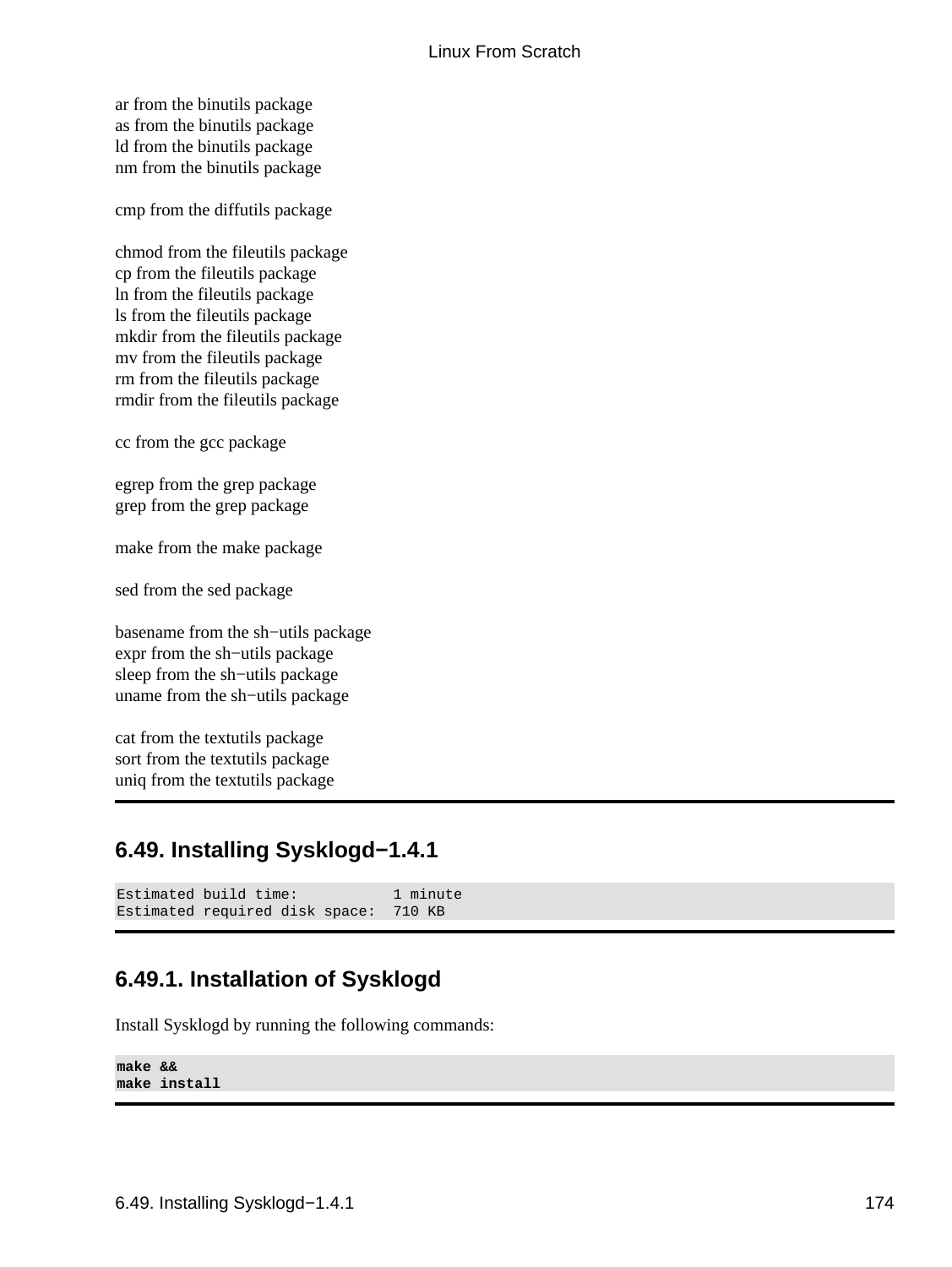# **6.49.2. Contents**

The Sysklogd package contains the klogd and syslogd programs.

# **6.49.3. Description**

### **6.49.3.1. klogd**

klogd is a system daemon which intercepts and logs Linux kernel messages.

# **6.49.3.2. syslogd**

Syslogd provides a kind of logging that many modern programs use. Every logged message contains at least a time and a hostname field, normally a program name field, too, but that depends on how trusty the logging program is.

# **6.49.4. Dependencies**

Sysklogd−1.4.1 needs the following to be installed:

as from the binutils package ld from the binutils package strip from the binutils package

install from the fileutils package

gcc rom the gcc package

make from the make package

# **6.50. Installing Sysvinit−2.82**

Estimated build time: 1 minute Estimated required disk space: 630 KB

# **6.50.1. Installation of Sysvinit**

When run levels are changed (for example when going to shutdown the system) the init program is going to send the TERM and KILL signals to all the processes that init started. But init prints a message to the screen saying "sending all processes the TERM signal" and the same for the KILL signal. This implies that init sends this signal to all the currently running processes, which isn't the case. To avoid this confusion, you change the init.c file so that the sentence reads "sending all processes started by init the TERM signal" by running the following commands. If you don't want to change it, skip it.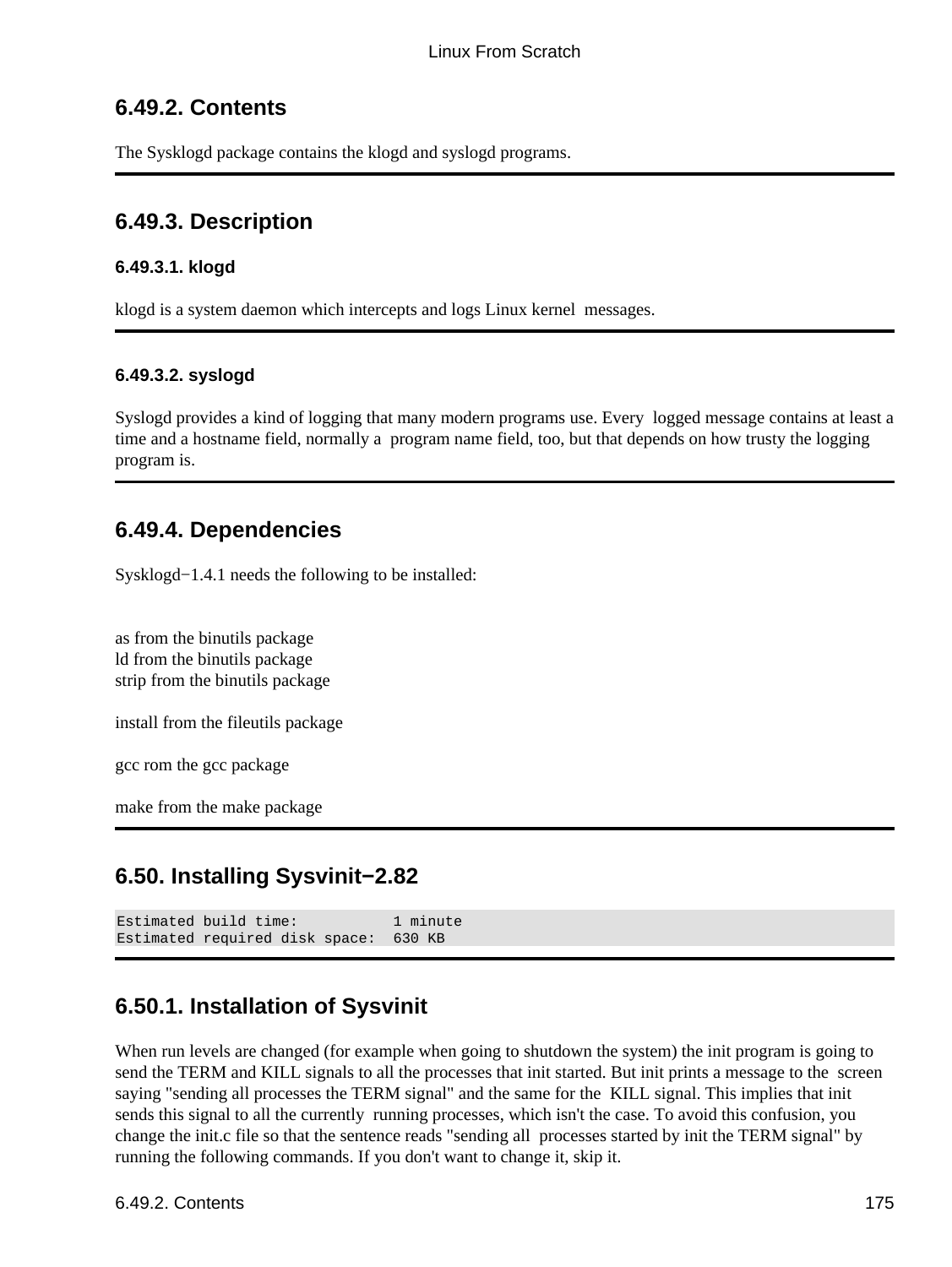Linux From Scratch

```
cp src/init.c src/init.c.backup &&
sed 's/\(.*\)\(Sending processes\)\(.*\)/\1\2 started by init\3/' \
   src/init.c > tmp~ &&
mv tmp~ src/init.c
```
Install Sysvinit by running the following commands:

```
make −C src &&
make −C src install
```
# **6.50.2. Contents**

The Sysvinit package contains the pidof, last, lastb, mesg, utmpdump, wall, halt, init, killall5, poweroff, reboot, runlevel, shutdown, sulogin and telinit programs.

# **6.50.3. Description**

### **6.50.3.1. pidof**

Pidof finds the process id's (pids) of the named programs and prints those id's on standard output.

#### **6.50.3.2. last**

last searches back through the file /var/log/wtmp (or the file designated by the −f flag) and displays a list of all users logged in (and out) since that file was created.

#### **6.50.3.3. lastb**

lastb is the same as last, except that by default it shows a log of the file /var/log/btmp, which contains all the bad login attempts.

#### **6.50.3.4. mesg**

Mesg controls the access to the users terminal by others. It's typically used to allow or disallow other users to write to his terminal.

### **6.50.3.5. utmpdump**

utmpdumps prints the content of a file (usually /var/run/utmp) on standard output in a user friendly format.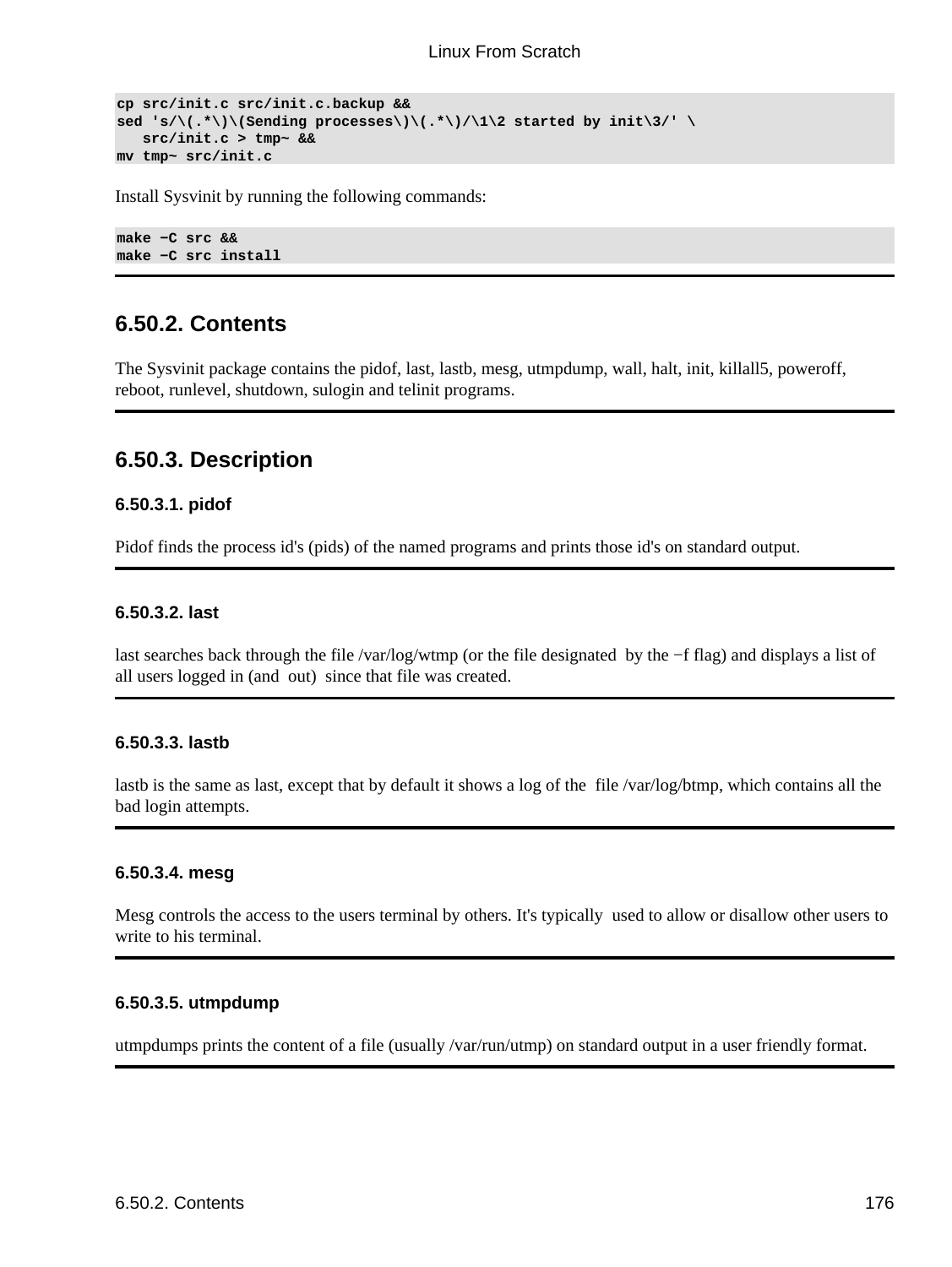### **6.50.3.6. wall**

Wall sends a message to everybody logged in with their mesg permission set to yes.

#### **6.50.3.7. halt**

Halt notes that the system is being brought down in the file /var/log/wtmp, and then either tells the kernel to halt, reboot or poweroff the system. If halt or reboot is called when the system is not in runlevel 0 or 6, shutdown will be invoked instead (with the flag −h or −r).

### **6.50.3.8. init**

Init is the parent of all processes. Its primary role is to create processes from a script stored in the file /etc/inittab. This file usually has entries which cause init to spawn gettys on each line that users can log in. It also controls autonomous processes required by any particular system.

### **6.50.3.9. killall5**

killall5 is the SystemV killall command. It sends a signal to all processes except the processes in its own session, so it won't kill the shell that is running the script it was called from.

#### **6.50.3.10. poweroff**

poweroff is equivalent to shutdown −h −p now. It halts the computer and switches off the computer (when using an APM compliant BIOS and APM is enabled in the kernel).

### **6.50.3.11. reboot**

reboot is equivalent to shutdown −r now. It reboots the computer.

#### **6.50.3.12. runlevel**

Runlevel reads the system utmp file (typically /var/run/utmp) to locate the runlevel record, and then prints the previous and current system runlevel on its standard output, separated by a single space.

#### **6.50.3.13. shutdown**

shutdown brings the system down in a secure way. All logged−in users are notified that the system is going down, and login is blocked.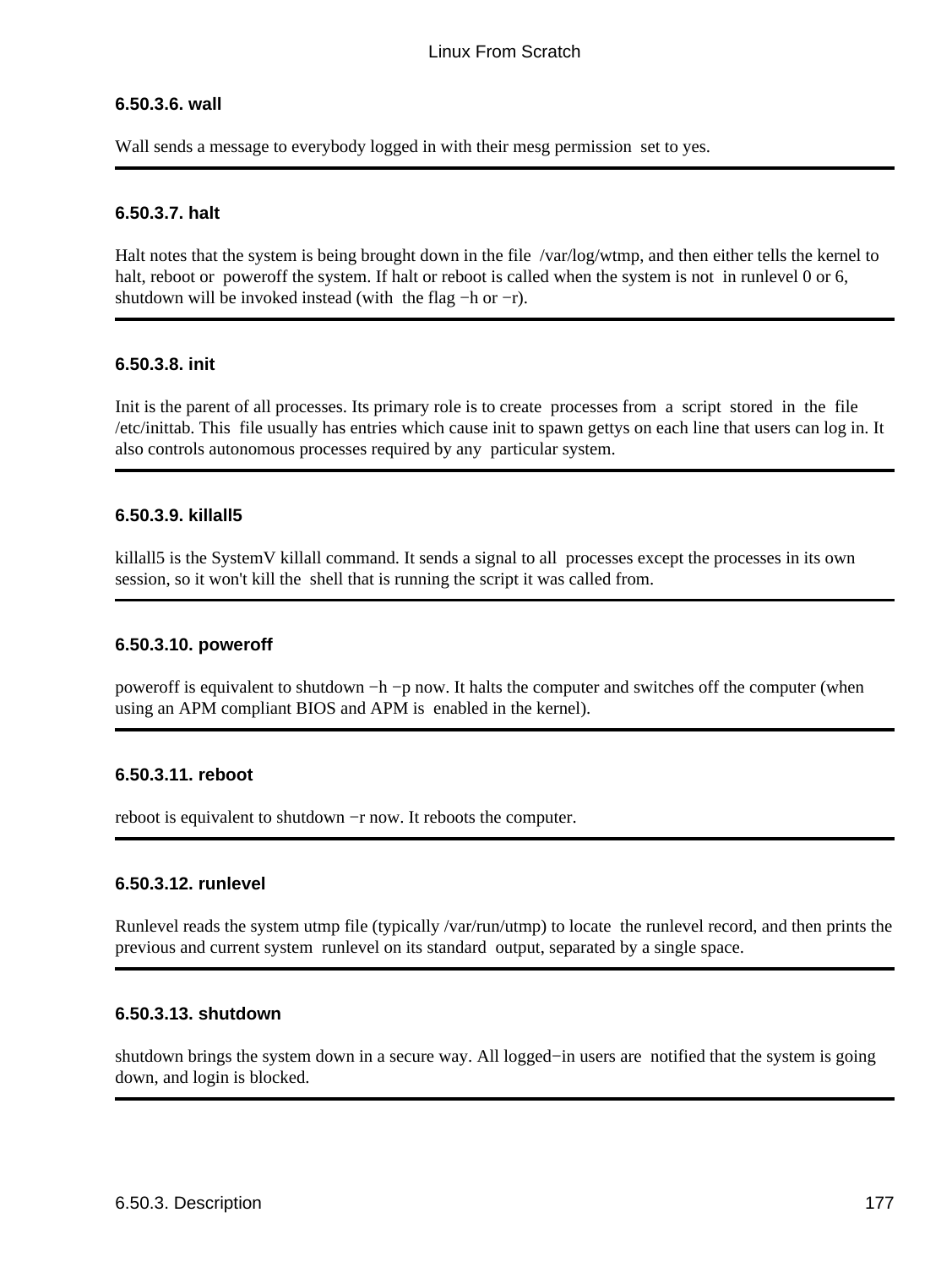# Linux From Scratch

### **6.50.3.14. sulogin**

sulogin is invoked by init when the system goes into single user mode (this is done through an entry in /etc/inittab). Init also tries to execute sulogin when it is passed the −b flag from the boot loader (eg, LILO).

#### **6.50.3.15. telinit**

telinit sends appropriate signals to init, telling it which runlevel to change to.

# **6.50.4. Dependencies**

Sysvinit−2.82 needs the following to be installed:

sh from the bash package

as from the binutils package ld from the binutils package

chown from the fileutils package install from the fileutils package ln from the fileutils package mknod from the fileutils package rm from the fileutils package

cc from the gcc package

make from the make package

patch from the patch package

# **6.51. Installing Tar−1.13**

```
Estimated build time: 1 minute
Estimated required disk space: 7 MB
```
# **6.51.1. Installation of Tar**

If you want to be able to directly use bzip2 files with tar, you can use the tar patch available from the LFS FTP site. This patch will add the −j option to tar which works the same as the −z option to tar (which can be used for gzip files).

Apply the patch by running the following command:

```
patch −Np1 −i ../tar−1.13.patch
```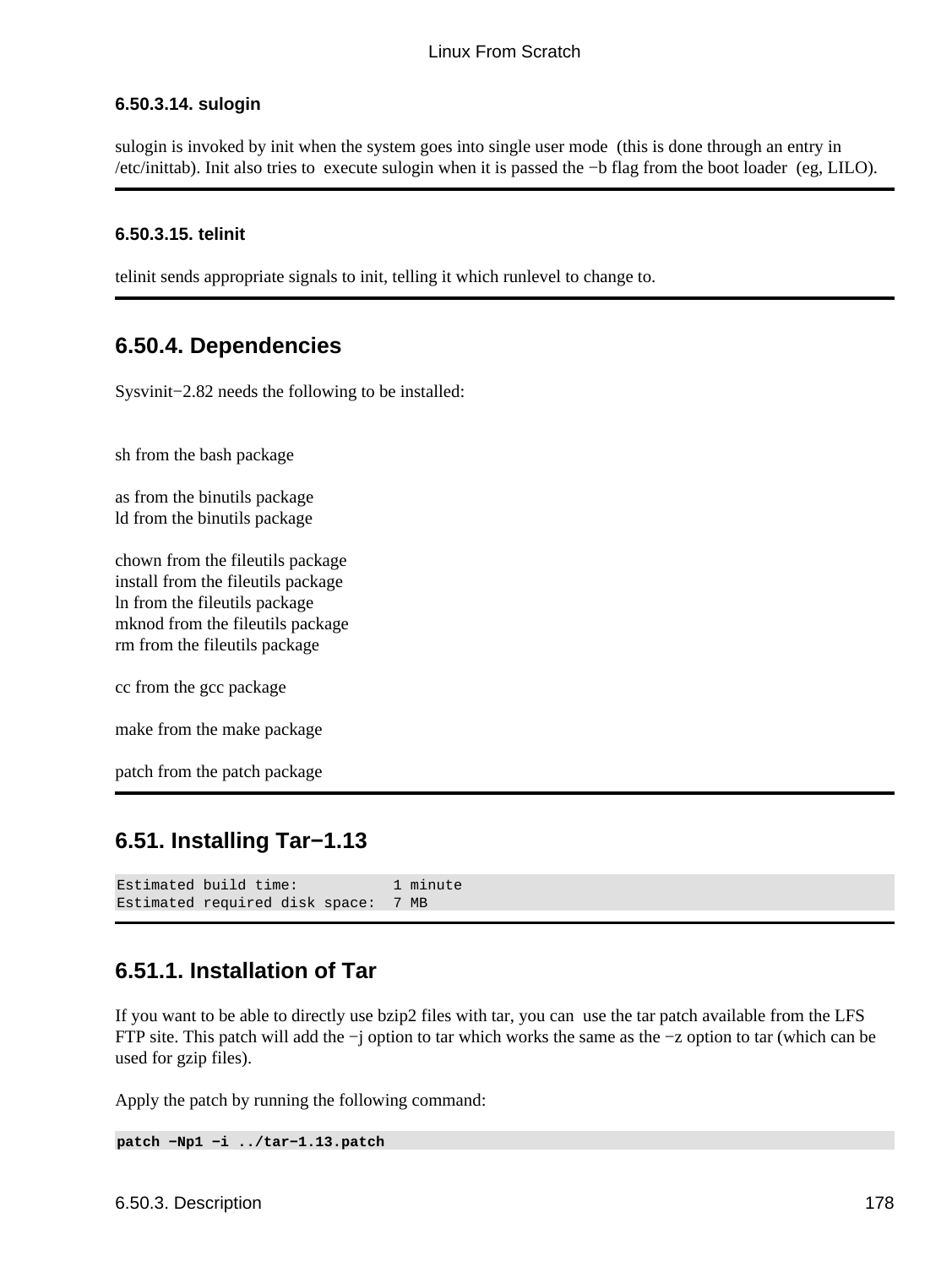### Linux From Scratch

Install Tar by running the following commands from the toplevel directory:

```
./configure −−prefix=/usr −−libexecdir=/usr/bin \
    −−bindir=/bin &&
make &&
make install
```
# **6.51.2. Contents**

The tar package contains the tar and rmt programs.

# **6.51.3. Description**

### **6.51.3.1. tar**

tar is an archiving program designed to store and extract files from an archive file known as a tar file.

### **6.51.3.2. rmt**

rmt is a program used by the remote dump and restore programs in manipulating a magnetic tape drive through an interprocess communication connection.

# **6.51.4. Dependencies**

Tar−1.13 needs the following to be installed:

sh from the bash package

ar from the binutils package as from the binutils package ld from the binutils package

cmp from the diffutils package

chmod from the fileutils package cp from the fileutils package ln from the fileutils package ls from the fileutils package mv from the fileutils package rm from the fileutils package

cc from the gcc package

egrep from the grep package grep from the grep package

6.51.2. Contents 179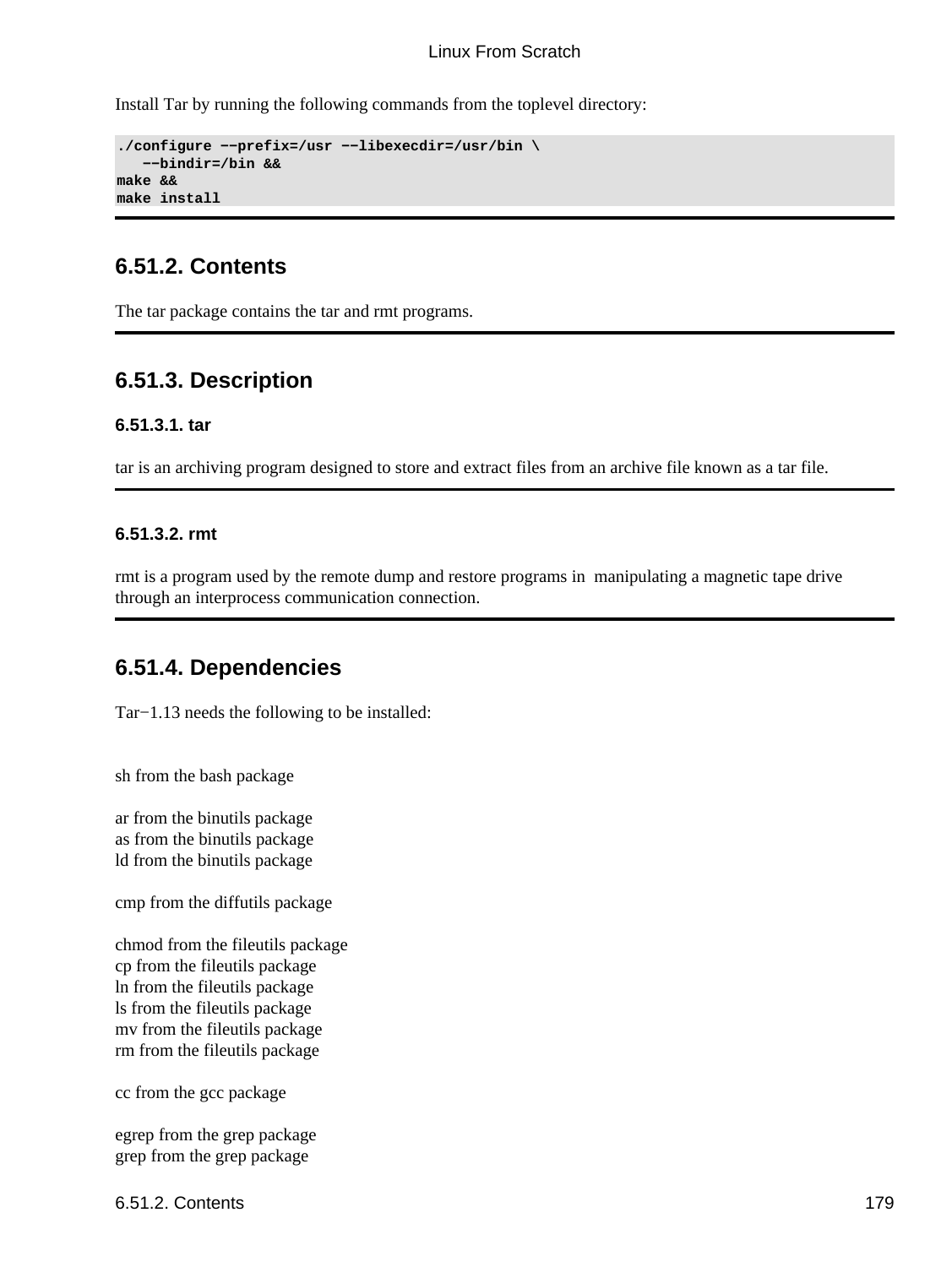make from the make package

patch from the patch package

sed from the sed package

basename from the sh−utils package expr from the sh−utils package sleep from the sh−utils package uname from the sh−utils package

cat from the textutils package tr from the textutils package

# **6.52. Installing Textutils−2.0**

Estimated build time: 1 minute Estimated required disk space: 15 MB

# **6.52.1. Installation of Textutils**

Install Textutils by running the following commands:

```
./configure −−prefix=/usr &&
make &&
make install &&
mv /usr/bin/cat /bin
```
# **6.52.2. Contents**

The Textutils package contains the cat, cksum, comm, csplit, cut, expand, fmt, fold, head, join, md5sum, nl, od, paste, pr, ptx, sort, split, sum, tac, tail, tr, tsort, unexpand, uniq and wc programs.

# **6.52.3. Description**

#### **6.52.3.1. cat**

cat concatenates file(s) or standard input to standard output.

# **6.52.3.2. cksum**

cksum prints CRC checksum and byte counts of each specified file.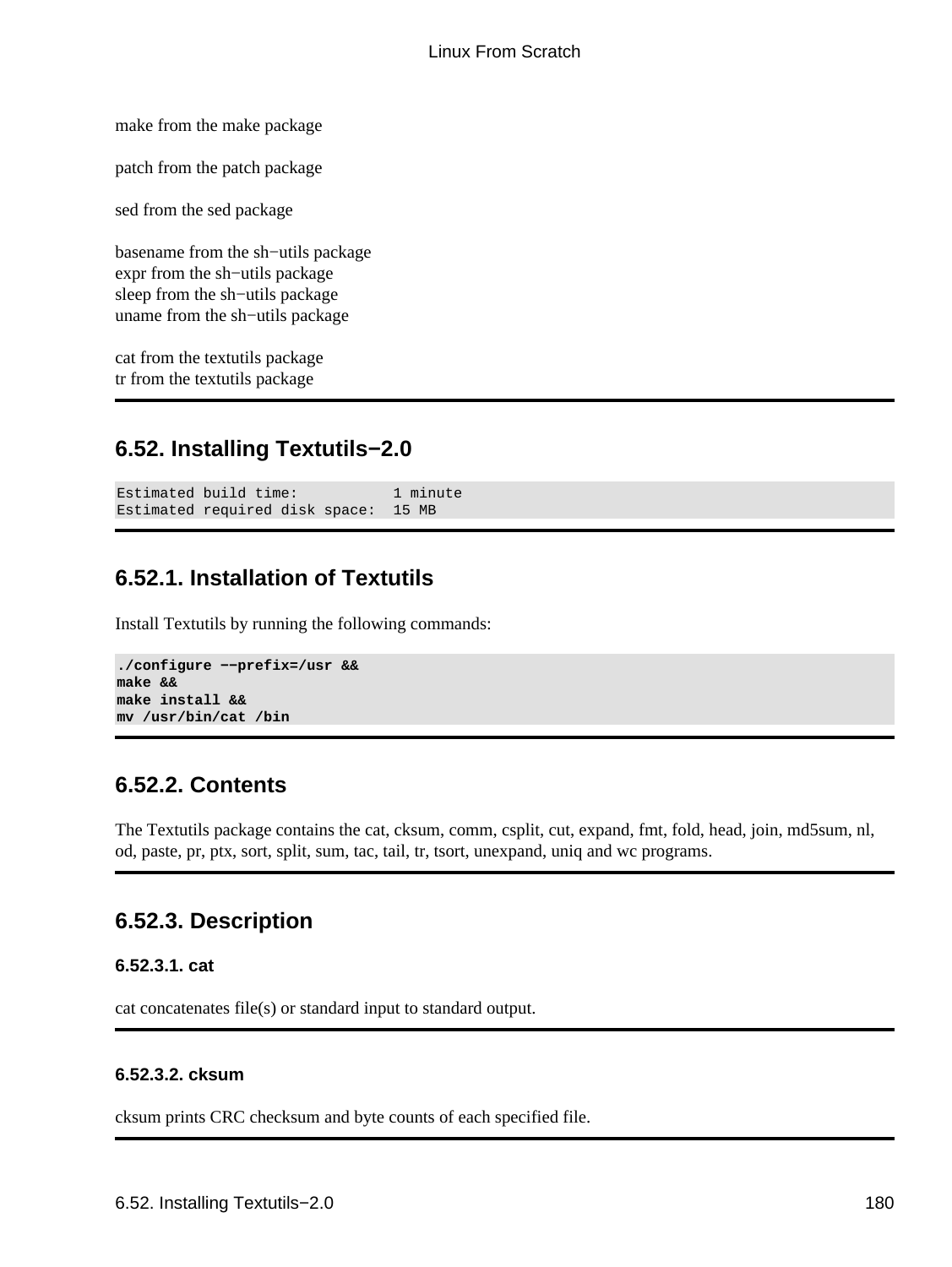#### **6.52.3.3. comm**

comm compares two sorted files line by line.

#### **6.52.3.4. csplit**

csplit outputs pieces of a file separated by (a) pattern(s) to files xx01, xx02, ..., and outputs byte counts of each piece to standard output.

### **6.52.3.5. cut**

cut prints selected parts of lines from specified files to standard output.

#### **6.52.3.6. expand**

expand converts tabs in files to spaces, writing to standard output.

#### **6.52.3.7. fmt**

fmt reformats each paragraph in the specified file(s), writing to standard output.

### **6.52.3.8. fold**

fold wraps input lines in each specified file (standard input by default), writing to standard output.

#### **6.52.3.9. head**

Print first xx (10 by default) lines of each specified file to standard output.

#### **6.52.3.10. join**

join joins lines of two files on a common field.

### **6.52.3.11. md5sum**

md5sum prints or checks MD5 checksums.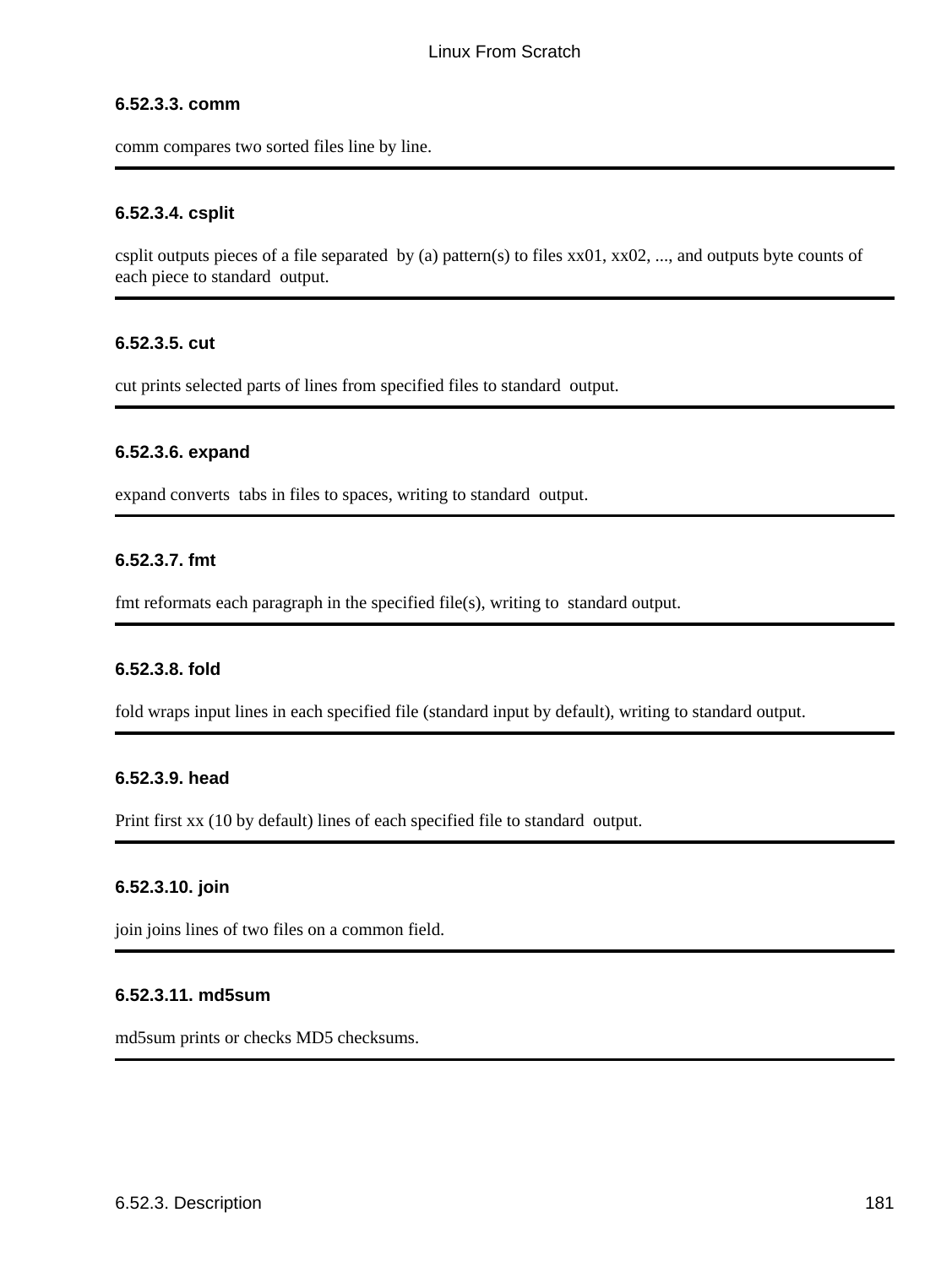### **6.52.3.12. nl**

nl writes each specified file to standard output, with line numbers added.

### **6.52.3.13. od**

od writes an unambiguous representation, octal bytes by default, of a specified file to standard output.

#### **6.52.3.14. paste**

paste writes lines consisting of the sequentially corresponding lines from each specified file, separated by TABs, to standard output.

#### **6.52.3.15. pr**

pr paginates or columnates files for printing.

#### **6.52.3.16. ptx**

ptx produces a permuted index of file contents.

### **6.52.3.17. sort**

sort writes sorted concatenation of files to standard output.

#### **6.52.3.18. split**

split outputs fixed−size pieces of an input file to PREFIXaa, PREFIXab, ...

#### **6.52.3.19. sum**

sum prints checksum and block counts for each specified file.

### **6.52.3.20. tac**

tac writes each specified file to standard output, last line first.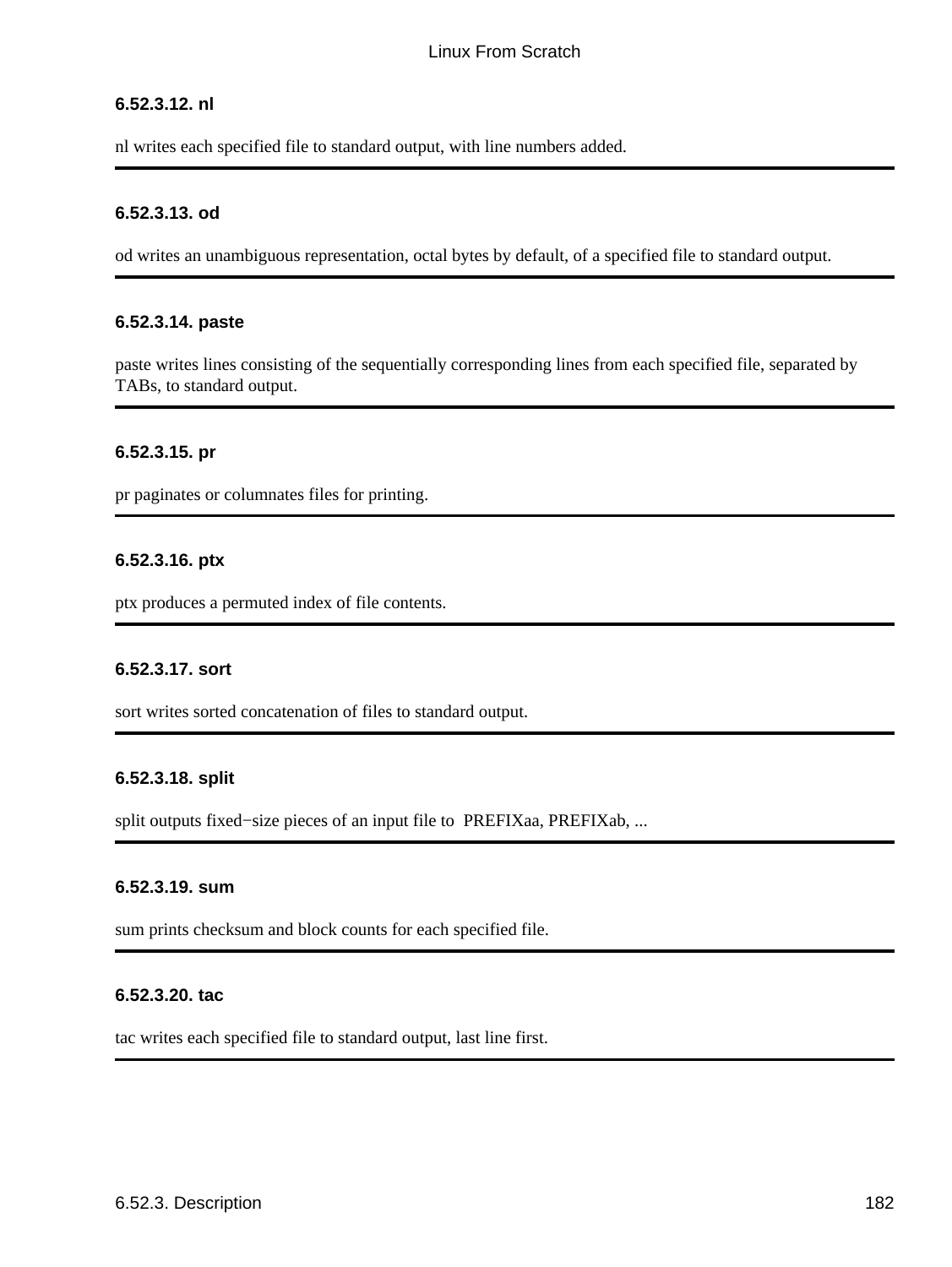### **6.52.3.21. tail**

tail print the last xx (10 by default) lines of each specified file to standard output.

#### **6.52.3.22. tr**

tr translates, squeezes, and/or deletes characters from standard input, writing to standard output.

#### **6.52.3.23. tsort**

tsort writes totally ordered lists consistent with the partial ordering in specified files.

### **6.52.3.24. unexpand**

unexpand converts spaces in each file to tabs, writing to standard output.

#### **6.52.3.25. uniq**

Uniq removes duplicate lines from a sorted file.

#### **6.52.3.26. wc**

wc prints line, word, and byte counts for each specified file, and a total line if more than one file is specified.

# **6.52.4. Dependencies**

Textutils−2.0 needs the following to be installed:

sh from the bash package

ar from the binutils package as from the binutils package ld from the binutils package

cmp from the diffutils package

chmod from the fileutils package cp from the fileutils package ln from the fileutils package ls from the fileutils package mv from the fileutils package rm from the fileutils package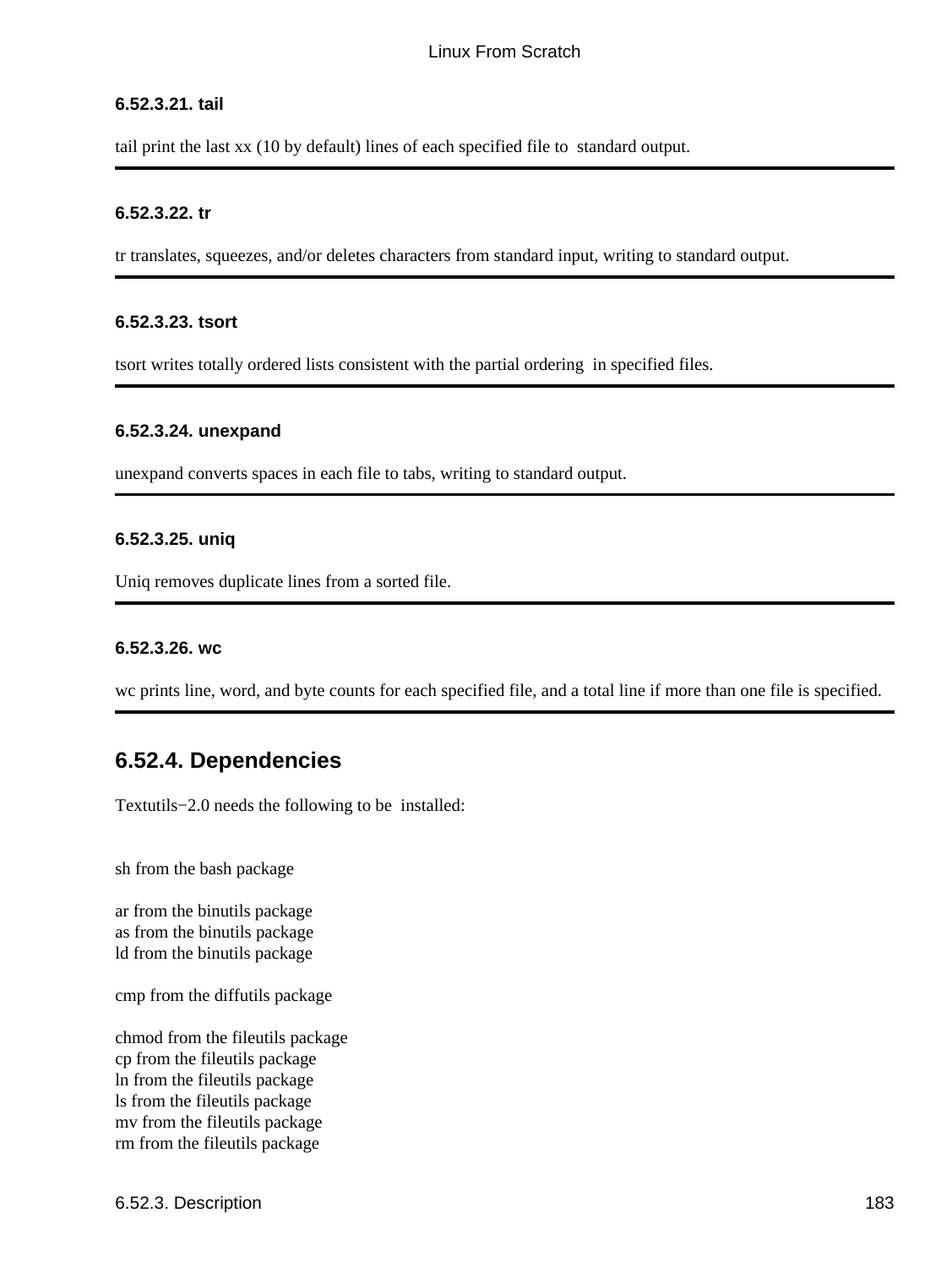cc from the gcc package

egrep from the grep package grep from the grep package

make from the make package

sed from the sed package

basename from the sh−utils package expr from the sh−utils package sleep from the sh−utils package uname from the sh−utils package

cat from the textutils package tr from the textutils package

# **6.53. Installing Util−linux−2.11h**

Estimated build time: 1 minute Estimated required disk space: 9 MB

# **6.53.1. FHS compliance notes**

The FHS recommends that we use /var/lib/hwclock as the location of the adjtime file, instead of the usual /etc. To make hwclock, which is part of the util−linux package, FHS−compliant, run the following.

```
cp hwclock/hwclock.c hwclock/hwclock.c.backup &&
sed 's%etc/adjtime%var/lib/hwclock/adjtime%' \
   hwclock/hwclock.c > tmp~ &&
mv tmp~ hwclock/hwclock.c &&
mkdir −p /var/lib/hwclock
```
# **6.53.2. Installation of Util−Linux**

Install Util−Linux by running the following commands:

```
./configure &&
make HAVE_SLN=yes ADD_RAW=yes &&
make HAVE_SLN=yes ADD_RAW=yes USRGAMES_DIR=/usr/bin install
```
# **6.53.3. Command explanations**

**HAVE\_SLN=yes**: We don't build this program because it already was installed by Glibc.

**USRGAMES\_DIR=/usr/bin**: We use this so that the **banner** program is installed in /usr/bin instead of a seperate directory /usr/games being created for it.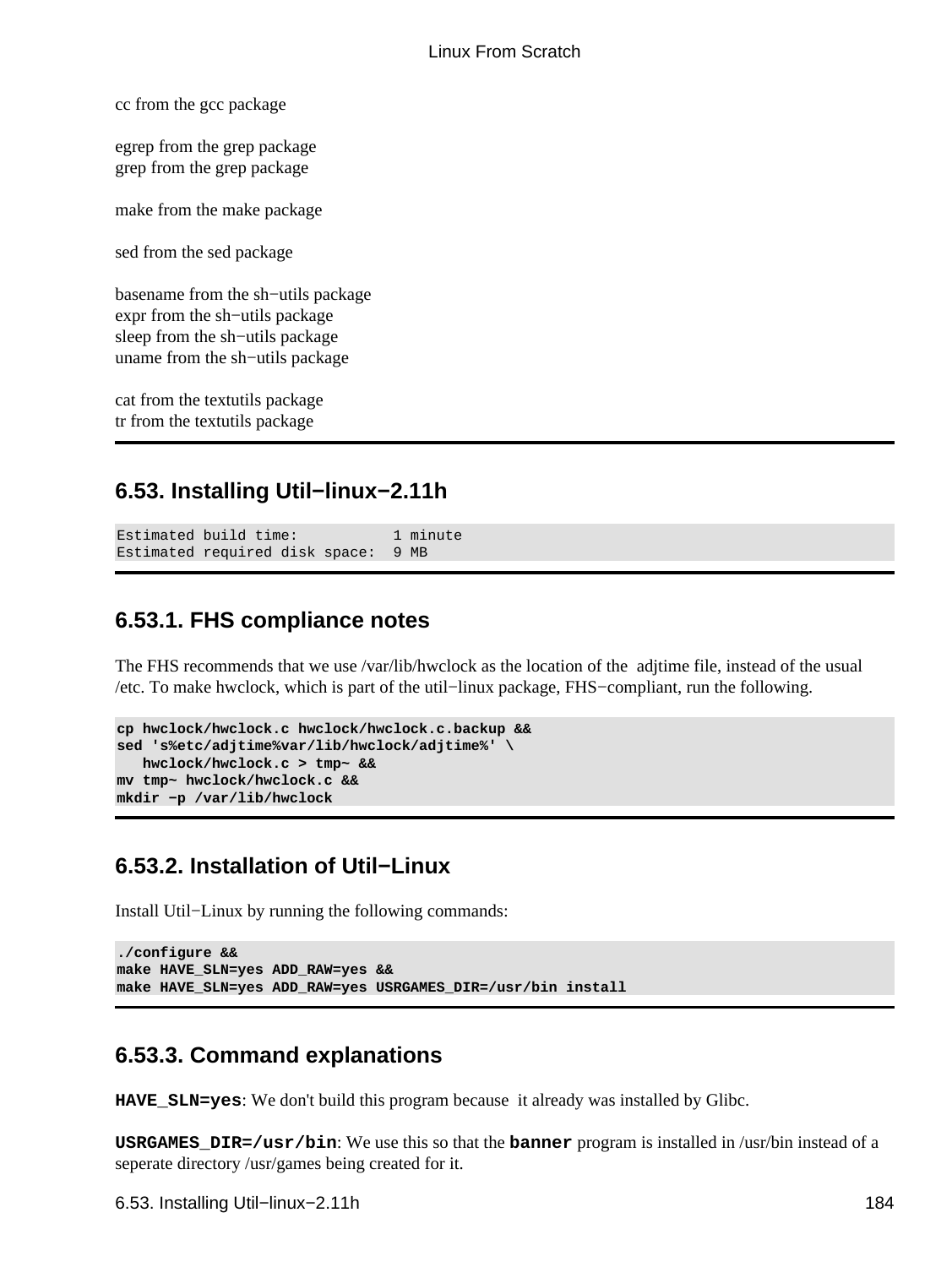# **6.53.4. Contents**

The Util−linux package contains the arch, dmesg, kill, more, mount, umount, agetty, blockdev, cfdisk, ctrlaltdel, elvtune, fdisk, fsck.minix, hwclock, kbdrate, losetup, mkfs, mkfs.bfs, mkfs.minix, mkswap, sfdisk, swapoff, swapon, cal, chkdupexe, col, colcrt, colrm, column, cytune, ddate, fdformat, getopt, hexdump, ipcrm, ipcs, logger, look, mcookie, namei, rename, renice, rev, script, setfdprm, setsid, setterm, ul, whereis, write, ramsize, rdev, readprofile, rootflags, swapdev, tunelp and vidmode programs.

# **6.53.5. Description**

### **6.53.5.1. arch**

arch prints the machine architecture.

### **6.53.5.2. dmesg**

dmesg is used to examine or control the kernel ring buffer (boot messages from the kernel).

### **6.53.5.3. kill**

kill sends a specified signal to the specified process.

#### **6.53.5.4. more**

more is a filter for paging through text one screen full at a time.

### **6.53.5.5. mount**

mount mounts a filesystem from a device to a directory (mount point).

### **6.53.5.6. umount**

umount unmounts a mounted filesystem.

### **6.53.5.7. agetty**

agetty opens a tty port, prompts for a login name and invokes the /bin/login command.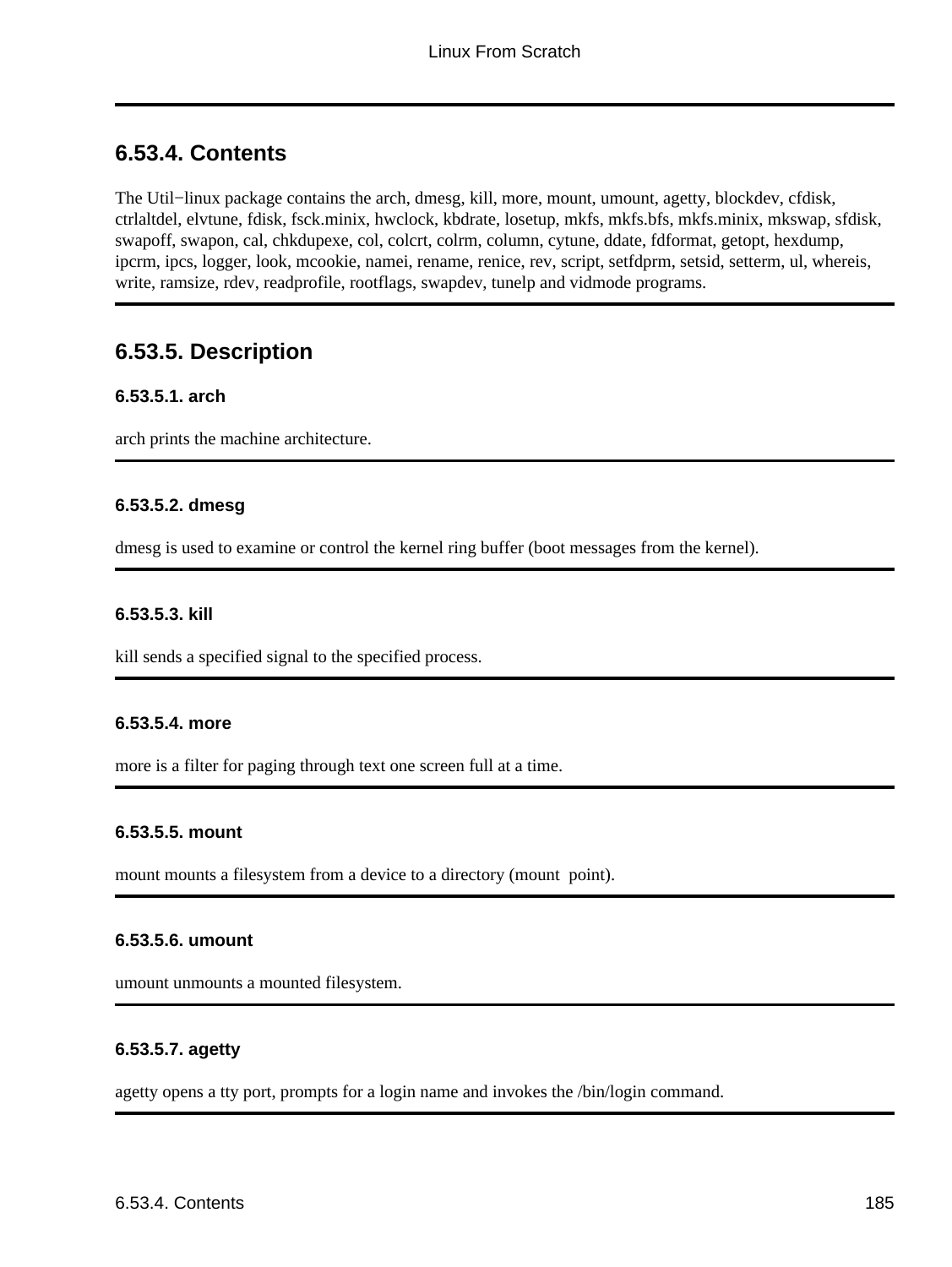### **6.53.5.8. blockdev**

blockdev allows to call block device ioctls from the command line

### **6.53.5.9. cfdisk**

cfdisk is an libncurses based disk partition table manipulator.

#### **6.53.5.10. ctrlaltdel**

ctrlaltdel sets the function of the CTRL+ALT+DEL key combination (hard or soft reset).

#### **6.53.5.11. elvtune**

elvtune allows to tune the I/O elevator per block device queue basis.

### **6.53.5.12. fdisk**

fdisk is a disk partition table manipulator.

### **6.53.5.13. fsck.minix**

fsck.minix performs a consistency check for the Linux MINIX filesystem.

#### **6.53.5.14. hwclock**

hwclock queries and sets the hardware clock (Also called the RTC or BIOS clock).

#### **6.53.5.15. kbdrate**

kbdrate resets the keyboard repeat rate and delay time.

#### **6.53.5.16. losetup**

losetup sets up and controls loop devices.

### **6.53.5.17. mkfs**

mkfs builds a Linux filesystem on a device, usually a harddisk partition.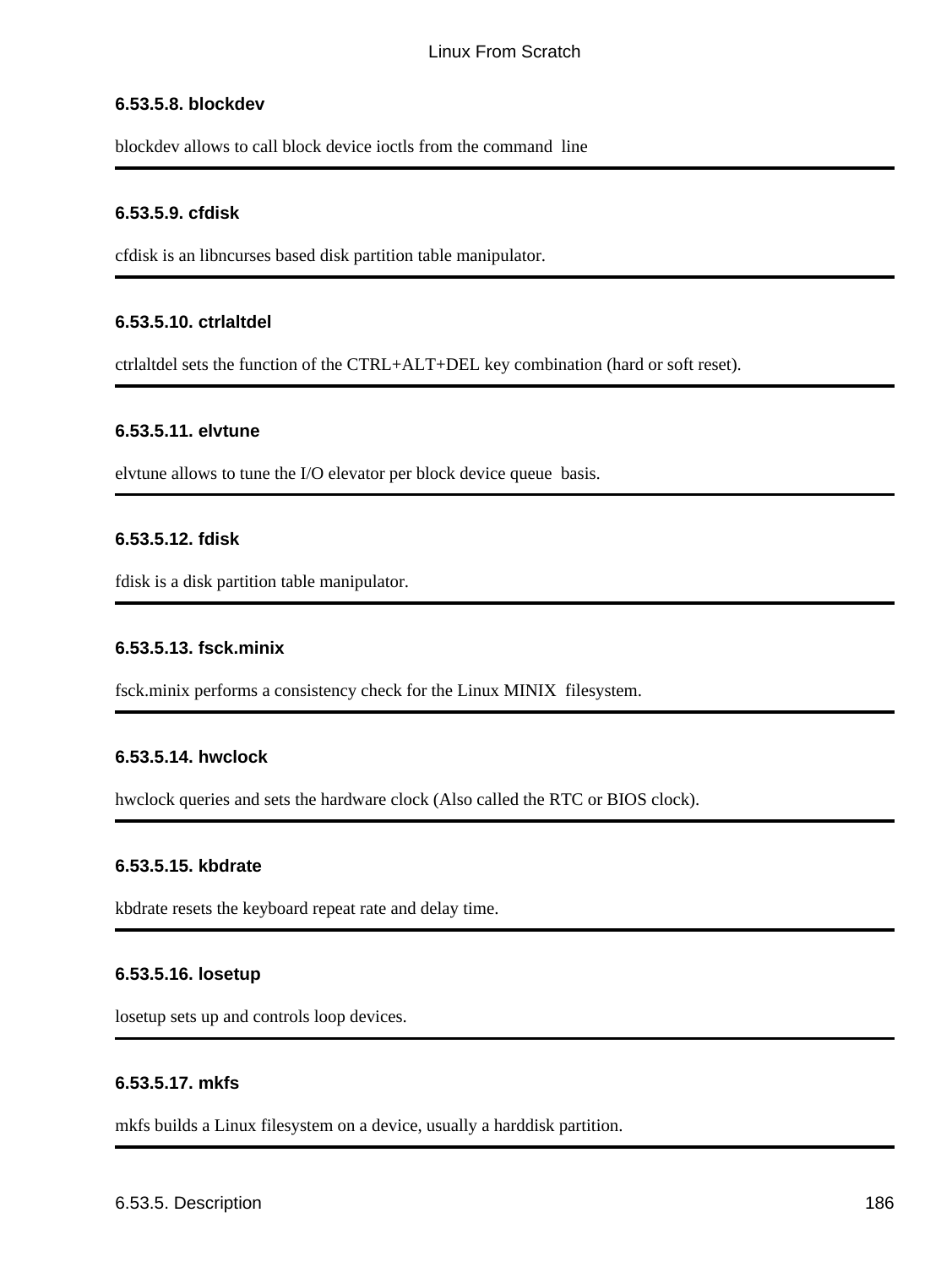#### **6.53.5.18. mkfs.bfs**

mkfs.bfs creates a SCO bfs file system on a device, usually a harddisk partition.

### **6.53.5.19. mkfs.minix**

mkfs.minix creates a Linux MINIX filesystem on a device, usually a harddisk partition.

#### **6.53.5.20. mkswap**

mkswap sets up a Linux swap area on a device or in a file.

#### **6.53.5.21. sfdisk**

sfdisk is a disk partition table manipulator.

#### **6.53.5.22. swapoff**

swapoff disables devices and files for paging and swapping.

#### **6.53.5.23. swapon**

swapon enables devices and files for paging and swapping.

### **6.53.5.24. cal**

cal displays a simple calender.

#### **6.53.5.25. chkdupexe**

chkdupexe finds duplicate executables.

#### **6.53.5.26. col**

col filters reverse line feeds from input.

# **6.53.5.27. colcrt**

colcrt filters nroff output for CRT previewing.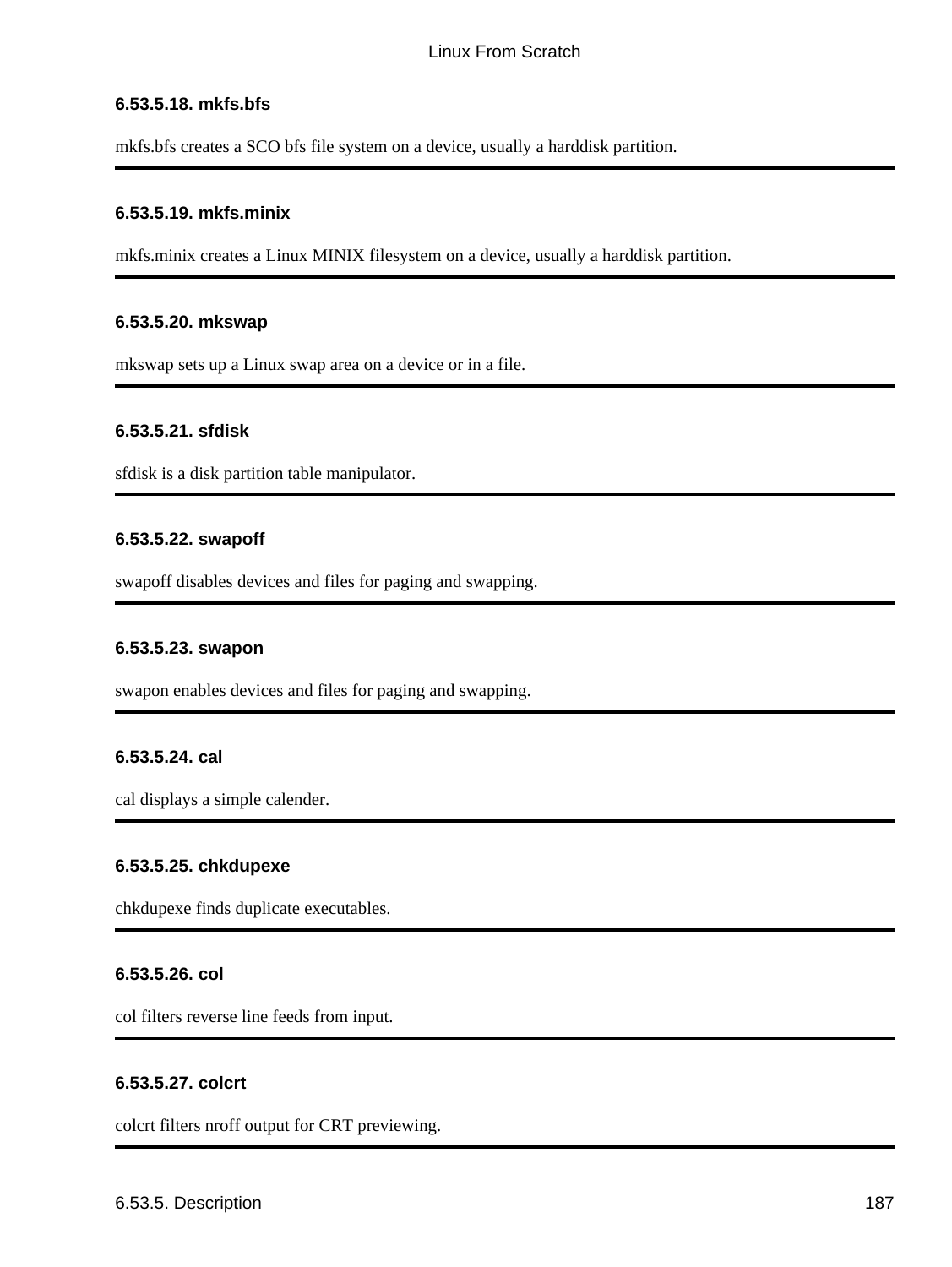### **6.53.5.28. colrm**

colrm removes columns from a file.

### **6.53.5.29. column**

column columnates lists.

### **6.53.5.30. cytune**

cytune queries and modifies the interruption threshold for the Cyclades driver.

### **6.53.5.31. ddate**

ddate converts Gregorian dates to Discordian dates.

### **6.53.5.32. fdformat**

fdformat low−level formats a floppy disk.

### **6.53.5.33. getopt**

getops parses command options the same way as the getopt C command.

### **6.53.5.34. hexdump**

hexdump displays specified files, or standard input, in a user specified format (ascii, decimal, hexadecimal, octal).

### **6.53.5.35. ipcrm**

ipcrm removes a specified resource.

#### **6.53.5.36. ipcs**

ipcs provides information on IPC facilities.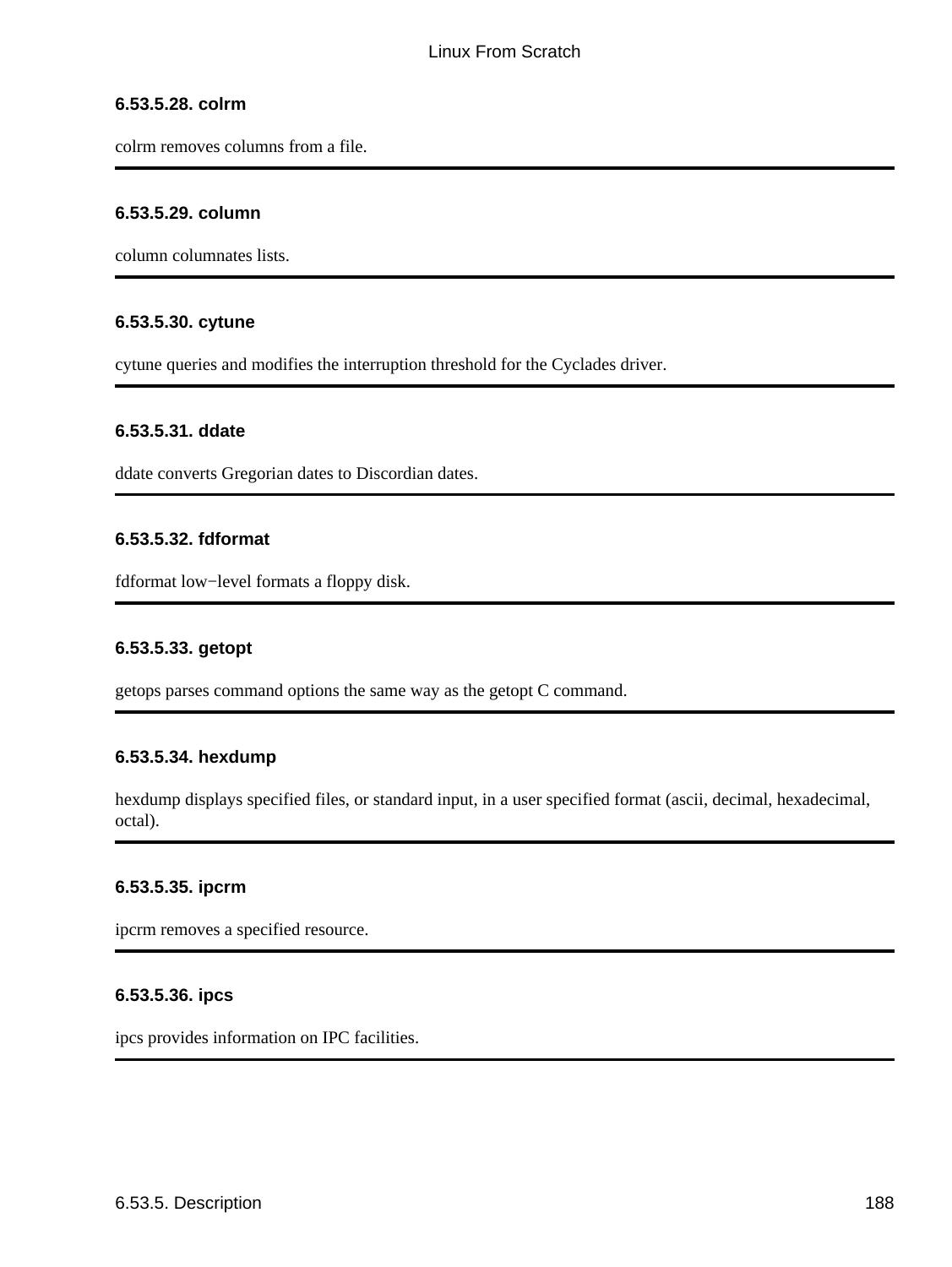### **6.53.5.37. logger**

logger makes entries in the system log.

### **6.53.5.38. look**

look displays lines beginning with a given string.

### **6.53.5.39. mcookie**

mcookie generates magic cookies for xauth.

#### **6.53.5.40. namei**

namei follows a pathname until a terminal point is found.

### **6.53.5.41. rename**

rename renames files.

#### **6.53.5.42. renice**

renice alters priority of running processes.

### **6.53.5.43. rev**

rev reverses lines of a file.

#### **6.53.5.44. script**

script makes typescript of terminal session.

# **6.53.5.45. setfdprm**

setfdprm sets user−provides floppy disk parameters.

### **6.53.5.46. setsid**

setsid runs programs in a new session.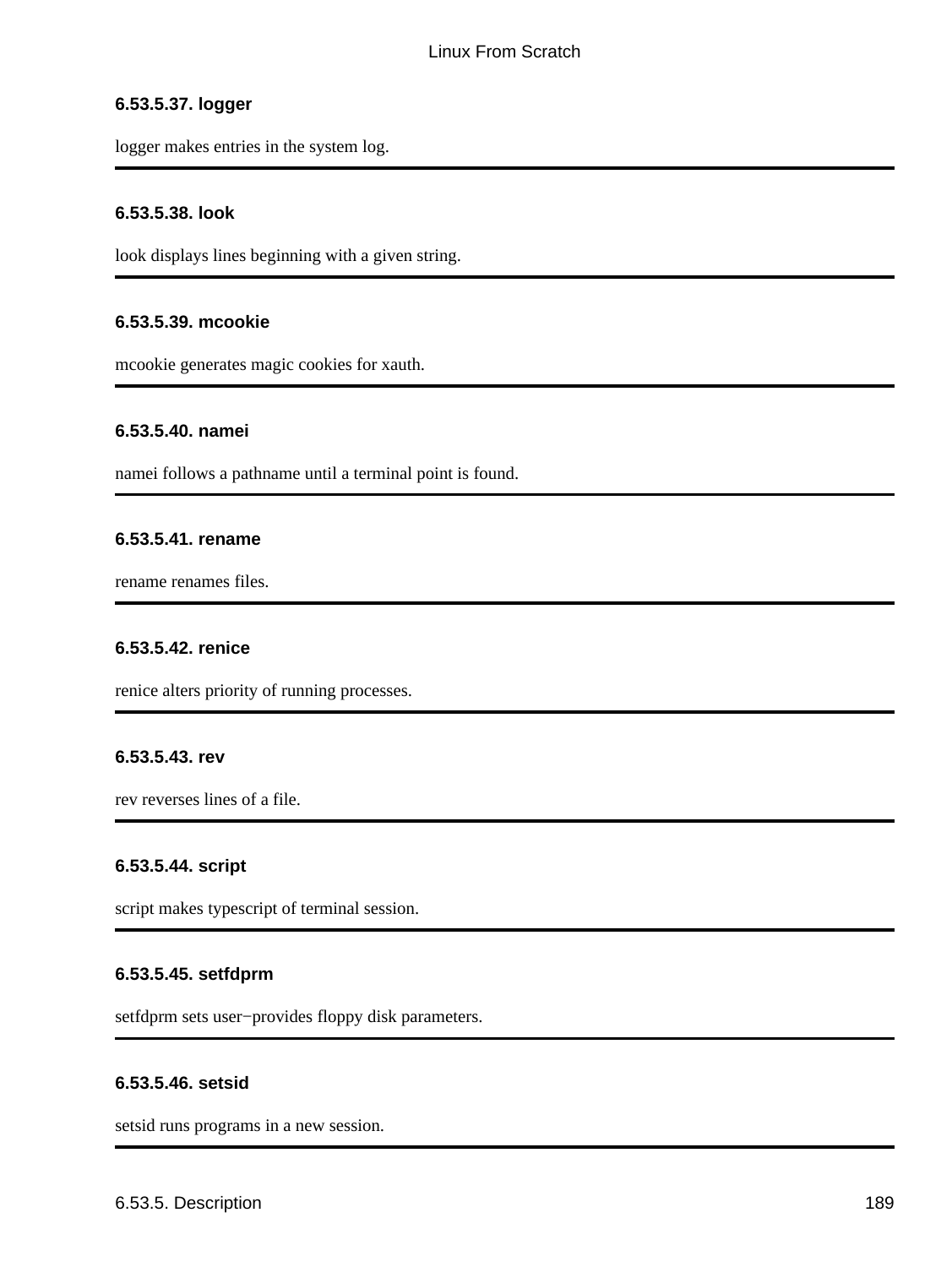### **6.53.5.47. setterm**

setterm sets terminal attributes.

### **6.53.5.48. ul**

ul reads a file and translates occurrences of underscores to the sequence which indicates underlining for the terminal in use.

#### **6.53.5.49. whereis**

whereis locates a binary, source and manual page for a command.

### **6.53.5.50. write**

write sends a message to another user.

### **6.53.5.51. ramsize**

ramsize queries and sets RAM disk size.

### **6.53.5.52. rdev**

rdev queries and sets image root device, swap device, RAM disk size, or video mode.

#### **6.53.5.53. readprofile**

readprofile reads kernel profiling information.

#### **6.53.5.54. rootflags**

rootflags queries and sets extra information used when mounting root.

#### **6.53.5.55. swapdev**

swapdev queries and sets swap device.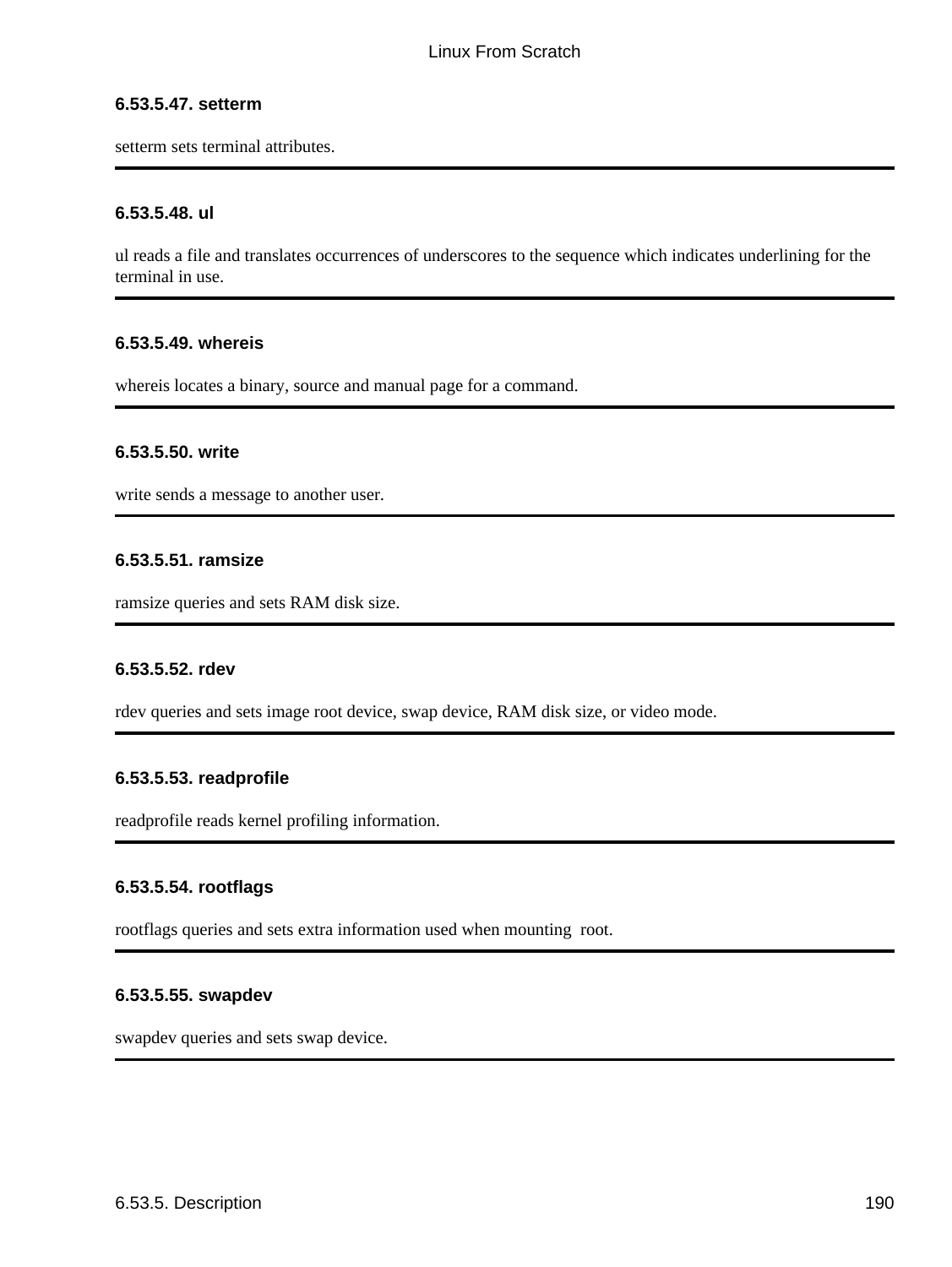### **6.53.5.56. tunelp**

tunelp sets various parameters for the LP device.

### **6.53.5.57. vidmode**

vidmode queries and sets the video mode.

# **6.53.6. Dependencies**

Util−linux−2.11h needs the following to be installed:

sh from the bash package

as from the binutils package ld from the binutils package

chgrp from the fileutils package chmod from the fileutils package cp from the fileutils package install from the fileutils package ln from the fileutils package mkdir from the fileutils package mv from the fileutils package rm from the fileutils package

cc from the gcc package cpp from the gcc package

rpcgen from the glibc package

grep from the grep package

make from the make package

sed from the sed package

unam from the sh−utils package whoami from the sh−utils package

cat from the textutils package

# **6.54. Removing old NSS library files**

If you have copied the NSS Library files from the normal Linux system to the LFS system (because the normal system runs Glibc−2.0) it's time to remove them now by running: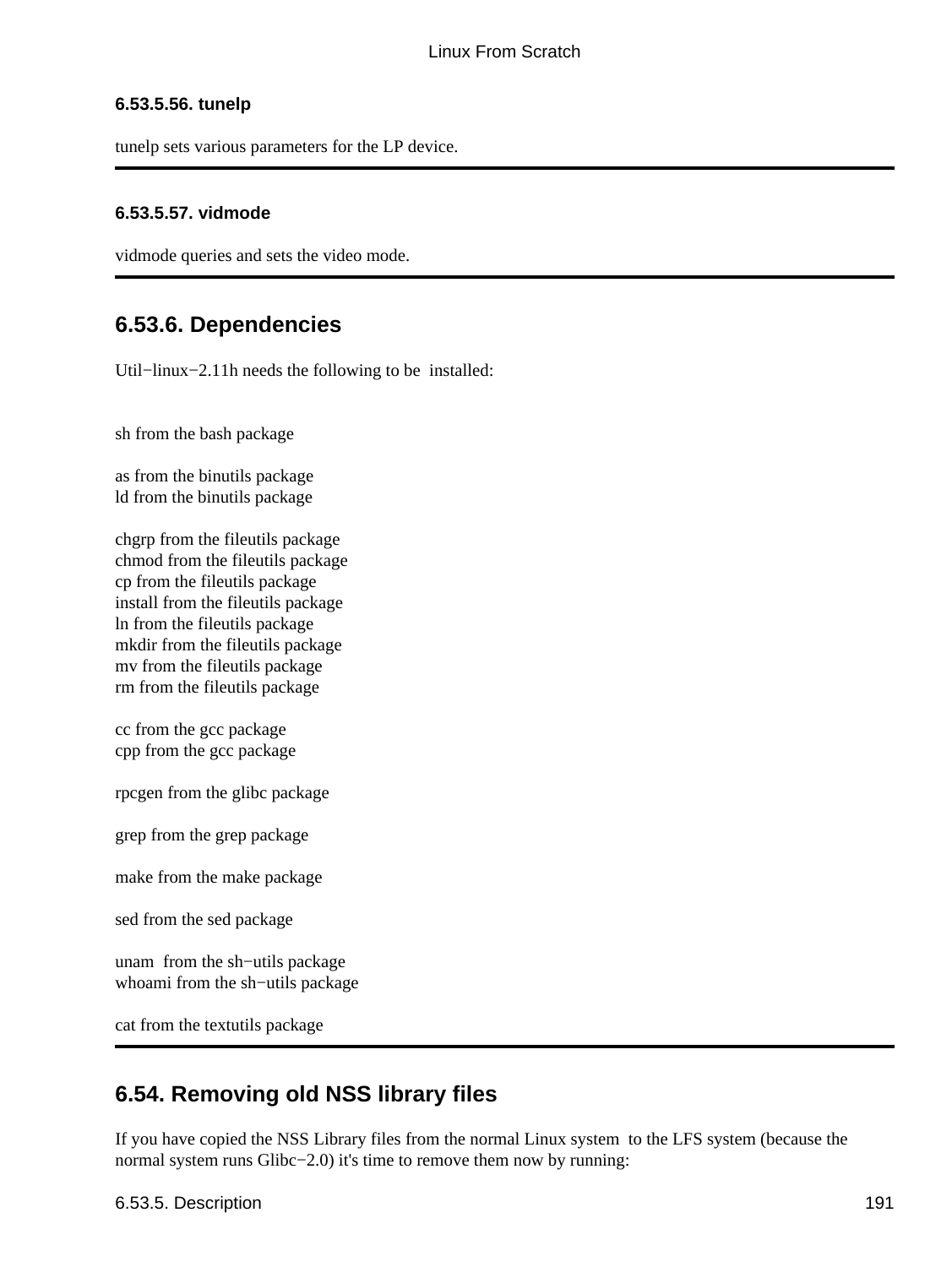```
rm /lib/libnss*.so.1 /lib/libnss*2.0*
```
# **6.55. Configuring essential software**

Now that all software is installed, all that we need to do to get a few programs running properly is to create their configuration files.

# **6.55.1. Configuring Vim**

By default Vim runs in vi compatible mode. Some people might like this, but we have a high preference to run vim in vim mode (else we wouldn't have included Vim in this book but the original Vi). Create the /root/.vimrc by running the following:

```
cat > /root/.vimrc << "EOF"
" Begin /root/.vimrc
set nocompatible
set bs=2
" End /root/.vimrc
EOF
```
# **6.55.2. Configuring Glibc**

We need to create the /etc/nsswitch.conf file. Although glibc should provide defaults when this file is missing or corrupt, it's defaults don't work well with networking which will be dealt with in a later chapter. Also, our timezone needs to be setup.

Create a new file /etc/nsswitch.conf by running the following:

```
cat > /etc/nsswitch.conf << "EOF"
# Begin /etc/nsswitch.conf
passwd: files
group: files
shadow: files
publickey: files
hosts: files dns
networks: files
protocols: db files
services: db files
ethers: db files
rpc: db files
netgroup: db files
# End /etc/nsswitch.conf
EOF
```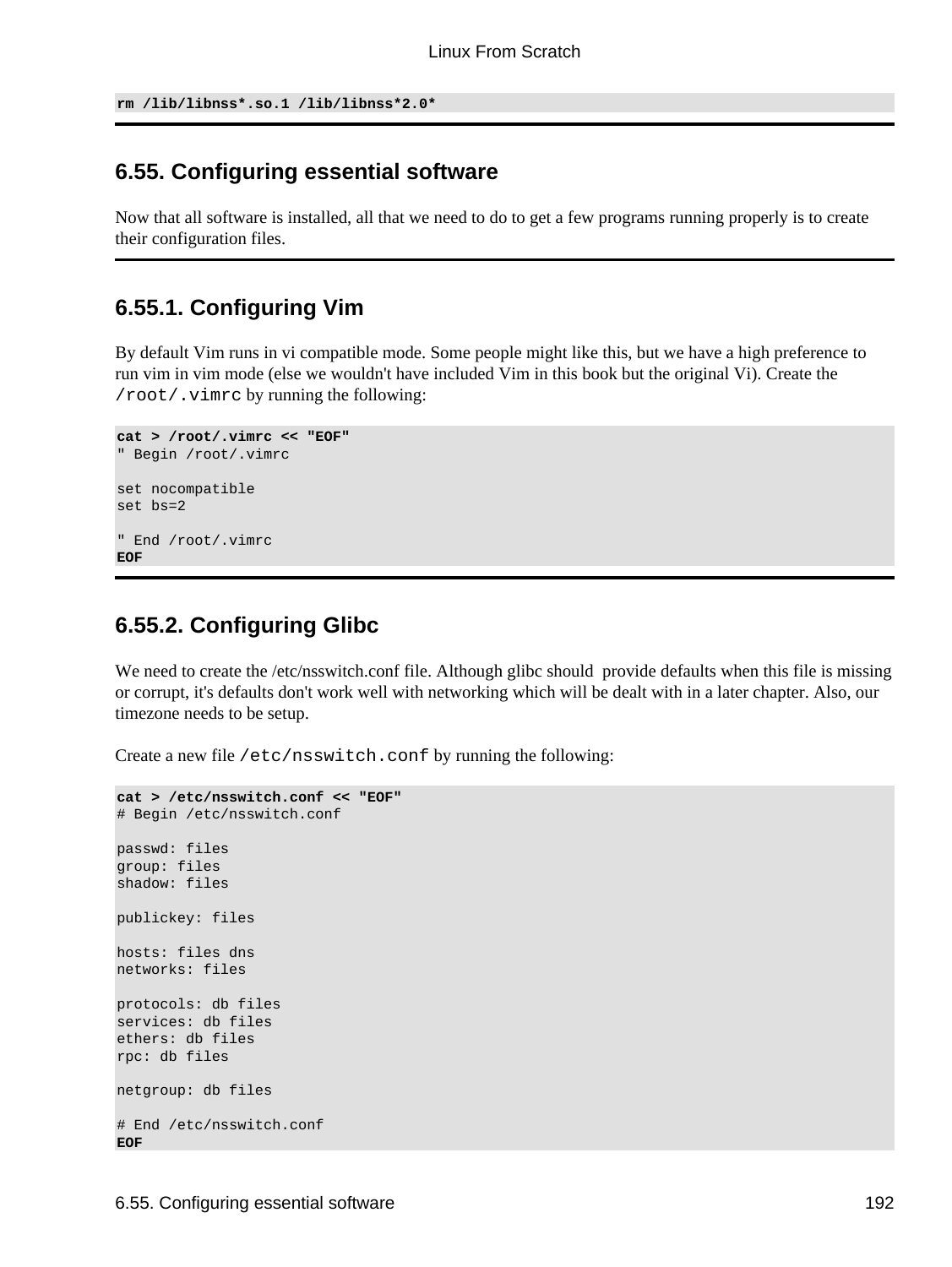The **tzselect** script has to be run and the questions regarding your timezone have to be answered. When you're done, the script will give the location of the needed timezone file.

Create the /etc/localtime symlink by running:

```
cd /etc &&
ln −sf ../usr/share/zoneinfo/<tzselect's output> localtime
```
tzselect's output can be something like *EST5EDT* or *Canada/Eastern*.

The symlink you'd create with that information would be:

**ln −sf ../usr/share/zoneinfo/EST5EDT localtime**

Or:

**ln −sf ../usr/share/zoneinfo/Canada/Eastern localtime** 

# **6.55.3. Configuring Dynamic Loader**

By default the dynamic loader searches a few default paths for dynamic libraries, so there normally isn't a need for the /etc/ld.so.conf file unless the system has extra directories in which you want the system to search for libraries. The /usr/local/lib directory isn't searched through for dynamic libraries by default, so we want to add this path so when you install software you won't be surprised by them not running for some reason.

Create a new file /etc/ld.so.conf by running the following:

```
cat > /etc/ld.so.conf << "EOF"
# Begin /etc/ld.so.conf
/lib
/usr/lib
/usr/local/lib
# End /etc/ld.so.conf
EOF
```
Although it's not necessary to add the /lib and /usr/lib directories it doesn't hurt. This way it can be seen right away what's being searched and a you don't have to remember the default search paths if you don't want to.

# **6.55.4. Configuring Sysklogd**

Create a new file /etc/syslog.conf by running the following:

```
cat > /etc/syslog.conf << "EOF"
# Begin /etc/syslog.conf
auth,authpriv.* −/var/log/auth.log
*.*;auth,authpriv.none −/var/log/sys.log
```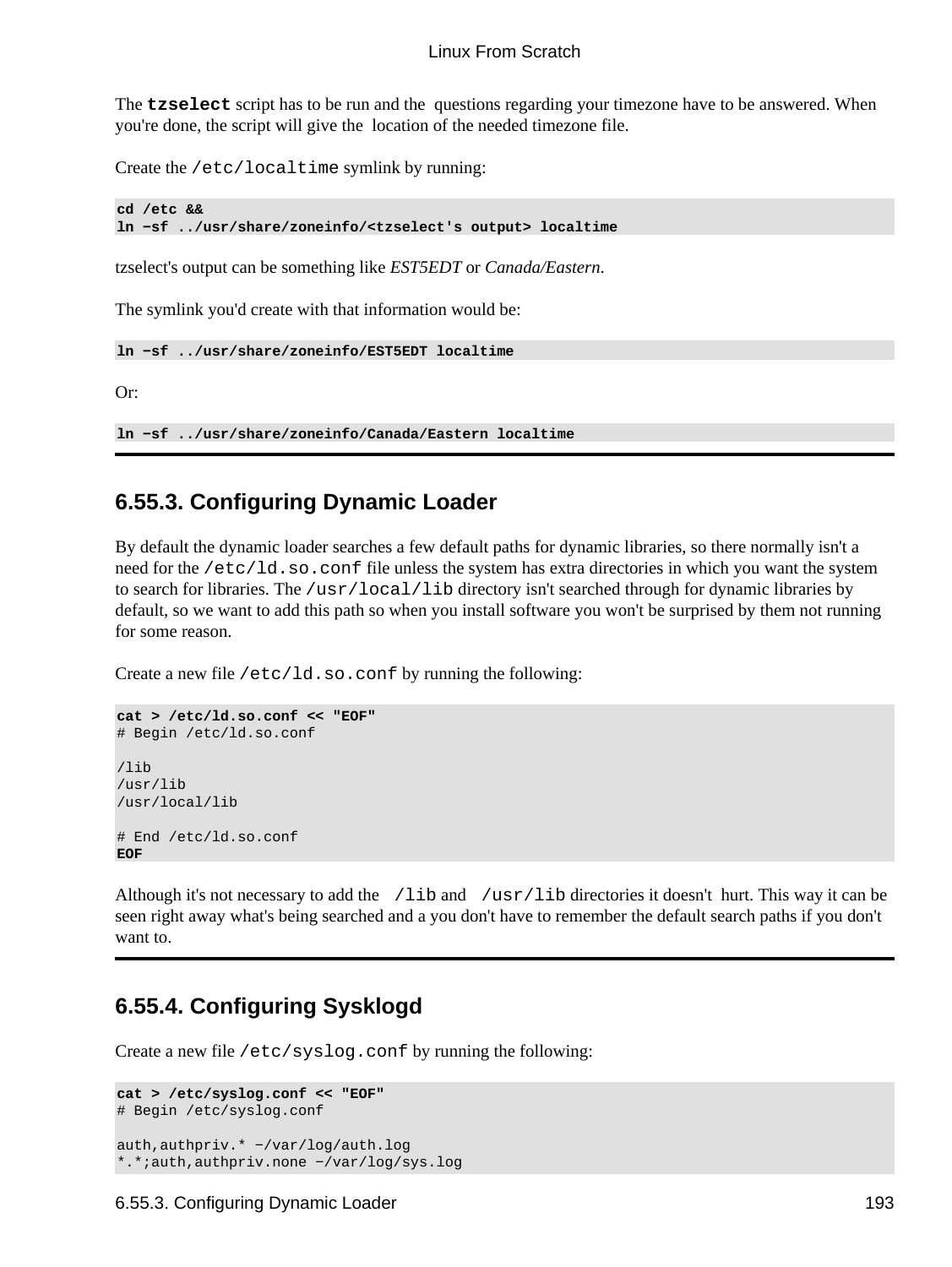```
daemon.* −/var/log/daemon.log
kern.* −/var/log/kern.log
mail.* −/var/log/mail.log
user.* −/var/log/user.log
*.emerg *
# End /etc/syslog.conf
EOF
```
# **6.55.5. Configuring Shadow Password Suite**

This package contains the utilities to modify user's passwords, add new users/groups, delete users/groups and more. We're not going to explain what 'password shadowing' means. All about that can be read in the doc/HOWTO file within the unpacked shadow password suite's source tree. There's one thing you should keep in mind, if you decide to use shadow support, that programs that need to verify passwords (examples are xdm, ftp daemons, pop3 daemons, etc) need to be 'shadow−compliant', eg. they need to be able to work with shadow'ed passwords.

To enable shadow'ed passwords, run the following command:

**/usr/sbin/pwconv**

# **6.55.6. Configuring Sysvinit**

Create a new file /etc/inittab by running the following:

```
cat > /etc/inittab << "EOF"
# Begin /etc/inittab
id:3:initdefault:
si::sysinit:/etc/init.d/rcS
l0:0:wait:/etc/init.d/rc 0
l1:S1:wait:/etc/init.d/rc 1
l2:2:wait:/etc/init.d/rc 2
l3:3:wait:/etc/init.d/rc 3
l4:4:wait:/etc/init.d/rc 4
l5:5:wait:/etc/init.d/rc 5
l6:6:wait:/etc/init.d/rc 6
ca:12345:ctrlaltdel:/sbin/shutdown −t1 −a −r now
su:S016:respawn:/sbin/sulogin
1:2345:respawn:/sbin/agetty tty1 9600
2:2345:respawn:/sbin/agetty tty2 9600
3:2345:respawn:/sbin/agetty tty3 9600
4:2345:respawn:/sbin/agetty tty4 9600
5:2345:respawn:/sbin/agetty tty5 9600
6:2345:respawn:/sbin/agetty tty6 9600
# End /etc/inittab
EOF
```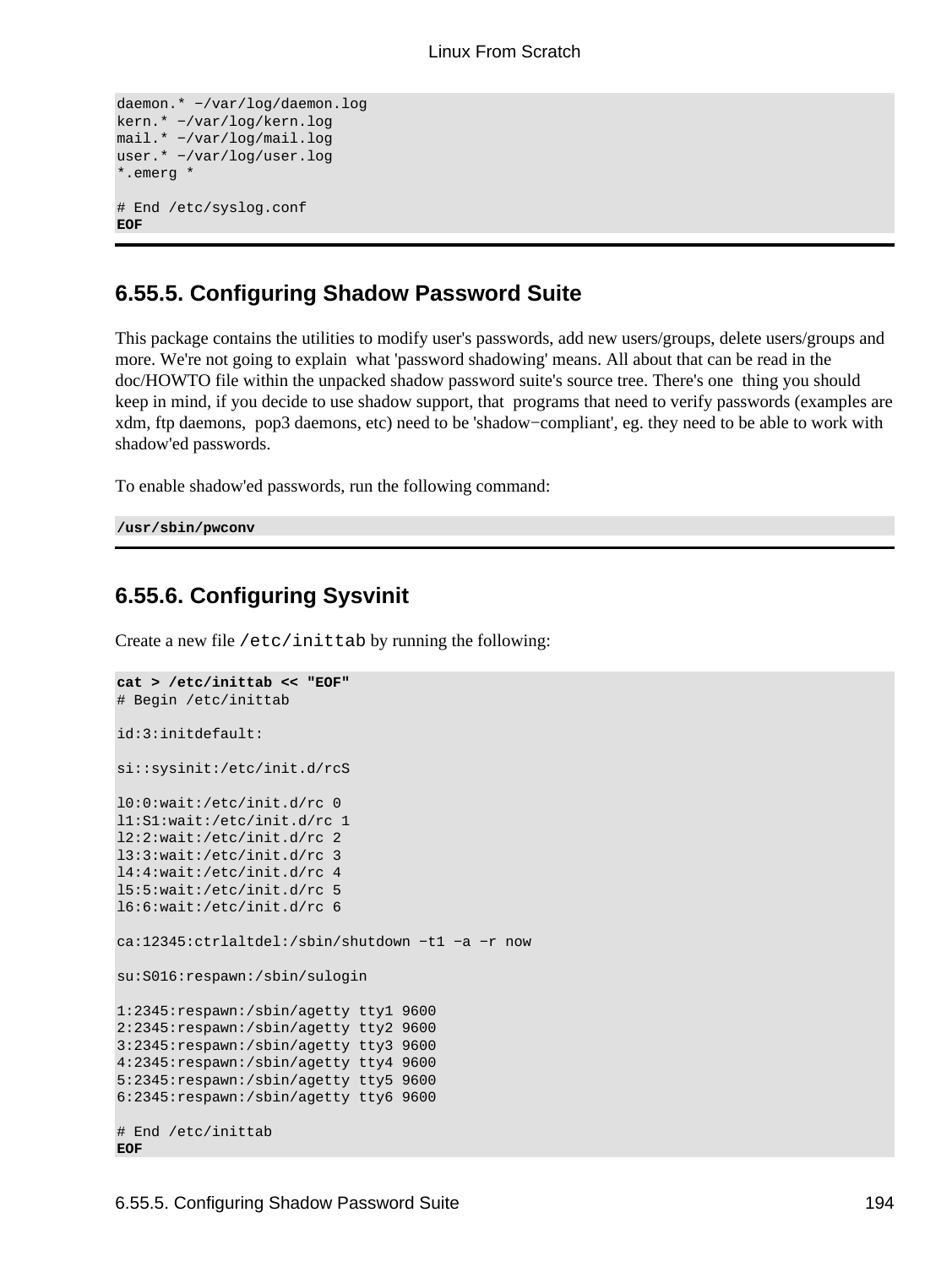# **6.55.7. Creating the /var/run/utmp, /var/log/wtmp and /var/log/btmp files**

Programs like login, shutdown, uptime and others want to read from and write to the /var/run/utmp /var/log/btmp and /var/log/wtmp. These files contain information about who is currently logged in. It also contains information on when the computer was last booted and shutdown and a record of the bad login attempts.

Create these files with their proper permissions by running the following commands:

```
touch /var/run/utmp /var/log/wtmp \
     /var/log/btmp /var/log/lastlog &&
chmod 644 /var/run/utmp /var/log/wtmp \
    /var/log/btmp /var/log/lastlog
```
# **6.55.8. Creating root password**

Choose a password for user root and create it by running the following command:

**passwd root**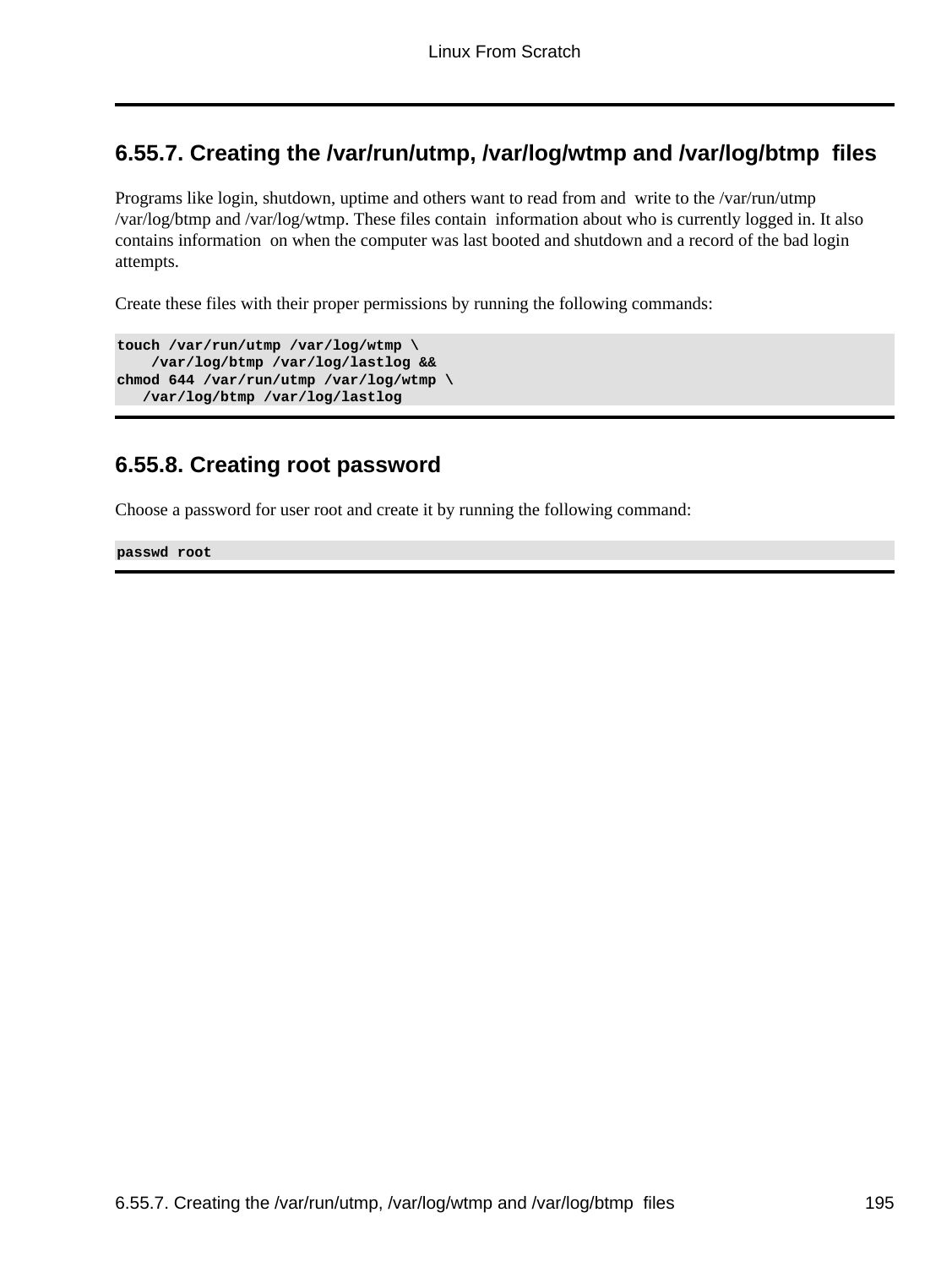# **Chapter 7. Creating system boot scripts**

# **7.1. Introduction**

This chapter will create the necessary scripts that are run at boot time. These scripts perform tasks such as remounting the root file system mounted read−only by the kernel into read−write mode, activating the swap partition(s), running a check on the root file system to make sure it's intact, setting up networking and starting the daemons that the system uses.

We will be using SysV style init scripts. We have chosen this style because it is widely used and we feel confortable with it. If you want to try something else, someone has written an LFS−Hint on BSD style init scripts at http://hints.linuxfromscratch.org/hints/bsd−init.txt.

# **7.2. How does the booting process with these scripts work?**

Linux uses a special booting facility named SysVinit. It's based on a concept of *runlevels*. It can be widely different from one system to another, so it can not be assumed that because things worked in  $\leq$  insert distro name> they should work like that in LFS too. LFS has it's own way of doing things, but it respects generally accepted standards.

SysVinit (which we'll call *init* from now on) works using a runlevels scheme. There are 7 (from 0 to 6) runlevels (actually, there are more runlevels but they are for special cases and generally not used. The init man page describes those details), and each one of those corresponds to the things the computer is supposed to do when it starts up. The default runlevel is 3. Here are the descriptions of the different runlevels as they are often implemented:

0: halt the computer

- 1: single−user mode
- 2: multi−user mode without networking
- 3: multi−user mode with networking
- 4: reserved for customization, otherwise does the same as 3
- 5: same as 4, it is usually used for GUI login (like X's xdm or KDE's kdm)
- 6: reboot the computer

The command used to change runlevels is **init <runlevel>** where <runlevel> is the target runlevel. For example, to reboot the computer, a user would issue the init 6 command. The reboot command is just an alias, as is the halt command an alias to init 0.

The /etc/init.d/rcS script is run at every startup of the computer, before any runlevel is executed and runs the scripts listed in /etc/rcS.d

There are a number of directories under /etc that look like like rc?.d where ? is the number of the runlevel and rcS.d which contain a number of s ymbolic links. Some begin with an K, the others begin with an S, and all of them have three numbers following the initial letter. The K means to stop (kill) a service, and the S means to start a service. The numbers determine the order in which the scripts are run, from 000 to 999; the lower the number the sooner it gets executed. When init switches to another runlevel, the appropriate services get killed and others get started.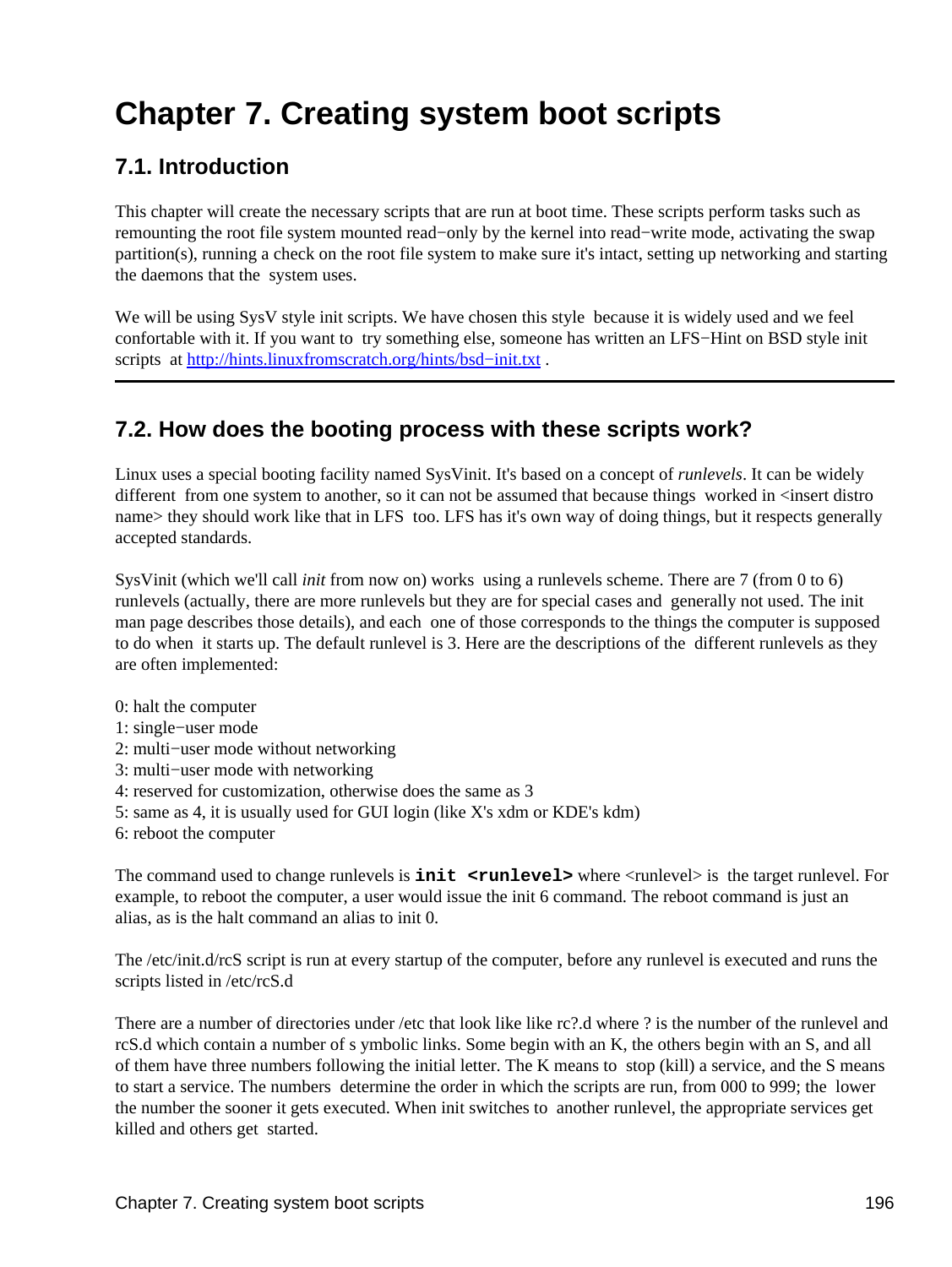### Linux From Scratch

The real scripts are in /etc/init.d. They do all the work, and the symlinks all point to them. Killing links and starting links point to the same script in /etc/init.d. That's because the scripts can be called with different parameters like start, stop, restart, reload, status. When a K link is encountered, the appropriate script is run with the stop argument. When a S link is encountered, the appropriate script is run with the start argument.

There is one exception. Links that start with an S in the rc0.d and rc6.d directories will not cause anything to be started. They will be called with the parameter *stop* to stop something. The logic behind it is that when you are going to reboot or halt the system, you don't want to start anything, only stop the system.

These are descriptions of what the arguments make the scripts do:

- *start*: The service is started.
- *stop*: The service is stopped.
- *restart*: The service is stopped and then started again.
- *reload*: The configuration of the service is updated. This is used after the configuration file of a service was modified, when the service doesn't need to be restarted.
- *status*: Tells if the service is running and with which PID's.

Feel free to modify the way the boot process works (after all it's your LFS system, not ours). The files here are just an example of how it can be done in a nice way (well what we consider nice anyway. You may hate it).

# **7.3. Creating directories**

We need to start by creating a few extra directories that are used by the boot scripts. These directories are created by running:

```
cd /etc &&
mkdir rc{0,1,2,3,4,5,6,S}.d init.d sysconfig &&
cd init.d
```
# **7.4. Creating the rc script**

The first main boot script is the /etc/init.d/rc script. Create the /etc/init.d/rc script by running the following command:

```
cat > /etc/init.d/rc << "EOF"
#!/bin/sh
# Begin /etc/init.d/rc
#
# By Jason Pearce − jason.pearce@linux.org
# Modified by Gerard Beekmans − gerard@linuxfromscratch.org
# print_error_msg based on ideas by Simon Perreault −
# nomis80@videotron.ca
#
#
# Include the functions declared in the /etc/init.d/functions file
#
source /etc/init.d/functions
```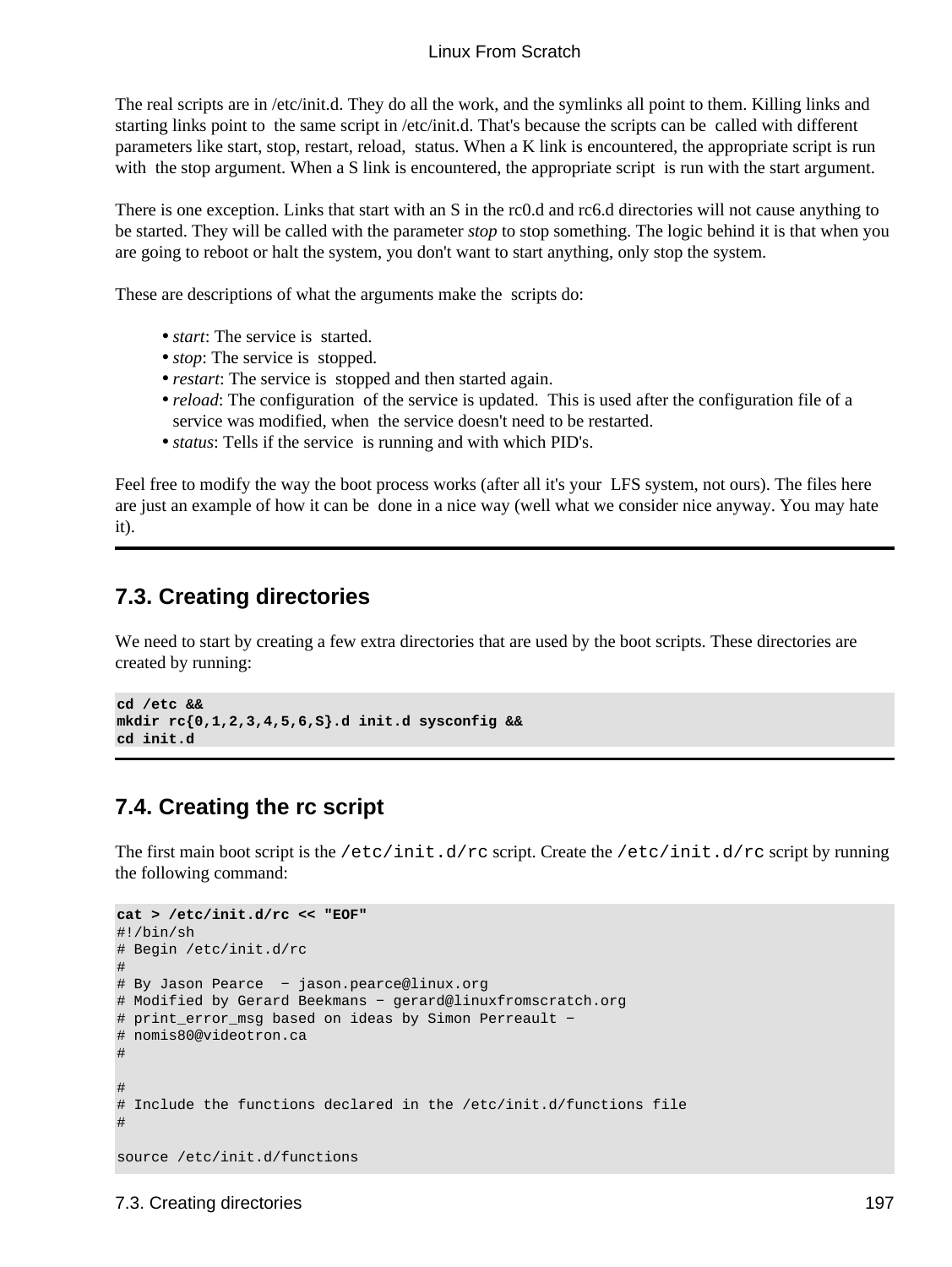```
#
# The print_error_msg function prints an error message when an unforeseen
# error occurred that wasn't trapped for some reason by a evaluate_retval
# call or error checking in different ways.
print_error_msg()
{
         echo
         $FAILURE
         echo −n "You should not read this error message. It means "
         echo "that an unforeseen error "
         echo −n "took place and subscript $i exited with "
         echo "a return value "
         echo −n "of $error_value for an unknown reason. If you're able "
         echo "to trace this error down "
         echo −n "to a bug in one of the files provided by this book, "
         echo "please be so kind to "
         echo −n "inform us at lfs−dev@linuxfromscratch.org"
         $NORMAL
         echo
         echo
         echo "Press a key to continue..."
         read
}
#
# If you uncomment the debug variable below none of the scripts will be
# executed, just the script name and parameters will be echo'ed to the
# screen so you can see how the scripts are called by rc.
#
# Un−comment the following for debugging.
# debug=echo
#
# Start script or program.
# 
startup() {
         $debug "$@"
} 
#
# Ignore CTRL−C only in this shell, so we can interrupt subprocesses.
#
trap ":" INT QUIT TSTP
#
# Now find out what the current and what the previous runlevel are. The
# $RUNLEVEL variable is set by init for all it's children. This script
# runs as a child of init.
#
runlevel=$RUNLEVEL
#
# Get first argument. Set new runlevel to this argument. If no runlevel
```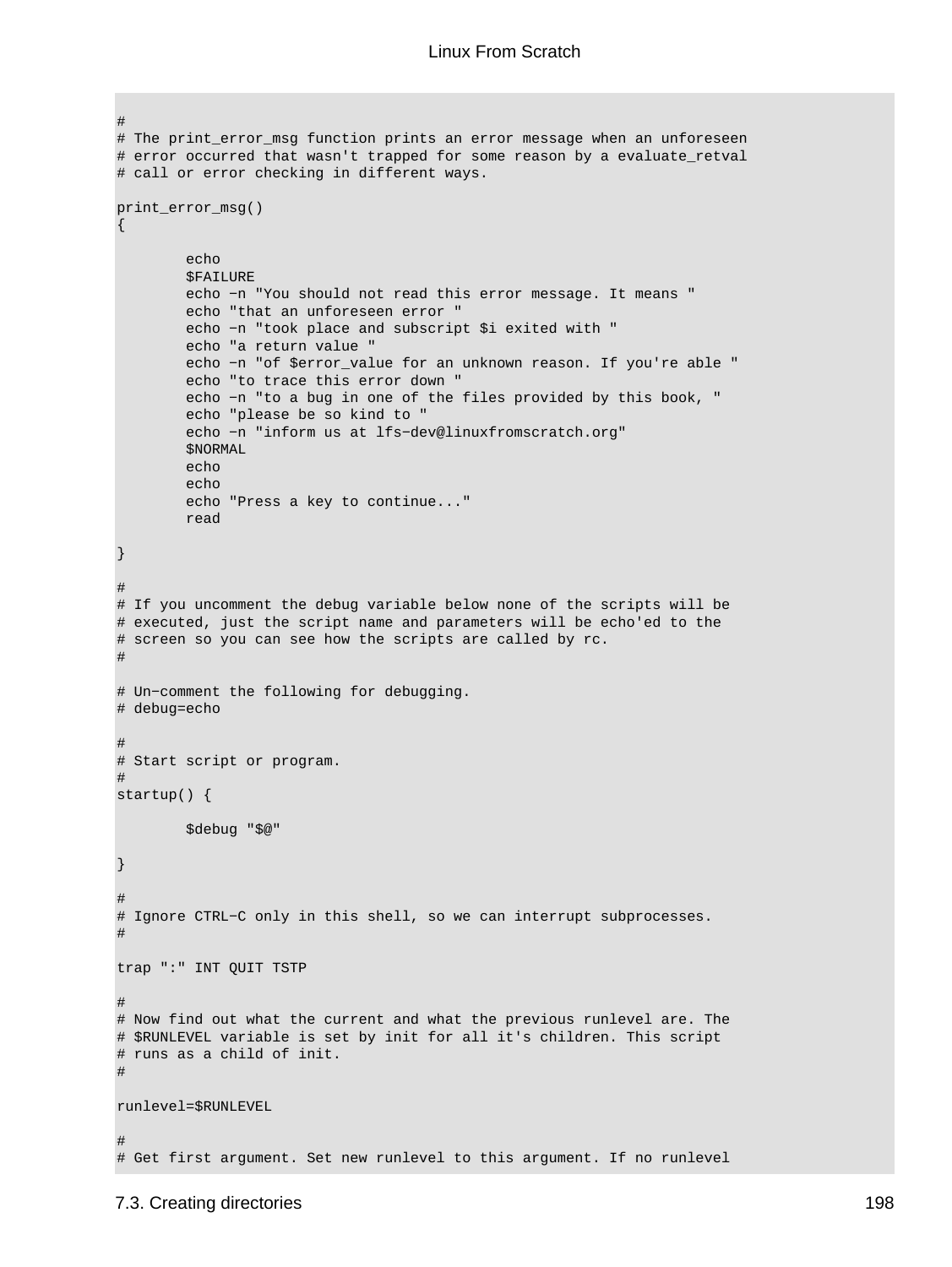```
# was passed to this script we won't change runlevels.
#
[ "$1" != "" ] && runlevel=$1
if [ "$runlevel" = "" ]
then
        echo "Usage: $0 <runlevel>" >&2
         exit 1
fi
#
# The same goes for $PREVLEVEL (see above for $RUNLEVEL). previous will
# be set to the previous run level. If $PREVLEVEL is not set it means
# that there is no previous runlevel and we'll set previous to N.
#
previous=$PREVLEVEL
[ "$previous" = "" ] && previous=N
export runlevel previous
#
# Is there an rc directory for the new runlevel?
#
if [ −d /etc/rc$runlevel.d ]
then
#
# If so, first collect all the K* scripts in the new run level.
#
         if [ $previous != N ]
         then
                 for i in /etc/rc$runlevel.d/K*
do de la construcción do do
                 [ ! −f $i ] && continue
#
# the suffix variable will contain the script name without the leading
# Kxxx
#
                          suffix=${i#/etc/rc$runlevel.d/K[0−9][0−9][0−9]}
#
# If there is a start script for this K script in the previous runlevel
# determine what it's full path is
#
             previous_start=/etc/rc$previous.d/S[0−9][0−9][0−9]$suffix
#
# If there was no previous run level it could be that something was
# started in rcS.d (sysinit level) so we'll determine the path for that
# possibility as well.
#
                          sysinit_start=/etc/rcS.d/S[0−9][0−9][0−9]$suffix
#
# Stop the service if there is a start script in the previous run level 
# or in the sysinit level. If previous_start or sysinit_start do not 
# exist the 'continue' command is run which causes the script to abort
```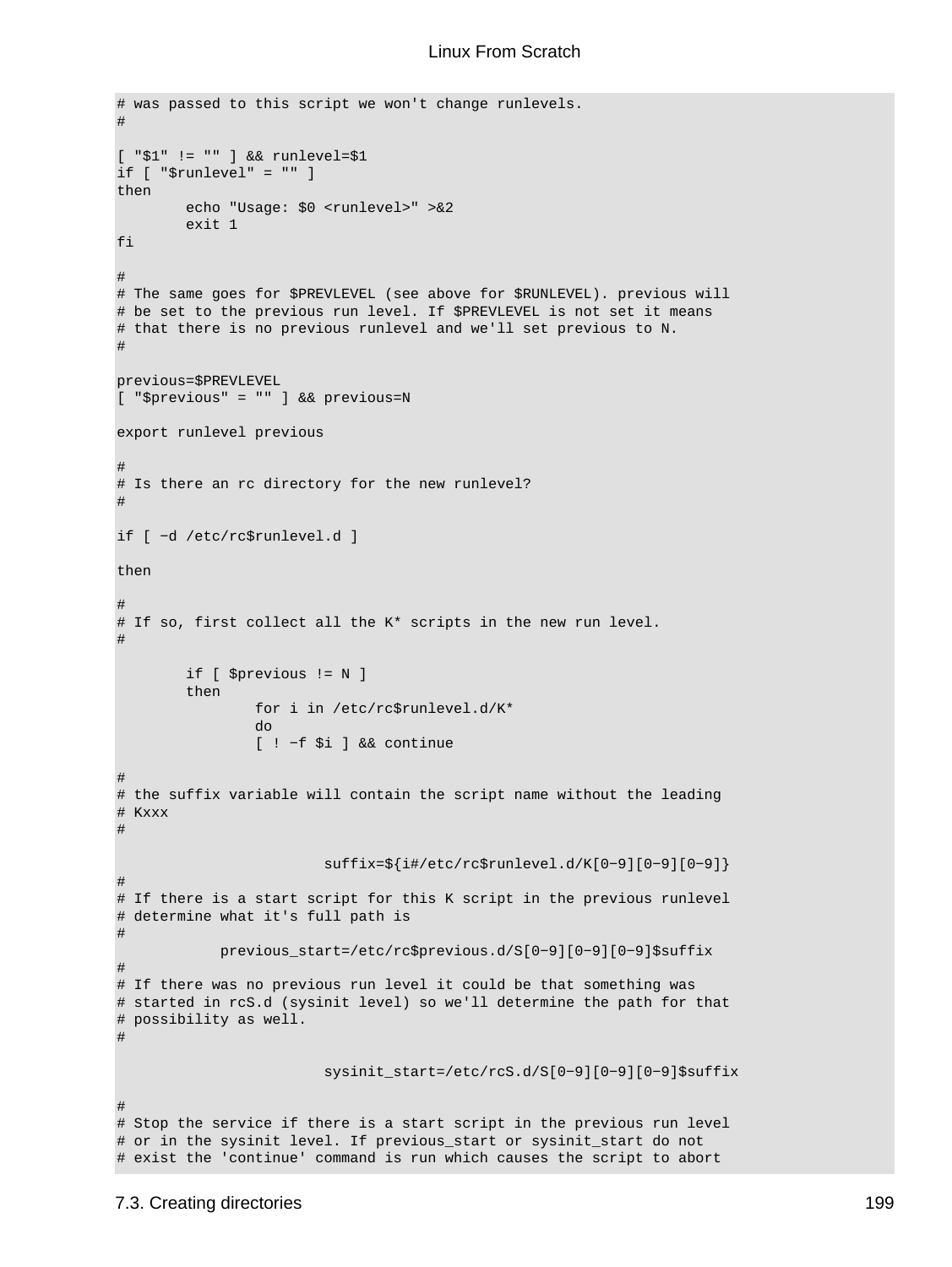```
# this iteration of the for loop and continue with the next iteration.
# This boils down to that it won't run the commands after the next two
# lines and start over from the top of this for loop. See man bash for
# more info on this.
#
                              [ ! −f $previous_start ] &&
                              [ ! −f $sysinit_start ] && continue
#
# If we found previous_start or sysinit_start, run the K script
#
                              startup $i stop
                              error_value=$?
#
# If the return value of the script is not 0, something went wrong with
# error checking inside the script. the print_error_msg function will be
# called and the message plus the return value of the K script will be
# printed to the screen
#
                              if [ $error_value != 0 ]
                              then
                                       print_error_msg 
finally a set of the set of f is f is f is f is f is f is f is f is f is f is f is f is f is f is f is f is f is f is f is f is f is f is f is f is f is f is f is f 
                    done
          fi
#
# Now run the START scripts for this runlevel.
#
          for i in /etc/rc$runlevel.d/S*
          do
                    [ ! −f $i ] && continue
                    if [ $previous != N ]
          then
#
# Find start script in previous runlevel and stop script in this
# runlevel.
#
                              suffix=${i#/etc/rc$runlevel.d/S[0−9][0−9][0−9]}
                              stop=/etc/rc$runlevel.d/K[0−9][0−9][0−9]$suffix
                    previous_start=/etc/rc$previous.d/S[0−9][0−9][0−9]$suffix
#
# If there is a start script in the previous level and no stop script in 
# this level, we don't have to re−start the service; abort this
# iteration and start the next one.
#
                              [ −f $previous_start ] && [ ! −f $stop ] && 
                              continue
film and the film of the film of the film of the film of the film of the film of the film of the film of the f
                    case "$runlevel" in
                              0|6)
```
#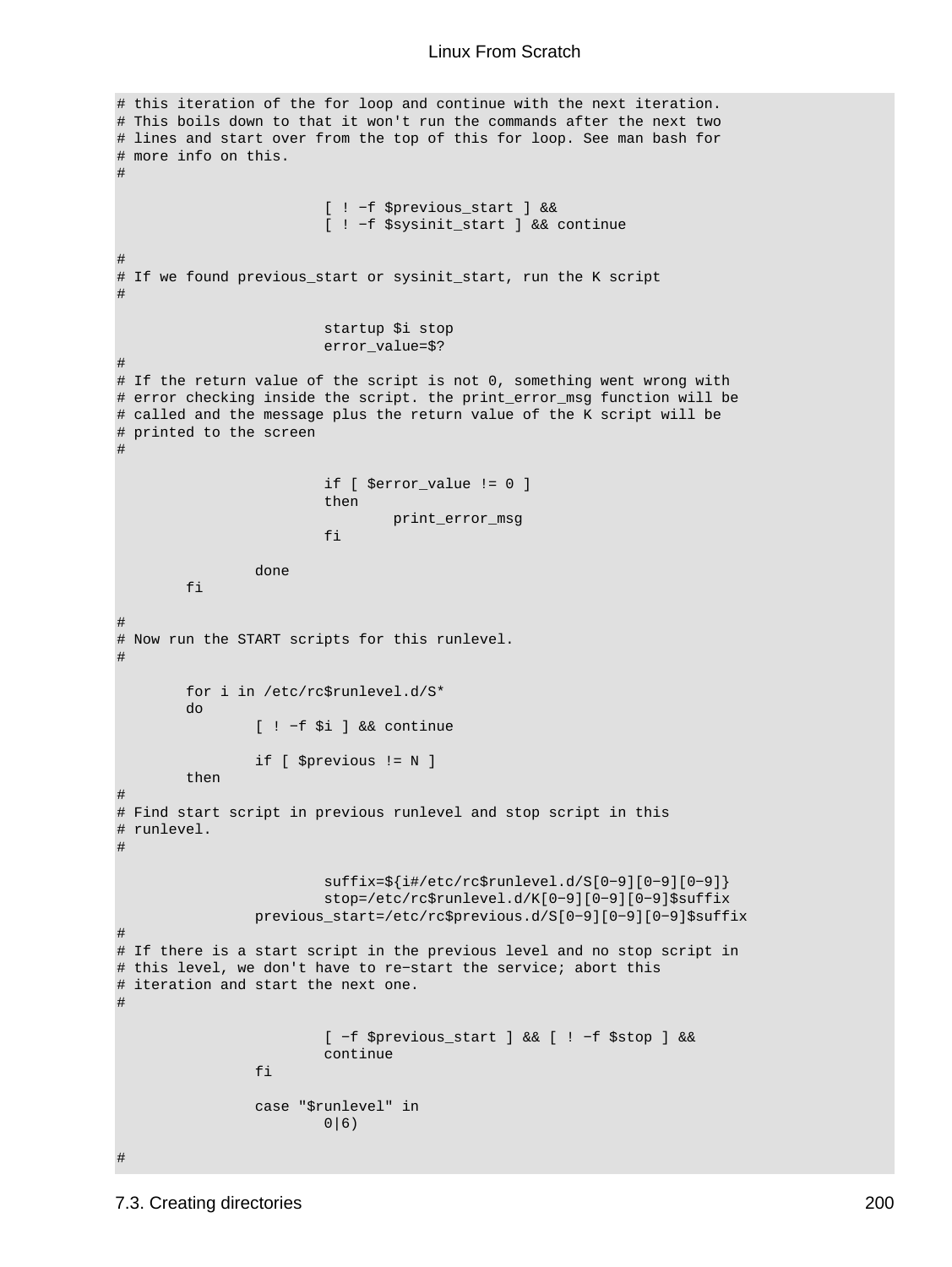```
# levels 0 and 6 are halt and reboot levels. We don't really start
# anything here so we call with the 'stop' parameter
#
                                                                                   startup $i stop
                                                                                   error_value=$?
#
# If the return value of the script is not 0, something went wrong with
# error checking inside the script. the print_error_msg function will be
# called and the message plus the return value of the K script will be
# printed to the screen
#
                                                                                   if [ $error_value != 0 ]
then the control of the control of the control of the control of the control of the control of the control of the control of the control of the control of the control of the control of the control of the control of the con
                                                                                                      print_error_msg
\mathbf{f} final property \mathbf{f} final property \mathbf{f} final property \mathbf{f}\mathcal{L}^{\mathcal{L}}_{\mathcal{L}} ; \mathcal{L}^{\mathcal{L}}_{\mathcal{L}} ; \mathcal{L}^{\mathcal{L}}_{\mathcal{L}} ; \mathcal{L}^{\mathcal{L}}_{\mathcal{L}} ; \mathcal{L}^{\mathcal{L}}_{\mathcal{L}} ; \mathcal{L}^{\mathcal{L}}_{\mathcal{L}} ; \mathcal{L}^{\mathcal{L}}_{\mathcal{L}} ; \mathcal{L}^{\mathcal{L}}_{\mathcal{L}} ; \mathcal{L}^{\mathcal{L}}_{\mathcal{L}}\leftarrow \leftarrow \leftarrow \leftarrow \leftarrow \leftarrow \leftarrow \leftarrow \leftarrow \leftarrow \leftarrow \leftarrow \leftarrow \leftarrow \leftarrow \leftarrow \leftarrow \leftarrow \leftarrow \leftarrow \leftarrow \leftarrow \leftarrow \leftarrow \leftarrow \leftarrow \leftarrow \leftarrow \leftarrow \leftarrow \leftarrow \leftarrow \leftarrow \leftarrow \leftarrow \leftarrow \leftarrow startup $i start
                                                                                  error_value=$?
#
# If the return value of the script is not 0, something went wrong with
# error checking inside the script. the print_error_msg function will be
# called and the message plus the return value of the K script will be
# printed to the screen
#
                                                                                   if [ $error_value != 0 ]
then the control of the control of the control of the control of the control of the control of the control of the control of the control of the control of the control of the control of the control of the control of the con
                                                                                                      print_error_msg
\mathbf{f} final property \mathbf{f} final property \mathbf{f} final property \mathbf{f}\mathcal{L}^{\mathcal{L}}_{\mathcal{L}} ; \mathcal{L}^{\mathcal{L}}_{\mathcal{L}} ; \mathcal{L}^{\mathcal{L}}_{\mathcal{L}} ; \mathcal{L}^{\mathcal{L}}_{\mathcal{L}} ; \mathcal{L}^{\mathcal{L}}_{\mathcal{L}} ; \mathcal{L}^{\mathcal{L}}_{\mathcal{L}} ; \mathcal{L}^{\mathcal{L}}_{\mathcal{L}} ; \mathcal{L}^{\mathcal{L}}_{\mathcal{L}} ; \mathcal{L}^{\mathcal{L}}_{\mathcal{L}} esac
                     done
fi
# End /etc/init.d/rc
EOF
```
#### **7.5. Creating the rcS script**

The second main boot script is the rcS script. Create the  $/etc/init.d/rcS$  script by running the following command:

```
cat > /etc/init.d/rcS << "EOF"
#!/bin/sh
# Begin /etc/init.d/rcS
#
# See the rc script for the extensive comments on the constructions
# used here
#
source /etc/init.d/functions
print_error_msg()
{
```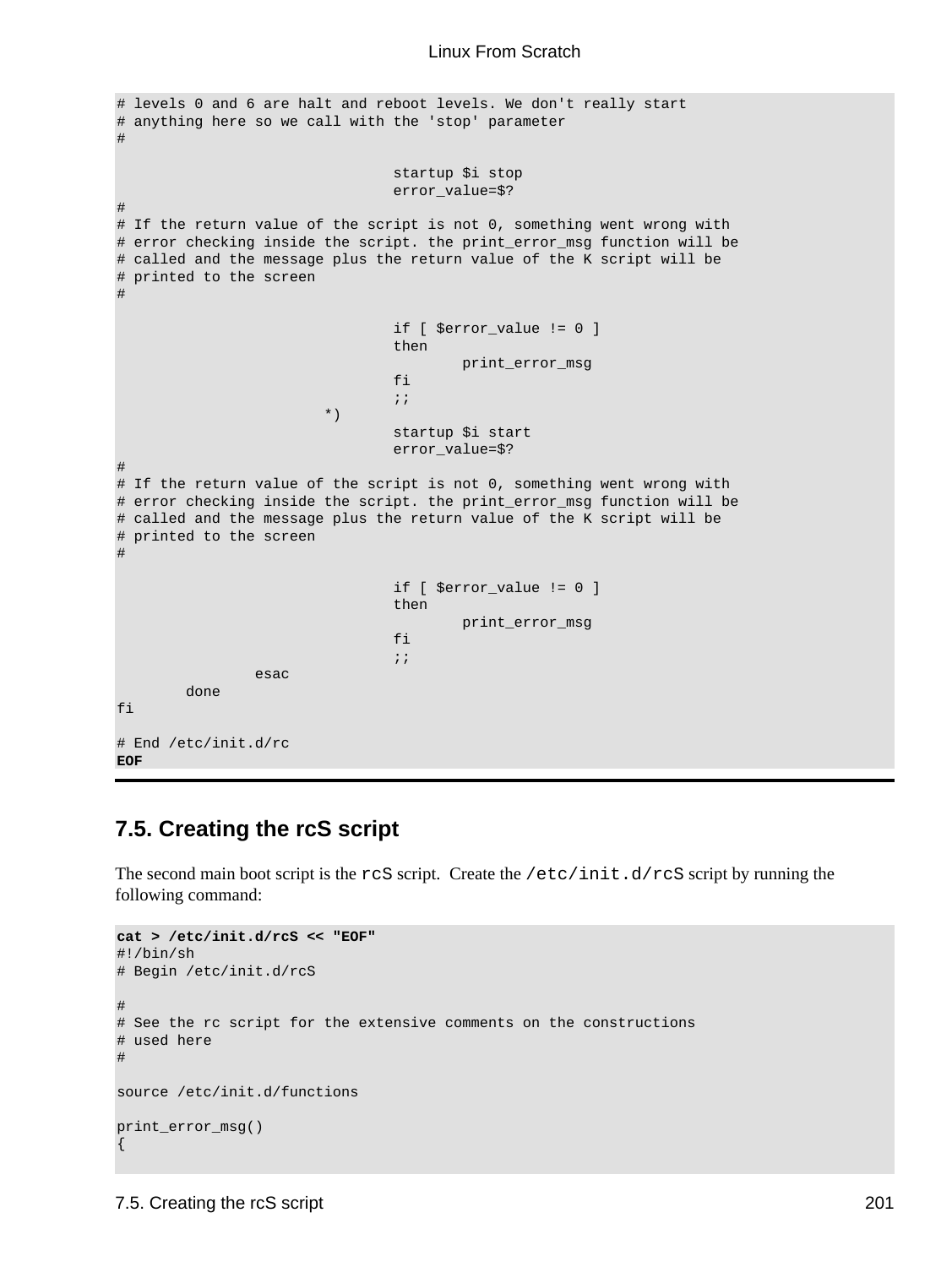Linux From Scratch

```
 echo
          $FAILURE
          echo −n "You should not read this error message. It means "
          echo "that an unforeseen error "
          echo −n "took place and subscript $i exited with "
          echo "a return value "
          echo −n "of $error_value for an unknown reason. If you're able "
          echo "to trace this error down "
          echo −n "to a bug in one of the files provided by this book, "
          echo "please be so kind to "
          echo −n "inform us at lfs−dev@linuxfromscratch.org"
          $NORMAL
          echo
          echo
          echo "Press a key to continue..."
          read
}
runlevel=S
prevlevel=N
umask 022
export runlevel prevlevel
trap ":" INT QUIT TSTP
#
# Collect all the S scripts in /etc/rcS.d and execute them
#
for i in /etc/rcS.d/S*
do
          [ ! −f "$i" ] && continue;
                   $i start
                   error_value=$?
                   if [ $error_value != 0 ]
                   then
                            print_error_msg
film and the film of the film of the film of the film of the film of the film of the film of the film of the f
done
# End /etc/init.d/rcS
EOF
```
#### **7.6. Creating the functions script**

Create the /etc/init.d/functions script by running the following command:

```
cat > /etc/init.d/functions << "EOF"
#!/bin/sh
# Begin /etc/init.d/functions
#
# Set a few variables that influence the text that's printed on the
# screen. The SET_COL variable starts the text in the column number 
# decided by the COL and WCOL section (as defined by the COL 
# variable). NORMAL prints text in normal mode.
# SUCCESS prints text in a green colour and FAILURE prints text in a red
```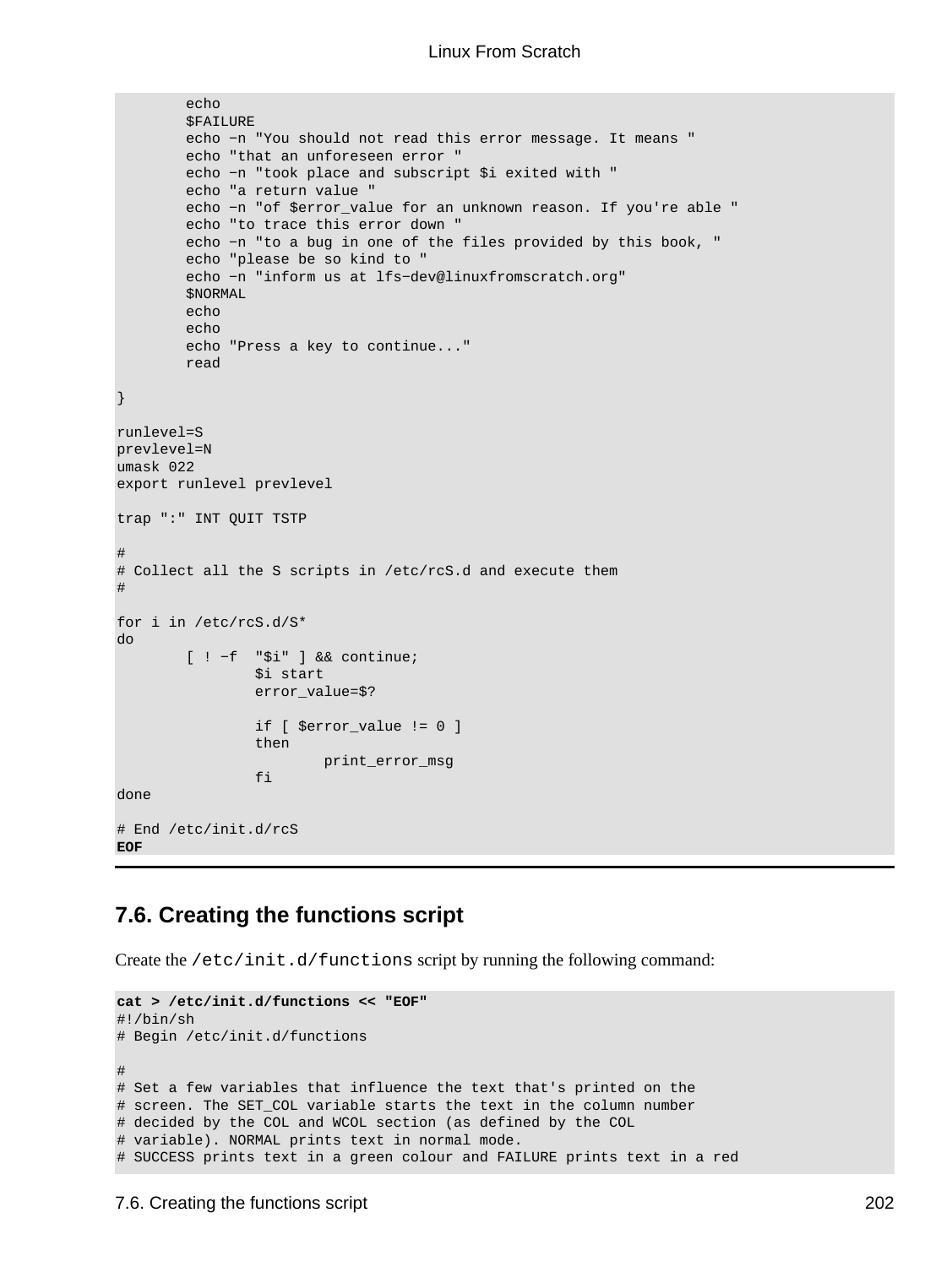```
# colour
#
# If COLUMNS hasn't been set yet (bash sets it but not when called as
# sh), do it ourself
         if [ −z "$COLUMNS" ]
         then
                 # Get the console device if we don't have it already
                 # This is ok by the FHS as there is a fallback if
                 # /usr/bin/tty isn't available, for example at bootup.
                 test −x /usr/bin/tty && CONSOLE=`/usr/bin/tty`
                 test −z "$CONSOLE" && CONSOLE=/dev/console
                 # Get the console size (rows columns)
                 SIZE=$(stty size < $CONSOLE)
                 # Strip off the rows leaving the columns
                COLUMNS=${SIZE#*\}
         fi
COL=$[$COLUMNS − 10]
WCOL=$[$COLUMNS − 30]
SET_COL="echo −en \\033[${COL}G"
SET_WCOL="echo −en \\033[${WCOL}G"
NORMAL="echo −en \\033[0;39m"
SUCCESS="echo −en \\033[1;32m"
WARNING="echo −en \\033[1;33m"
FAILURE="echo −en \\033[1;31m"
#
# The evaluate_retval function evaluates the return value of the process
# that was run just before this function was called. If the return value
# was 0, indicating success, the print_status function is called with
# the 'success' parameter. Otherwise the print_status function is called
# with the failure parameter.
#
evaluate_retval()
{
         if [ $? = 0 ]
         then
                 print_status success
         else
                print_status failure
         fi
}
#
# The print_status prints [ OK ] or [FAILED] to the screen. OK appears
# in the colour defined by the SUCCESS variable and FAILED appears in
# the colour defined by the FAILURE variable. Both are printed starting
# in the column defined by the COL variable.
#
print_status()
\left\{ \right.#
# If no parameters are given to the print status function, print usage
# information.
#
```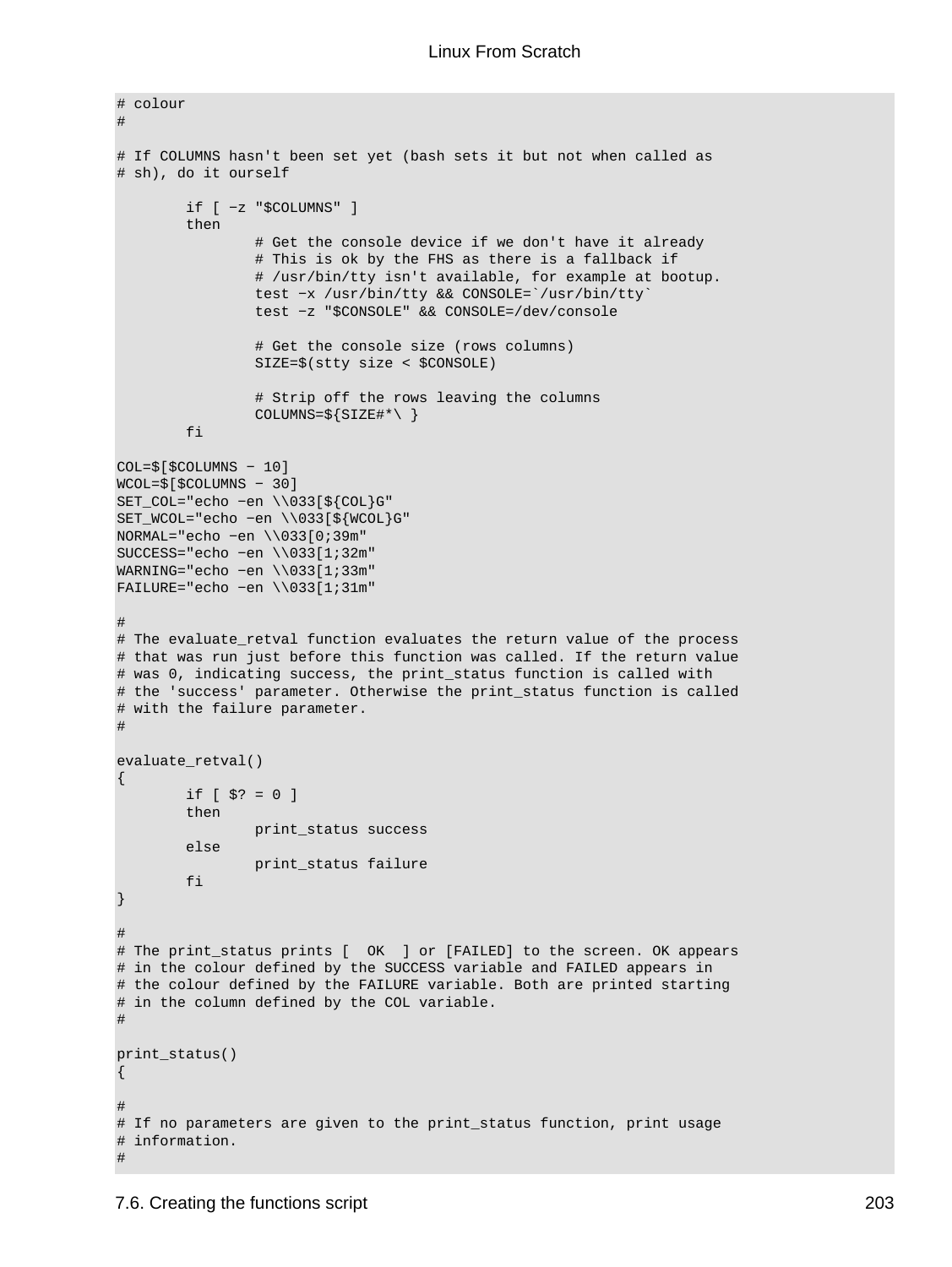```
if [ $# = 0 ]
                   then
                                      echo "Usage: print_status {success|failure}"
                                      return 1
                    fi
                   case "$1" in
                                      success)
                                                         $SET_COL
                                                         echo −n "[ "
                                                        $SUCCESS
                                                         echo −n "OK"
                                                         $NORMAL
                                                         echo " ]"
 \mathcal{L}^{\mathcal{L}}_{\mathcal{L}} ; \mathcal{L}^{\mathcal{L}}_{\mathcal{L}} ; \mathcal{L}^{\mathcal{L}}_{\mathcal{L}} ; \mathcal{L}^{\mathcal{L}}_{\mathcal{L}} ; \mathcal{L}^{\mathcal{L}}_{\mathcal{L}} ; \mathcal{L}^{\mathcal{L}}_{\mathcal{L}} ; \mathcal{L}^{\mathcal{L}}_{\mathcal{L}} ; \mathcal{L}^{\mathcal{L}}_{\mathcal{L}} ; \mathcal{L}^{\mathcal{L}}_{\mathcal{L}} warning)
                                                         $SET_COL
                                                         echo −n "[ "
                                                         $WARNING
                                                         echo −n "ATTN"
                                                         $NORMAL
                                                         echo " ]"
 \mathcal{L}^{\mathcal{L}}_{\mathcal{L}} ; \mathcal{L}^{\mathcal{L}}_{\mathcal{L}} ; \mathcal{L}^{\mathcal{L}}_{\mathcal{L}} ; \mathcal{L}^{\mathcal{L}}_{\mathcal{L}} ; \mathcal{L}^{\mathcal{L}}_{\mathcal{L}} ; \mathcal{L}^{\mathcal{L}}_{\mathcal{L}} ; \mathcal{L}^{\mathcal{L}}_{\mathcal{L}} ; \mathcal{L}^{\mathcal{L}}_{\mathcal{L}} ; \mathcal{L}^{\mathcal{L}}_{\mathcal{L}} failure)
                                                         $SET_COL
                                                         echo −n "["
                                                         $FAILURE
                                                         echo −n "FAILED"
                                                         $NORMAL
                                                         echo "]"
 \mathcal{L}^{\mathcal{L}}_{\mathcal{L}} ; \mathcal{L}^{\mathcal{L}}_{\mathcal{L}} ; \mathcal{L}^{\mathcal{L}}_{\mathcal{L}} ; \mathcal{L}^{\mathcal{L}}_{\mathcal{L}} ; \mathcal{L}^{\mathcal{L}}_{\mathcal{L}} ; \mathcal{L}^{\mathcal{L}}_{\mathcal{L}} ; \mathcal{L}^{\mathcal{L}}_{\mathcal{L}} ; \mathcal{L}^{\mathcal{L}}_{\mathcal{L}} ; \mathcal{L}^{\mathcal{L}}_{\mathcal{L}} esac
}
 #
# The loadproc function starts a process (often a daemon) with
# proper error checking
#
loadproc()
{
 #
# If no parameters are given to the print_status function, print usage
# information.
#
                  if [ $# = 0 ]
                   then
                                      echo "Usage: loadproc {program}"
                                      exit 1
                   fi
 #
# Find the basename of the first parameter (the daemon's name without
# the path
# that was provided so /usr/sbin/syslogd becomes plain 'syslogd' after
# basename ran)
#
                   base=$(/usr/bin/basename $1)
```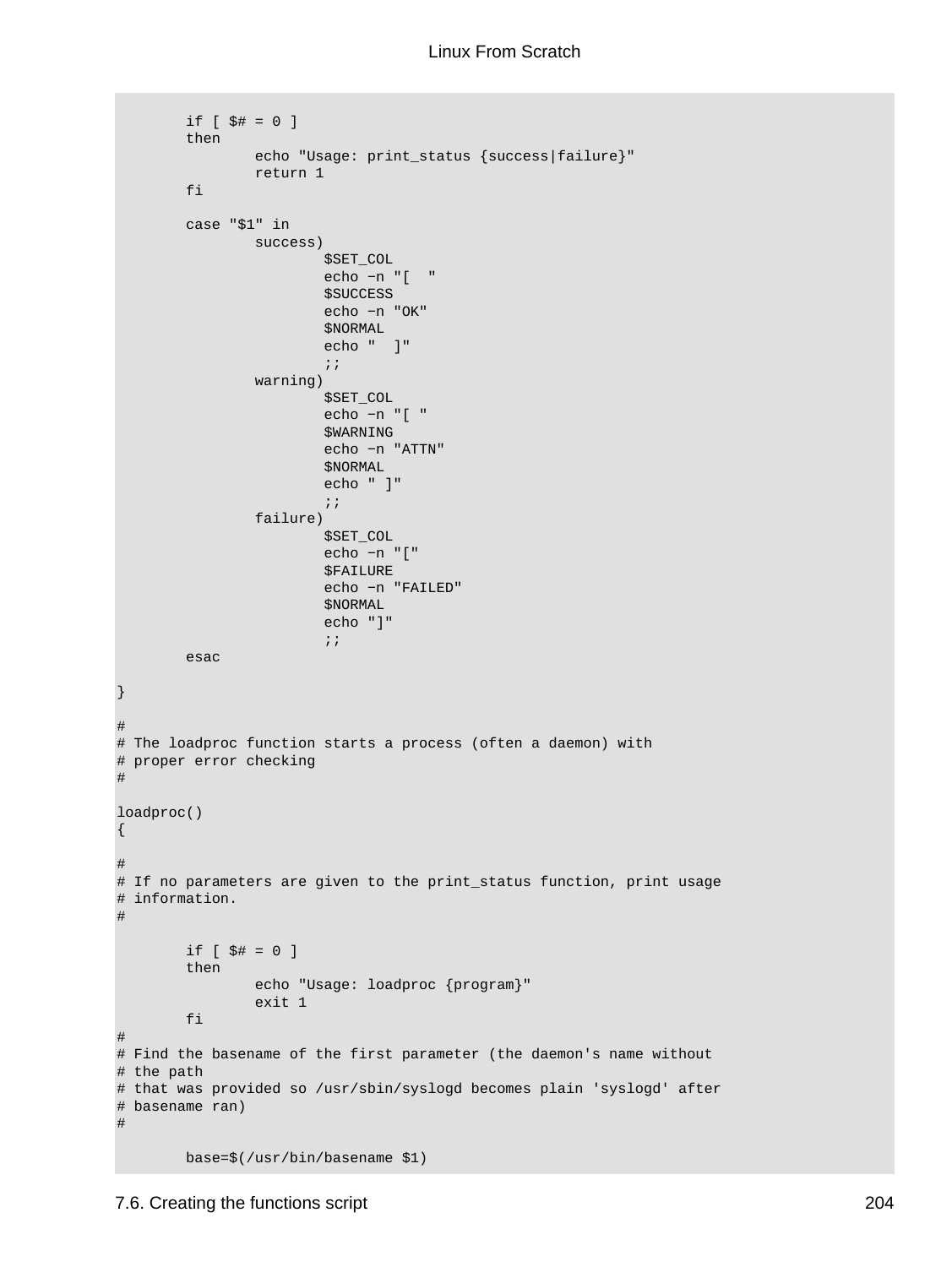```
#
# the pidlist variable will contains the output of the pidof command.
# pidof will try to find the PID's that belong to a certain string;
# $base in this case
#
          pidlist=$(/bin/pidof −o $$ −o $PPID −o %PPID −x $base)
          pid=""
          for apid in $pidlist
          do
                   if [ −d /proc/$apid ]
                   then
                            pid="$pid $apid"
film and the film of the film of the film of the film of the film of the film of the film of the film of the f
          done
#
# If the $pid variable contains anything (from the previous for loop) it
# means the daemon is already running
#
          if [ ! −n "$pid" ]
          then
#
# Empty $pid variable means it's not running, so we run "$@" (all
# parameters giving to this function from the script) and then check the
# return value
#
                   "$@"
                   evaluate_retval
          else
#
# The variable $pid was not empty, meaning it was already running. We'll
# print [ ATTN ] now
#
                   $SET_WCOL
                   echo −n "Already running"
                   print_status warning
          fi
}
#
# The killproc function kills a process with proper error checking
#
killproc()
{
#
# If no parameters are given to the print_status function, print usage
# information.
#
         if [ $# = 0 ]
          then
                   echo "Usage: killproc {program} [signal]"
                   exit 1
          fi
```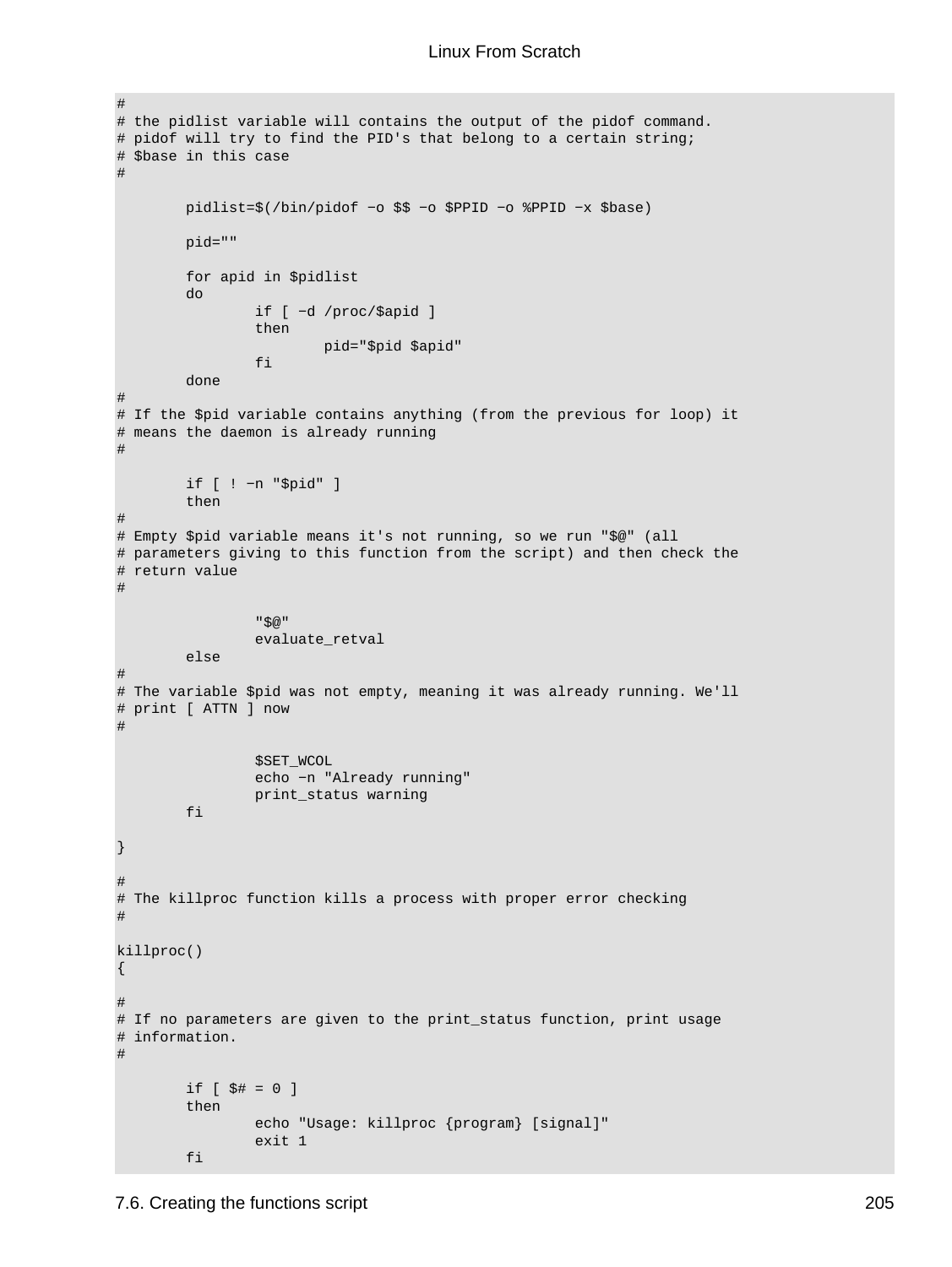```
#
# Find the basename of the first parameter (the daemon's name without
# the path
# that was provided so /usr/sbin/syslogd becomes plain 'syslogd' after
# basename ran)
#
         base=$(/usr/bin/basename $1)
#
# Check if we gave a signal to kill the process with (like −HUP, −TERM,
# −KILL, etc) to this function (the second parameter). If no second
# parameter was provided set the nolevel variable. Else set the
# killlevel variable to the value of $2 (the second parameter)
#
         if [ "$2" != "" ]
         then
                  killlevel=−$2
         else
                  nolevel=1
        f_i#
# the pidlist variable will contains the output of the pidof command.
# pidof will try to find the PID's that belong to a certain string;
# $base in this case
#
         pidlist=$(/bin/pidof −o $$ −o $PPID −o %PPID −x $base)
         pid=""
         for apid in $pidlist
         do
                  if [ −d /proc/$apid ]
                  then
                           pid="$pid $apid"
film and the film of the film of the film of the film of the film of the film of the film of the film of the f
         done
#
# If $pid contains something from the previous for loop it means one or
# more PID's were found that belongs to the processes to be killed
#
         if [ −n "$pid" ]
         then
#
# If no kill level was specified we'll try −TERM first and then sleep
# for 2 seconds to allow the kill to be completed
#
                  if [ "$nolevel" = 1 ]
                  then
                           /bin/kill −TERM $pid
#
# If after −TERM the PID still exists we'll wait 2 seconds before
# trying to kill it with −KILL. If the PID still exist after that, wait
```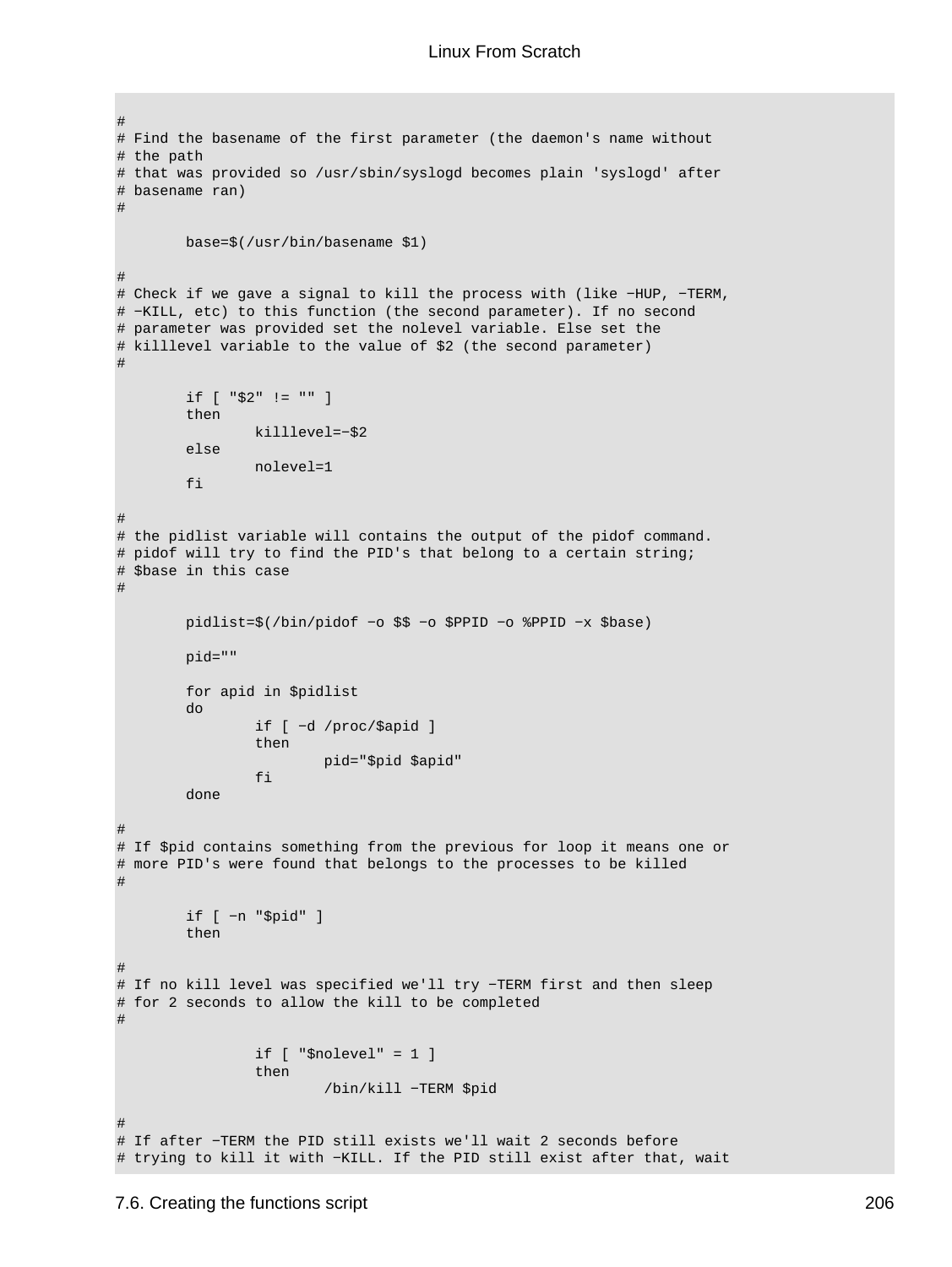```
# two more seconds. If the PIDs still exist by then it's safe to assume
# that we cannot kill these PIDs.
#
                                        if /bin/ps h $pid >/dev/null 2>&1
                                        then
                                                     /usr/bin/sleep 2
                                                     if /bin/ps h $pid > /dev/null 2>&1
then the control of the control of the control of the control of the control of the control of the control of the control of the control of the control of the control of the control of the control of the control of the con
                                                                  /bin/kill −KILL $pid
                                                                  if /bin/ps h $pid > /dev/null 2>&1
then we have a statement of the statement of the statement of the statement of the statement of the statement
                                                                               /usr/bin/sleep 2
file and the contract of the contract of the contract of the contract of the contract of the contract of the c
\mathbf{f} final property \mathbf{f} final property \mathbf{f} final property \mathbf{f}finally a set of the set of f is f is f is f is f is f is f is f is f is f is f is f is f is f is f is f is f is f is f is f is f is f is f is f is f is f is f is f 
                                        /bin/ps h $pid >/dev/null 2>&1
                                       if [ $? = 0 ] then
#
# If after the −KILL it still exists it can't be killed for some reason
# and we'll print [FAILED]
#
                                                     print_status failure
                                        else
#
# It was killed, remove possible stale PID file in /var/run and 
# print [ OK ]
#
                                                     /bin/rm −f /var/run/$base.pid
                                                     print_status success
finally a set of the set of f is f is f is f is f is f is f is f is f is a set of f is f is f is f is f is f is f is f is f is f is f is f is f is f is f is f is f is f else
#
# A kill level was provided. Kill with the provided kill level and wait
# for 2 seconds to allow the kill to be completed
#
                                        /bin/kill $killlevel $pid
                                        if /bin/ps h $pid > /dev/null 2>&1
                                        then
                                                     /usr/bin/sleep 2
finally a set of the set of f is f is f is f is f is f is f is f is f is a set of f is f is f is f is f is f is f is f is f is f is f is f is f is f is f is f is f is f /bin/ps h $pid >/dev/null 2>&1
                                       if [ $? = 0 ] then
#
# If ps' return value is 0 it means it ran ok which indicates that the
# PID still exists. This means the process wasn't killed properly with
# the signal provided. Print [FAILED]
#
                                                     print_status failure
                                        else
#
# If the return value was 1 or higher it means the PID didn't exist
```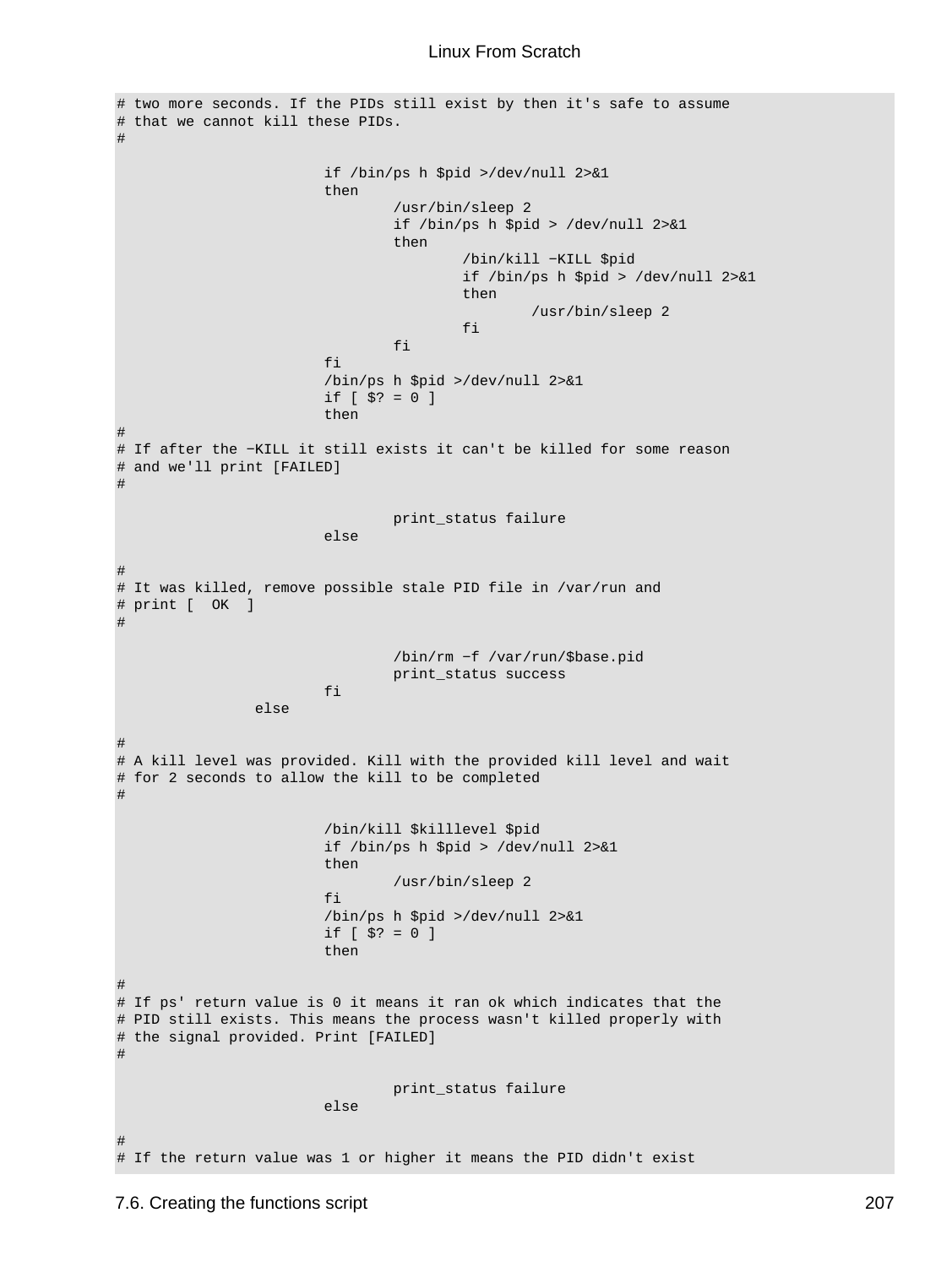```
# anymore which means it was killed successfully. Remove possible stale
# PID file and print [ OK ]
#
                                        /bin/rm −f /var/run/$base.pid
                                        print_status success
finally a set of the set of f is f is f is f is f is f is f is f is f is a set of f is f is f is f is f is f is f is f is f is f is f is f is f is f is f is f is f is ffilm and the film of the film of the film of the film of the film of the film of the film of the film of the f
           else
#
# The PID didn't exist so we can't attempt to kill it. Print [ ATTN ]
#
                    $SET_WCOL
                     echo −n "Not running"
                    print_status warning
           fi
}
#
# The reloadproc functions sends a signal to a daemon telling it to
# reload it's configuration file. This is almost identical to the
# killproc function with the exception that it won't try to kill it with
# a −KILL signal (aka −9)
#
reloadproc()
{
#
# If no parameters are given to the print_status function, print usage
# information.
#
          if [ $# = 0 ]
           then
                     echo "Usage: reloadproc {program} [signal]"
                     exit 1
           fi
#
# Find the basename of the first parameter (the daemon's name without
# the path that was provided so /usr/sbin/syslogd becomes plain 'syslogd' 
# after basename ran)
#
          base=$(/usr/bin/basename $1)
#
# Check if we gave a signal to send to the process (like −HUP)
# to this function (the second parameter). If no second
# parameter was provided set the nolevel variable. Else set the
# killlevel variable to the value of $2 (the second parameter)
#
          if [ −n "$2" ]
           then
                    killlevel=−$2
           else
                    nolevel=1
           fi
```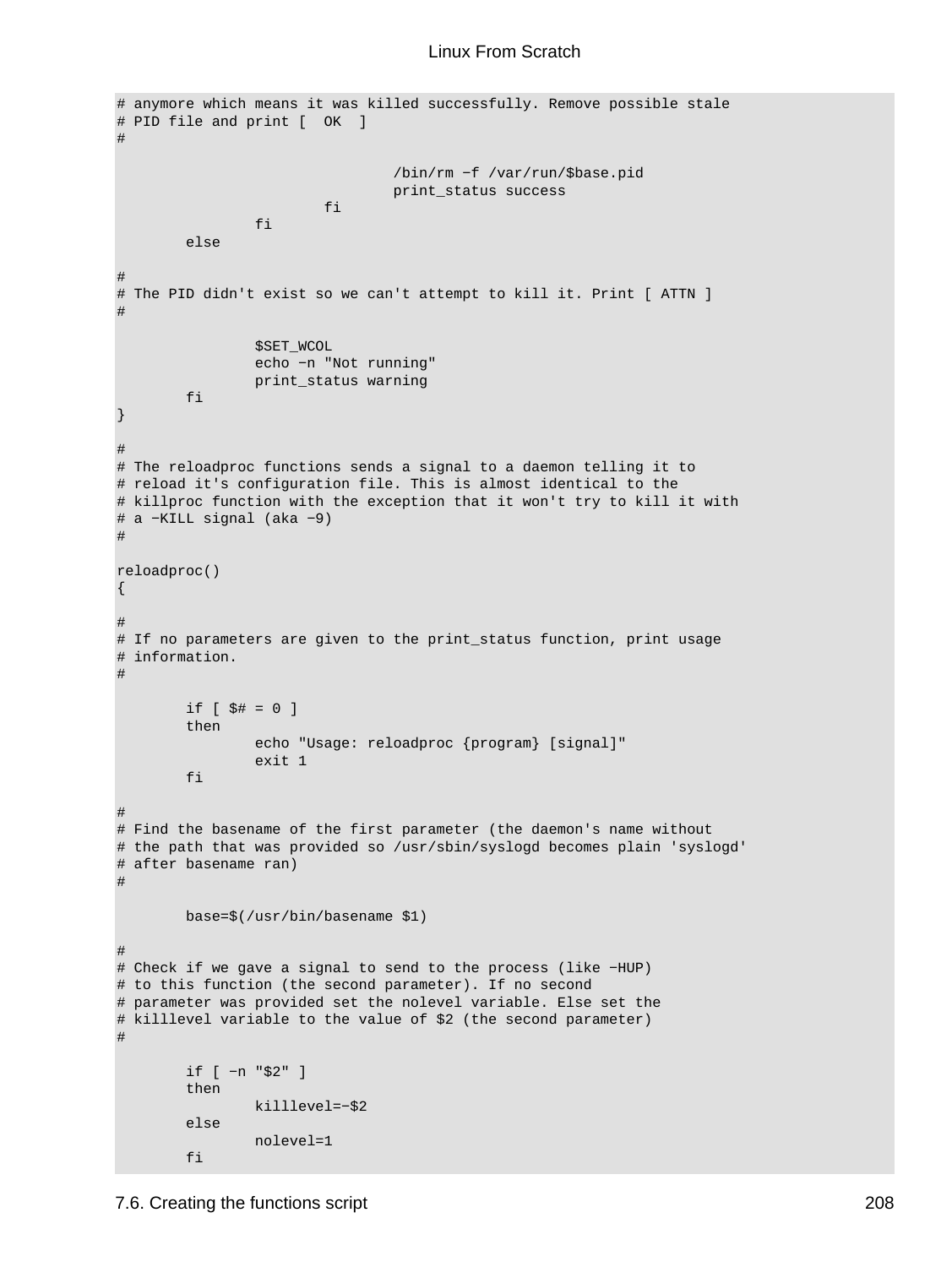```
#
# the pidlist variable will contains the output of the pidof command.
# pidof will try to find the PID's that belong to a certain string;
# $base in this case
#
         pidlist=$(/bin/pidof −o $$ −o $PPID −o %PPID −x $base)
         pid=""
         for apid in $pidlist
         do
                  if [ −d /proc/$apid ]
                  then
                          pid="$pid $apid"
                  fi
         done
#
# If $pid contains something from the previous for loop it means one or
# more PID's were found that belongs to the processes to be reloaded
#
         if [ −n "$pid" ]
         then
#
# If nolevel was set we will use the default reload signal SIGHUP.
#
                 if [ "$nolevel" = 1 ]
                  then
                          /bin/kill −SIGHUP $pid
                          evaluate_retval
                  else
#
# Else we will use the provided signal
#
                          /bin/kill $killlevel $pid
                          evaluate_retval
                 fi
         else
#
# If $pid is empty no PID's have been found that belong to the process.
# Print [ ATTN ]
#
                  $SET_WCOL
                 echo −n "Not running"
                 print_status warning
         fi
}
#
# The statusproc function will try to find out if a process is running
# or not
#
```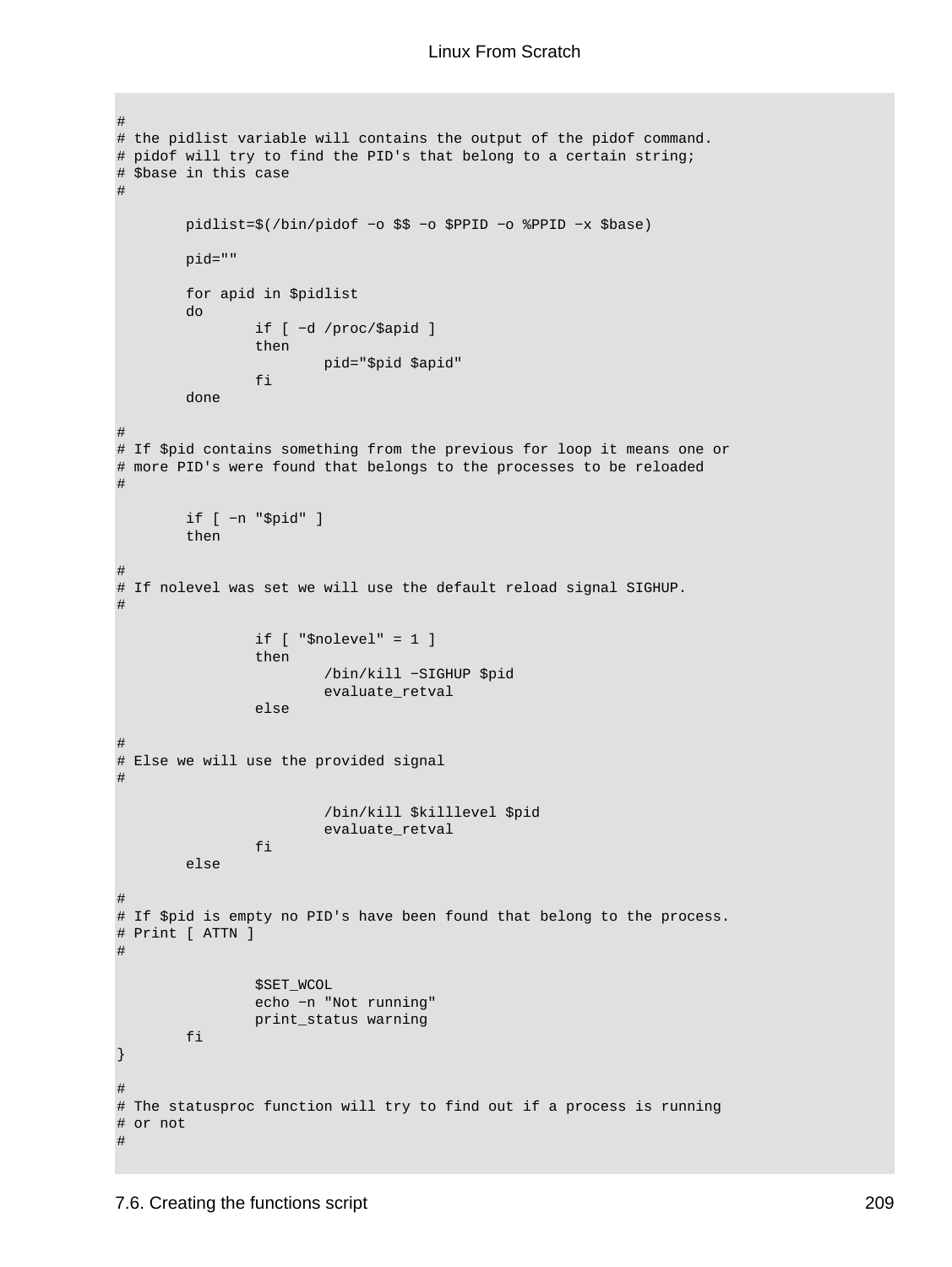```
statusproc()
{
#
# If no parameters are given to the print_status function, print usage
# information.
#
        if [ $# = 0 ]
         then
                  echo "Usage: status {program}"
                  return 1
         fi
#
# $pid will contain a list of PID's that belong to a process
#
         pid=$(/bin/pidof −o $$ −o $PPID −o %PPID −x $1)
         if [ −n "$pid" ]
         then
#
# If $pid contains something, the process is running, print the contents
# of the $pid variable
#
                  echo "$1 running with Process ID $pid"
                  return 0
         fi
#
# If $pid doesn't contain it check if a PID file exists and inform the
# user about this stale file.
#
         if [ −f /var/run/$1.pid ]
         then
                  pid=$(/usr/bin/head −1 /var/run/$1.pid)
                  if [ −n "$pid" ]
                  then
                          echo "$1 not running but /var/run/$1.pid exists"
                          return 1
                  fi
         else
                  echo "$1 is not running"
         fi
}
# End /etc/init.d/functions
EOF
```
## **7.7. Creating the checkfs script**

Create the /etc/init.d/checkfs script by running the following command:

```
cat > /etc/init.d/checkfs << "EOF"
#!/bin/sh
```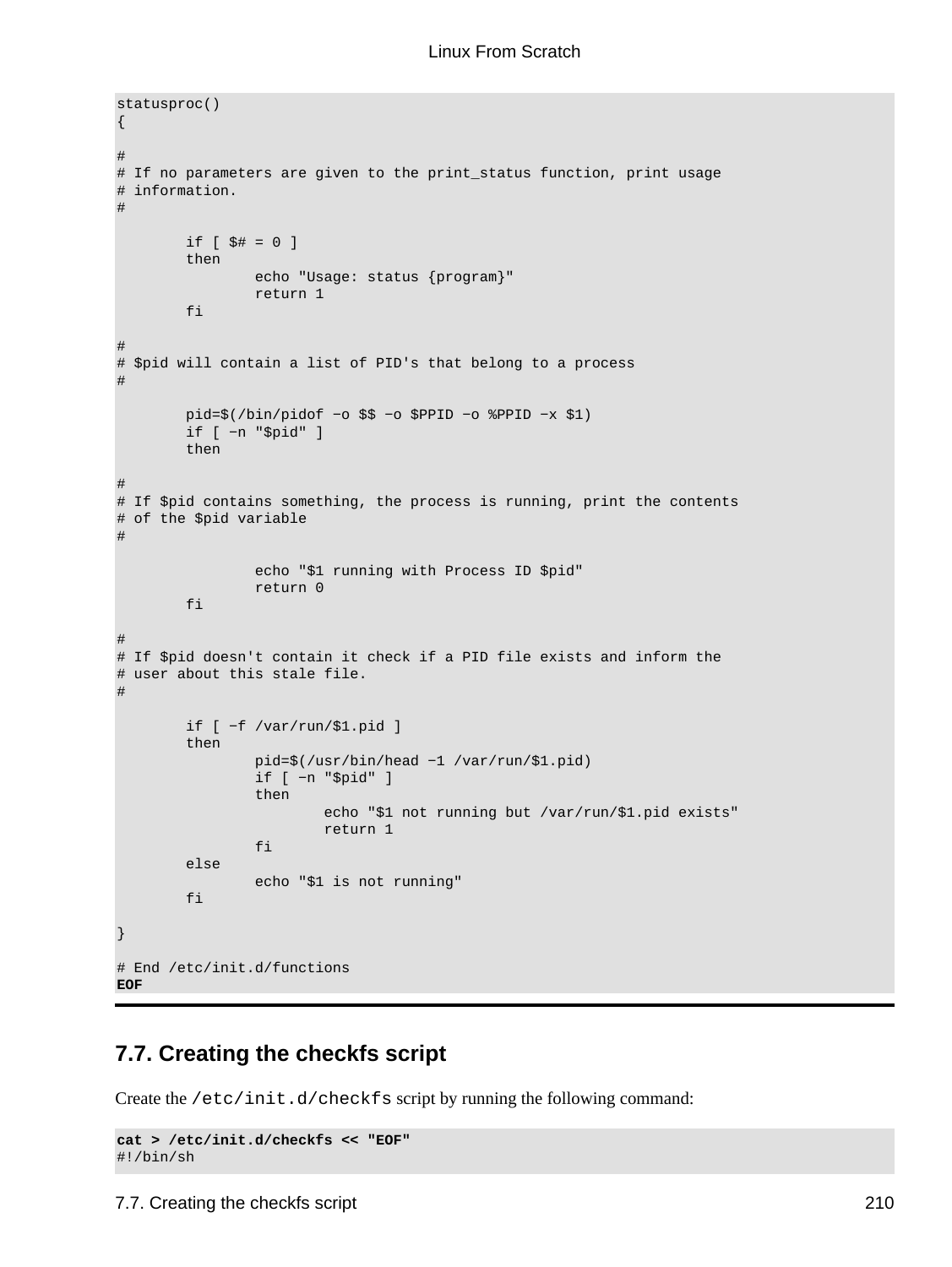```
# Begin /etc/init.d/checkfs
#
# Include the functions declared in the /etc/init.d/functions file
#
source /etc/init.d/functions
#
# Activate all the swap partitions declared in the /etc/fstab file
#
echo −n "Activating swap..."
/sbin/swapon −a
evaluate_retval
#
# If the /fastboot file exists we don't want to run the partition checks
#
if [ −f /fastboot ]
then
         echo "Fast boot, no file system check"
else
#
# Mount the root partition read−only (just in case the kernel mounts it
# read−write and we don't want to run fsck on a read−write mounted 
# partition).
#
         /bin/mount −n −o remount,ro /
        if [ $? = 0 ] then
#
# If the /forcefsck file exists we want to force a partition check even 
# if the partition was unmounted cleanly the last time
#
                  if [ −f /forcefsck ]
                  then
                           echo −n "/forcefsck exists, forcing "
                           echo "file system check"
                           force="−f"
                  else
                           force=""
film and the film of the film of the film of the film of the film of the film of the film of the film of the f
#
# Check all the file systems mentioned in /etc/fstab that have the
# fs_passno value set to 1 or 2 (the 6th field. See man fstab for more
# info)
#
                  echo "Checking file systems..."
                  /sbin/fsck $force −a −A −C −T
#
# If something went wrong during the checks of one of the partitions,
# fsck will exit with a return value greater than 1. If this is
# the case we start sulogin so you can repair the damage manually
```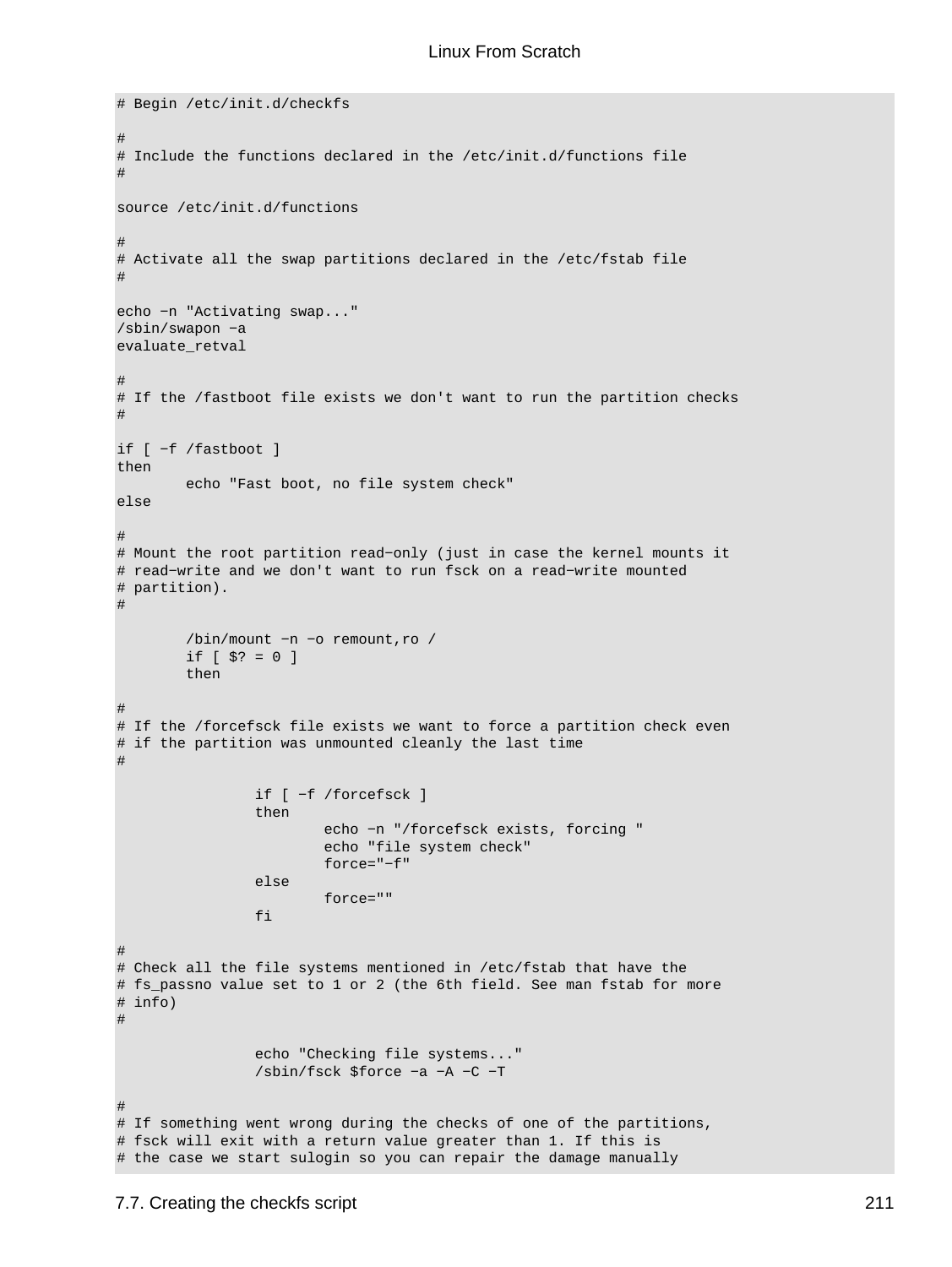```
 if [ $? −gt 1 ]
                    then
                             $FAILURE
                              echo
                              echo −n "fsck failed. Please repair your file "
                              echo "systems manually by running /sbin/fsck"
                              echo "without the −a option"
                              echo
                              echo −n "Please note that the root file system " 
                              echo "is currently mounted in read−only mode."
                              echo
                              echo −n "I will start sulogin now. When you "
                              echo "logout I will reboot your system."
                              echo
                              $NORMAL
                              /sbin/sulogin
                             /sbin/reboot −f
                    else
                             print_status success
film and the film of the film of the film of the film of the film of the film of the film of the film of the f
           else
#
# If the remount to read−only mode didn't work abort the fsck and print
# an error
#
                    echo −n "Cannot check root file system because it "
                    echo "could not be mounted in read−only mode."
         f_ifi
# End /etc/init.d/checkfs
EOF
```
## **7.8. Creating the halt script**

#

Create the /etc/init.d/halt script by running the following command:

```
cat > /etc/init.d/halt << "EOF"
#!/bin/sh
# Begin /etc/init.d/halt
#
# Call halt. See man halt for the meaning of the parameters
#
/sbin/halt −d −f −i −p
# End /etc/init.d/halt
EOF
```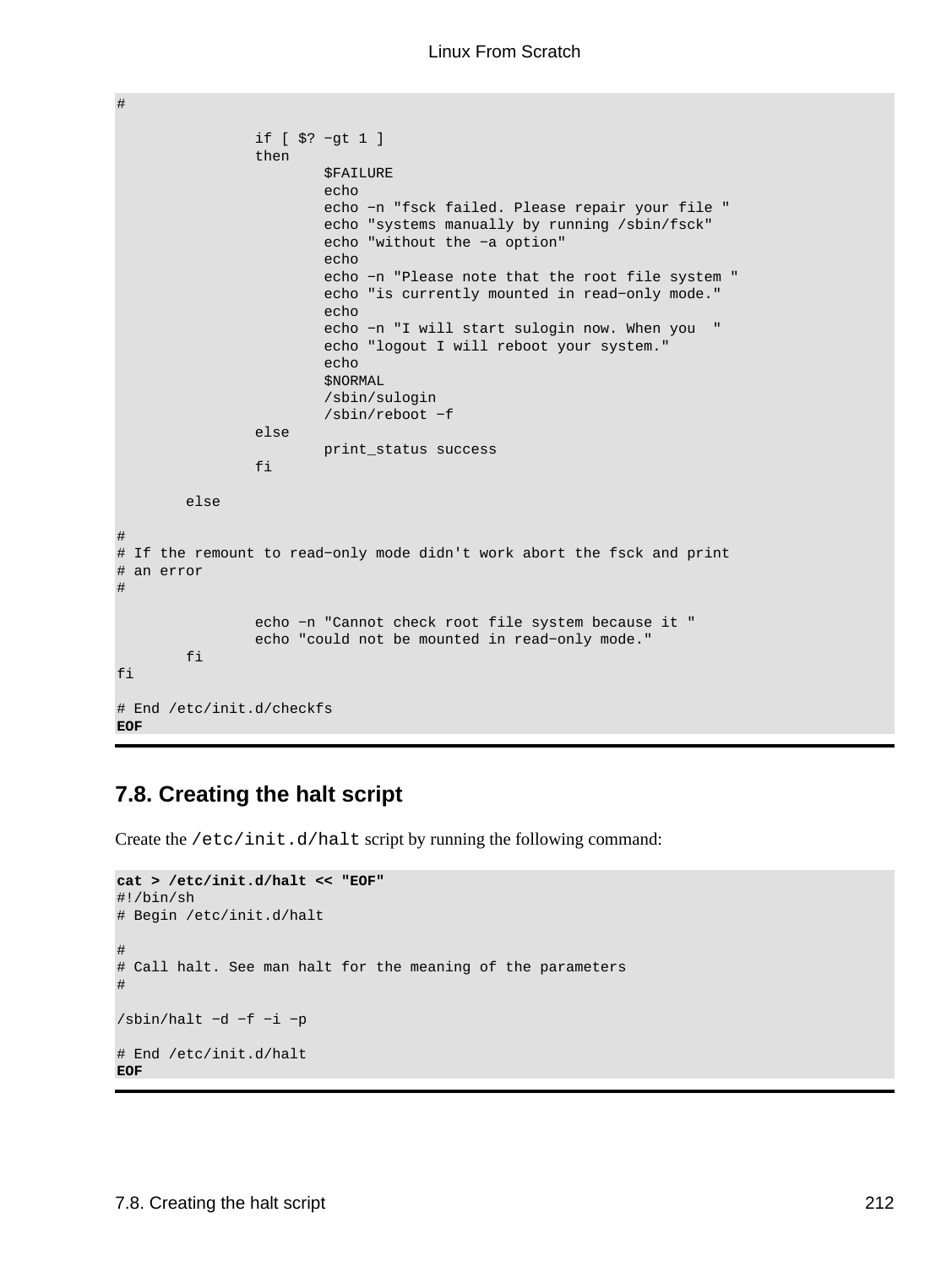# **7.9. Creating the loadkeys script**

You only need to create this script if you don't have a default 101 keys US keyboard layout.

Create the /etc/init.d/loadkeys script by running the following command:

```
cat > /etc/init.d/loadkeys << "EOF"
#!/bin/sh
# Begin /etc/init.d/loadkeys
#
# Include the functions declared in the /etc/init.d/functions file
#
source /etc/init.d/functions
#
# Include /etc/sysconfig/keyboard which contains the LAYOUT variable
#
source /etc/sysconfig/keyboard
#
# Load the default keymap file
#
echo −n "Loading keymap..."
/bin/loadkeys $LAYOUT 2>/dev/null
evaluate_retval
# End /etc/init.d/loadkeys
EOF
```
## **7.9.1. Creating the /etc/sysconfig/keyboard file**

Create a new file /etc/sysconfig/keyboard by running the following:

```
cat > /etc/sysconfig/keyboard << "EOF"
# Begin /etc/sysconfig/keyboard
LAYOUT=<path−to−keymap>
# End /etc/sysconfig/keyboard
EOF
```
Replace <path-to-keymap> with the path to the keymap you have selected. For example, if you have chosen the US keymap, you would replace it with **/usr/share/kbd/keymaps/i386/qwerty/us.map.gz**

# **7.10. Creating the mountfs script**

Create the /etc/init.d/mountfs script by running the following command: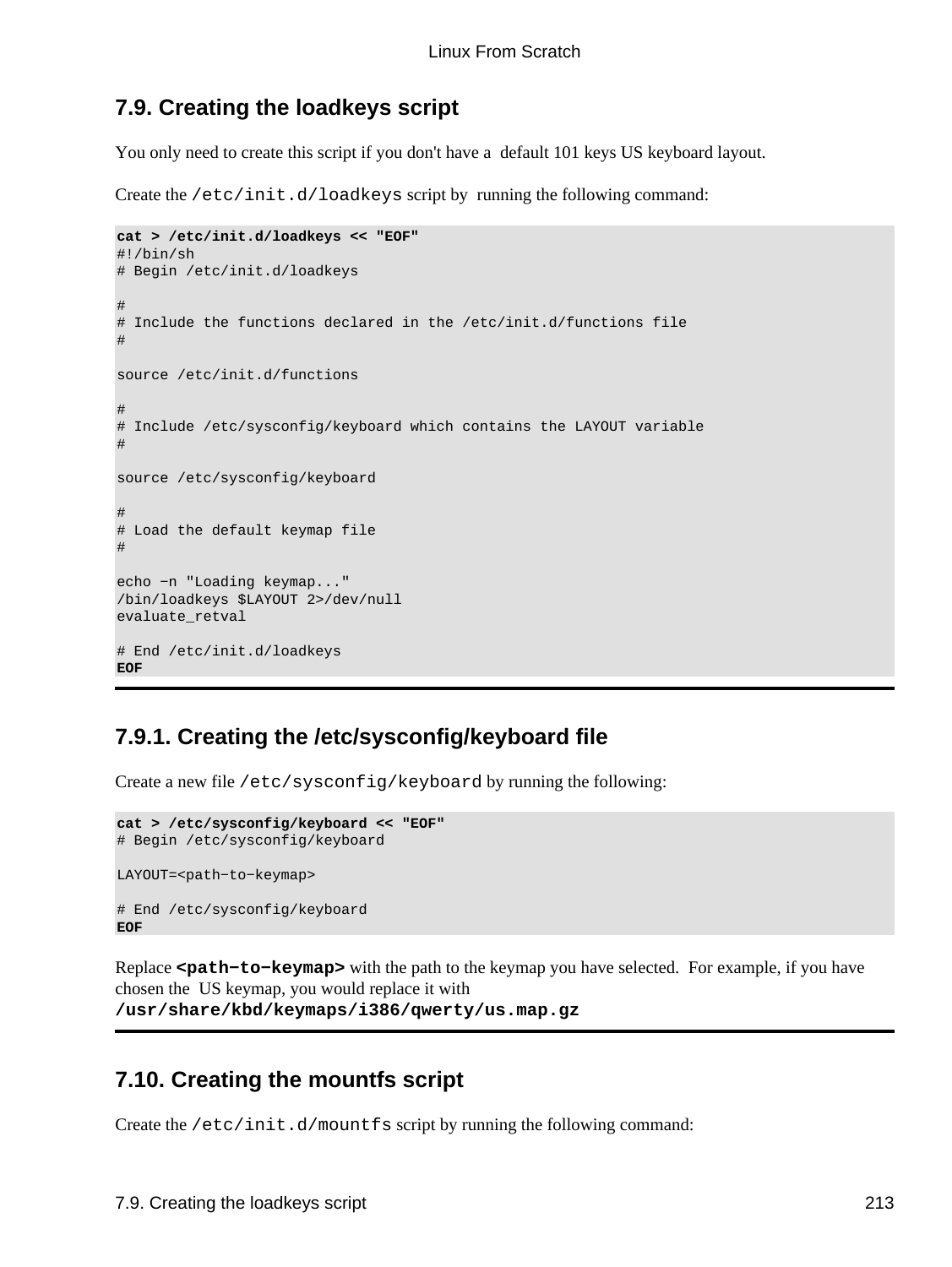```
cat > /etc/init.d/mountfs << "EOF"
#!/bin/sh
# Begin /etc/init.d/mountfs
#
# Include the functions declared in the /etc/init.d/functions file
#
source /etc/init.d/functions
case "$1" in
     start)
 #
         # Remount the root partition in read−write mode. −n tells mount
         # not to
         # write to the /etc/mtab file (because it can't do this. The
         # root
         # partition is most likely still mounted in read−only mode
 #
         echo −n "Remounting root file system in read−write mode..."
         /bin/mount −n −o remount,rw /
         evaluate_retval
         #
         # First empty the /etc/mtab file. Then remount root partition 
         # in read−write 
         # mode again but pass −f to mount. This way mount does
         # everything 
         # except the mount itself. This is needed for it to write to the
         # mtab 
         # file which contains a list of currently mounted file systems.
         #
         echo > /etc/mtab
         /bin/mount −f −o remount,rw /
         #
         # Remove the possible /fastboot and /forcefsck files. they are
         # only
         # supposed to be used during the next reboot's checkfs which just
         # happened. If you want to fastboot or forcefsck again you'll
         # have to
         # recreate the files
         #
         /bin/rm −f /fastboot /forcefsck
         #
         # Walk through /etc/fstab and mount all file systems that don't 
         # have the noauto option set in the fs_mntops field (the 4th
         # field. 
         # See man fstab for more info)
 #
         echo −n "Mounting other file systems..."
         /bin/mount −a
         evaluate_retval
         ;;
```
stop)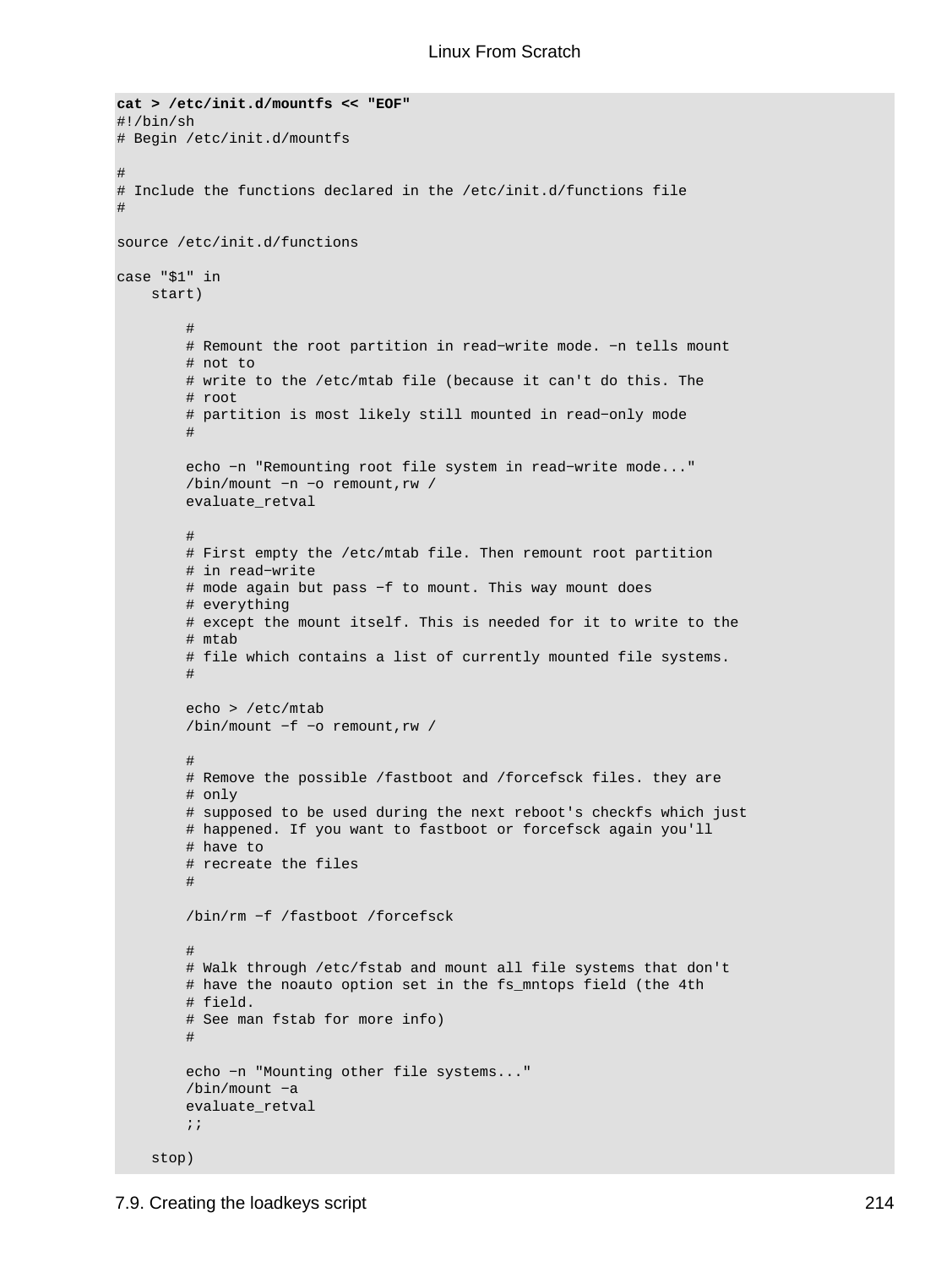```
 #
         # Deactivate all the swap partitions
         #
         echo −n "Deactivating swap..."
         /sbin/swapoff −a
         evaluate_retval
 #
         # And unmount all the file systems, mounting the root file
         # system
         # read−only (all are unmounted but because root can't be
         # unmounted 
         # at this point mount will automatically mount it read−only
         # which 
        # is what supposed to happen. This way no data can be written
         # anymore from disk)
 #
         echo −n "Unmounting file systems..."
         /bin/umount −a −r
         evaluate_retval
         ;;
     *)
         echo "Usage: $0 {start|stop}"
         exit 1
     ;;
esac
# End /etc/init.d/mountfs
EOF
```
#### **7.11. Creating the reboot script**

Create the /etc/init.d/reboot script by running the following command:

```
cat > /etc/init.d/reboot << "EOF"
#!/bin/sh
# Begin /etc/init.d/reboot
#
# Call reboot. See man halt for the meaning of the parameters
#
echo "System reboot in progress..."
/sbin/reboot −d −f −i
# End /etc/init.d/reboot
EOF
```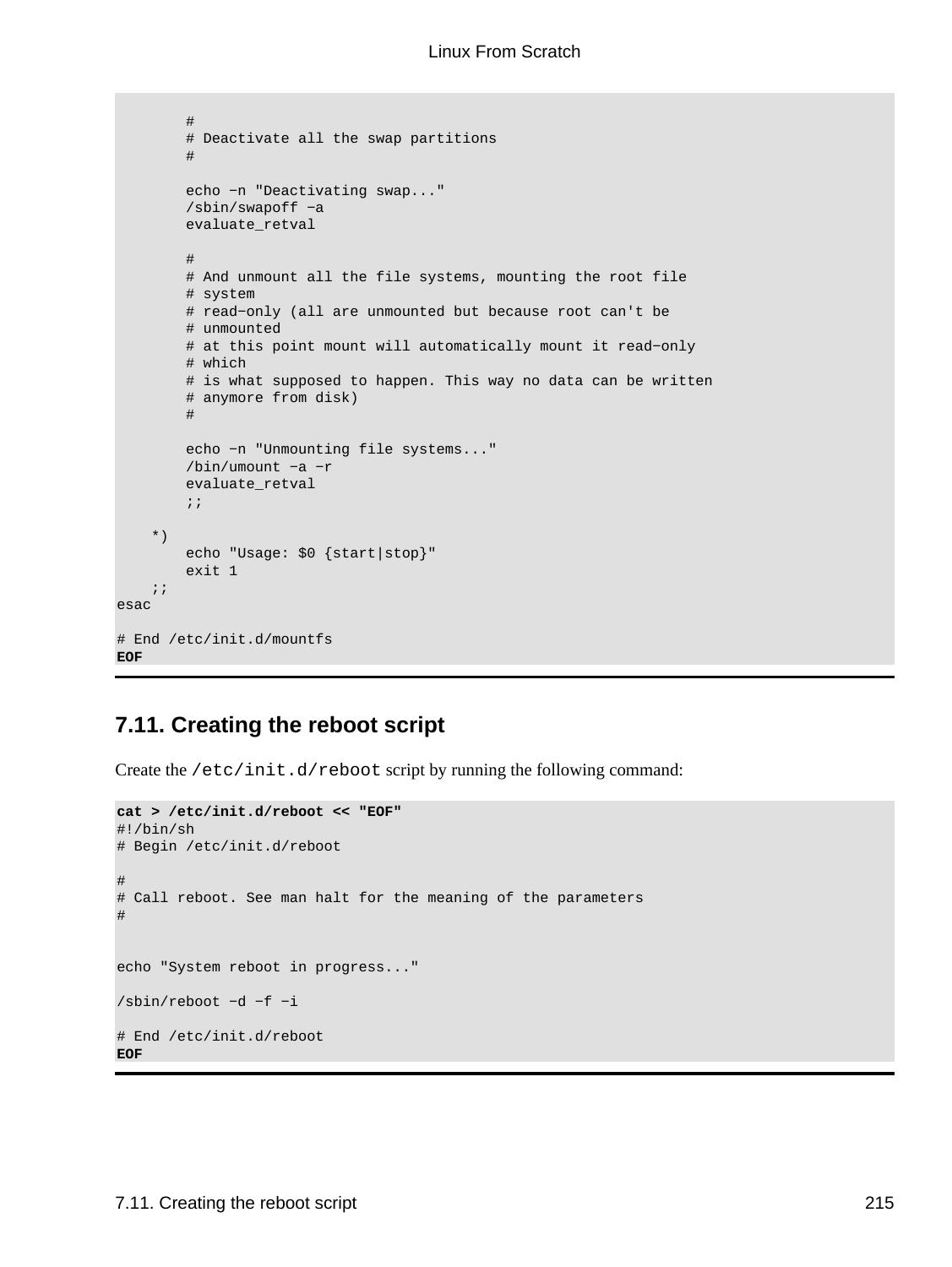## **7.12. Creating the sendsignals script**

Create the /etc/init.d/sendsignals script by running the following command:

```
cat > /etc/init.d/sendsignals << "EOF"
#!/bin/sh
# Begin /etc/init.d/sendsignals
#
# Include the functions declared in the /etc/init.d/functions file
#
source /etc/init.d/functions
#
# Send all the remaining processes the TERM signal
#
echo −n "Sending all processes the TERM signal..."
/sbin/killall5 −15
evaluate_retval
#
# Send all the remaining process (after sending them the TERM signal
# before) the KILL signal.
#
echo −n "Sending all processes the KILL signal..."
/sbin/killall5 −9
evaluate_retval
# End /etc/init.d/sendsignals
EOF
```
## **7.13. Creating the setclock script**

The following script is only for real use when the hardware clock (also known as BIOS or CMOS clock) isn't set to GMT time. The recommended setup is setting the hardware clock to GMT and having the time converted to localtime using the /etc/localtime symbolic link. But if an OS is run that doesn't understand a clock set to GMT (most notable are Microsoft OS'es) you may want to set the clock to localtime so that the time is properly displayed on those OS'es. This script will then set the kernel time to the hardware clock without converting the time using the /etc/localtime symlink.

Create the  $/etc/init.d/setclock$  script by running the following command:

```
cat > /etc/init.d/setclock << "EOF"
#!/bin/sh
# Begin /etc/init.d/setclock
#
# Include the functions declared in the /etc/init.d/functions file
# and include the variables from the /etc/sysconfig/clock file
#
source /etc/init.d/functions
source /etc/sysconfig/clock
```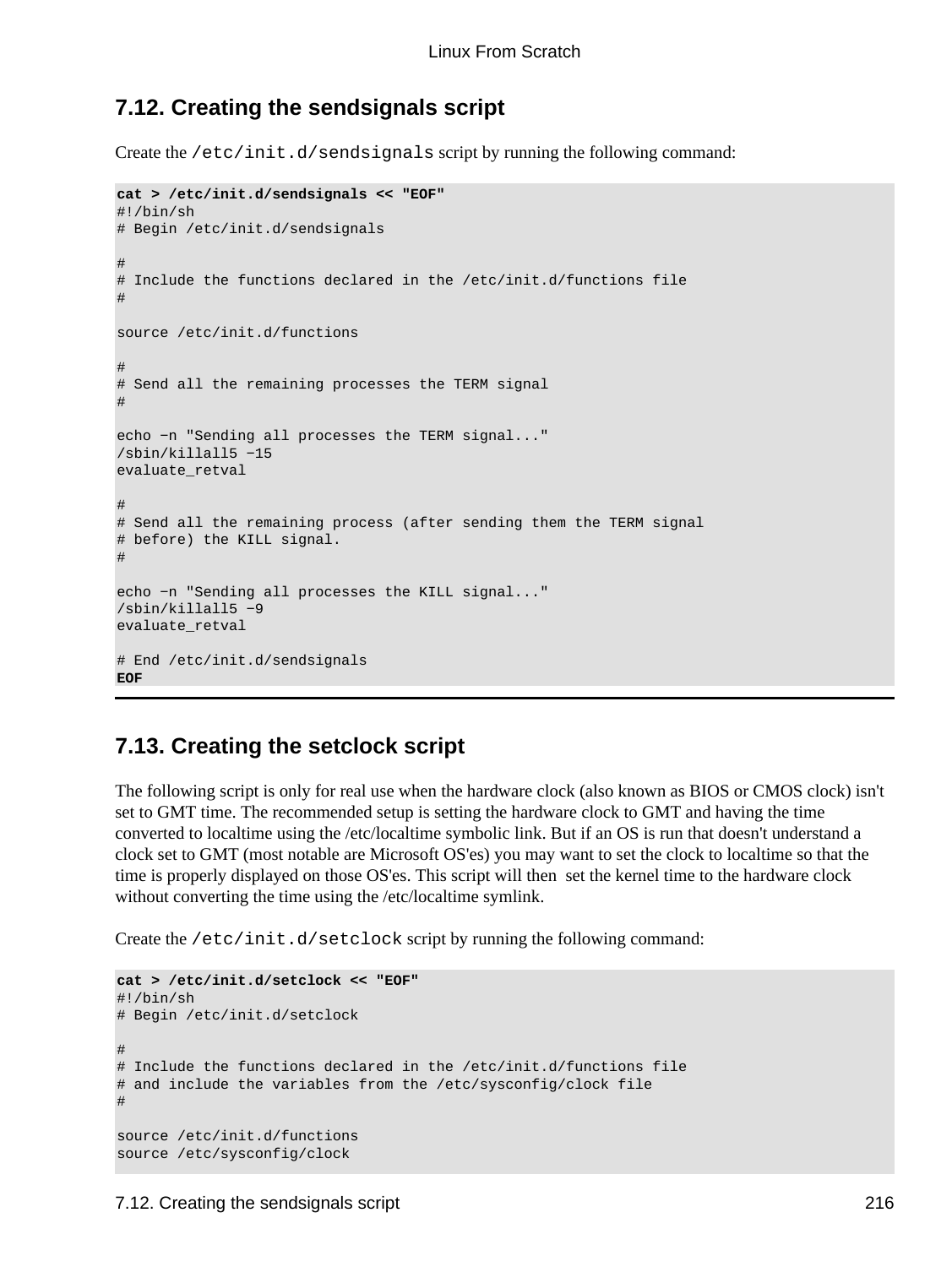```
#
# Right now we want to set the kernel clock according to the hardware
# clock, so we use the −hctosys parameter.
#
CLOCKPARAMS="−−hctosys"
#
# If the UTC variable is set in the /etc/sysconfig/clock file, add the
# −u parameter as well which tells hwclock that the hardware clock is
# set to UTC time instead of local time.
#
case "$UTC" in
               yes|true|1)
                              CLOCKPARAMS="$CLOCKPARAMS −−utc"
\mathcal{L}^{\mathcal{L}}_{\mathcal{L}} ; \mathcal{L}^{\mathcal{L}}_{\mathcal{L}} ; \mathcal{L}^{\mathcal{L}}_{\mathcal{L}} ; \mathcal{L}^{\mathcal{L}}_{\mathcal{L}} ; \mathcal{L}^{\mathcal{L}}_{\mathcal{L}} ; \mathcal{L}^{\mathcal{L}}_{\mathcal{L}} no|false|0)
                              CLOCKPARAMS="$CLOCKPARAMS −−localtime"
\mathcal{L}^{\mathcal{L}}_{\mathcal{L}} ; \mathcal{L}^{\mathcal{L}}_{\mathcal{L}} ; \mathcal{L}^{\mathcal{L}}_{\mathcal{L}} ; \mathcal{L}^{\mathcal{L}}_{\mathcal{L}} ; \mathcal{L}^{\mathcal{L}}_{\mathcal{L}} ; \mathcal{L}^{\mathcal{L}}_{\mathcal{L}}esac
echo −n "Setting clock..."
/sbin/hwclock $CLOCKPARAMS
evaluate_retval
# End /etc/init.d/setclock
EOF
```
#### **7.13.1. Creating the /etc/sysconfig/clock file**

If you want to use this script on your system even if the hardware clock is set to GMT, then the UTC variable below has to be changed to the value of *1*.

Create a new file /etc/sysconfig/clock by running the following:

```
cat > /etc/sysconfig/clock << "EOF"
# Begin /etc/sysconfig/clock
UTC=0
# End /etc/sysconfig/clock
EOF
```
Now, you may want to take a look at a very good hint explaining how we deal with time on LFS at <http://hints.linuxfromscratch.org/hints/time.txt>. It explains issues such as timezones, UTC, and the TZ environment variable.

## **7.14. Creating the sysklogd script**

Create the /etc/init.d/sysklogd script by running the following command:

```
cat > /etc/init.d/sysklogd << "EOF"
```
7.13.1. Creating the /etc/sysconfig/clock file 217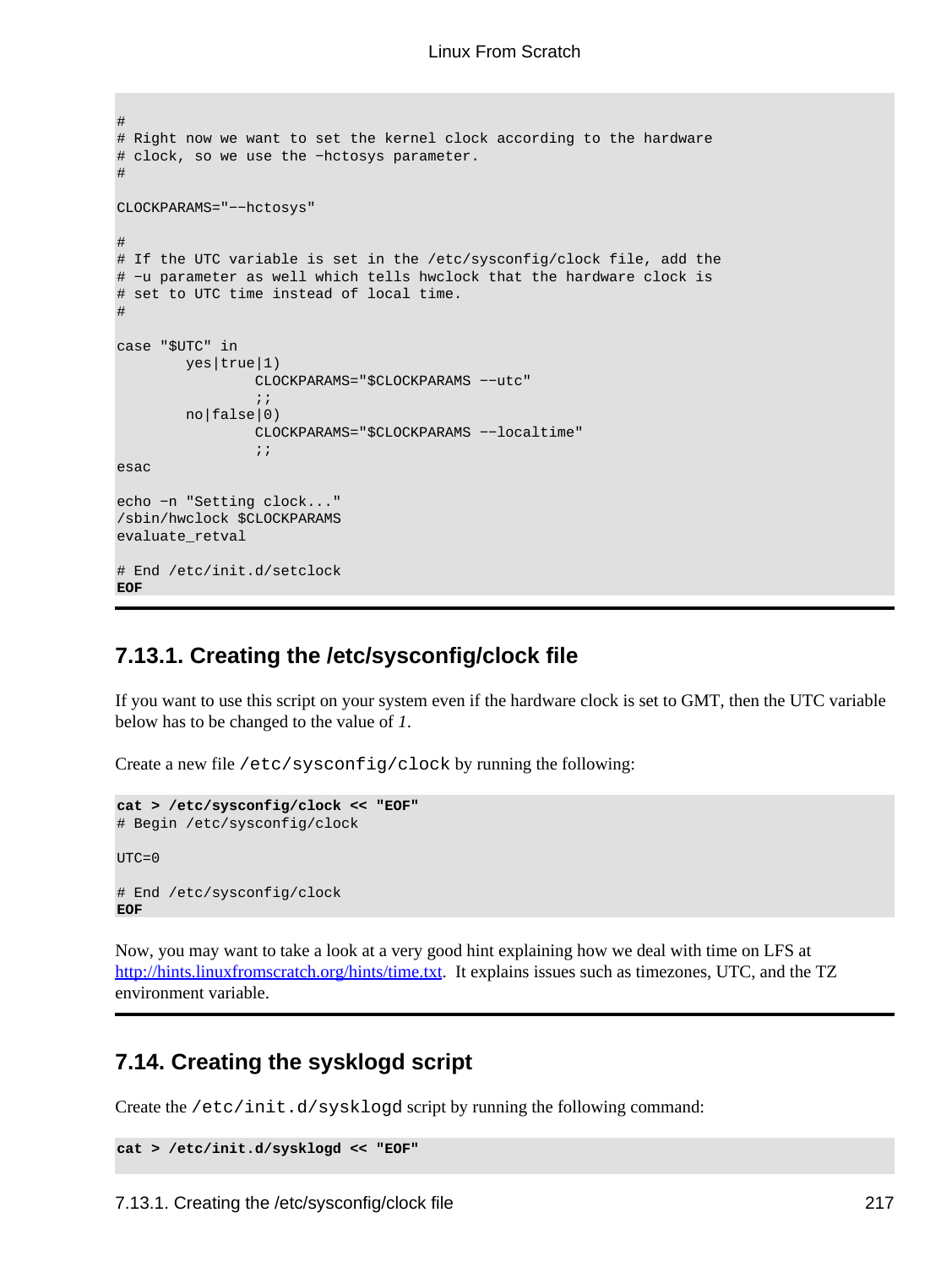```
#!/bin/sh
# Begin /etc/init.d/sysklogd
#
# Include the functions declared in the /etc/init.d/functions file
#
source /etc/init.d/functions
case "$1" in
           start)
                      echo −n "Starting system log daemon..."
                      loadproc /usr/sbin/syslogd −m 0
                      echo −n "Starting kernel log daemon..."
                      loadproc /usr/sbin/klogd
                      ;;
           stop)
                      echo −n "Stopping kernel log daemon..."
                      killproc klogd
                      echo −n "Stopping system log daemon..."
                      killproc syslogd
                      ;;
           reload)
           echo −n "Reloading system log daemon configuration file..."
                      reloadproc syslogd 1
\mathcal{L}^{\text{max}}_{\text{max}} ; \mathcal{L}^{\text{max}}_{\text{max}} ; \mathcal{L}^{\text{max}}_{\text{max}} restart)
                      $0 stop
                      /usr/bin/sleep 1
                      $0 start
                      ;;
           status)
                      statusproc /usr/sbin/syslogd
                      statusproc /usr/sbin/klogd
\mathcal{L}^{\text{max}}_{\text{max}} ; \mathcal{L}^{\text{max}}_{\text{max}} ; \mathcal{L}^{\text{max}}_{\text{max}} *)
                      echo "Usage: $0 {start|stop|reload|restart|status}"
                      exit 1
                      ;;
esac
# End /etc/init.d/sysklogd
EOF
```
## **7.15. Creating the template script**

Create the /etc/init.d/template script by running the following command:

```
cat > /etc/init.d/template << "EOF"
#!/bin/sh
# Begin /etc/init.d/
```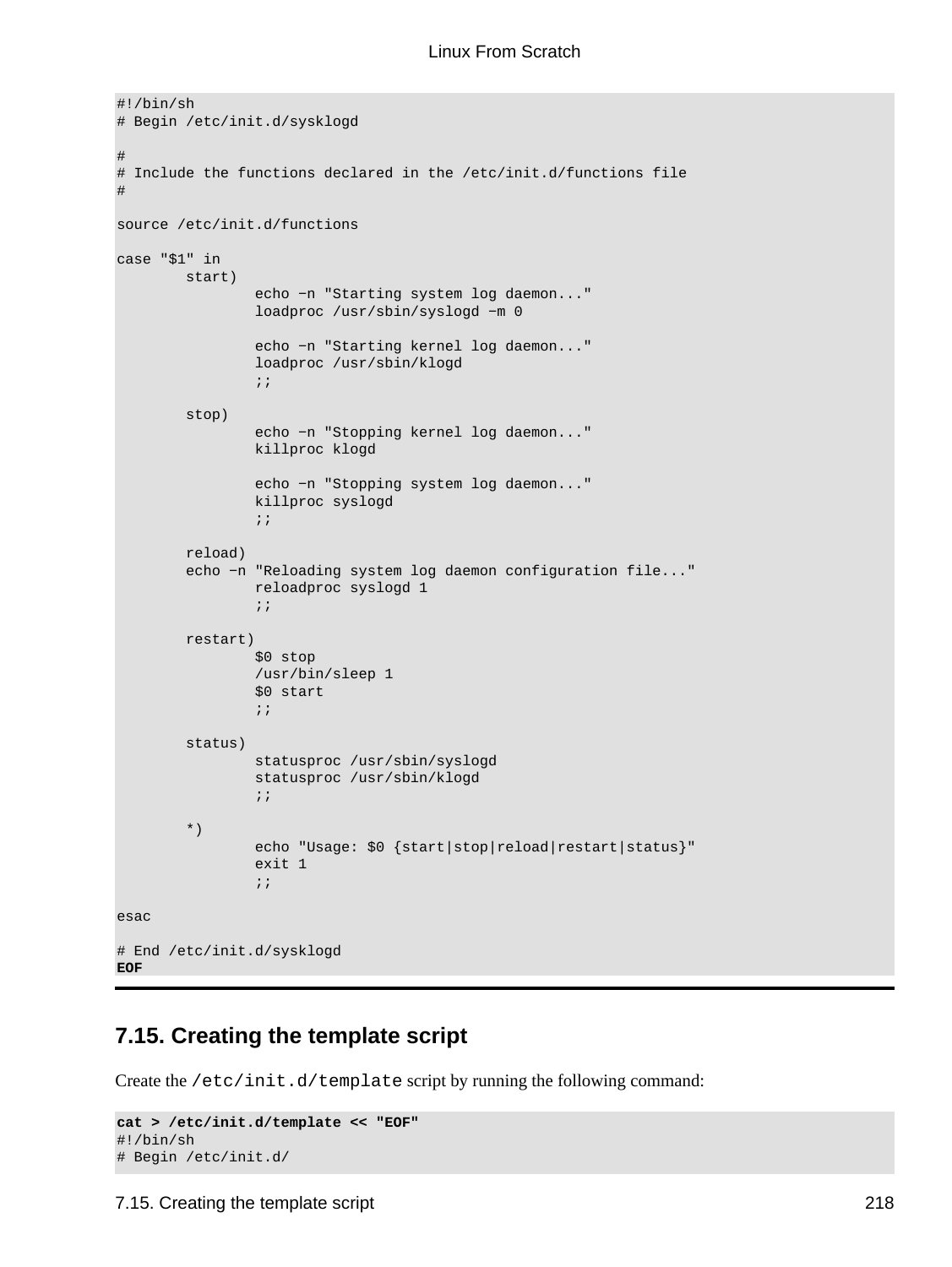```
#
# Include the functions declared in the /etc/init.d/functions file
#
source /etc/init.d/functions
case "$1" in
           start)
                      echo −n "Starting ..."
                      loadproc
                      ;;
           stop)
                      echo −n "Stopping ..."
                      killproc
                      ;;
           reload)
                      echo −n "Reloading ..."
                      reloadproc
                      ;;
           restart)
                      $0 stop
                      /usr/bin/sleep 1
                      $0 start
                      ;;
           status)
                      statusproc
                      ;;
            *)
                      echo "Usage: $0 {start|stop|reload|restart|status}"
                      exit 1
\mathcal{L}^{\text{max}}_{\text{max}} ; \mathcal{L}^{\text{max}}_{\text{max}} ; \mathcal{L}^{\text{max}}_{\text{max}}esac
# End /etc/init.d/
EOF
```
## **7.16. Creating the localnet script**

Create the /etc/init.d/localnet script by running the following command:

```
cat > /etc/init.d/localnet << "EOF"
#!/bin/sh 
# Begin /etc/init.d/localnet
#
# Include the functions declared in the /etc/init.d/functions file
# and include the variables from the /etc/sysconfig/network file.
# 
source /etc/init.d/functions
source /etc/sysconfig/network
```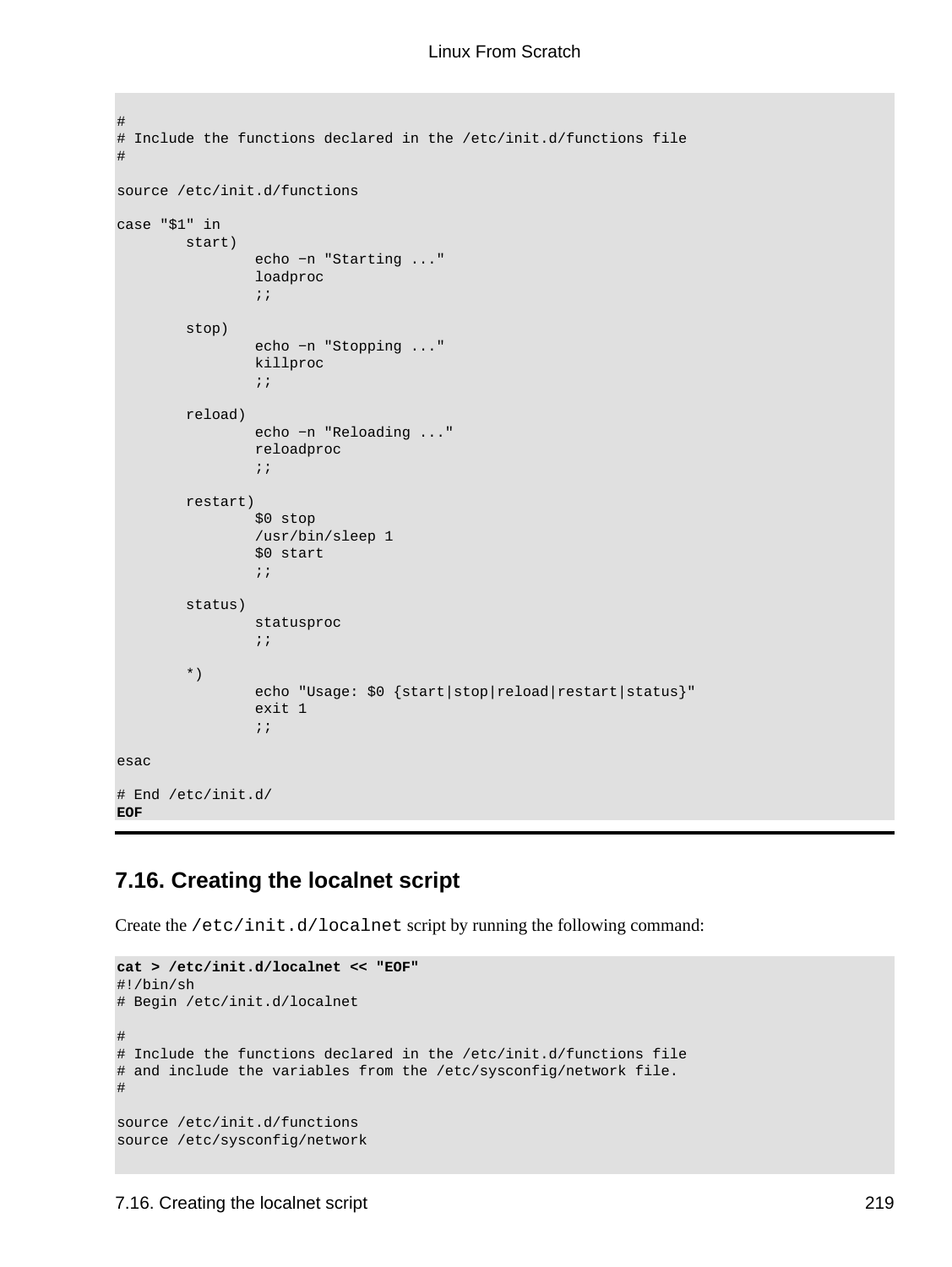```
case "$1" in
              start)
                             echo −n "Bringing up the loopback interface..."
                             /sbin/ifconfig lo 127.0.0.1
                             evaluate_retval
                             echo −n "Setting up hostname..."
                             /bin/hostname $HOSTNAME
                             evaluate_retval
\mathcal{L}^{\text{max}}_{\text{max}} ; \mathcal{L}^{\text{max}}_{\text{max}} ; \mathcal{L}^{\text{max}}_{\text{max}} stop)
                             echo −n "Bringing down the loopback interface..."
                             /sbin/ifconfig lo down
                             evaluate_retval
\mathcal{L}^{\text{max}}_{\text{max}} ; \mathcal{L}^{\text{max}}_{\text{max}} ; \mathcal{L}^{\text{max}}_{\text{max}} restart)
                             $0 stop
                             sleep 1
                             $0 start
\mathcal{L}^{\text{max}}_{\text{max}} ; \mathcal{L}^{\text{max}}_{\text{max}} ; \mathcal{L}^{\text{max}}_{\text{max}} *)
                             echo "Usage: $0: {start|stop|restart}"
                             exit 1
                             ;;
esac
# End /etc/init.d/localnet
EOF
```
#### **7.17. Creating the /etc/sysconfig/network file**

A new file /etc/sysconfig/network is created and the hostname is put in it by running:

**echo "HOSTNAME=lfs" > /etc/sysconfig/network**

"lfs" needs to be replaced with the name the computer is to be called. You should not enter the FQDN (Fully Qualified Domain Name) here. That information will be put in the  $/etc/$  hosts file later.

# **7.18. Creating the /etc/hosts file**

If a network card is to be configured, you have to decide on the IP−address, FQDN and possible aliases for use in the /etc/hosts file. An example is:

```
<my−IP> myhost.mydomain.org aliases
```
You should made sure that the IP−address is in the private network IP−address range. Valid ranges are:

 Class Networks A 10.0.0.0 B 172.16.0.0 through 172.31.0.0 C 192.168.0.0 through 192.168.255.0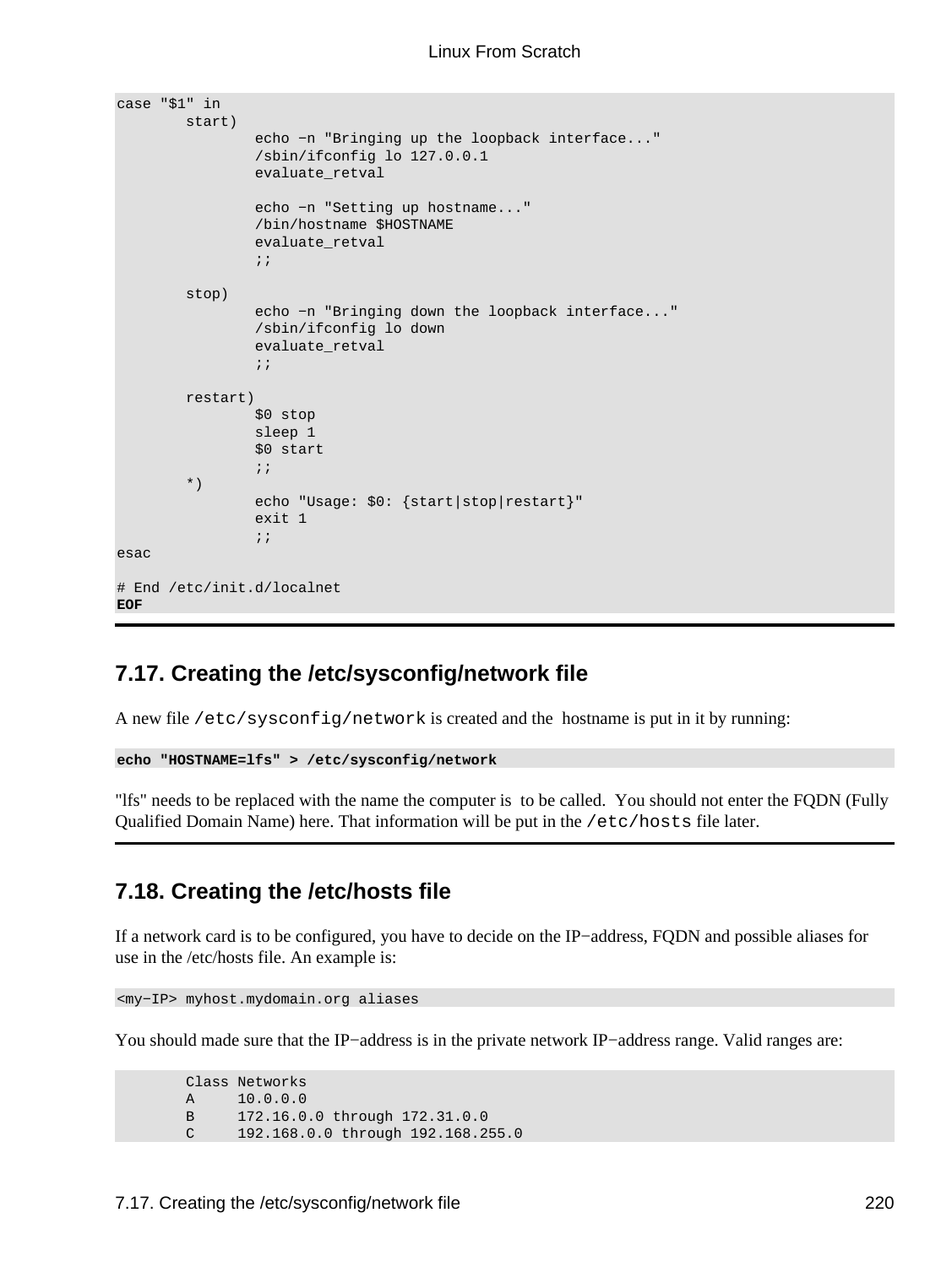A valid IP address could be 192.168.1.1. A valid FQDN for this IP could be www.linuxfromscratch.org

If you aren't going to use a network card, you still need to come up with a FQDN. This is necessary for programs like Sendmail to operate correctly (in fact; Sendmail won't run when it can't determine the FQDN).

If a network card is not going to be configured, a new file /etc/hosts is created by running:

```
cat > /etc/hosts << "EOF"
# Begin /etc/hosts (no network card version)
127.0.0.1 www.mydomain.com <value of HOSTNAME> localhost
# End /etc/hosts (no network card version)
EOF
```
If a network card is to be configured, a new file /etc/hosts is created by running:

```
cat > /etc/hosts << "EOF"
# Begin /etc/hosts (network card version)
127.0.0.1 localhost.localdomain localhost
192.168.1.1 www.mydomain.org <value of HOSTNAME>
# End /etc/hosts (network card version)
EOF
```
Of course, the 192.168.1.1 and www.mydomain.org have to be changed to your liking (or requirements if assigned an IP−address by a network/system administrator and this machine is planned to be connected to that network).

#### **7.19. Creating the ethnet script**

This section only applies if a user is going to configure a network card. If not, this section can be skipped.

Create the /etc/init.d/ethnet script by running the following command:

```
cat > /etc/init.d/ethnet << "EOF"
#!/bin/sh
# Begin /etc/init.d/ethnet
#
# Main script by Gerard Beekmans − gerard@linuxfromscratch.org
# GATEWAY check by Jean−François Le Ray − jfleray@club−internet.fr
# "Specify which IF to use to reach default GATEWAY" by 
# Graham Cantin − gcantin@pacbell.net
#
#
# Include the functions declared in the /etc/init.d/functions file
# and the variables from the /etc/sysconfig/network file.
#
source /etc/init.d/functions
source /etc/sysconfig/network
case "$1" in
```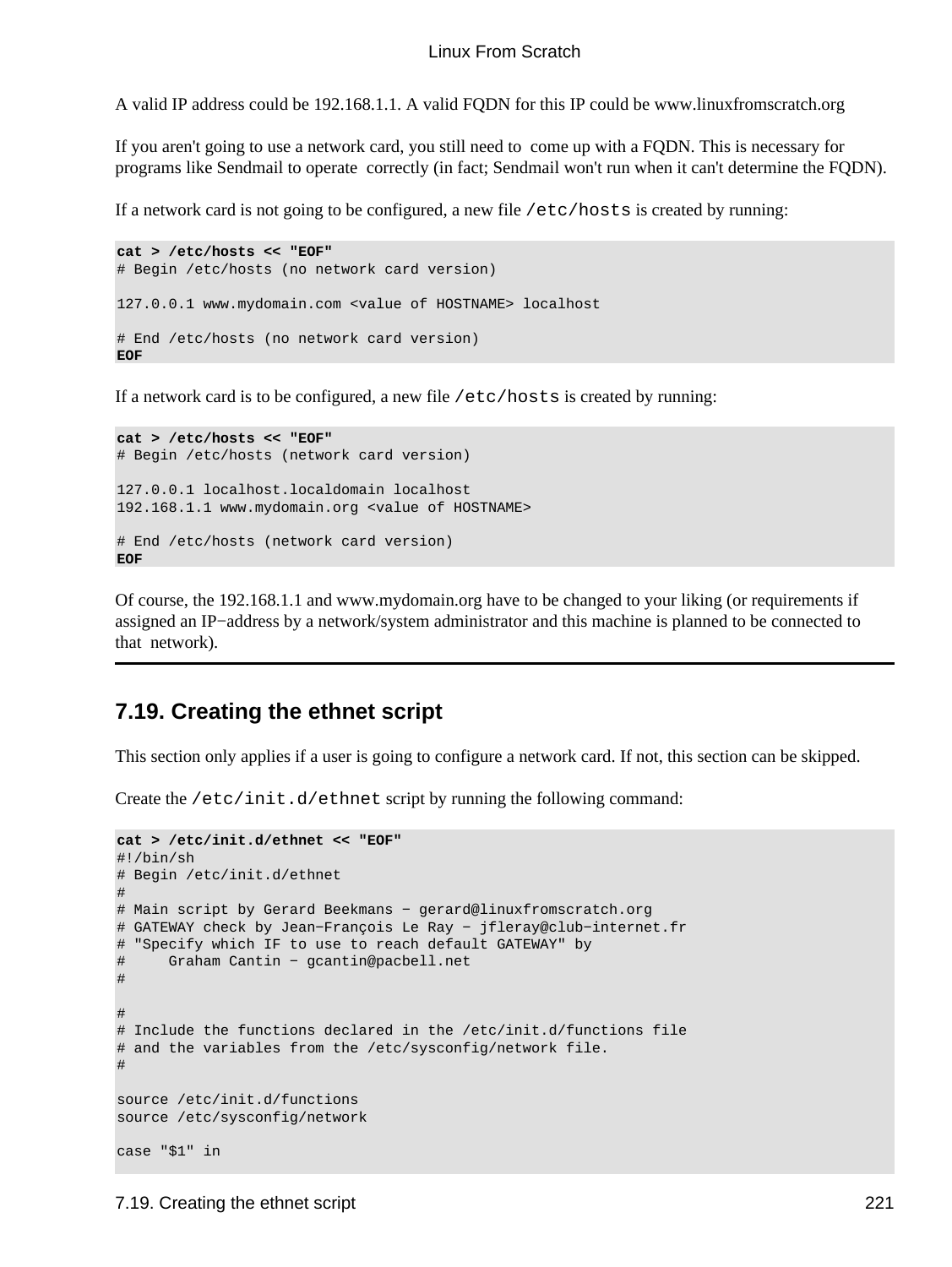```
 start)
#
# Obtain all the network card configuration files
#
          for interface in $(/bin/ls /etc/sysconfig/nic−config/ifcfg* | \
              grep −v ifcfg−lo)
          do
#
# Load the variables from that file
#
              source $interface
#
# If the ONBOOT variable is set to yes, process this file and bring the
# interface up.
#
              if [ "$ONBOOT" == yes ]
              then
                   echo −n "Bringing up the $DEVICE interface..."
                   /sbin/ifconfig $DEVICE $IP broadcast $BROADCAST \
                       netmask $NETMASK
                   evaluate_retval
              fi
          done
#
# If the /etc/sysconfig/network file contains a GATEWAY variable, set
# the default gateway and the interface through which the default
# gateway can be reached.
#
              if [ "$GATEWAY" != "" ]; then
                   echo −n "Setting up routing for $GATEWAY_IF interface..."
                   /sbin/route add default gateway $GATEWAY \
                            metric 1 dev $GATEWAY_IF
                   evaluate_retval
              fi
\mathcal{L}^{\text{max}}_{\text{max}} ; \mathcal{L}^{\text{max}}_{\text{max}} ; \mathcal{L}^{\text{max}}_{\text{max}} stop)
#
# Obtain all the network card configuration files
#
          for interface in $(/bin/ls /etc/sysconfig/nic−config/ifcfg* | \
              grep −v ifcfg−lo)
          do
#
# Load the variables from that file
#
              source $interface
#
# If the ONBOOT variable is set, process the file and bring the
# interface down
#
              if [ $ONBOOT == yes ]
```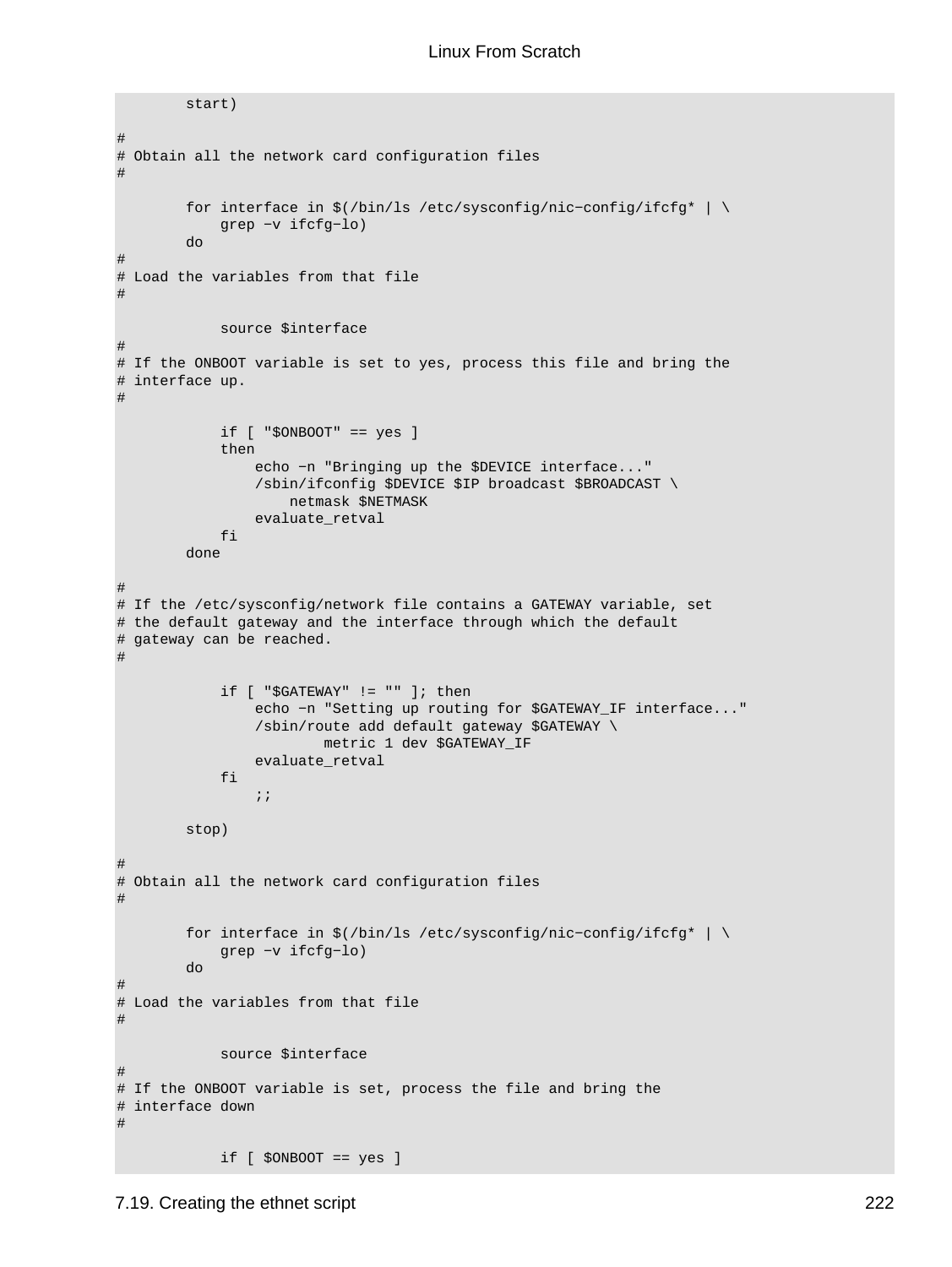```
 then
                                    echo −n "Bringing down the $DEVICE interface..."
                                    /sbin/ifconfig $DEVICE down
                                    evaluate_retval
                           fi
                  done
\mathcal{L}^{\text{max}}_{\text{max}} ; \mathcal{L}^{\text{max}}_{\text{max}} ; \mathcal{L}^{\text{max}}_{\text{max}} restart)
                                    $0 stop
                                    sleep 1
                                    $0 start
\mathcal{L}^{\text{max}}_{\text{max}} ; \mathcal{L}^{\text{max}}_{\text{max}} ; \mathcal{L}^{\text{max}}_{\text{max}} *)
                                    echo "Usage: $0 {start|stop|restart}"
                                    exit 1
\mathcal{L}^{\text{max}}_{\text{max}} ; \mathcal{L}^{\text{max}}_{\text{max}} ; \mathcal{L}^{\text{max}}_{\text{max}}esac
# End /etc/init.d/ethnet
EOF
```
#### **7.19.1. Adding default gateway to /etc/sysconfig/network**

If a default gateway is required to be setup, the following command does that:

```
cat >> /etc/sysconfig/network << "EOF"
GATEWAY=192.168.1.2
GATEWAY_IF=eth0
EOF
```
GATEWAY and GATEWAY\_IF need to be changed to match the network setup. GATEWAY contains the address of the default gateway, and GATEWAY\_IF contains the network interface through which that default gateway can be reached.

#### **7.19.2. Creating NIC configuration files**

Which interfaces are brought up and down by the ethnet script depends on the files in the /etc/sysconfig/nic−config directory. This directory should contain files in the form of ifcfg−x where x is an identification number (or whatever a user named it).

First the nic−config directory is created by running:

```
mkdir /etc/sysconfig/nic−config
```
Now, new files are created in that directory containing the following. The following command creates a sample file ifcfg−eth0:

```
cat > /etc/sysconfig/nic−config/ifcfg−eth0 << "EOF"
ONBOOT=yes
DEVICE=eth0
IP=192.168.1.1
NETMASK=255.255.255.0
```
7.19.1. Adding default gateway to /etc/sysconfig/network 223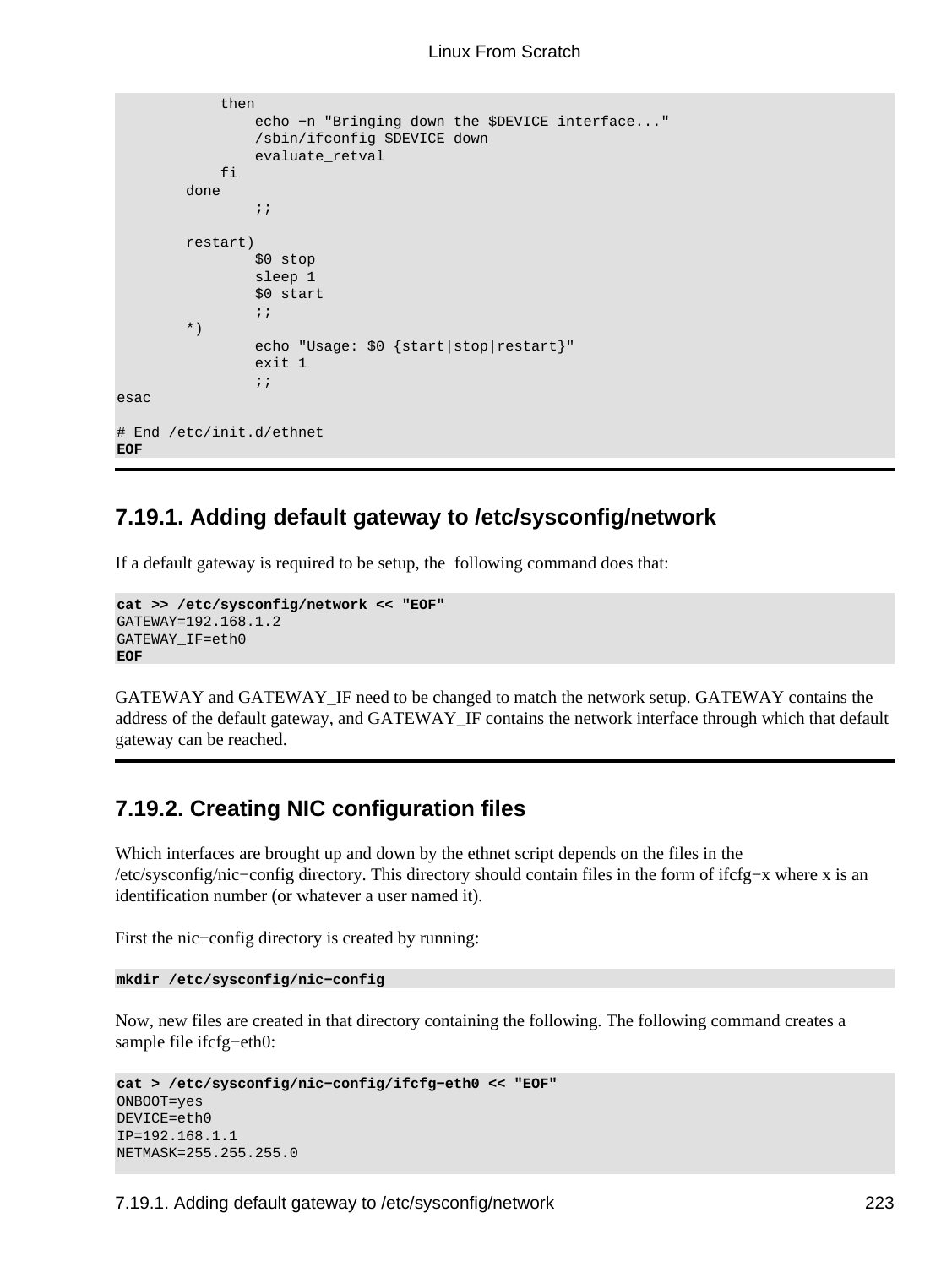```
BROADCAST=192.168.1.255
EOF
```
Of course, the values of those four variables have to be changed in every file to match the proper setup. Usually NETMASK and BROADCAST will remain the same, just the DEVICE and IP variables will change per network interface. If the ONBOOT variable is set to yes, the ethnet script will bring it up during boot up of the system. If set to anything else but yes it will be ignored by the ethnet script and thus not brought up.

## **7.20. Setting up symlinks and permissions**

These files get the proper permissions and the necessary symlinks are created by running the following commands. If you didn't create the loadkeys and/or setclock scripts, make sure not to type them in the commands below.

A note of caution: all the symlinks (that start with an S or K) have to be of the form Sxxxname where xxx are three digits denoting the order in which the script is executed (the lower the number the sooner it's executed). If you feel a need to use less than three digits, make sure you pad with extra zero's at the beginning. This means, don't use S20mydaemon, but S020mydaemon. And don't use K2otherdaemon, but K002otherdaemon.

```
cd /etc/init.d &&
chmod 754 rc rcS functions checkfs halt loadkeys mountfs reboot &&
chmod 754 sendsignals setclock sysklogd template &&
chmod 754 localnet ethnet &&
cd ../rc0.d &&
ln −sf ../init.d/ethnet K800ethnet &&
ln −sf ../init.d/sysklogd K900sysklogd &&
ln −sf ../init.d/sendsignals S800sendsignals &&
ln −sf ../init.d/mountfs S900mountfs &&
ln −sf ../init.d/halt S999halt &&
cd ../rc6.d &&
ln −sf ../init.d/ethnet K800ethnet &&
ln −sf ../init.d/sysklogd K900sysklogd &&
ln −sf ../init.d/sendsignals S800sendsignals &&
ln −sf ../init.d/mountfs S900mountfs &&
ln −sf ../init.d/reboot S999reboot &&
cd ../rcS.d &&
ln −sf ../init.d/localnet S100localnet &&
ln −sf ../init.d/checkfs S200checkfs &&
ln −sf ../init.d/mountfs S300mountfs &&
ln −sf ../init.d/setclock S400setclock &&
ln −sf ../init.d/loadkeys S500loadkeys &&
cd ../rc1.d &&
ln −sf ../init.d/ethnet K800ethnet &&
ln −sf ../init.d/sysklogd K900sysklogd &&
cd ../rc2.d &&
ln −sf ../init.d/sysklogd S100sysklogd &&
ln −sf ../init.d/ethnet K800ethnet &&
cd ../rc3.d &&
ln −sf ../init.d/sysklogd S100sysklogd &&
ln −sf ../init.d/ethnet S200ethnet &&
cd ../rc4.d &&
ln −sf ../init.d/sysklogd S100sysklogd &&
ln −sf ../init.d/ethnet S200ethnet &&
cd ../rc5.d &&
ln −sf ../init.d/sysklogd S100sysklogd &&
ln −sf ../init.d/ethnet S200ethnet
```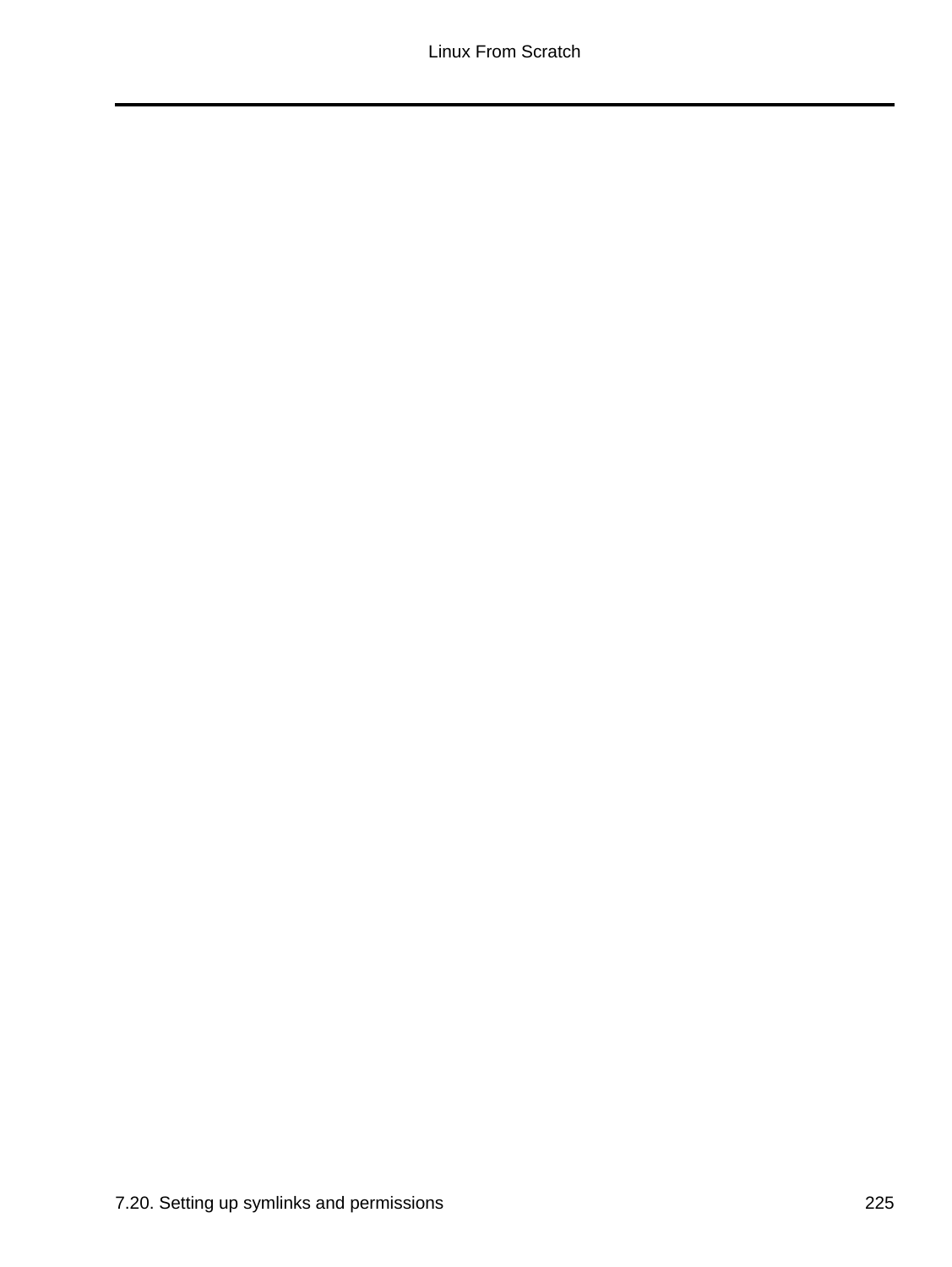# **Chapter 8. Making the LFS system bootable**

#### **8.1. Introduction**

This chapter will make LFS bootable. This chapter deals with creating a new fstab file, building a new kernel for the new LFS system and adding the proper entries to LILO so that the LFS system can be selected for booting at the LILO: prompt.

## **8.2. Creating the /etc/fstab file**

In order for certain programs to be able to determine where certain partitions are supposed to be mounted by default, the /etc/fstab file is used. Create a new file /etc/fstab containing the following:

```
cat > /etc/fstab << "EOF"
# Begin /etc/fstab
# location of filesystem mount point fs−type options
/dev/*LFS−partition device* / *fs−type* defaults 1 1
/dev/*swap−partition device* swap swap defaults 0 0
proc /proc proc defaults 0 0
# End /etc/fstab
EOF
```
**\*LFS−partition device\***, **\*swap−partition device\*** and **\*fs−type\*** have to be replaced with the appropriate values (/dev/hda2, /dev/hda5 and reiserfs for example).

When adding a reiserfs partition, the **1 1** at the end of the line should be replaced with **0 0**.

For more information on the various fields which are in the fstab file, see **man 5 fstab**.

There are other lines which you may consider adding to your fstab file. One example is the line which you must have if you are using devpts:

devpts /dev/pts devpts gid=4,mode=620 0 0

Another example is a line to use if you intend to use USB devices:

usbdevfs /proc/bus/usb usbdevfs defaults 0 0

Both of these options will only work if you have the relevant support compiled into your kernel.

#### **8.3. Installing a kernel**

Estimated build time: Depends on options selected Estimated required disk space: Depends on options selected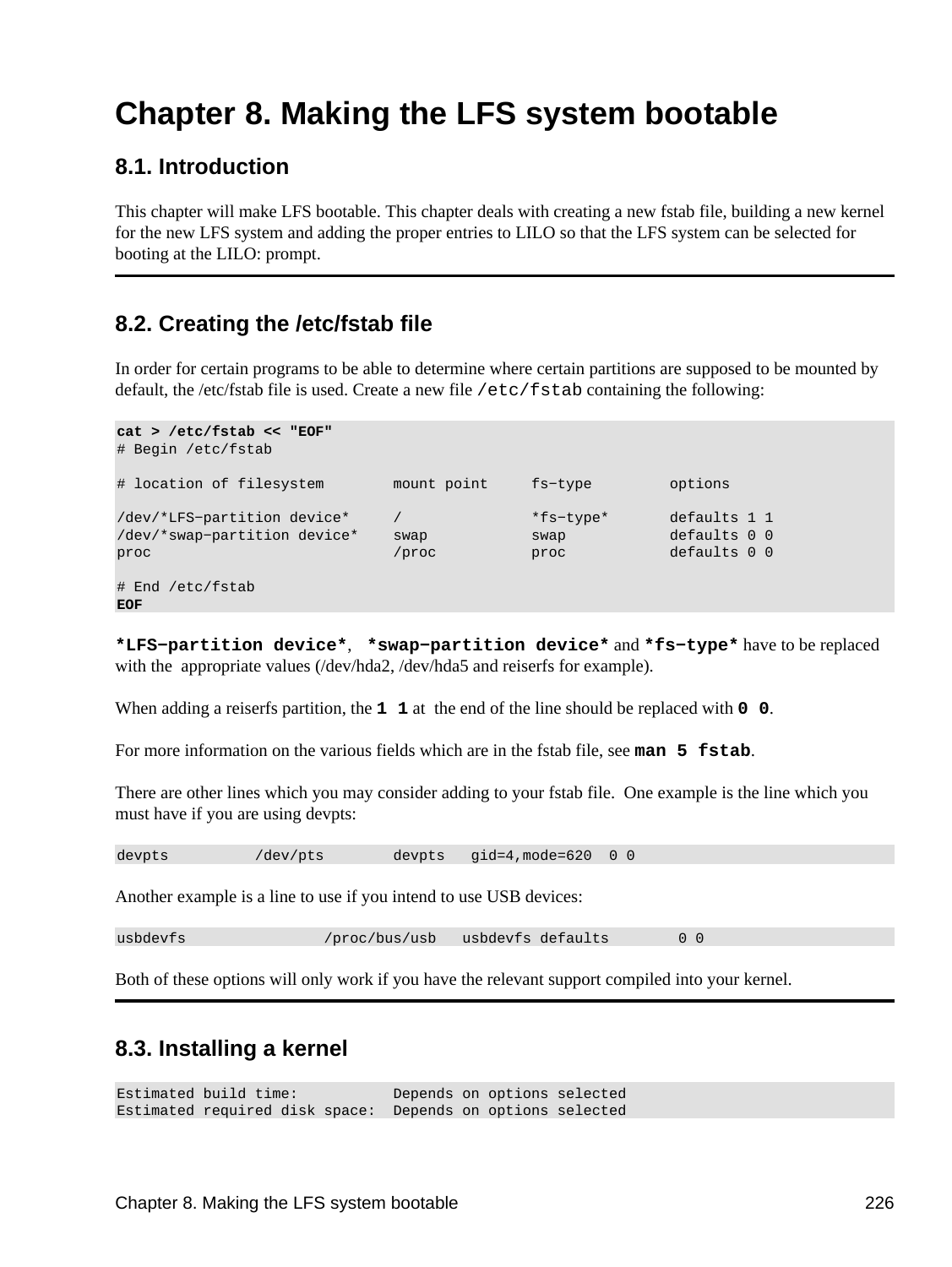Building the kernel involves a few steps: configuring it and compiling it. There are a few ways to configure the kernel. If you don't like the way this book does it, read the README that comes with the kernel source tree, and find out what the other options are.

Something you could do, is take the .config file from your host distribution's kernel source tree and copy it to \$LFS/usr/src/linux. This way you don't have to configure the entire kernel from scratch and can use your current values. If you choose to do this, first run the make mrproper command below, then copy the .config file over, then run make menuconfig (make oldconfig may be better in some situations. See the README file for more details when to use make oldconfig).

The following commands are run to build the kernel:

```
cd /usr/src/linux &&
make mrproper &&
make menuconfig &&
make dep &&
make bzImage &&
make modules &&
make modules_install &&
cp arch/i386/boot/bzImage /boot/lfskernel &&
cp System.map /boot
```
Note: the arch/i386/boot/bzImage path may vary on different platforms.

## **8.3.1. Dependencies**

Linux−2.4.8 needs the following to be installed:

sh from the bash package

ar from the binutils package as from the binutils package ld from the binutils package nm from the binutils package objcopy from the binutils package

chown from the fileutils package cp from the fileutils package ln from the fileutils package mkdir from the fileutils package mv from the fileutils package rm from the fileutils package

find from the findutils package xargs from the findutils package

gcc from the gcc package

grep from the grep package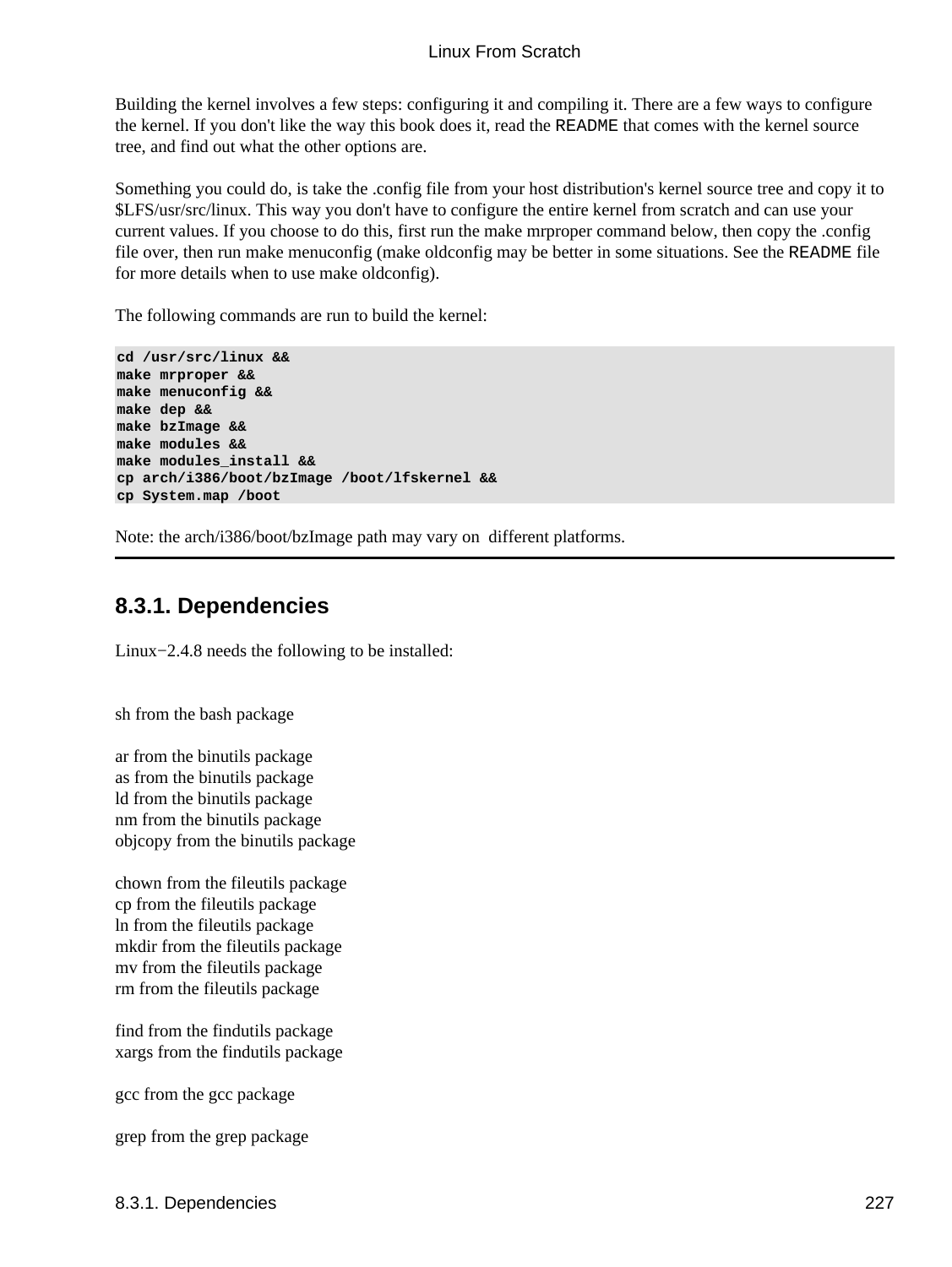make from the make package

awk from the mawk package

depmod from the modutils package genksyms from the modutils package

hostname from the net−tools package

sed from the sed package

basename from the sh−utils package date from the sh−utils package expr from the sh−utils package pwd from the sh−utils package uname from the sh−utils package whoami from the sh−utils package yes from the sh−utils package

cat from the textutils package md5sum from the textutils package sort from the textutils package tail from the textutils package touch from the textutils package tr from the textutils package

# **8.4. Making the LFS system bootable**

In order to be able to boot the LFS system, we need to update our bootloader. We're assuming that your host system is using Lilo (since that's the most commonly used boot loader at the moment).

We will not be running the lilo program inside chroot. Running lilo inside chroot can have fatal side−effects which render your MBR useless and you'd need a boot disk to be able to start any Linux system (either the host system or the LFS system).

First we'll exit chroot and copy the lfskernel file to the host system:

```
logout
cp $LFS/boot/lfskernel /boot
```
The next step is adding an entry to /etc/lilo.conf so that we can choose LFS when booting the computer:

```
cat >> /etc/lilo.conf << "EOF"
image=/boot/lfskernel
        label=lfs
        root=<partition>
        read−only
EOF
```
<partition> must be replaced with the LFS partition's designation.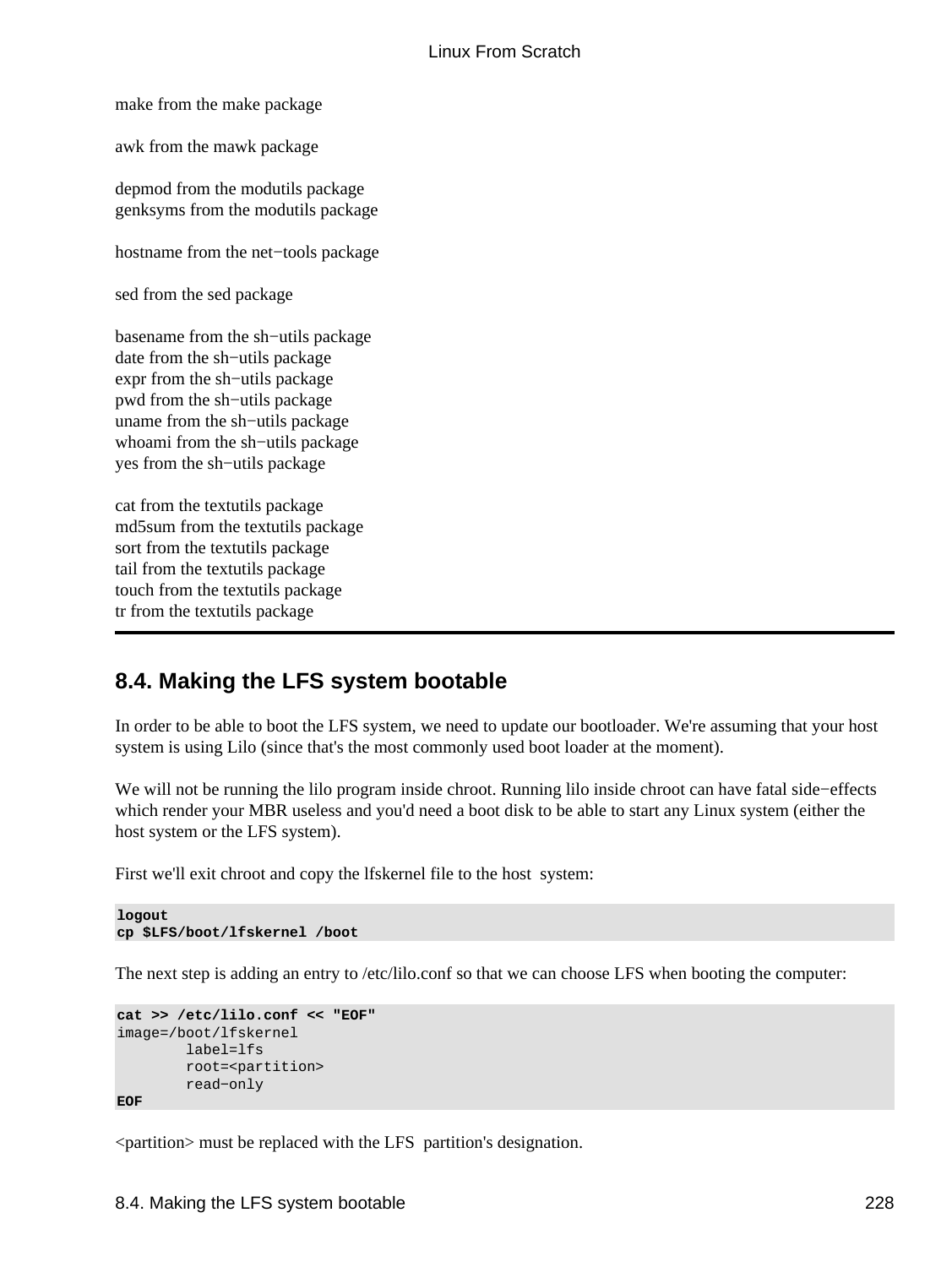Also note that if you are using reiserfs for your root partition, the line **read−only** should be changed to **read−write**.

Now, update the boot loader by running:

**/sbin/lilo**

The last step is synchronizing the host system's lilo configuration files with the LFS system's:

```
cp /etc/lilo.conf $LFS/etc &&
cp <kernel images> $LFS/boot
```
To find out which kernel images files are being used, look at the /etc/lilo.conf file and look for the lines starting with *image=*. If your host system has kernel files in other places than the /boot directory, make sure you update the paths in the \$LFS/etc/lilo.conf file so that it does look for them in the /boot directory.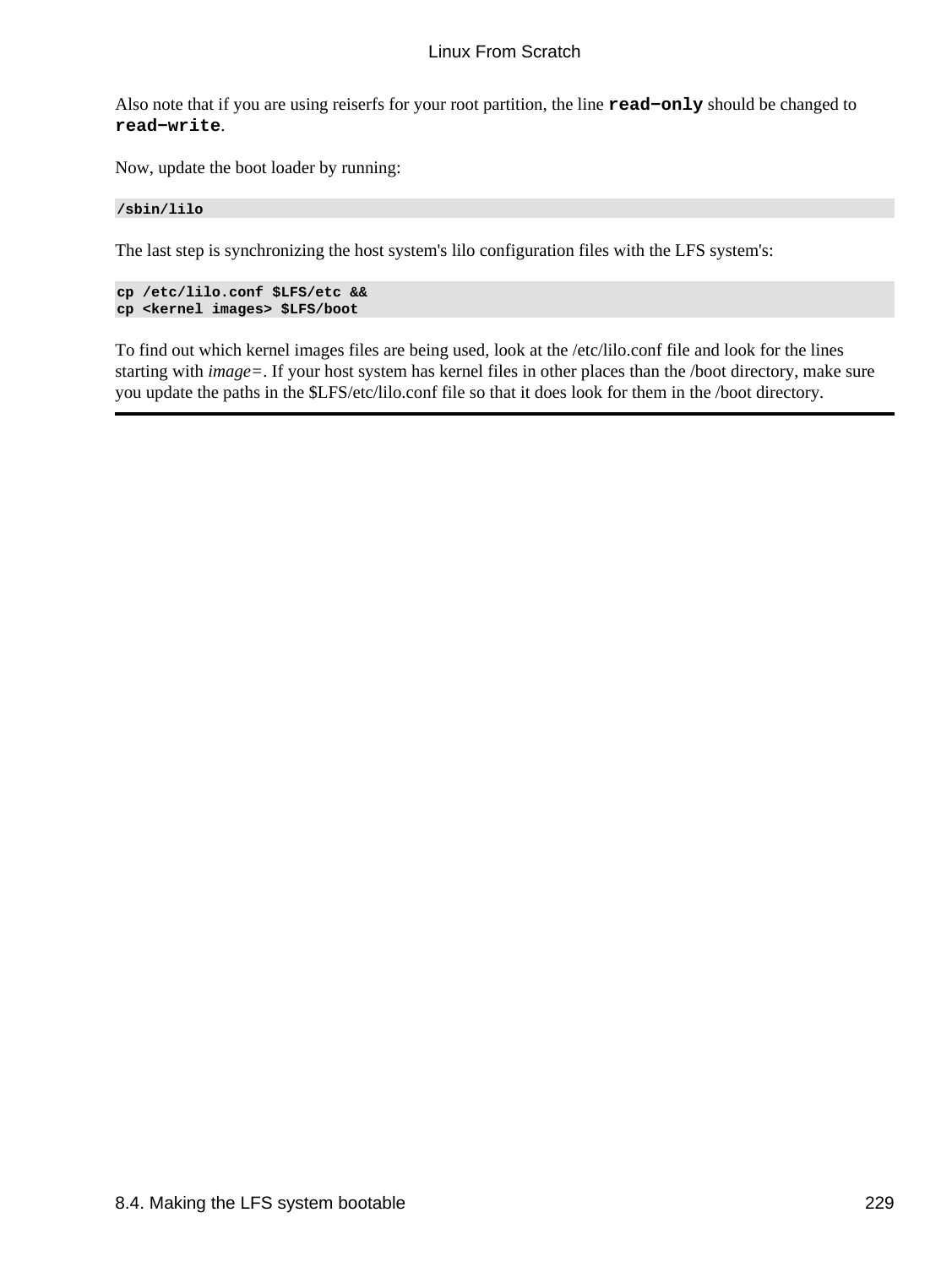# **Chapter 9. The End**

## **9.1. The End**

Well done! You have finished installing your LFS system. It may have been a long process but it was well worth it. We wish you a lot of fun with your new shiny custom built Linux system.

Now would be a good time to strip all debug symbols from the binaries on your LFS system. If you are not a programmer and don't plan on debugging your software, then you will be happy to know that you can reclaim a few tens of megs by removing debug symbols. This process causes no inconvenience other than not being able to debug the software fully anymore, which is not an issue if you don't know how to debug.

Disclaimer: 98% of the people who use the command mentioned below don't experience any problems. But do make a backup of your LFS system before you run this command. There's a slight chance it may backfire on you and render your system unusable (mostly by destroying your kernel modules and dynamic & shared libraries). This is more often caused by typo's than by a problem with the command used.

Having said that, the −−strip−debug option we use to strip is quite harmless under normal circumstances. It doesn't strip anything vital from the files. It also is quite safe to use −−strip−all on regular programs (don't use that on libraries − they will be destroyed) but it's not as safe and the space you gain is not all that much. But if you're tight on disk space every little bit helps, so decide yourself. Please refer to the strip man page for other strip options you can use. The general idea is to not run strip on libraries (other than −−strip−debug) just to be on the safe side.

```
find $LFS/{,usr,usr/local}/{bin,sbin,lib} −type f \
    −exec /usr/bin/strip −−strip−debug '{}' ';'
```
It may be a good idea to create the \$LFS/etc/lfs−20010921 file. By having this file it is very easy for you (and for us if you are going to ask for help with something at some point) to find out which LFS version you have installed on your system. This can just be a null−byte file by running:

```
touch $LFS/etc/lfs−20010921
```
Let's reboot into LFS now...

## **9.2. Rebooting the system**

Now that all software has been installed, bootscripts have been created, it's time to reboot the computer. Before we reboot let's unmount \$LFS/proc and the LFS partition itself by running:

```
umount $LFS/proc &&
umount $LFS
```
And you can reboot your system by running something like:

```
/sbin/shutdown −r now
```
At the LILO: prompt make sure that you tell it to boot *lfs* and not the default entry which will boot your host system again.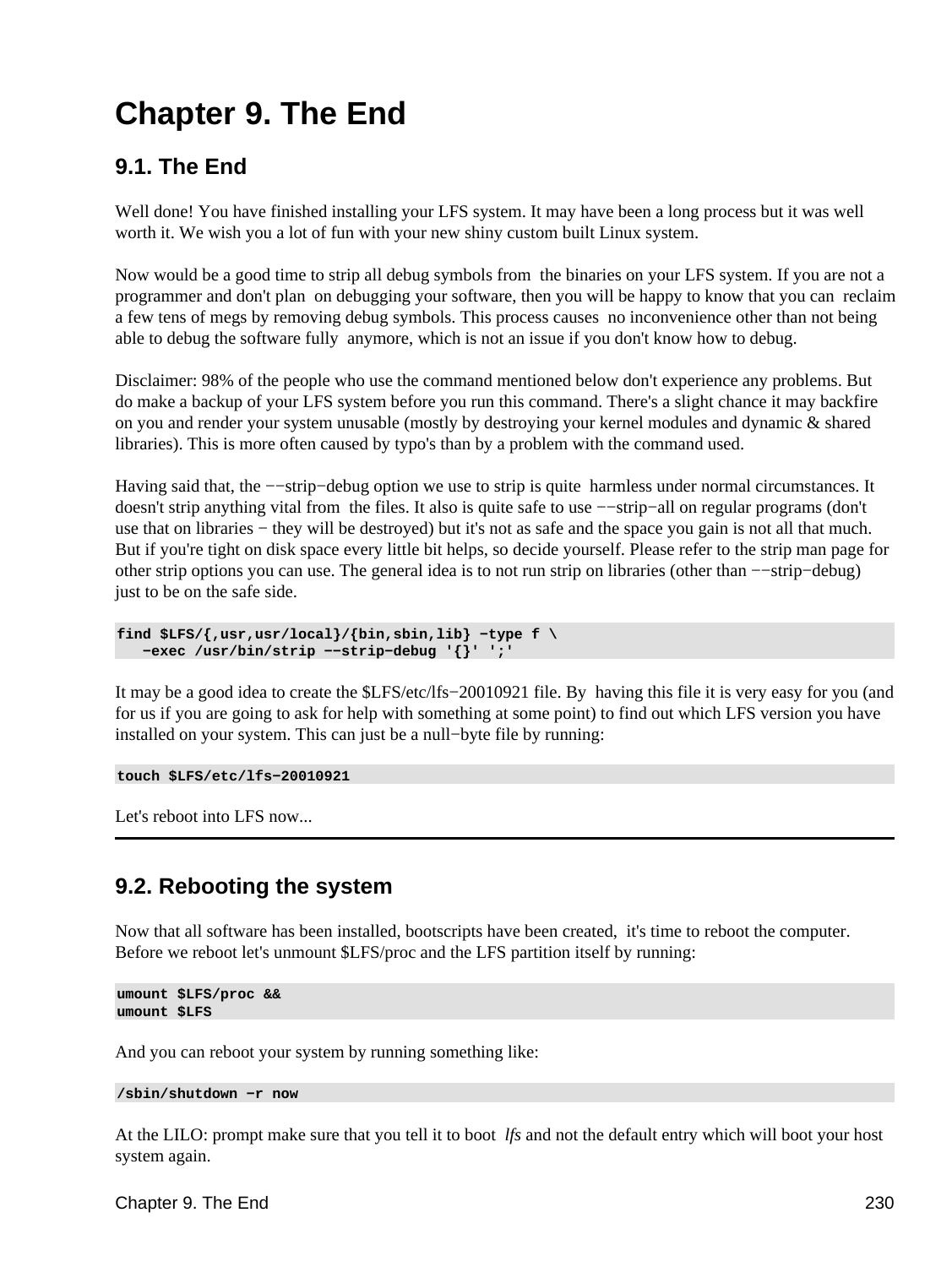After you have rebooted, your LFS system is ready for use and you can start adding your own software.

One final thing you may want to do is run lilo, now that you are booted into LFS. This way you will put the LFS version of LILO in the MBR rather than the one that's there right now from your host system. Depending on how old your host distribution is, the LFS version may have more advanced features you need/could use.

Either way, run the following to make the lilo version installed on LFS active:

#### **/sbin/lilo**

If you are wondering: "Well, where to go now?" you'll be glad to hear that someone has written an LFS hint on the subject at [http://hints.linuxfromscratch.org/hints/afterlfs.txt.](http://hints.linuxfromscratch.org/hints/afterlfs.txt) On a same note, if you are not only newbie to LFS, but also newbie to Linux in general, you may find the newbie hint at <http://hints.linuxfromscratch.org/hints/newbie.txt>very interesting.

Don't forget there are several LFS mailinglists you can subscribe to if you are in need of help, advice, etc. See [Chapter 1 − Mailing lists and archives](#page-29-0) for more information.

Again, we thank you for using the LFS Book and hope you found this book useful and worth your time.

# **III. Part III − Appendixes**

#### *Table of Contents*

*A. [Package descriptions](#page-250-0) A.1. [Introduction](#page-250-0) A.2. [Bash](#page-251-0) A.3. [Binutils](#page-251-0) A.4. [Bzip2](#page-253-0) A.5. [Diffutils](#page-254-0) A.6. [Fileutils](#page-255-0) A.7. [GCC](#page-257-0) A.8. [Grep](#page-258-0) A.9. [Gzip](#page-258-0) A.10. [Linux kernel](#page-260-0) A.11. [Make](#page-260-0) A.12. [Mawk](#page-260-0) A.13. [Patch](#page-261-0) A.14. [Sed](#page-261-0) A.15. [Shellutils](#page-261-0) A.16. [Tar](#page-265-0) A.17. [Texinfo](#page-265-0) A.18. [Textutils](#page-266-0) A.19. [Glibc](#page-269-0) A.20. [MAKEDEV](#page-270-0) A.21. [Man−pages](#page-270-0) A.22. [Findutils](#page-270-0) A.23. [Ncurses](#page-271-0) A.24. [Vim](#page-273-0) A.25. [Bison](#page-274-0)*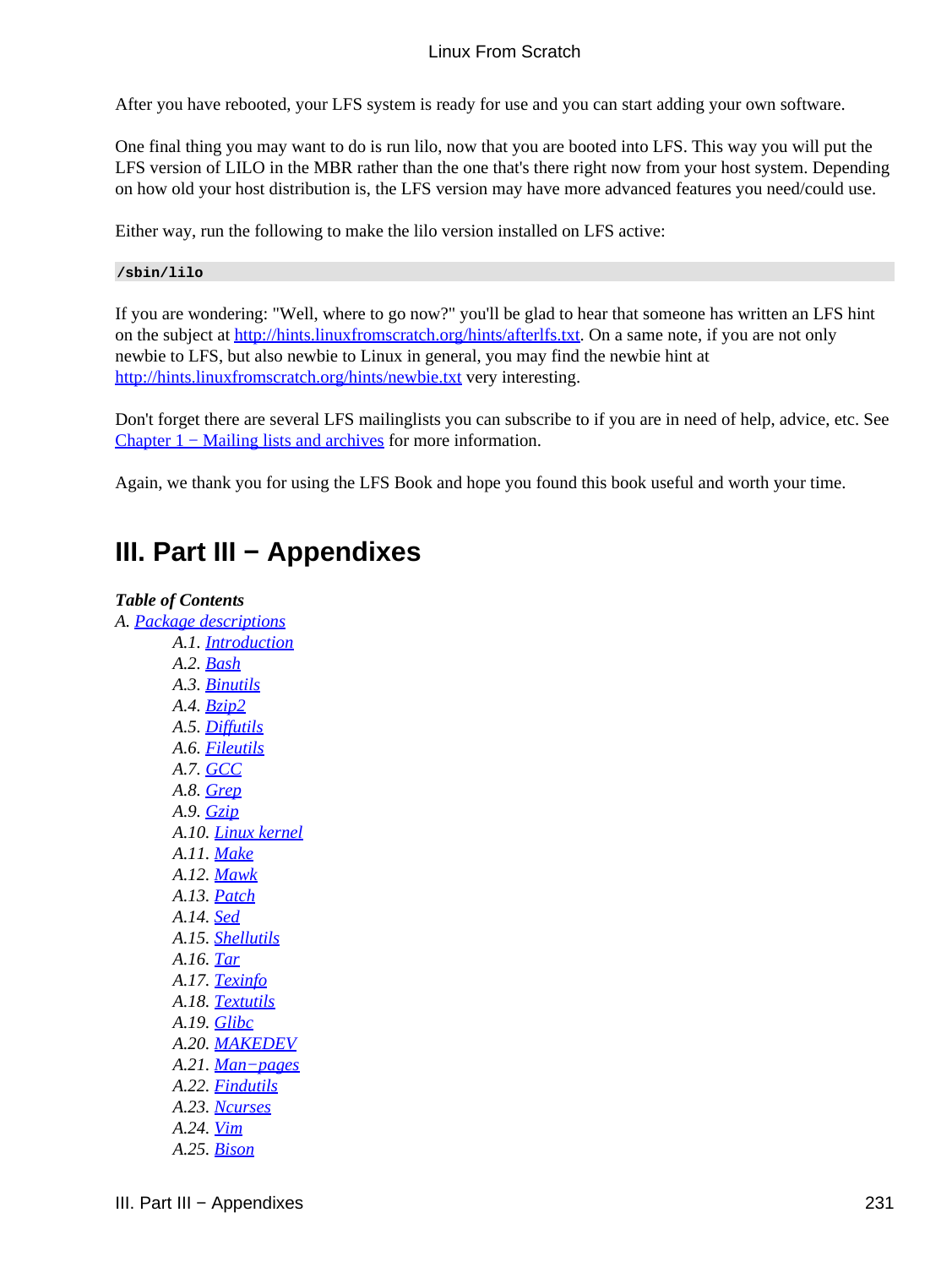*A.26. [Less](#page-275-0) A.27. [Groff](#page-275-0) A.28. [Man](#page-278-0) A.29. [Perl](#page-279-0) A.30. [M4](#page-279-0) A.31. [Autoconf](#page-279-0) A.32. [Automake](#page-280-0) A.33. [Flex](#page-281-0) A.34. [File](#page-281-0) A.35. [Libtool](#page-282-0) A.36. [Bin86](#page-282-0) A.37. [Ed](#page-283-0) A.38. [Gettext](#page-283-0) A.39. [Kbd](#page-284-0) A.40. [E2fsprogs](#page-286-0) A.41. [Lilo](#page-288-0) A.42. [Modutils](#page-288-0) A.43. [Procinfo](#page-289-0) A.44. [Procps](#page-290-0) A.45. [Psmisc](#page-291-0) A.46. [Shadow Password Suite](#page-292-0) A.47. [Sysklogd](#page-295-0) A.48. [Sysvinit](#page-296-0) A.49. [Util Linux](#page-298-0) A.50. [Netkit−base](#page-304-0) A.51. [Net−tools](#page-304-0) B. [Dependencies](#page-306-0) B.1. [Introduction](#page-306-0) B.2. [Bash−2.05](#page-306-0) B.3. [Binutils−2.11.2](#page-307-0) B.4. [Bzip2−1.0.1](#page-308-0) B.5. [Diffutils−2.7](#page-308-0) B.6. [Fileutils−4.1](#page-309-0) B.7. [GCC−2.95.3](#page-310-0) B.8. [Grep−2.4.2](#page-311-0) B.9. [Gzip−1.2.4a](#page-312-0) B.10. [Linux−2.4.8](#page-312-0) B.11. [Make−3.79.1](#page-314-0) B.12. [Mawk−1.3.3](#page-314-0) B.13. [Patch−2.5.4](#page-315-0) B.14. [Sed−3.02](#page-316-0) B.15. [Sh−utils−2.0](#page-316-0) B.16. <u>[Tar−1.13](#page-317-0)</u> B.17. [Texinfo−4.0](#page-318-0) B.18. [Textutils−2.0](#page-319-0) B.19. [Chroot](#page-320-0) B.20. [Glibc−2.2.4](#page-320-0) B.21. [Makedev−1.3](#page-321-0) B.22. [Man−pages−1.39](#page-321-0) B.23. [Findutils−4.1](#page-322-0) B.24. [Ncurses−5.2](#page-323-0)*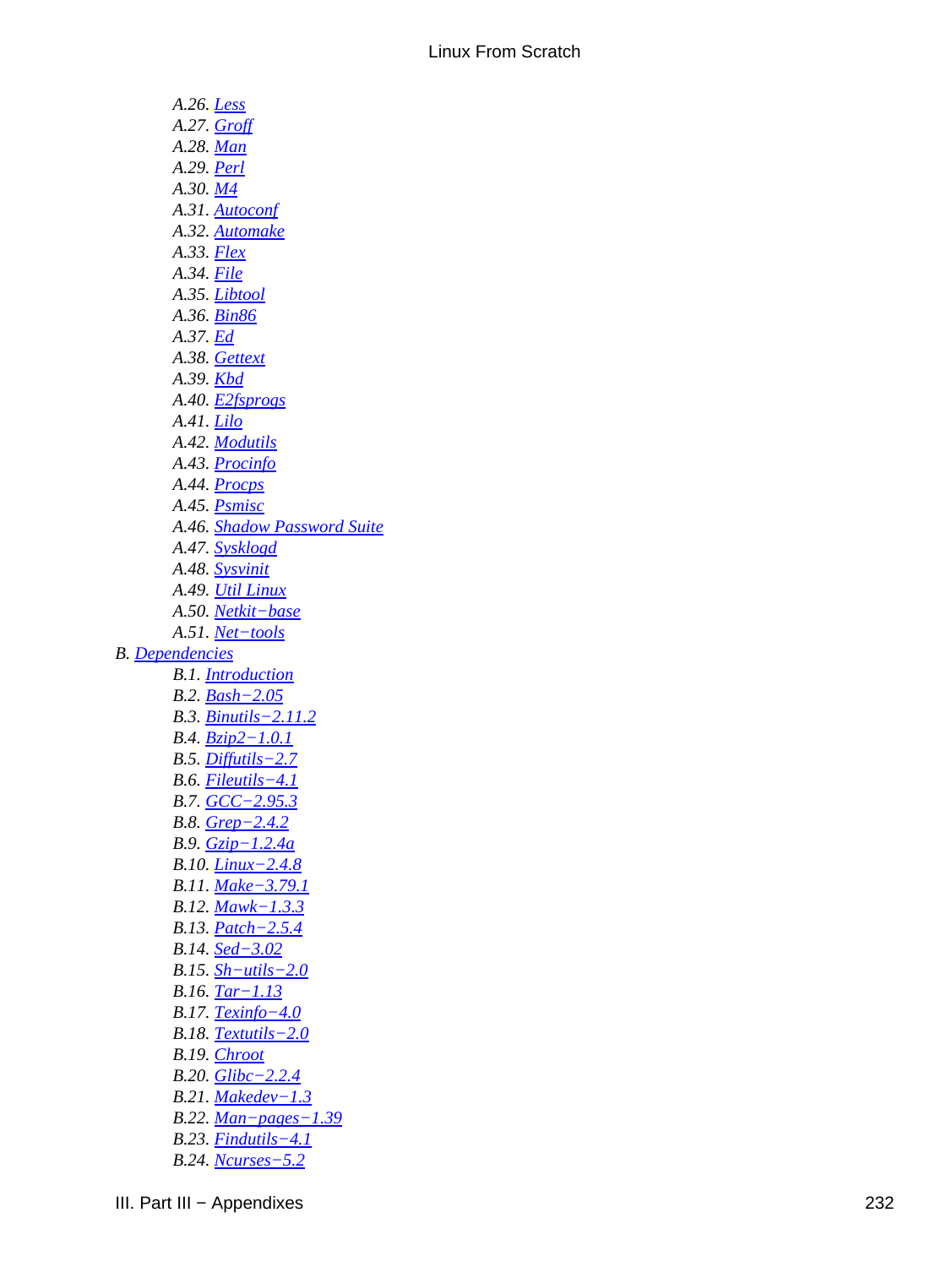<span id="page-250-0"></span>*B.25. [Vim−5.8](#page-324-0) B.26. [Bison−1.28](#page-324-0) B.27. [Less−358](#page-325-0) B.28. [Groff−1.17.2](#page-326-0) B.29. [Man−1.5i2](#page-327-0) B.30. Perl − 5.6.1 B.31. [M4−1.4](#page-329-0) B.32. [Autoconf−2.52](#page-330-0) B.33. [Automake−1.5](#page-330-0) B.34. [Flex−2.5.4a](#page-331-0) B.35. [File−3.36](#page-332-0) B.36. [Libtool−1.4](#page-333-0) B.37. [Bin86−0.16.0](#page-333-0) B.38. [Ed−0.2](#page-334-0) B.39. [Gettext−0.10.39](#page-335-0) B.40. [Kbd−1.06](#page-335-0) B.41. [E2fsprogs−1.22](#page-336-0) B.42. [Lilo−21.7.5](#page-337-0) B.43. [Modutils−2.4.7](#page-338-0) B.44. [Netkit−base−0.17](#page-339-0) B.45. [Procinfo−18](#page-339-0) B.46. [Procps−2.0.7](#page-340-0) B.47. [Psmisc−20.1](#page-340-0) B.48. [Net−tools−1.60](#page-341-0) B.49. [Shadow−20001016](#page-342-0) B.50. [Sysklogd−1.4.1](#page-342-0) B.51. [Sysvinit−2.82](#page-343-0) B.52. [Util−linux−2.11h](#page-343-0) C. [Resources](#page-344-0) C.1. [Introduction](#page-344-0) C.2. [Books](#page-344-0) C.3. [HOWTOs and Guides](#page-344-0) C.4. [Other](#page-345-0) D. [Official download locations](#page-345-0) D.1. [Official download locations](#page-345-0)*

# **Appendix A. Package descriptions**

# **A.1. Introduction**

This appendix describes the following aspect of each and every package that is installed in this book:

- What every package contains
- What every program from a package does

The packages are listed in the same order as they are installed in chapter 5 (Intel system) or chapter 11 (PPC systems).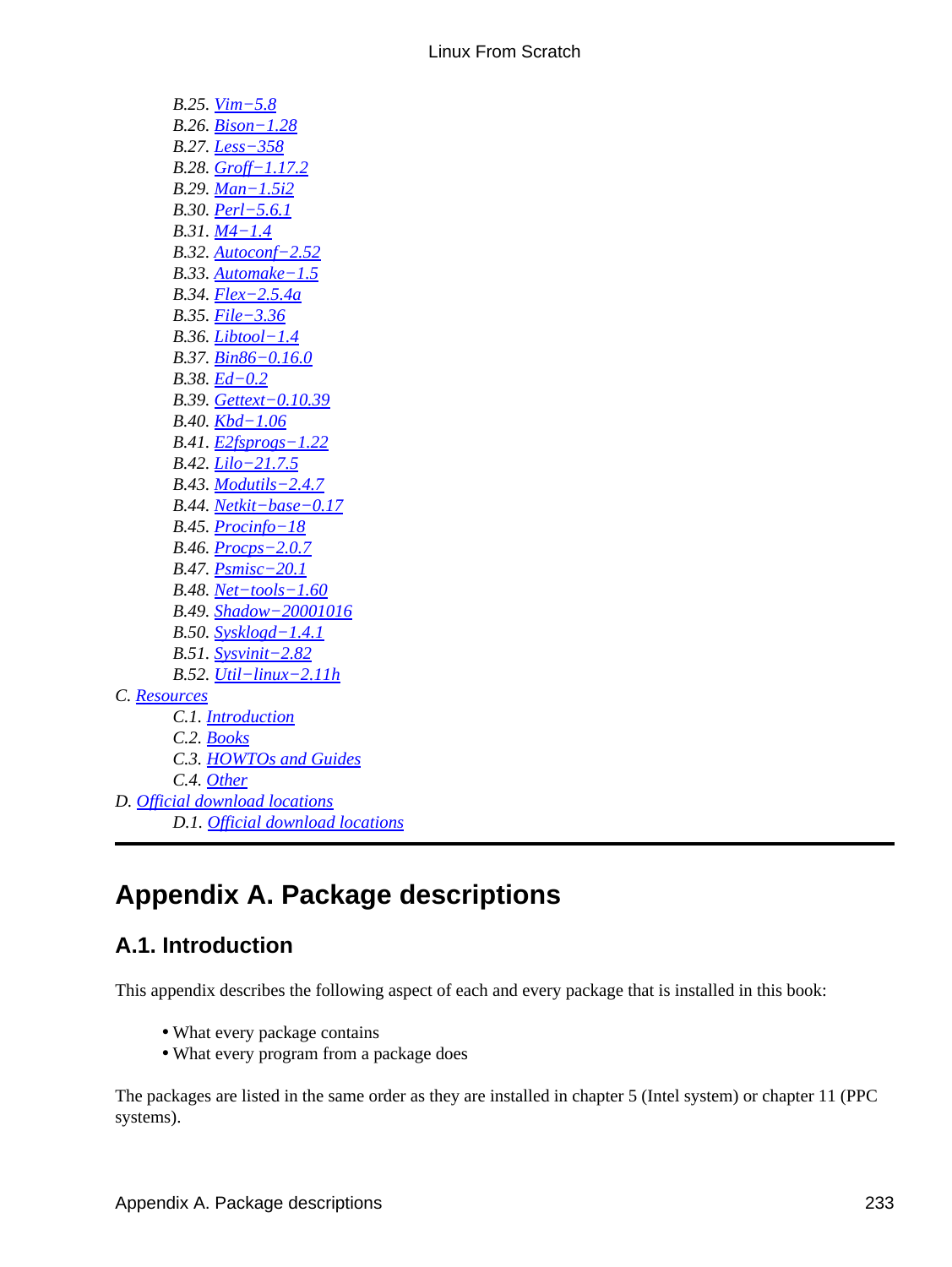<span id="page-251-0"></span>Most information about these packages (especially the descriptions of it) come from the man pages from those packages. I'm not going to print the entire man page, just the core elements to make it possible to understand what a program does. To get knowledge of all details on a program, I suggest to start by reading the complete man page in addition to this appendix.

Certain packages are documented more in depth than others, because I just happen to know more about certain packages than I know about others. If anything should be added on the following descriptions, please don't hesitate to email me. This list is going to contain an in depth description of every package installed, but I can't do this on my own. I have had help from various people but more help is needed.

Please note that currently only what a package does is described and not why it needs to be installed. That will be added later.

## **A.2. Bash**

## **A.2.1. Contents**

The Bash package contains the bash program

# **A.2.2. Description**

Bash is the Bourne−Again SHell, which is a widely used command interpreter on Unix systems. Bash is a program that reads from standard input, the keyboard. A user types something and the program will evaluate what he has typed and do something with it, like running a program.

# **A.3. Binutils**

## **A.3.1. Contents**

The Binutils package contains the gasp, gprof, ld, as, ar, nm, objcopy, objdump, ranlib, readelf, size, strings, strip, c++filt and addr2line programs

## **A.3.2. Description**

#### **A.3.2.1. gasp**

Gasp is the Assembler Macro Preprocessor.

#### **A.3.2.2. gprof**

gprof displays call graph profile data.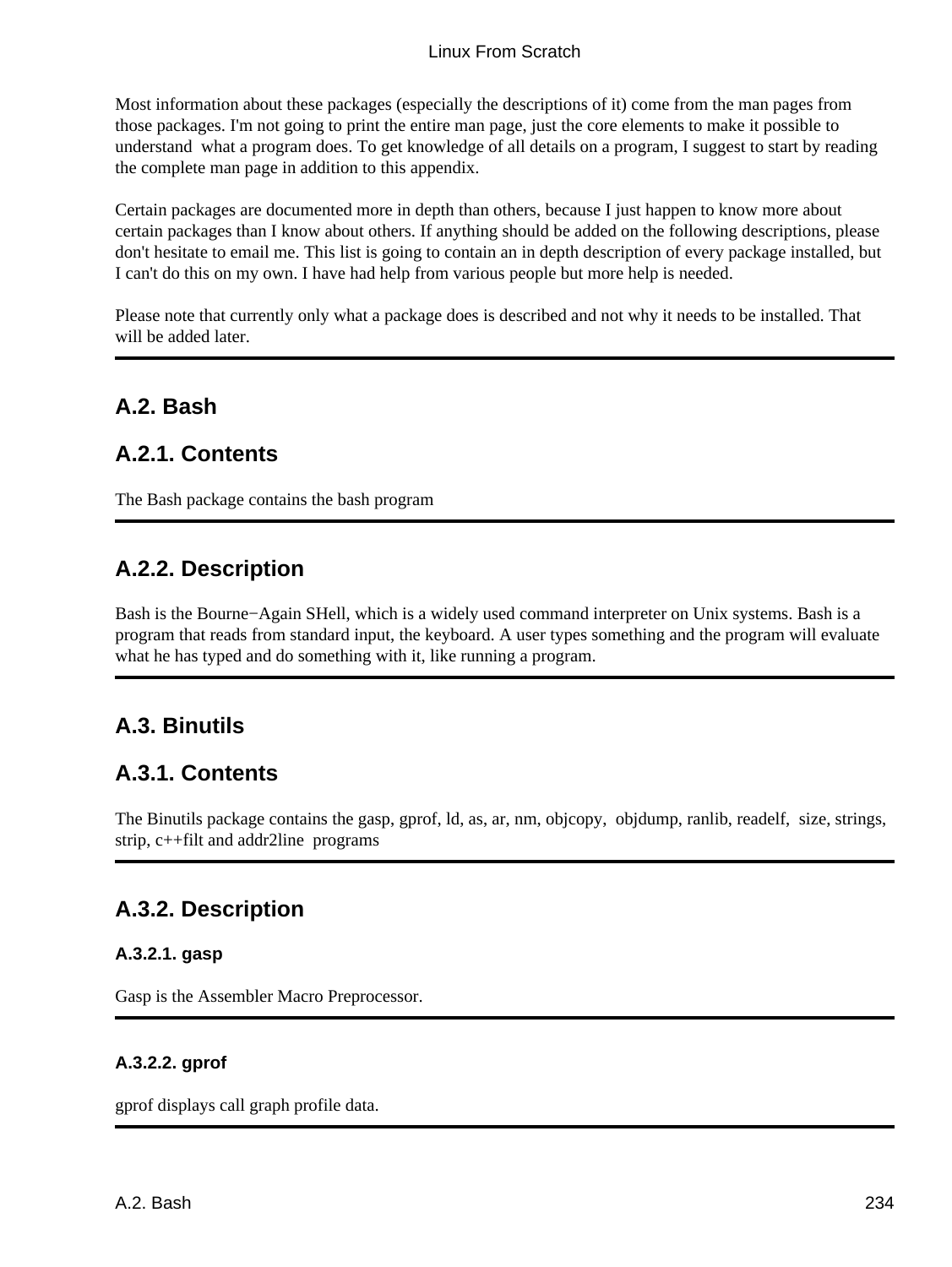## **A.3.2.3. ld**

ld combines a number of object and archive files, relocates their data and ties up symbol references. Often the last step in building a new compiled program to run is a call to ld.

### **A.3.2.4. as**

as is primarily intended to assemble the output of the GNU C compiler gcc for use by the linker ld.

#### **A.3.2.5. ar**

The ar program creates, modifies, and extracts from archives. An archive is a single file holding a collection of other files in a structure that makes it possible to retrieve the original individual files (called members of the archive).

#### **A.3.2.6. nm**

nm lists the symbols from object files.

### **A.3.2.7. objcopy**

objcopy utility copies the contents of an object file to another. objcopy uses the GNU BFD Library to read and write the object files. It can write the destination object file in a format different from that of the source object file.

#### **A.3.2.8. objdump**

objdump displays information about one or more object files. The options control what particular information to display. This information is mostly useful to programmers who are working on the compilation tools, as opposed to programmers who just want their program to compile and work.

#### **A.3.2.9. ranlib**

ranlib generates an index to the contents of an archive, and stores it in the archive. The index lists each symbol defined by a member of an archive that is a relocatable object file.

### **A.3.2.10. readelf**

readelf displays information about elf type binaries.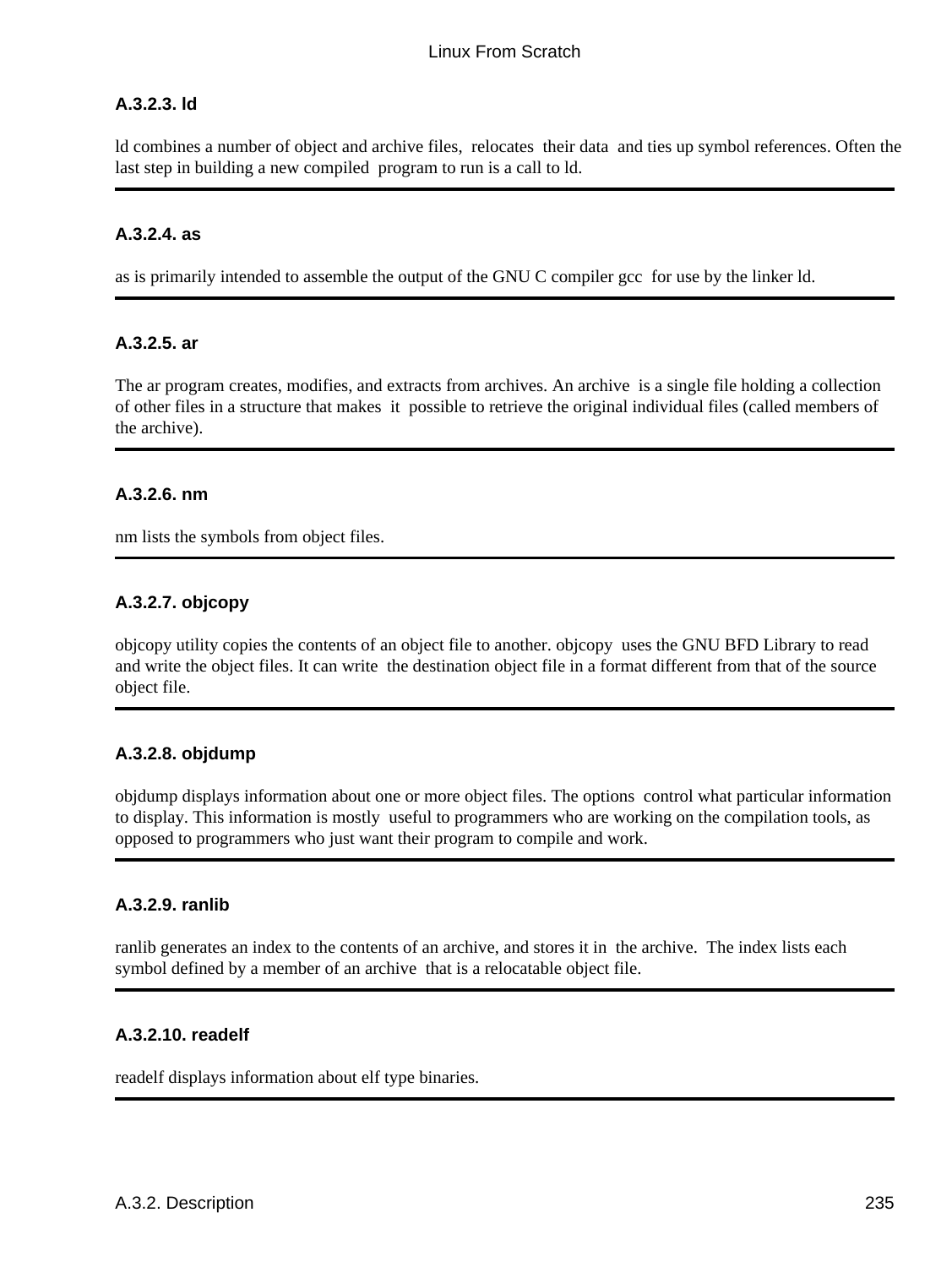## **A.3.2.11. size**

size lists the section sizes ––and the total size–– for each of the object files objfile in its argument list. By default, one line of output is generated for each object file or each module in an archive.

## **A.3.2.12. strings**

For each file given, strings prints the printable character sequences that are at least 4 characters long (or the number specified with an option to the program) and are followed by an unprintable character. By default, it only prints the strings from the initialized and loaded sections of object files; for other types of files, it prints the strings from the whole file.

strings is mainly useful for determining the contents of non−text files.

## **A.3.2.13. strip**

strip discards all or specific symbols from object files. The list of object files may include archives. At least one object file must be given. strip modifies the files named in its argument, rather than writing modified copies under different names.

## **A.3.2.14. c++filt**

The C++ language provides function overloading, which means that it is possible to write many functions with the same name (providing each takes parameters of different types). All C++ function names are encoded into a low−level assembly label (this process is known as mangling). The c++filt program does the inverse mapping: it decodes (demangles) low−level names into user−level names so that the linker can keep these overloaded functions from clashing.

## **A.3.2.15. addr2line**

addr2line translates program addresses into file names and line numbers. Given an address and an executable, it uses the debugging information in the executable to figure out which file name and line number are associated with a given address.

## **A.4. Bzip2**

## **A.4.1. Contents**

The Bzip2 packages contains the bzip2, bunzip2, bzcat and bzip2recover programs.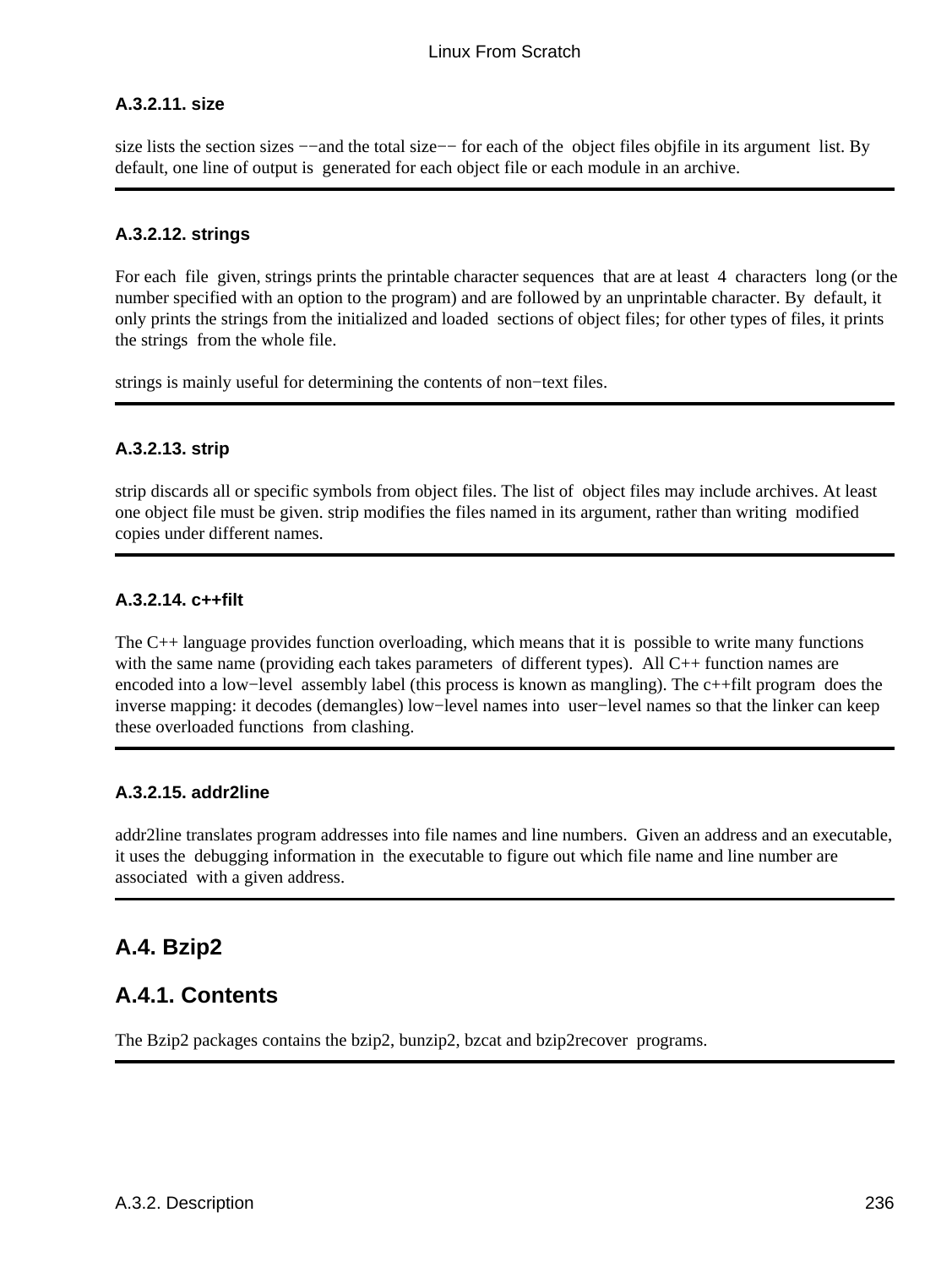# **A.4.2. Description**

## **A.4.2.1. Bzip2**

bzip2 compresses files using the Burrows−Wheeler block sorting text compression algorithm, and Huffman coding. Compression is generally considerably better than that achieved by more conventional LZ77/LZ78−based compressors, and approaches the performance of the PPM family of statistical compressors.

## **A.4.2.2. Bunzip2**

Bunzip2 decompresses files that are compressed with bzip2.

## **A.4.2.3. bzcat**

bzcat (or bzip2 −dc) decompresses all specified files to the standard output.

## **A.4.2.4. bzip2recover**

bzip2recover recovers data from damaged bzip2 files.

## **A.5. Diffutils**

## **A.5.1. Contents**

The Diffutils package contains the cmp, diff, diff3 and sdiff programs.

# **A.5.2. Description**

## **A.5.2.1. cmp and diff**

cmp and diff both compare two files and report their differences. Both programs have extra options which compare files in different situations.

## **A.5.2.2. diff3**

The difference between diff and diff3 is that diff compares 2 files, diff3 compares 3 files.

## **A.5.2.3. sdiff**

sdiff merges two files and interactively outputs the results.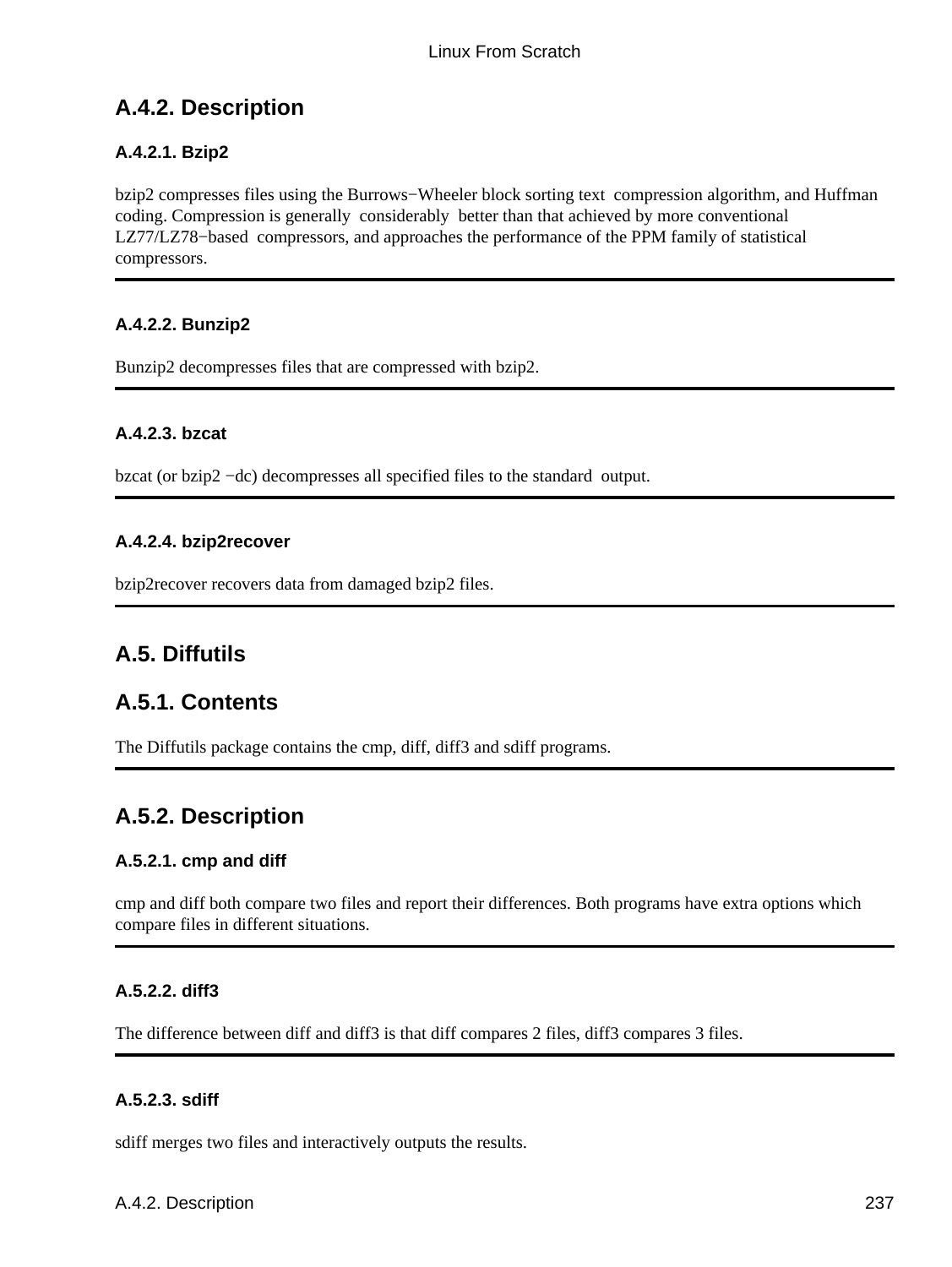## **A.6. Fileutils**

## **A.6.1. Contents**

The Fileutils package contains the chgrp, chmod, chown, cp, dd, df, dir, dircolors, du, install, ln, ls, mkdir, mkfifo, mknod, mv, rm, rmdir, sync, touch and vdir programs.

# **A.6.2. Description**

## **A.6.2.1. chgrp**

chgrp changes the group ownership of each given file to the named group, which can be either a group name or a numeric group ID.

## **A.6.2.2. chmod**

chmod changes the permissions of each given file according to mode, which can be either a symbolic representation of changes to make, or an octal number representing the bit pattern for the new permissions.

### **A.6.2.3. chown**

chown changes the user and/or group ownership of each given file.

## **A.6.2.4. cp**

cp copies files from one place to another.

## **A.6.2.5. dd**

dd copies a file (from the standard input to the standard output, by default) with a user−selectable blocksize, while optionally performing conversions on it.

## **A.6.2.6. df**

df displays the amount of disk space available on the filesystem containing each file name argument. If no file name is given, the space available on all currently mounted filesystems is shown.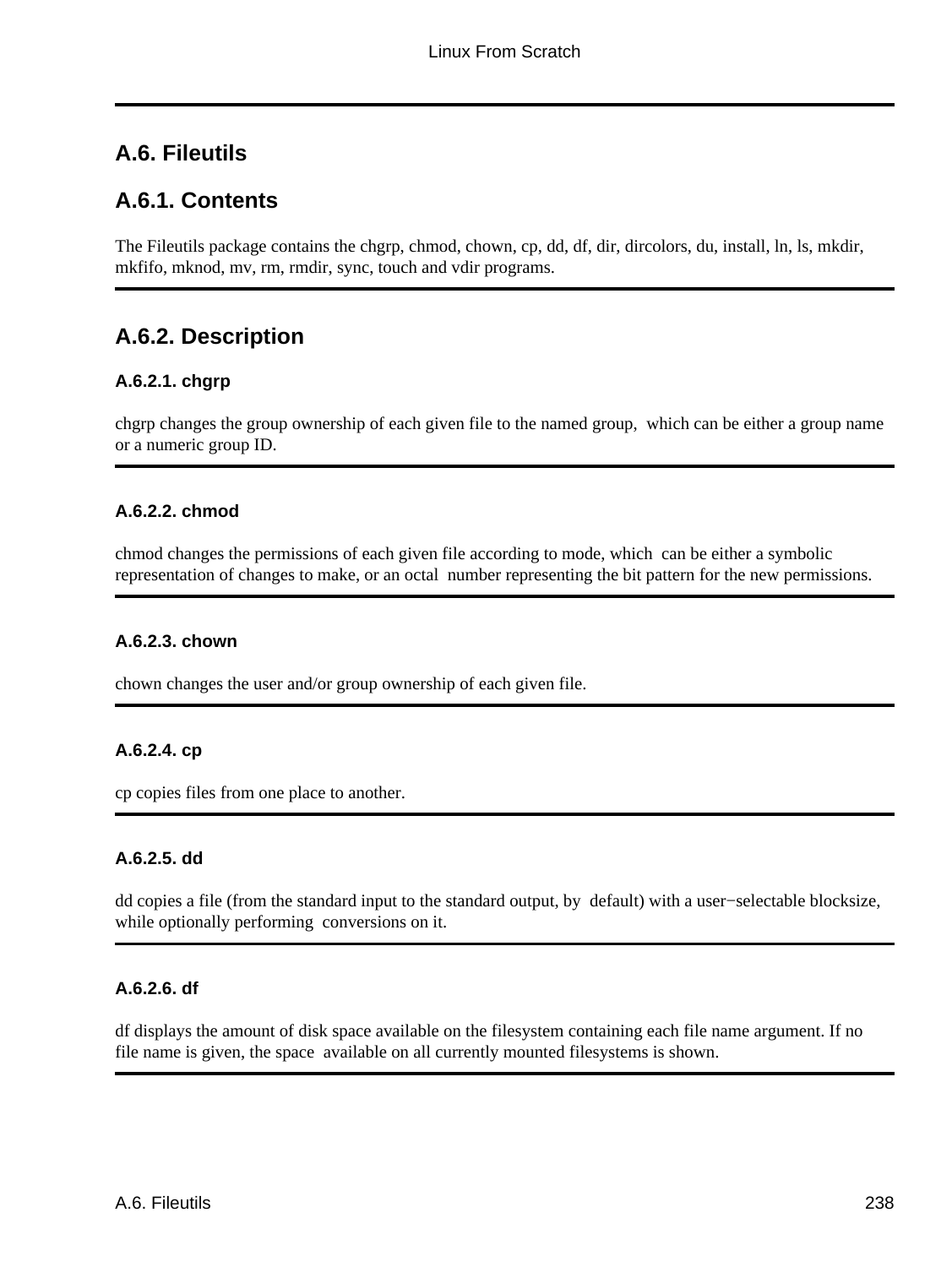### Linux From Scratch

#### **A.6.2.7. ls, dir and vdir**

dir and vdir are versions of ls with different default output formats. These programs list each given file or directory name. Directory contents are sorted alphabetically. For ls, files are by default listed in columns, sorted vertically, if the standard output is a terminal; otherwise they are listed one per line. For dir, files are by default listed in columns, sorted vertically. For vdir, files are by default listed in long format.

### **A.6.2.8. dircolors**

dircolors outputs commands to set the LS\_COLOR environment variable. The LS\_COLOR variable is use to change the default color scheme used by ls and related utilities.

### **A.6.2.9. du**

du displays the amount of disk space used by each argument and for each subdirectory of directory arguments.

### **A.6.2.10. install**

install copies files and sets their permission modes and, if possible, their owner and group.

### **A.6.2.11. ln**

ln makes hard or soft (symbolic) links between files.

### **A.6.2.12. mkdir**

mkdir creates directories with a given name.

#### **A.6.2.13. mkfifo**

mkfifo creates a FIFO with each given name.

### **A.6.2.14. mknod**

mknod creates a FIFO, character special file, or block special file with the given file name.

## **A.6.2.15. mv**

mv moves files from one directory to another or renames files, depending on the arguments given to mv.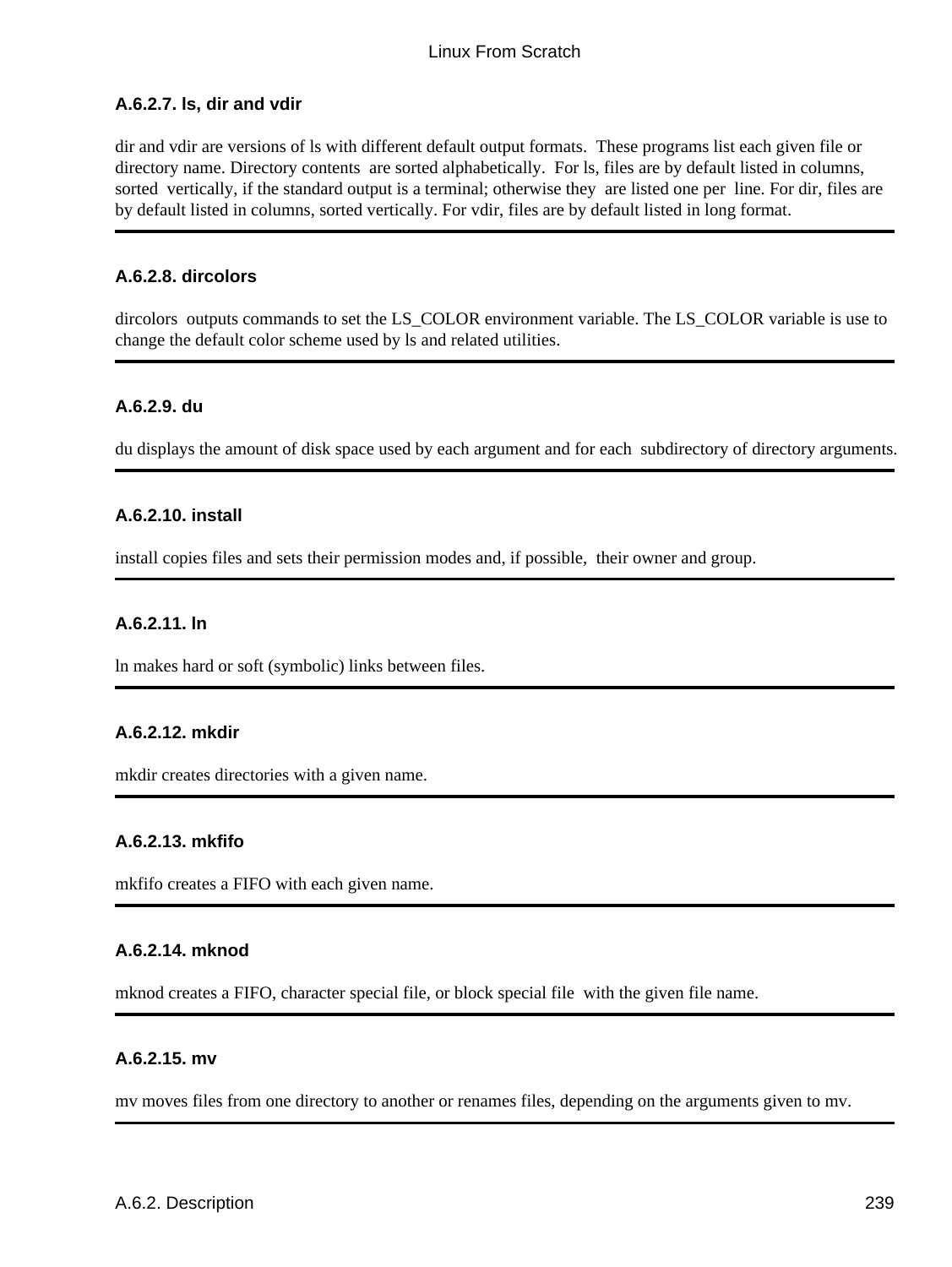### **A.6.2.16. rm**

rm removes files or directories.

## **A.6.2.17. rmdir**

rmdir removes directories, if they are empty.

### **A.6.2.18. shred**

shred deletes a file securely, overwriting it first so that its contents can't be recovered.

### **A.6.2.19. sync**

sync forces changed blocks to disk and updates the super block.

### **A.6.2.20. touch**

touch changes the access and modification times of each given file to the current time. Files that do not exist are created empty.

# **A.7. GCC**

## **A.7.1. Contents**

The GCC package contains compilers, preprocessors and the GNU C++ Library.

## **A.7.2. Description**

## **A.7.2.1. Compiler**

A compiler translates source code in text format to a format that a computer understands. After a source code file is compiled into an object file, a linker will create an executable file from one or more of these compiler generated object files.

#### **A.7.2.2. Preprocessor**

A preprocessor pre−processes a source file, such as including the contents of header files into the source file. It's a good idea to not do this manually to save a lot of time. Someone just inserts a line like #include <filename>. The preprocessor inserts the contents of that file into the source file. That's one of the things a preprocessor does.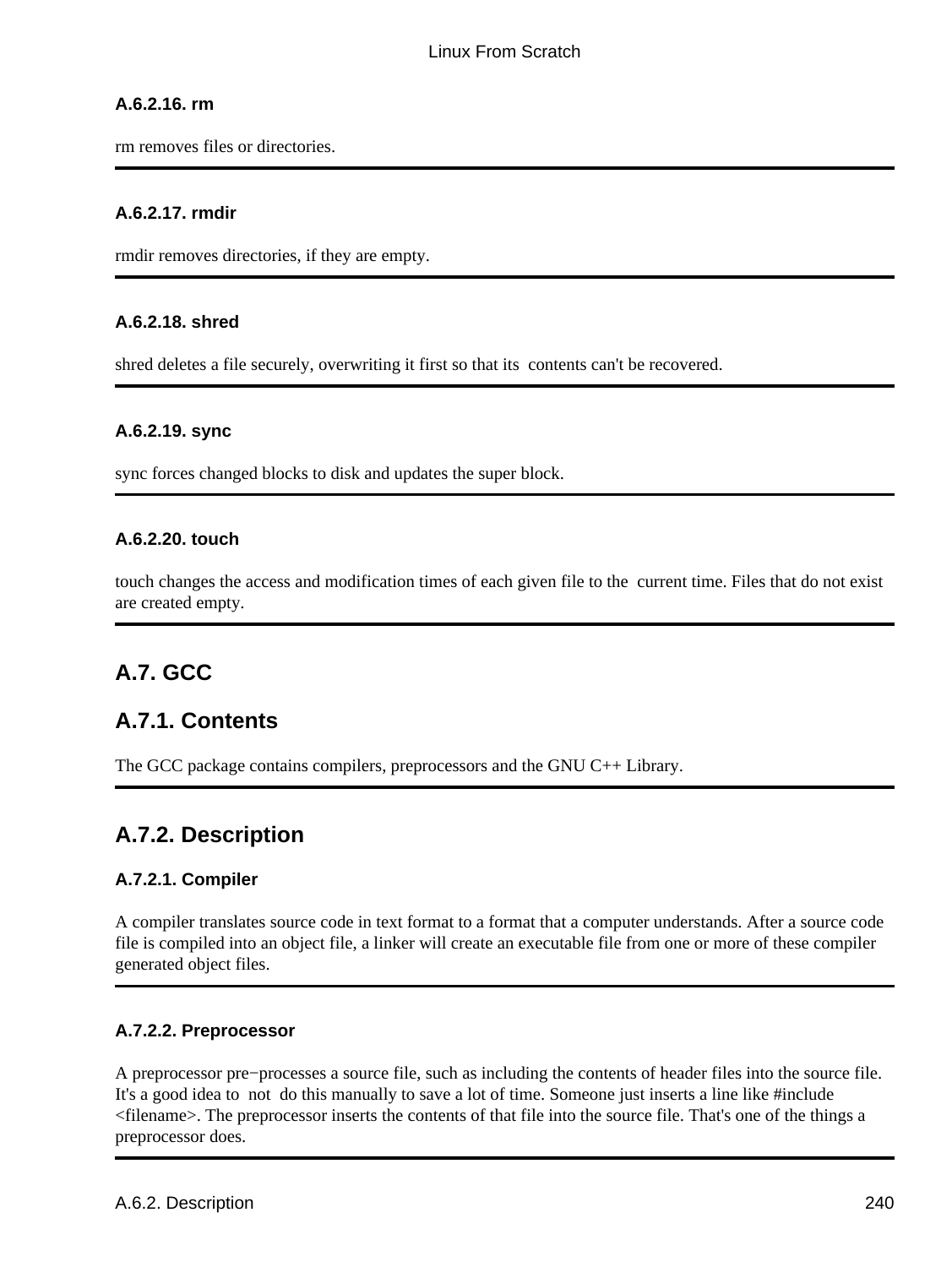## **A.7.2.3. C++ Library**

The C++ library is used by C++ programs. The C++ library contains functions that are frequently used in C++ programs. This way the programmer doesn't have to write certain functions (such as writing a string of text to the screen) from scratch every time he creates a program.

## **A.8. Grep**

## **A.8.1. Contents**

The grep package contains the egrep, fgrep and grep programs.

## **A.8.2. Description**

## **A.8.2.1. egrep**

egrep prints lines from files matching an extended regular expression pattern.

## **A.8.2.2. fgrep**

fgrep prints lines from files matching a list of fixed strings, separated by newlines, any of which is to be matched.

## **A.8.2.3. grep**

grep prints lines from files matching a basic regular expression pattern.

# **A.9. Gzip**

## **A.9.1. Contents**

The Gzip package contains the compress, gunzip, gzexe, gzip, uncompress, zcat, zcmp, zdiff, zforce, zgrep, zmore and znew programs.

## **A.9.2. Description**

## **A.9.2.1. gunzip**

gunzip decompresses files that are compressed with gzip.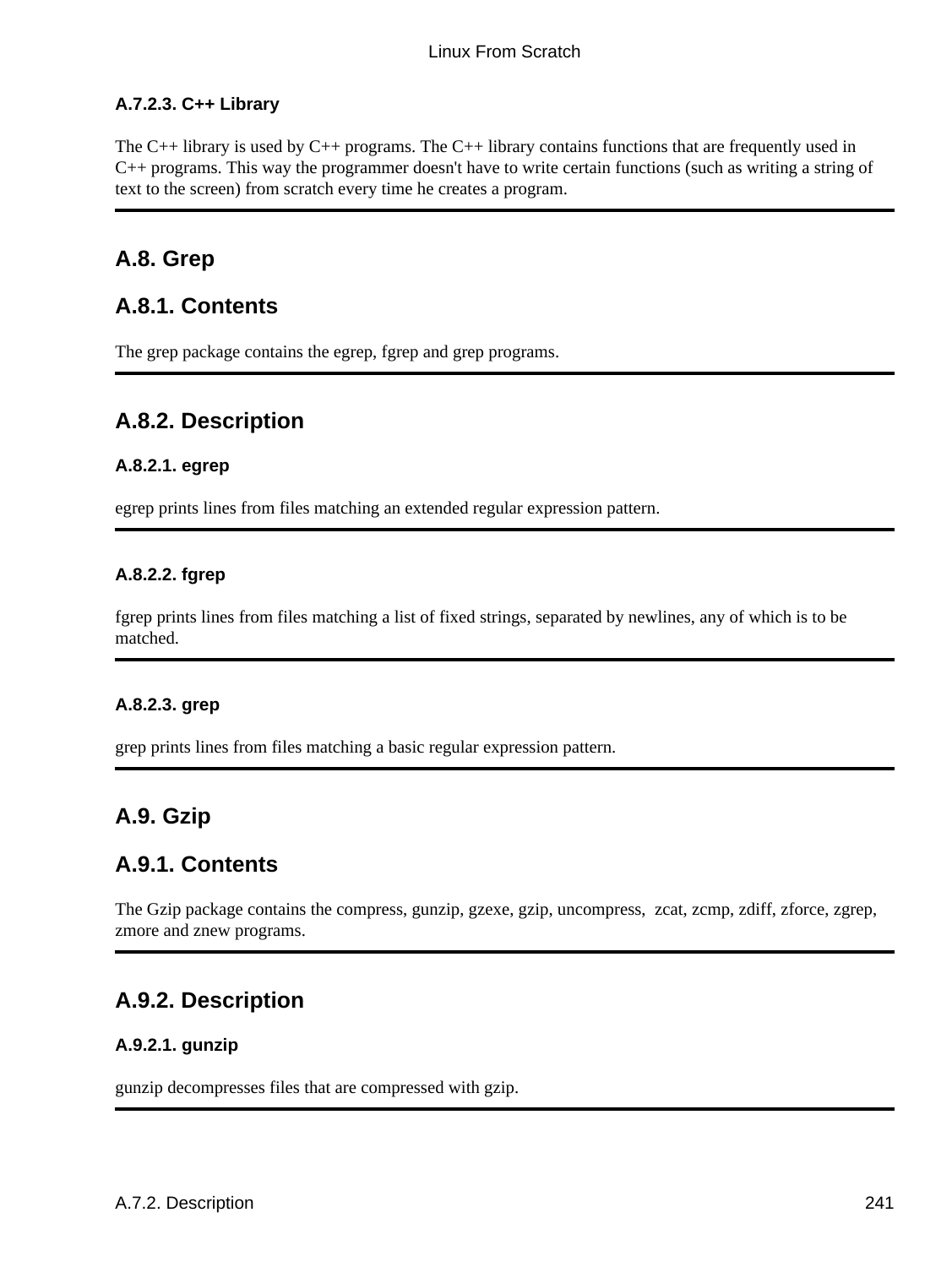### **A.9.2.2. gzexe**

gzexe allows you to compress executables in place and have them automatically uncompress and execute when they are run (at a penalty in performance).

### **A.9.2.3. gzip**

gzip reduces the size of the named files using Lempel−Ziv coding (LZ77).

#### **A.9.2.4. zcat**

zcat uncompresses either a list of files on the command line or its standard input and writes the uncompressed data on standard output

#### **A.9.2.5. zcmp**

zcmp invokes the cmp program on compressed files.

### **A.9.2.6. zdiff**

zdiff invokes the diff program on compressed files.

#### **A.9.2.7. zforce**

zforce forces a .gz extension on all gzip files so that gzip will not compress them twice. This can be useful for files with names truncated after a file transfer.

#### **A.9.2.8. zgrep**

zgrep invokes the grep program on compressed files.

#### **A.9.2.9. zmore**

zmore is a filter which allows examination of compressed or plain text files one screen at a time on a soft−copy terminal (similar to the more program).

## **A.9.2.10. znew**

znew re−compresses files from .Z (compress) format to .gz (gzip) format.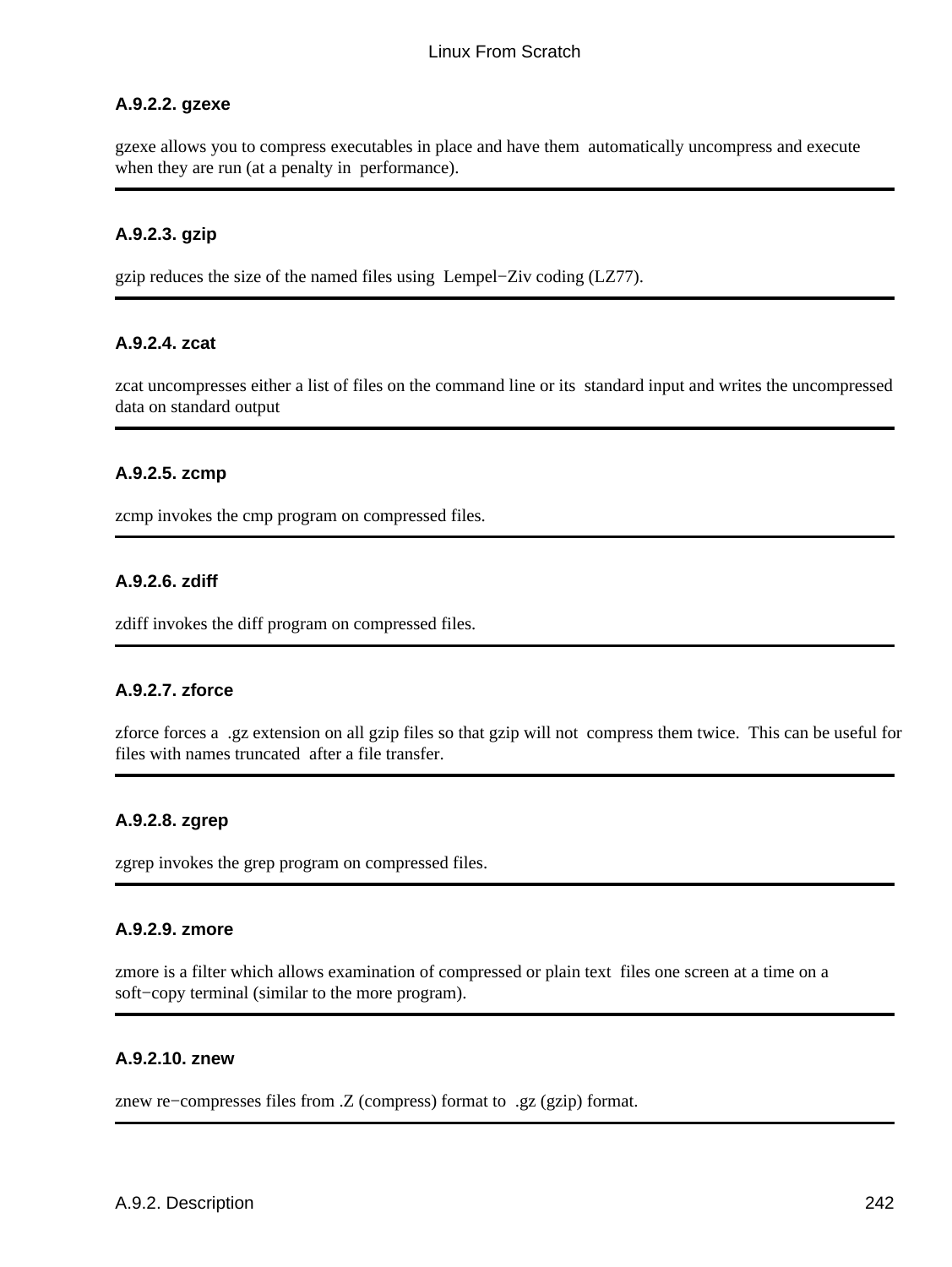# **A.10. Linux kernel**

# **A.10.1. Contents**

The Linux kernel package contains the Linux kernel.

# **A.10.2. Description**

The Linux kernel is at the core of every Linux system. It's what makes Linux tick. When a computer is turned on and boots a Linux system, the very first piece of Linux software that gets loaded is the kernel. The kernel initializes the system's hardware components such as serial ports, parallel ports, sound cards, network cards, IDE controllers, SCSI controllers and a lot more. In a nutshell the kernel makes the hardware available so that the software can run.

## **A.11. Make**

## **A.11.1. Contents**

The Make package contains the make program.

# **A.11.2. Description**

make determines automatically which pieces of a large program need to be recompiled, and issues the commands to recompile them.

## **A.12. Mawk**

## **A.12.1. Contents**

The Mawk package contains the mawk program.

## **A.12.2. Description**

## **A.12.2.1. mawk**

Mawk is an interpreter for the AWK Programming Language. The AWK language is useful for manipulation of data files, text retrieval and processing, and for prototyping and experimenting with algorithms.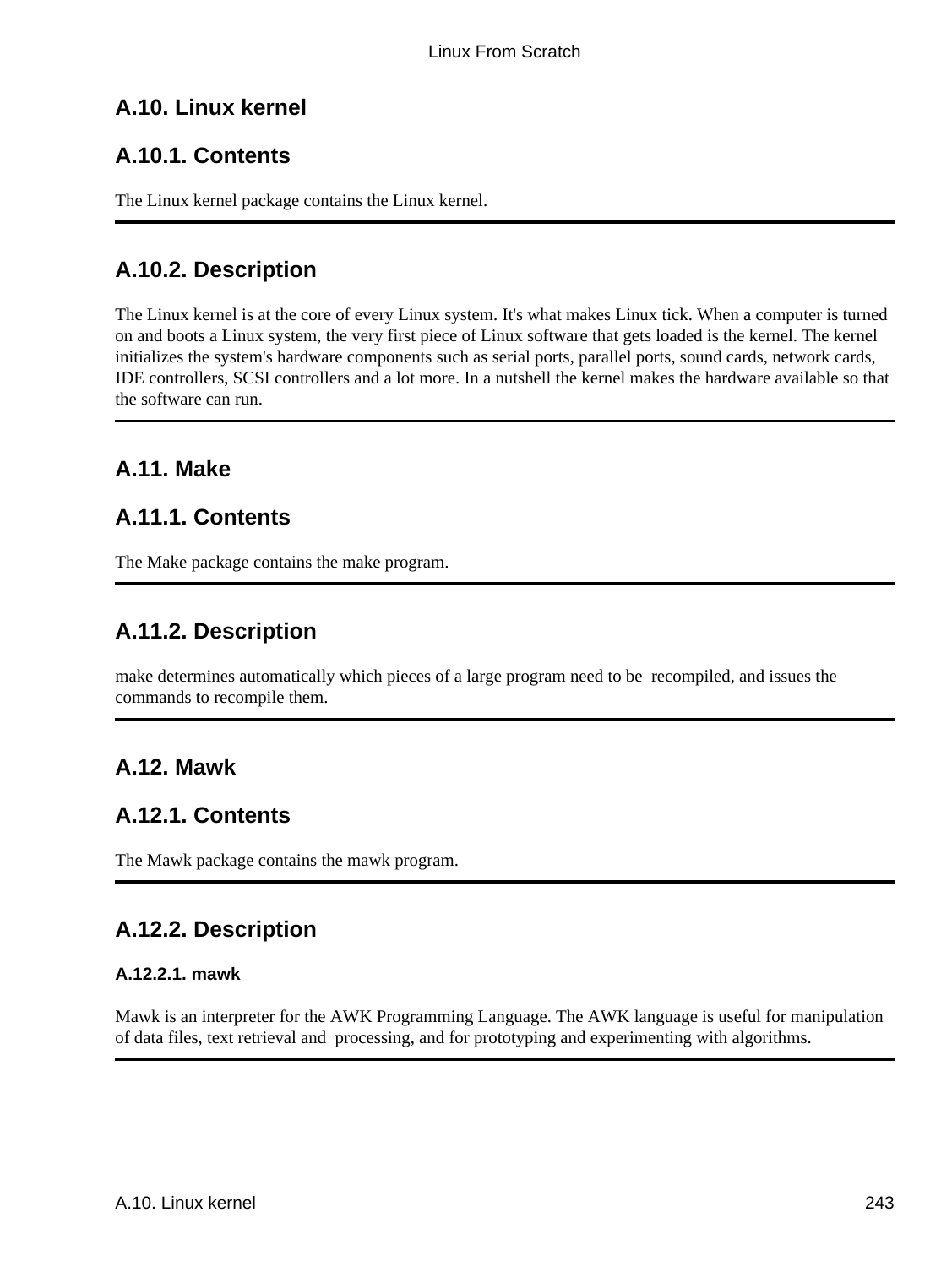# **A.13. Patch**

# **A.13.1. Contents**

The Patch package contains the patch program.

# **A.13.2. Description**

The patch program modifies a file according to a patch file. A patch file usually is a list created by the diff program that contains instructions on how an original file needs to be modified. Patch is used a lot for source code patches since it saves time and space. Imagine a package that is 1MB in size. The next version of that package only has changes in two files of the first version. It can be shipped as an entirely new package of 1MB or just as a patch file of 1KB which will update the first version to make it identical to the second version. So if the first version was downloaded already, a patch file avoids a second large download.

# **A.14. Sed**

## **A.14.1. Contents**

The Sed package contains the sed program.

# **A.14.2. Description**

sed is a stream editor. A stream editor is used to perform basic text transformations on an input stream (a file or input from a pipeline).

# **A.15. Shellutils**

## **A.15.1. Contents**

The Sh−utils package contains the basename, chroot, date, dirname, echo, env, expr, factor, false, groups, hostid, hostname, id, logname, nice, nohup, pathchk, pinky, printenv, printf, pwd, seq, sleep, stty, su, tee, test, true, tty, uname, uptime, users, who, whoami and yes programs.

# **A.15.2. Description**

## **A.15.2.1. basename**

basename strips directory and suffixes from filenames.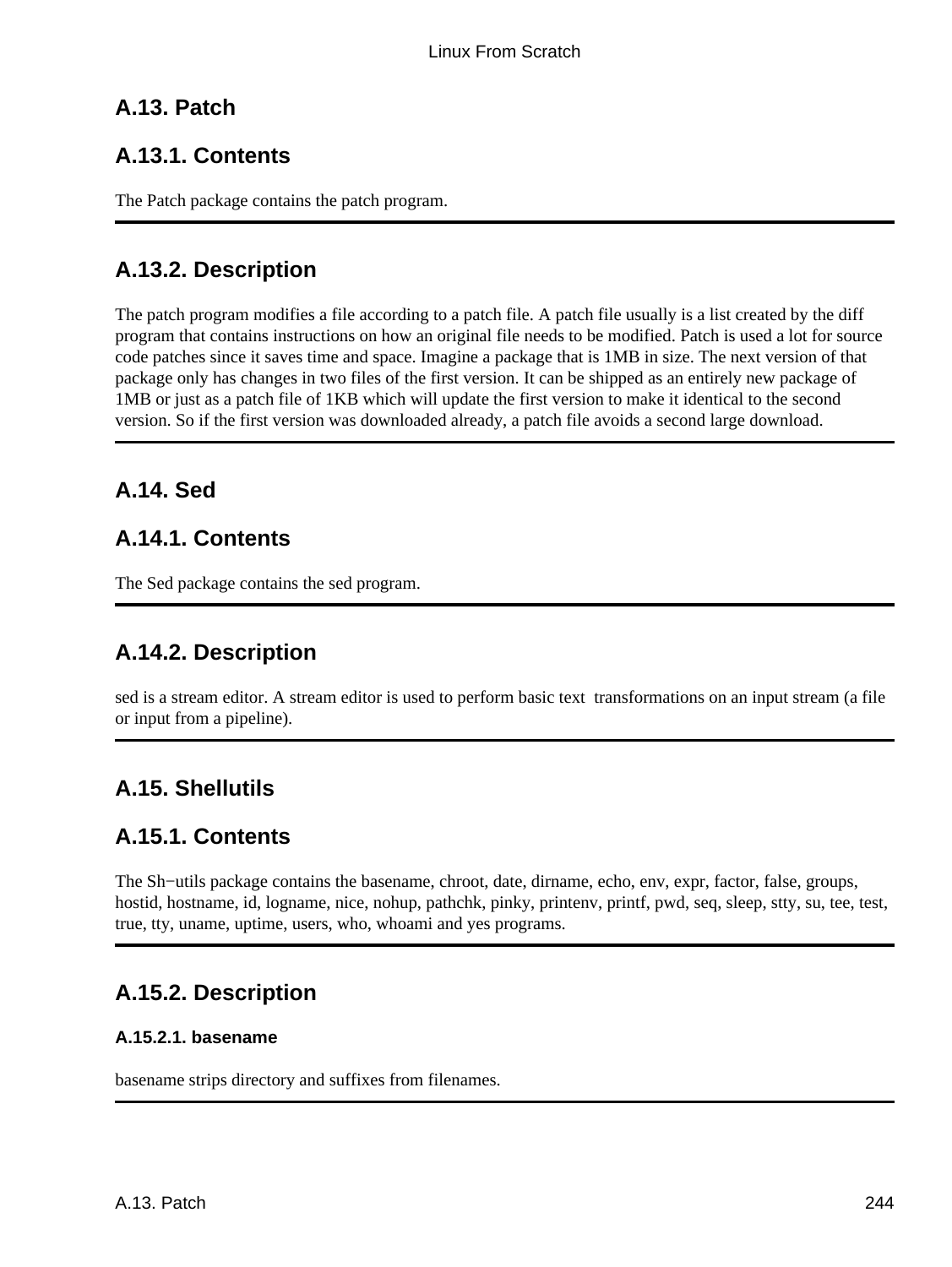### **A.15.2.2. chroot**

chroot runs a command or interactive shell with special root directory.

### **A.15.2.3. date**

date displays the current time in a specified format, or sets the system date.

## **A.15.2.4. dirname**

dirname strips non−directory suffixes from file name.

### **A.15.2.5. echo**

echo displays a line of text.

### **A.15.2.6. env**

env runs a program in a modified environment.

#### **A.15.2.7. expr**

expr evaluates expressions.

### **A.15.2.8. factor**

factor prints the prime factors of all specified integer numbers.

### **A.15.2.9. false**

false always exits with a status code indicating failure.

#### **A.15.2.10. groups**

groups prints the groups a user is in.

## **A.15.2.11. hostid**

hostid prints the numeric identifier (in hexadecimal) for the current host.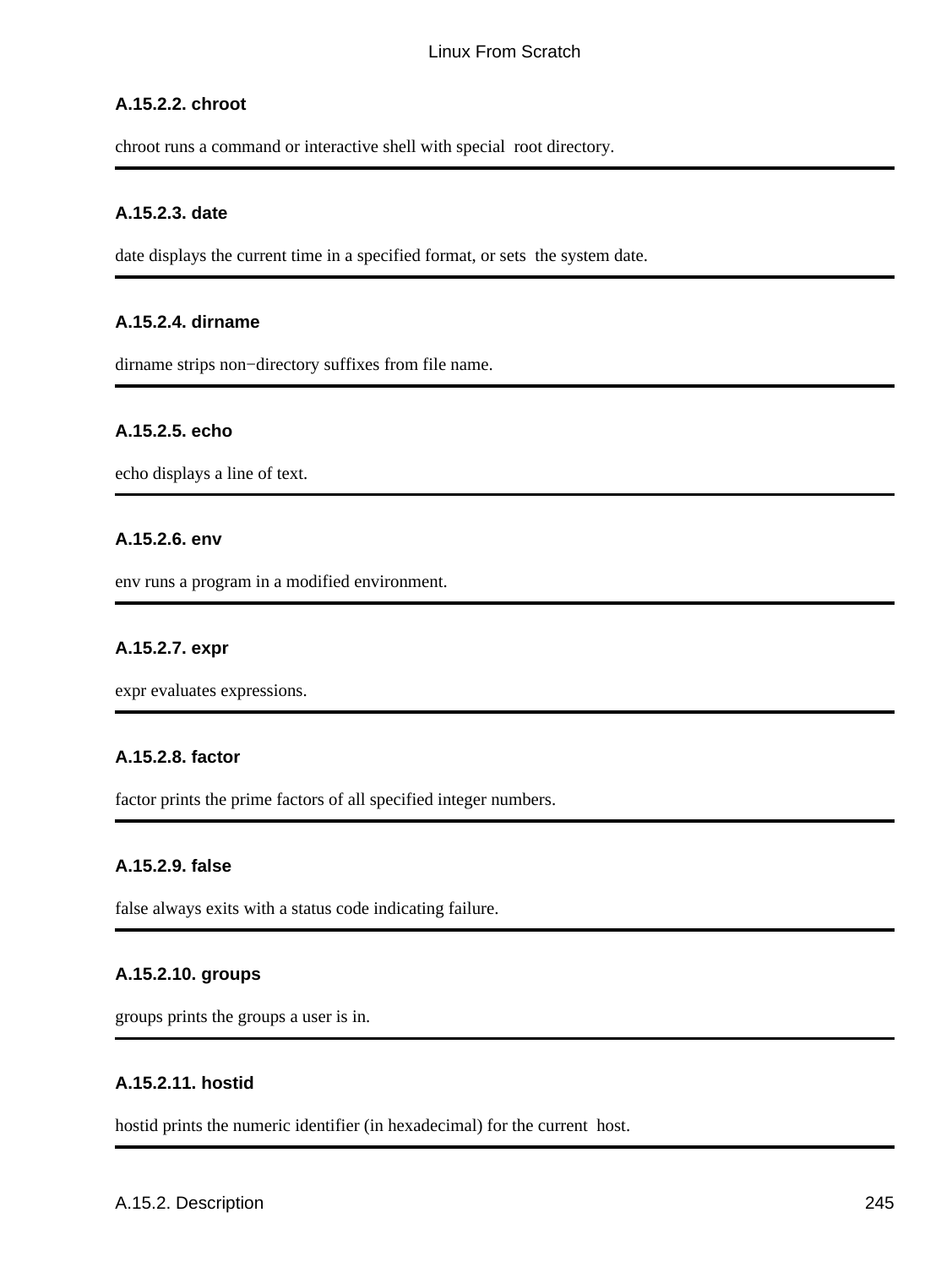### **A.15.2.12. hostname**

hostname sets or prints the name of the current host system

### **A.15.2.13. id**

id prints the real and effective UIDs and GIDs of a user or the current user.

#### **A.15.2.14. logname**

logname prints the current user's login name.

#### **A.15.2.15. nice**

nice runs a program with modified scheduling priority.

#### **A.15.2.16. nohup**

nohup runs a command immune to hangups, with output to a non−tty

#### **A.15.2.17. pathchk**

pathchk checks whether file names are valid or portable.

#### **A.15.2.18. pinky**

pinky is a lightweight finger utility which retrieves information about a certain user

#### **A.15.2.19. printenv**

printenv prints all or part of the environment.

#### **A.15.2.20. printf**

printf formats and prints data (the same as the printf C function).

#### **A.15.2.21. pwd**

pwd prints the name of the current/working directory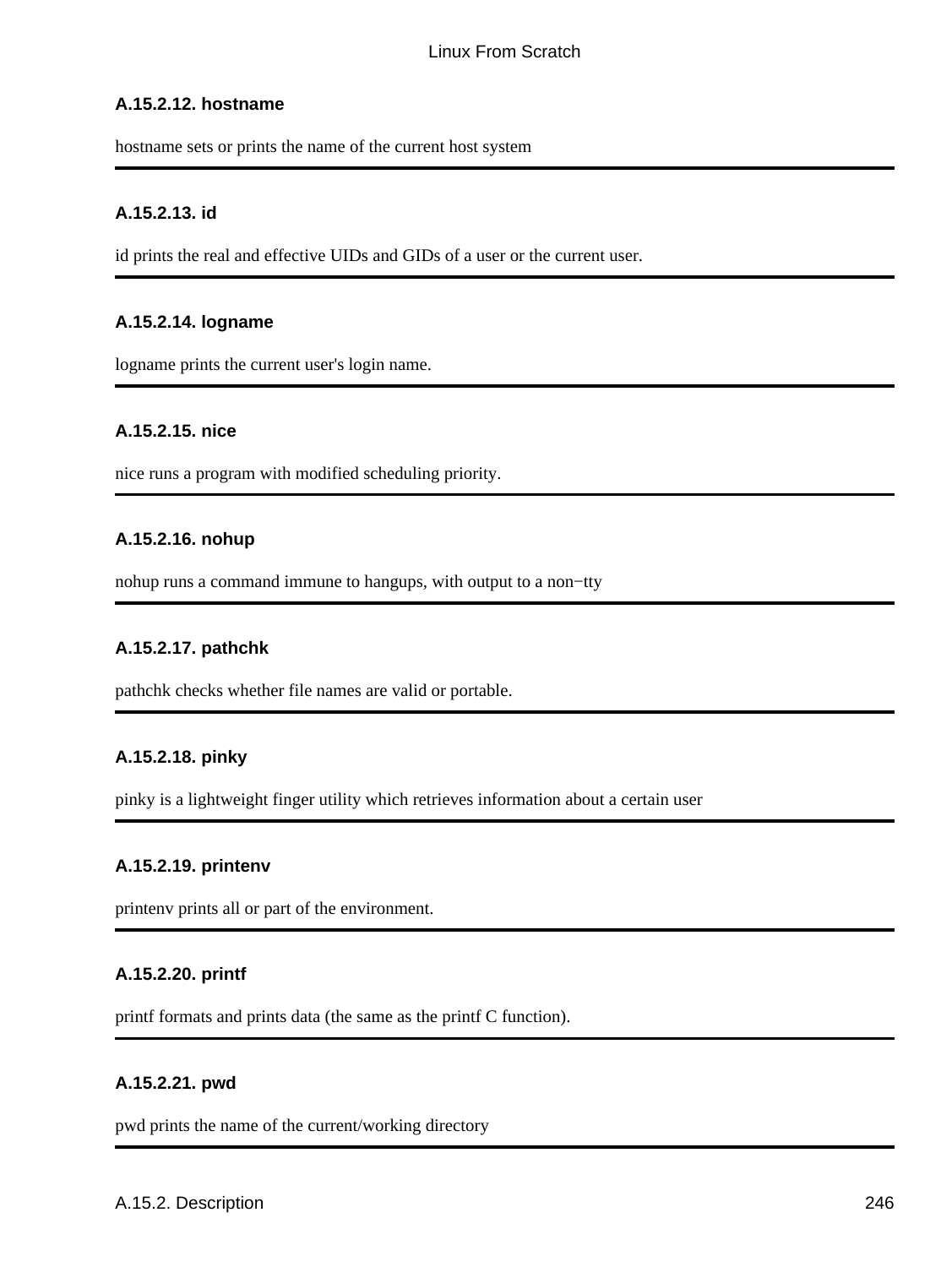### **A.15.2.22. seq**

seq prints numbers in a certain range with a certain increment.

#### **A.15.2.23. sleep**

sleep delays for a specified amount of time.

#### **A.15.2.24. stty**

stty changes and prints terminal line settings.

### **A.15.2.25. su**

su runs a shell with substitute user and group IDs

### **A.15.2.26. tee**

tee reads from standard input and writes to standard output and files.

#### **A.15.2.27. test**

test checks file types and compares values.

## **A.15.2.28. true**

True always exits with a status code indicating success.

#### **A.15.2.29. tty**

tty prints the file name of the terminal connected to standard input.

#### **A.15.2.30. uname**

uname prints system information.

### **A.15.2.31. uptime**

uptime tells how long the system has been running.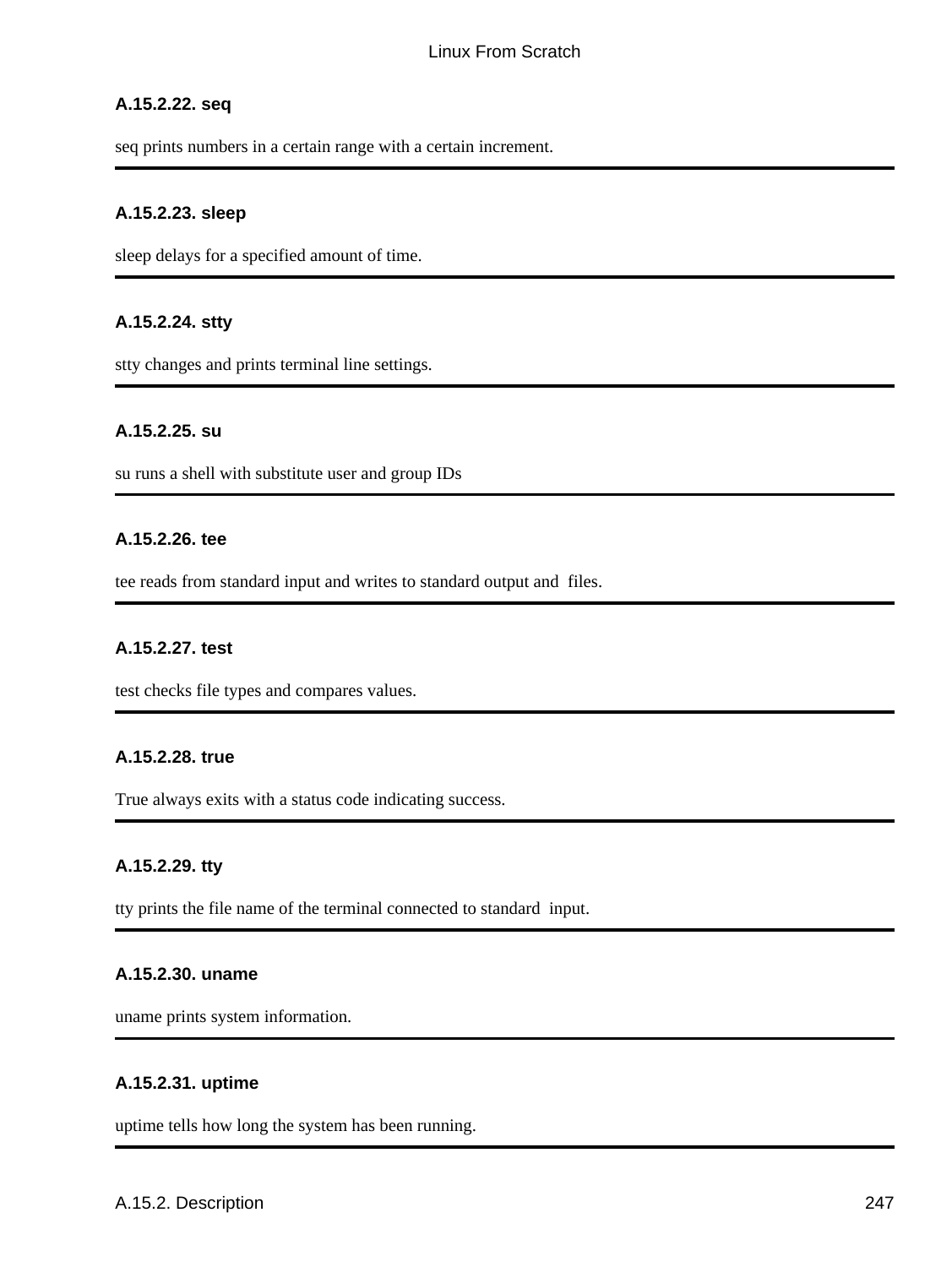### **A.15.2.32. users**

users prints the user names of users currently logged in to the current host.

### **A.15.2.33. who**

who shows who is logged on.

### **A.15.2.34. whoami**

whoami prints the user's effective userid.

### **A.15.2.35. yes**

yes outputs a string repeatedly until killed.

## **A.16. Tar**

## **A.16.1. Contents**

The tar package contains the tar and rmt programs.

# **A.16.2. Description**

### **A.16.2.1. tar**

tar is an archiving program designed to store and extract files from an archive file known as a tar file.

#### **A.16.2.2. rmt**

rmt is a program used by the remote dump and restore programs in manipulating a magnetic tape drive through an interprocess communication connection.

## **A.17. Texinfo**

## **A.17.1. Contents**

The Texinfo package contains the info, install−info, makeinfo, texi2dvi and texindex programs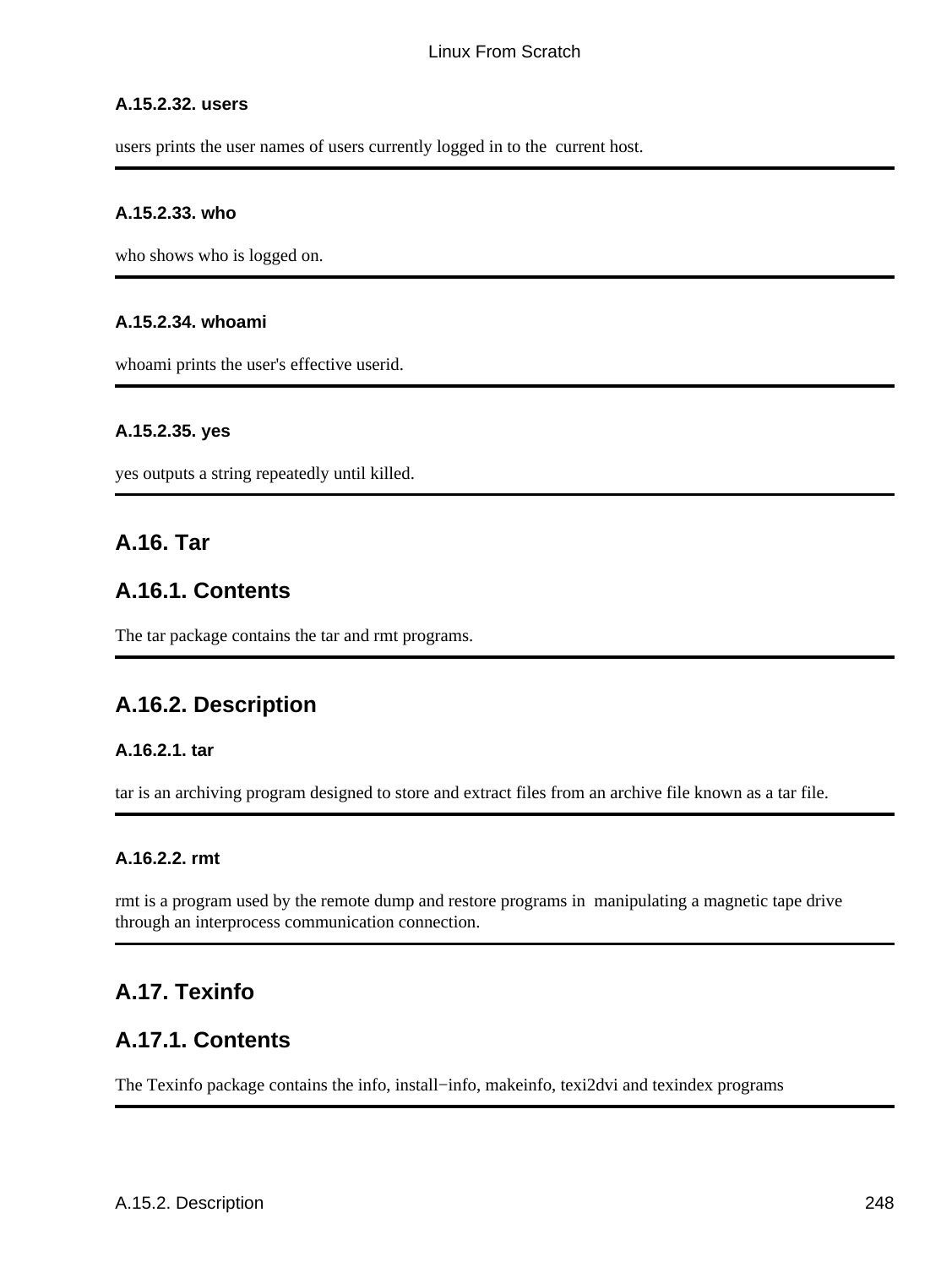# **A.17.2. Description**

## **A.17.2.1. info**

The info program reads Info documents, usually contained in the /usr/doc/info directory. Info documents are like man(ual) pages, but they tend to be more in depth than just explaining the options to a program.

## **A.17.2.2. install−info**

The install–info program updates the info entries. When the info program is run a list with available topics (ie: available info documents) will be presented. The install−info program is used to maintain this list of available topics. If info files are removed manually, it is also necessary to delete the topic in the index file as well. This program is used for that. It also works the other way around when info documents are added.

## **A.17.2.3. makeinfo**

The makeinfo program translates Texinfo source documents into various formats. Available formats are: info files, plain text and HTML.

## **A.17.2.4. texi2dvi**

The texi2dvi program prints Texinfo documents

## **A.17.2.5. texindex**

The texindex program is used to sort Texinfo index files.

## **A.18. Textutils**

## **A.18.1. Contents**

The Textutils package contains the cat, cksum, comm, csplit, cut, expand, fmt, fold, head, join, md5sum, nl, od, paste, pr, ptx, sort, split, sum, tac, tail, tr, tsort, unexpand, uniq and wc programs.

## **A.18.2. Description**

## **A.18.2.1. cat**

cat concatenates file(s) or standard input to standard output.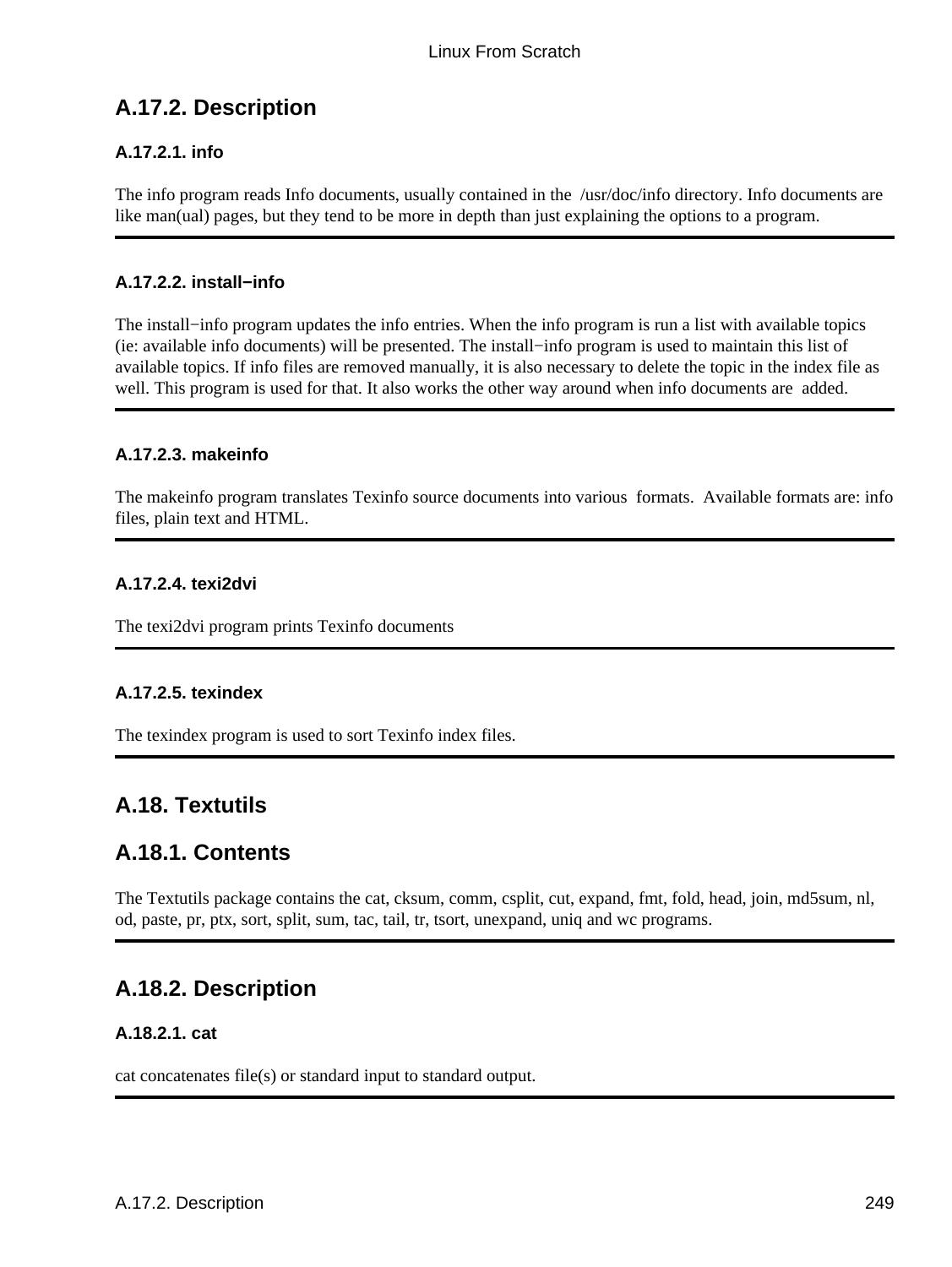### **A.18.2.2. cksum**

cksum prints CRC checksum and byte counts of each specified file.

### **A.18.2.3. comm**

comm compares two sorted files line by line.

#### **A.18.2.4. csplit**

csplit outputs pieces of a file separated by (a) pattern(s) to files xx01, xx02, ..., and outputs byte counts of each piece to standard output.

#### **A.18.2.5. cut**

cut prints selected parts of lines from specified files to standard output.

#### **A.18.2.6. expand**

expand converts tabs in files to spaces, writing to standard output.

### **A.18.2.7. fmt**

fmt reformats each paragraph in the specified file(s), writing to standard output.

#### **A.18.2.8. fold**

fold wraps input lines in each specified file (standard input by default), writing to standard output.

#### **A.18.2.9. head**

Print first xx (10 by default) lines of each specified file to standard output.

#### **A.18.2.10. join**

join joins lines of two files on a common field.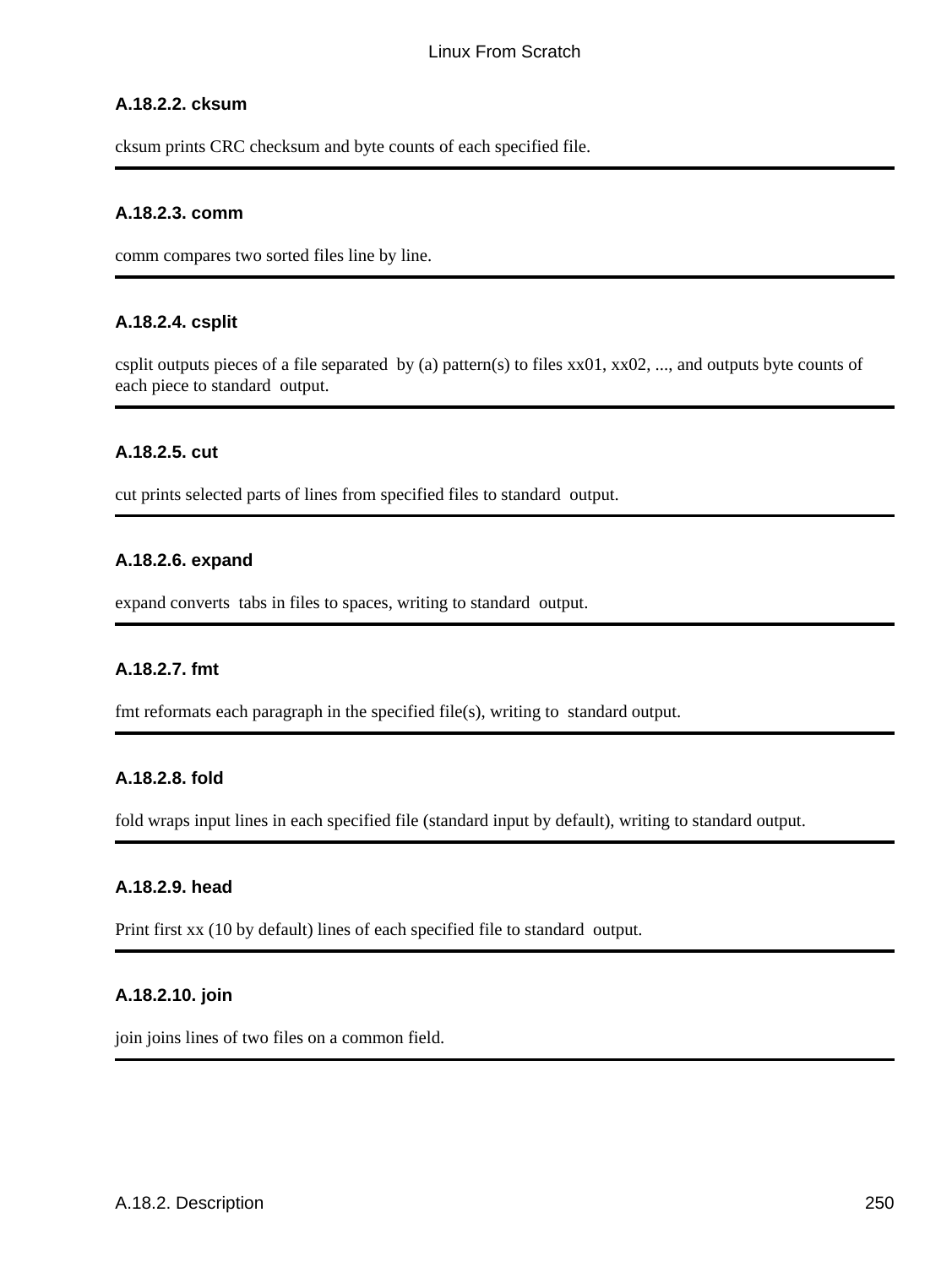### **A.18.2.11. md5sum**

md5sum prints or checks MD5 checksums.

### **A.18.2.12. nl**

nl writes each specified file to standard output, with line numbers added.

#### **A.18.2.13. od**

od writes an unambiguous representation, octal bytes by default, of a specified file to standard output.

#### **A.18.2.14. paste**

paste writes lines consisting of the sequentially corresponding lines from each specified file, separated by TABs, to standard output.

#### **A.18.2.15. pr**

pr paginates or columnates files for printing.

#### **A.18.2.16. ptx**

ptx produces a permuted index of file contents.

#### **A.18.2.17. sort**

sort writes sorted concatenation of files to standard output.

#### **A.18.2.18. split**

split outputs fixed−size pieces of an input file to PREFIXaa, PREFIXab, ...

## **A.18.2.19. sum**

sum prints checksum and block counts for each specified file.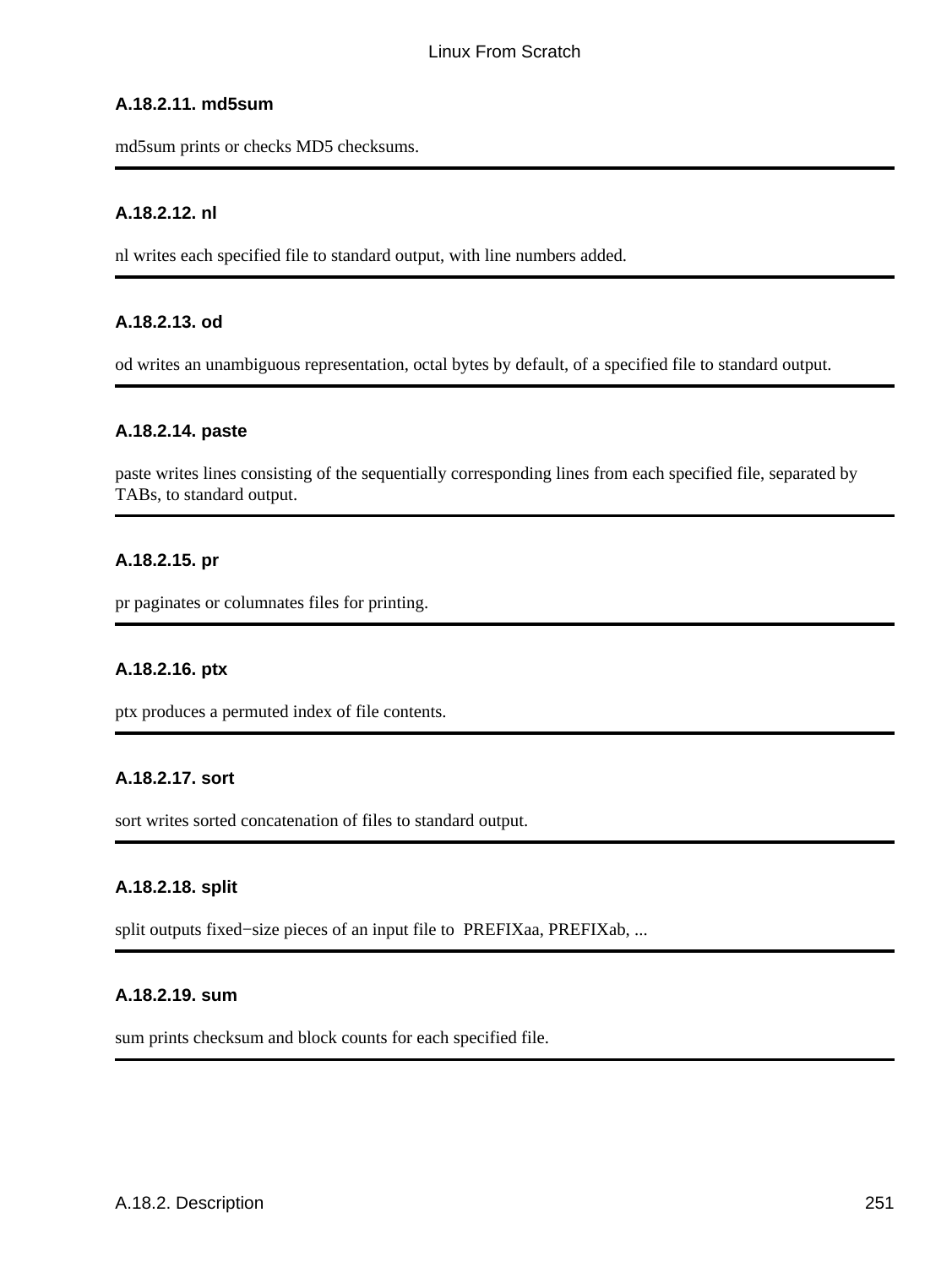#### **A.18.2.20. tac**

tac writes each specified file to standard output, last line first.

#### **A.18.2.21. tail**

tail print the last xx (10 by default) lines of each specified file to standard output.

#### **A.18.2.22. tr**

tr translates, squeezes, and/or deletes characters from standard input, writing to standard output.

#### **A.18.2.23. tsort**

tsort writes totally ordered lists consistent with the partial ordering in specified files.

#### **A.18.2.24. unexpand**

unexpand converts spaces in each file to tabs, writing to standard output.

#### **A.18.2.25. uniq**

Uniq removes duplicate lines from a sorted file.

#### **A.18.2.26. wc**

wc prints line, word, and byte counts for each specified file, and a total line if more than one file is specified.

## **A.19. Glibc**

## **A.19.1. Contents**

The Glibc package contains the GNU C Library.

## **A.19.2. Description**

The C Library is a collection of commonly used functions in programs. This way a programmer doesn't need to create his own functions for every single task. The most common things like writing a string to the screen are already present and at the disposal of the programmer.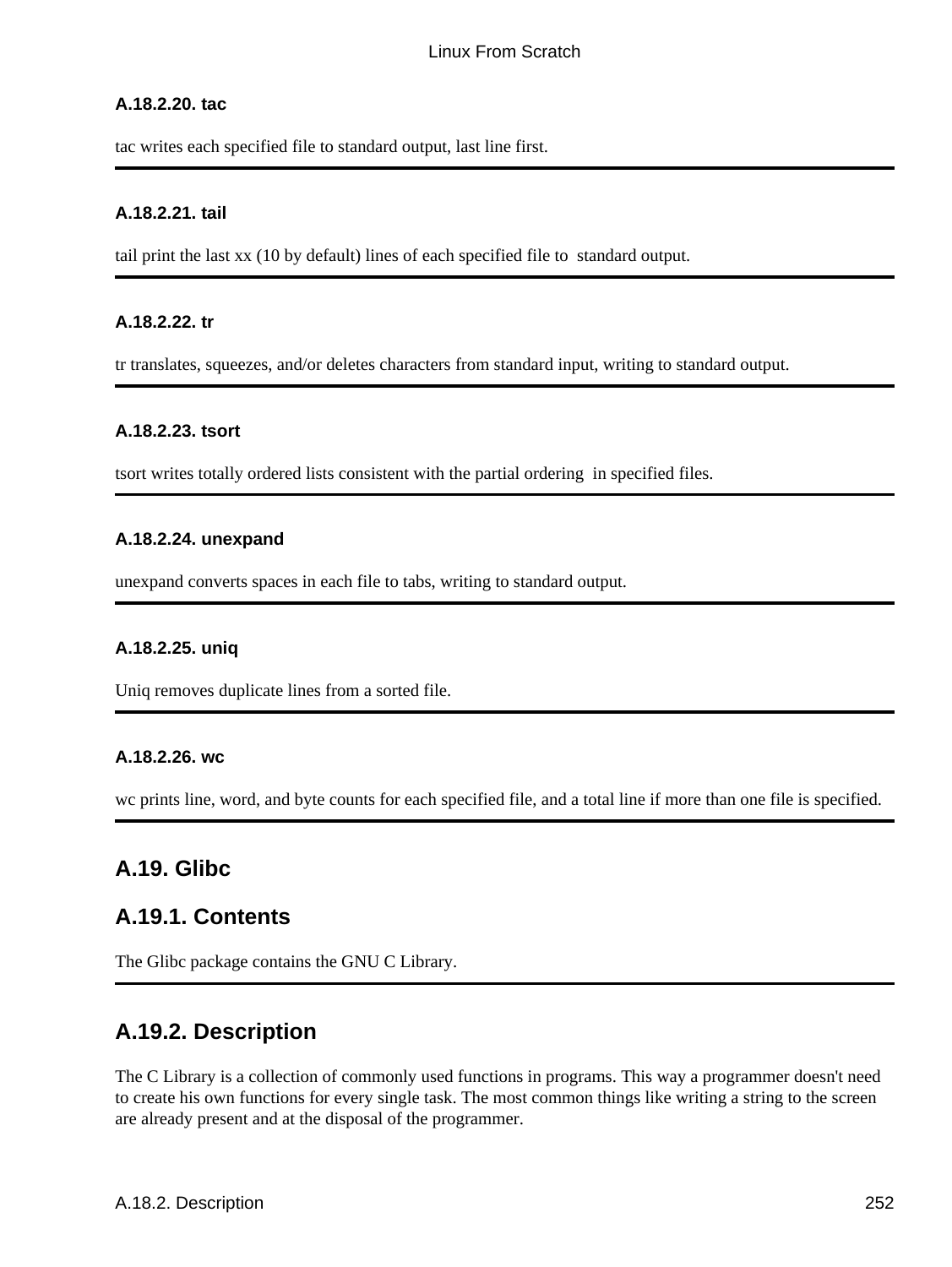## Linux From Scratch

The C library (actually almost every library) come in two flavors: dynamic ones and static ones. In short when a program uses a static C library, the code from the C library will be copied into the executable file. When a program uses a dynamic library, that executable will not contain the code from the C library, but instead a routine that loads the functions from the library at the time the program is run. This means a significant decrease in the file size of a program. The documentation that comes with the C Library describes this in more detail, as it is too complicated to explain here in one or two lines.

# **A.20. MAKEDEV**

# **A.20.1. Contents**

The MAKEDEV package contains the MAKEDEV script.

# **A.20.2. Description**

MAKEDEV is a script that can help in creating the necessary static device files that usually reside in the /dev directory.

# **A.21. Man−pages**

# **A.21.1. Contents**

The Man−pages package contains various manual pages that don't come with the packages.

# **A.21.2. Description**

Examples of provided manual pages are the manual pages describing all the C and  $C_{++}$  functions, few important /dev/ files and more.

# **A.22. Findutils**

## **A.22.1. Contents**

The Findutils package contains the find, locate, updatedb, xargs, frcode, code and bigram programs.

## **A.22.2. Description**

## **A.22.2.1. Find**

The find program searches for files in a directory hierarchy which match a certain criteria. If no criteria is given, it lists all files in the current directory and it's subdirectories.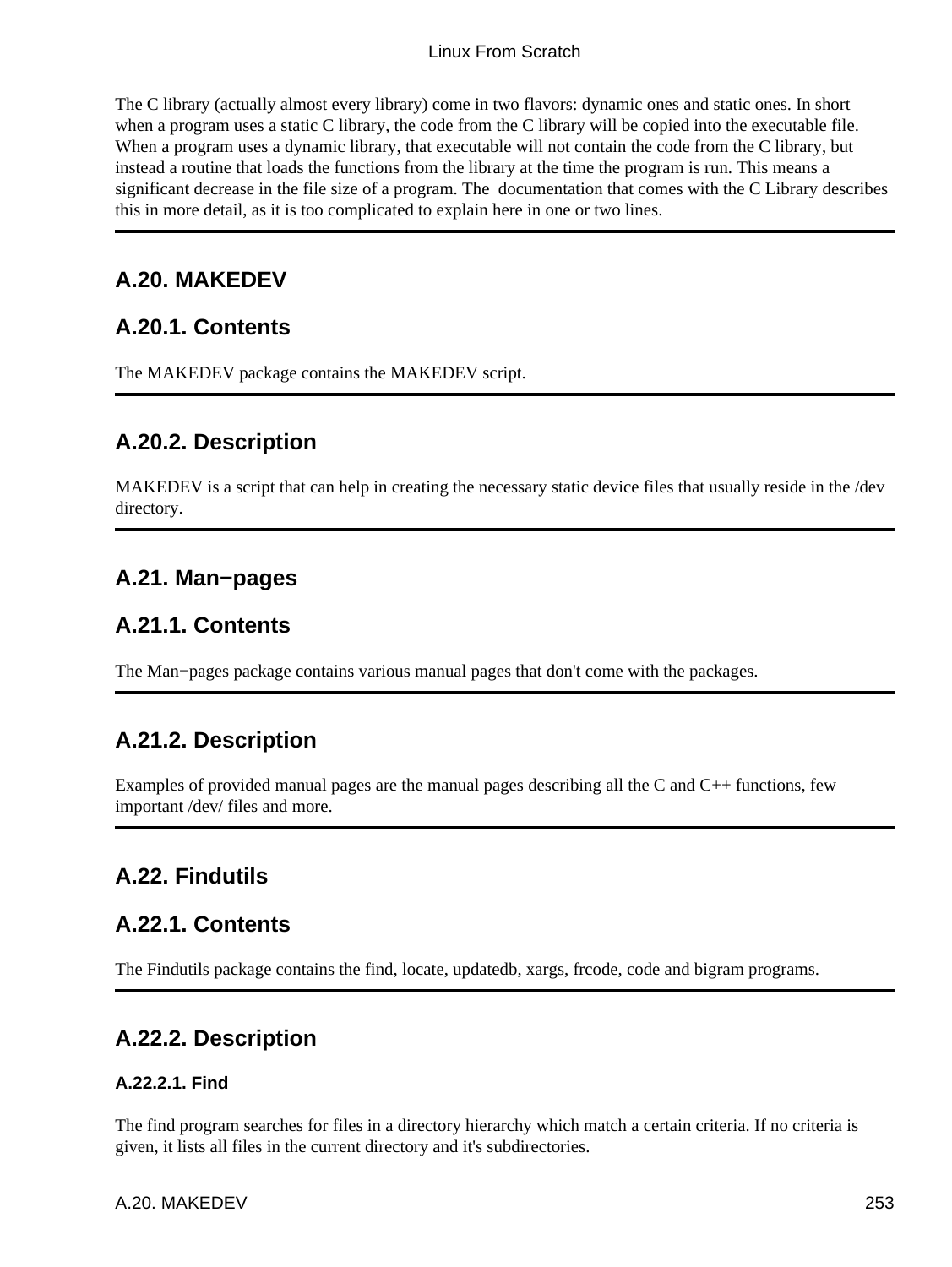### **A.22.2.2. Locate**

Locate scans a database which contain all files and directories on a filesystem. This program lists the files and directories in this database matching a certain criteria. If a user is looking for a file this program will scan the database and tell him exactly where the files he requested are located. This only makes sense if the locate database is fairly up−to−date else it will provide out−of−date information.

## **A.22.2.3. Updatedb**

The updatedb program updates the locate database. It scans the entire file system (including other file system that are currently mounted unless it is told not to do so) and puts every directory and file it finds into the database that's used by the locate program which retrieves this information. It's a good practice to update this database once a day to have it up−to−date whenever it is needed.

## **A.22.2.4. Xargs**

The xargs command applies a command to a list of files. If there is a need to perform the same command on multiple files, a file can be created that contains all these files (one per line) and use xargs to perform that command on the list.

## **A.22.2.5. frcode**

updatedb runs a program called frcode to compress the list of file names using front−compression, which reduces the database size by a factor of 4 to 5.

## **A.22.2.6. code**

code is the ancestor of frcode. It was used in older−style locate databases.

## **A.22.2.7. bigram**

bigram is used together with code to produce older−style locate databases. To learn more about these last three programs, read the locatedb.5 manual page.

## **A.23. Ncurses**

## **A.23.1. Contents**

The Ncurses package contains the ncurses, panel, menu and form libraries. It also contains the tic, infocmp, clear, tput, toe and tset programs.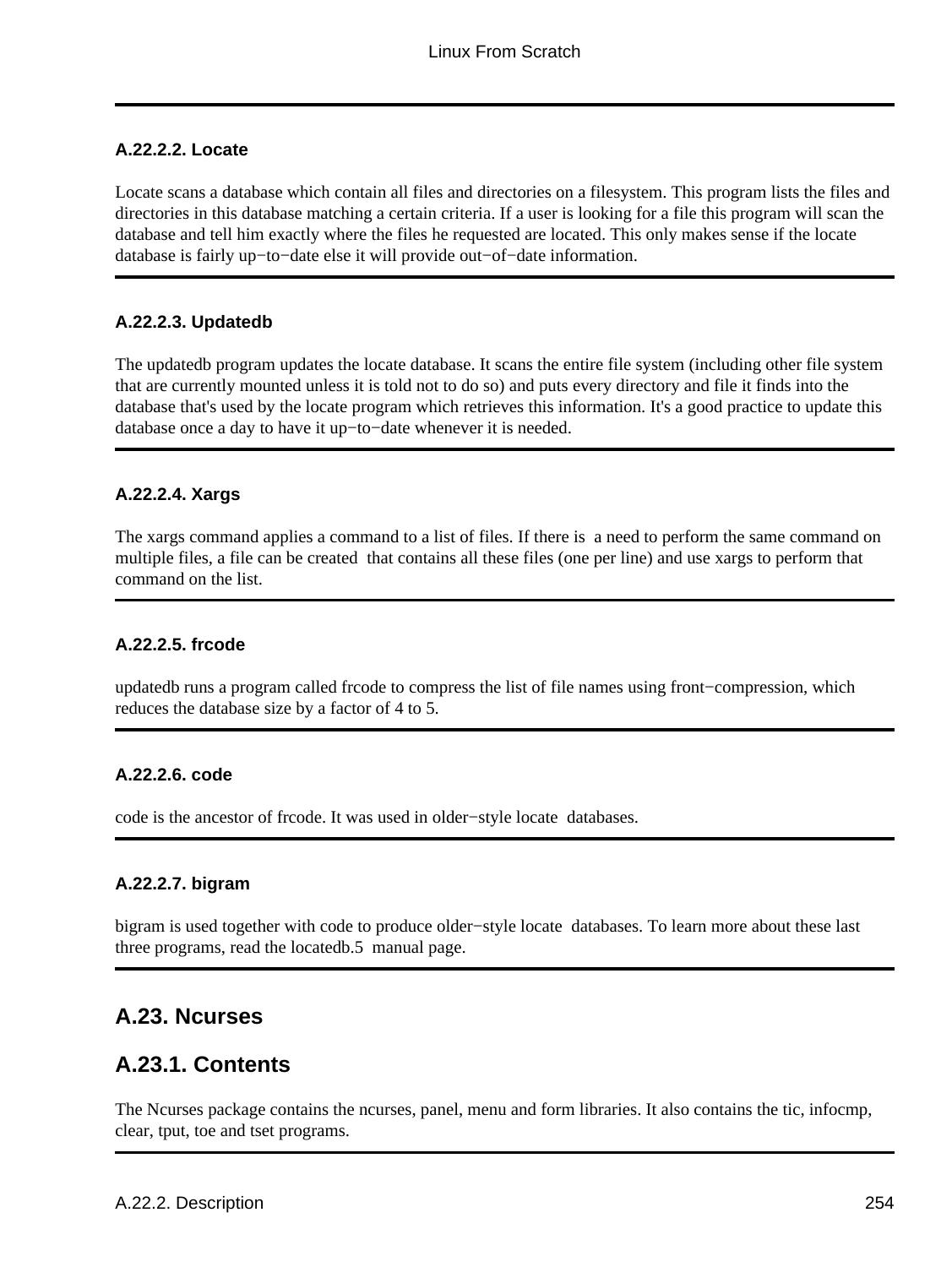# **A.23.2. Description**

## **A.23.2.1. The libraries**

The libraries that make up the Ncurses library are used to display text (often in a fancy way) on the screen. An example where ncurses is used is in the kernel's "make menuconfig" process. The libraries contain routines to create panels, menu's, form and general text display routines.

## **A.23.2.2. Tic**

Tic is the terminfo entry−description compiler. The program translates a terminfo file from source format into the binary format for use with the ncurses library routines. Terminfo files contain information about the capabilities of a terminal.

## **A.23.2.3. Infocmp**

The infocmp program can be used to compare a binary terminfo entry with other terminfo entries, rewrite a terminfo description to take advantage of the use= terminfo field, or print out a terminfo description from the binary file (term) in a variety of formats (the opposite of what tic does).

## **A.23.2.4. clear**

The clear program clears the screen if this is possible. It looks in the environment for the terminal type and then in the terminfo database to figure out how to clear the screen.

## **A.23.2.5. tput**

The tput program uses the terminfo database to make the values of terminal−dependent capabilities and information available to the shell, to initialize or reset the terminal, or return the long name of the requested terminal type.

#### **A.23.2.6. toe**

The toe program lists all available terminal types by primary name with descriptions.

#### **A.23.2.7. tset**

The Tset program initializes terminals so they can be used, but it's not widely used anymore. It's provided for 4.4BSD compatibility.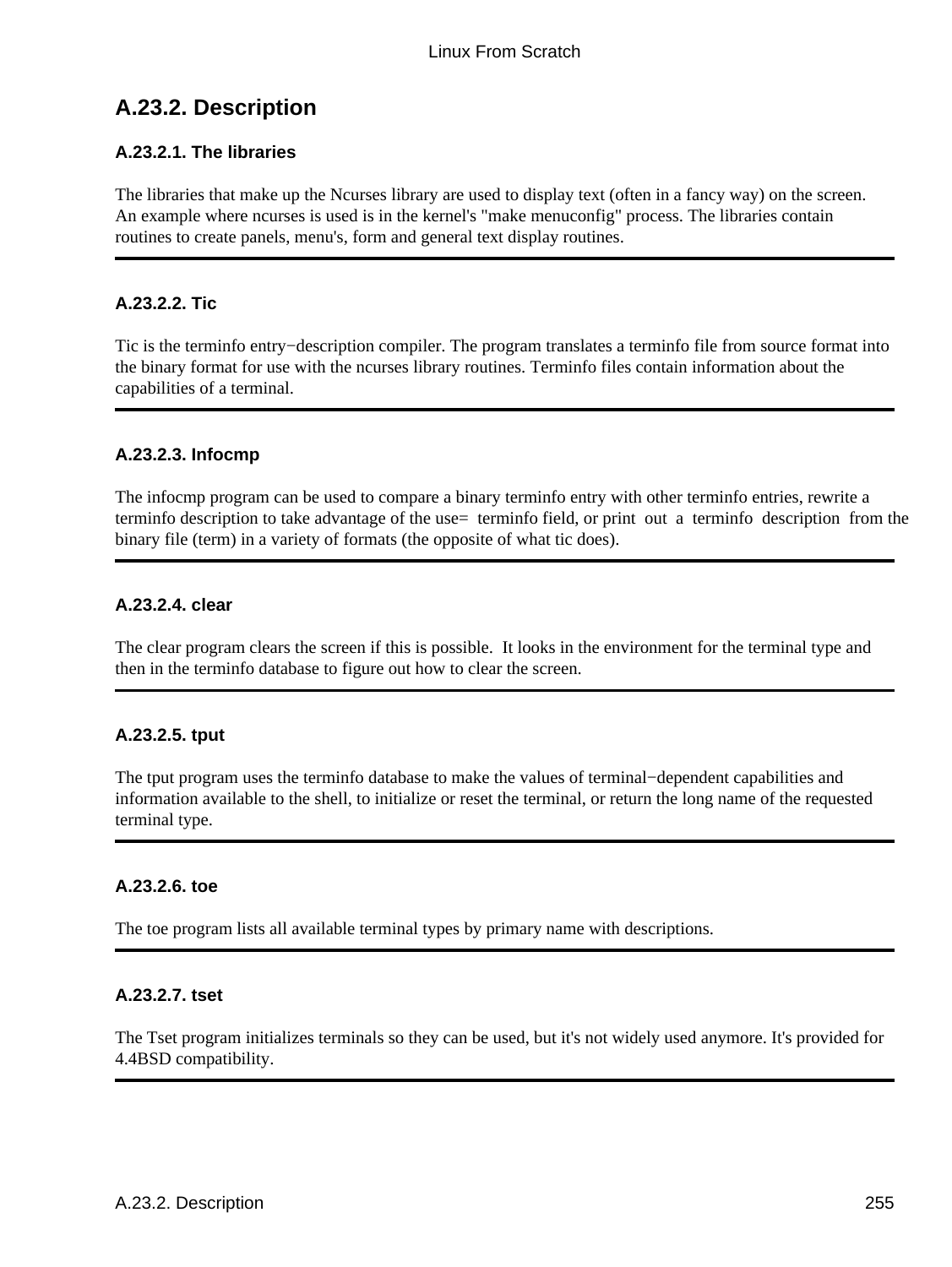# **A.24. Vim**

# **A.24.1. Contents**

The Vim package contains the ex, gview, gvim, rgview, rgvim, rview, rvim, view, vim, vimtutor and xxd programs.

# **A.24.2. Description**

### **A.24.2.1. ex**

ex starts vim in Ex mode.

### **A.24.2.2. gview**

gview is the GUI version of view.

## **A.24.2.3. gvim**

gvim is the GUI version of vim.

#### **A.24.2.4. rgview**

rgview is the GUI version of rview.

#### **A.24.2.5. rgvim**

rgvim is the GUI version of rvim.

#### **A.24.2.6. rview**

rview is a restricted version of view. No shell commands can be started and Vim can't be suspended.

#### **A.24.2.7. rvim**

rvim is the restricted version of vim. No shell commands can be started and Vim can't be suspended.

#### **A.24.2.8. view**

view starts vim in read−only mode.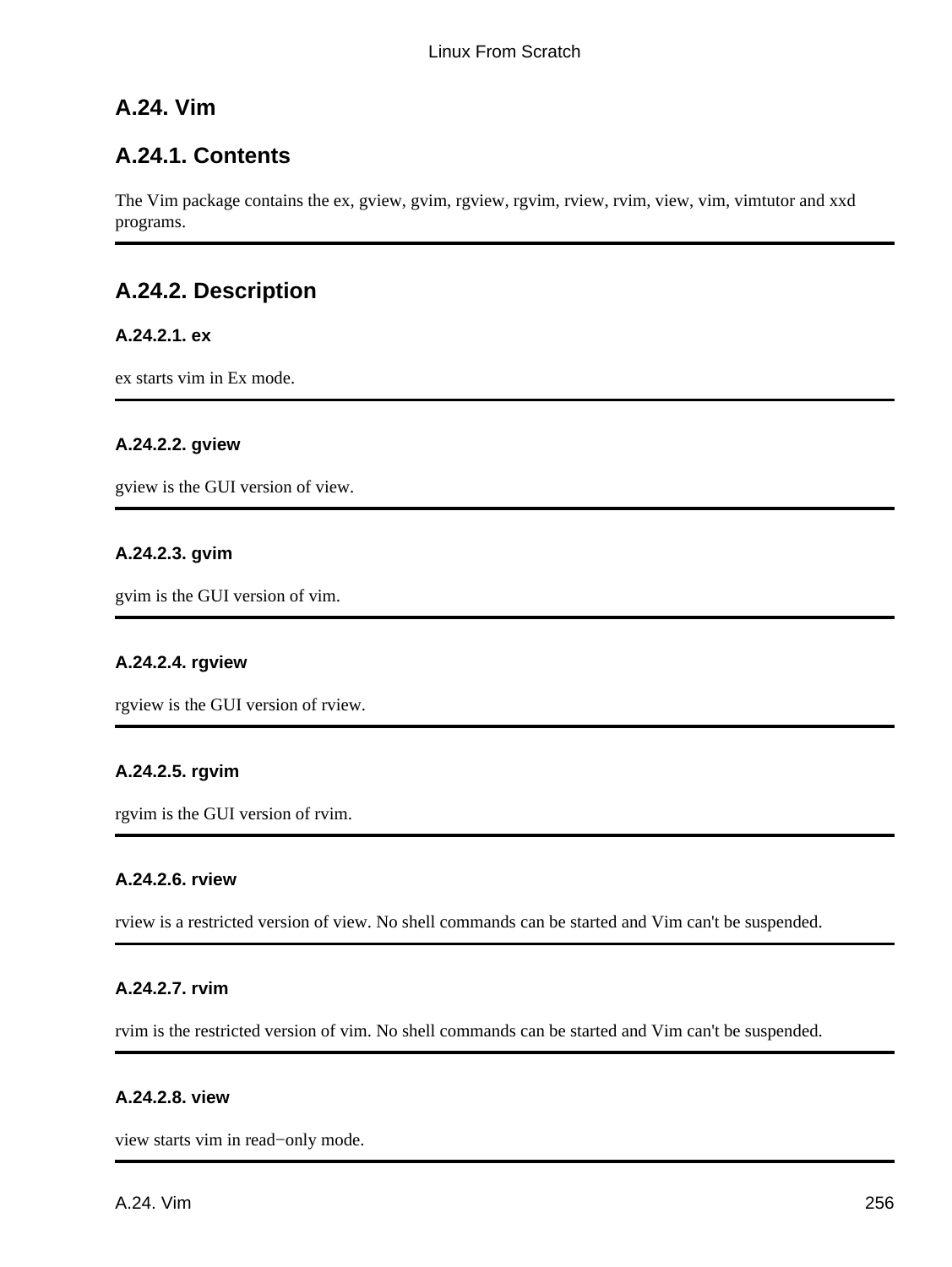#### **A.24.2.9. vim**

vim starts vim in the normal, default way.

### **A.24.2.10. vimtutor**

vimtutor starts the Vim tutor.

### **A.24.2.11. xxd**

xxd makes a hexdump or does the reverse.

## **A.25. Bison**

## **A.25.1. Contents**

The Bison package contains the bison program.

## **A.25.2. Description**

Bison is a parser generator, a replacement for YACC. YACC stands for Yet Another Compiler Compiler. What is Bison then? It is a program that generates a program that analyzes the structure of a text file. Instead of writing the actual program a user specifies how things should be connected and with those rules a program is constructed that analyzes the text file.

There are a lot of examples where structure is needed and one of them is the calculator.

Given the string :

 $1 + 2 * 3$ 

A human can easily come to the result 7. Why? Because of the structure. Our brain knows how to interpret the string. The computer doesn't know that and Bison is a tool to help it understand by presenting the string in the following way to the compiler:

> +  $/ \setminus$  \* 1  $/ \backslash$ 2 3

Starting at the bottom of a tree and coming across the numbers 2 and 3 which are joined by the multiplication symbol, the computer multiplies 2 and 3. The result of that multiplication is remembered and the next thing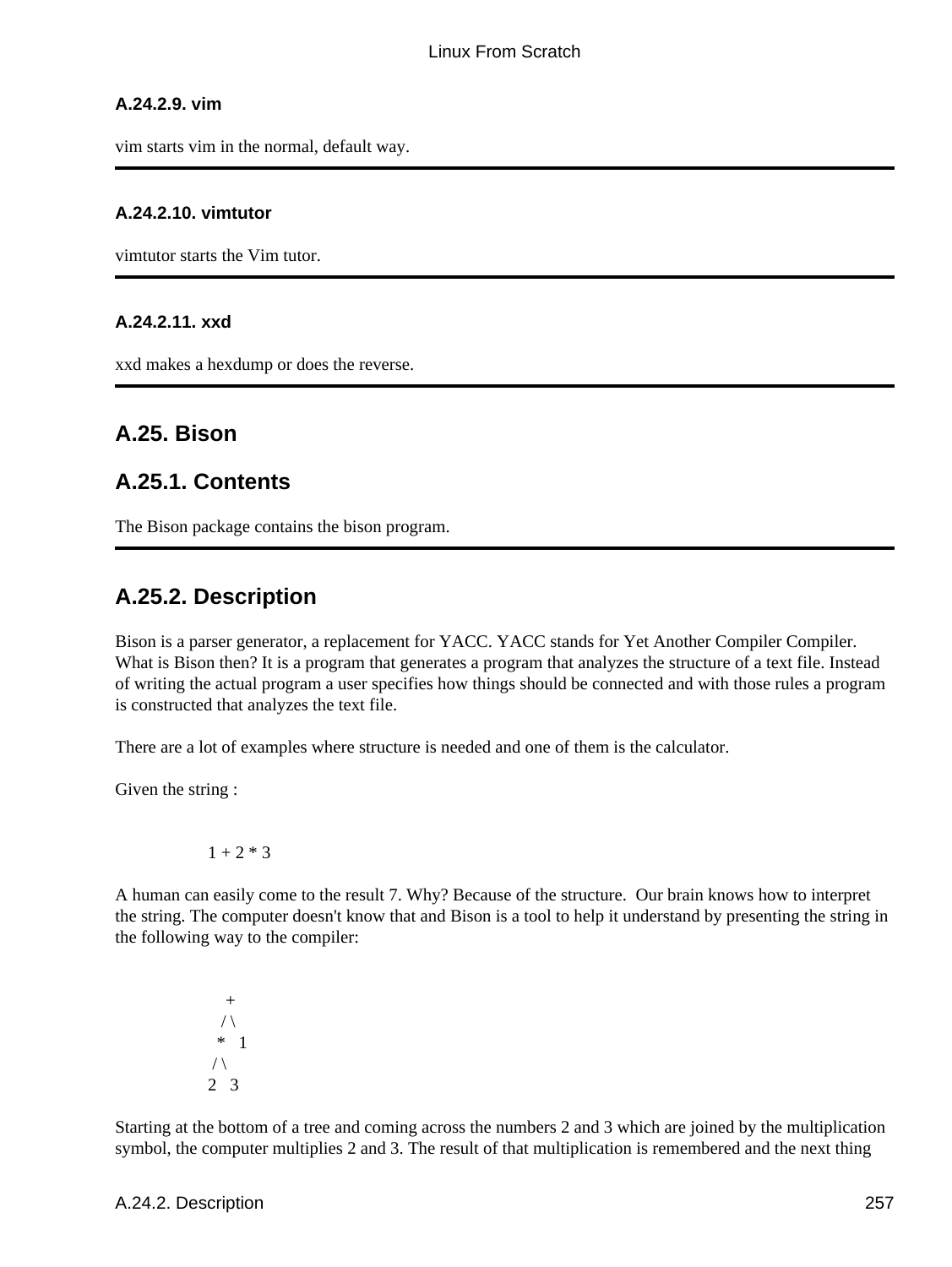## Linux From Scratch

that the computer sees is the result of 2\*3 and the number 1 which are joined by the add symbol. Adding 1 to the previous result makes 7. In calculating the most complex calculations can be broken down in this tree format and the computer just starts at the bottom and works it's way up to the top and comes with the correct answer. Of course, Bison isn't only used for calculators alone.

## **A.26. Less**

## **A.26.1. Contents**

The Less package contains the less program

## **A.26.2. Description**

The less program is a file pager (or text viewer). It displays the contents of a file with the ability to scroll. Less is an improvement on the common pager called "more". Less has the ability to scroll backwards through files as well and it doesn't need to read the entire file when it starts, which makes it faster when reading large files.

## **A.27. Groff**

## **A.27.1. Contents**

The Groff packages contains the addftinfo, afmtodit, eqn, grodvi, groff, grog, grohtml, grolj4, grops, grotty, hpftodit, indxbib, lkbib, lookbib, neqn, nroff, pfbtops, pic, psbb, refer, soelim, tbl, tfmtodit and troff programs.

## **A.27.2. Description**

## **A.27.2.1. addftinfo**

addftinfo reads a troff font file and adds some additional font−metric information that is used by the groff system.

## **A.27.2.2. afmtodit**

afmtodit creates a font file for use with groff and grops.

#### **A.27.2.3. eqn**

eqn compiles descriptions of equations embedded within troff input files into commands that are understood by troff.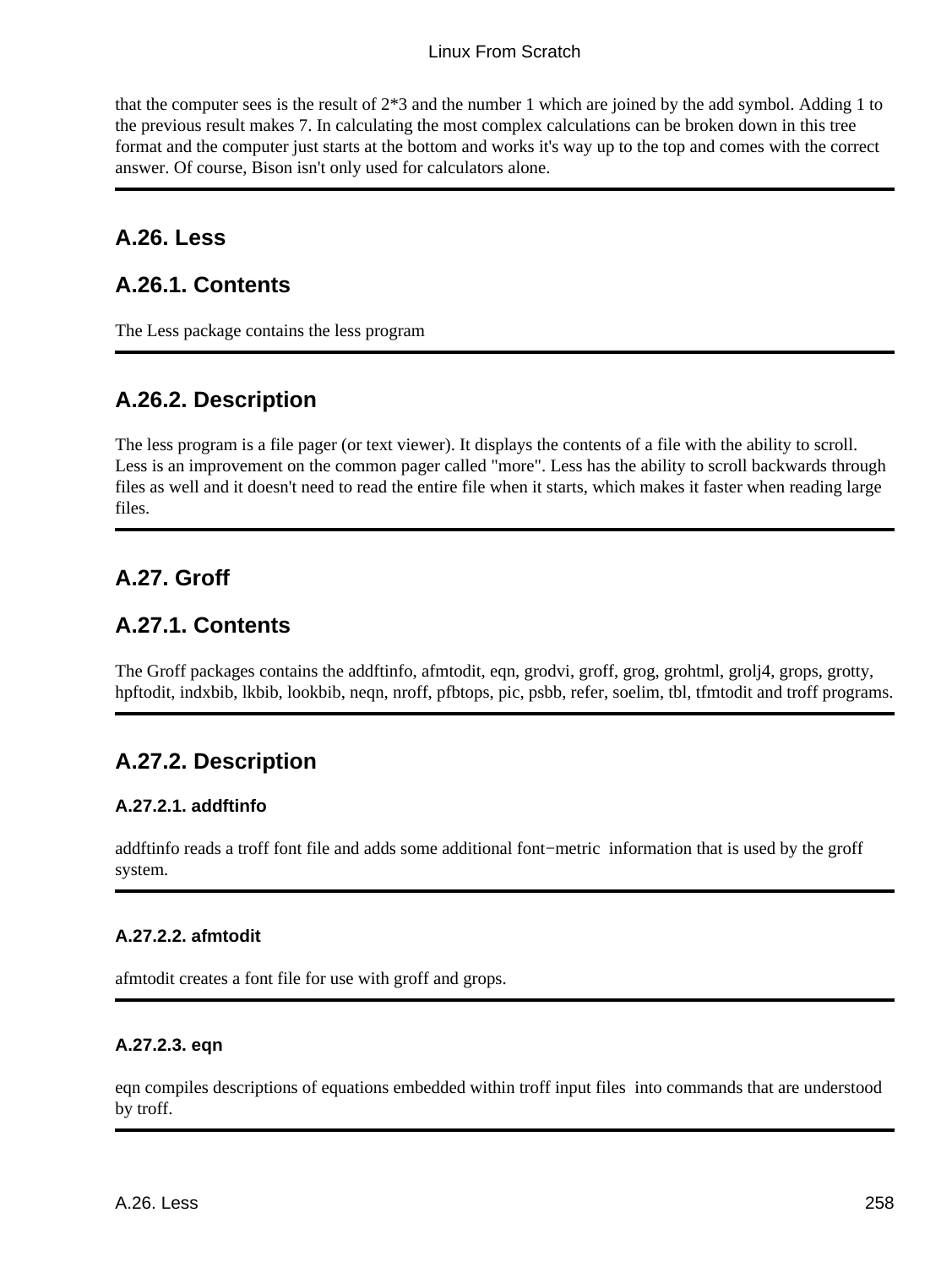## **A.27.2.4. grodvi**

grodvi is a driver for groff that produces TeX dvi format.

#### **A.27.2.5. groff**

groff is a front−end to the groff document formatting system. Normally it runs the troff program and a post−processor appropriate for the selected device.

### **A.27.2.6. grog**

grog reads files and guesses which of the groff options −e, −man, −me, −mm, −ms, −p, −s, and −t are required for printing files, and prints the groff command including those options on the standard output.

#### **A.27.2.7. grohtml**

grohtml translates the output of GNU troff to html

#### **A.27.2.8. grolj4**

grolj4 is a driver for groff that produces output in PCL5 format suitable for an HP Laserjet 4 printer.

#### **A.27.2.9. grops**

grops translates the output of GNU troff to Postscript.

#### **A.27.2.10. grotty**

grotty translates the output of GNU troff into a form suitable for typewriter−like devices.

#### **A.27.2.11. hpftodit**

hpftodit creates a font file for use with groff −Tlj4 from an HP tagged font metric file.

#### **A.27.2.12. indxbib**

indxbib makes an inverted index for the bibliographic databases a specified file for use with refer, lookbib, and lkbib.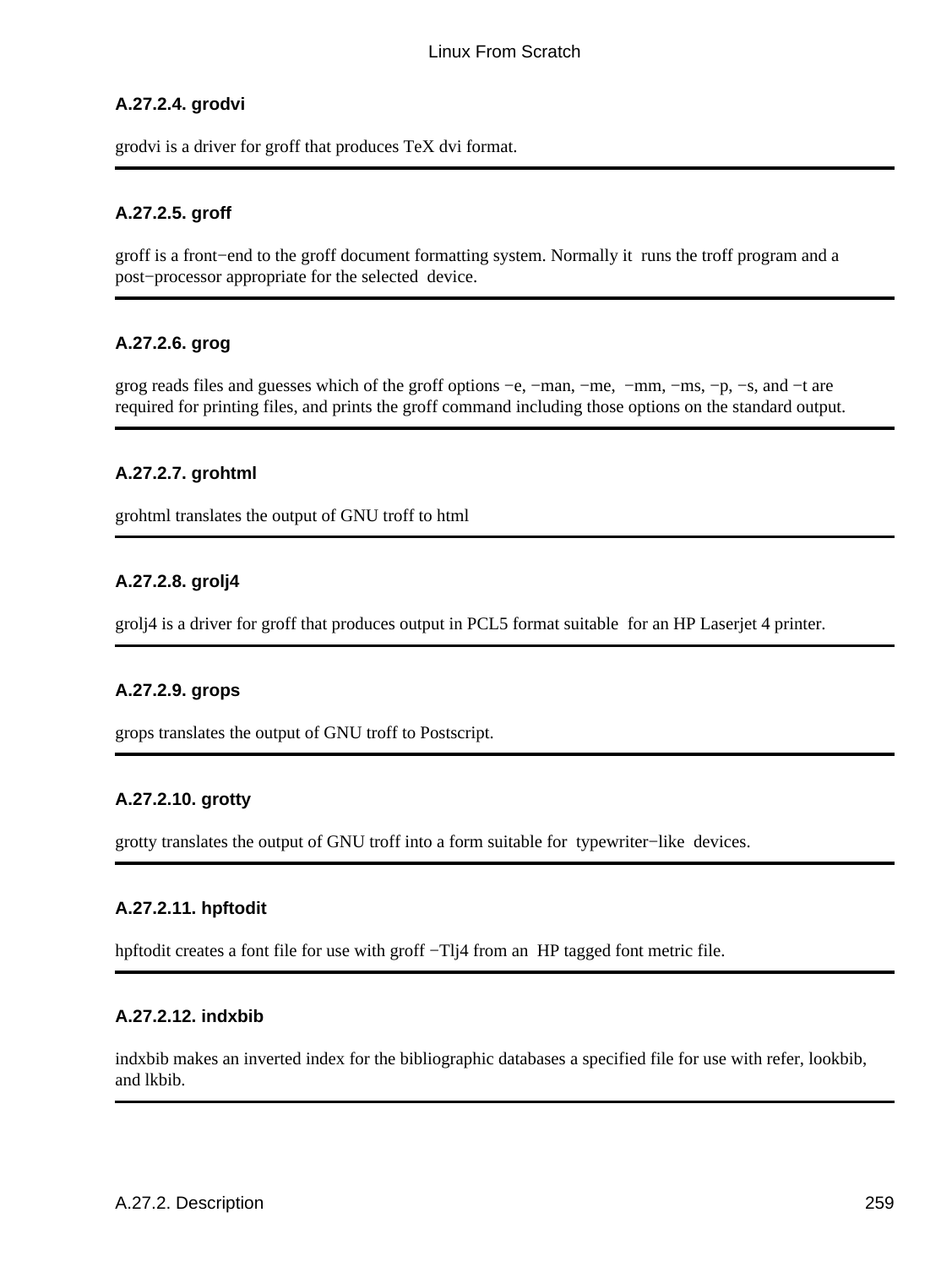## **A.27.2.13. lkbib**

lkbib searches bibliographic databases for references that contain specified keys and prints any references found on the standard output.

## **A.27.2.14. lookbib**

lookbib prints a prompt on the standard error (unless the standard input is not a terminal), reads from the standard input a line containing a set of keywords, searches the bibliographic databases in a specified file for references containing those keywords, prints any references found on the standard output, and repeats this process until the end of input.

## **A.27.2.15. neqn**

The neqn script formats equations for ascii output.

## **A.27.2.16. nroff**

The nroff script emulates the nroff command using groff.

## **A.27.2.17. pfbtops**

pfbtops translates a Postscript font in .pfb format to ASCII.

## **A.27.2.18. pic**

pic compiles descriptions of pictures embedded within troff or TeX input files into commands that are understood by TeX or troff.

#### **A.27.2.19. psbb**

psbb reads a file which should be a Postscript document conforming to the Document Structuring conventions and looks for a %%BoundingBox comment.

#### **A.27.2.20. refer**

refer copies the contents of a file to the standard output, except that lines between .[ and .] are interpreted as citations, and lines between .R1 and .R2 are interpreted as commands about how citations are to be processed.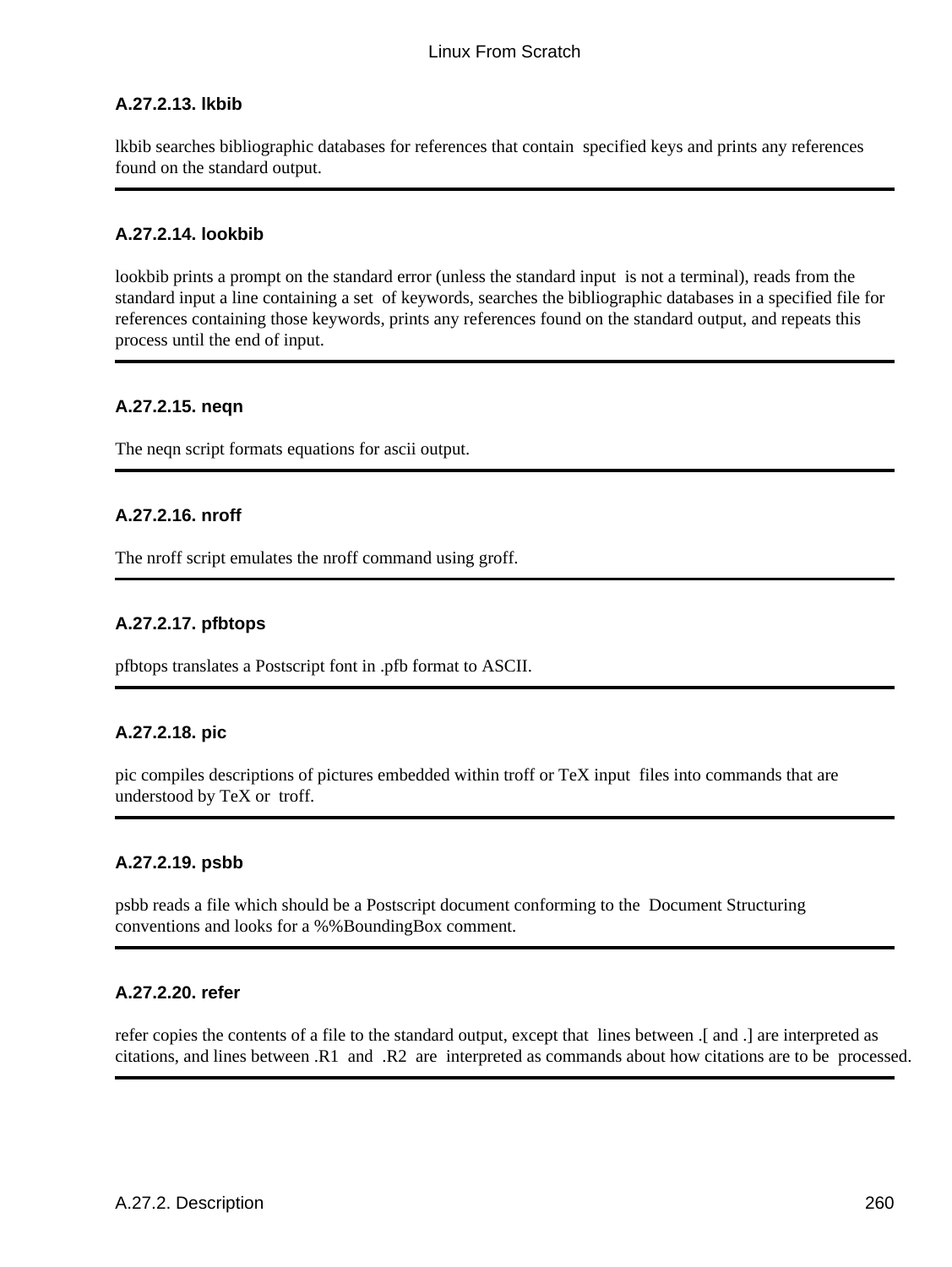## **A.27.2.21. soelim**

soelim reads files and replaces lines of the form *.so file* by the contents of *file*.

### **A.27.2.22. tbl**

tbl compiles descriptions of tables embedded within troff input files into commands that are understood by troff.

### **A.27.2.23. tfmtodit**

tfmtodit creates a font file for use with **groff −Tdvi**

### **A.27.2.24. troff**

troff is highly compatible with Unix troff. Usually it should be invoked using the groff command, which will also run preprocessors and post−processors in the appropriate order and with the appropriate options.

## **A.28. Man**

## **A.28.1. Contents**

The Man package contains the man, apropos whatis and makewhatis programs.

## **A.28.2. Description**

## **A.28.2.1. man**

man formats and displays the on−line manual pages.

## **A.28.2.2. apropos**

apropos searches a set of database files containing short descriptions of system commands for keywords and displays the result on the standard output.

### **A.28.2.3. whatis**

whatis searches a set of database files containing short descriptions of system commands for keywords and displays the result on the standard output. Only complete word matches are displayed.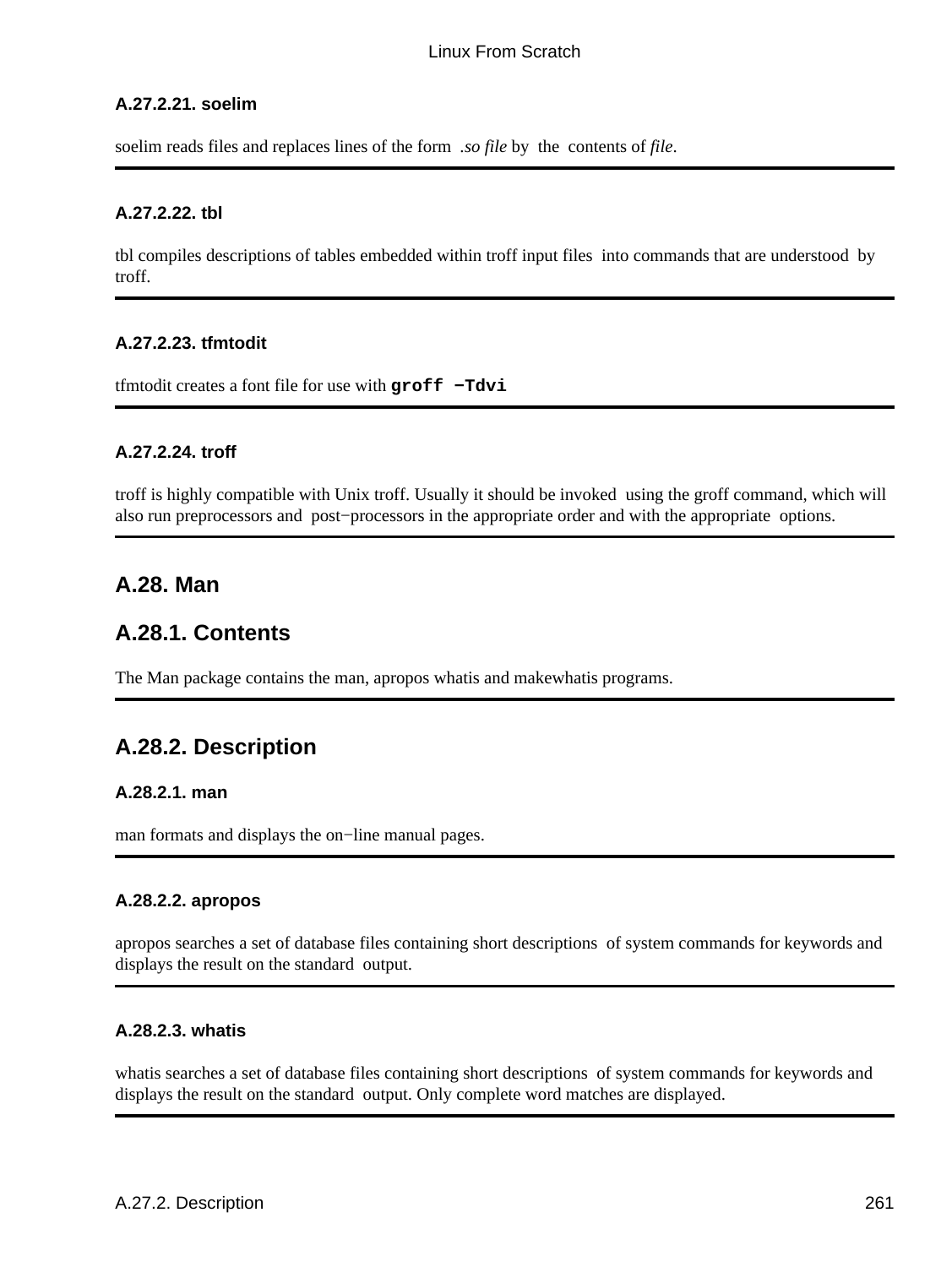## Linux From Scratch

## **A.28.2.4. makewhatis**

makewhatis reads all the manual pages contained in given sections of manpath or the pre−formatted pages contained in the given sections of catpath. For each page, it writes a line in the whatis database; each line consists of the name of the page and a short description, separated by a dash. The description is extracted using the content of the NAME section of the manual page.

## **A.29. Perl**

## **A.29.1. Contents**

The Perl package contains Perl − Practical Extraction and Report Language

## **A.29.2. Description**

Perl combines the features and capabilities of C, awk, sed and sh into one powerful programming language.

## **A.30. M4**

## **A.30.1. Contents**

The M4 package contains the M4 processor

## **A.30.2. Description**

M4 is a macro processor. It copies input to output expanding macros as it goes. Macros are either built−in or user−defined and can take any number of arguments. Besides just doing macro expansion m4 has built−in functions for including named files, running UNIX commands, doing integer arithmetic, manipulating text in various ways, recursion, etc. M4 can be used either as a front−end to a compiler or as a macro processor in its own right.

## **A.31. Autoconf**

## **A.31.1. Contents**

The Autoconf package contains the autoconf, autoheader, autoreconf, autoscan, autoupdate and ifnames programs

## **A.31.2. Description**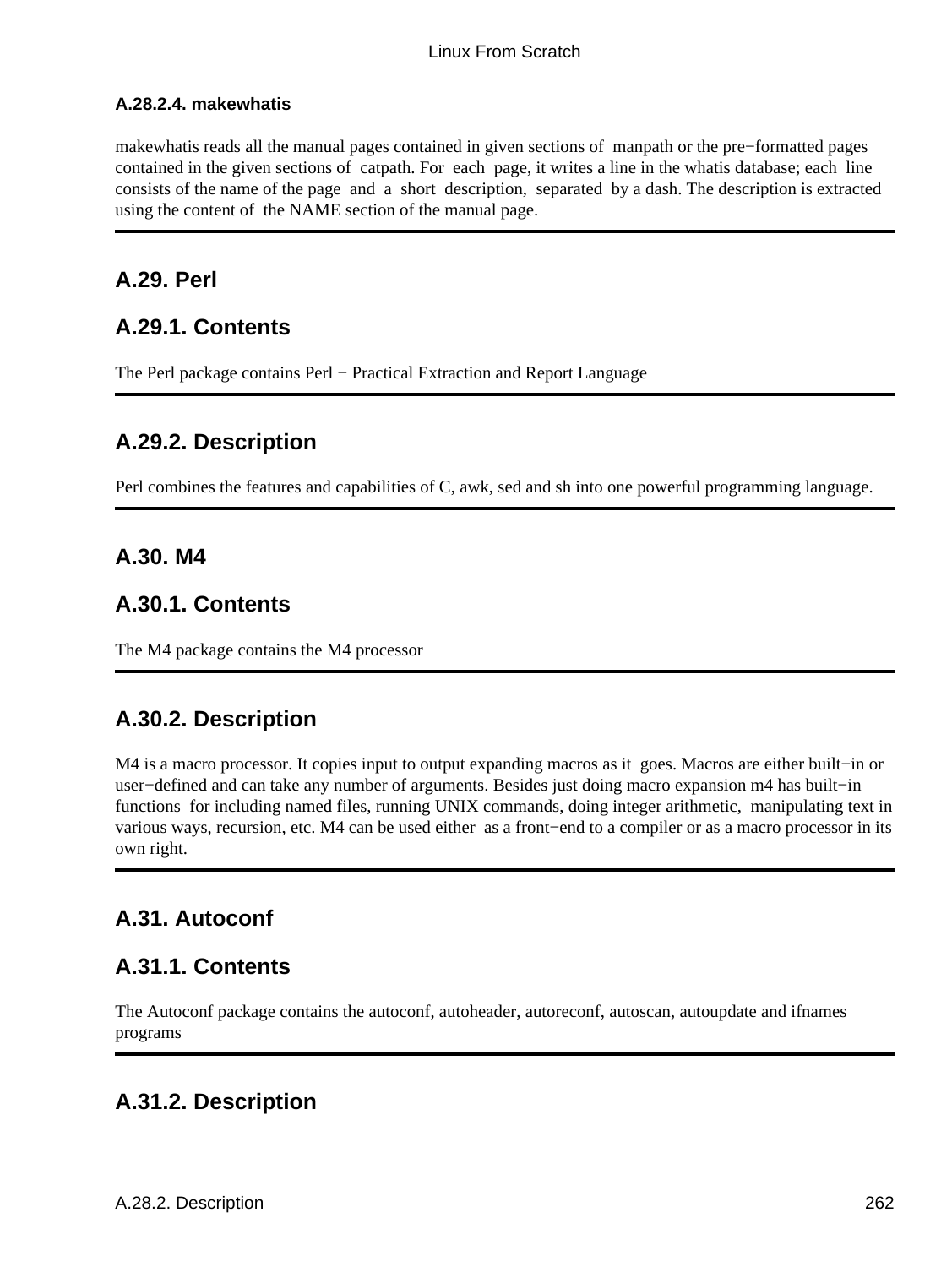## Linux From Scratch

## **A.31.2.1. autoconf**

Autoconf is a tool for producing shell scripts that automatically configure software source code packages to adapt to many kinds of UNIX−like systems. The configuration scripts produced by Autoconf are independent of Autoconf when they are run, so their users do not need to have Autoconf.

## **A.31.2.2. autoheader**

The autoheader program can create a template file of C #define statements for configure to use

### **A.31.2.3. autoreconf**

If there are a lot of Autoconf−generated configure scripts, the autoreconf program can save some work. It runs autoconf (and autoheader, where appropriate) repeatedly to remake the Autoconf configure scripts and configuration header templates in the directory tree rooted at the current directory.

### **A.31.2.4. autoscan**

The autoscan program can help to create a configure.in file for a software package. autoscan examines source files in the directory tree rooted at a directory given as a command line argument, or the current directory if none is given. It searches the source files for common portability problems and creates a file configure.scan which is a preliminary configure.in for that package.

## **A.31.2.5. autoupdate**

The autoupdate program updates a configure.in file that calls Autoconf macros by their old names to use the current macro names.

## **A.31.2.6. ifnames**

ifnames can help when writing a configure.in for a software package. It prints the identifiers that the package already uses in C preprocessor conditionals. If a package has already been set up to have some portability, this program can help to figure out what its configure needs to check for. It may help fill in some gaps in a configure.in generated by autoscan.

## **A.32. Automake**

## **A.32.1. Contents**

The Automake package contains the aclocal and automake programs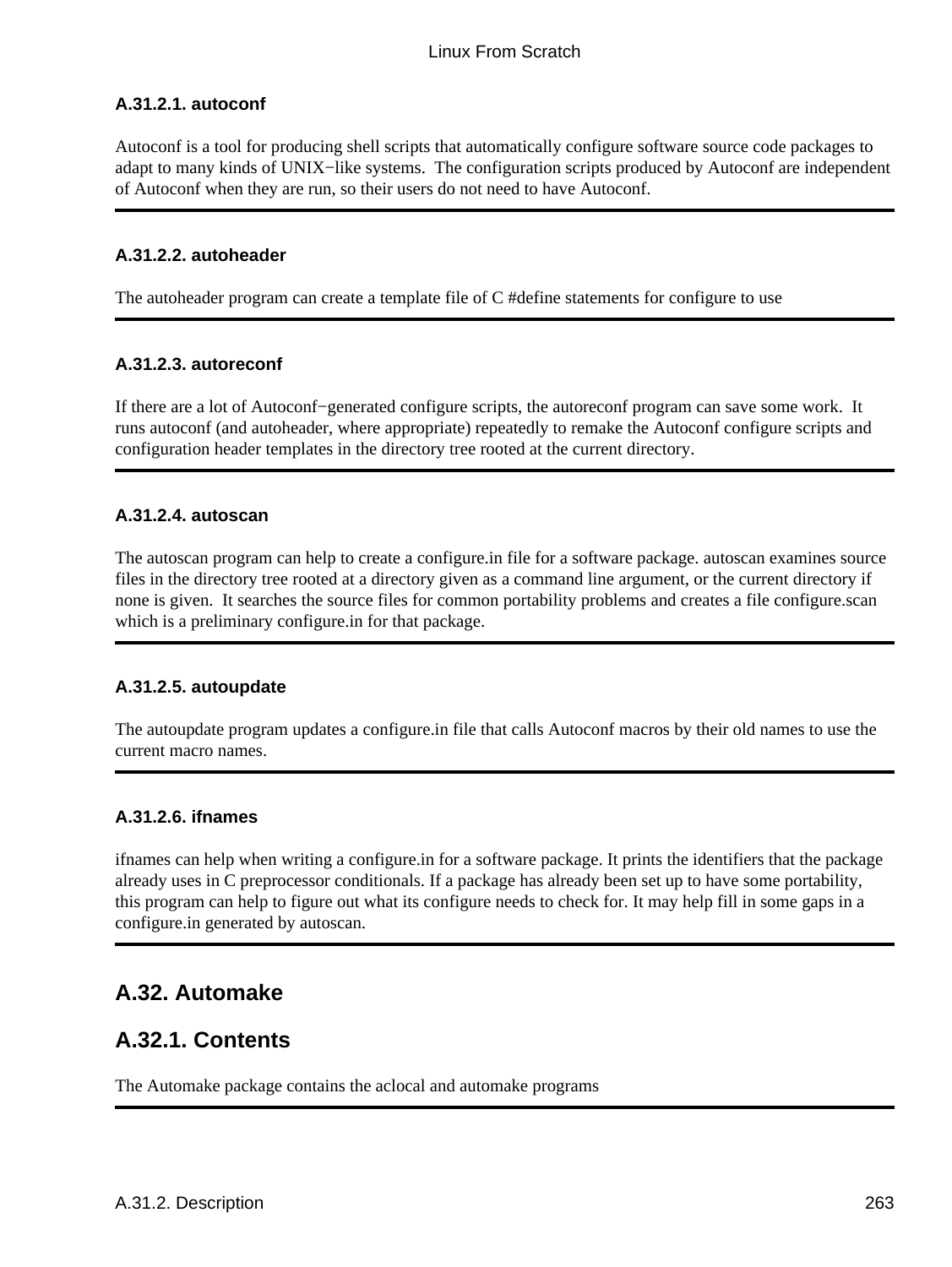# **A.32.2. Description**

## **A.32.2.1. aclocal**

Automake includes a number of Autoconf macros which can be used in packages; some of them are actually required by Automake in certain situations. These macros must be defined in the aclocal.m4−file; otherwise they will not be seen by autoconf.

The aclocal program will automatically generate aclocal.m4 files based on the contents of configure.in. This provides a convenient way to get Automake−provided macros, without having to search around. Also, the aclocal mechanism is extensible for use by other packages.

## **A.32.2.2. automake**

To create all the Makefile.in's for a package, run the automake program in the top level directory, with no arguments. automake will automatically find each appropriate Makefile.am (by scanning configure.in) and generate the corresponding Makefile.in.

## **A.33. Flex**

# **A.33.1. Contents**

The Flex package contains the flex program

## **A.33.2. Description**

Flex is a tool for generating programs which recognize patterns in text. Pattern recognition is very useful in many applications. A user sets up rules what to look for and flex will make a program that looks for those patterns. The reason people use flex is that it is much easier to sets up rules for what to look for than to write the actual program that finds the text.

# **A.34. File**

## **A.34.1. Contents**

The File package contains the file program.

# **A.34.2. Description**

File tests each specified file in an attempt to classify it. There are three sets of tests, performed in this order: filesystem tests, magic number tests, and language tests. The first test that succeeds causes the file type to be printed.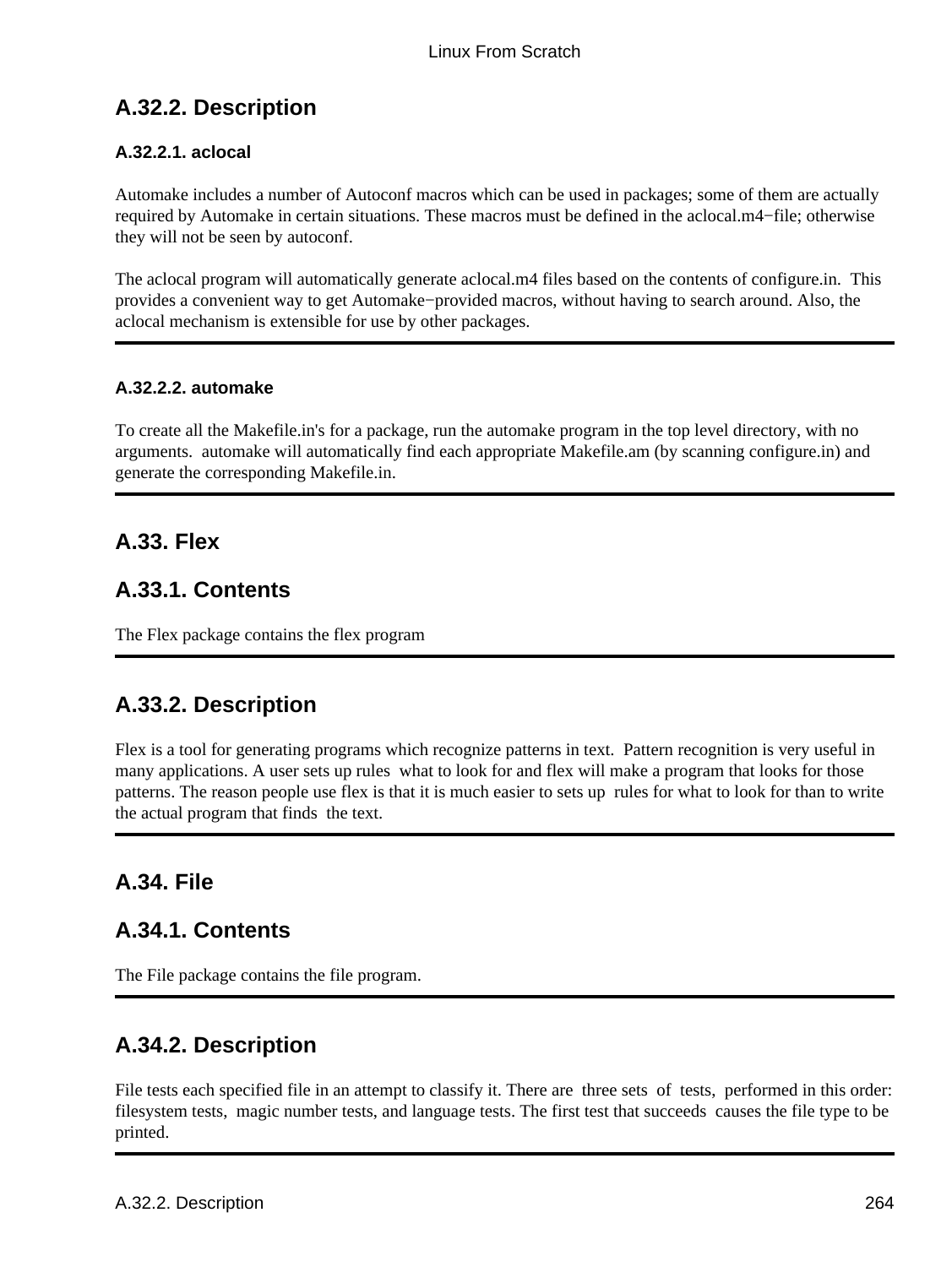# **A.35. Libtool**

# **A.35.1. Contents**

The Libtool package contains the libtool and libtoolize programs. It also contains the ltdl library.

# **A.35.2. Description**

## **A.35.2.1. libtool**

Libtool provides generalized library−building support services.

## **A.35.2.2. libtoolize**

libtoolize provides a standard way to add libtool support to a package.

## **A.35.2.3. ltdl library**

Libtool provides a small library, called `libltdl', that aims at hiding the various difficulties of dlopening libraries from programmers.

## **A.36. Bin86**

## **A.36.1. Contents**

The Bin86 contains the as86, as86 encap, ld86, objdump86, nm86 and size86 programs.

## **A.36.2. Description**

## **A.36.2.1. as86**

as86 is an assembler for the 8086...80386 processors.

#### **A.36.2.2. as86\_encap**

as86\_encap is a shell script to call as86 and convert the created binary into a C file prog.v to be included in or linked with programs like boot block installers.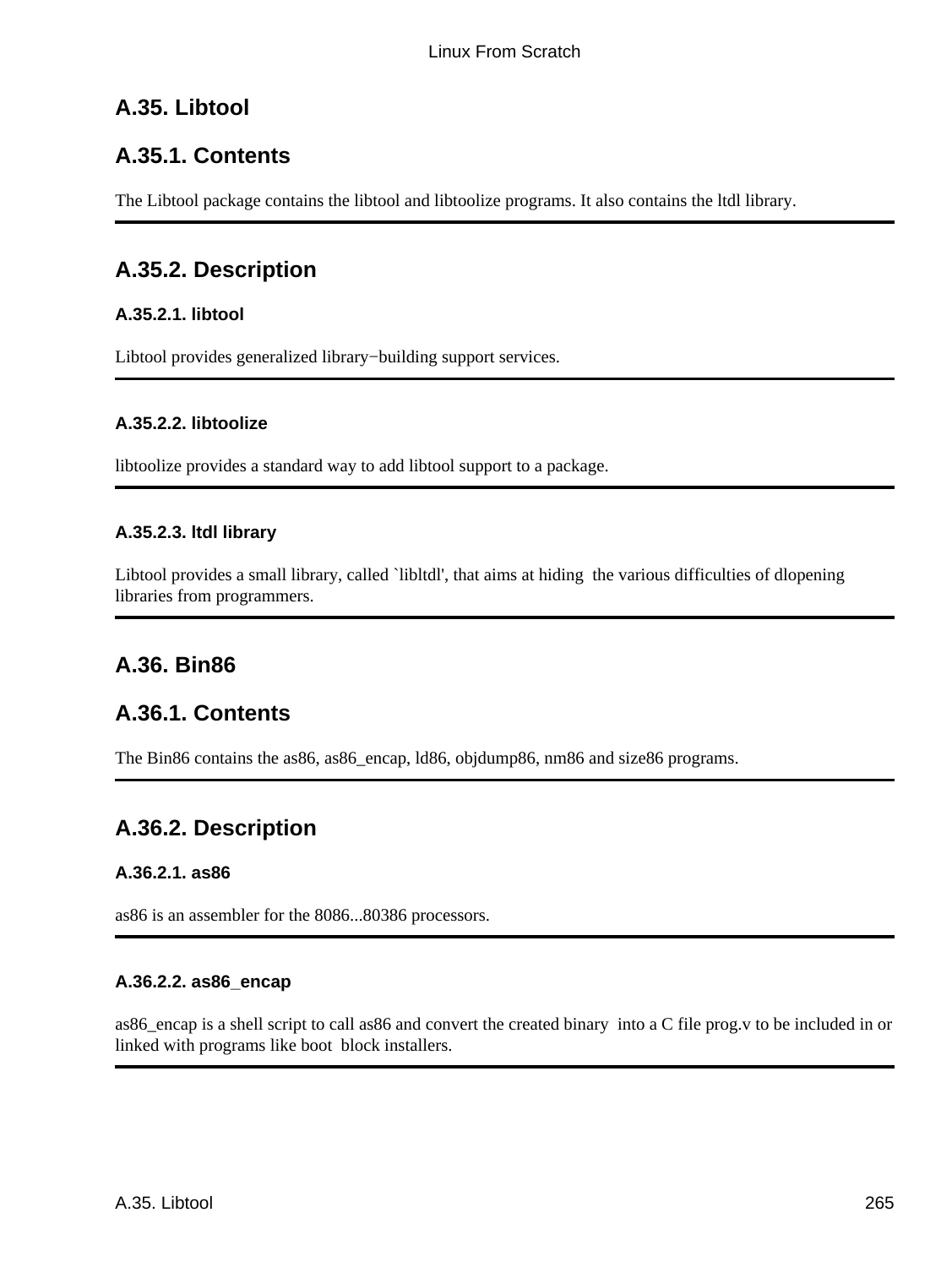## **A.36.2.3. ld86**

ld86 understands only the object files produced by the as86 assembler, it can link them into either an impure or a separate I&D executable.

## **A.36.2.4. objdump86**

No description available.

## **A.36.2.5. nm86**

No description available.

### **A.36.2.6. size86**

No description available.

## **A.37. Ed**

## **A.37.1. Contents**

The Ed package contains the ed program.

## **A.37.2. Description**

Ed is a line−oriented text editor. It is used to create, display, modify and otherwise manipulate text files.

## **A.38. Gettext**

## **A.38.1. Contents**

The gettext package contains the gettext, gettextize, msgcmp, msgcomm, msgfmt, msgmerge, msgunfmt and xgettext programs.

## **A.38.2. Description**

## **A.38.2.1. gettext**

The gettext package is used for internationalization (also known as i18n) and for localization (also known as l10n). Programs can be compiled with Native Language Support (NLS) which enable them to output messages in the users native language rather than in the default English language.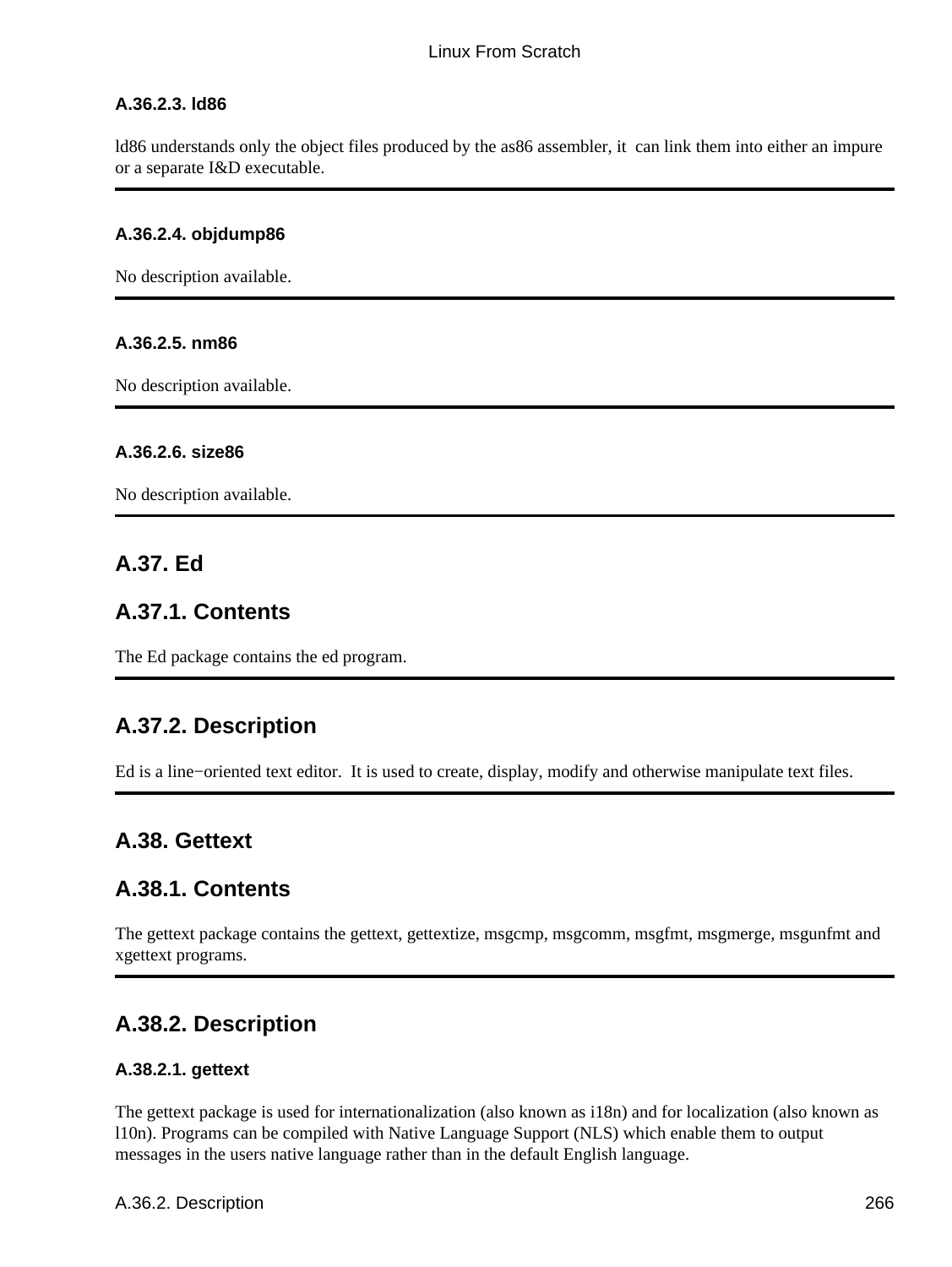## **A.39. Kbd**

# **A.39.1. Contents**

The Kbd package contains the chvt, deallocvt, dumpkeys, fgconsole, getkeycodes, kbd\_mode, kbdrate, loadkeys, loadunimap, mapscrn, psfxtable, resizecons, screendump, setfont, setkeycodes, setleds, setmetamode, setvesablank, showfont, showkey, unicode\_start, and unicode\_stop programs. There are some other programs that don't get installed by default, as they are very optional. Take a look at the Kbd package contents if you have trouble with your console.

## **A.39.2. Description**

## **A.39.2.1. chvt**

chvt changes foreground virtual terminal.

## **A.39.2.2. deallocvt**

deallocvt deallocates unused virtual terminals.

#### **A.39.2.3. dumpkeys**

dumpkeys dumps keyboard translation tables.

#### **A.39.2.4. fgconsole**

fgconsole prints the number of the active virtual terminal.

#### **A.39.2.5. getkeycodes**

getkeycodes prints the kernel scancode−to−keycode mapping table.

#### **A.39.2.6. kbd\_mode**

kbd\_mode reports or sets the keyboard mode.

#### **A.39.2.7. kbdrate**

kbdrate sets the keyboard repeat and delay rates.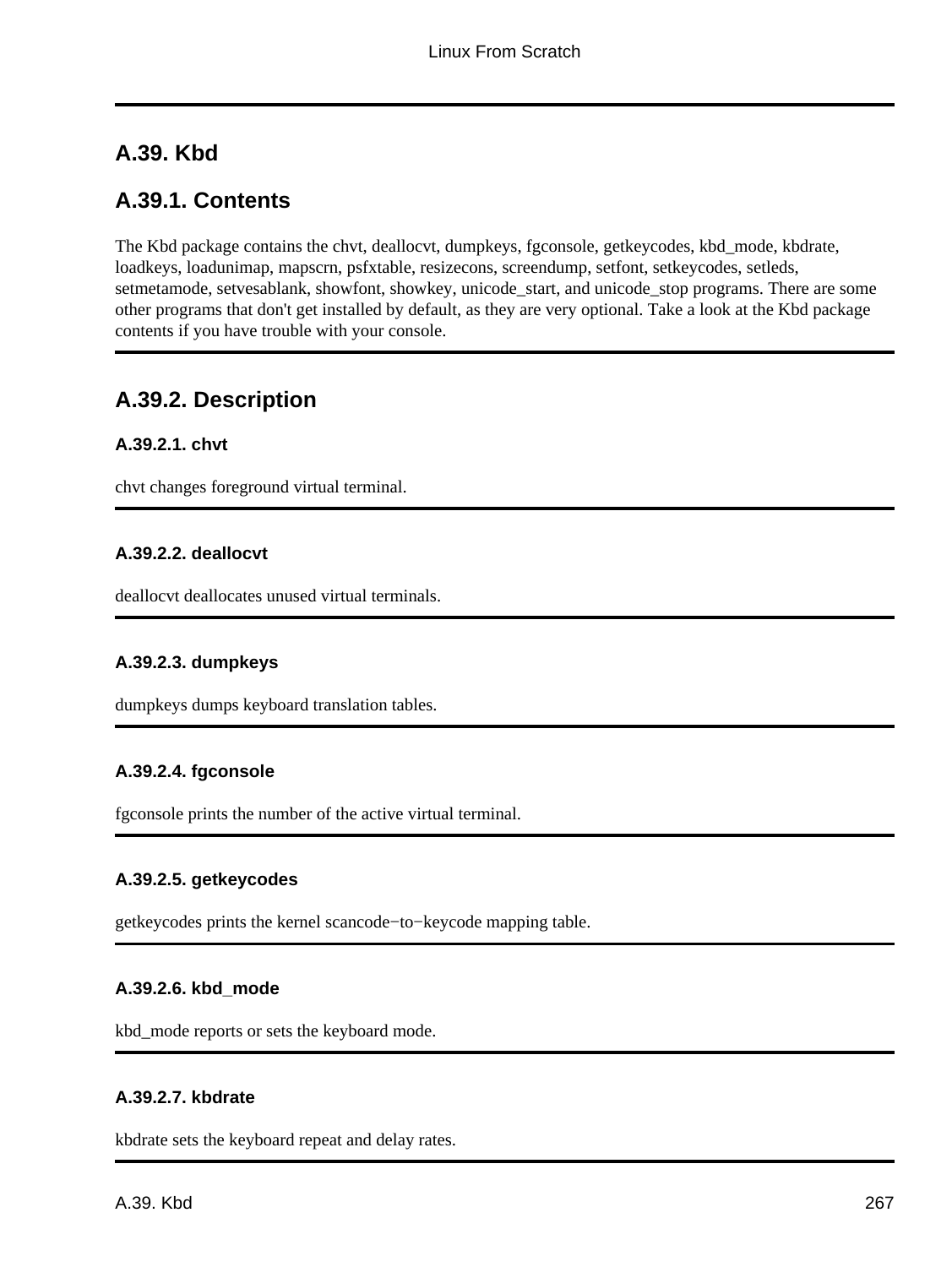### **A.39.2.8. loadkeys**

loadkeys loads keyboard translation tables.

### **A.39.2.9. loadunimap**

loadunimap loads the kernel unicode−to−font mapping table.

#### **A.39.2.10. mapscrn**

mapscrn loads a user defined output character mapping table into the console driver. Note that it is obsolete and that its features are built into setfont.

#### **A.39.2.11. psfxtable**

psfxtable is a tool for handling Unicode character tables for console fonts.

#### **A.39.2.12. resizecons**

resizecons changes the kernel idea of the console size.

#### **A.39.2.13. screendump**

A screen shot utility for the console.

#### **A.39.2.14. setfont**

This lets you change the EGA/VGA fonts in console.

#### **A.39.2.15. setkeycodes**

setkeycodes loads kernel scancode−to−keycode mapping table entries.

### **A.39.2.16. setleds**

setleds sets the keyboard LEDs. Many people find it useful to have numlock enabled by default, and it is by using this program that you can achieve this.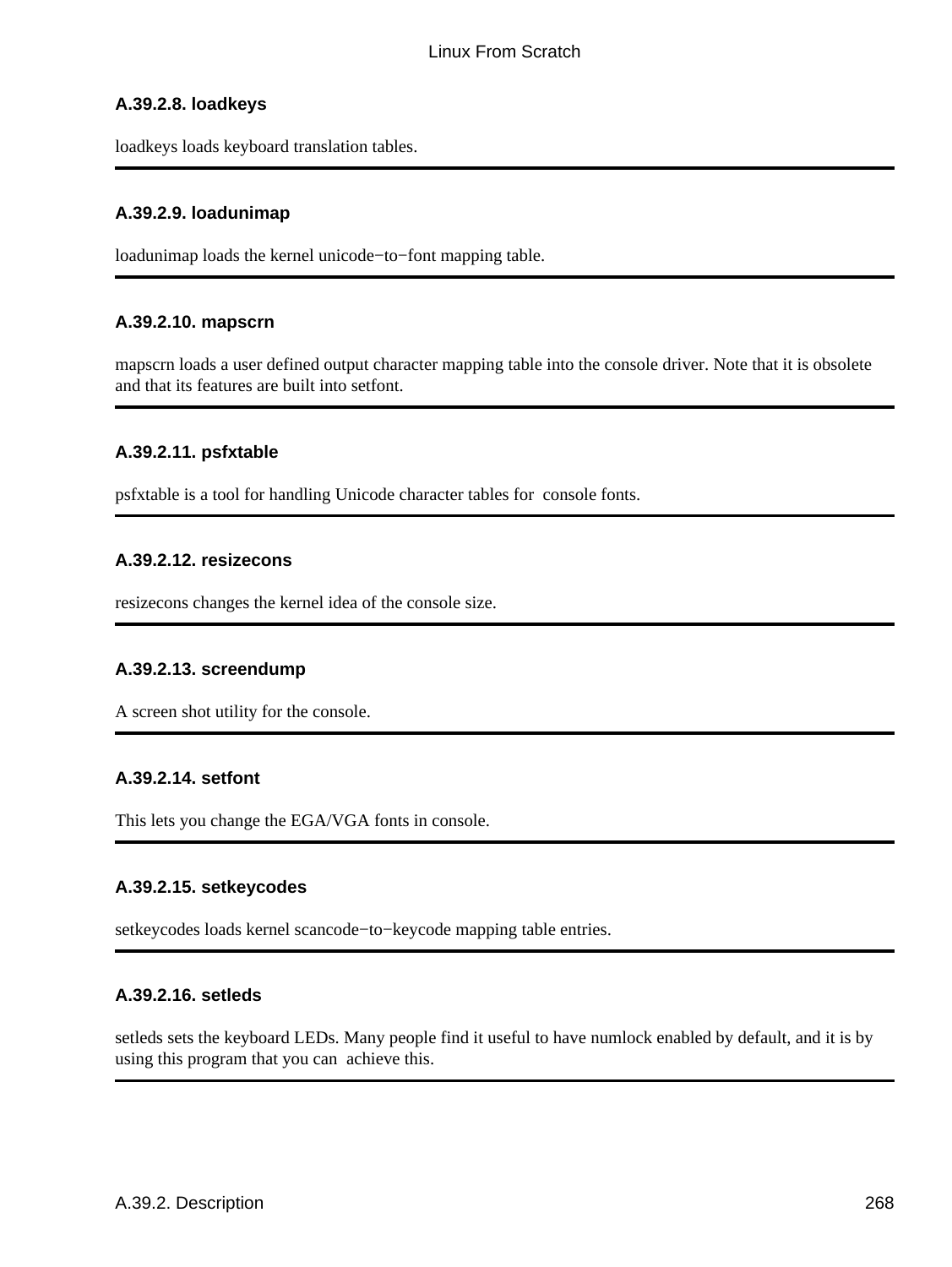### **A.39.2.17. setmetamode**

setmetamode defines the keyboard meta key handling.

#### **A.39.2.18. setvesablank**

This lets you fiddle with the built−in hardware screensaver (not toasters, only a blank screen).

#### **A.39.2.19. showfont**

showfont displays data about a font. The information shown includes font information, font properties, character metrics, and character bitmaps.

#### **A.39.2.20. showkey**

showkey examines the scancodes and keycodes sent by the keyboard.

#### **A.39.2.21. unicode\_start**

unicode\_start puts the console in Unicode mode.

#### **A.39.2.22. unicode\_stop**

unicode\_stop reverts keyboard and console from unicode mode.

## **A.40. E2fsprogs**

## **A.40.1. Contents**

The e2fsprogs package contains the chattr, lsattr, uuidgen, badblocks, debugfs, dumpe2fs, e2fsck, e2label, fsck, fsck.ext2, mke2fs, mkfs.ext2, mklost+found and tune2fs programs.

## **A.40.2. Description**

#### **A.40.2.1. chattr**

chattr changes the file attributes on a Linux second extended file system.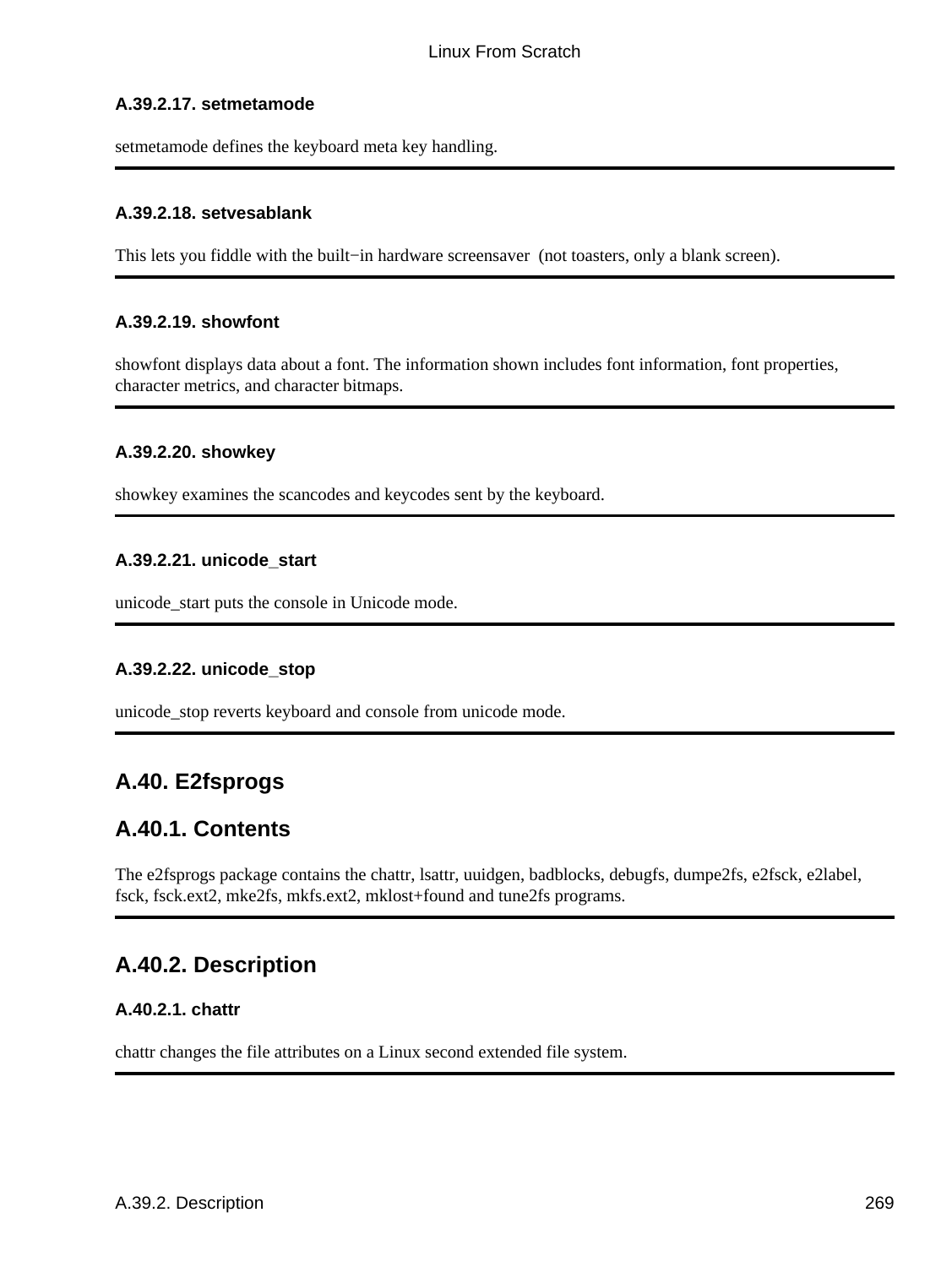### **A.40.2.2. lsattr**

lsattr lists the file attributes on a second extended file system.

### **A.40.2.3. uuidgen**

The uuidgen program creates a new universally unique identifier (UUID) using the libuuid library. The new UUID can reasonably be considered unique among all UUIDs created on the local system, and among UUIDs created on other systems in the past and in the future.

### **A.40.2.4. badblocks**

badblocks is used to search for bad blocks on a device (usually a disk partition).

### **A.40.2.5. debugfs**

The debugfs program is a file system debugger. It can be used to examine and change the state of an ext2 file system.

### **A.40.2.6. dumpe2fs**

dumpe2fs prints the super block and blocks group information for the filesystem present on a specified device.

#### **A.40.2.7. e2fsck and fsck.ext2**

e2fsck is used to check a Linux second extended file system. fsck.ext2 does the same as e2fsck.

#### **A.40.2.8. e2label**

e2label will display or change the filesystem label on the ext2 filesystem located on the specified device.

#### **A.40.2.9. fsck**

fsck is used to check and optionally repair a Linux file system.

### **A.40.2.10. mke2fs and mkfs.ext2**

mke2fs is used to create a Linux second extended file system on a device (usually a disk partition). mkfs.ext2 does the same as mke2fs.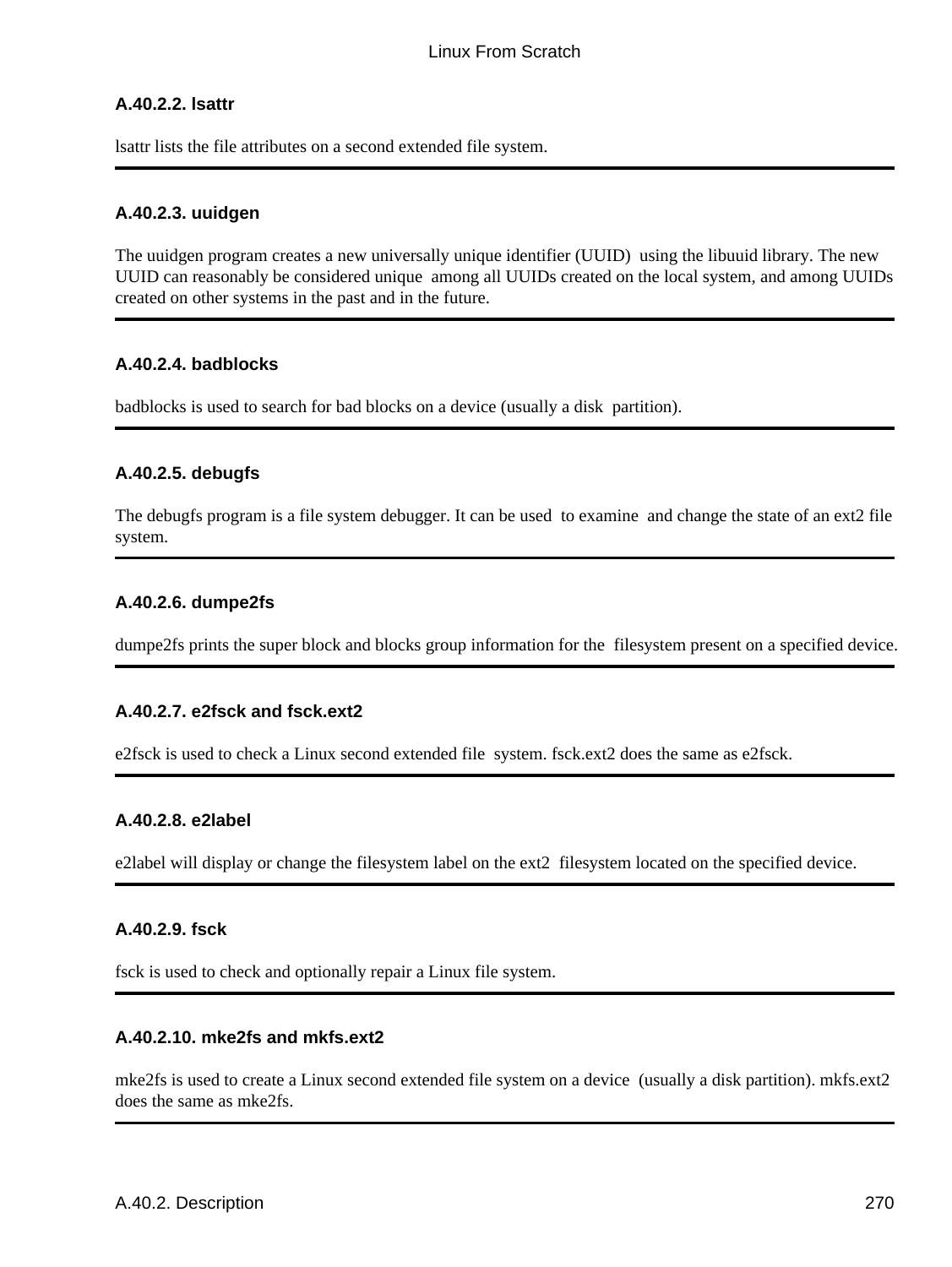### **A.40.2.11. mklost+found**

mklost+found is used to create a lost+found directory in the current working directory on a Linux second extended file system. mklost+found pre−allocates disk blocks to the directory to make it usable by e2fsck.

### **A.40.2.12. tune2fs**

tune2fs adjusts tunable filesystem parameters on a Linux second extended filesystem.

# **A.41. Lilo**

# **A.41.1. Contents**

The Lilo package contains the lilo program.

# **A.41.2. Description**

lilo installs the Linux boot loader which is used to start a Linux system.

# **A.42. Modutils**

# **A.42.1. Contents**

The Modutils package contains the depmod, genksyms, insmod, insmod\_ksymoops\_clean, kerneld, kernelversion, ksyms, lsmod, modinfo, modprobe and rmmod programs.

# **A.42.2. Description**

### **A.42.2.1. depmod**

depmod handles dependency descriptions for loadable kernel modules.

#### **A.42.2.2. genksyms**

genksyms reads (on standard input) the output from gcc −E source.c and generates a file containing version information.

### **A.42.2.3. insmod**

insmod installs a loadable module in the running kernel.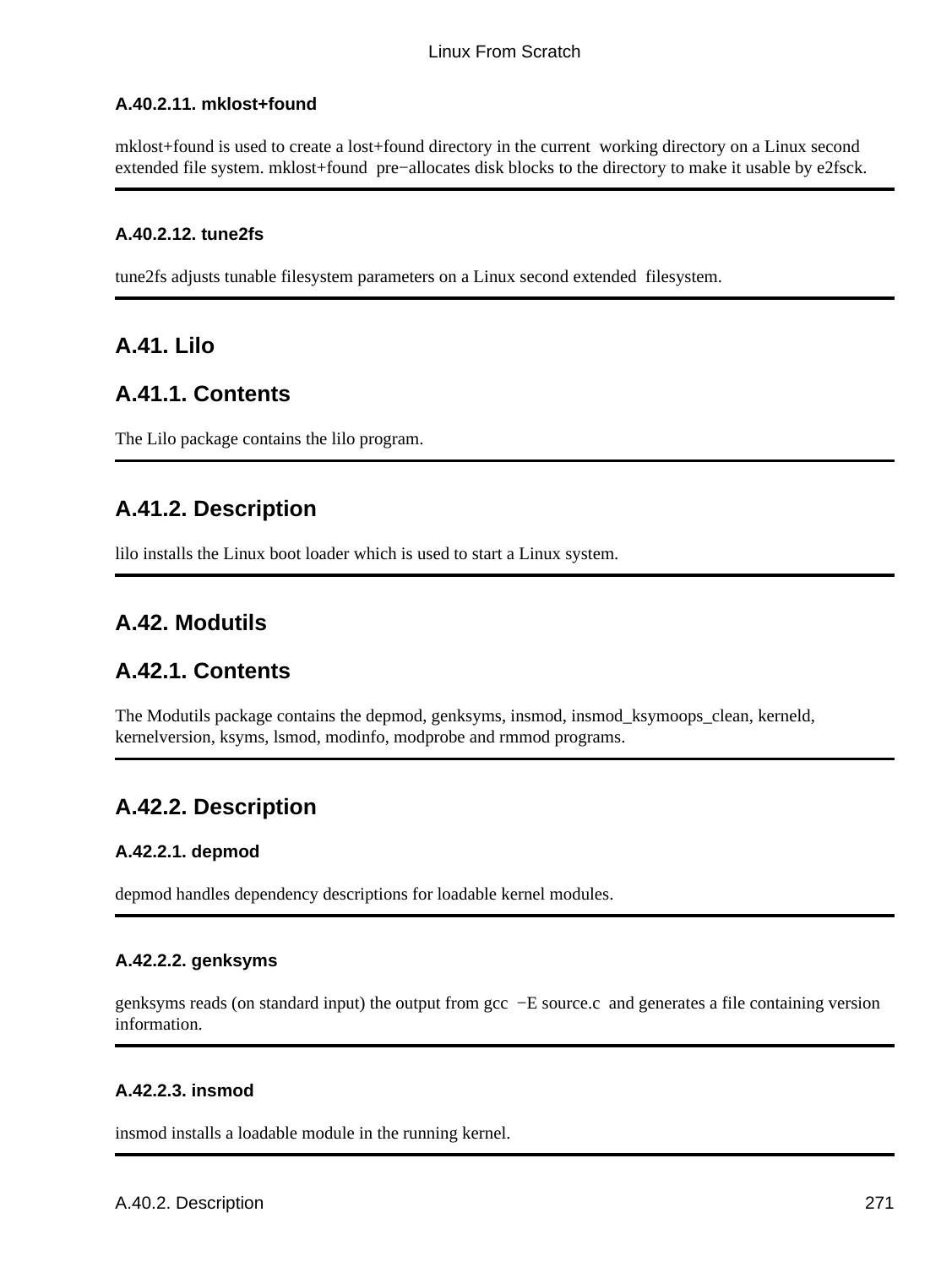### **A.42.2.4. insmod\_ksymoops\_clean**

insmod\_ksymoops\_clean deletes saved ksyms and modules not accessed in 2 days.

### **A.42.2.5. kerneld**

kerneld performs kernel action in user space (such as on−demand loading of modules)

### **A.42.2.6. kernelversion**

kernelversion reports the major version of the running kernel.

### **A.42.2.7. ksyms**

ksyms displays exported kernel symbols.

### **A.42.2.8. lsmod**

lsmod shows information about all loaded modules.

#### **A.42.2.9. modinfo**

modinfo examines an object file associated with a kernel module and displays any information that it can glean.

#### **A.42.2.10. modprobe**

Modprobe uses a Makefile−like dependency file, created by depmod, to automatically load the relevant module(s) from the set of modules available in predefined directory trees.

#### **A.42.2.11. rmmod**

rmmod unloads loadable modules from the running kernel.

# **A.43. Procinfo**

# **A.43.1. Contents**

The Procinfo package contains the procinfo program.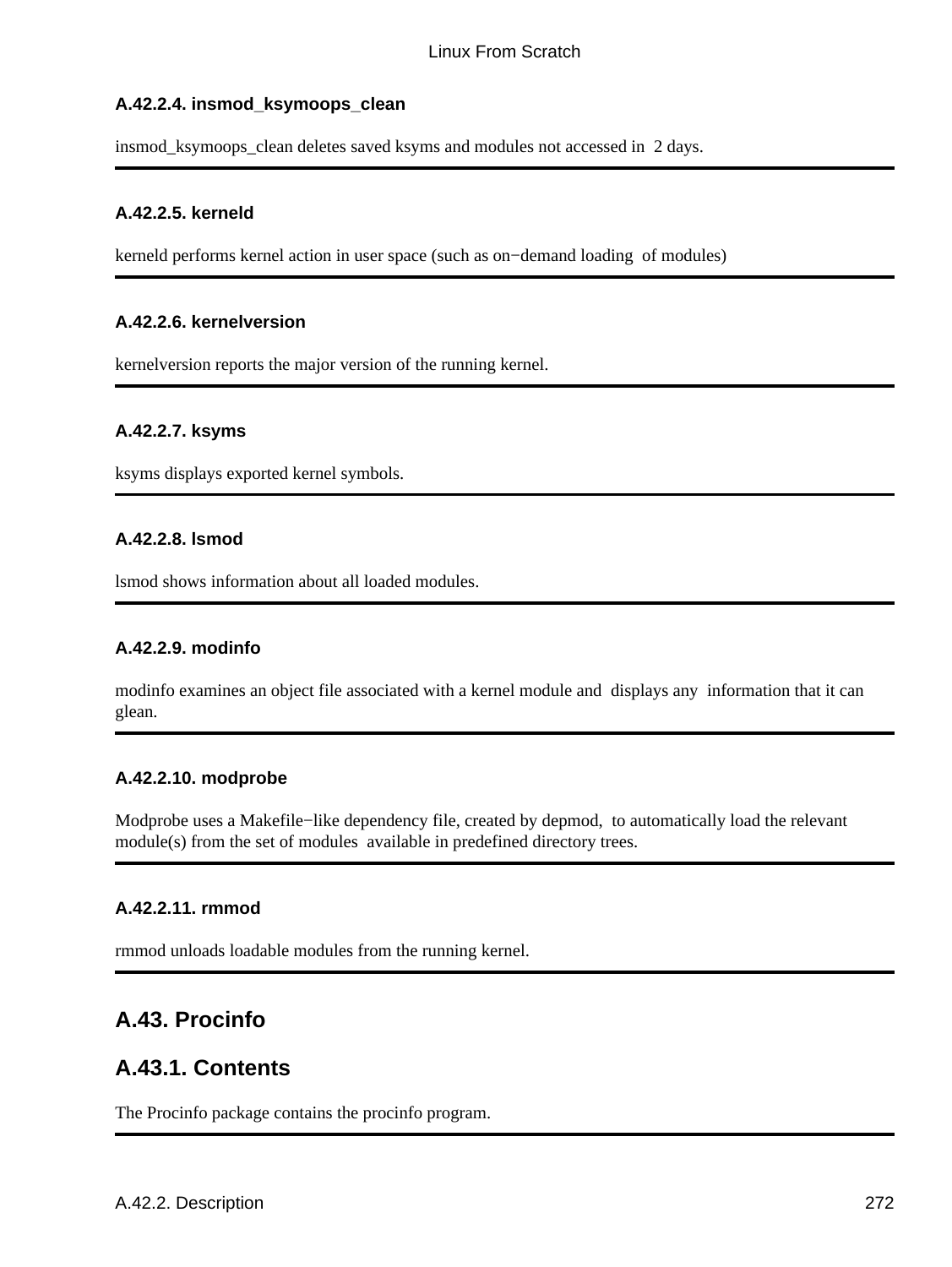# **A.43.2. Description**

procinfo gathers some system data from the /proc directory and prints it nicely formatted on the standard output device.

# **A.44. Procps**

# **A.44.1. Contents**

The Procps package contains the free, kill, oldps, ps, skill, snice, sysctl, tload, top, uptime, vmstat, w and watch programs.

# **A.44.2. Description**

### **A.44.2.1. free**

free displays the total amount of free and used physical and swap memory in the system, as well as the shared memory and buffers used by the kernel.

### **A.44.2.2. kill**

kills sends signals to processes.

#### **A.44.2.3. oldps and ps**

ps gives a snapshot of the current processes.

### **A.44.2.4. skill**

skill sends signals to process matching a criteria.

### **A.44.2.5. snice**

snice changes the scheduling priority for process matching a criteria.

#### **A.44.2.6. sysctl**

sysctl modifies kernel parameters at runtime.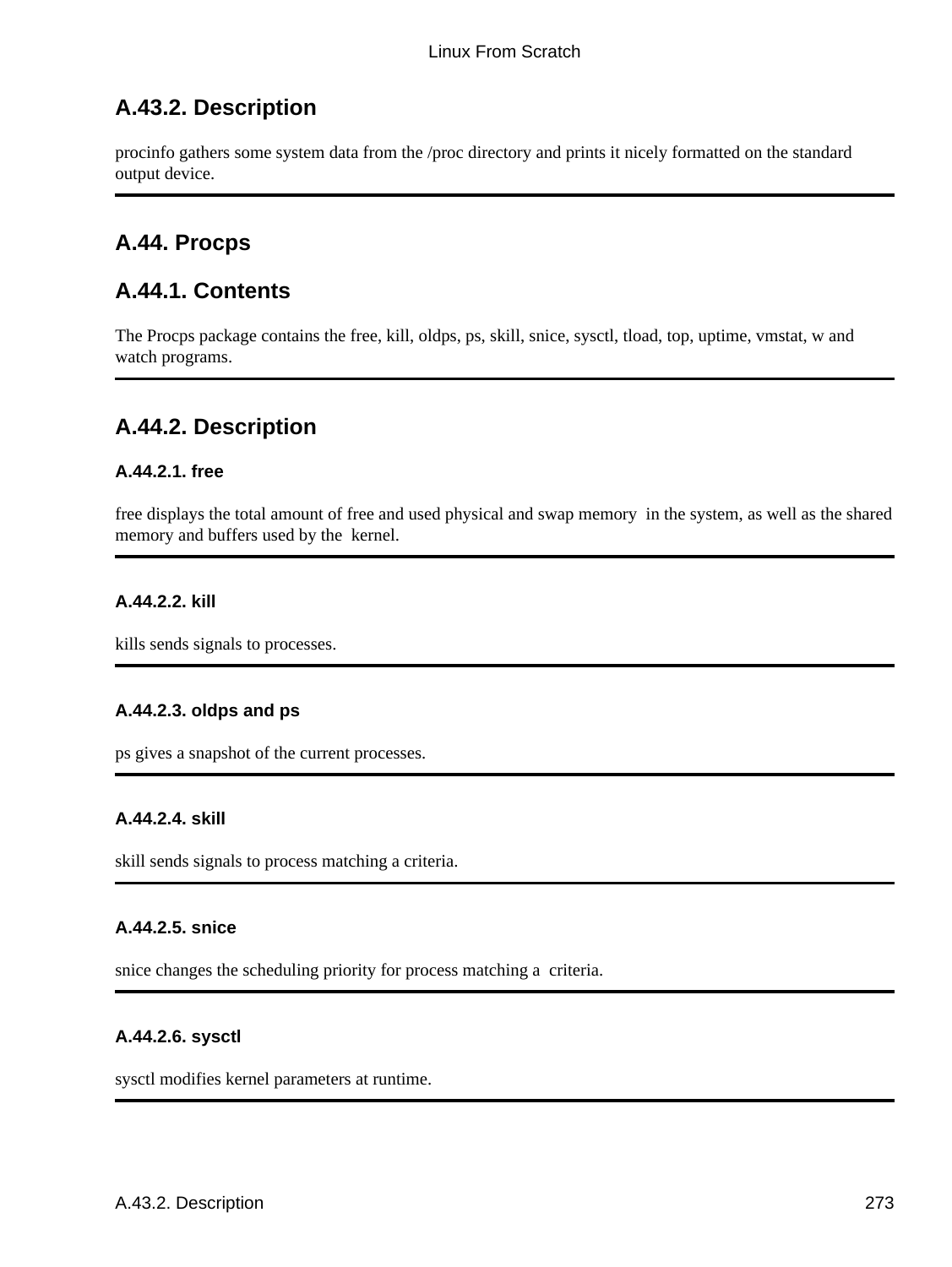### **A.44.2.7. tload**

tload prints a graph of the current system load average to the specified tty (or the tty of the tload process if none is specified).

### **A.44.2.8. top**

top provides an ongoing look at processor activity in real time.

#### **A.44.2.9. uptime**

uptime gives a one line display of the following information: the current time, how long the system has been running, how many users are currently logged on, and the system load averages for the past 1, 5, and 15 minutes.

#### **A.44.2.10. vmstat**

vmstat reports information about processes, memory, paging, block IO, traps, and cpu activity.

### **A.44.2.11. w**

w displays information about the users currently on the machine, and their processes.

#### **A.44.2.12. watch**

watch runs command repeatedly, displaying its output (the first screen full).

# **A.45. Psmisc**

### **A.45.1. Contents**

The Psmisc package contains the fuser, killall, pidof and pstree programs.

### **A.45.2. Description**

### **A.45.2.1. fuser**

fuser displays the PIDs of processes using the specified files or file systems.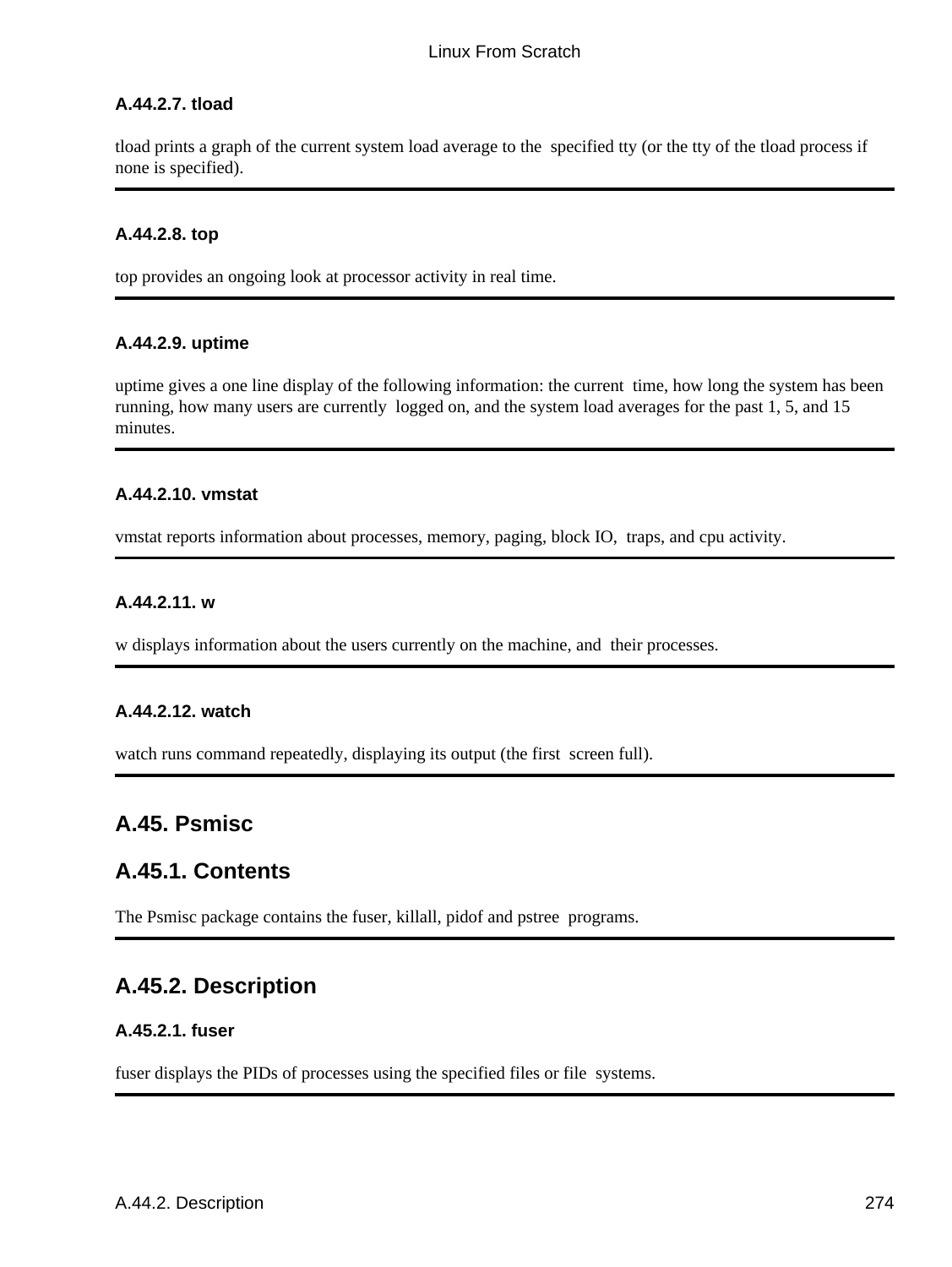### **A.45.2.2. killall**

killall sends a signal to all processes running any of the specified commands.

#### **A.45.2.3. pidof**

Pidof finds the process id's (pids) of the named programs and prints those id's on standard output.

### **A.45.2.4. pstree**

pstree shows running processes as a tree.

# **A.46. Shadow Password Suite**

# **A.46.1. Contents**

The Shadow Password Suite contains the chage, chfn, chsh, expiry, faillog, gpasswd, lastlog, login, newgrp, passwd, sg, su, chpasswd, dpasswd, groupadd, groupdel, groupmod, grpck, grpconv, grpunconv, logoutd, mkpasswd, newusers, pwck, pwconv, pwunconv, useradd, userdel, usermod and vipw programs.

# **A.46.2. Description**

#### **A.46.2.1. chage**

chage changes the number of days between password changes and the date of the last password change.

### **A.46.2.2. chfn**

chfn changes user full name, office number, office extension, and home phone number information for a user's account.

#### **A.46.2.3. chsh**

chsh changes the user login shell.

### **A.46.2.4. expiry**

Checks and enforces password expiration policy.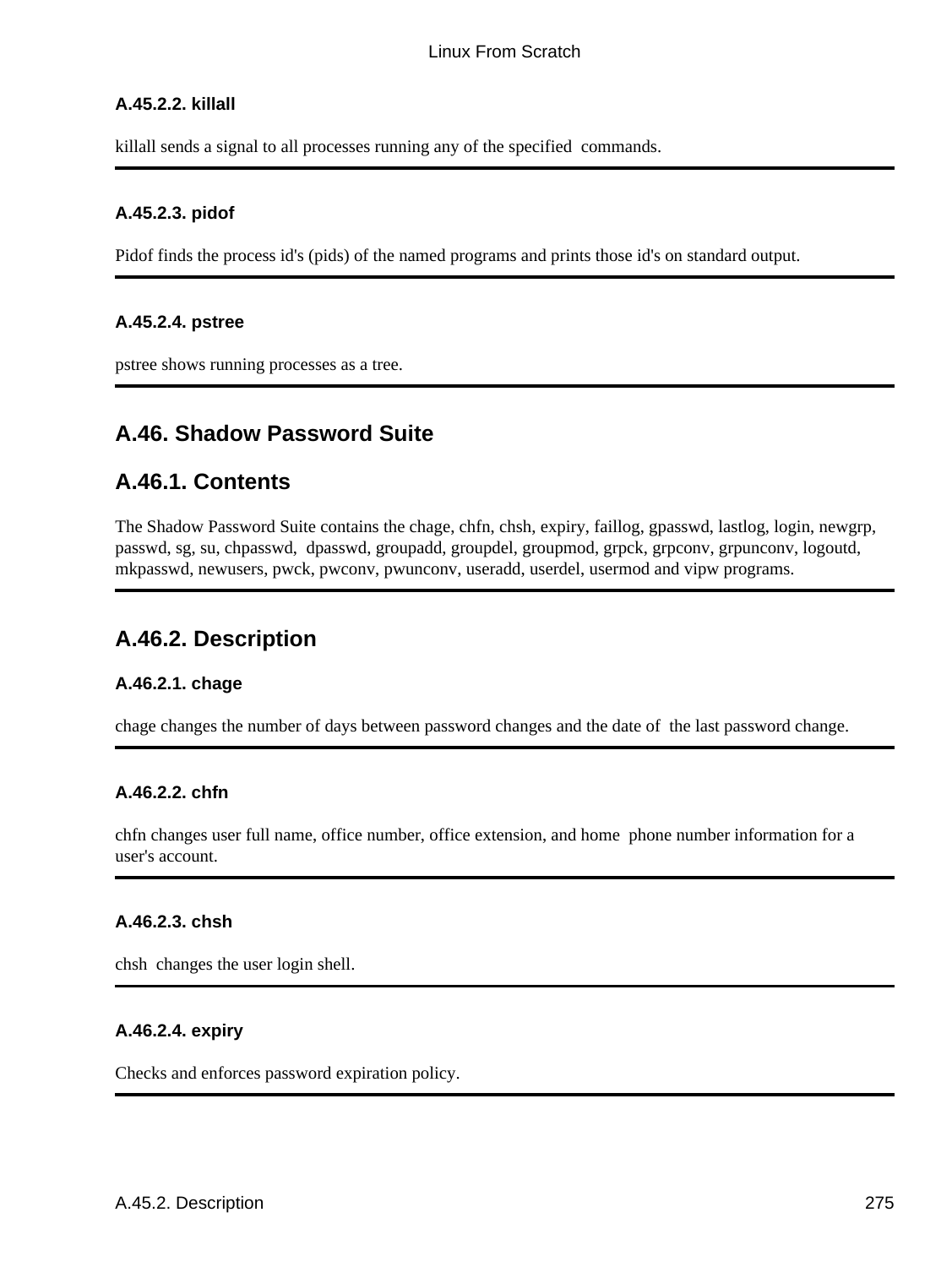### **A.46.2.5. faillog**

faillog formats the contents of the failure log,/var/log/faillog, and maintains failure counts and limits.

#### **A.46.2.6. gpasswd**

gpasswd is used to administer the /etc/group file

#### **A.46.2.7. lastlog**

lastlog formats and prints the contents of the last login log, /var/log/lastlog. The login−name, port, and last login time will be printed.

#### **A.46.2.8. login**

login is used to establish a new session with the system.

#### **A.46.2.9. newgrp**

newgrp is used to change the current group ID during a login session.

#### **A.46.2.10. passwd**

passwd changes passwords for user and group accounts.

#### **A.46.2.11. sg**

sg executes command as a different group ID.

#### **A.46.2.12. su**

Change the effective user id and group id to that of a user. This replaces the su programs that's installed from the Shellutils package.

#### **A.46.2.13. chpasswd**

chpasswd reads a file of user name and password pairs from standard input and uses this information to update a group of existing users.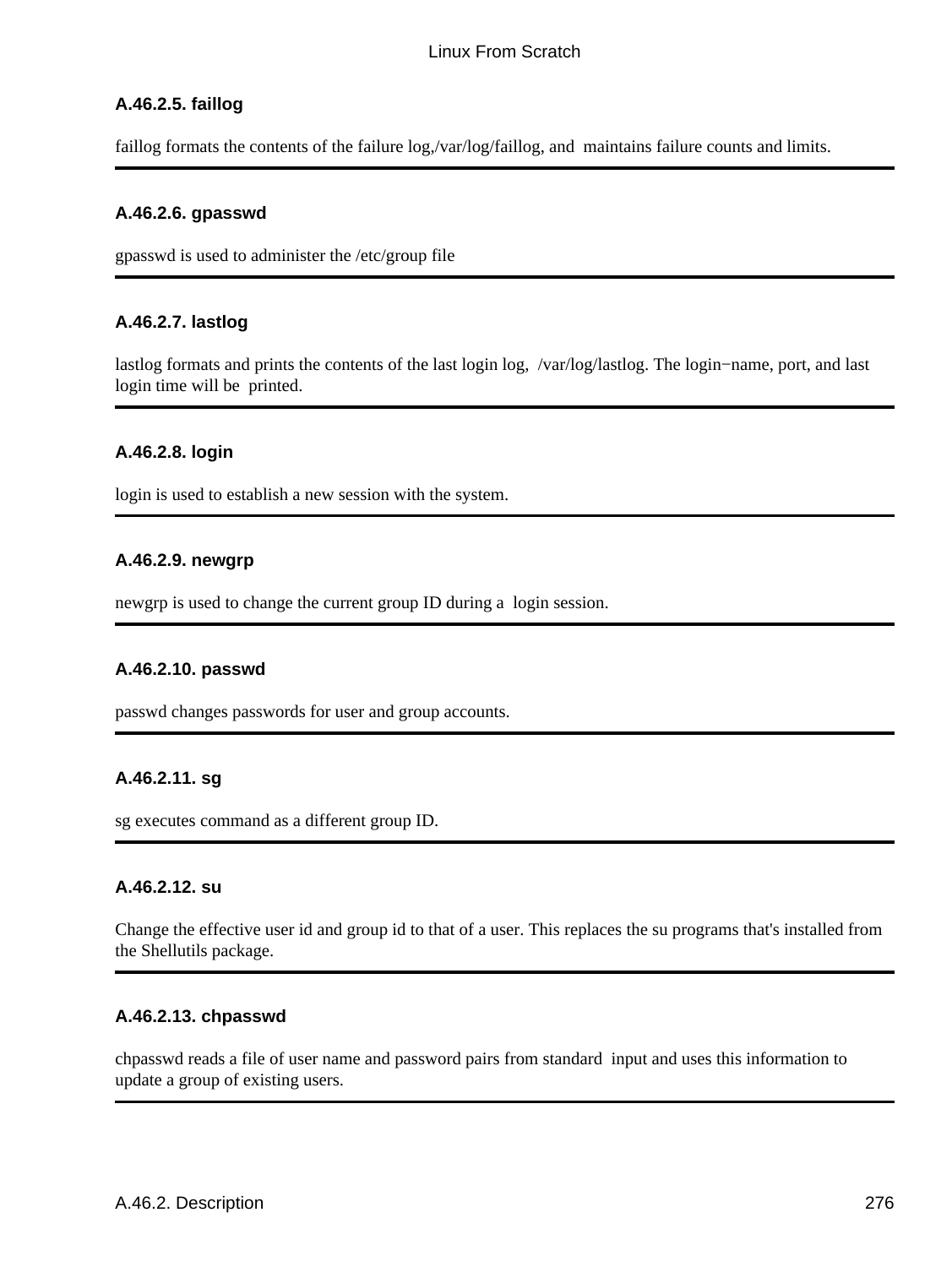### **A.46.2.14. dpasswd**

dpasswd adds, deletes, and updates dial−up passwords for user login shells.

#### **A.46.2.15. groupadd**

The groupadd command creates a new group account using the values specified on the command line and the default values from the system.

#### **A.46.2.16. groupdel**

The groupdel command modifies the system account files, deleting all entries that refer to group.

#### **A.46.2.17. groupmod**

The groupmod command modifies the system account files to reflect the changes that are specified on the command line.

#### **A.46.2.18. grpck**

grpck verifies the integrity of the system authentication information.

#### **A.46.2.19. grpconv**

grpunconv converts to shadow group files from normal group files.

#### **A.46.2.20. grpunconv**

grpunconv converts from shadow group files to normal group files.

#### **A.46.2.21. logoutd**

logoutd enforces the login time and port restrictions specified in /etc/porttime.

#### **A.46.2.22. mkpasswd**

mkpasswd reads a file in the format given by the flags and converts it to the corresponding database file format.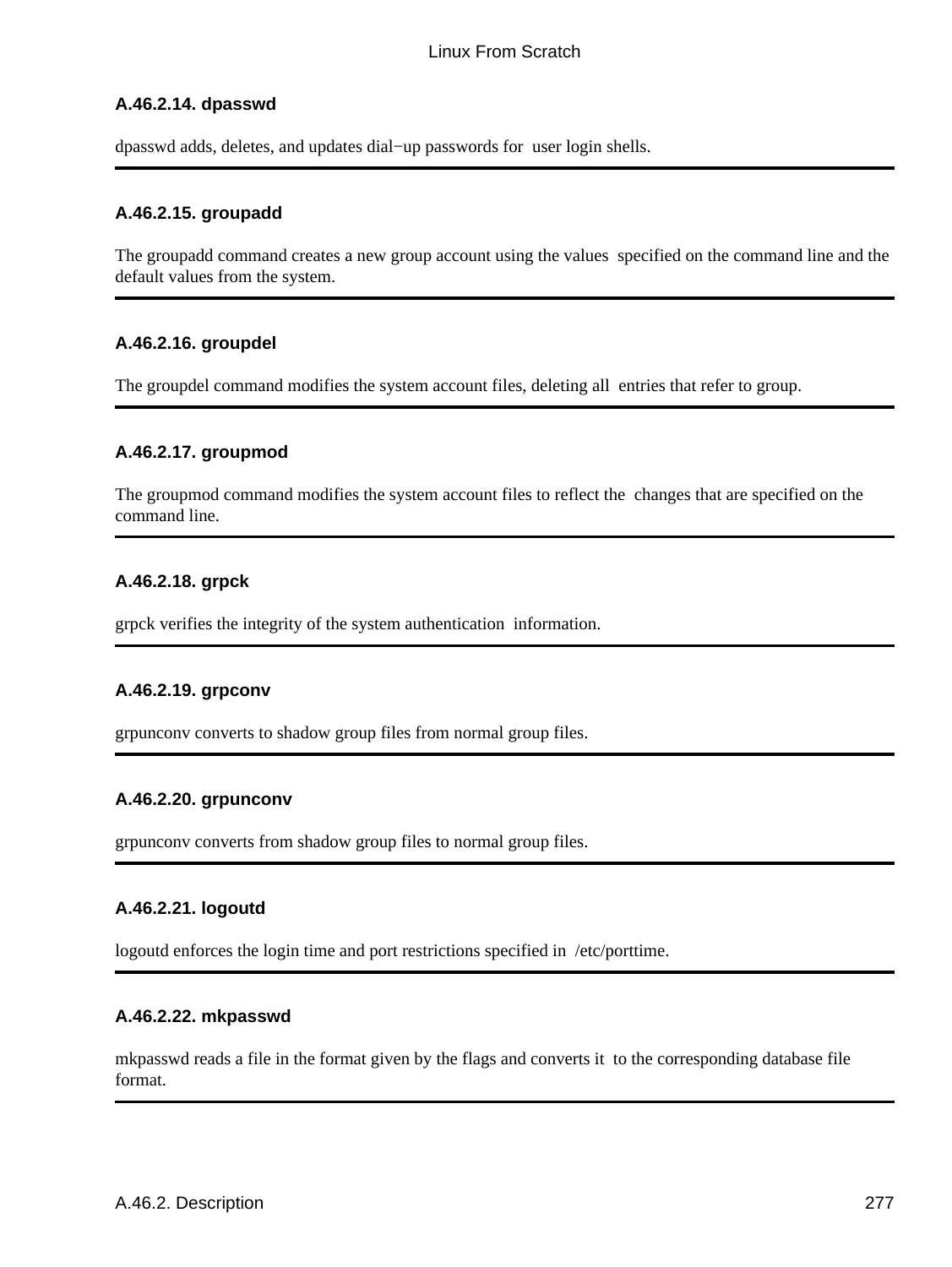### **A.46.2.23. newusers**

newusers reads a file of user name and clear text password pairs and uses this information to update a group of existing users or to create new users.

### **A.46.2.24. pwck**

pwck verifies the integrity of the system authentication information.

#### **A.46.2.25. pwconv**

pwconv converts to shadow passwd files from normal passwd files.

#### **A.46.2.26. pwunconv**

pwunconv converts from shadow passwd files to normal files.

#### **A.46.2.27. useradd**

useradd creates a new user or update default new user information.

#### **A.46.2.28. userdel**

userdel modifies the system account files, deleting all entries that refer to a specified login name.

#### **A.46.2.29. usermod**

usermod modifies the system account files to reflect the changes that are specified on the command line.

#### **A.46.2.30. vipw and vigr**

vipw and vigr will edit the files /etc/passwd and /etc/group, respectively. With the −s flag, they will edit the shadow versions of those files, /etc/shadow and /etc/gshadow, respectively.

# **A.47. Sysklogd**

### **A.47.1. Contents**

The Sysklogd package contains the klogd and syslogd programs.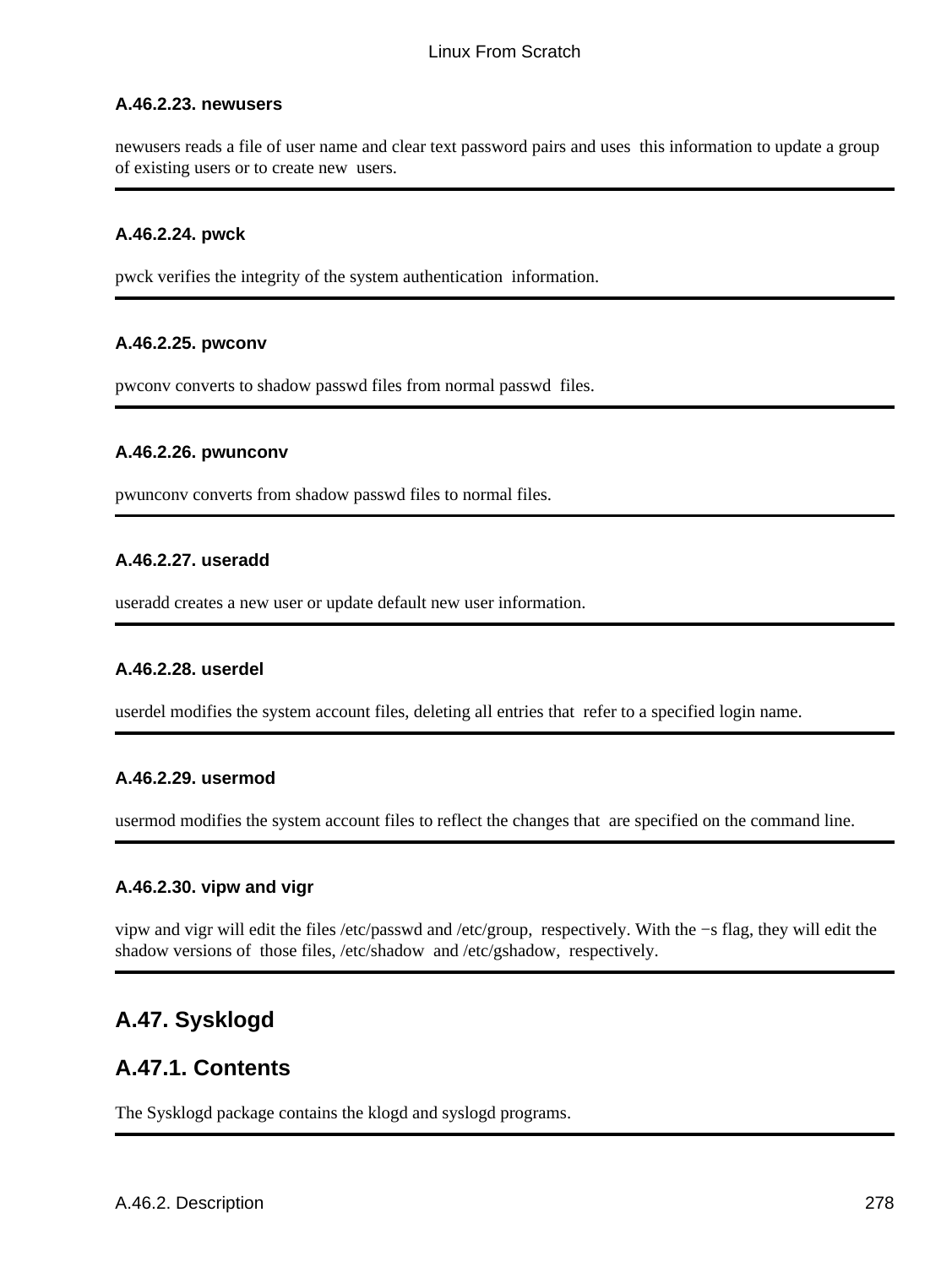# **A.47.2. Description**

### **A.47.2.1. klogd**

klogd is a system daemon which intercepts and logs Linux kernel messages.

### **A.47.2.2. syslogd**

Syslogd provides a kind of logging that many modern programs use. Every logged message contains at least a time and a hostname field, normally a program name field, too, but that depends on how trusty the logging program is.

# **A.48. Sysvinit**

# **A.48.1. Contents**

The Sysvinit package contains the pidof, last, lastb, mesg, utmpdump, wall, halt, init, killall5, poweroff, reboot, runlevel, shutdown, sulogin and telinit programs.

# **A.48.2. Description**

### **A.48.2.1. pidof**

Pidof finds the process id's (pids) of the named programs and prints those id's on standard output.

### **A.48.2.2. last**

last searches back through the file /var/log/wtmp (or the file designated by the −f flag) and displays a list of all users logged in (and out) since that file was created.

### **A.48.2.3. lastb**

lastb is the same as last, except that by default it shows a log of the file /var/log/btmp, which contains all the bad login attempts.

#### **A.48.2.4. mesg**

Mesg controls the access to the users terminal by others. It's typically used to allow or disallow other users to write to his terminal.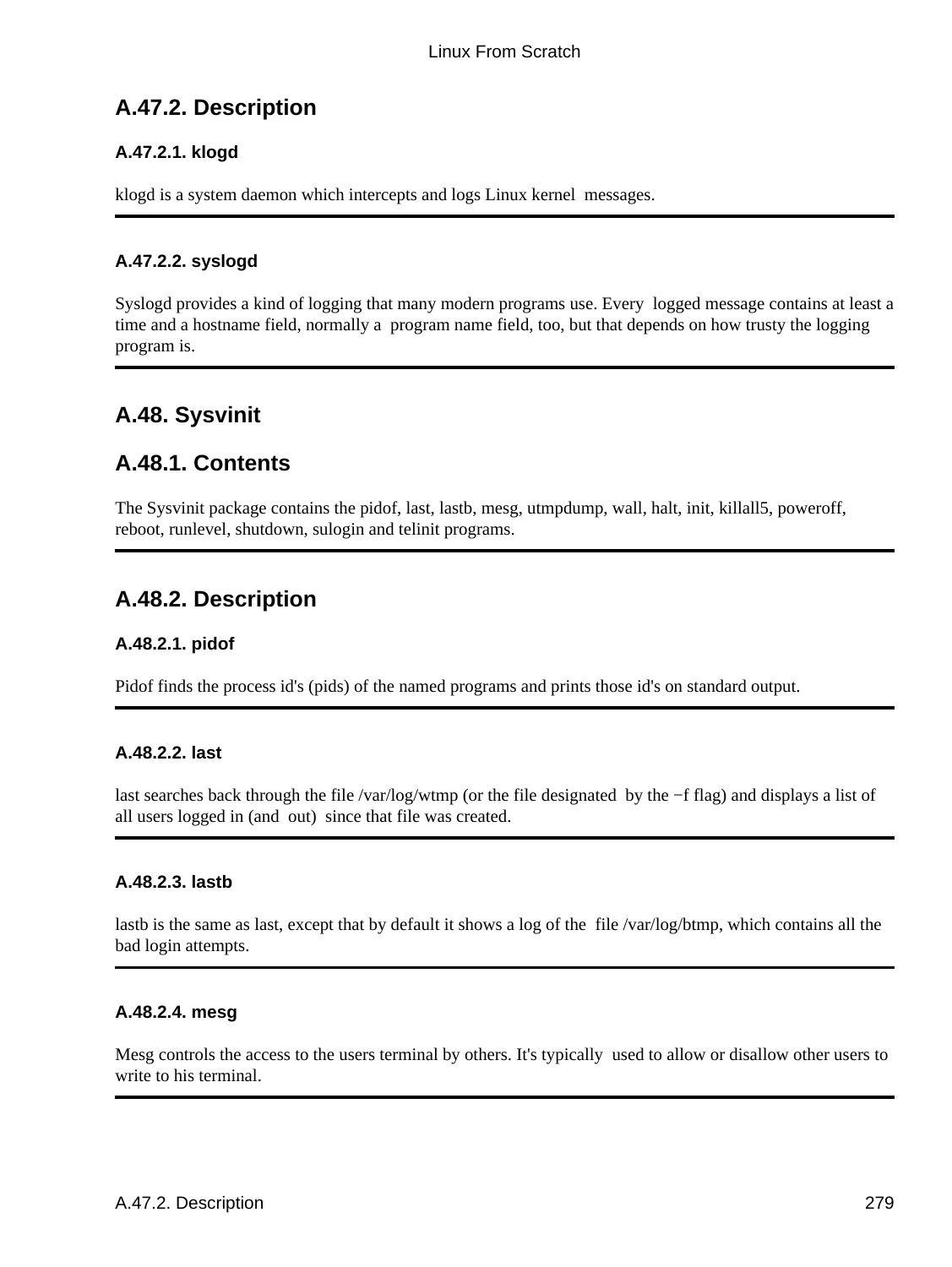### **A.48.2.5. utmpdump**

utmpdumps prints the content of a file (usually /var/run/utmp) on standard output in a user friendly format.

#### **A.48.2.6. wall**

Wall sends a message to everybody logged in with their mesg permission set to yes.

#### **A.48.2.7. halt**

Halt notes that the system is being brought down in the file /var/log/wtmp, and then either tells the kernel to halt, reboot or poweroff the system. If halt or reboot is called when the system is not in runlevel 0 or 6, shutdown will be invoked instead (with the flag −h or −r).

#### **A.48.2.8. init**

Init is the parent of all processes. Its primary role is to create processes from a script stored in the file /etc/inittab. This file usually has entries which cause init to spawn gettys on each line that users can log in. It also controls autonomous processes required by any particular system.

#### **A.48.2.9. killall5**

killall5 is the SystemV killall command. It sends a signal to all processes except the processes in its own session, so it won't kill the shell that is running the script it was called from.

#### **A.48.2.10. poweroff**

poweroff is equivalent to shutdown −h −p now. It halts the computer and switches off the computer (when using an APM compliant BIOS and APM is enabled in the kernel).

#### **A.48.2.11. reboot**

reboot is equivalent to shutdown −r now. It reboots the computer.

#### **A.48.2.12. runlevel**

Runlevel reads the system utmp file (typically /var/run/utmp) to locate the runlevel record, and then prints the previous and current system runlevel on its standard output, separated by a single space.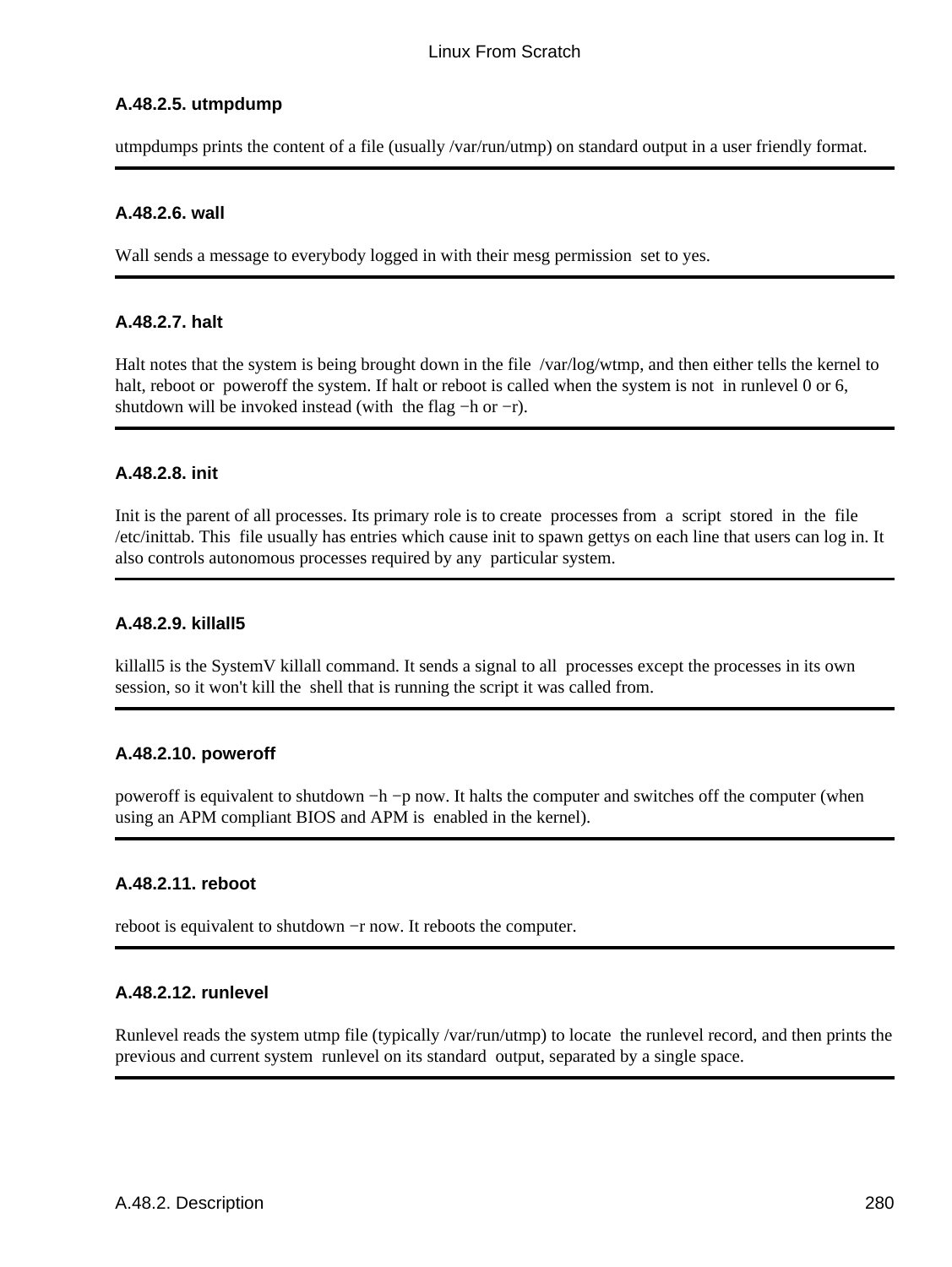### **A.48.2.13. shutdown**

shutdown brings the system down in a secure way. All logged−in users are notified that the system is going down, and login is blocked.

### **A.48.2.14. sulogin**

sulogin is invoked by init when the system goes into single user mode (this is done through an entry in /etc/inittab). Init also tries to execute sulogin when it is passed the −b flag from the boot loader (eg, LILO).

### **A.48.2.15. telinit**

telinit sends appropriate signals to init, telling it which runlevel to change to.

# **A.49. Util Linux**

# **A.49.1. Contents**

The Util−linux package contains the arch, dmesg, kill, more, mount, umount, agetty, blockdev, cfdisk, ctrlaltdel, elvtune, fdisk, fsck.minix, hwclock, kbdrate, losetup, mkfs, mkfs.bfs, mkfs.minix, mkswap, sfdisk, swapoff, swapon, cal, chkdupexe, col, colcrt, colrm, column, cytune, ddate, fdformat, getopt, hexdump, ipcrm, ipcs, logger, look, mcookie, namei, rename, renice, rev, script, setfdprm, setsid, setterm, ul, whereis, write, ramsize, rdev, readprofile, rootflags, swapdev, tunelp and vidmode programs.

# **A.49.2. Description**

### **A.49.2.1. arch**

arch prints the machine architecture.

#### **A.49.2.2. dmesg**

dmesg is used to examine or control the kernel ring buffer (boot messages from the kernel).

#### **A.49.2.3. kill**

kill sends a specified signal to the specified process.

#### **A.49.2.4. more**

more is a filter for paging through text one screen full at a time.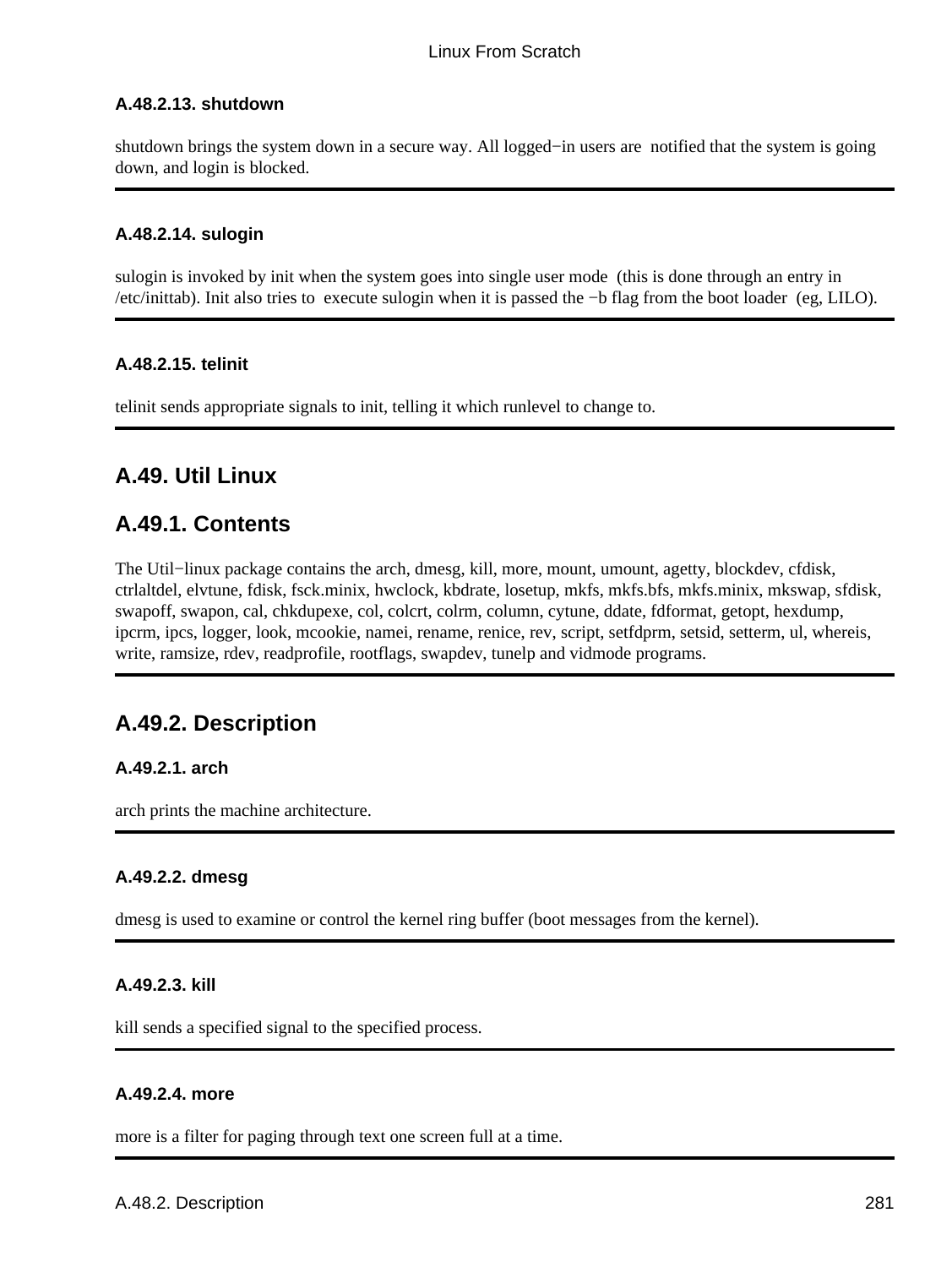### **A.49.2.5. mount**

mount mounts a filesystem from a device to a directory (mount point).

### **A.49.2.6. umount**

umount unmounts a mounted filesystem.

### **A.49.2.7. agetty**

agetty opens a tty port, prompts for a login name and invokes the /bin/login command.

#### **A.49.2.8. blockdev**

blockdev allows to call block device ioctls from the command line

#### **A.49.2.9. cfdisk**

cfdisk is an libncurses based disk partition table manipulator.

#### **A.49.2.10. ctrlaltdel**

ctrlaltdel sets the function of the CTRL+ALT+DEL key combination (hard or soft reset).

#### **A.49.2.11. elvtune**

elvtune allows to tune the I/O elevator per block device queue basis.

#### **A.49.2.12. fdisk**

fdisk is a disk partition table manipulator.

#### **A.49.2.13. fsck.minix**

fsck.minix performs a consistency check for the Linux MINIX filesystem.

### **A.49.2.14. hwclock**

hwclock queries and sets the hardware clock (Also called the RTC or BIOS clock).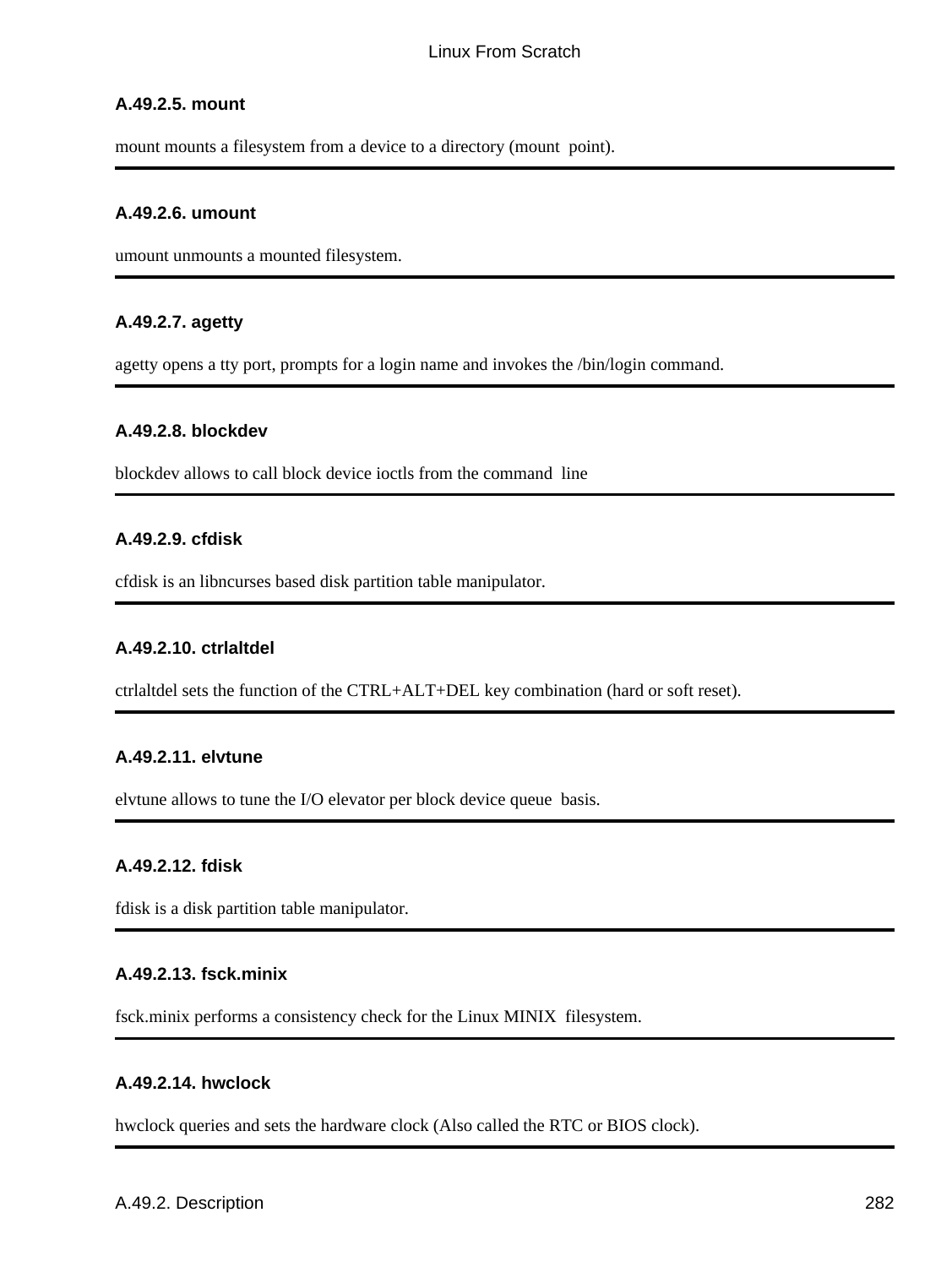### **A.49.2.15. kbdrate**

kbdrate resets the keyboard repeat rate and delay time.

#### **A.49.2.16. losetup**

losetup sets up and controls loop devices.

#### **A.49.2.17. mkfs**

mkfs builds a Linux filesystem on a device, usually a harddisk partition.

#### **A.49.2.18. mkfs.bfs**

mkfs.bfs creates a SCO bfs file system on a device, usually a harddisk partition.

### **A.49.2.19. mkfs.minix**

mkfs.minix creates a Linux MINIX filesystem on a device, usually a harddisk partition.

#### **A.49.2.20. mkswap**

mkswap sets up a Linux swap area on a device or in a file.

#### **A.49.2.21. sfdisk**

sfdisk is a disk partition table manipulator.

#### **A.49.2.22. swapoff**

swapoff disables devices and files for paging and swapping.

#### **A.49.2.23. swapon**

swapon enables devices and files for paging and swapping.

#### **A.49.2.24. cal**

cal displays a simple calender.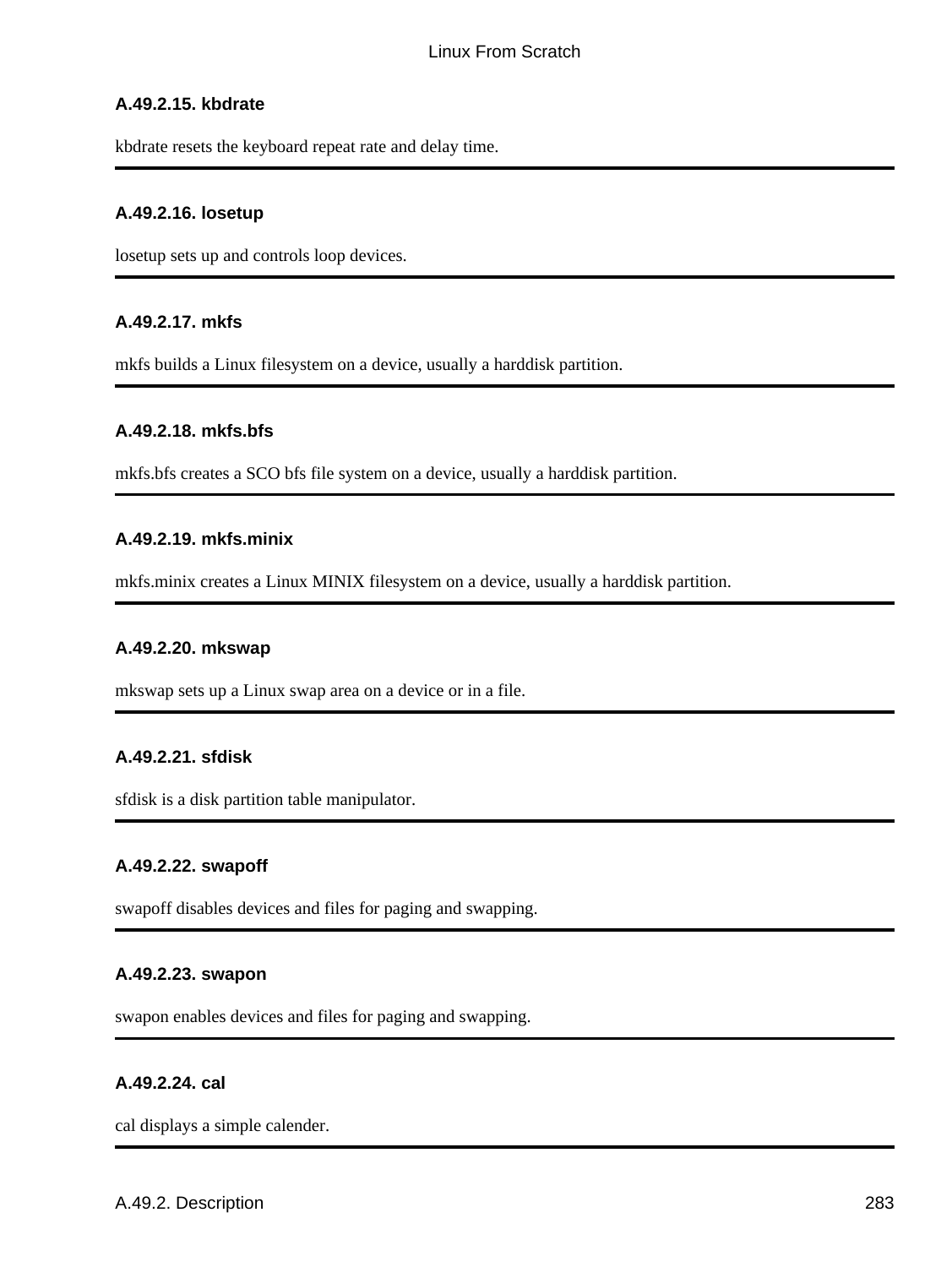### **A.49.2.25. chkdupexe**

chkdupexe finds duplicate executables.

### **A.49.2.26. col**

col filters reverse line feeds from input.

#### **A.49.2.27. colcrt**

colcrt filters nroff output for CRT previewing.

#### **A.49.2.28. colrm**

colrm removes columns from a file.

### **A.49.2.29. column**

column columnates lists.

#### **A.49.2.30. cytune**

cytune queries and modifies the interruption threshold for the Cyclades driver.

### **A.49.2.31. ddate**

ddate converts Gregorian dates to Discordian dates.

#### **A.49.2.32. fdformat**

fdformat low−level formats a floppy disk.

#### **A.49.2.33. getopt**

getops parses command options the same way as the getopt C command.

#### **A.49.2.34. hexdump**

hexdump displays specified files, or standard input, in a user specified format (ascii, decimal, hexadecimal, octal).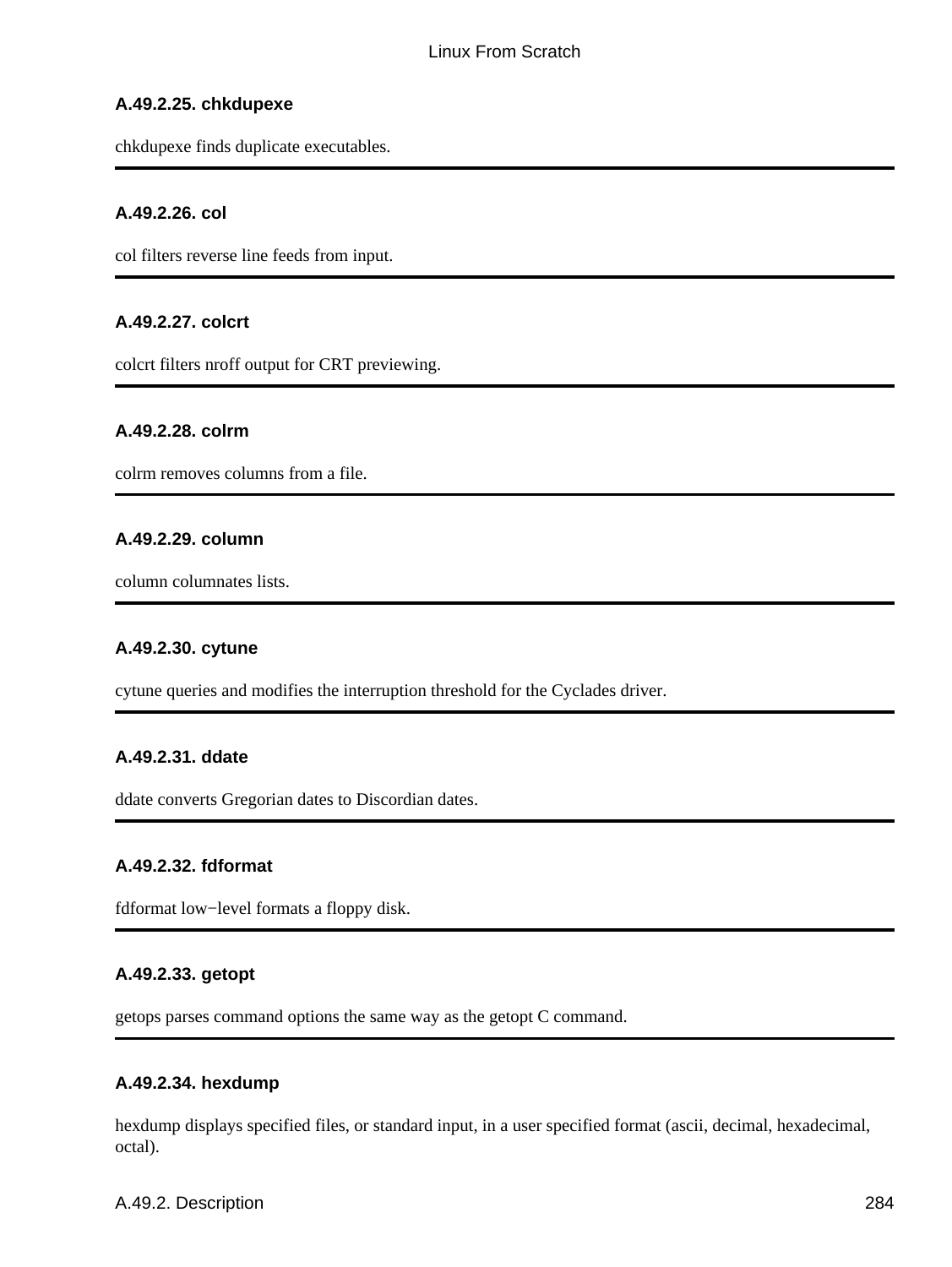#### **A.49.2.35. ipcrm**

ipcrm removes a specified resource.

#### **A.49.2.36. ipcs**

ipcs provides information on IPC facilities.

#### **A.49.2.37. logger**

logger makes entries in the system log.

### **A.49.2.38. look**

look displays lines beginning with a given string.

### **A.49.2.39. mcookie**

mcookie generates magic cookies for xauth.

#### **A.49.2.40. namei**

namei follows a pathname until a terminal point is found.

### **A.49.2.41. rename**

rename renames files.

### **A.49.2.42. renice**

renice alters priority of running processes.

### **A.49.2.43. rev**

rev reverses lines of a file.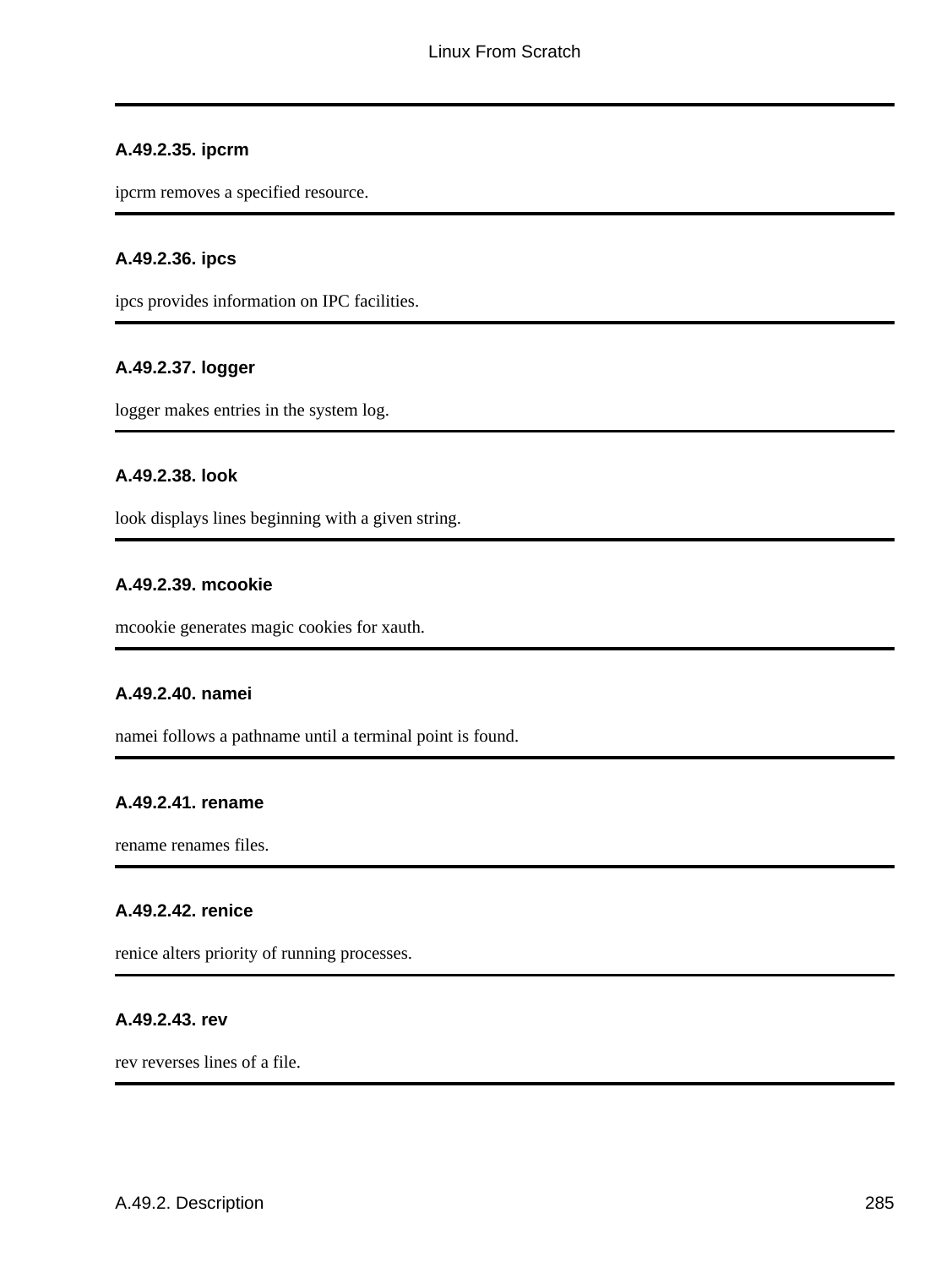### **A.49.2.44. script**

script makes typescript of terminal session.

#### **A.49.2.45. setfdprm**

setfdprm sets user−provides floppy disk parameters.

#### **A.49.2.46. setsid**

setsid runs programs in a new session.

### **A.49.2.47. setterm**

setterm sets terminal attributes.

### **A.49.2.48. ul**

ul reads a file and translates occurrences of underscores to the sequence which indicates underlining for the terminal in use.

### **A.49.2.49. whereis**

whereis locates a binary, source and manual page for a command.

#### **A.49.2.50. write**

write sends a message to another user.

#### **A.49.2.51. ramsize**

ramsize queries and sets RAM disk size.

### **A.49.2.52. rdev**

rdev queries and sets image root device, swap device, RAM disk size, or video mode.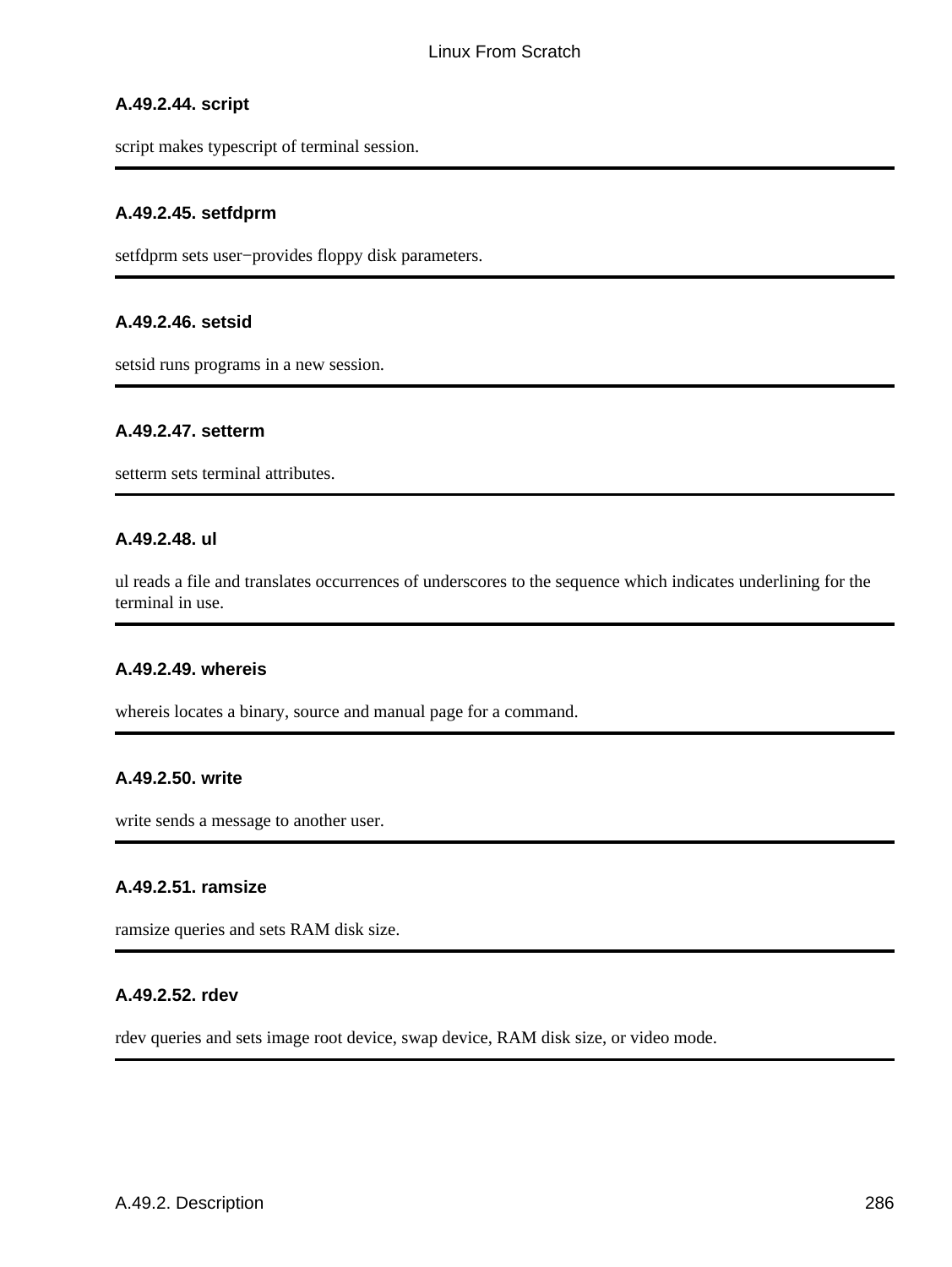### **A.49.2.53. readprofile**

readprofile reads kernel profiling information.

#### **A.49.2.54. rootflags**

rootflags queries and sets extra information used when mounting root.

#### **A.49.2.55. swapdev**

swapdev queries and sets swap device.

#### **A.49.2.56. tunelp**

tunelp sets various parameters for the LP device.

### **A.49.2.57. vidmode**

vidmode queries and sets the video mode.

# **A.50. Netkit−base**

### **A.50.1. Contents**

The Netkit−base package contains the inetd and ping programs.

# **A.50.2. Description**

### **A.50.2.1. inetd**

inetd is the mother of all daemons. It listens for connections, and transfers the call to the appropriate daemon.

#### **A.50.2.2. ping**

ping sends ICMP ECHO\_REQUEST packets to a host and determines its response time.

### **A.51. Net−tools**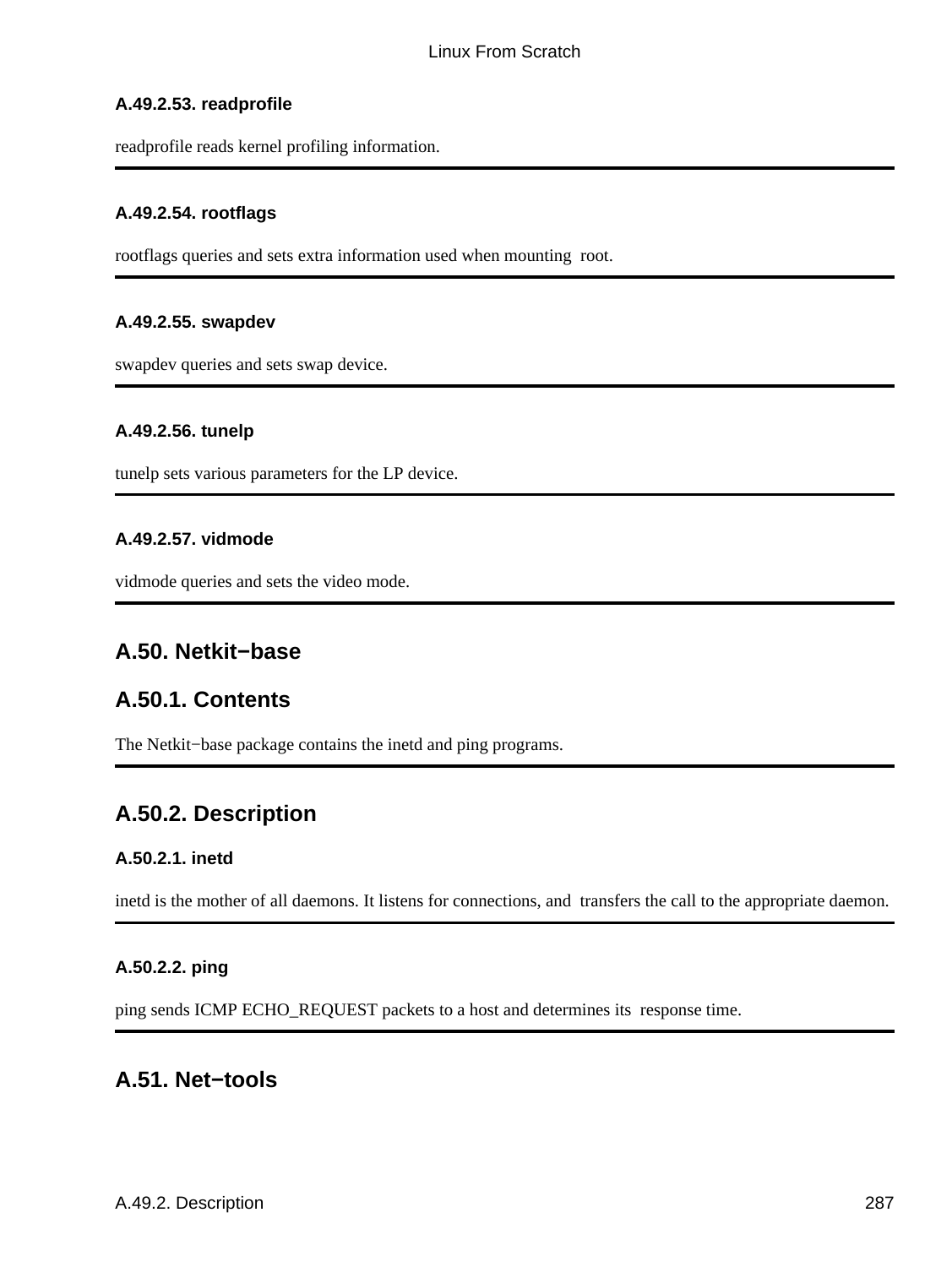# **A.51.1. Contents**

The Net−tools package contains the arp, hostname, ifconfig, netstat, plipconfig rarp, route, and slattach programs.

# **A.51.2. Description**

### **A.51.2.1. arp**

arp is used to manipulate the kernel's ARP cache, usually to add or delete an entry, or to dump the ARP cache.

### **A.51.2.2. hostname**

hostname, with its symlinks domainname, dnsdomainname, nisdomainname, ypdomainname, and nodename, is used to set or show the system's hostname (or other, depending on the symlink used).

### **A.51.2.3. ifconfig**

The ifconfig command is the general command used to configure network interfaces.

### **A.51.2.4. netstat**

netstat is a multi−purpose tool used to print the network connections, routing tables, interface statistics, masquerade connections, and multicast memberships.

### **A.51.2.5. plipconfig**

plipconfig is used to fine−tune the PLIP device parameters, hopefully making it faster.

#### **A.51.2.6. rarp**

Akin to the arp program, the rarp program manipulates the system's RARP table.

#### **A.51.2.7. route**

route is the general utility which is used to manipulate the IP routing table.

### **A.51.2.8. slattach**

slattach attaches a network interface to a serial line, i.e.. puts a normal terminal line into one of several "network" modes.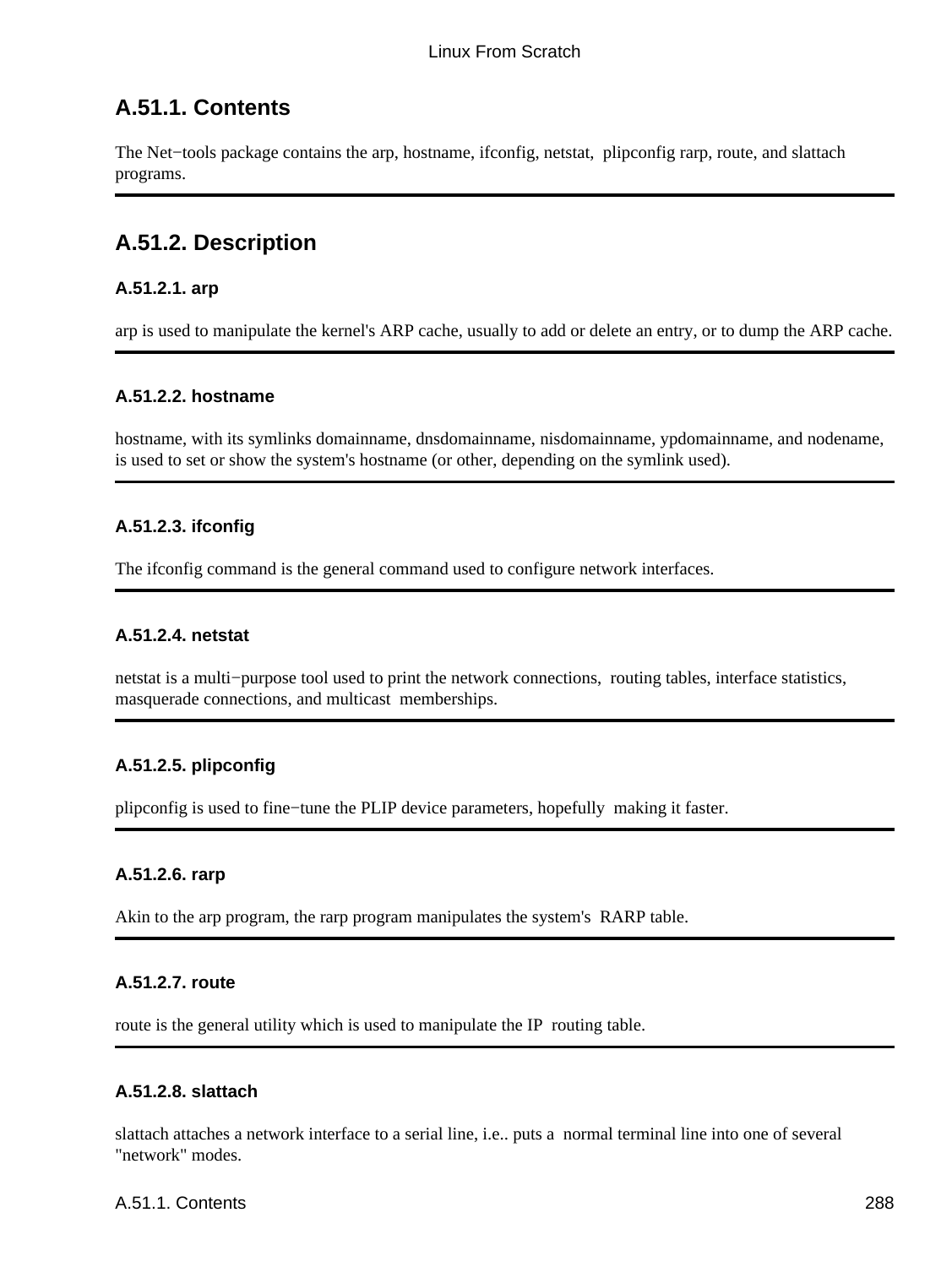# **Appendix B. Dependencies**

# **B.1. Introduction**

This appendix lists all the installation dependencies for all the packages that are installed in this book. The listings will include which programs from which packages are needed to successfully compile the package to be installed.

These are not running dependencies, meaning they don't tell you what programs are needed to use that packages programs. Just the ones needed to compile it.

The dependency list can be, from time to time, outdated in regards to the current used package version. Checking dependencies takes quite a bit of work, so they may lag behind a bit on the package update. But often with minor package updates, the installation dependencies hardly change, so they'll be current in most cases. If we upgrade to a major new release, we'll make sure the dependencies are checked too at the same time.

# **B.2. Bash−2.05**

# **B.2.1. Dependencies**

Bash−2.05 needs the following to be installed:

sh from the bash package

ar from the binutils package as from the binutils package ld from the binutils package size from the binutils package

cmp from the diffutils package

chmod from the fileutils package cp from the fileutils package ls from the fileutils package mv from the fileutils package

rm from the fileutils package

cc from the gcc package

egrep from the grep package grep from the grep package

make from the make package

Appendix B. Dependencies 289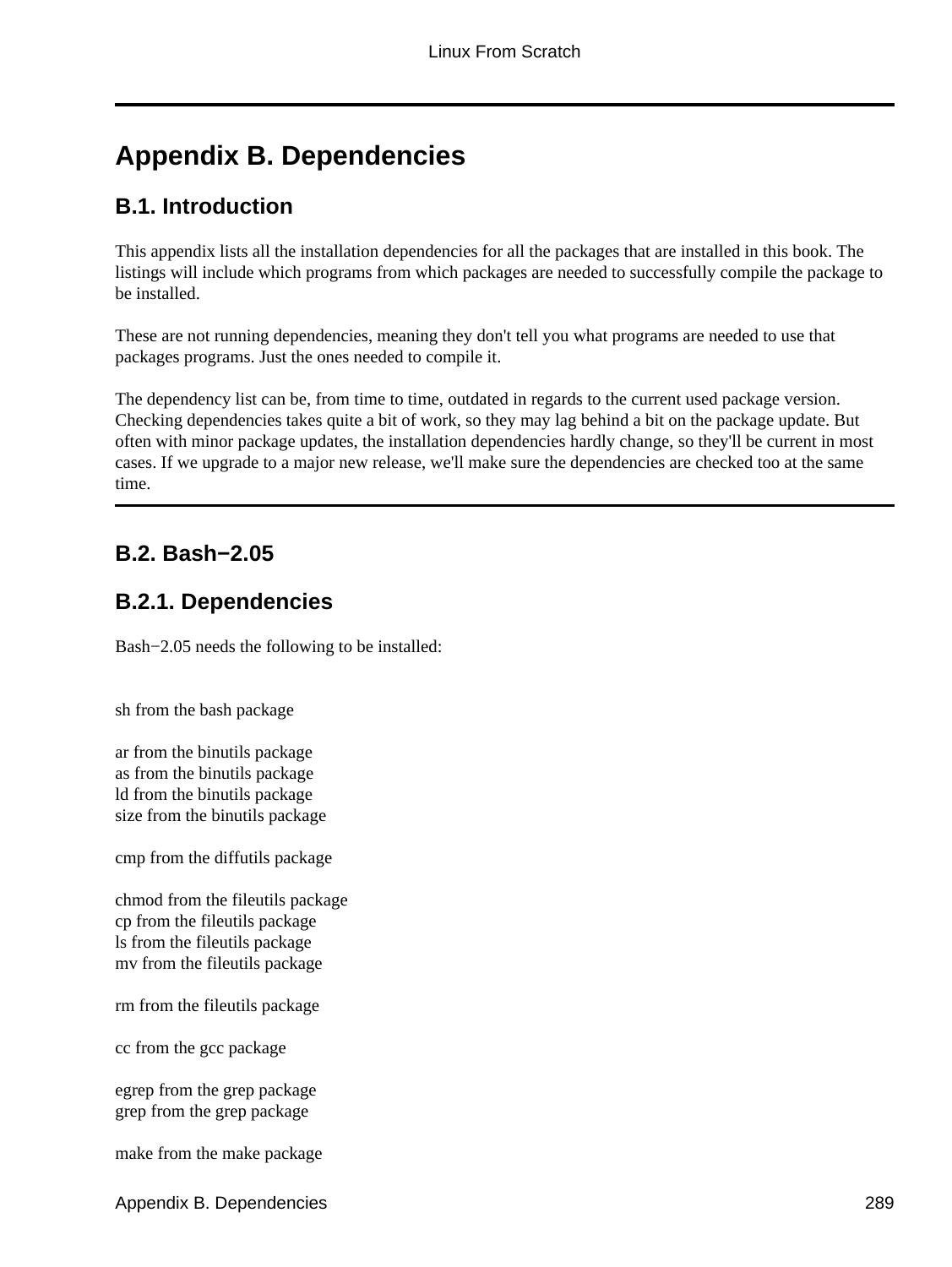sed from the sed package

basename from the sh−utils package echo from the sh−utils package expr from the sh−utils package uname from the sh−utils package

cat from the textutils package tr from the textutils package

# **B.3. Binutils−2.11.2**

# **B.3.1. Dependencies**

Binutils−2.11.2 needs the following to be installed:

sh from the bash package

ar from the binutils package as from the binutils package ld from the binutils package nm from the binutils package ranlib from the binutils package

cmp from the diffutils package

chmod from the fileutils package cp from the fileutils package ln from the fileutils package ls from the fileutils package mkdir from the fileutils package mv from the fileutils package rm from the fileutils package rmdir from the fileutils package touch from the fileutils package

gcc from the gcc package

egrep from the grep package grep from the grep package

make from the make package

sed from the sed package

basename from the sh−utils package expr from the sh−utils package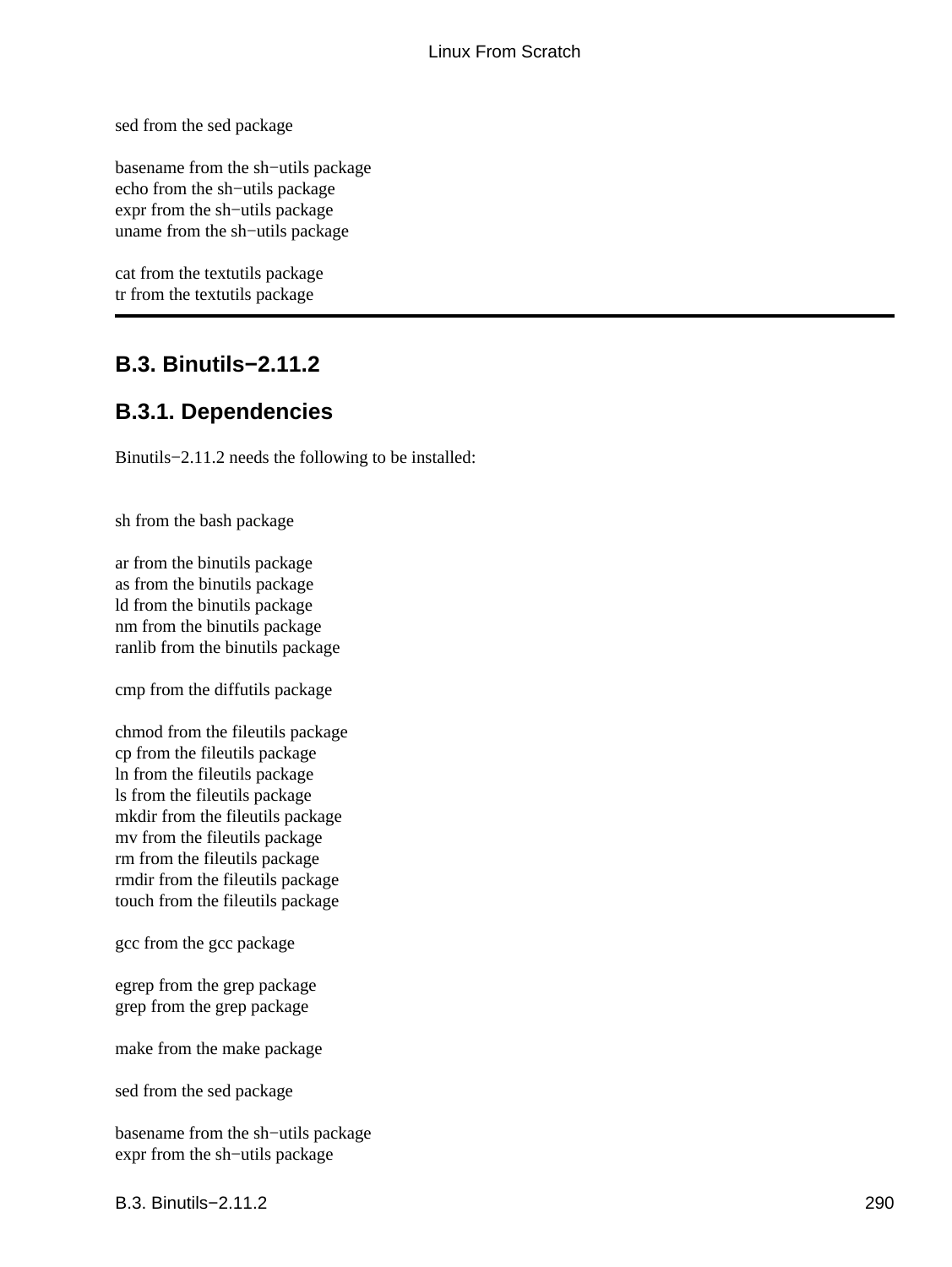sleep from the sh−utils package uname from the sh−utils package

makeinfo from the texinfo package

cat from the textutils package sort from the textutils package tail from the textutils package tr from the textutils package true from the sh−utils package uniq from the textutils package

# **B.4. Bzip2−1.0.1**

# **B.4.1. Dependencies**

Bzip2−1.0.1 needs the following to be installed:

sh from the bash package

ar from the binutils package as from the binutils package ld from the binutils package

cp from the fileutils package ln from the fileutils package rm from the fileutils package

gcc from the gcc package

make from the make package

# **B.5. Diffutils−2.7**

# **B.5.1. Dependencies**

Diffutils−2.7 needs the following to be installed:

sh from the bash package

ld from the binutils package as from the binutils package

chmod from the fileutils package cp from the fileutils package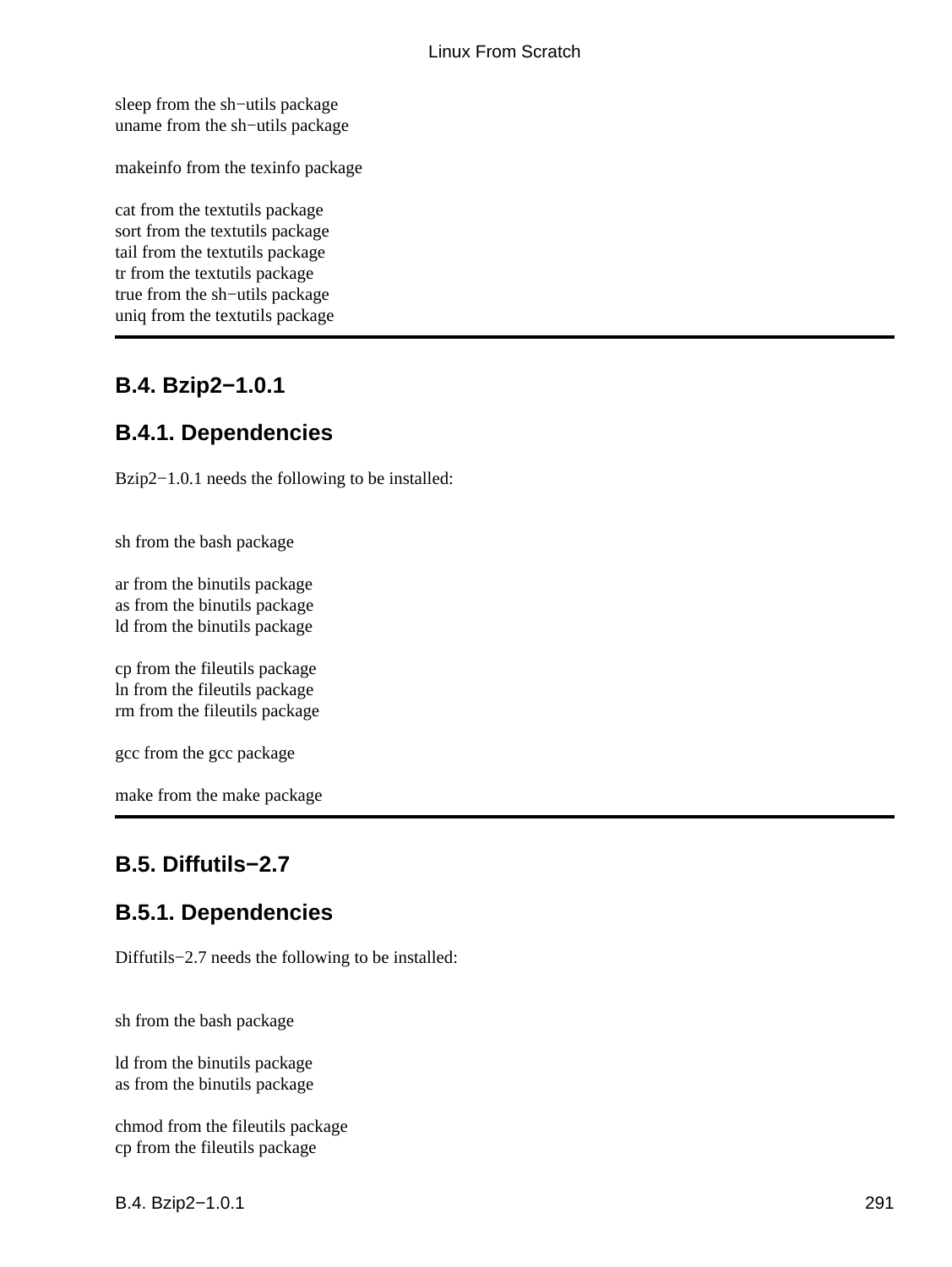mv from the fileutils package rm from the fileutils package

cc from the gcc package

egrep from the grep package grep from the grep package

make from the make package

sed from the sed package

basename from the sh−utils package date from the sh−utils package

cat from the textutils package tr from the textutils package

# **B.6. Fileutils−4.1**

# **B.6.1. Dependencies**

Fileutils−4.1 needs the following to be installed:

sh from the bash package

ar from the binutils package as from the binutils package ld from the binutils package

cmp from the diffutils package

chmod from the fileutils package cp from the fileutils package install from the fileutils package ln from the fileutils package ls from the fileutils package mkdir from the fileutils package mv from the fileutils package rm from the fileutils package

cc from the gcc package

egrep from the grep package grep from the grep package

make from the make package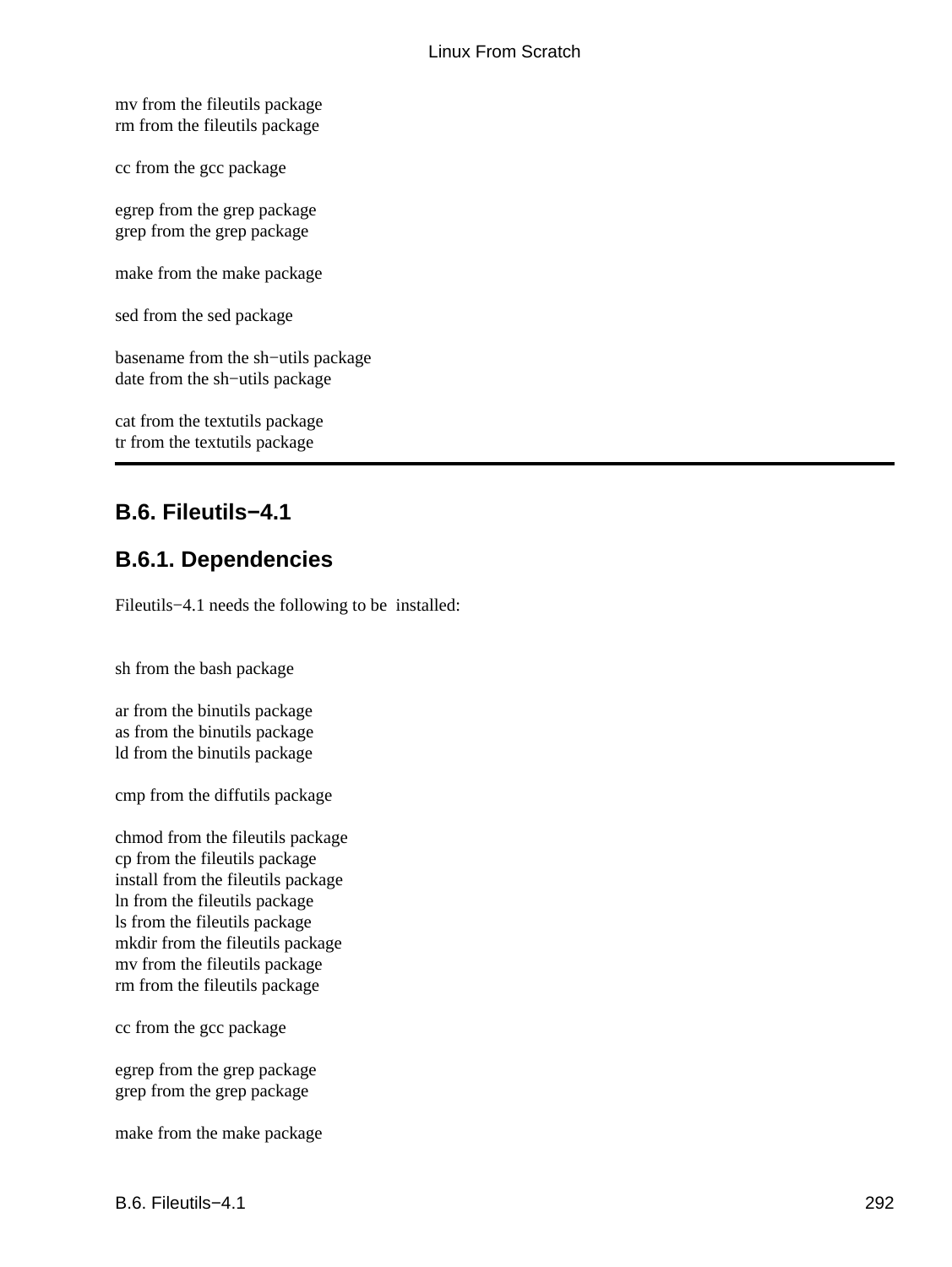sed from the sed package

basename from the sh−utils package expr from the sh−utils package sleep from the sh−utils package uname from the sh−utils package

cat from the textutils package tr from the textutils package uniq from the textutils package

# **B.7. GCC−2.95.3**

# **B.7.1. Dependencies**

GCC−2.95.3 needs the following to be installed:

sh from the bash package

ar from the binutils package as from the binutils package ld from the binutils package nm from the binutils package ranlib from the binutils package

cmp from the diffutils package

chmod from the fileutils package cp from the fileutils package ln from the fileutils package ls from the fileutils package mkdir from the fileutils package mv from the fileutils package rm from the fileutils package touch from the fileutils package

find from the find package

gcc from the gcc package cc from the gcc package

egrep from the grep package grep from the grep package

make from the make package

mawk from the mawk package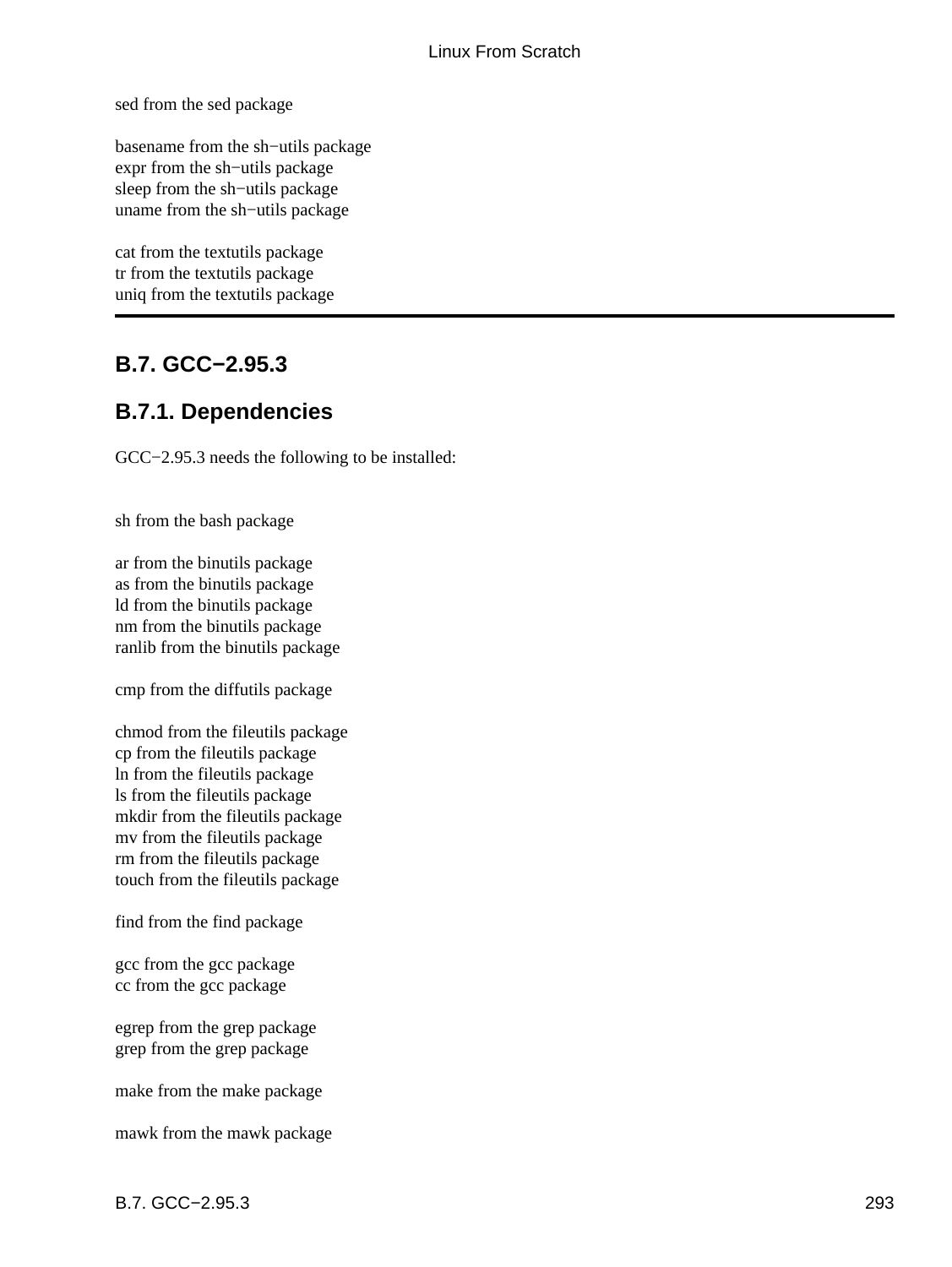sed from the sed package

basename from the sh−utils package echo from the sh−util package expr from the sh−utils package sleep from the sh−utils package true from the sh−utils package uname from the sh−utils package

tar from the tar package

makeinfo from the texinfo package

cat from the textutils package head from the textutils package sort from the textutils package tail from the textutils package tr from the textutils package uniq from the textutils package

# **B.8. Grep−2.4.2**

# **B.8.1. Dependencies**

Grep−2.4.2 needs the following to be installed:

sh from the bash package

ar from the binutils package as from the binutils package ld from the binutils package

cmp from the diffutils package

chmod from the fileutils package cp from the fileutils package ln from the fileutils package ls from the fileutils package mkdir from the fileutils package rm from the fileutils package

cc from the gcc package

egrep from the grep package grep from the grep package

make from the make package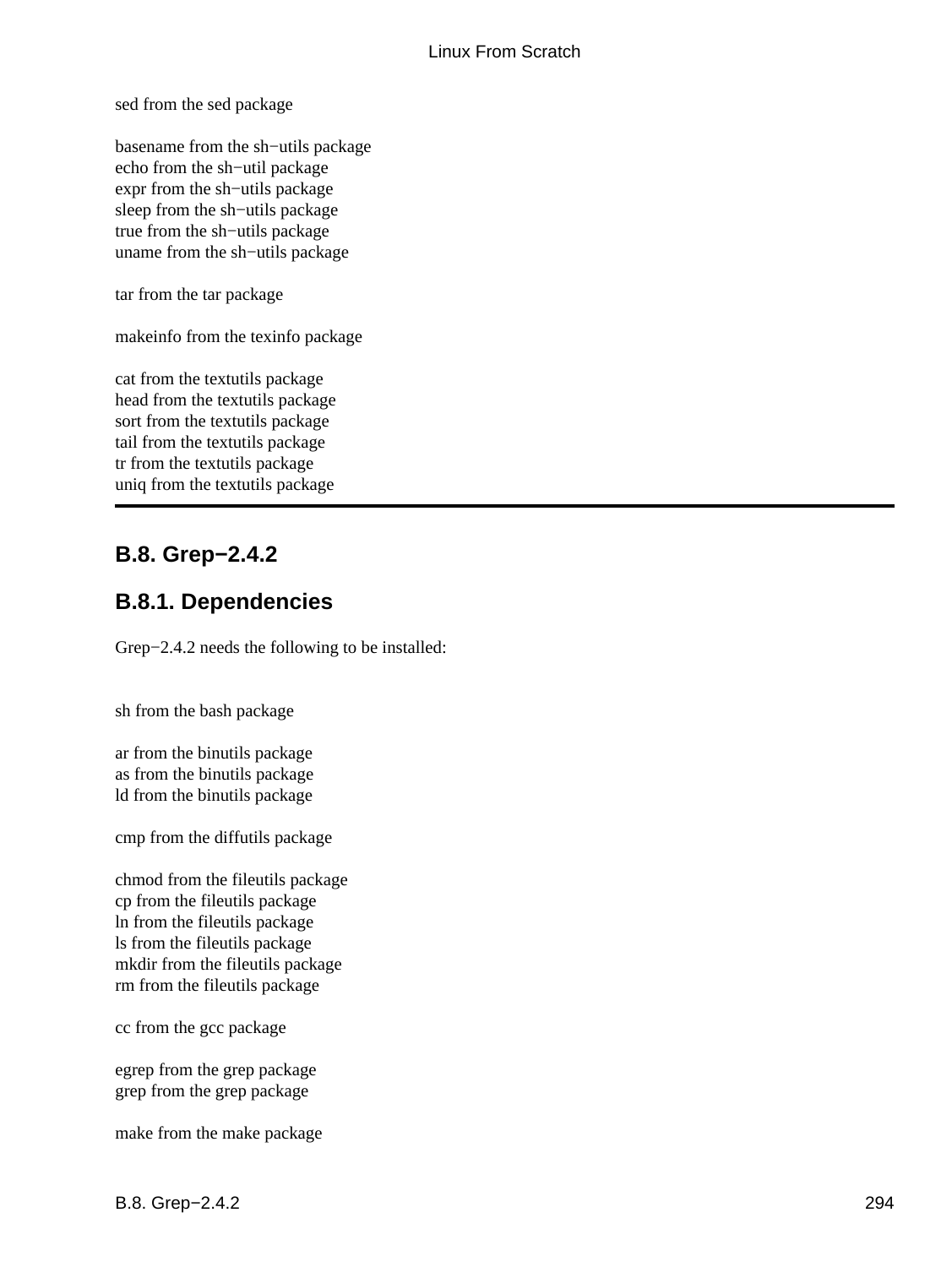sed from the sed package

basename from the sh−utils package expr from the sh−utils package sleep from the sh−utils package uname from the sh−utils package

cat from the textutils package tr from the textutils package

# **B.9. Gzip−1.2.4a**

# **B.9.1. Dependencies**

Gzip−1.2.4a needs the following to be installed:

sh from the bash package

as from the binutils package ld from the binutils package nm from the binutils package

chmod from the fileutils package cp from the fileutils package ln from the fileutils package mv from the fileutils package rm from the fileutils package

cc from the gcc package

grep from the grep package

make from the make package

sed from the sed package

cat from the textutils package tr from the textutils package

### **B.10. Linux−2.4.8**

# **B.10.1. Dependencies**

Linux−2.4.8 needs the following to be installed: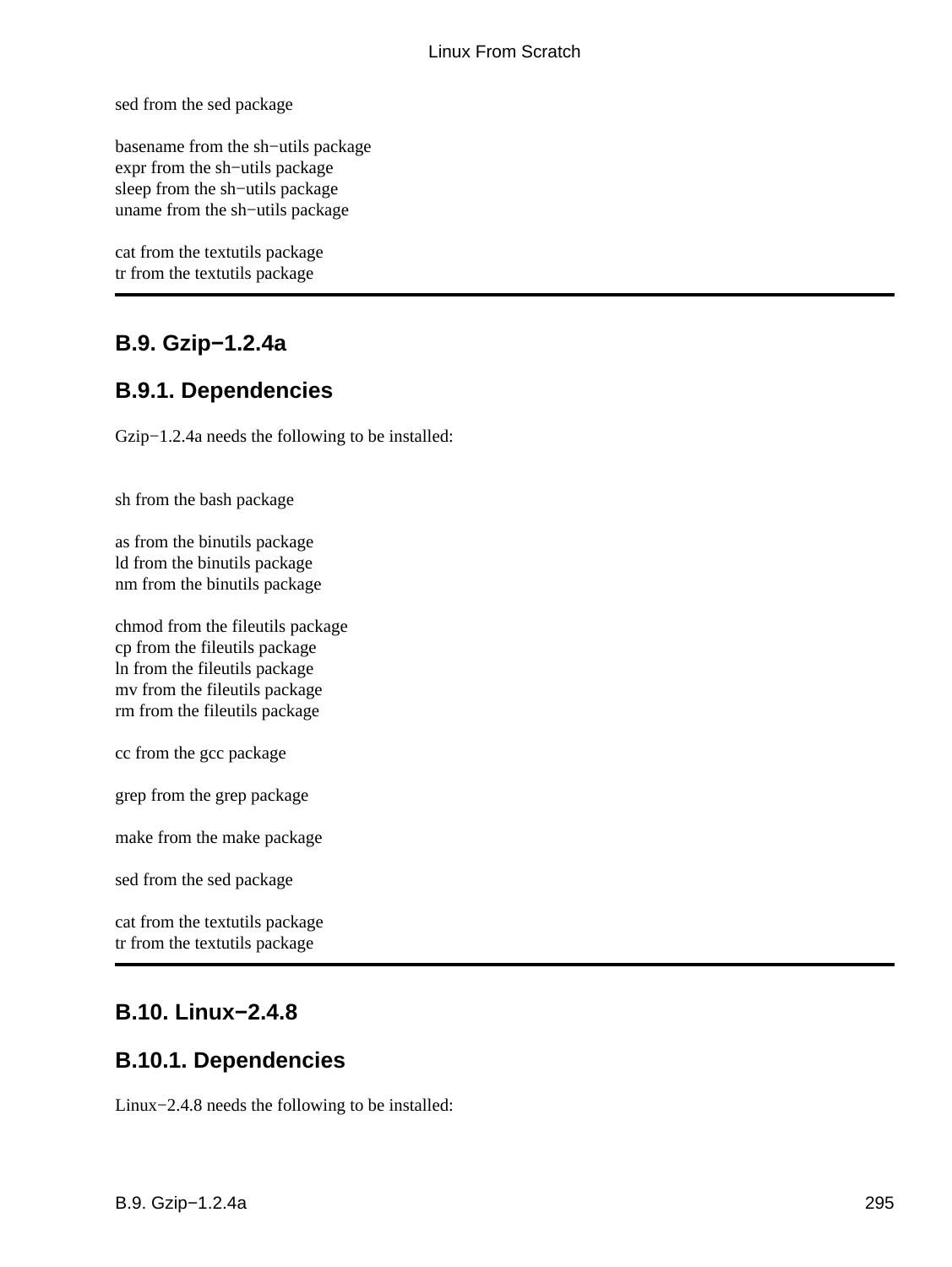sh from the bash package

ar from the binutils package as from the binutils package ld from the binutils package nm from the binutils package objcopy from the binutils package

chown from the fileutils package cp from the fileutils package ln from the fileutils package mkdir from the fileutils package mv from the fileutils package rm from the fileutils package

find from the findutils package xargs from the findutils package

gcc from the gcc package

grep from the grep package

make from the make package

awk from the mawk package

depmod from the modutils package genksyms from the modutils package

hostname from the net−tools package

sed from the sed package

basename from the sh−utils package date from the sh−utils package expr from the sh−utils package pwd from the sh−utils package uname from the sh−utils package whoami from the sh−utils package yes from the sh−utils package

cat from the textutils package md5sum from the textutils package sort from the textutils package tail from the textutils package touch from the textutils package tr from the textutils package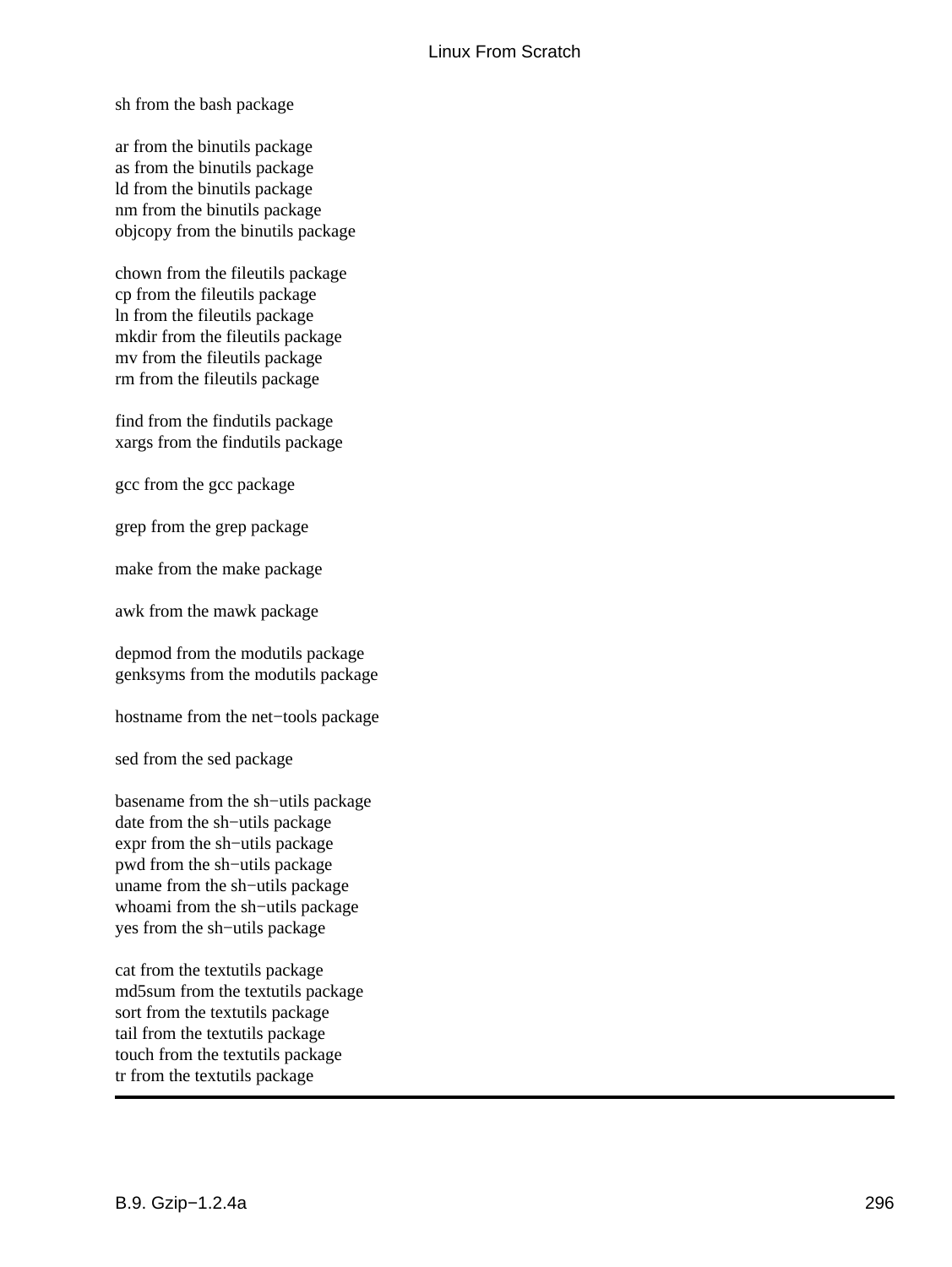# **B.11. Make−3.79.1**

# **B.11.1. Dependencies**

Make−3.79.1 needs the following to be installed:

sh from the bash package

as from the binutils package ld from the binutils package

cmp from the diffutils package

chgrp from the fileutils package chmod from the fileutils package cp from the fileutils package ls from the fileutils package mv from the fileutils package rm from the fileutils package

cc from the gcc package egrep from the grep package

grep from the grep package

make from the make package

sed from the sed package

basename from the sh−utils package expr from the sh−utils package sleep from the sh−utils package uname from the sh−utils package

cat from the textutils package tr from the textutils package

# **B.12. Mawk−1.3.3**

### **B.12.1. Dependencies**

Mawk−1.3.3 needs the following to be installed:

chmod from the fileutils package cp from the fileutils package ln from the fileutils package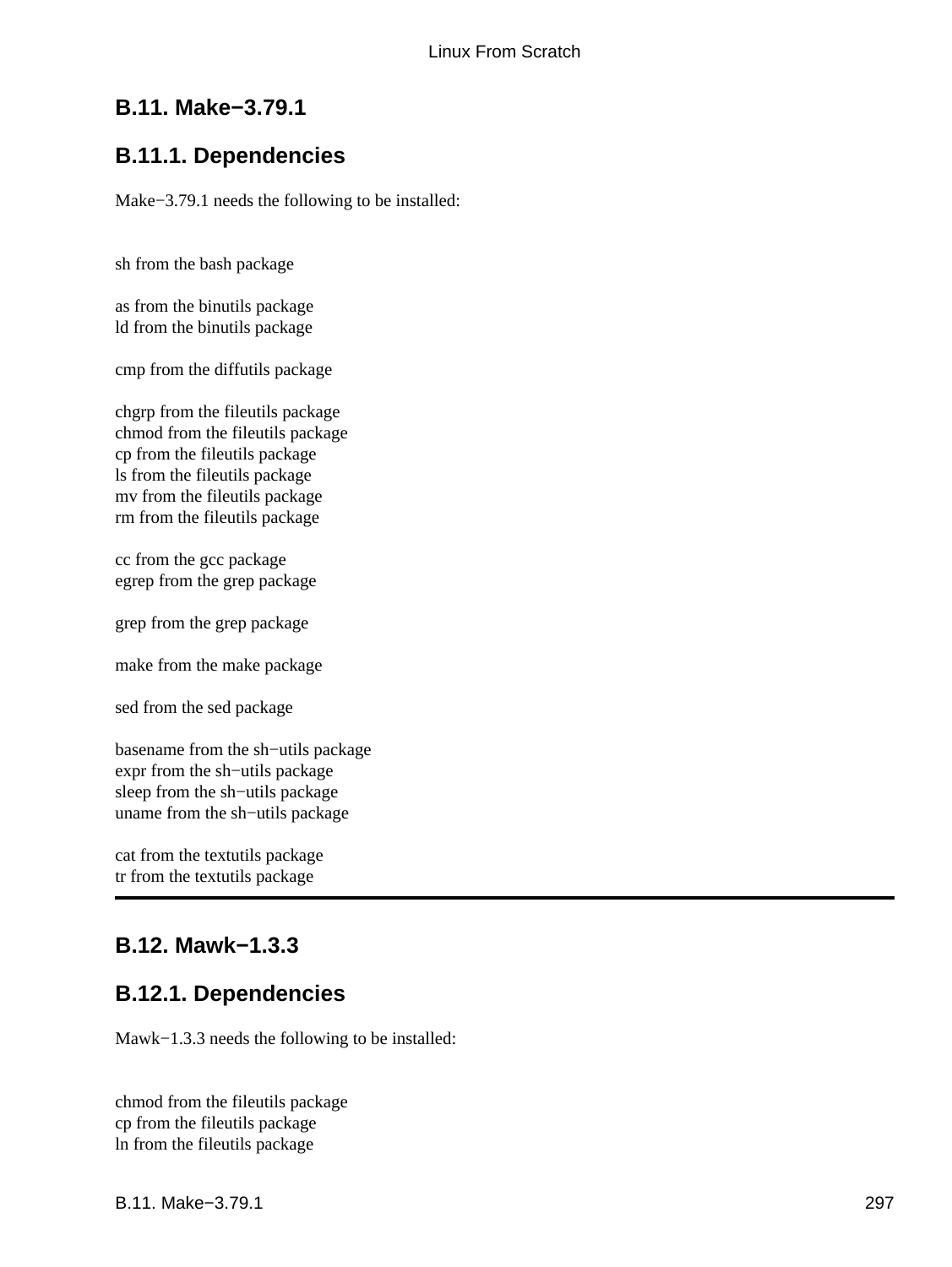#### rm from the fileutils package

as from the binutils package ld from the binutils package

cmp from the diffutils package

cc from the gcc package

egrep from the grep package grep from the grep package

make from the make package

sed from the sed package

tee from the sh−utils package

cat from the textutils package tr from the textutils package

# **B.13. Patch−2.5.4**

# **B.13.1. Dependencies**

Patch−2.5.4 needs the following to be installed:

sh from the bash package

as from the binutils package ld from the binutils package

cmp from the diffutils package

chmod from the fileutils package cp from the fileutils package mv from the fileutils package rm from the fileutils package

cc from the gcc package

egrep from the grep package grep from the grep package

make from the make package

sed from the sed package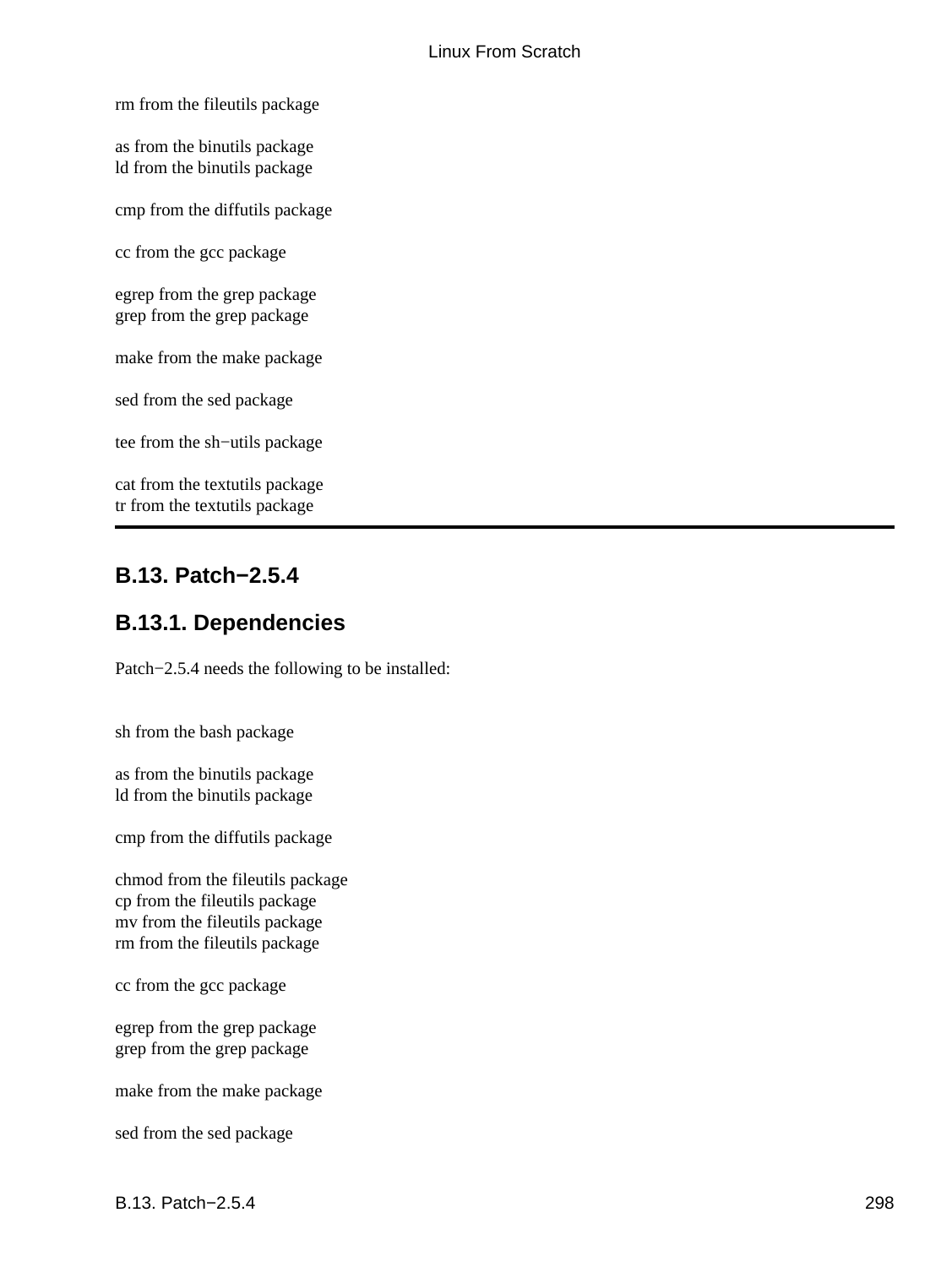basename from the sh−utils package expr from the sh−utils package uname from the sh−utils package

cat from the textutils package tr from the textutils package

# **B.14. Sed−3.02**

# **B.14.1. Dependencies**

Sed−3.02 needs the following to be installed:

sh from the bash package

ar from the binutils package as from the binutils package ld from the binutils package

cmp from the diffutils package

chmod from the fileutils package cp from the fileutils package ls from the fileutils package mv from the fileutils package rm from the fileutils package

cc from the gcc package

egrep from the grep package grep from the grep package

make from the make package

sed from the sed package

basename from the sh−utils package expr from the sh−utils package sleep from the sh−utils package

cat from the textutils package tr from the textutils package

# **B.15. Sh−utils−2.0**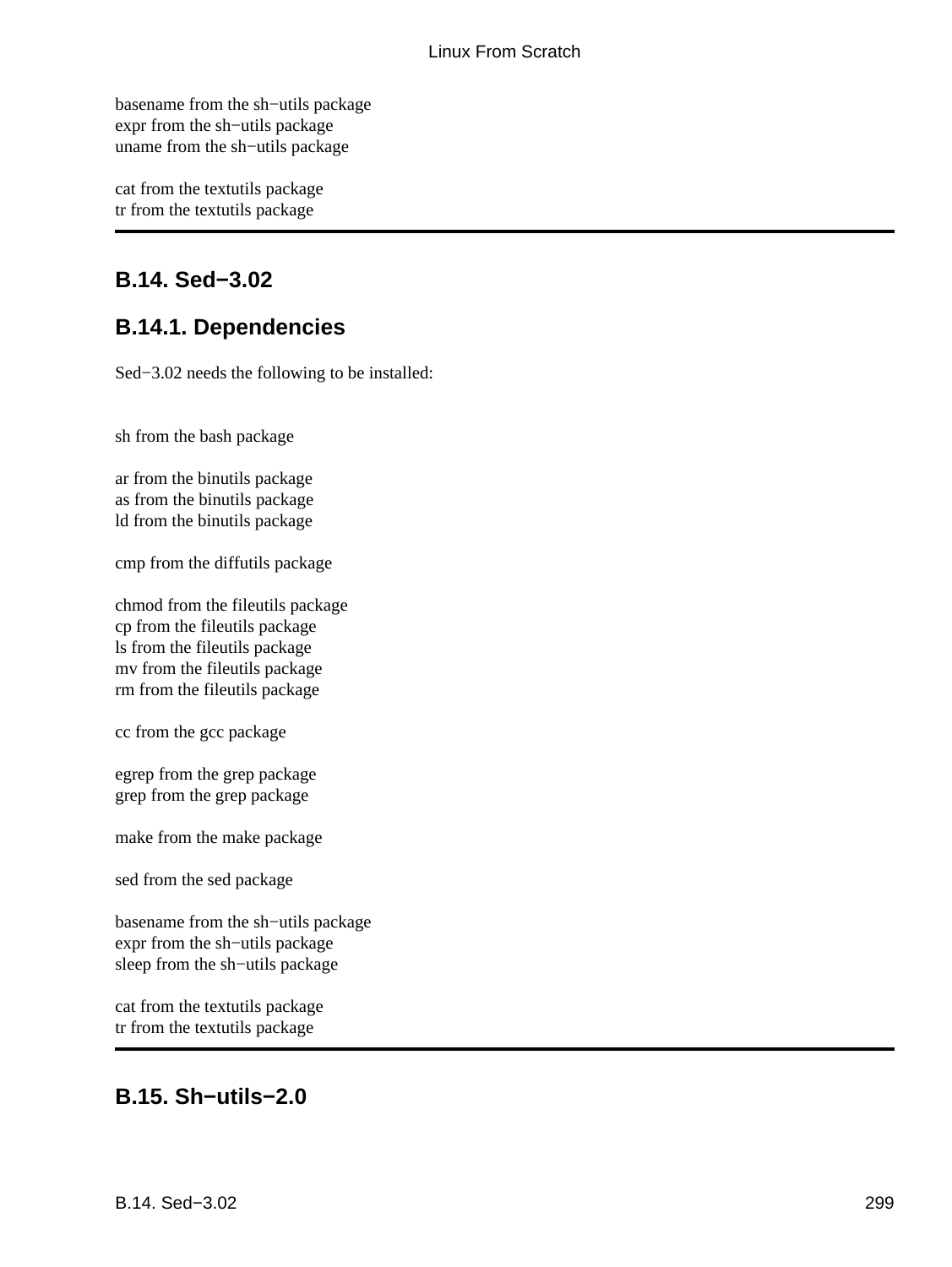# **B.15.1. Dependencies**

Sh−utils−2.0 needs the following to be installed:

sh from the bash package

ar from the binutils package as from the binutils package ld from the binutils package

cmp from the diffutils package

chmod from the fileutils package chown from the fileutils package cp from the fileutils package ln from the fileutils package ls from the fileutils package mv from the fileutils package rm from the fileutils package

cc from the gcc package

egrep from the grep package grep from the grep package

make from the make package

sed from the sed package

basename from the sh−utils package expr from the sh−utils package sleep from the sh−utils package uname from the sh−utils package

cat from the textutils package tr from the textutils package

# **B.16. Tar−1.13**

# **B.16.1. Dependencies**

Tar−1.13 needs the following to be installed:

sh from the bash package

ar from the binutils package as from the binutils package

B.15.1. Dependencies 300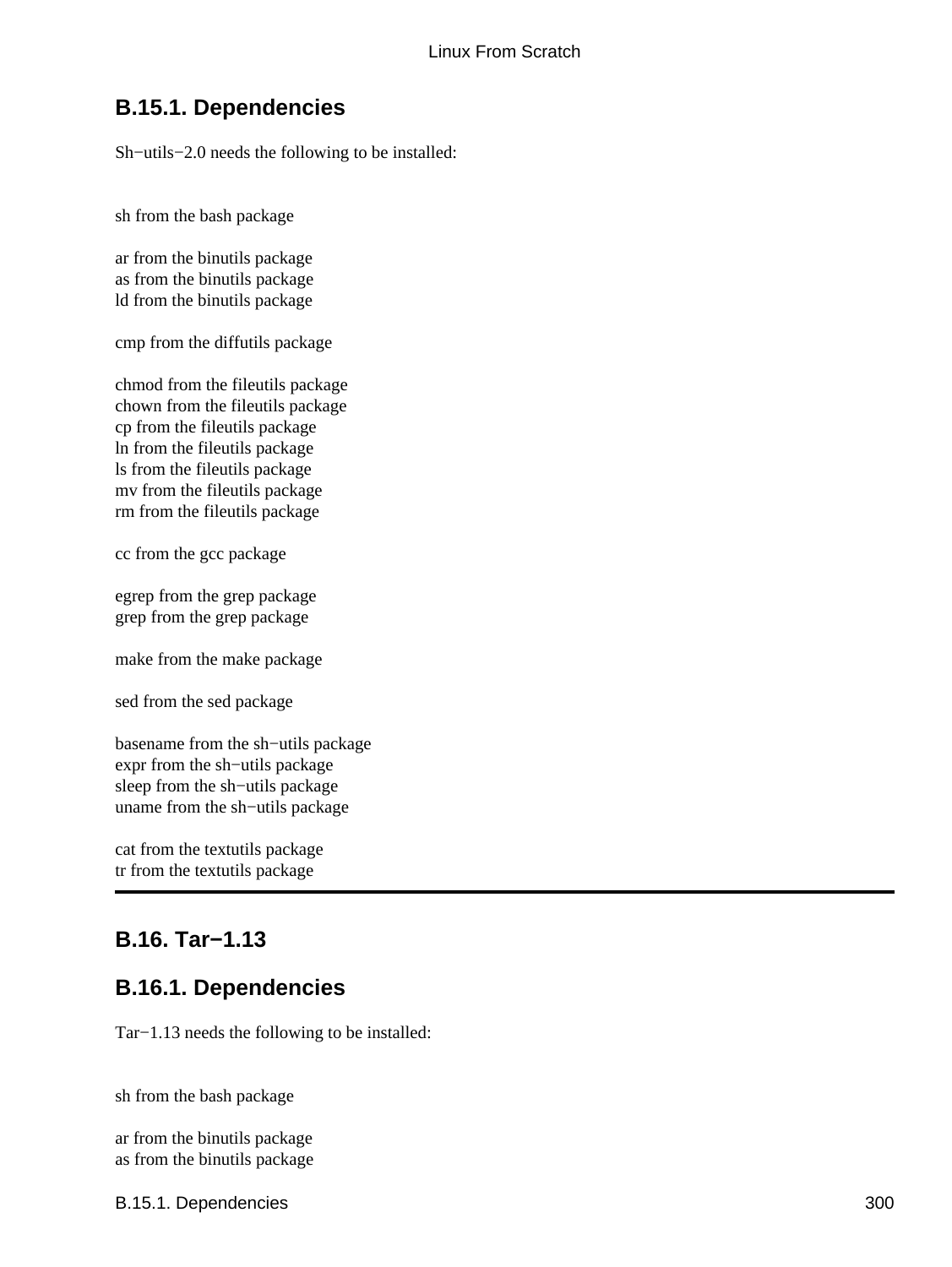ld from the binutils package

cmp from the diffutils package

chmod from the fileutils package cp from the fileutils package ln from the fileutils package ls from the fileutils package mv from the fileutils package rm from the fileutils package

cc from the gcc package

egrep from the grep package grep from the grep package

make from the make package

patch from the patch package

sed from the sed package

basename from the sh−utils package expr from the sh−utils package sleep from the sh−utils package uname from the sh−utils package

cat from the textutils package tr from the textutils package

# **B.17. Texinfo−4.0**

# **B.17.1. Dependencies**

Texinfo−4.0 needs the following to be installed:

sh from the bash package

ar from the binutils package as from the binutils package ld from the binutils package

cmp from the diffutils package

chmod from the fileutils package cp from the fileutils package ln from the fileutils package ls from the fileutils package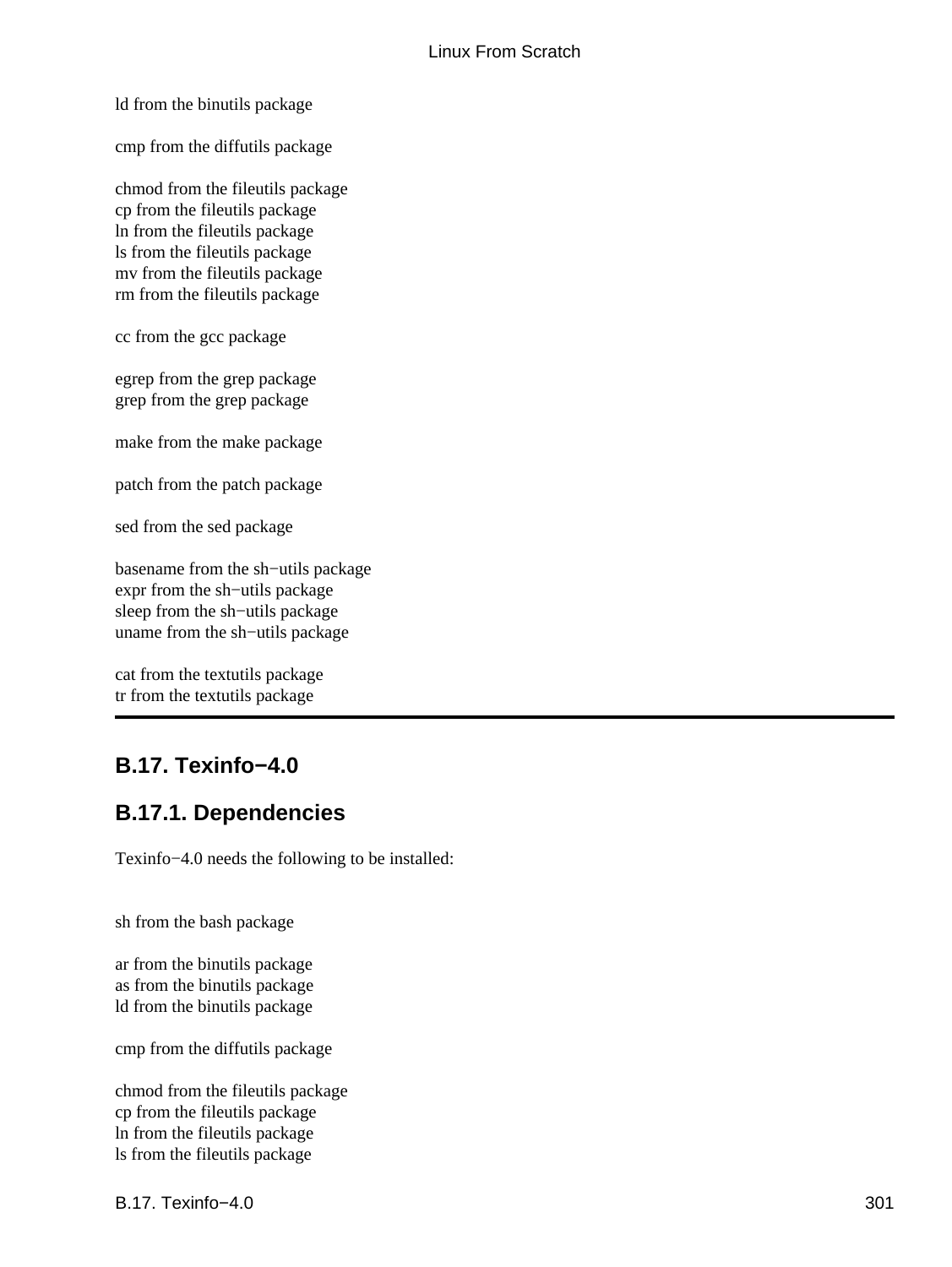mkdir from the fileutils package mv from the fileutils package rm from the fileutils package

cc from the gcc package

grep from the grep package

make from the make package

sed from the sed package

basename from the sh−utils package expr from the sh−utils package sleep from the sh−utils package uname from the sh−utils package

cat from the textutils package tr from the textutils package

# **B.18. Textutils−2.0**

### **B.18.1. Dependencies**

Textutils−2.0 needs the following to be installed:

sh from the bash package

ar from the binutils package as from the binutils package ld from the binutils package

cmp from the diffutils package

chmod from the fileutils package cp from the fileutils package ln from the fileutils package ls from the fileutils package mv from the fileutils package rm from the fileutils package

cc from the gcc package

egrep from the grep package grep from the grep package

make from the make package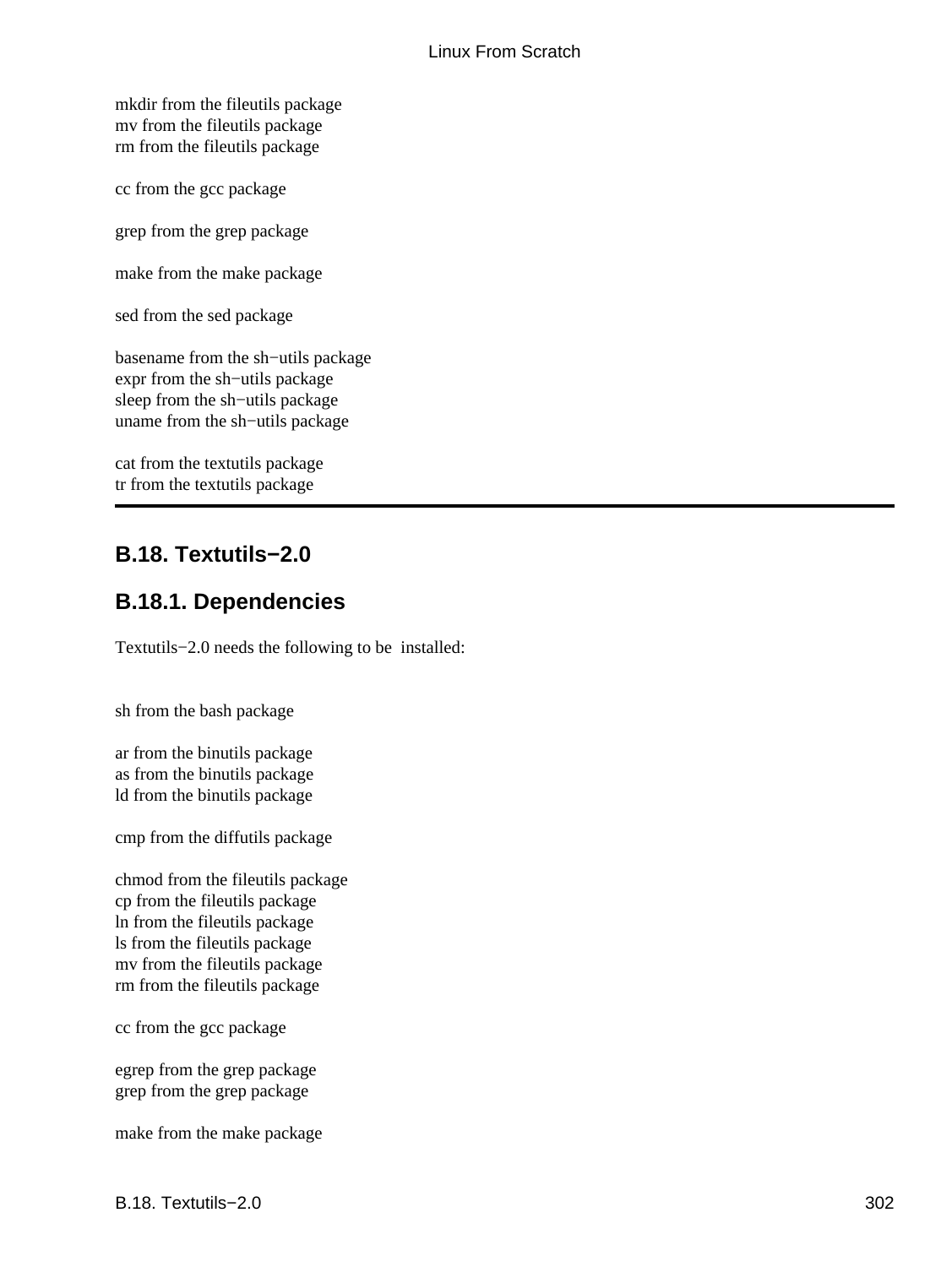sed from the sed package

basename from the sh−utils package expr from the sh−utils package sleep from the sh−utils package uname from the sh−utils package

cat from the textutils package tr from the textutils package

# **B.19. Chroot**

# **B.19.1. Dependencies**

Chroot needs the following to be installed:

bash from the bash package

env from the sh−utils package

# **B.20. Glibc−2.2.4**

### **B.20.1. Dependencies**

Glibc−2.2.4 needs the following to be installed:

sh from the bash package

ar from the binutils package as from the binutils package ld from the binutils package ranlib from the binutils package

cmp from the diffutils package

chmod from the fileutils package cp from the fileutils package ln from the fileutils package mknod from the fileutils package mv from the fileutils package mkdir from the fileutils package rm from the fileutils package touch from the fileutils package

cpp from the gcc package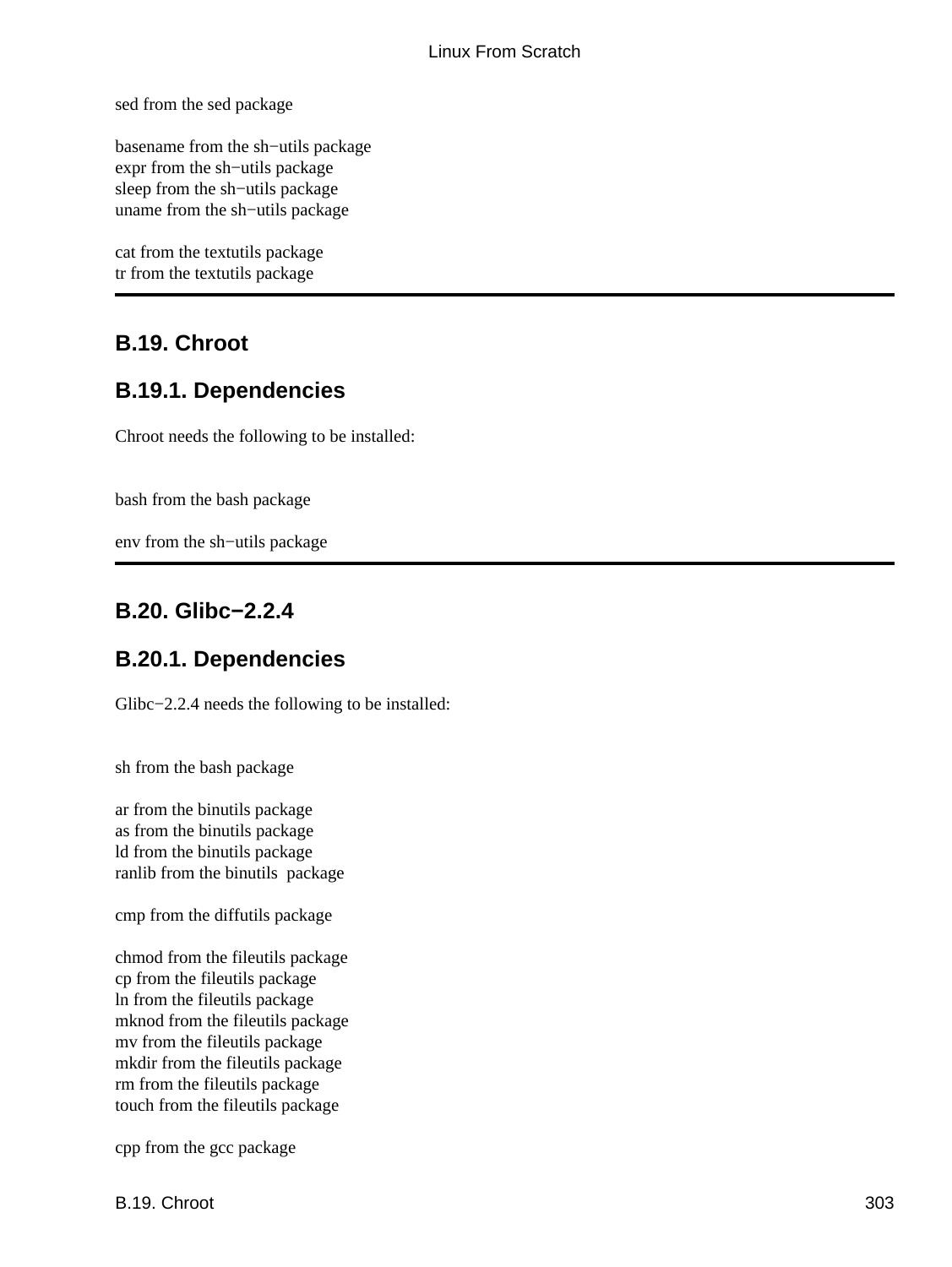gcc from the gcc package

egrep from the grep package grep from the grep package

gzip from the gzip package

make from the make package

mawk from the mawk package

sed from the sed package

basename from the sh−utils package expr from the sh−utils package pwd from the sh−utils package uname from the sh−utils package

cat from the textutils package sort from the textutils package tr from the textutils package

# **B.21. Makedev−1.3**

# **B.21.1. Dependencies**

MAKEDEV−1.3 needs the following to be installed:

sh from the bash package

chmod from the fileutils package chown from the fileutils package cp from the fileutils package ln from the fileutils package mknod from the fileutils package mv from the fileutils package rm from the fileutils package

grep from the grep package

expr from the sh−utils package

# **B.22. Man−pages−1.39**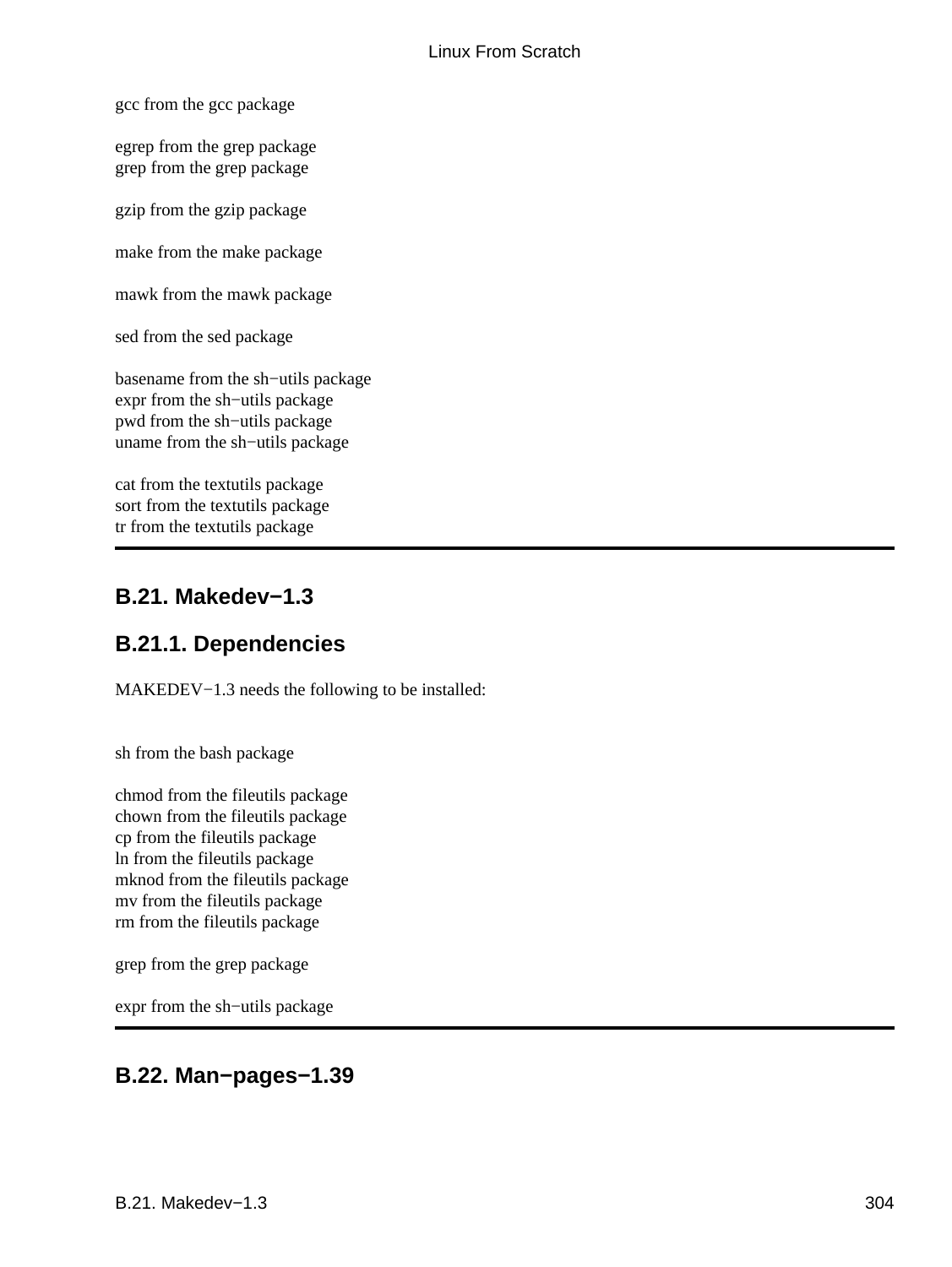# **B.22.1. Dependencies**

Man−pages−1.39 needs the following to be installed:

sh from the bash package

install from the fileutils package

make from the make package

patch from the patch package

# **B.23. Findutils−4.1**

# **B.23.1. Dependencies**

Findutils−4.1 needs the following to be installed:

sh from the bash package

ar from the binutils package as from the binutils package ld from the binutils package

chmod from the fileutils package cp from the fileutils package mv from the fileutils package rm from the fileutils package

grep from the grep package

cc from the gcc package

make from the make package

patch from the patch package

sed from the sed package

basename from the sh−utils package date from the sh−utils package

cat from the textutils package tr from the textutils package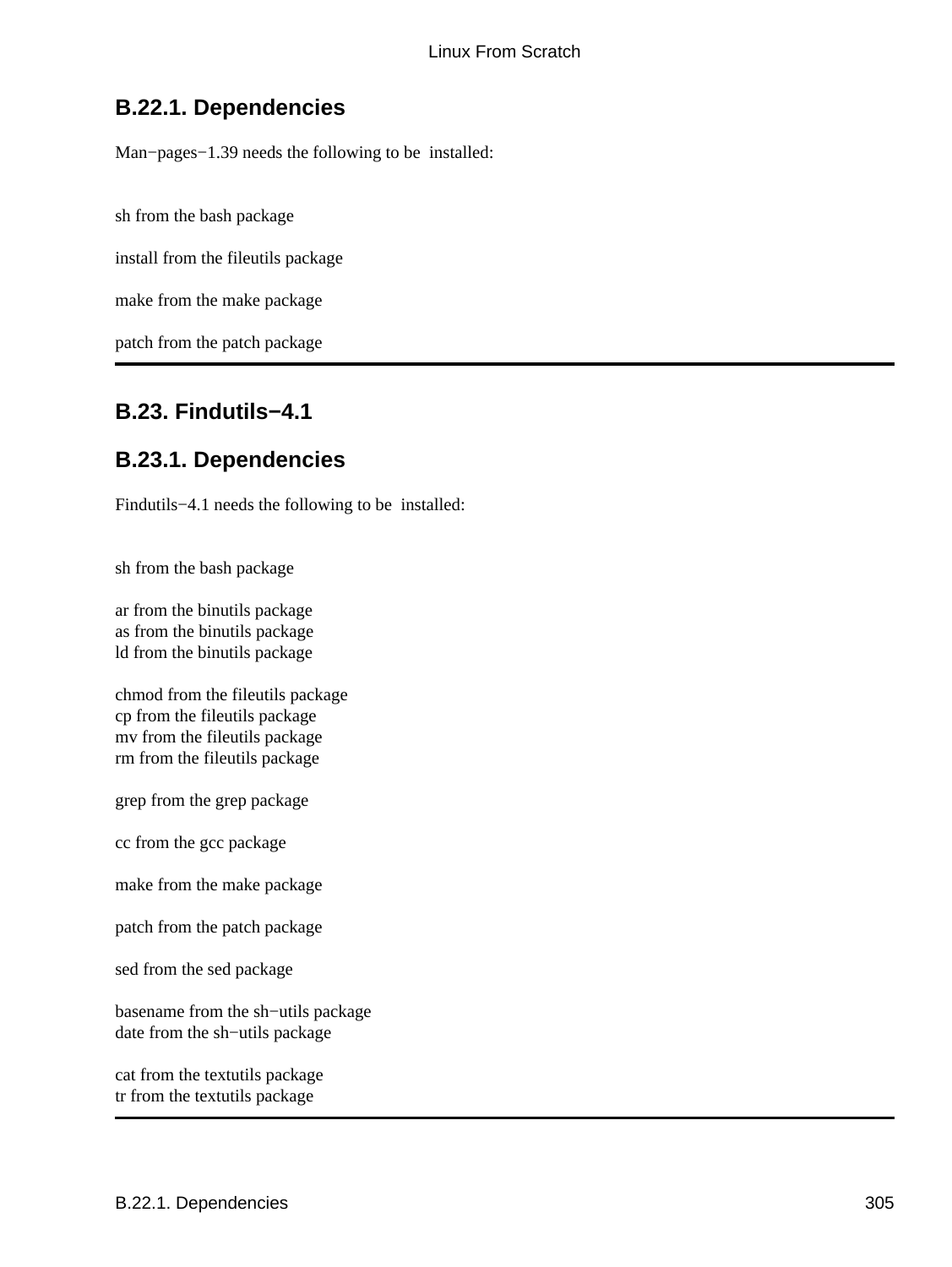# **B.24. Ncurses−5.2**

# **B.24.1. Dependencies**

Ncurses−5.2 needs the following to be installed:

sh from the bash package

ar from the binutils package as from the binutils package ld from the binutils package

cmp from the diffutils package

chmod from the fileutils package cp from the fileutils package ln from the fileutils package mkdir from the fileutils package mv from the fileutils package rm from the fileutils package

c++ from the gcc package gcc from the gcc package

egrep from the grep package fgrep from the grep package grep from the grep package

make from the make package

mawk from the mawk package

sed from the sed package

basename from the sh−utils package date from the sh−utils package echo from the sh−utils package expr from the sh−utils package test from the sh−utils package uname from the sh−utils package

cat from the textutils package sort from the textutils package tr from the textutils package wc from the textutils package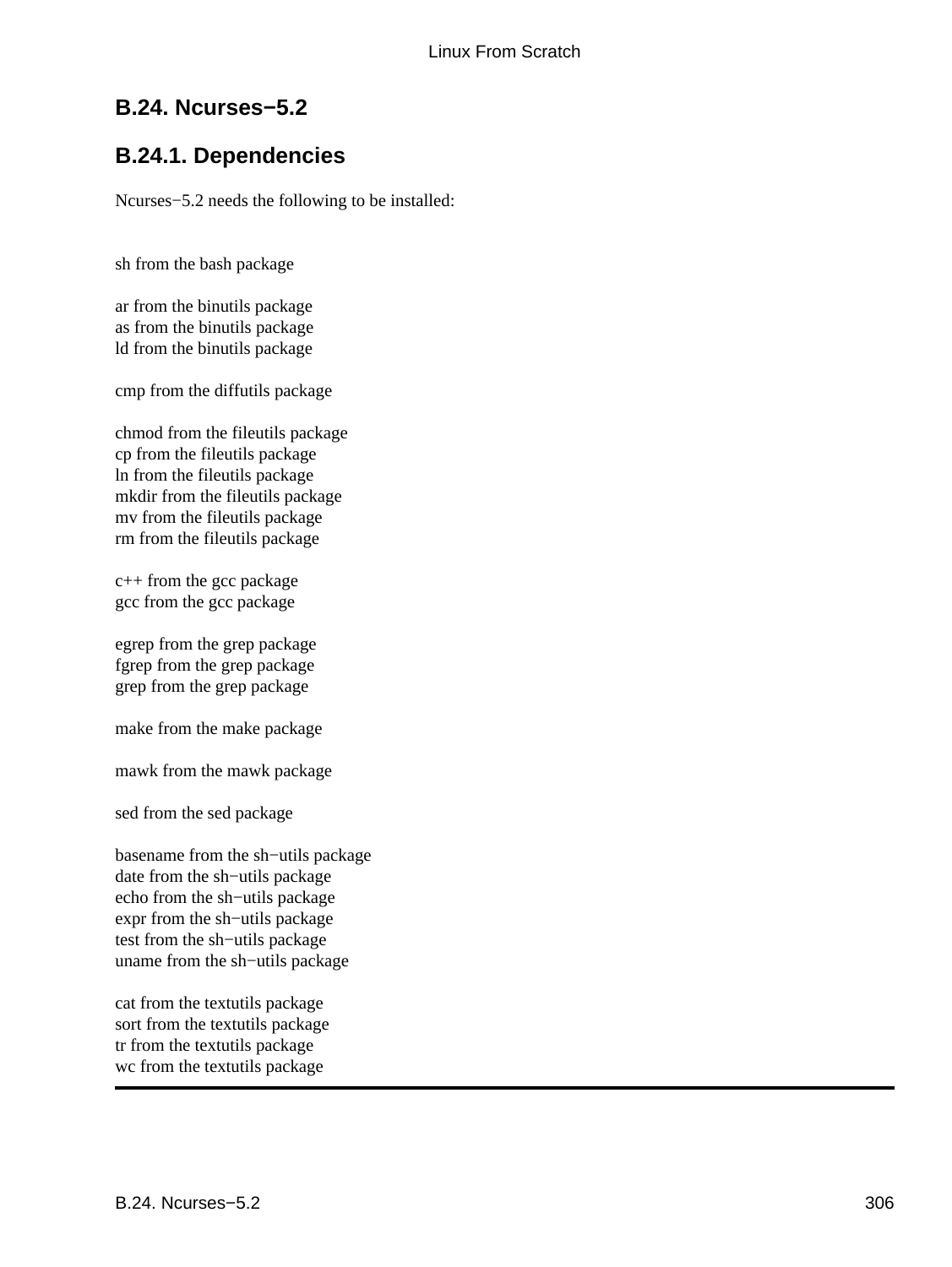# **B.25. Vim−5.8**

# **B.25.1. Dependencies**

Vim−5.8 needs the following to be installed:

sh from the bash package

ld from the binutils package as from the binutils package

cmp from the diffutils package diff from the diffutils package

chmod from the fileutils package cp from the fileutils package ln from the fileutils package mkdir from the fileutils package mv from the fileutils package rm from the fileutils package touch from the fileutils package

find from the find package

cc from the gcc package

grep from the grep package

make from the make package

hostname from the net−tools package

sed from the sed package

echo from the sh−utils package expr from the sh−utils package uname from the sh−utils package whoami from the sh−utils package

cat from the textutils package tr from the textutils package wc from the textutils package

#### **B.26. Bison−1.28**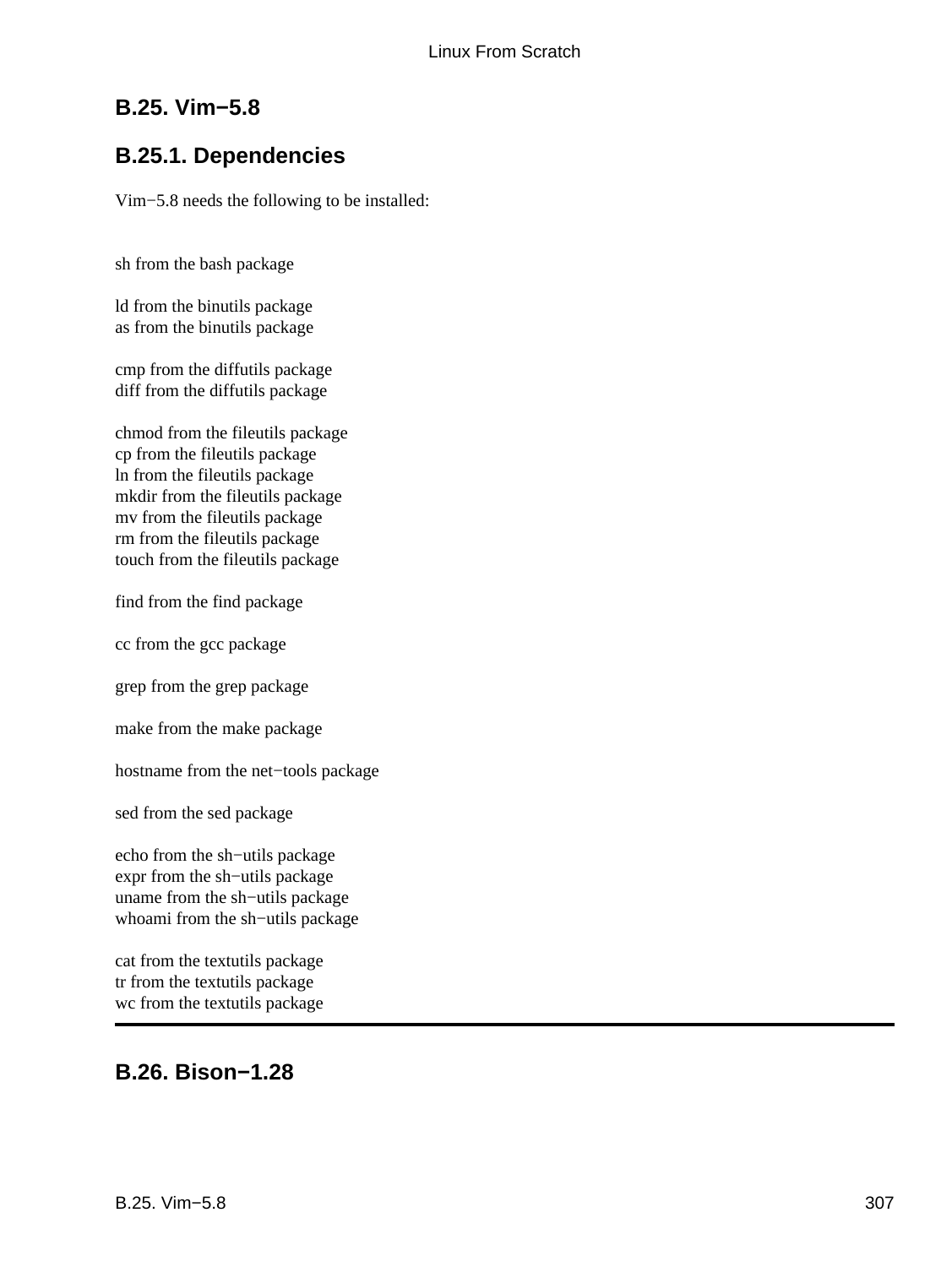# **B.26.1. Dependencies**

Bison−1.28 needs the following to be installed:

sh from the bash package

ar from the binutils package as from the binutils package ld from the binutils package

cmp from the diffutils package

rm from the fileutils package cp from the fileutils package mkdir from the fileutils package ls from the fileutils package chmod from the fileutils package mv from the fileutils package ln from the fileutils package

cc from the gcc package

grep from the grep package

make from the make package

sed from the sed package

basename from the sh−utils package expr from the sh−utils package sleep from the sh−utils package

tr from the textutils package cat from the textutils package

# **B.27. Less−358**

#### **B.27.1. Dependencies**

Less−358 needs the following to be installed:

sh from the bash package

as from the binutils package ld from the binutils package

cmp from the diffutils package

B.26.1. Dependencies 308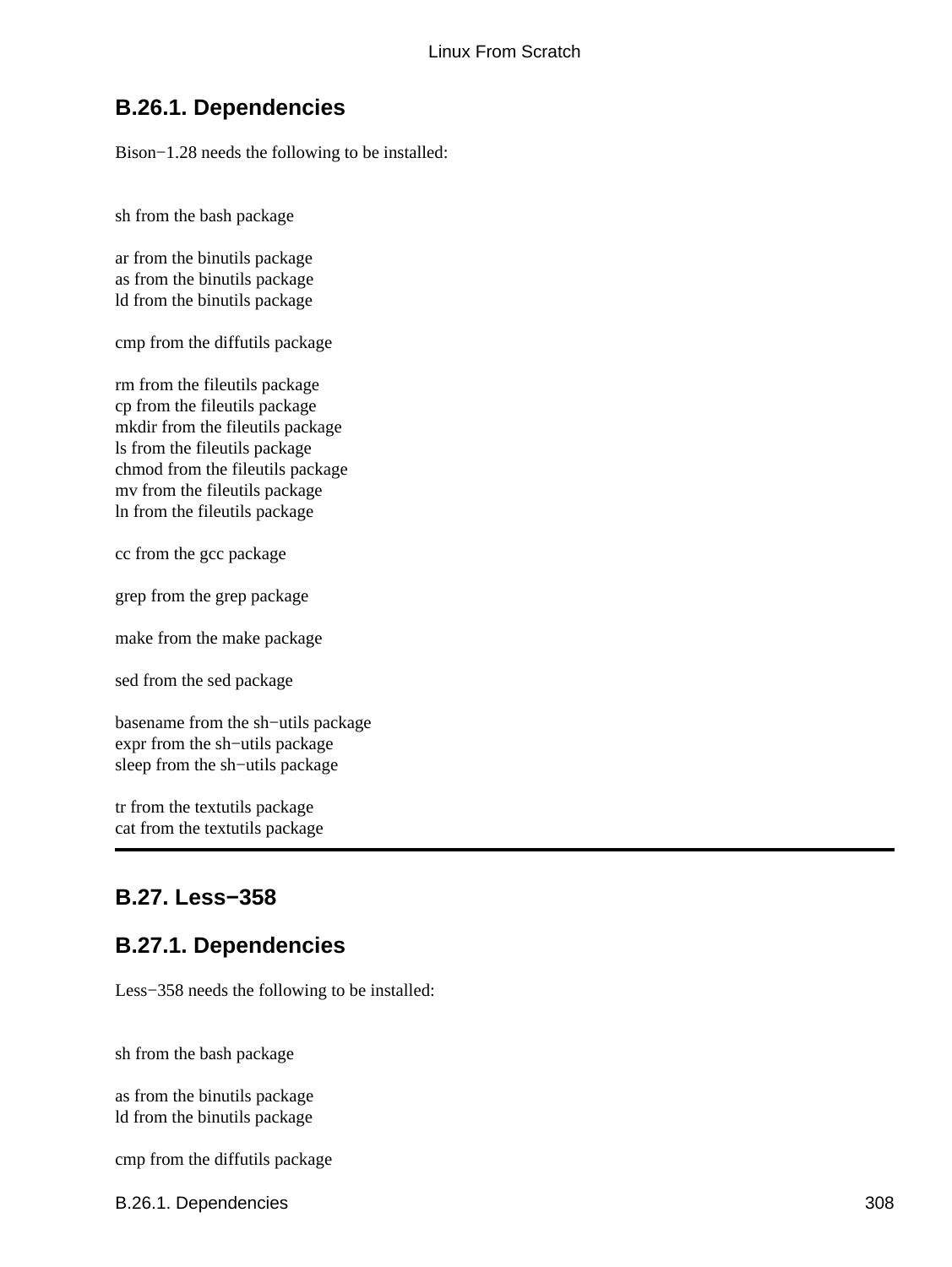chmod from the fileutils package cp from the fileutils package mv from the fileutils package rm from the fileutils package touch from the fileutils package

grep from the grep package

cc from the gcc package

make from the make package

sed from the sed package

dirname from the sh−utils package expr from the sh−utils package uname from the sh−utils package

cat from the textutils package tr from the textutils package

#### **B.28. Groff−1.17.2**

#### **B.28.1. Dependencies**

Groff−1.17.2 needs the following to be installed:

sh from the bash package

ar from the binutils package as from the binutils package ld from the binutils package

bison from the bison package yacc from the bison package

cmp from the diffutils package

chmod from the fileutils package cp from the fileutils package ls from the fileutils package mkdir from the fileutils package mv from the fileutils package rm from the fileutils package

cc from the gcc package c++ from the gcc package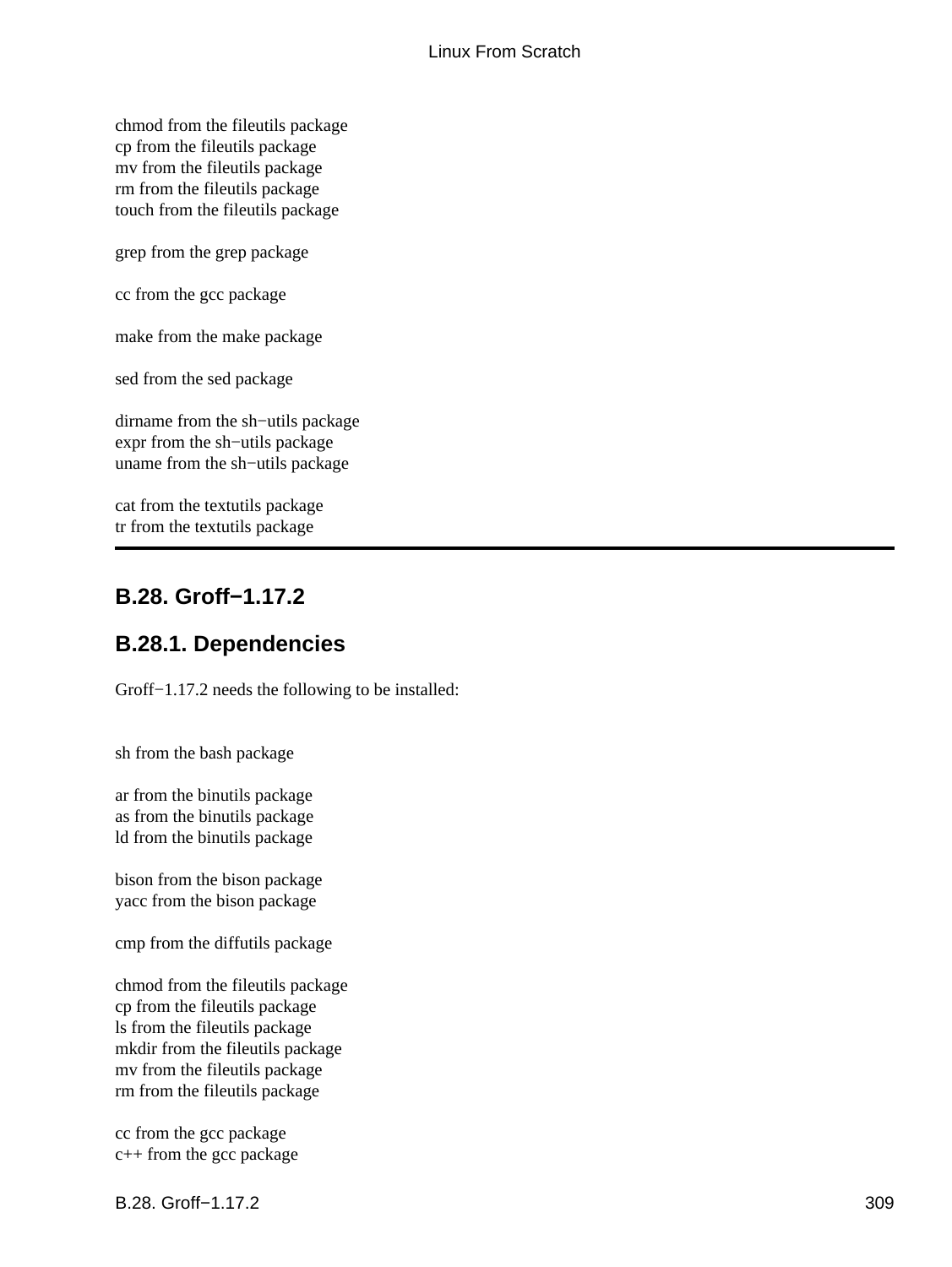egrep from the grep package grep from the grep package

make from the make package

awk from the mawk package

sed from the sed package

basename from the sh−utils package date from the sh−utils package echo from the sh−utils package expr from the sh−utils package uname from the sh−utils package

cat from the textutils package touch from the fileutils package tr from the textutils package

### **B.29. Man−1.5i2**

#### **B.29.1. Dependencies**

Man−1.5i2 needs the following to be installed:

sh from the bash package

as from the binutils package ld from the binutils package

bzip2 from the bzip2 package

chmod from the fileutils package cp from the fileutils package install from the fileutils package mkdir from the fileutils package mv from the fileutils package rm from the fileutils package

gcc from the gcc package

grep from the grep package

gunzip from the gzip package zcat from the gzip package

make from the make package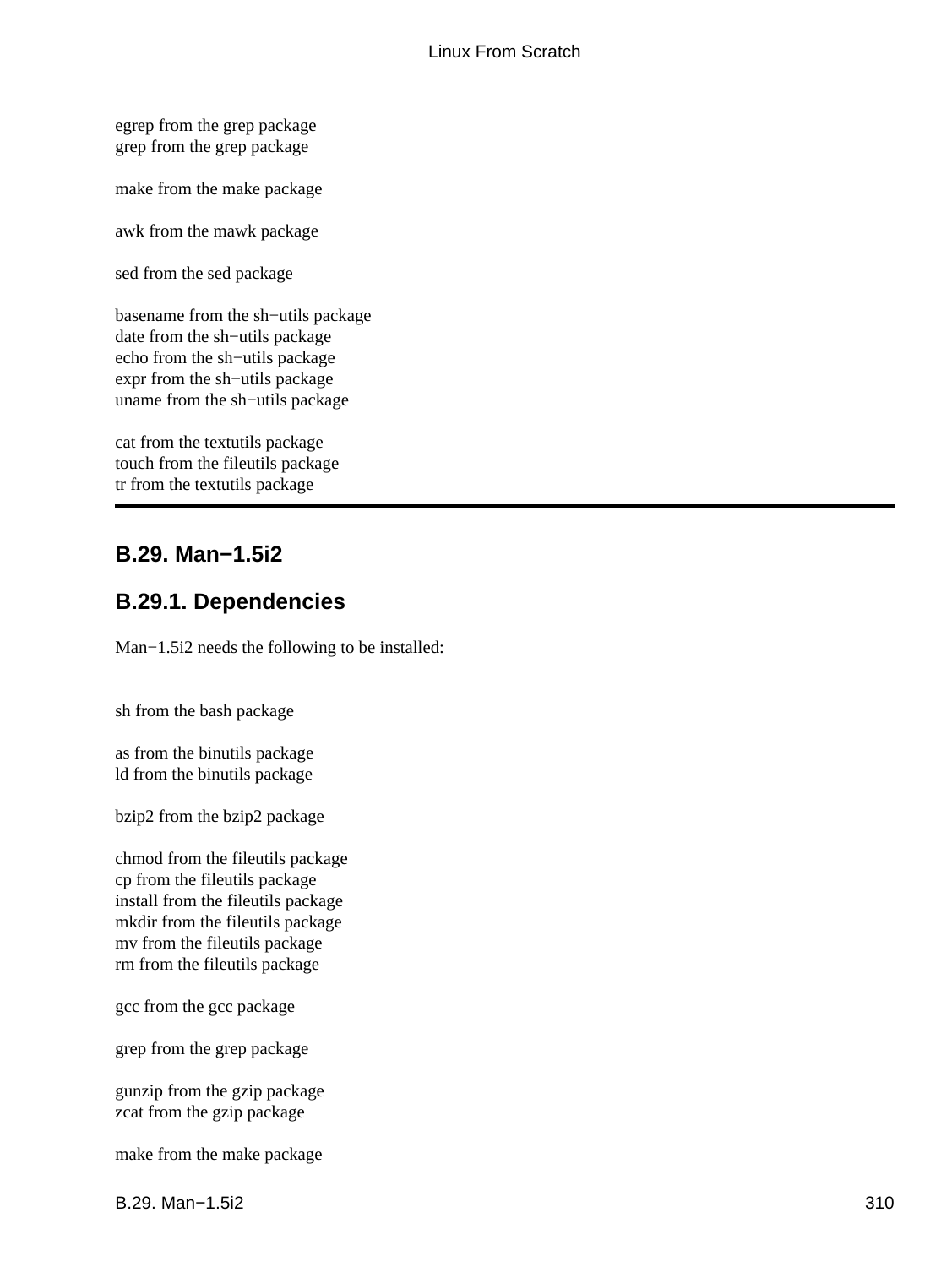awk from the mawk package

sed from the sed package

echo from the sh−utils package cat from the textutils package

### **B.30. Perl−5.6.1**

#### **B.30.1. Dependencies**

Perl−5.6.1 needs the following to be installed:

sh from the bash package

ar from the binutils package as from the binutils package ld from the binutils package nm from the binutils package

bison from the bison package

cmp from the diffutils package

chmod from the fileutils package cp from the fileutils package ln from the fileutils package ls from the fileutils package mkdir from the fileutils package mv from the fileutils package rm from the fileutils package touch from the fileutils package

gcc from the gcc package

egrep from the grep package grep from the grep package

nroff from the groff package

gzip from the gzip package

less from the less package

make from the make package

awk from the mawk package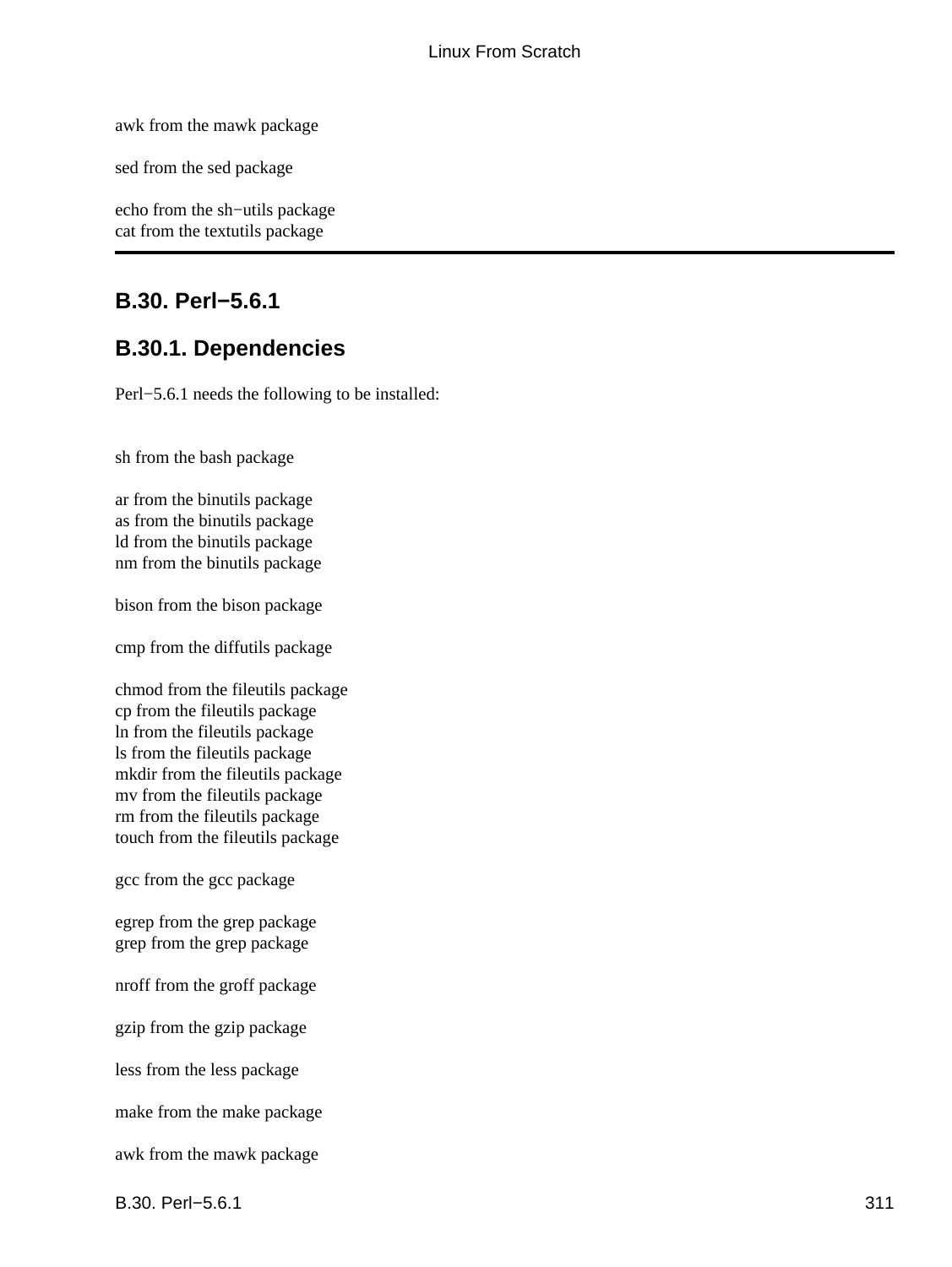sed from the sed package

basename from the sh−utils package date from the sh−utils package echo from the sh−utils package expr from the sh−utils package sleep from the sh−utils package tee from the sh−utils package test from the sh−utils package true from the sh−utils package uname from the sh−utils package

cat from the textutils package comm from the textutils package sort from the textutils package split from the textutils package tr from the textutils package uniq from the textutils package wc from the textutils package

#### **B.31. M4−1.4**

#### **B.31.1. Dependencies**

M4−1.4 needs the following to be installed:

sh from the bash package

ar from the binutils package as from the binutils package ld from the binutils package

chmod from the fileutils package cp from the fileutils package mv from the fileutils package rm from the fileutils package

make from the make package

cc from the gcc package

egrep from the grep package grep from the grep package

sed from the sed package

basename from the sh−utils package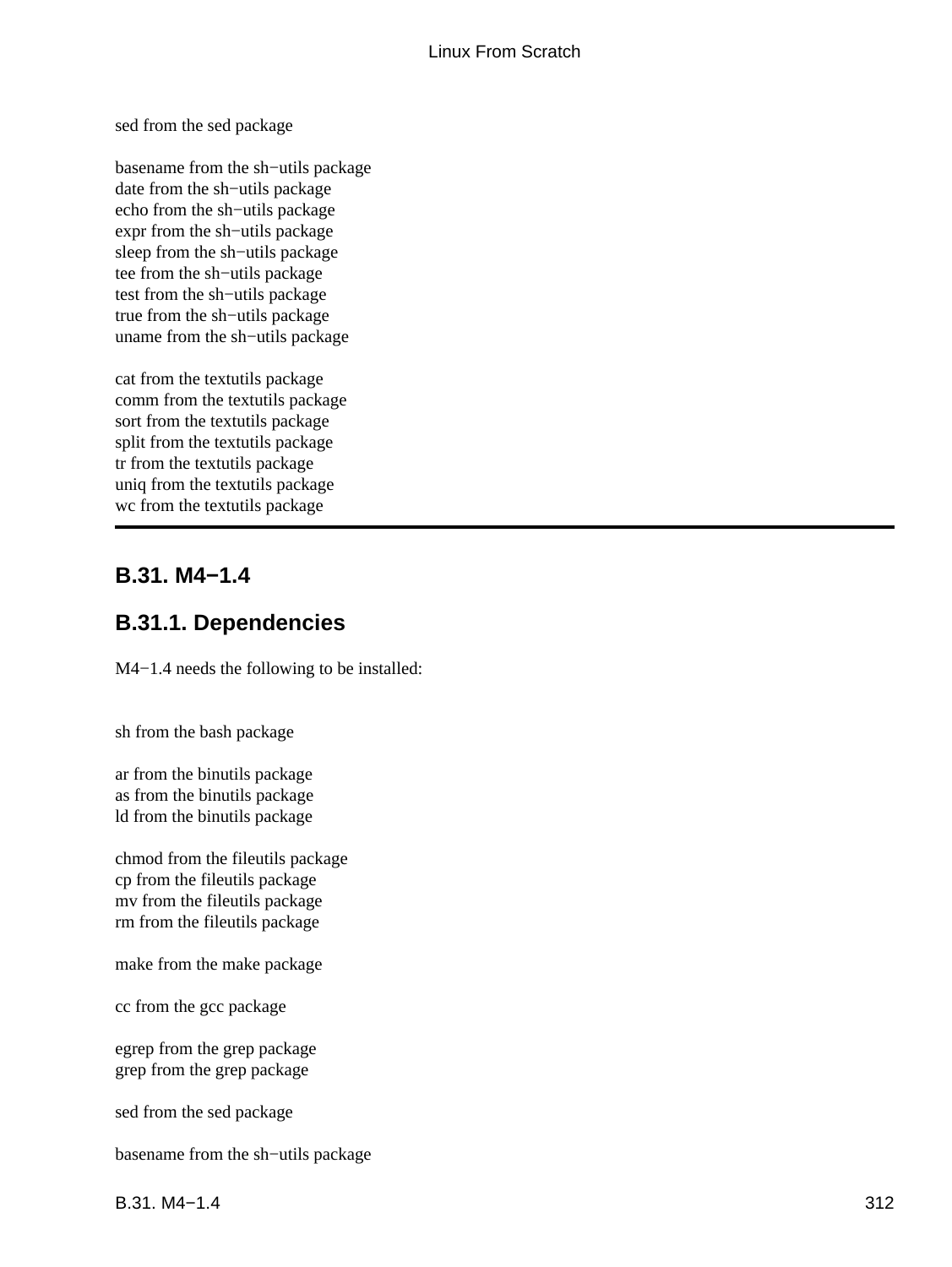date from the sh−utils package

cat from the textutils package tr from the textutils package

# **B.32. Autoconf−2.52**

### **B.32.1. Dependencies**

Autoconf−2.52 needs the following to be installed:

sh from the bash package

cmp from the diffutils package

chmod from the fileutils package cp from the fileutils package ls from the fileutils package mkdir from the fileutils package mv from the fileutils package rm from the fileutils package

m4 from the m4 package

make from the make package

perl from the perl package

sed from the sed package

basename from the sh−utils package expr from the sh−utils package

cat from the textutils package tr from the textutils package

# **B.33. Automake−1.5**

#### **B.33.1. Dependencies**

Automake−1.5 needs the following to be installed:

sh from the bash package

cmp from the diffutils package

B.32. Autoconf−2.52 313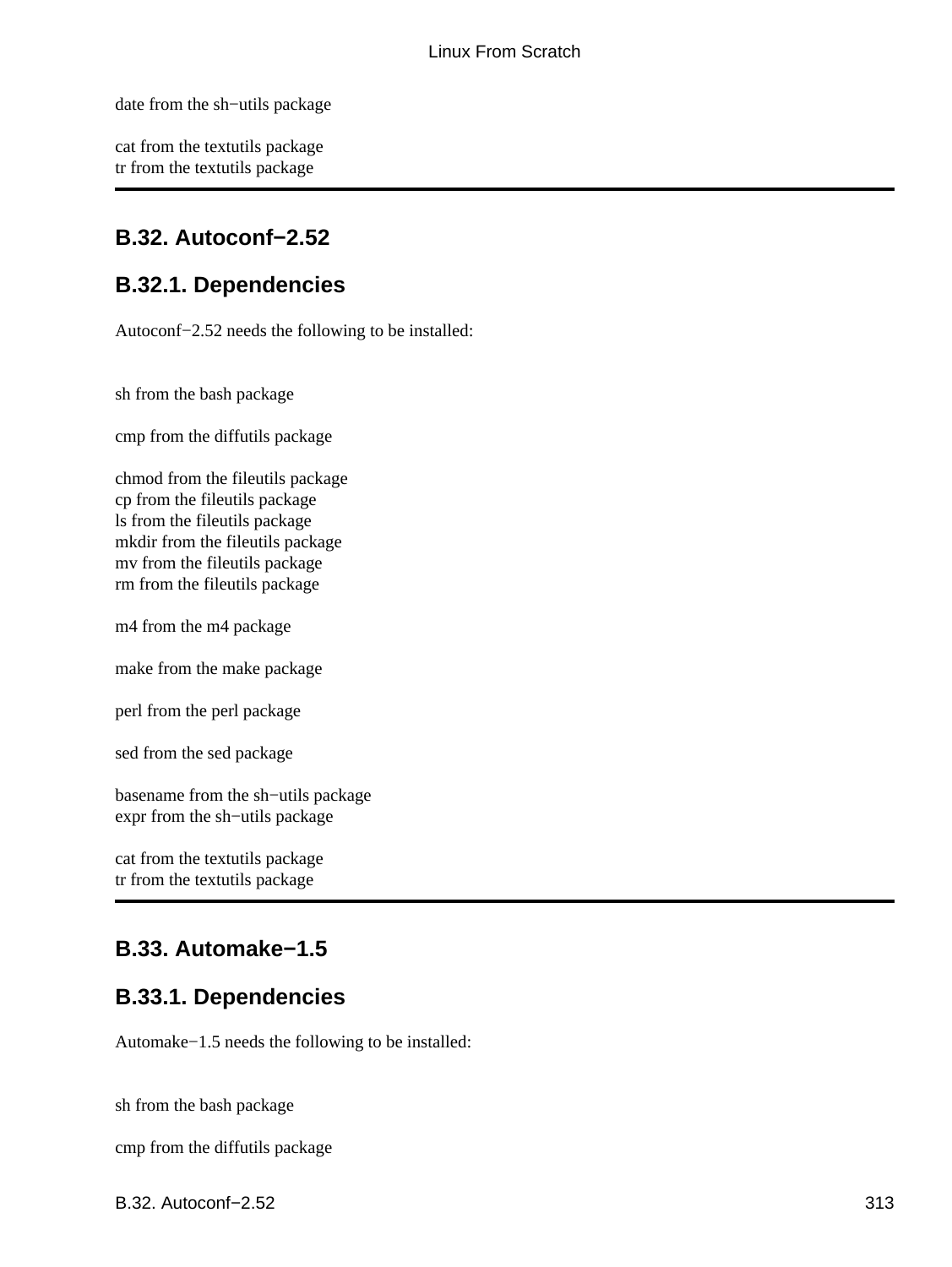chmod from the fileutils package cp from the fileutils package ls from the fileutils package mkdir from the fileutils package mv from the fileutils package rm from the fileutils package

grep from the grep package

make from the make package

perl from the perl package

sed from the sed package

basename from the sh−utils package expr from the sh−utils package sleep from the sh−utils package

cat from the textutils package tr from the textutils package

#### **B.34. Flex−2.5.4a**

#### **B.34.1. Dependencies**

Flex−2.5.4a needs the following to be installed:

sh from the bash package

ar from the binutils package as from the binutils package ld from the binutils package

bison from the bison package yacc from the bison package

chmod from the fileutils package cp from the fileutils package ln from the fileutils package mv from the fileutils package rm from the fileutils package touch from the fileutils package

cc from the gcc package

egrep from the grep package

B.34. Flex−2.5.4a 314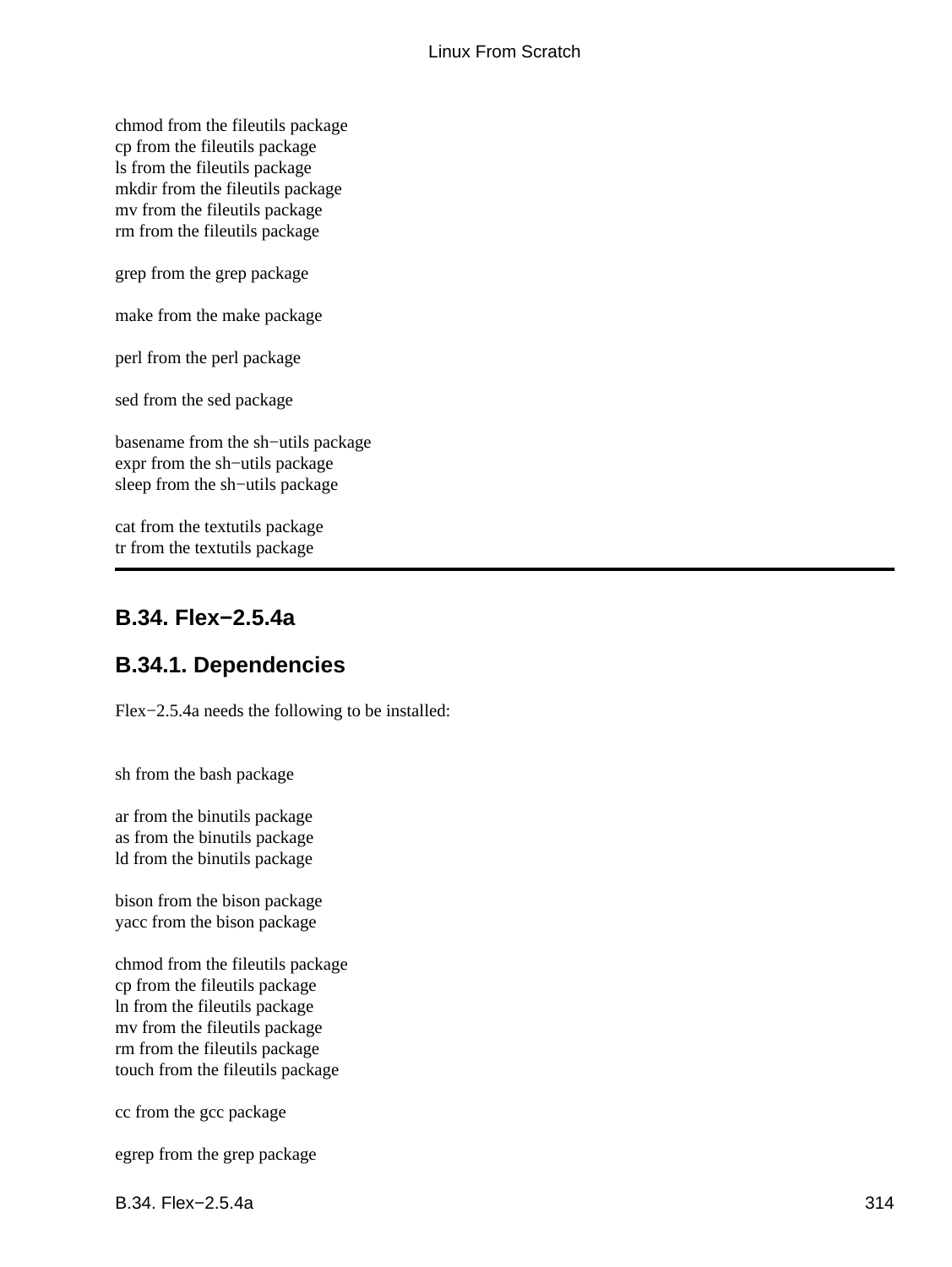grep from the grep package

make from the make package

sed from the sed package

dirname from the sh−utils package

cat from the textutils package tr from the textutils package

# **B.35. File−3.36**

### **B.35.1. Dependencies**

File−3.36 needs the following to be installed:

sh from the bash package

as from the binutils package ld from the binutils package

cmp from the diffutils package

chmod from the fileutils package cp from the fileutils package ls from the fileutils package mv from the fileutils package rm from the fileutils package

cc from the gcc package

egrep from the grep package grep from the grep package

make from the make package

sed from the sed package

basename from the sh−utils package expr from the sh−utils package sleep from the sh−utils package

cat from the textutils package tr from the textutils package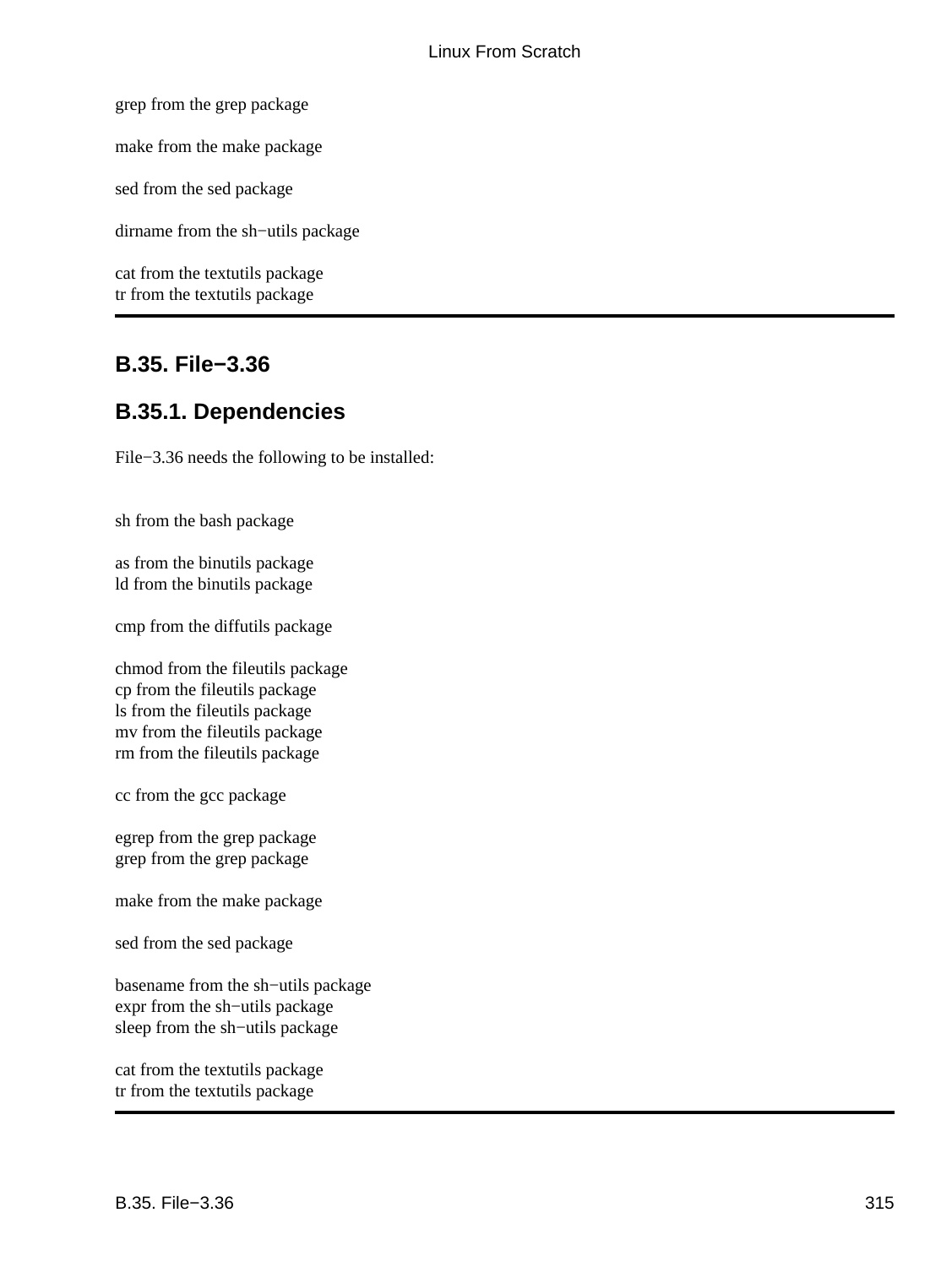# **B.36. Libtool−1.4**

### **B.36.1. Dependencies**

Libtool−1.4 needs the following to be installed:

sh from the bash package

ar from the binutils package as from the binutils package ld from the binutils package

cmp from the diffutils package

chmod from the fileutils package cp from the fileutils package ln from the fileutils package ls from the fileutils package mkdir from the fileutils package mv from the fileutils package rm from the fileutils package rmdir from the fileutils package

cc from the gcc package

egrep from the grep package grep from the grep package

make from the make package

sed from the sed package

basename from the sh−utils package expr from the sh−utils package sleep from the sh−utils package uname from the sh−utils package

cat from the textutils package tr from the textutils package

# **B.37. Bin86−0.16.0**

#### **B.37.1. Dependencies**

Bin86−0.16.0 needs the following to be installed: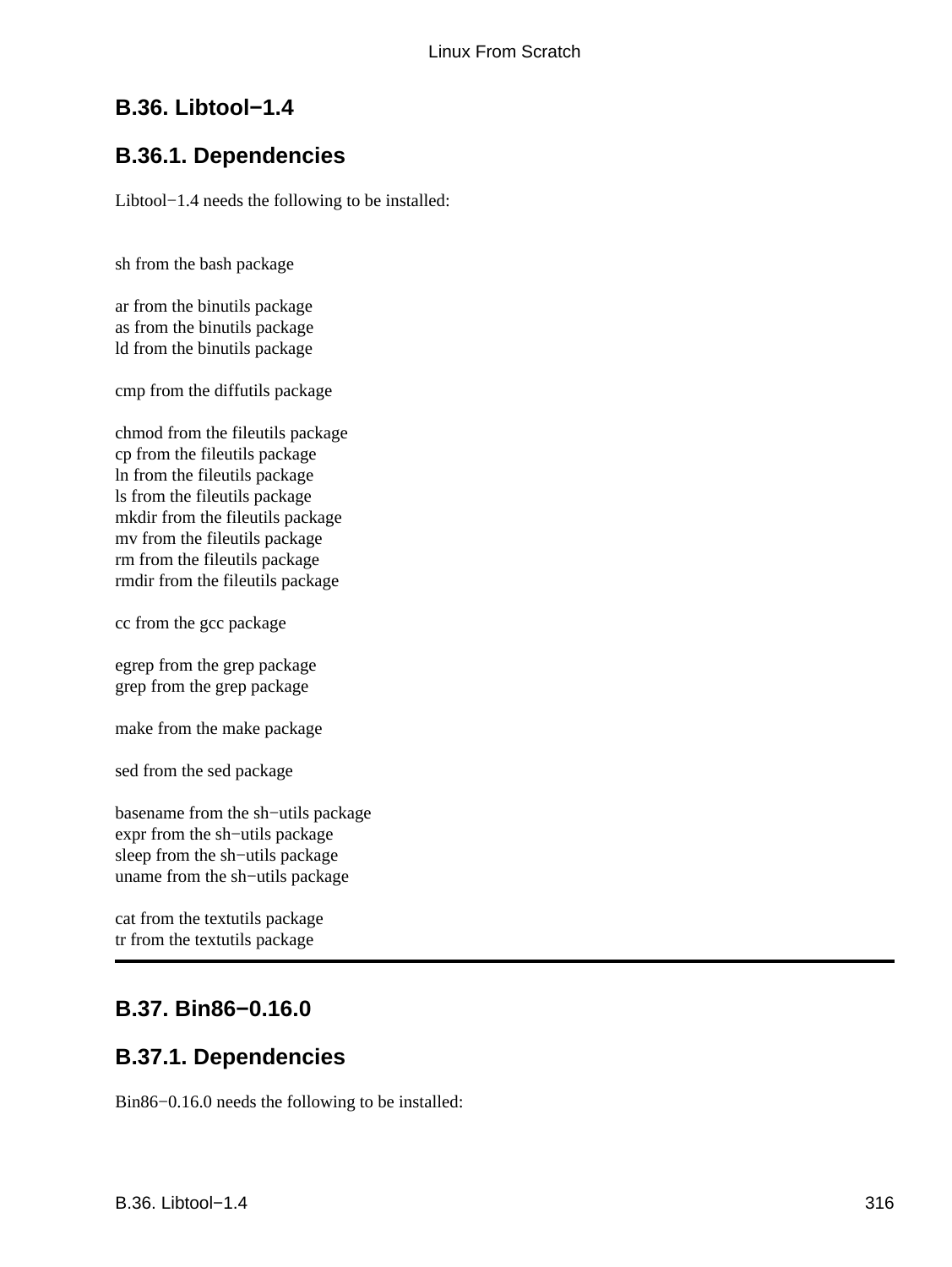sh from the bash package

as from the binutils package ld from the binutils package strip from the binutils package

chmod from the fileutils package install from the fileutils package ln from the fileutils package mv from the fileutils package

cc from the gcc package

make from the make package

sed from the sed package

### **B.38. Ed−0.2**

#### **B.38.1. Dependencies**

Ed−0.2 needs the following to be installed:

sh from the bash package

ar from the binutils package as from the binutils package ld from the binutils package

chmod from the fileutils package cp from the fileutils package ln from the fileutils package mv from the fileutils package rm from the fileutils package touch from the fileutils package

cc from the gcc package

grep from the grep package egrep from the grep package

make from the make package

sed from the sed package

cat from the textutils package tr from the textutils package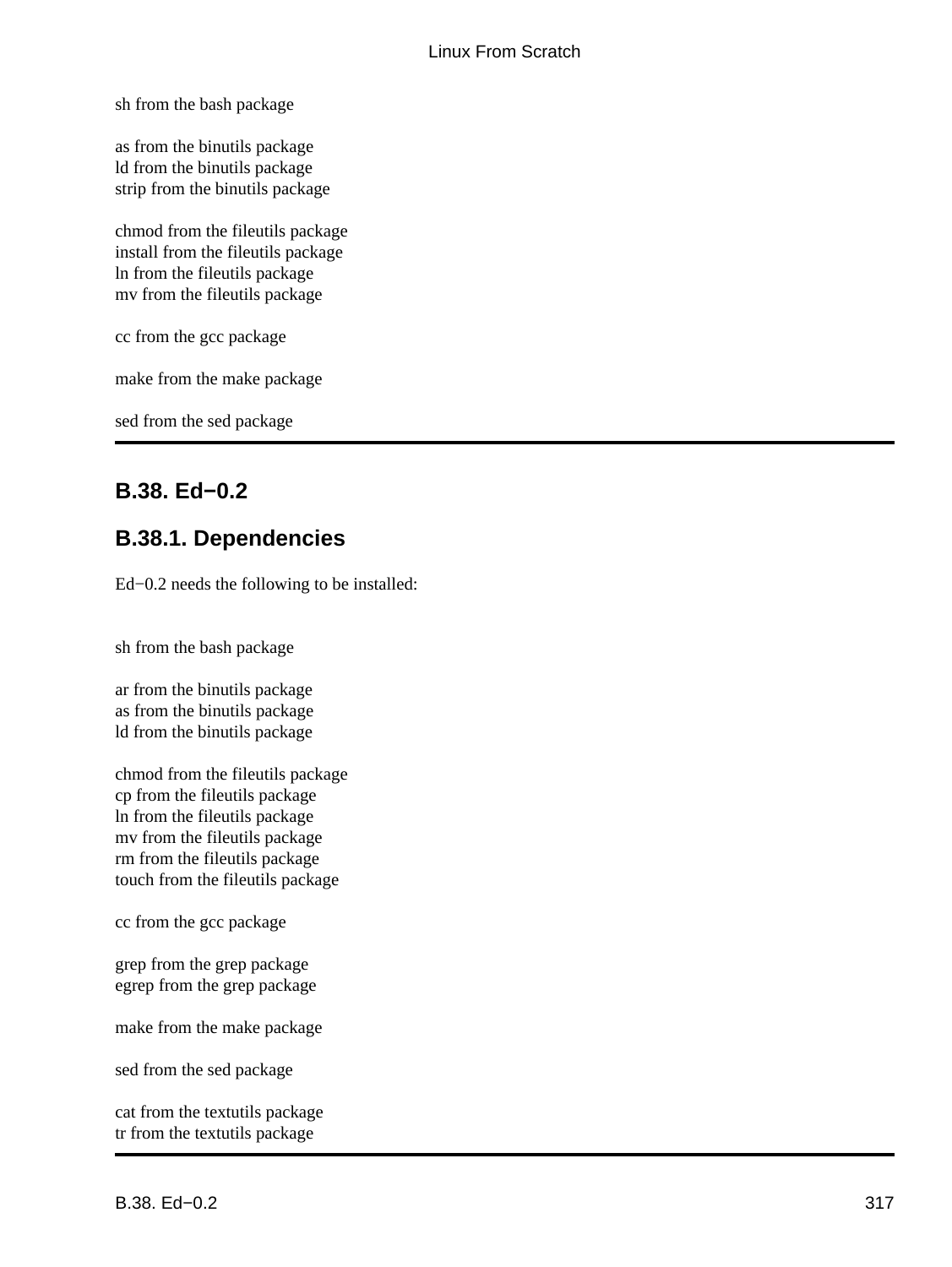# **B.39. Gettext−0.10.39**

### **B.39.1. Dependencies**

Gettext−0.10.39 needs the following to be installed:

sh from the bash package

ar from the binutils package as from the binutils package ld from the binutils package nm from the binutils package

cmp from the diffutils package

chmod from the fileutils package cp from the fileutils package ln from the fileutils package ls from the fileutils package mkdir from the fileutils package mv from the fileutils package rm from the fileutils package rmdir from the fileutils package

cc from the gcc package

egrep from the grep package grep from the grep package

make from the make package

sed from the sed package

basename from the sh−utils package echo from the sh−utils package expr from the sh−utils package sleep from the sh−utils package uname from the sh−utils package

cat from the textutils package sort from the textutils package tr from the textutils package uniq from the textutils package

#### **B.40. Kbd−1.06**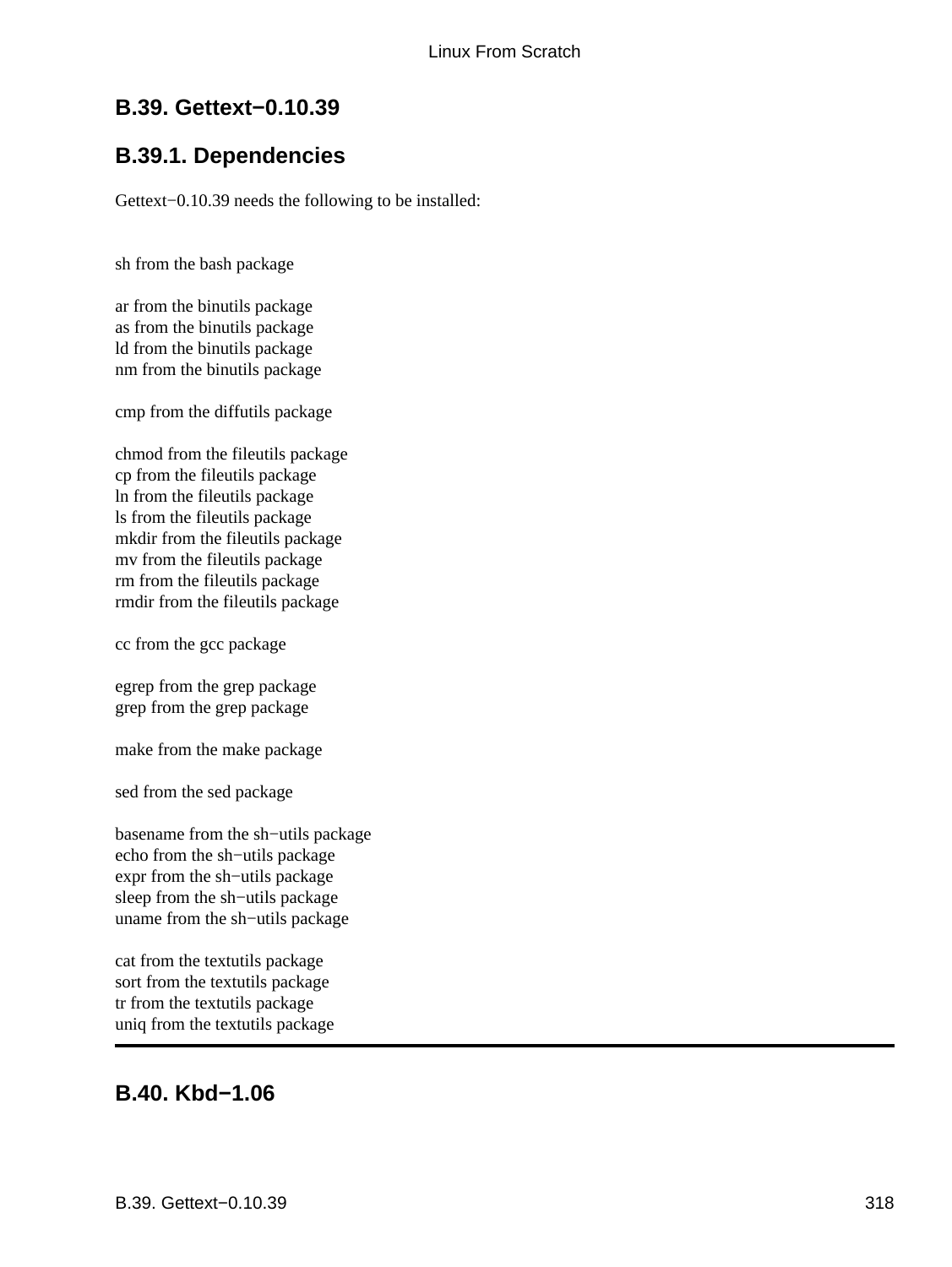# **B.40.1. Dependencies**

Kbd−1.06 needs the following to be installed:

sh from the bash package

as from the binutils package ld from the binutils packag strip from the binutils package

bison from the bison package

cp from the fileutils package install from the fileutils package ln from the fileutils package mv from the fileutils package rm from the fileutils package

flex from the flex package

cpp from the gcc package gcc from the gcc package

gunzip from the gzip package gzip from the gzip package

make from the make package

sed from the sed package

uname from the sh−utils package

# **B.41. E2fsprogs−1.22**

# **B.41.1. Dependencies**

E2fsprogs−1.22 needs the following to be installed:

sh from the bash package

ar from the binutils package as from the binutils package ld from the binutils package

cmp from the diffutils package

chmod from the fileutils package

B.40.1. Dependencies 319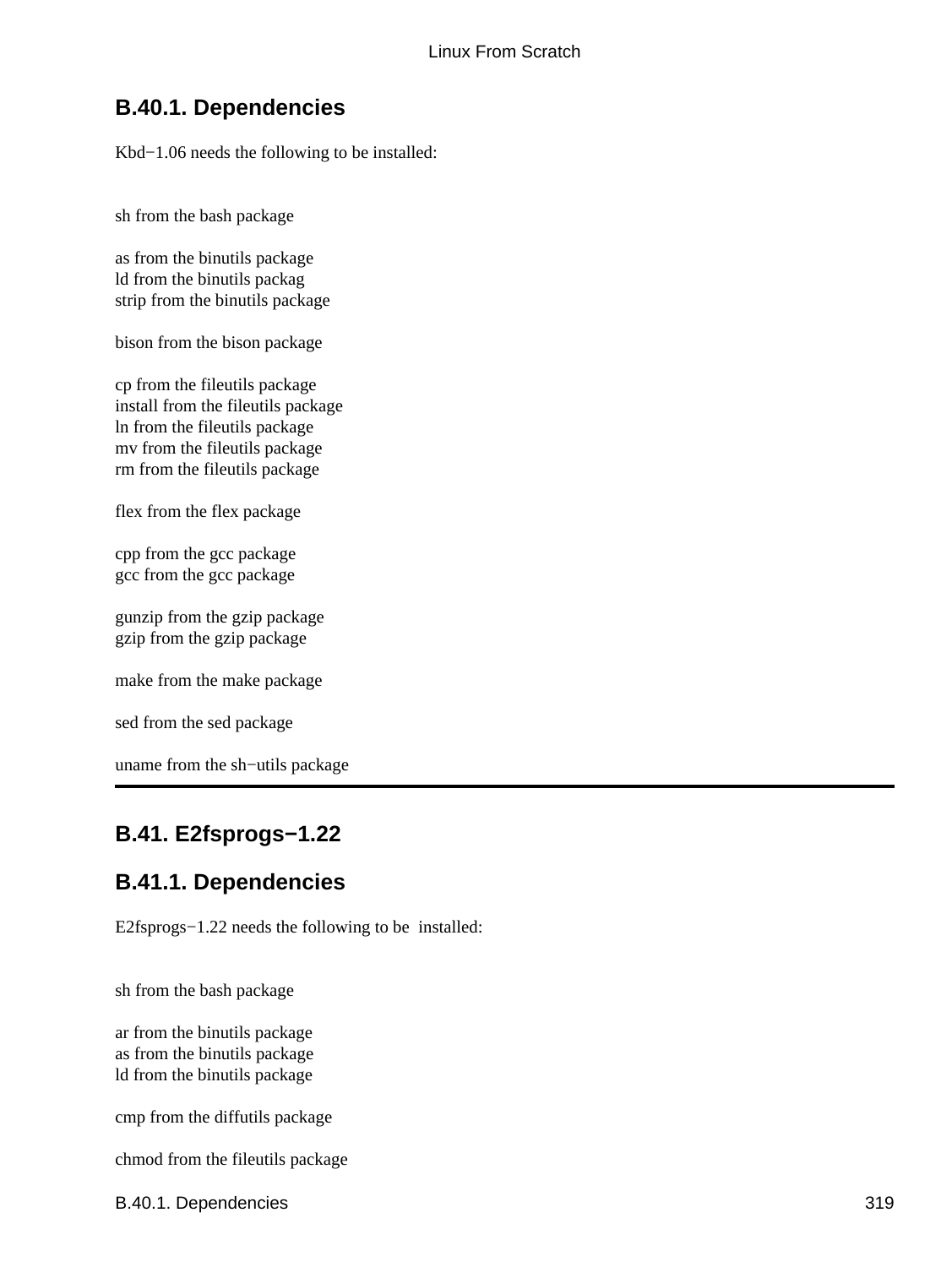cp from the fileutils package ln from the fileutils package mkdir from the fileutils package mv from the fileutils package rm from the fileutils package sync from the fileutils package

cc from the gcc package

egrep from the grep package grep from the grep package

gzip from the gzip package

make from the make package

awk from the mawk package

sed from the sed package

basename from the sh−utils package expr from the sh−utils package uname from the sh−utils package

makeinfo from the texinfo package

cat from the textutils package tr from the textutils package

# **B.42. Lilo−21.7.5**

#### **B.42.1. Dependencies**

Lilo−21.7.5 needs the following to be installed:

sh from the bash package

as86 from the bin86 package ld86 from the bin86 package

as from the binutils package ld from the binutils package strip from the binutils package

cp from the fileutils package dd from the fileutils package ln from the fileutils package mv from the fileutils package

B.42. Lilo−21.7.5 320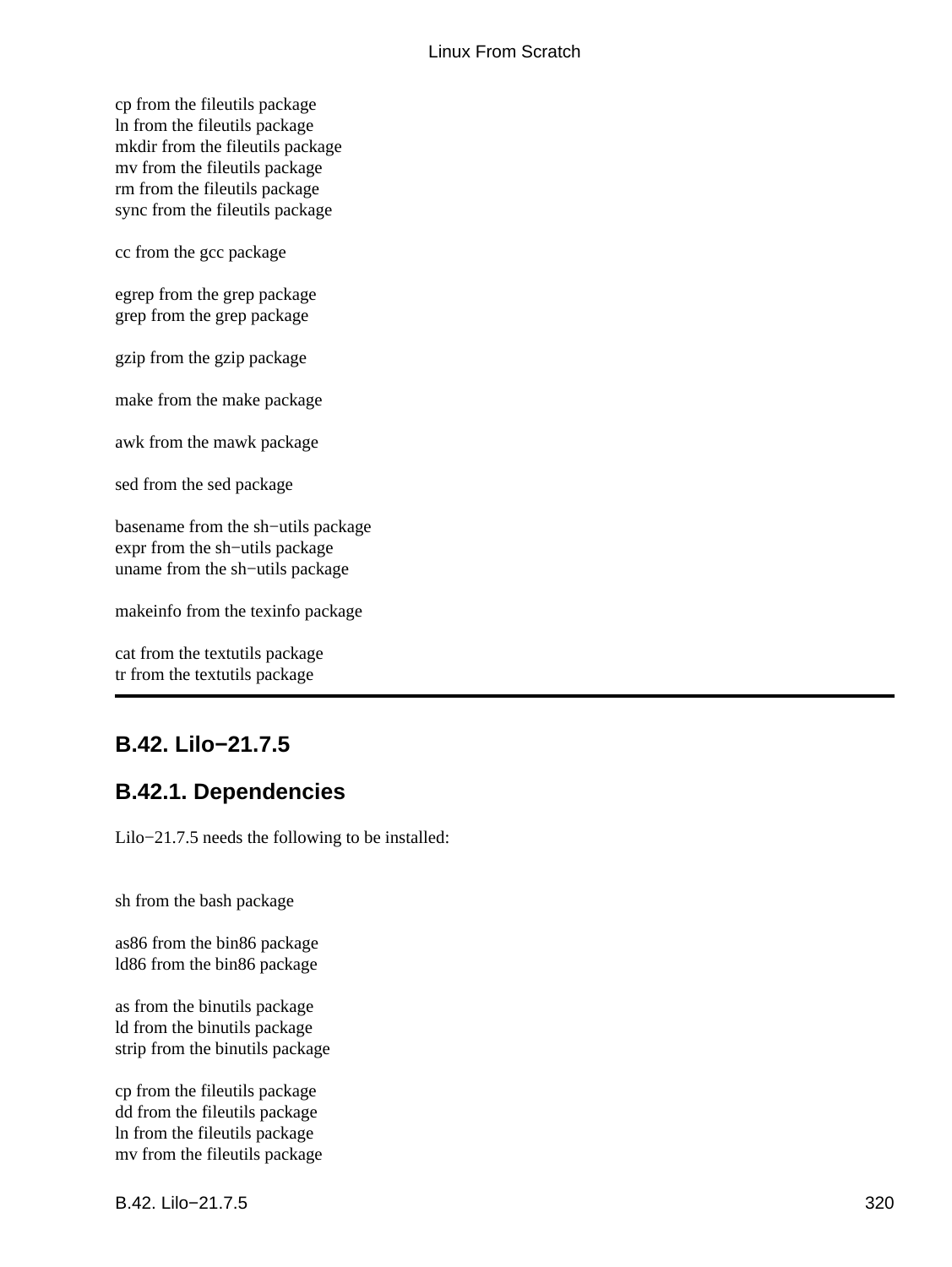cc from the gcc package

make from the make package

sed from the sed package

cat from the textutils package

### **B.43. Modutils−2.4.7**

#### **B.43.1. Dependencies**

Modutils−2.4.7 needs the following to be installed:

sh from the bash package

ar from the binutils package as from the binutils package ld from the binutils package strip from the binutils package

bison from the bison package

cmp from the diffutils package

chmod from the fileutils package install from the fileutils package ln from the fileutils package mkdir from the fileutils package mv from the fileutils package rm from the fileutils package

flex from the flex package

cc from the gcc package

egrep from the grep package grep from the grep package

make from the make package

sed from the sed package

expr from the sh−utils package uname from the sh−utils package

cat from the textutils package

B.43. Modutils−2.4.7 321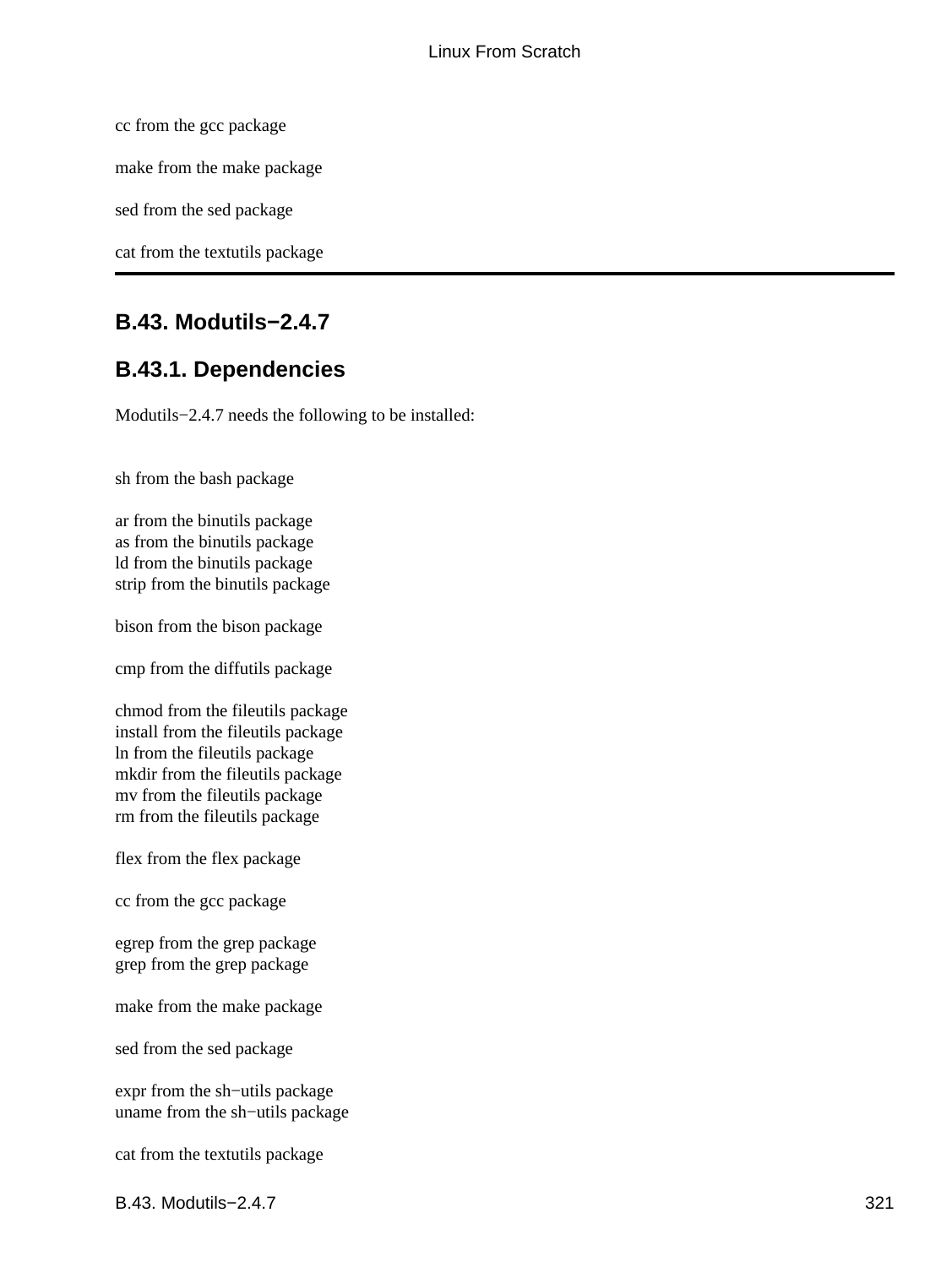tr from the textutils package

# **B.44. Netkit−base−0.17**

### **B.44.1. Dependencies**

Netkit−base−0.17 needs the following to be installed:

sh rom the bash package

as rom the binutils package ld rom the binutils package strip rom the binutils package

cp rom the fileutils package install from the fileutils package rm rom the fileutils package

make rom the make package

cc rom the gcc package

sed rom the sed package

date from the sh−utils package

cat from the textutils package

# **B.45. Procinfo−18**

#### **B.45.1. Dependencies**

Procinfo−18 needs the following to be installed:

as from the binutils package ld from the binutils package

install from the fileutils package mkdir from the fileutils package

make from the make package

sed from the sed package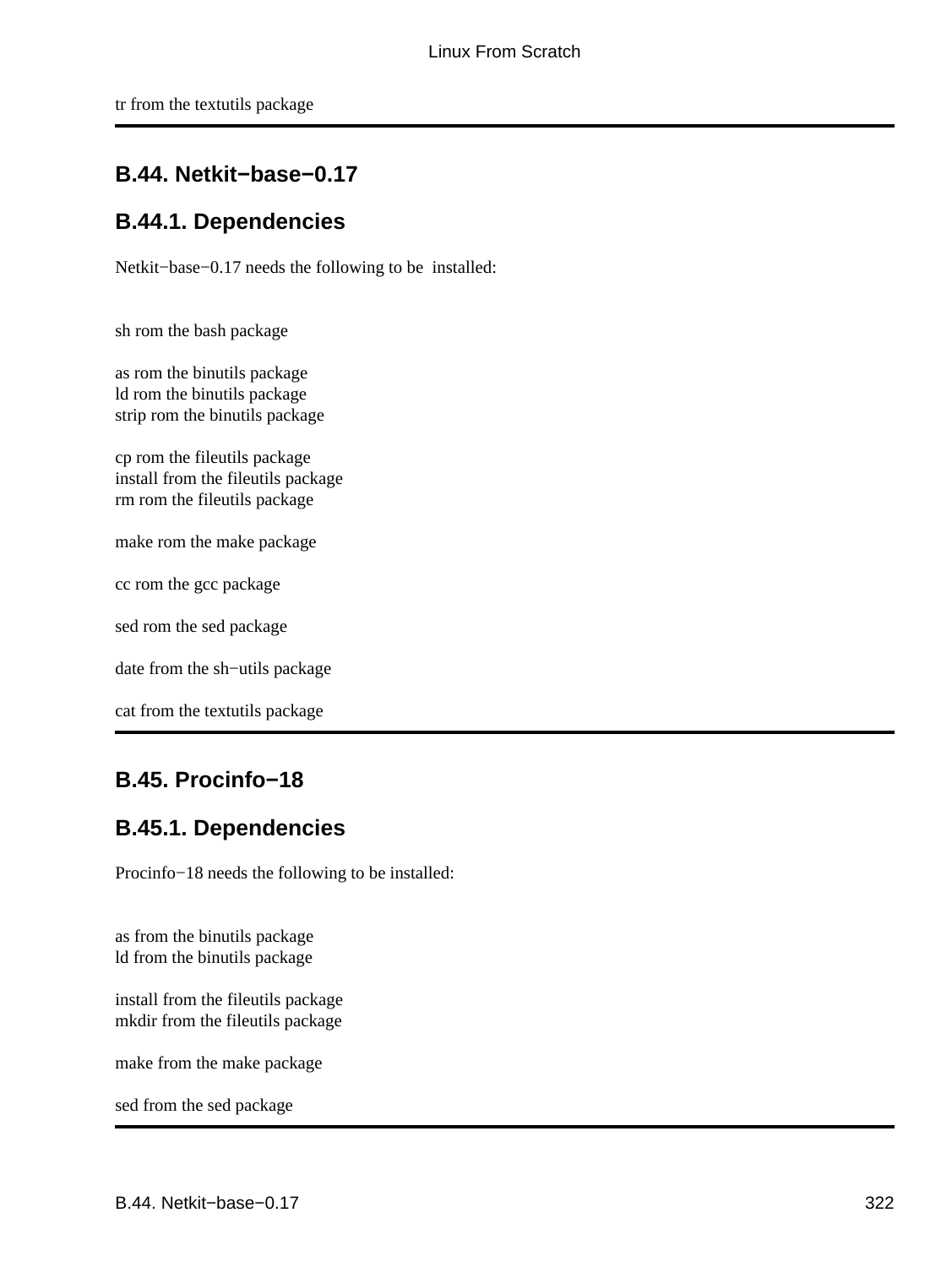# **B.46. Procps−2.0.7**

# **B.46.1. Dependencies**

Procps−2.0.7 needs the following to be installed:

sh from the bash package

as from the binutils package ld from the binutils package strip from the binutils package

install from the fileutils package ln from the fileutils package mv from the fileutils package rm from the fileutils package

gcc from the gcc package

grep from the grep package

make from the make package

sed from the sed package

basename from the sh−utils package pwd from the sh−utils package

sort from the textutils package tr from the textutils package

# **B.47. Psmisc−20.1**

#### **B.47.1. Dependencies**

Psmisc−20.1 needs the following to be installed:

sh from the bash package

as from the binutils package ld from the binutils package

cmp from the diffutils package

chmod from the fileutils package cp from the fileutils package

B.46. Procps−2.0.7 323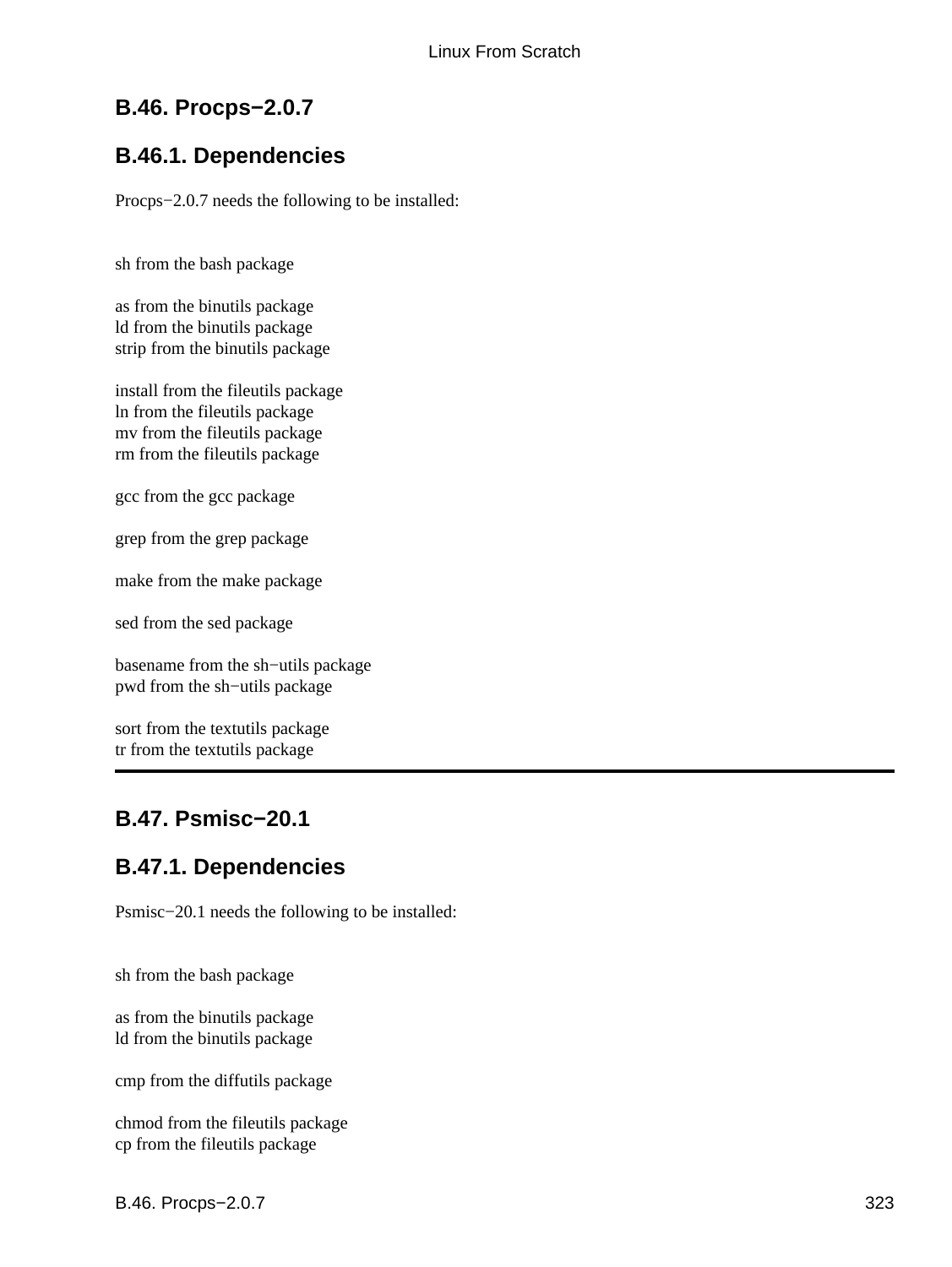ls from the fileutils package mv from the fileutils package rm from the fileutils package

cc from the gcc package

egrep from the grep package grep from the grep package

make from the make package

sed from the sed package

basename from the sh−utils package expr from the sh−utils package sleep from the sh−utils package uname from the sh−utils package

cat from the textutils package tr from the textutils package

# **B.48. Net−tools−1.60**

#### **B.48.1. Dependencies**

Net−tools−1.60 needs the following to be installed:

bash from the bash package sh from the bash package

ar from the binutils package as from the binutils package ld from the binutils package

install from the fileutils package ln from the fileutils package rm from the fileutils package

msgfmt from the gettext package

cc from the gcc package

make from the make package

basename from the sh−utils package echo from the sh−utils package env from the sh−utils package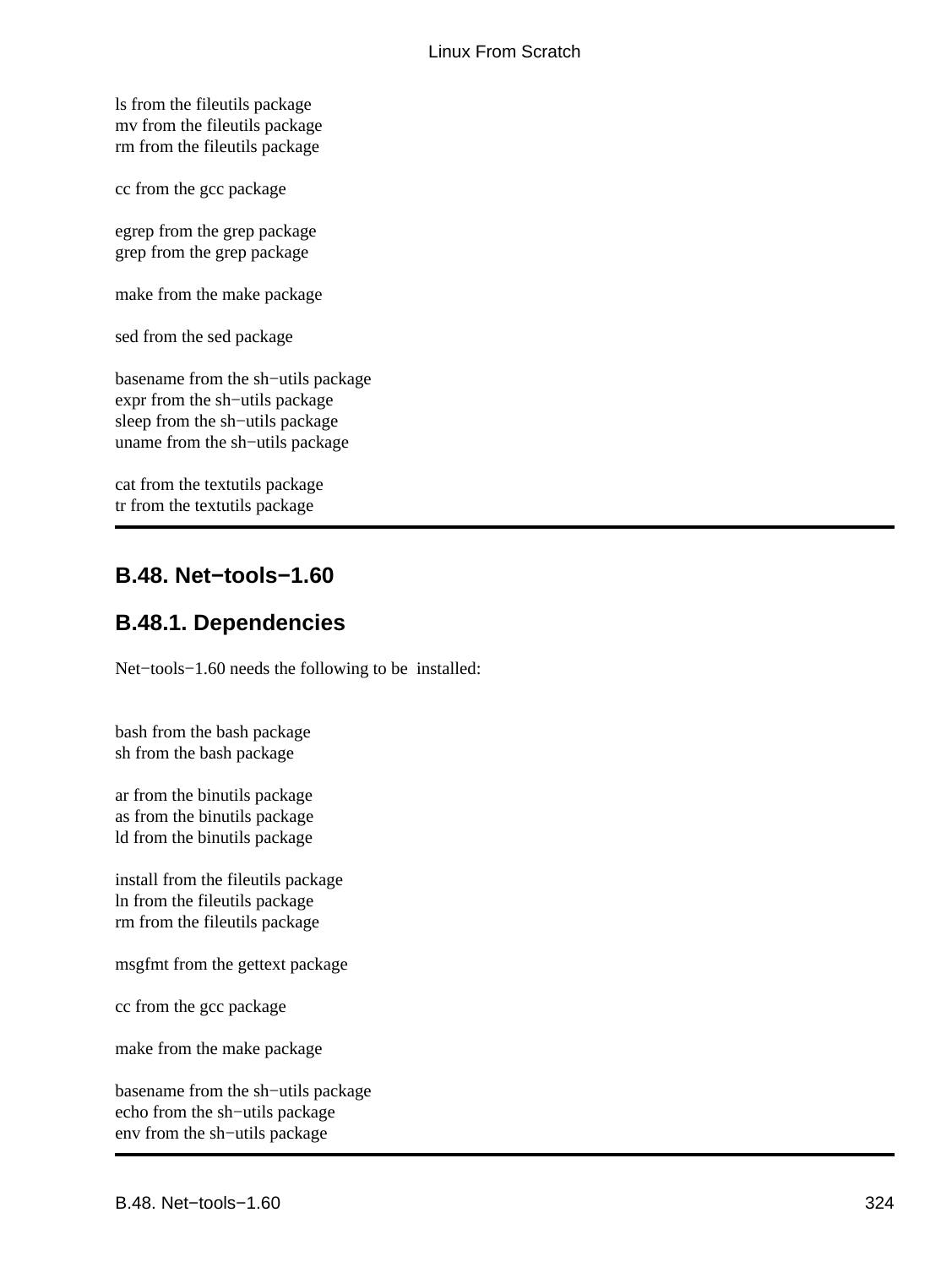# **B.49. Shadow−20001016**

# **B.49.1. Dependencies**

Shadow−20001016 needs the following to be installed:

sh from the bash package

ar from the binutils package as from the binutils package ld from the binutils package nm from the binutils package

cmp from the diffutils package

chmod from the fileutils package cp from the fileutils package ln from the fileutils package ls from the fileutils package mkdir from the fileutils package mv from the fileutils package rm from the fileutils package rmdir from the fileutils package

cc from the gcc package

egrep from the grep package grep from the grep package

make from the make package

sed from the sed package

basename from the sh−utils package expr from the sh−utils package sleep from the sh−utils package uname from the sh−utils package

cat from the textutils package sort from the textutils package uniq from the textutils package

# **B.50. Sysklogd−1.4.1**

#### **B.50.1. Dependencies**

Sysklogd−1.4.1 needs the following to be installed: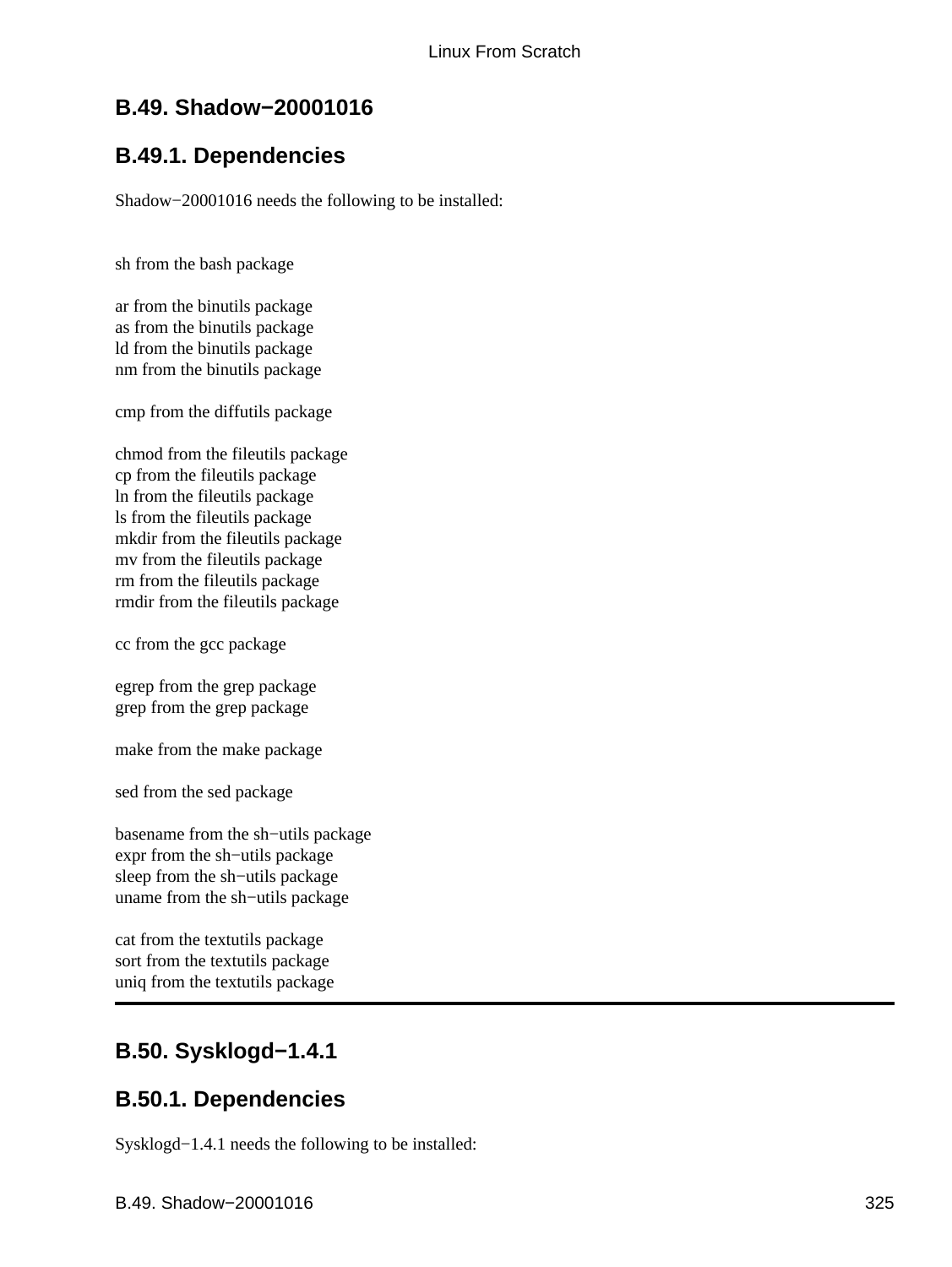as from the binutils package ld from the binutils package strip from the binutils package

install from the fileutils package

gcc rom the gcc package

make from the make package

# **B.51. Sysvinit−2.82**

#### **B.51.1. Dependencies**

Sysvinit−2.82 needs the following to be installed:

sh from the bash package

as from the binutils package ld from the binutils package

chown from the fileutils package install from the fileutils package ln from the fileutils package mknod from the fileutils package rm from the fileutils package

cc from the gcc package

make from the make package

patch from the patch package

#### **B.52. Util−linux−2.11h**

#### **B.52.1. Dependencies**

Util−linux−2.11h needs the following to be installed:

sh from the bash package

as from the binutils package ld from the binutils package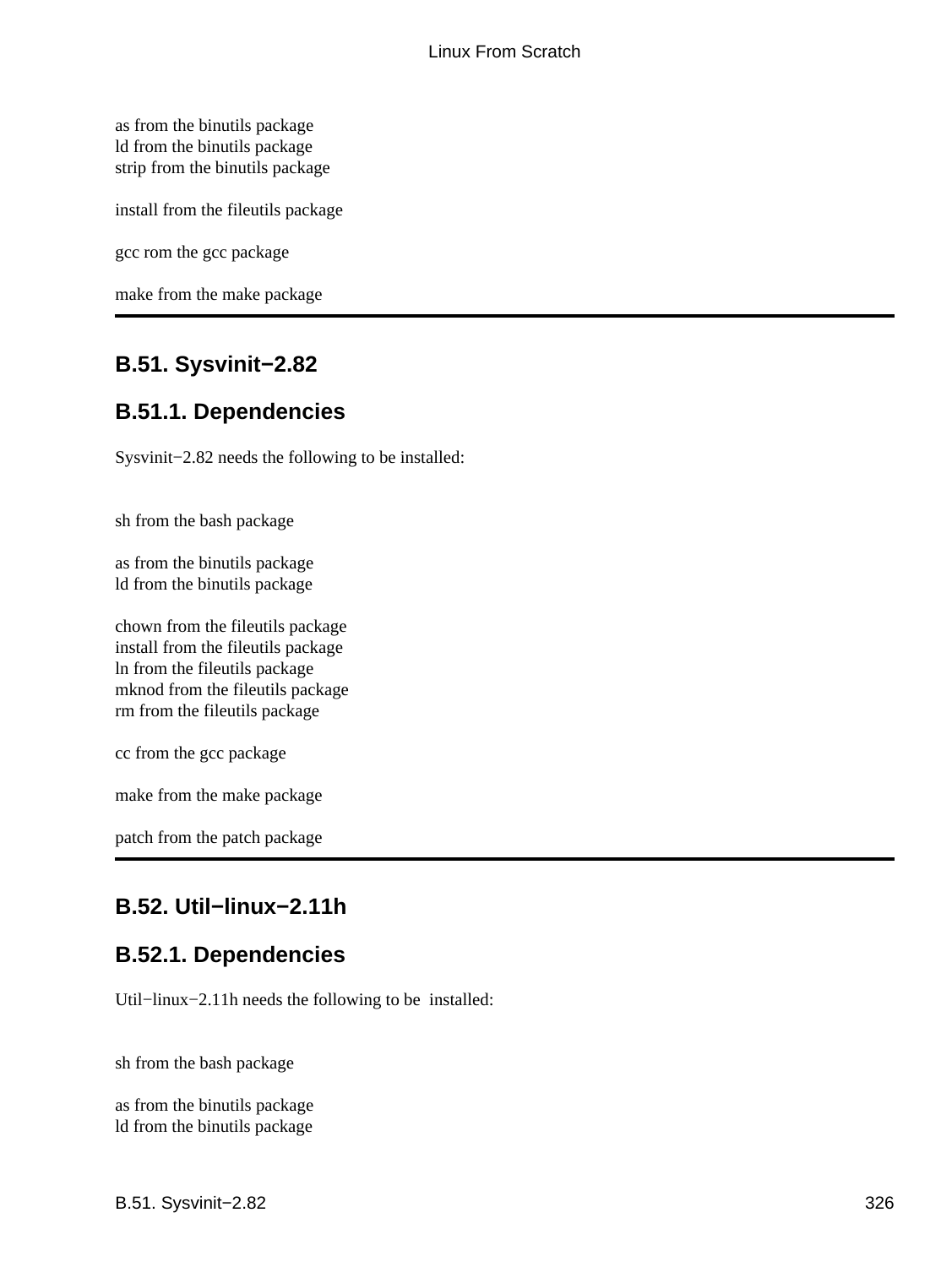chgrp from the fileutils package chmod from the fileutils package cp from the fileutils package install from the fileutils package ln from the fileutils package mkdir from the fileutils package mv from the fileutils package rm from the fileutils package

cc from the gcc package cpp from the gcc package

rpcgen from the glibc package

grep from the grep package

make from the make package

sed from the sed package

unam from the sh−utils package whoami from the sh−utils package

cat from the textutils package

# **Appendix C. Resources**

# **C.1. Introduction**

A list of books, HOWTOs and other documents that might be useful to download or buy follows. This list is just a small list to start with. We hope to be able to expand this list in time as we come across more useful documents or books.

# **C.2. Books**

- Linux Network Administrator's Guide published by O'Reilly. ISBN: 1−56502−087−2
- Running Linux published by O'Reilly. ISBN: 1−56592−151−8

#### **C.3. HOWTOs and Guides**

All of the following HOWTOs can be downloaded from the Linux Documentation Project site at <http://www.linuxdoc.org>

- Linux Network Administrator's Guide
- Powerup2Bash−HOWTO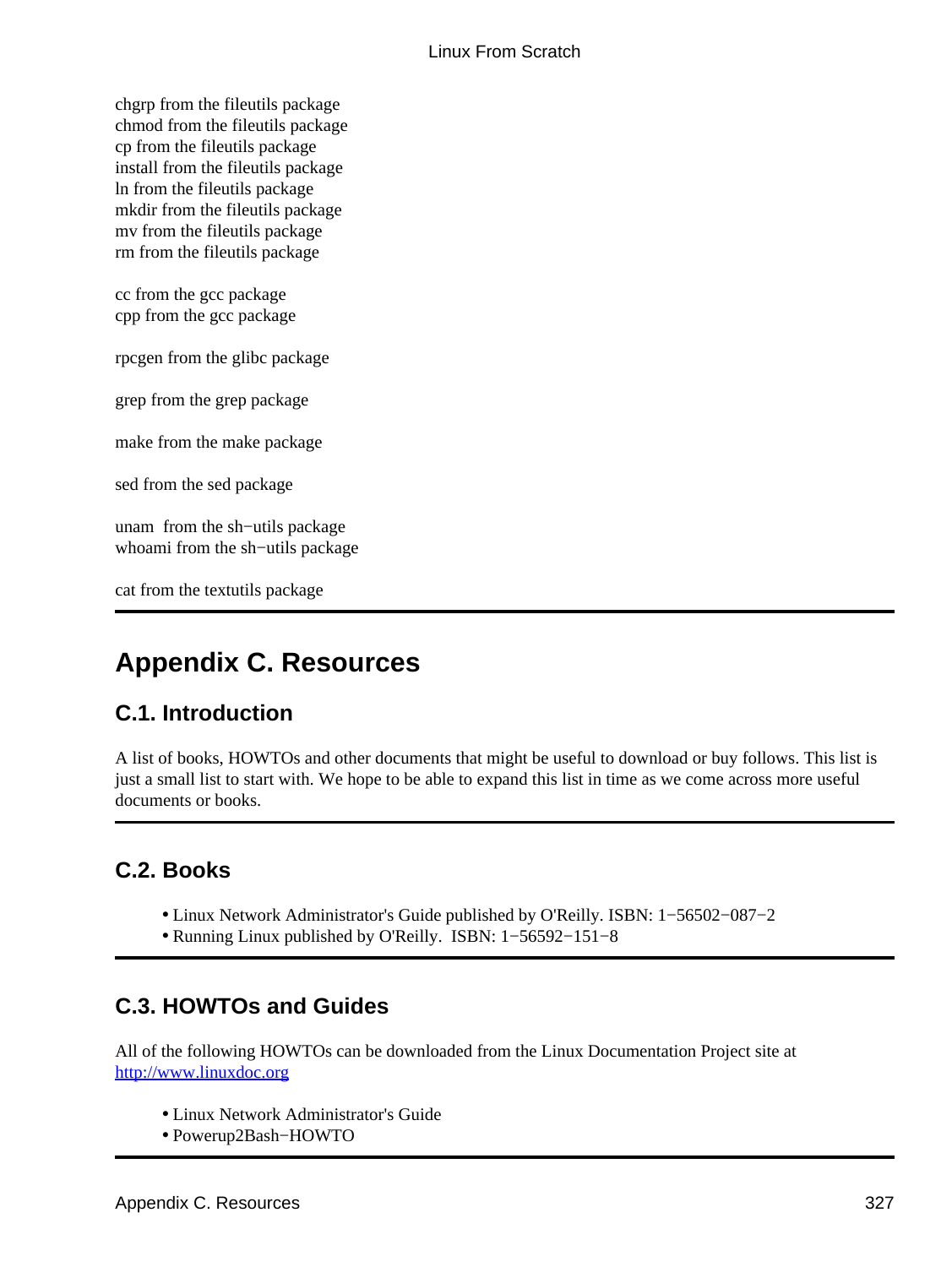# **C.4. Other**

• The various man and info pages that come with the packages

# **Appendix D. Official download locations**

# **D.1. Official download locations**

Below is the list with packages from chapter 3 with their original download locations. This might help to find a newer version of a package quicker.

Bash (2.05): <ftp://ftp.gnu.org/gnu/bash/>

Binutils (2.11.2): <ftp://ftp.gnu.org/gnu/binutils/>

Bzip2 (1.0.1): <ftp://sourceware.cygnus.com/pub/bzip2/>

Diff Utils  $(2.7)$ : <ftp://ftp.gnu.org/gnu/diffutils/>

File Utils (4.1): <ftp://ftp.gnu.org/gnu/fileutils/>

GCC (2.95.3): <ftp://ftp.gnu.org/pub/gnu/gcc>

Grep (2.4.2): <ftp://ftp.gnu.org/gnu/grep/>

Gzip (1.2.4a): <ftp://ftp.gnu.org/gnu/gzip/>

Gzip Patch (1.2.4a): <ftp://ftp.linuxfromscratch.org/cvs/> <http://ftp.linuxfromscratch.org/cvs/>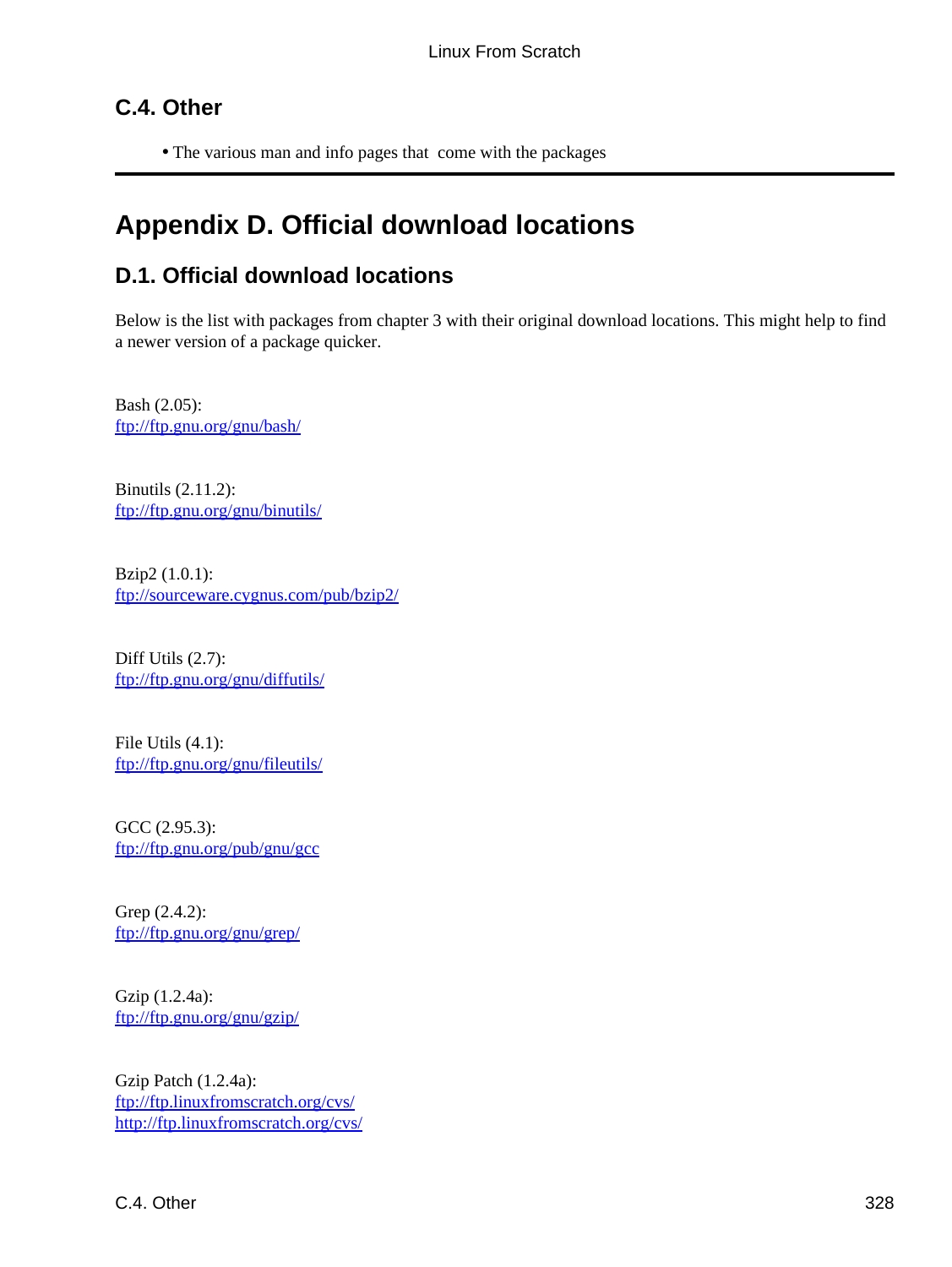Linux Kernel (2.4.8): <ftp://ftp.kernel.org/pub/linux/kernel/>

Make (3.79.1): <ftp://ftp.gnu.org/gnu/make/>

Mawk (1.3.3): <ftp://ftp.whidbey.net/pub/brennan/>

Patch (2.5.4): <ftp://ftp.gnu.org/gnu/patch/>

Sed (3.02): <ftp://ftp.gnu.org/gnu/sed/>

Sh−utils (2.0): [ftp://ftp.gnu.org/gnu/sh−utils/](ftp://ftp.gnu.org/gnu/sh-utils/)

Sh−utils Patch (2.0): <ftp://ftp.linuxfromscratch.org/cvs/> <http://ftp.linuxfromscratch.org/cvs/>

Tar (1.13): <ftp://ftp.gnu.org/gnu/tar/>

Tar Patch (1.13): <ftp://ftp.linuxfromscratch.org/cvs/> <http://ftp.linuxfromscratch.org/cvs/>

Texinfo (4.0): <ftp://ftp.gnu.org/gnu/texinfo/>

Text Utils (2.0): <ftp://ftp.gnu.org/gnu/textutils/>

Glibc (2.2.4): <ftp://ftp.gnu.org/gnu/glibc/>

Glibc−linuxthreads (2.2.4):

C.4. Other 329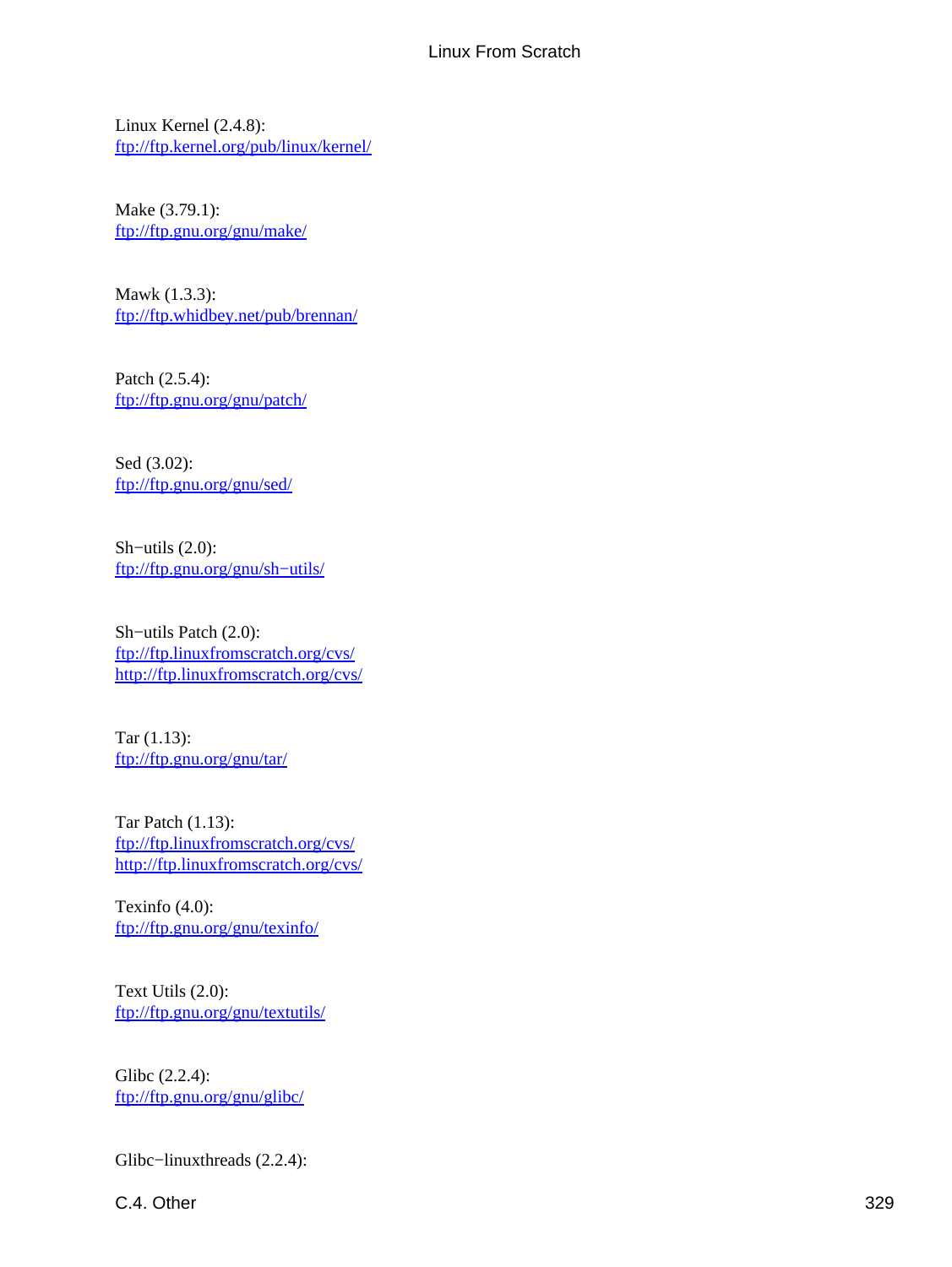#### <ftp://ftp.gnu.org/gnu/glibc/>

MAKEDEV (1.3): <ftp://ftp.linuxfromscratch.org/cvs/> <http://ftp.linuxfromscratch.org/cvs/>

Man−pages (1.39): [ftp://ftp.win.tue.nl/pub/linux−local/manpages/](ftp://ftp.win.tue.nl/pub/linux-local/manpages/)

Man−pages Patch (1.39): <ftp://ftp.linuxfromscratch.org/cvs/> <http://ftp.linuxfromscratch.org/cvs/>

Find Utils (4.1): <ftp://ftp.gnu.org/gnu/findutils/>

Find Utils Patch (4.1): <ftp://ftp.linuxfromscratch.org/cvs/> <http://ftp.linuxfromscratch.org/cvs/>

Ncurses (5.2): <ftp://ftp.gnu.org/gnu/ncurses/>

Vim−rt (5.8): <ftp://ftp.vim.org/pub/editors/vim/unix/>

Vim−src (5.8): <ftp://ftp.vim.org/pub/editors/vim/unix/>

Bison (1.28): <ftp://ftp.gnu.org/gnu/bison/>

Less (358): <ftp://ftp.gnu.org/gnu/less/>

Groff (1.17.2): <ftp://ftp.gnu.org/gnu/groff/>

Man (1.5i2): [ftp://ftp.win.tue.nl/pub/linux−local/utils/man/](ftp://ftp.win.tue.nl/pub/linux-local/utils/man/)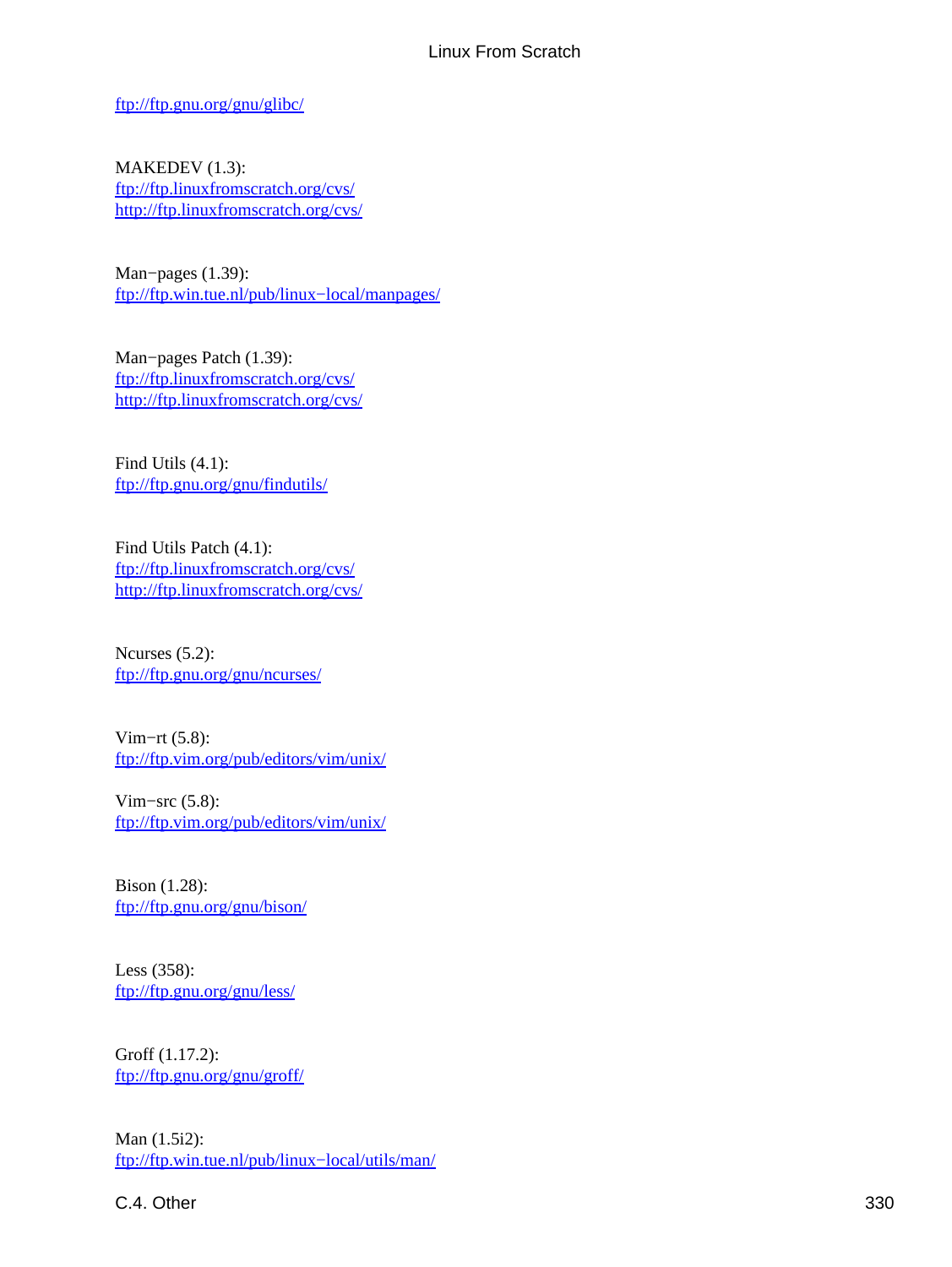Perl (5.6.1): <http://www.perl.com>

M4 (1.4): <ftp://ftp.gnu.org/gnu/m4/>

Autoconf (2.52): <ftp://ftp.gnu.org/gnu/autoconf/>

Automake (1.5): <ftp://ftp.gnu.org/gnu/automake/>

Flex (2.5.4a): [ftp://ftp.gnu.org/non−gnu/flex/](ftp://ftp.gnu.org/non-gnu/flex/)

File (3.36): <ftp://ftp.gw.com/mirrors/pub/unix/file/>

Libtool (1.4): <ftp://ftp.gnu.org/gnu/libtool/>

Bin86 (0.16.0): <http://www.cix.co.uk/~mayday/>

Ed (0.2): <ftp://ftp.gnu.org/gnu/ed/>

Gettext (0.10.39): <ftp://ftp.gnu.org/gnu/gettext/>

Kbd (1.06): [ftp://ftp.win.tue.nl/pub/linux−local/utils/kbd/](ftp://ftp.win.tue.nl/pub/linux-local/utils/kbd/)

E2fsprogs (1.24): <ftp://download.sourceforge.net/pub/sourceforge/e2fsprogs/> <http://download.sourceforge.net/e2fsprogs/>

Lilo (21.7.5):